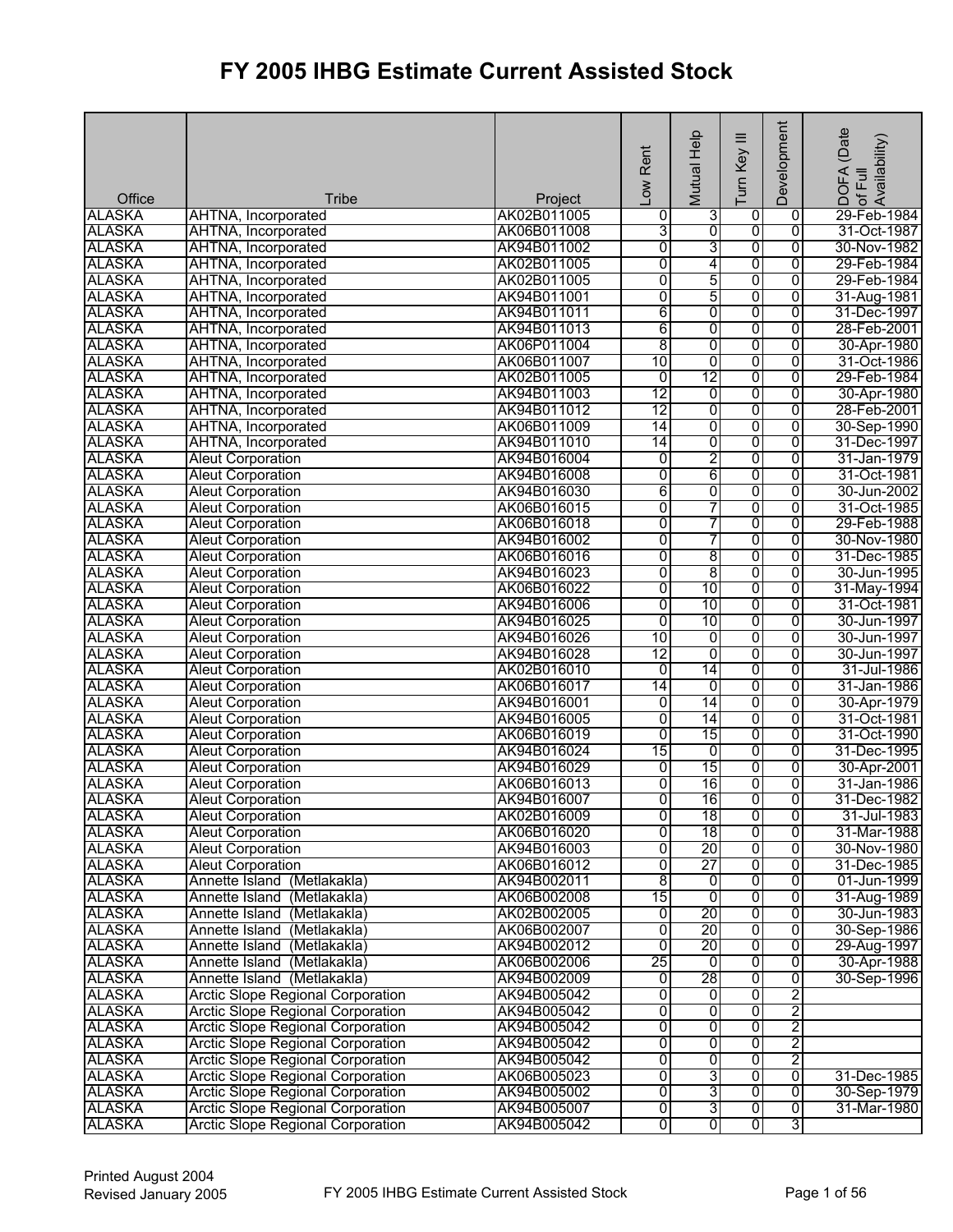| Office        | Tribe                                      | Project     | Low Rent       | Mutual Help              | $\equiv$<br>Turn Key | Development    | DOFA (Date<br>Availability)<br>of Full |
|---------------|--------------------------------------------|-------------|----------------|--------------------------|----------------------|----------------|----------------------------------------|
| <b>ALASKA</b> | <b>Arctic Slope Regional Corporation</b>   | AK94B005042 | 0              | 0                        | 0                    | 3              |                                        |
| <b>ALASKA</b> | <b>Arctic Slope Regional Corporation</b>   | AK02B005012 | 0              | 4                        | $\overline{0}$       | $\overline{0}$ | 31-Dec-1983                            |
| <b>ALASKA</b> | <b>Arctic Slope Regional Corporation</b>   | AK06B005027 | $\overline{0}$ | 4                        | $\overline{0}$       | $\overline{0}$ | 31-Dec-1985                            |
| <b>ALASKA</b> | <b>Arctic Slope Regional Corporation</b>   | AK06B005033 | 0              | 4                        | 0                    | 0              | 30-Sep-1987                            |
| <b>ALASKA</b> | <b>Arctic Slope Regional Corporation</b>   | AK06B005036 | $\overline{0}$ | 4                        | 0                    | 0              | 30-Jul-1992                            |
| <b>ALASKA</b> | <b>Arctic Slope Regional Corporation</b>   | AK02B005011 | $\overline{0}$ | 5                        | $\overline{0}$       | $\overline{0}$ | 31-Jul-1981                            |
| <b>ALASKA</b> | <b>Arctic Slope Regional Corporation</b>   | AK06B005029 | $\overline{0}$ | 5                        | 0                    | $\overline{0}$ | 31-Dec-1985                            |
| <b>ALASKA</b> | <b>Arctic Slope Regional Corporation</b>   | AK06B005031 | 0              | 5                        | 0                    | 0              | 30-Nov-1988                            |
| <b>ALASKA</b> | <b>Arctic Slope Regional Corporation</b>   | AK94B005005 | 0              | 5                        | 0                    | $\overline{0}$ | 30-Sep-1979                            |
| <b>ALASKA</b> | <b>Arctic Slope Regional Corporation</b>   | AK02B005009 | $\overline{0}$ | 6                        | $\overline{0}$       | $\overline{0}$ | 31-Jul-1981                            |
| <b>ALASKA</b> | <b>Arctic Slope Regional Corporation</b>   | AK06B005015 | 0              | 6                        | 0                    | $\overline{0}$ | 30-Jun-1984                            |
| <b>ALASKA</b> | <b>Arctic Slope Regional Corporation</b>   | AK06B005018 | 0              | 6                        | 0                    | 0              | 31-Dec-1984                            |
| <b>ALASKA</b> | <b>Arctic Slope Regional Corporation</b>   | AK06B005024 | 0              | 7                        | 0                    | 0              | 31-Dec-1985                            |
| <b>ALASKA</b> | <b>Arctic Slope Regional Corporation</b>   | AK02B005008 | 0              | 8                        | $\overline{0}$       | 0              | 31-Jul-1981                            |
| <b>ALASKA</b> | <b>Arctic Slope Regional Corporation</b>   | AK06B005017 | 0              | 8                        | 0                    | 0              | 30-Jun-1984                            |
| <b>ALASKA</b> | <b>Arctic Slope Regional Corporation</b>   | AK06B005021 | 0              | 8                        | 0                    | 0              | 31-Dec-1984                            |
| <b>ALASKA</b> | <b>Arctic Slope Regional Corporation</b>   | AK06B005028 | 0              | 8                        | 0                    | 0              | 30-Sep-1986                            |
| <b>ALASKA</b> | <b>Arctic Slope Regional Corporation</b>   | AK06B005034 | 0              | 9                        | 0                    | $\overline{0}$ | 31-Jul-1991                            |
| <b>ALASKA</b> | <b>Arctic Slope Regional Corporation</b>   | AK94B005006 | 0              | 9                        | 0                    | 0              | 30-Sep-1979                            |
| <b>ALASKA</b> | <b>Arctic Slope Regional Corporation</b>   | AK06B005026 | 0              | 11                       | 0                    | 0              | 31-Mar-1986                            |
| <b>ALASKA</b> | <b>Arctic Slope Regional Corporation</b>   | AK94B005003 | 0              | 11                       | 0                    | 0              | 30-Apr-1981                            |
| <b>ALASKA</b> | <b>Arctic Slope Regional Corporation</b>   | AK06B005016 | 0              | 12                       | 0                    | $\overline{0}$ | 30-Jun-1984                            |
| <b>ALASKA</b> | <b>Arctic Slope Regional Corporation</b>   | AK06B005030 | 0              | 12                       | 0                    | 0              | 30-Jul-1992                            |
| <b>ALASKA</b> | <b>Arctic Slope Regional Corporation</b>   | AK02B005010 | 0              | 13                       | 0                    | $\overline{0}$ | 31-Jul-1981                            |
| <b>ALASKA</b> | <b>Arctic Slope Regional Corporation</b>   | AK06B005019 | 0              | 14                       | 0                    | 0              | 31-Dec-1984                            |
| <b>ALASKA</b> | <b>Arctic Slope Regional Corporation</b>   | AK06B005025 | $\overline{0}$ | 16                       | $\overline{0}$       | $\overline{0}$ | 31-Dec-1985                            |
| <b>ALASKA</b> | <b>Arctic Slope Regional Corporation</b>   | AK94B005004 | $\overline{0}$ | 17                       | 0                    | $\overline{0}$ | 30-Sep-1979                            |
| <b>ALASKA</b> | <b>Arctic Slope Regional Corporation</b>   | AK94B005040 | 17             | 0                        | 0                    | 0              | 31-Jan-2000                            |
| <b>ALASKA</b> | <b>Arctic Slope Regional Corporation</b>   | AK94B005041 | 0              | 17                       | 0                    | $\overline{0}$ | 31-Mar-1999                            |
| <b>ALASKA</b> | <b>Arctic Slope Regional Corporation</b>   | AK94B005038 | $\overline{0}$ | 17                       | $\overline{0}$       | 2              | 31-Mar-1999                            |
| <b>ALASKA</b> | <b>Arctic Slope Regional Corporation</b>   | AK94B005039 | 19             | 0                        | 0                    | $\overline{0}$ | 31-Jan-2000                            |
| <b>ALASKA</b> | <b>Arctic Slope Regional Corporation</b>   | AK02B005013 | 0              | $\overline{20}$          | $\overline{0}$       | 0              | 31-Dec-1983                            |
| <b>ALASKA</b> | <b>Arctic Slope Regional Corporation</b>   | AK94B005037 | $\overline{0}$ | 20                       | 0                    | 0              | 31-Jul-1997                            |
| <b>ALASKA</b> | <b>Arctic Slope Regional Corporation</b>   | AK06B005014 | $\overline{0}$ | 23                       | 0                    | 0              | 30-Jun-1984                            |
| <b>ALASKA</b> | <b>Arctic Slope Regional Corporation</b>   | AK06B005001 | 71             | 0                        | 0                    | 0              | 01-Feb-1978                            |
| <b>ALASKA</b> | Baranof Island Housing Authority           | AK94B017005 | 0              | $\overline{\phantom{a}}$ | 0                    | 0              | 01-Mar-2000                            |
| <b>ALASKA</b> | <b>Baranof Island Housing Authority</b>    | AK94B017005 | ō              | 11                       | $\overline{0}$       | 0              | 31-Dec-2001                            |
| <b>ALASKA</b> | <b>Baranof Island Housing Authority</b>    | AK94B017005 | $\overline{0}$ | $\overline{4}$           | o                    | $\overline{0}$ | 01-Sep-1999                            |
| <b>ALASKA</b> | <b>Baranof Island Housing Authority</b>    | AK94B017005 | 0              | 4                        | 0                    | 0              | 01-Aug-2000                            |
| <b>ALASKA</b> | Baranof Island Housing Authority           | AK94B017005 | 0              | 8                        | 0                    | 0              | 07-Nov-2001                            |
| <b>ALASKA</b> | <b>Baranof Island Housing Authority</b>    | AK06B017002 | 0              | 9                        | $\overline{0}$       | 0              | 31-May-1989                            |
| <b>ALASKA</b> | Baranof Island Housing Authority           | AK06B017001 | $\overline{0}$ | 20                       | 0                    | 0              | 30-Sep-1987                            |
| <b>ALASKA</b> | Baranof Island Housing Authority           | AK94B017003 | 20             | 0                        | 0                    | 0              | 30-Jun-1996                            |
| <b>ALASKA</b> | <b>Baranof Island Housing Authority</b>    | AK94B017004 | 0              | 25                       | 0                    | 0              | 30-Jun-1996                            |
| <b>ALASKA</b> | <b>Bering Straits Regional Corporation</b> | AK94B008007 | 0              | 1                        | $\overline{0}$       | 0              | 30-Nov-1976                            |
| <b>ALASKA</b> | <b>Bering Straits Regional Corporation</b> | AK94B008008 | 0              | 2                        | 0                    | 0              | 31-Dec-1976                            |
| <b>ALASKA</b> | <b>Bering Straits Regional Corporation</b> | AK94B008006 | 0              | 3                        | 0                    | 0              | 31-Mar-1977                            |
| <b>ALASKA</b> | <b>Bering Straits Regional Corporation</b> | AK94B008016 | 0              | 5                        | 0                    | 0              | 30-Sep-1980                            |
| <b>ALASKA</b> | <b>Bering Straits Regional Corporation</b> | AK94B008010 | 0              | 6                        | 0                    | $\overline{0}$ | 31-Mar-1978                            |
| <b>ALASKA</b> | <b>Bering Straits Regional Corporation</b> | AK06B008031 | 0              | 10                       | 0                    | 0              | 31-Mar-1991                            |
| <b>ALASKA</b> | <b>Bering Straits Regional Corporation</b> | AK06B008032 | 0              | 10                       | $\overline{0}$       | 0              | 28-Feb-1991                            |
| <b>ALASKA</b> | <b>Bering Straits Regional Corporation</b> | AK94B008046 | $\overline{0}$ | $\overline{8}$           | 0                    | 2              | 30-Sep-1999                            |
| <b>ALASKA</b> | <b>Bering Straits Regional Corporation</b> | AK94B008034 | $\overline{0}$ | 11                       | 0                    | $\overline{0}$ | 31-Aug-1993                            |
| <b>ALASKA</b> | <b>Bering Straits Regional Corporation</b> | AK06B008028 | 0              | 13                       | 0                    | $\overline{0}$ | 29-Feb-1992                            |
| <b>ALASKA</b> | <b>Bering Straits Regional Corporation</b> | AK02B008021 | 0              | 14                       | 0                    | $\overline{0}$ | 30-Sep-1982                            |
| <b>ALASKA</b> | <b>Bering Straits Regional Corporation</b> | AK02B008018 | $\overline{0}$ | 15                       | $\overline{0}$       | $\overline{0}$ | 30-Sep-1982                            |
| <b>ALASKA</b> | <b>Bering Straits Regional Corporation</b> | AK06B008023 | 0              | 15                       | $\overline{0}$       | $\overline{0}$ | 28-Feb-1991                            |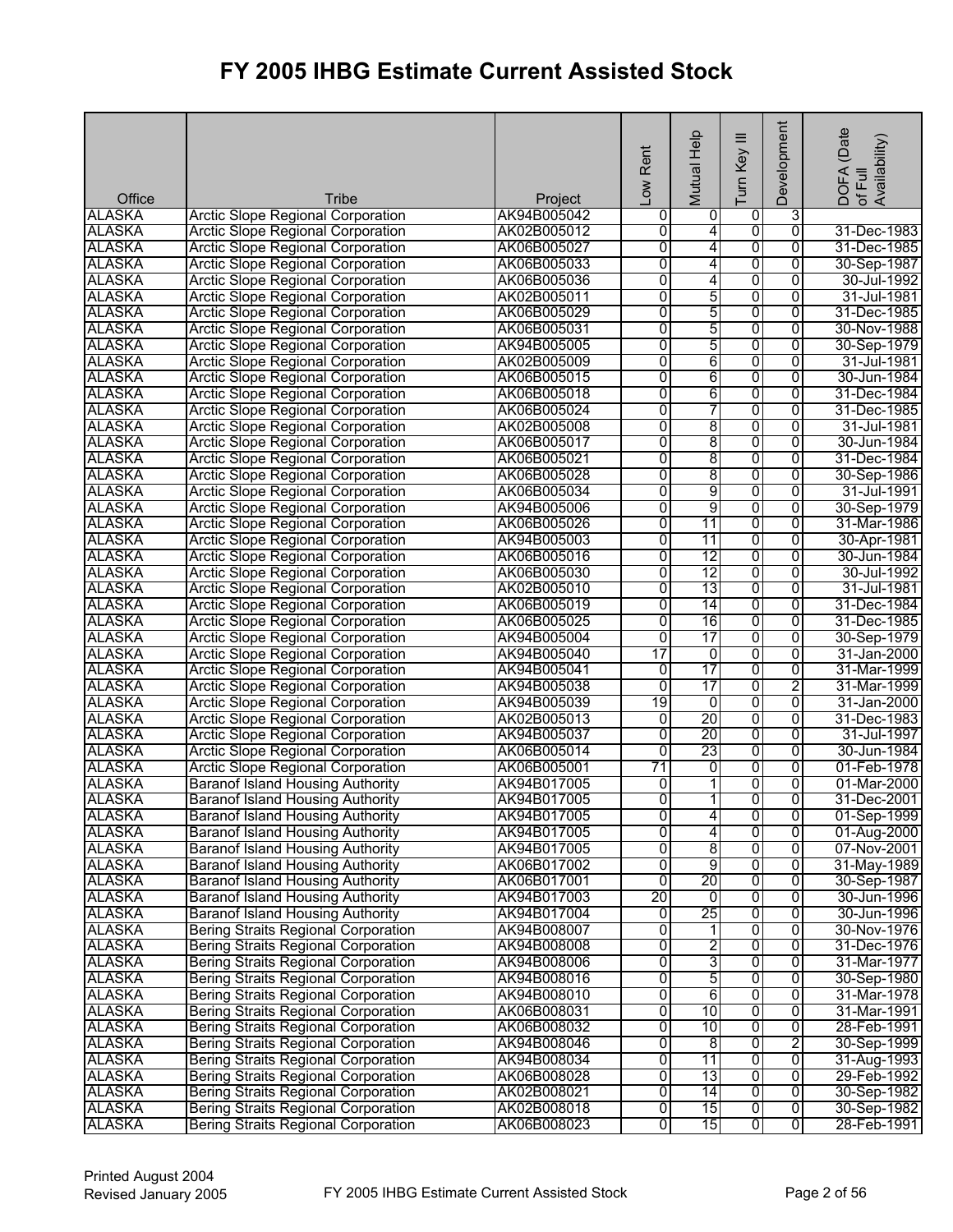| Office        | Tribe                                      | Project     | Low Rent       | Mutual Help     | $\equiv$<br>Turn Key    | Development    | (Date<br>! DOFA (Date<br>:of Full<br> Availability) |
|---------------|--------------------------------------------|-------------|----------------|-----------------|-------------------------|----------------|-----------------------------------------------------|
| <b>ALASKA</b> | <b>Bering Straits Regional Corporation</b> | AK06B008030 | 0              | 15              | 0                       | 0              | 31-Mar-1991                                         |
| <b>ALASKA</b> | <b>Bering Straits Regional Corporation</b> | AK02B008022 | 0              | 16              | $\overline{0}$          | $\overline{0}$ | 31-Oct-1982                                         |
| <b>ALASKA</b> | <b>Bering Straits Regional Corporation</b> | AK94B008037 | $\overline{0}$ | 16              | 0                       | 0              | 30-Nov-1995                                         |
| <b>ALASKA</b> | <b>Bering Straits Regional Corporation</b> | AK02B008011 | $\overline{0}$ | 18              | 0                       | 0              | 30-Sep-1979                                         |
| <b>ALASKA</b> | <b>Bering Straits Regional Corporation</b> | AK02B008019 | $\overline{0}$ | 18              | 0                       | $\overline{0}$ | 31-Jan-1983                                         |
| <b>ALASKA</b> | <b>Bering Straits Regional Corporation</b> | AK06P008009 | 18             | $\overline{0}$  | 0                       | $\overline{0}$ | 31-Mar-1978                                         |
| <b>ALASKA</b> | <b>Bering Straits Regional Corporation</b> | AK94B008035 | 0              | 18              | $\overline{0}$          | $\overline{0}$ | 31-Oct-1992                                         |
| <b>ALASKA</b> | <b>Bering Straits Regional Corporation</b> | AK94B008047 | $\overline{0}$ | 18              | 0                       | 0              | 31-Jan-2000                                         |
| <b>ALASKA</b> | <b>Bering Straits Regional Corporation</b> | AK94B008041 | $\overline{0}$ | 19              | 0                       | $\overline{0}$ | 31-Aug-1997                                         |
| <b>ALASKA</b> | <b>Bering Straits Regional Corporation</b> | AK06B008024 | $\overline{0}$ | 20              | 0                       | $\overline{0}$ | 30-Nov-1988                                         |
| <b>ALASKA</b> | <b>Bering Straits Regional Corporation</b> | AK06B008029 | $\overline{0}$ | 20              | 0                       | $\overline{0}$ | 31-Dec-1992                                         |
| <b>ALASKA</b> | <b>Bering Straits Regional Corporation</b> | AK94B008014 | 0              | 20              | 0                       | 0              | 30-Sep-1980                                         |
| <b>ALASKA</b> | <b>Bering Straits Regional Corporation</b> | AK94B008038 | $\overline{0}$ | 20              | 0                       | 0              | 31-Jan-1997                                         |
| <b>ALASKA</b> | <b>Bering Straits Regional Corporation</b> | AK94B008039 | 0              | 20              | $\overline{0}$          | $\overline{0}$ | 31-Oct-1996                                         |
| <b>ALASKA</b> | <b>Bering Straits Regional Corporation</b> | AK94B008040 | $\overline{0}$ | 20              | 0                       | 0              | 31-Aug-1997                                         |
| <b>ALASKA</b> | <b>Bering Straits Regional Corporation</b> | AK94B008043 | 0              | $\overline{20}$ | 0                       | 0              | 31-Dec-1999                                         |
| <b>ALASKA</b> | <b>Bering Straits Regional Corporation</b> | AK94B008036 | 0              | 23              | 0                       | 0              | 30-Nov-1995                                         |
| <b>ALASKA</b> | <b>Bering Straits Regional Corporation</b> | AK94B008013 | $\overline{0}$ | 25              | 0                       | $\overline{0}$ | 30-Sep-1979                                         |
| <b>ALASKA</b> | <b>Bering Straits Regional Corporation</b> | AK94B008015 | $\overline{0}$ | 25              | 0                       | 0              | 31-Oct-1980                                         |
| <b>ALASKA</b> | <b>Bering Straits Regional Corporation</b> | AK94B008042 | 28             | 0               | 0                       | 0              | 31-Oct-1999                                         |
| <b>ALASKA</b> | <b>Bering Straits Regional Corporation</b> | AK02B008012 | $\overline{0}$ | 29              | 0                       | 0              | 30-Sep-1979                                         |
| <b>ALASKA</b> | <b>Bristol Bay Native Corporation</b>      | AK94B010008 | $\overline{0}$ | 1               | 0                       | $\overline{0}$ | 31-Mar-1981                                         |
| <b>ALASKA</b> | <b>Bristol Bay Native Corporation</b>      | AK02B010012 | 0              | 2               | 0                       | 0              | 31-Aug-1983                                         |
| <b>ALASKA</b> | <b>Bristol Bay Native Corporation</b>      | AK02B010013 | $\overline{0}$ | 3               | 0                       | $\overline{0}$ | 29-Feb-1984                                         |
| <b>ALASKA</b> | <b>Bristol Bay Native Corporation</b>      | AK94B010007 | 0              | 3               | 0                       | $\overline{0}$ | 31-Aug-1983                                         |
| <b>ALASKA</b> | <b>Bristol Bay Native Corporation</b>      | AK94B010009 | 0              | 3               | $\overline{0}$          | 0              | 31-Aug-1983                                         |
| <b>ALASKA</b> | <b>Bristol Bay Native Corporation</b>      | AK02B010013 | $\overline{0}$ | 4               | 0                       | 0              | 29-Feb-1984                                         |
| <b>ALASKA</b> | <b>Bristol Bay Native Corporation</b>      | AK06B010018 | $\overline{0}$ | 4               | 0                       | 0              | 29-Nov-1985                                         |
| <b>ALASKA</b> | <b>Bristol Bay Native Corporation</b>      | AK94B010038 | 4              | 0               | 0                       | $\overline{0}$ | 31-May-1998                                         |
| <b>ALASKA</b> | <b>Bristol Bay Native Corporation</b>      | AK94B010039 | 4              | $\overline{0}$  | 0                       | $\overline{0}$ | 31-Mar-1998                                         |
| <b>ALASKA</b> | <b>Bristol Bay Native Corporation</b>      | AK94B010040 | 0              | 4               | 0                       | $\overline{0}$ | 31-Mar-1998                                         |
| <b>ALASKA</b> | <b>Bristol Bay Native Corporation</b>      | AK02B010013 | $\overline{0}$ | 5               | 0                       | 0              | 29-Feb-1984                                         |
| <b>ALASKA</b> | <b>Bristol Bay Native Corporation</b>      | AK06B010033 | $\overline{0}$ | 5               | 0                       | $\overline{0}$ | 31-Dec-1992                                         |
| <b>ALASKA</b> | <b>Bristol Bay Native Corporation</b>      | AK94B010003 | $\overline{0}$ | 5               | 0                       | $\overline{0}$ | 30-Sep-1979                                         |
| <b>ALASKA</b> | <b>Bristol Bay Native Corporation</b>      | AK94B010004 | 0              | 5               | 0                       | $\overline{0}$ | 31-Oct-1979                                         |
| <b>ALASKA</b> | <b>Bristol Bay Native Corporation</b>      | AK94B010006 | $\overline{0}$ | 5               | 0                       | 0              | 30-Sep-1979                                         |
| <b>ALASKA</b> | <b>Bristol Bay Native Corporation</b>      | AK02B010013 | Ō              | 6               | $\overline{0}$          | 0              | 29-Feb-1984                                         |
| <b>ALASKA</b> | <b>Bristol Bay Native Corporation</b>      | AK94B010044 | 6              | $\overline{0}$  | o                       | 0              | 01-Jan-2000                                         |
| <b>ALASKA</b> | <b>Bristol Bay Native Corporation</b>      | AK06B010028 | 0              | 7               | 0                       | 0              | 30-Dec-1995                                         |
| <b>ALASKA</b> | <b>Bristol Bay Native Corporation</b>      | AK94B010044 | 0              | 7               | 0                       | 0              | 31-Dec-2002                                         |
| <b>ALASKA</b> | <b>Bristol Bay Native Corporation</b>      | AK94B010037 | 0              | 8               | 0                       | 0              | 31-Mar-1998                                         |
| <b>ALASKA</b> | <b>Bristol Bay Native Corporation</b>      | AK94B010041 | 8              | 0               | 0                       | 0              | 31-Dec-1998                                         |
| <b>ALASKA</b> | <b>Bristol Bay Native Corporation</b>      | AK06B010022 | 0              | 11              | 0                       | 0              | 30-Sep-1986                                         |
| <b>ALASKA</b> | <b>Bristol Bay Native Corporation</b>      | AK06B010026 | 0              | 11              | 0                       | 0              | 30-Jan-1990                                         |
| <b>ALASKA</b> | <b>Bristol Bay Native Corporation</b>      | AK06B010027 | 0              | 11              | $\overline{0}$          | $\overline{0}$ | 30-Nov-1989                                         |
| <b>ALASKA</b> | <b>Bristol Bay Native Corporation</b>      | AK94B010043 | 0              | 12              | 0                       | 0              | 01-Jan-2000                                         |
| <b>ALASKA</b> | <b>Bristol Bay Native Corporation</b>      | AK94B010035 | 0              | 13              | 0                       | 0              | 30-Nov-1995                                         |
| <b>ALASKA</b> | <b>Bristol Bay Native Corporation</b>      | AK06B010034 | 0              | 14              | 0                       | $\overline{0}$ | 31-Dec-1992                                         |
| <b>ALASKA</b> | <b>Bristol Bay Native Corporation</b>      | AK02P010011 | 15             | $\overline{0}$  | $\overline{0}$          | $\overline{0}$ | 31-Dec-1982                                         |
| <b>ALASKA</b> | <b>Bristol Bay Native Corporation</b>      | AK06B010023 | 15             | Ō               | 0                       | 0              | 31-May-1986                                         |
| <b>ALASKA</b> | <b>Bristol Bay Native Corporation</b>      | AK06B010025 | 0              | 15              | $\overline{\mathbf{0}}$ | 0              | 30-Nov-1988                                         |
| <b>ALASKA</b> | <b>Bristol Bay Native Corporation</b>      | AK06B010030 | $\overline{0}$ | 16              | $\overline{0}$          | 0              | 30-Jun-1995                                         |
| <b>ALASKA</b> | <b>Bristol Bay Native Corporation</b>      | AK94B010042 | $\overline{0}$ | 16              | 0                       | $\overline{0}$ | 31-Mar-1998                                         |
| <b>ALASKA</b> | <b>Bristol Bay Native Corporation</b>      | AK06B010024 | 0              | 18              | 0                       | $\overline{0}$ | 31-Dec-1992                                         |
| <b>ALASKA</b> | <b>Bristol Bay Native Corporation</b>      | AK06B010029 | 0              | 20              | 0                       | 0              | 30-Nov-1995                                         |
| <b>ALASKA</b> | <b>Bristol Bay Native Corporation</b>      | AK06B010020 | 0              | 24              | $\overline{0}$          | $\overline{0}$ | 30-Jun-1988                                         |
| <b>ALASKA</b> | Calista Corporation                        | AK02B009010 | 0              | $\overline{1}$  | $\overline{\mathbf{0}}$ | $\overline{0}$ | 31-Oct-1981                                         |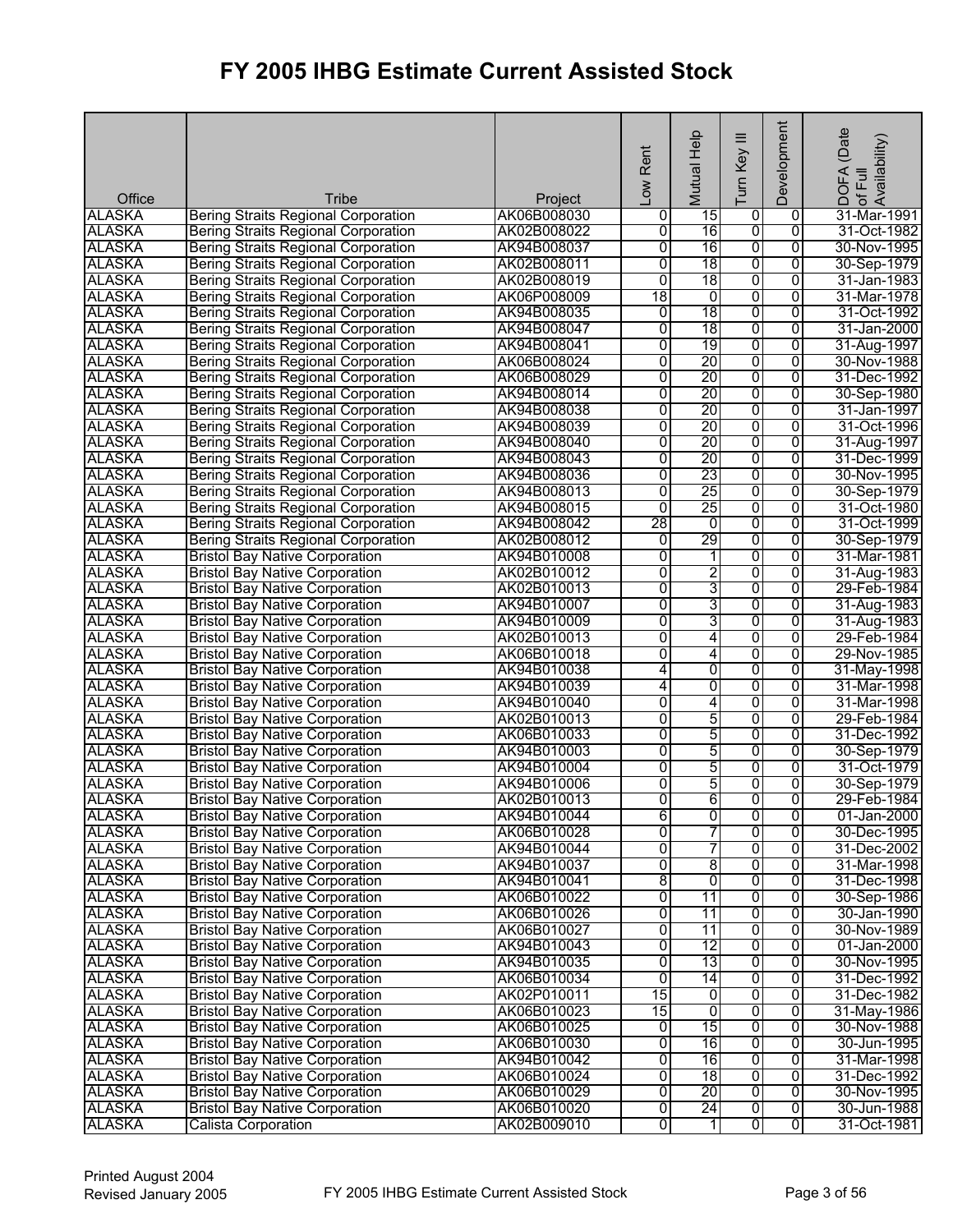| Office        | <b>Tribe</b>               | Project     | Low Rent       | Mutual Help              | Ξ<br>Turn Key           | Development    | (Date<br>DOFA (Date<br>of Full<br>Availability) |
|---------------|----------------------------|-------------|----------------|--------------------------|-------------------------|----------------|-------------------------------------------------|
| <b>ALASKA</b> | <b>Calista Corporation</b> | AK02B009012 | 0              | 1                        | 0                       | $\overline{0}$ | 31-Oct-1981                                     |
| <b>ALASKA</b> | <b>Calista Corporation</b> | AK94B009008 | 0              | 11                       | 0                       | $\overline{0}$ | 30-Apr-1980                                     |
| <b>ALASKA</b> | <b>Calista Corporation</b> | AK94B009009 | 0              | $\overline{\phantom{a}}$ | 0                       | $\overline{0}$ | 31-Mar-1980                                     |
| <b>ALASKA</b> | Calista Corporation        | AK02B009015 | 0              | 2                        | 0                       | 0              | 30-Sep-1981                                     |
| <b>ALASKA</b> | <b>Calista Corporation</b> | AK02B009034 | 0              | 2                        | 0                       | $\overline{0}$ | 31-Oct-1981                                     |
| <b>ALASKA</b> | Calista Corporation        | AK02B009035 | $\overline{0}$ | 2                        | $\overline{0}$          | $\overline{0}$ | 30-Sep-1981                                     |
| <b>ALASKA</b> | <b>Calista Corporation</b> | AK02B009041 | 0              | 2                        | $\overline{0}$          | $\mathbf 0$    | 30-Apr-1982                                     |
| <b>ALASKA</b> | Calista Corporation        | AK94B009004 | 0              | 2                        | 0                       | 0              | 31-Mar-1979                                     |
| <b>ALASKA</b> | <b>Calista Corporation</b> | AK94B009006 | $\overline{0}$ | $\overline{2}$           | 0                       | 0              | 31-Dec-1978                                     |
| <b>ALASKA</b> | Calista Corporation        | AK02B009033 | $\overline{0}$ | 3                        | $\overline{0}$          | $\overline{0}$ | 31-Oct-1981                                     |
| <b>ALASKA</b> | Calista Corporation        | AK02B009037 | $\overline{0}$ | 3                        | $\overline{0}$          | $\overline{0}$ | 31-Oct-1981                                     |
| <b>ALASKA</b> | Calista Corporation        | AK02B009038 | 0              | 3                        | 0                       | 0              | 30-Sep-1981                                     |
| <b>ALASKA</b> | <b>Calista Corporation</b> | AK94B009007 | $\overline{0}$ | 3                        | $\overline{0}$          | 0              | 31-Jan-1980                                     |
| <b>ALASKA</b> | <b>Calista Corporation</b> | AK94B009018 | $\overline{0}$ | 3                        | $\overline{0}$          | $\overline{0}$ | 31-Oct-1981                                     |
| <b>ALASKA</b> | <b>Calista Corporation</b> | AK02B009016 | 0              | 4                        | 0                       | $\overline{0}$ | 31-Oct-1981                                     |
| <b>ALASKA</b> | Calista Corporation        | AK02B009039 | 0              | 5                        | 0                       | $\overline{0}$ | 31-Mar-1982                                     |
| <b>ALASKA</b> | Calista Corporation        | AK06B009067 | 0              | 5                        | 0                       | 0              | 28-Feb-1989                                     |
| <b>ALASKA</b> | Calista Corporation        | AK94B009005 | $\overline{0}$ | 5                        | $\overline{0}$          | $\overline{0}$ | 28-Feb-1979                                     |
| <b>ALASKA</b> | Calista Corporation        | AK94B009098 | 0              | 5                        | $\overline{0}$          | $\overline{0}$ | 28-Feb-2003                                     |
| <b>ALASKA</b> | Calista Corporation        | AK06B009056 | $\overline{0}$ | 6                        | $\overline{0}$          | 0              | 31-Oct-1986                                     |
| <b>ALASKA</b> | <b>Calista Corporation</b> | AK06B009074 | 0              | 6                        | 0                       | 0              | 31-Mar-1991                                     |
| <b>ALASKA</b> | Calista Corporation        | AK02B009019 | 0              | 7                        | $\overline{0}$          | 0              | 30-Sep-1981                                     |
| <b>ALASKA</b> | <b>Calista Corporation</b> | AK06B009073 | 0              | 7                        | 0                       | 0              | 31-Jan-1994                                     |
| <b>ALASKA</b> | <b>Calista Corporation</b> | AK94B009085 | 0              | 7                        | 0                       | 0              | 28-Feb-1994                                     |
| <b>ALASKA</b> | <b>Calista Corporation</b> | AK02B009024 | $\overline{0}$ | 9                        | 0                       | 0              | 31-Oct-1986                                     |
| <b>ALASKA</b> | Calista Corporation        | AK02B009028 | $\overline{0}$ | $\overline{9}$           | $\overline{0}$          | $\overline{0}$ | 30-Apr-1984                                     |
| <b>ALASKA</b> | <b>Calista Corporation</b> | AK06B009075 | 0              | 9                        | 0                       | 0              | 31-Jan-1992                                     |
| <b>ALASKA</b> | <b>Calista Corporation</b> | AK94B009084 | 0              | 9                        | 0                       | $\overline{0}$ | 30-Nov-1992                                     |
| <b>ALASKA</b> | <b>Calista Corporation</b> | AK94B009086 | 0              | 9                        | $\overline{0}$          | 0              | 28-Feb-1994                                     |
| <b>ALASKA</b> | <b>Calista Corporation</b> | AK94B009095 | 0              | 9                        | $\overline{0}$          | $\overline{0}$ | 30-Jun-1997                                     |
| <b>ALASKA</b> | Calista Corporation        | AK02B009020 | 0              | 11                       | 0                       | 0              | 31-Oct-1986                                     |
| <b>ALASKA</b> | Calista Corporation        | AK02B009043 | 0              | 11                       | 0                       | 0              | 31-Aug-1983                                     |
| <b>ALASKA</b> | <b>Calista Corporation</b> | AK06B009054 | $\overline{0}$ | 11                       | $\overline{0}$          | $\overline{0}$ | 31-Oct-1984                                     |
| <b>ALASKA</b> | Calista Corporation        | AK06B009069 | 12             | $\overline{0}$           | $\overline{0}$          | $\overline{0}$ | 30-Nov-1992                                     |
| <b>ALASKA</b> | Calista Corporation        | AK94B009088 | 0              | 12                       | 0                       | 0              | 30-May-1995                                     |
| <b>ALASKA</b> | Calista Corporation        | AK06B009059 | $\overline{0}$ | 13                       | 0                       | 0              | 30-Dec-1987                                     |
| <b>ALASKA</b> | Calista Corporation        | AK06B009045 | $\overline{0}$ | 14                       | $\overline{0}$          | $\overline{0}$ | 30-Nov-1986                                     |
| <b>ALASKA</b> | <b>Calista Corporation</b> | AK02B009026 | $\overline{0}$ | 15                       | 0                       | 0              | 31-Oct-1984                                     |
| <b>ALASKA</b> | Calista Corporation        | AK02B009040 | 0              | 15                       | 0                       | 0              | 30-Apr-1982                                     |
| <b>ALASKA</b> | Calista Corporation        | AK06B009042 | 0              | 15                       | 0                       | 0              | 31-Oct-1986                                     |
| <b>ALASKA</b> | <b>Calista Corporation</b> | AK06B009060 | 0              | 15                       | ō                       | $\overline{0}$ | 30-Dec-1987                                     |
| <b>ALASKA</b> | Calista Corporation        | AK06B009068 | 0              | 15                       | 0                       | 0              | 31-Aug-1991                                     |
| <b>ALASKA</b> | Calista Corporation        | AK06B009064 | 0              | 16                       | 0                       | $\overline{0}$ | 28-Feb-1989                                     |
| <b>ALASKA</b> | <b>Calista Corporation</b> | AK06B009065 | 0              | 16                       | 0                       | $\overline{0}$ | 31-May-1989                                     |
| <b>ALASKA</b> | <b>Calista Corporation</b> | AK94B009083 | $\overline{0}$ | 16                       | $\overline{\mathbf{0}}$ | 0              | 31-Dec-1992                                     |
| <b>ALASKA</b> | <b>Calista Corporation</b> | AK06B009046 | 0              | 17                       | 0                       | 0              | 30-Nov-1986                                     |
| <b>ALASKA</b> | <b>Calista Corporation</b> | AK94B009099 | 0              | 18                       | 0                       | 0              | 30-Nov-1999                                     |
| <b>ALASKA</b> | <b>Calista Corporation</b> | AK94B009102 | 0              | 18                       | 0                       | 0              | 31-Dec-1999                                     |
| <b>ALASKA</b> | <b>Calista Corporation</b> | AK94B009098 | 0              | 19                       | $\overline{0}$          | 0              | 31-Dec-1999                                     |
| <b>ALASKA</b> | <b>Calista Corporation</b> | AK02B009025 | 0              | 20                       | 0                       | 0              | 31-Oct-1983                                     |
| <b>ALASKA</b> | <b>Calista Corporation</b> | AK06B009076 | 0              | 20                       | 0                       | 0              | 31-Jul-1991                                     |
| <b>ALASKA</b> | <b>Calista Corporation</b> | AK06P00961  | 20             | ō                        | 0                       | 0              | 31-Oct-1988                                     |
| <b>ALASKA</b> | <b>Calista Corporation</b> | AK94B009097 |                | 20                       | 0                       | 0              | 31-Jan-1998                                     |
| <b>ALASKA</b> | Calista Corporation        |             | 0              | 20                       | 0                       |                | 31-Jul-2000                                     |
|               |                            | AK94B009103 | 0              |                          |                         | 0              |                                                 |
| <b>ALASKA</b> | Calista Corporation        | AK06B009063 | 0              | 21<br>21                 | 0                       | 0              | 31-Dec-1988                                     |
| <b>ALASKA</b> | <b>Calista Corporation</b> | AK94B009087 | 0              |                          | $\overline{0}$          | $\overline{0}$ | 30-May-1995                                     |
| <b>ALASKA</b> | <b>Calista Corporation</b> | AK02B009030 | $\overline{0}$ | 22                       | $\overline{\mathbf{0}}$ | $\overline{0}$ | 30-May-1984                                     |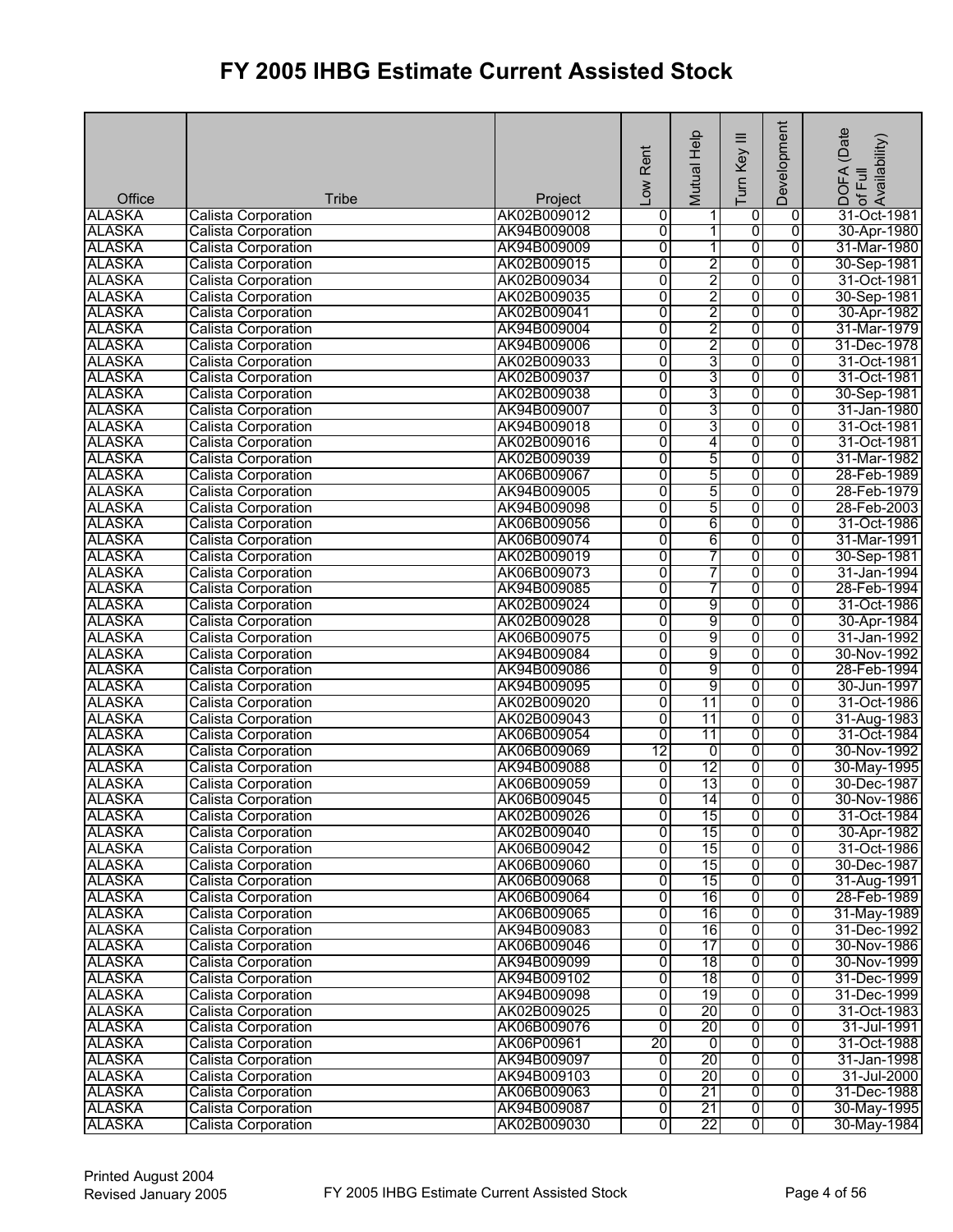| Office                         | <b>Tribe</b>                                  | Project                    | Low Rent            | Mutual Help     | $\equiv$<br>Turn Key    | Development                      | (Date<br>DOFA (Date<br>of Full<br>Availability) |
|--------------------------------|-----------------------------------------------|----------------------------|---------------------|-----------------|-------------------------|----------------------------------|-------------------------------------------------|
| <b>ALASKA</b>                  | <b>Calista Corporation</b>                    | AK06B009072                | 0                   | $\overline{22}$ | 0                       | 0                                | 31-Jul-1994                                     |
| <b>ALASKA</b>                  | <b>Calista Corporation</b>                    | AK06B009044                | $\overline{0}$      | 23              | $\overline{0}$          | $\overline{0}$                   | 30-Nov-1986                                     |
| <b>ALASKA</b>                  | <b>Calista Corporation</b>                    | AK94B009096                | $\overline{0}$      | 23              | 0                       | $\overline{0}$                   | 31-Jul-1997                                     |
| <b>ALASKA</b>                  | Calista Corporation                           | AK02B009017                | 0                   | 24              | 0                       | $\overline{0}$                   | 30-Sep-1984                                     |
| <b>ALASKA</b>                  | <b>Calista Corporation</b>                    | AK02B009031                | $\overline{0}$      | 24              | 0                       | $\overline{0}$                   | 30-Nov-1986                                     |
| <b>ALASKA</b>                  | <b>Calista Corporation</b>                    | AK06B009070                | 0                   | 24              | 0                       | $\overline{0}$                   | 31-Mar-1991                                     |
| <b>ALASKA</b>                  | <b>Calista Corporation</b>                    | AK02B009029                | $\overline{0}$      | 25              | $\overline{0}$          | $\overline{0}$                   | 30-May-1985                                     |
| <b>ALASKA</b>                  | Calista Corporation                           | AK06B009047                | 0                   | 25              | 0                       | 0                                | 31-Dec-1983                                     |
| <b>ALASKA</b>                  | <b>Calista Corporation</b>                    | AK06B009062                | 0                   | 25              | 0                       | $\overline{0}$                   | 28-Feb-1989                                     |
| <b>ALASKA</b>                  | Calista Corporation                           | AK94B009090                | $\overline{0}$      | 25              | $\overline{0}$          | $\overline{0}$                   | 30-Apr-1995                                     |
| <b>ALASKA</b>                  | <b>Calista Corporation</b>                    | AK02B009011                | $\overline{0}$      | 26              | 0                       | $\overline{0}$                   | 31-Aug-1983                                     |
| <b>ALASKA</b>                  | Calista Corporation                           | AK94B009089                | 0                   | 28              | 0                       | 0                                | 30-Jun-1995                                     |
| <b>ALASKA</b>                  | <b>Calista Corporation</b>                    | AK94B009094                | 0                   | 30              | 0                       | $\overline{0}$                   | 31-Dec-1996                                     |
| <b>ALASKA</b>                  | <b>Calista Corporation</b>                    | AK94B009093                | 0                   | 34              | $\overline{0}$          | $\overline{0}$                   | 30-Sep-1997                                     |
| <b>ALASKA</b>                  | Chugach Alaska Corporation                    | AK94B015019                | 7                   | $\overline{0}$  | 0                       | 0                                | 30-Apr-1997                                     |
| <b>ALASKA</b>                  | Chugach Alaska Corporation                    | AK94B015018                | $\overline{0}$      | 15              | 0                       | 0                                | 30-Jun-1998                                     |
| <b>ALASKA</b>                  | Chugach Alaska Corporation                    | AK94B015021                | 15                  | $\overline{0}$  | 0                       | 0                                | 30-Aug-2000                                     |
| <b>ALASKA</b>                  | Chugach Alaska Corporation                    | AK02B015005                | $\overline{0}$      | 18              | 0                       | $\overline{0}$                   | 31-Dec-1982                                     |
| <b>ALASKA</b>                  | Chugach Alaska Corporation                    | AK02B015016                | $\overline{0}$      | 18              | 0                       | 0                                | 30-May-1984                                     |
| <b>ALASKA</b>                  | Chugach Alaska Corporation                    | AK06B015011                | $\overline{0}$      | 19              | $\overline{0}$          | 0                                | 31-Oct-1986                                     |
| <b>ALASKA</b>                  | Chugach Alaska Corporation                    | AK94B015020                | 19                  | $\overline{0}$  | 0                       | 0                                | 30-Sep-1999                                     |
| <b>ALASKA</b>                  | Chugach Alaska Corporation                    | AK94B015003                | $\overline{0}$      | 20              | 0                       | $\overline{0}$                   | 28-Feb-1983                                     |
| <b>ALASKA</b>                  |                                               | AK94B015017                | 20                  | 0               | 0                       | 0                                | 31-Mar-1994                                     |
|                                | Chugach Alaska Corporation                    |                            |                     | 21              |                         | $\overline{0}$                   |                                                 |
| <b>ALASKA</b>                  | Chugach Alaska Corporation                    | AK06B015007                | 0<br>23             | $\overline{0}$  | 0<br>0                  | $\overline{0}$                   | 31-Aug-1984                                     |
| <b>ALASKA</b>                  | Chugach Alaska Corporation                    | AK02P015008                |                     | 25              |                         |                                  | 31-Jan-1984                                     |
| <b>ALASKA</b><br><b>ALASKA</b> | Chugach Alaska Corporation                    | AK02B015006<br>AK94B015004 | 0<br>$\overline{0}$ | 31              | $\overline{0}$<br>0     | $\overline{0}$<br>$\overline{0}$ | 30-May-1984<br>31-Jan-1983                      |
|                                | Chugach Alaska Corporation                    |                            |                     |                 |                         |                                  |                                                 |
| <b>ALASKA</b>                  | Cook Inlet Native Regional Corporation        | AK02B012007                | $\overline{0}$      | 1               | 0                       | 0                                | 30-Apr-1980                                     |
| <b>ALASKA</b>                  | Cook Inlet Native Regional Corporation        | AK02B012015                | 0                   | 1               | 0                       | $\overline{0}$                   | 31-Dec-1984                                     |
| <b>ALASKA</b>                  | Cook Inlet Native Regional Corporation        | AK94B012004                | $\overline{0}$      | 1               | 0                       | $\overline{0}$                   | 31-Jan-1981                                     |
| <b>ALASKA</b>                  | <b>Cook Inlet Native Regional Corporation</b> | AK94B012033                | 0                   | 1               | 0                       | $\overline{0}$                   | 31-May-1994                                     |
| <b>ALASKA</b>                  | Cook Inlet Native Regional Corporation        | AK06B012019                | $\overline{0}$      | 3               | $\overline{0}$          | $\overline{0}$                   | 30-Nov-1985                                     |
| <b>ALASKA</b>                  | Cook Inlet Native Regional Corporation        | AK06B012023                | 0                   | 3               | 0                       | $\overline{0}$                   | 30-Apr-1987                                     |
| <b>ALASKA</b>                  | <b>Cook Inlet Native Regional Corporation</b> | AK02B012010                | $\overline{0}$      | 5               | $\overline{0}$          | $\overline{0}$                   | 31-Jan-1981                                     |
| <b>ALASKA</b>                  | Cook Inlet Native Regional Corporation        | AK94B012027                | 0                   | 5               | 0                       | $\overline{0}$                   | 30-Sep-1990                                     |
| <b>ALASKA</b>                  | Cook Inlet Native Regional Corporation        | AK02B012009                | 0                   | 6               | 0                       | 0                                | 30-Nov-1980                                     |
| <b>ALASKA</b>                  | Cook Inlet Native Regional Corporation        | AK06B012024                | Ō                   | 7               | $\overline{0}$          | 0                                | 28-Feb-1989                                     |
| <b>ALASKA</b>                  | Cook Inlet Native Regional Corporation        | AK02B012012                | 10                  | o               | o                       | 0                                | 28-Feb-1983                                     |
| <b>ALASKA</b>                  | Cook Inlet Native Regional Corporation        | AK94B012029                | $\overline{0}$      | 13              | 0                       | 0                                | 31-Dec-1991                                     |
| <b>ALASKA</b>                  | Cook Inlet Native Regional Corporation        | AK94B012001                | 0                   | 14              | 0                       | 0                                | 31-Aug-1979                                     |
| <b>ALASKA</b>                  | Cook Inlet Native Regional Corporation        | AK94B012028                | 0                   | 14              | 0                       | $\overline{0}$                   | 30-Sep-1992                                     |
| <b>ALASKA</b>                  | Cook Inlet Native Regional Corporation        | AK94B012034                | 0                   | 16              | 0                       | 0                                | 28-Feb-1997                                     |
| <b>ALASKA</b>                  | Cook Inlet Native Regional Corporation        | AK06P012006                | $\overline{18}$     | o               | 0                       | 0                                | 31-Dec-1979                                     |
| <b>ALASKA</b>                  | Cook Inlet Native Regional Corporation        | AK94B012035                | 20                  | 0               | $\overline{0}$          | $\overline{0}$                   | 31-May-1998                                     |
| <b>ALASKA</b>                  | Cook Inlet Native Regional Corporation        | AK02B012012                | 24                  | $\overline{0}$  | $\overline{0}$          | $\overline{0}$                   | 28-Feb-1983                                     |
| <b>ALASKA</b>                  | Cook Inlet Native Regional Corporation        | AK94B012031                | $\overline{0}$      | 30              | 0                       | 0                                | 31-Dec-1993                                     |
| <b>ALASKA</b>                  | Cook Inlet Native Regional Corporation        | AK02B012013                | 60                  | 0               | 0                       | 0                                | 30-Jun-1984                                     |
| <b>ALASKA</b>                  | Cook Inlet Native Regional Corporation        | AK06B012017                | 60                  | $\overline{0}$  | 0                       | 0                                | 31-Oct-1984                                     |
| <b>ALASKA</b>                  | Cook Inlet Native Regional Corporation        | AK94B012030                | 75                  | 0               | $\overline{0}$          | $\overline{0}$                   | 31-Mar-1996                                     |
| <b>ALASKA</b>                  | Doyon, Ltd.                                   | AK02B007011                | 0                   | 2               | 0                       | 0                                | 30-Sep-1983                                     |
| <b>ALASKA</b>                  | Doyon, Ltd.                                   | AK02B007015                | 0                   | $\overline{2}$  | $\overline{0}$          | 0                                | 30-Sep-1983                                     |
| <b>ALASKA</b>                  | Doyon, Ltd.                                   | AK94B007005                | $\overline{0}$      | 2               | $\overline{0}$          | 0                                | 31-Mar-1979                                     |
| <b>ALASKA</b>                  | Doyon, Ltd.                                   | AK94B007048                | $\overline{0}$      | 2               | 0                       | $\overline{0}$                   | 30-Sep-2000                                     |
| <b>ALASKA</b>                  | Doyon, Ltd.                                   | AK94B007048                | $\overline{2}$      | 0               | $\overline{0}$          | $\overline{0}$                   | 30-Sep-2000                                     |
| <b>ALASKA</b>                  | Doyon, Ltd.                                   | AK94B007048                | $\overline{0}$      | $\overline{2}$  | $\overline{0}$          | $\overline{0}$                   | 30-Sep-2000                                     |
| <b>ALASKA</b>                  | Doyon, Ltd.                                   | AK94B007048                | $\overline{0}$      | $\overline{2}$  | $\overline{0}$          | $\overline{0}$                   | 30-Sep-2000                                     |
| <b>ALASKA</b>                  | Doyon, Ltd.                                   | AK94B007048                | 0                   | $\overline{2}$  | $\overline{\mathbf{0}}$ | $\overline{0}$                   | 30-Sep-2000                                     |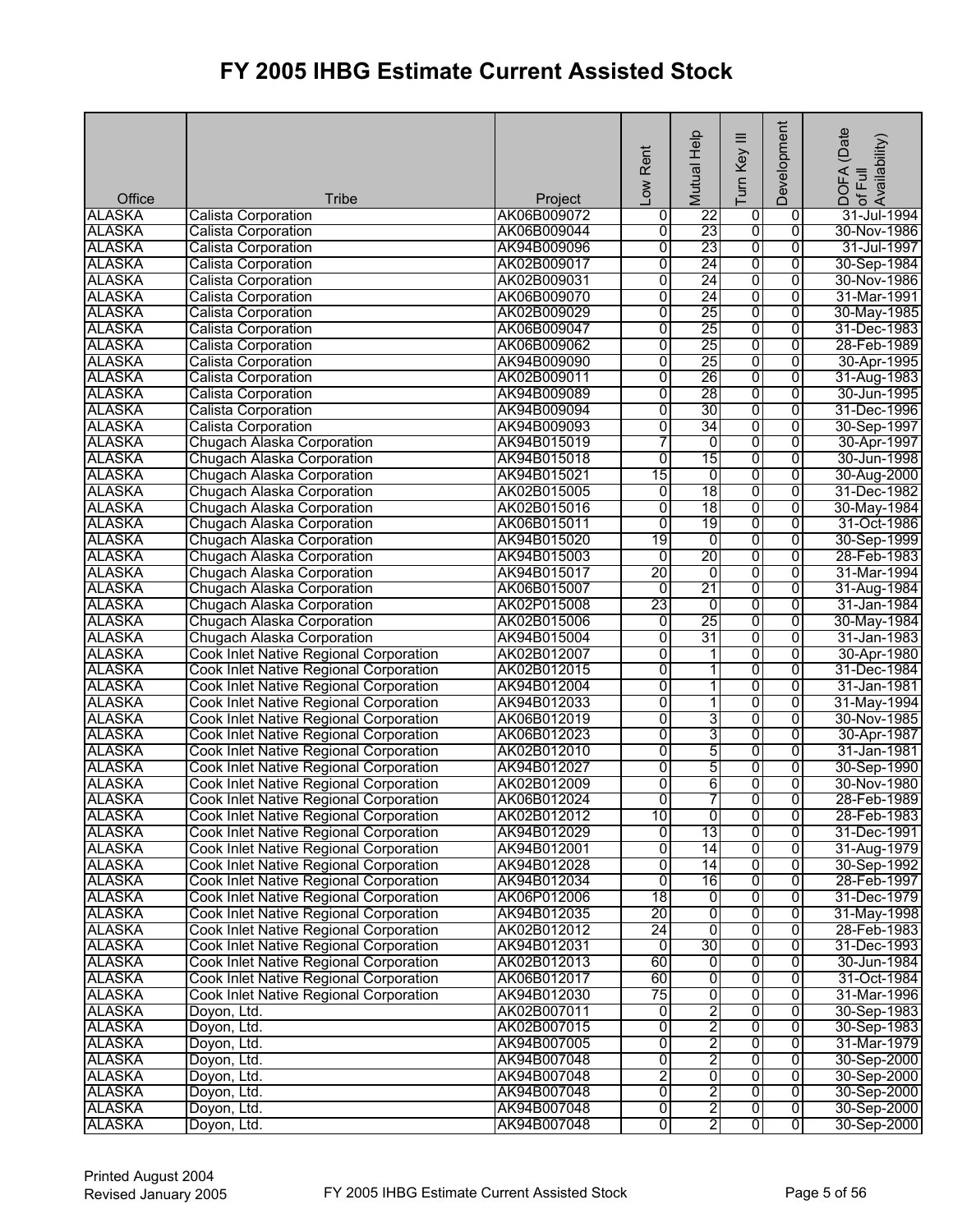| Office        | Tribe       | Project     | Rent<br>Low | <b>Help</b><br>Mutual | Ξ<br>Key<br><b>GJN</b> | Development | (Date<br>Availability<br>of Full<br>DOFA |
|---------------|-------------|-------------|-------------|-----------------------|------------------------|-------------|------------------------------------------|
| <b>ALASKA</b> | Doyon, Ltd. | AK02B007013 | 0           | 3                     | 0                      | 0           | 30-Sep-1988                              |
| <b>ALASKA</b> | Doyon, Ltd. | AK02B007017 | 0           | 3                     | 0                      | 0           | 31-Dec-1986                              |
| <b>ALASKA</b> | Doyon, Ltd. | AK02B007020 | 0           | 3                     | 0                      | 0           | 30-Apr-1985                              |
| ALASKA        | Doyon, Ltd. | AK94B007034 | 0           | 3                     | 0                      | 0           | 31-Dec-1994                              |
| <b>ALASKA</b> | Doyon, Ltd. | AK02B007016 | 0           | 4                     | 0                      | 0           | 30-Nov-1988                              |
| <b>ALASKA</b> | Doyon, Ltd. | AK94B007047 | 0           | 4                     | 0                      | 0           | 30-Jun-1998                              |
| <b>ALASKA</b> | Doyon, Ltd. | AK02B007018 | 0           | 5                     | 0                      | 0           | 30-Apr-1985                              |
| <b>ALASKA</b> | Doyon, Ltd. | AK94B007006 | 0           | 5                     | $\overline{0}$         | 0           | 31-Dec-1979                              |
| <b>ALASKA</b> | Doyon, Ltd. | AK94B007007 | 0           | 5                     | 0                      | 0           | 31-Jul-1982                              |
| <b>ALASKA</b> | Dovon, Ltd. | AK94B007034 | 0           | 5                     | Ō                      | 0           | 31-Dec-1994                              |
| <b>ALASKA</b> | Doyon, Ltd. | AK94B007037 | 0           | 5                     | 0                      | 0           | 30-Jun-1997                              |
| <b>ALASKA</b> | Doyon, Ltd. | AK94B007039 | 0           | 5                     | 0                      | 0           | 31-Jul-1997                              |
| <b>ALASKA</b> | Doyon, Ltd. | AK94B007046 | 0           | 5                     | 0                      | 0           | 31-Jul-1998                              |
| <b>ALASKA</b> | Doyon, Ltd. | AK02B007012 | 0           | $6 \overline{6}$      | $\overline{0}$         | 0           | 30-Sep-1981                              |
| <b>ALASKA</b> | Doyon, Ltd. | AK06B007026 | 0           | 6                     | 01                     | 0           | 30-Sep-1988                              |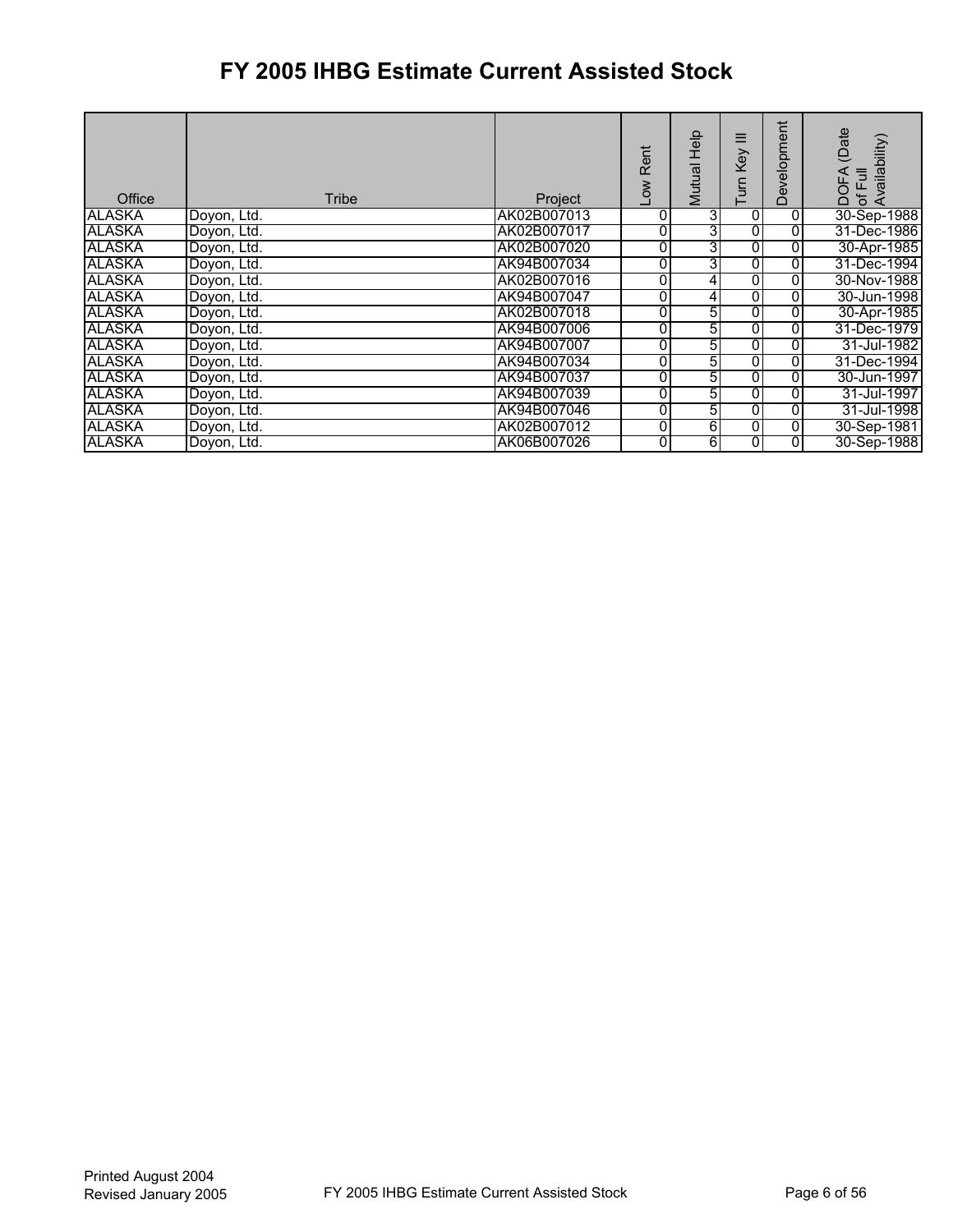| Development<br>Mutual Help<br>Low Rent<br>Turn Key<br>Office<br><b>Tribe</b><br>Project                                                                 |                                                          |
|---------------------------------------------------------------------------------------------------------------------------------------------------------|----------------------------------------------------------|
| <b>ALASKA</b><br>AK94B007034<br>$6\overline{6}$<br>0<br>Doyon, Ltd.<br>0<br>0                                                                           | ! DOFA (Date<br>Iof Full<br>Availability)<br>31-Dec-1994 |
| $\overline{0}$<br>$\overline{0}$<br><b>ALASKA</b><br>AK94B007044<br>6<br>$\overline{0}$<br>Doyon, Ltd.                                                  | 31-May-1998                                              |
| 7<br><b>ALASKA</b><br>AK94B007040<br>0<br>$\overline{0}$<br>$\overline{0}$<br>Doyon, Ltd.                                                               | 31-Aug-1997                                              |
| <b>ALASKA</b><br>0<br>9<br>0<br>Doyon, Ltd.<br>AK02B007021<br>$\overline{0}$                                                                            | 30-Sep-1988                                              |
| <b>ALASKA</b><br>0<br>10<br>0<br>$\overline{0}$<br>Doyon, Ltd.<br>AK06B007027                                                                           | 30-Sep-1991                                              |
| 10<br>0<br>$\overline{0}$<br><b>ALASKA</b><br>0<br>Doyon, Ltd.<br>AK06B007028                                                                           | 30-Nov-1990                                              |
| <b>ALASKA</b><br>0<br>10<br>$\overline{0}$<br>AK06B007029<br>0<br>Doyon, Ltd.                                                                           | 30-Nov-1990                                              |
| <b>ALASKA</b><br>0<br>AK94B007032<br>10<br>0<br>$\overline{0}$<br>Doyon, Ltd.                                                                           | 31-Oct-1993                                              |
| 10<br><b>ALASKA</b><br>0<br>0<br>$\overline{0}$<br>Doyon, Ltd.<br>AK94B007035                                                                           | 30-Sep-1994                                              |
| 10<br><b>ALASKA</b><br>AK94B007045<br>0<br>$\overline{0}$<br>$\overline{0}$<br>Doyon, Ltd.                                                              | 31-May-1998                                              |
| <b>ALASKA</b><br>AK94B007034<br>0<br>11<br>0<br>$\overline{0}$<br>Doyon, Ltd.                                                                           | 31-Dec-1994                                              |
| <b>ALASKA</b><br>12<br>Doyon, Ltd.<br>AK02B007019<br>0<br>0<br>$\overline{0}$                                                                           | 31-Dec-1982                                              |
| <b>ALASKA</b><br>0<br>14<br>0<br>$\overline{0}$<br>Doyon, Ltd.<br>AK94B007041                                                                           | 31-Oct-1997                                              |
| 15<br><b>ALASKA</b><br>0<br>0<br>0<br>Doyon, Ltd.<br>AK06B007031                                                                                        | 30-Nov-1992                                              |
| <b>ALASKA</b><br>15<br>AK94B007033<br>0<br>$\overline{0}$<br>Doyon, Ltd.<br>0                                                                           | 31-May-1993                                              |
| 0<br><b>ALASKA</b><br>AK94B007036<br>17<br>0<br>$\overline{0}$<br>Doyon, Ltd.                                                                           | 31-Dec-1994                                              |
| 24<br><b>ALASKA</b><br>AK94B007038<br>0<br>0<br>$\overline{0}$<br>Doyon, Ltd.                                                                           | 31-Oct-1997                                              |
| 0<br>$\overline{2}$<br><b>ALASKA</b><br>AK94B013005<br>0<br>$\overline{0}$<br>Koniag, Incorporated                                                      | 30-Jun-1979                                              |
| ō<br><b>ALASKA</b><br>3<br>AK94B013021<br>0<br>$\overline{0}$<br>Koniag, Incorporated                                                                   | 30-Sep-2001                                              |
| <b>ALASKA</b><br>AK94B013019<br>4<br>0<br>0<br>0<br>Koniag, Incorporated                                                                                | 30-Sep-1996                                              |
| 5<br>$\overline{0}$<br><b>ALASKA</b><br>0<br>0<br>Koniag, Incorporated<br>AK02B013010                                                                   | 31-Aug-1982                                              |
| 5<br><b>ALASKA</b><br>$\overline{0}$<br>AK06B013015<br>0<br>$\overline{0}$<br>Koniag, Incorporated                                                      | 30-Nov-1987                                              |
| <b>ALASKA</b><br>5<br>AK94B013003<br>0<br>0<br>$\overline{0}$<br>Koniag, Incorporated                                                                   | 30-Sep-1978                                              |
| 5<br><b>ALASKA</b><br>0<br>0<br>Koniag, Incorporated<br>AK94B013006<br>0                                                                                | 30-Nov-1978                                              |
| 5<br><b>ALASKA</b><br>AK94B013020<br>0<br>0<br>$\overline{0}$<br>Koniag, Incorporated                                                                   | 30-Sep-2001                                              |
| 5<br><b>ALASKA</b><br>$\overline{0}$<br>$\overline{0}$<br>$\overline{0}$<br>AK94B013020<br>Koniag, Incorporated                                         | 30-Sep-2001                                              |
| 6<br><b>ALASKA</b><br>0<br>Koniag, Incorporated<br>AK06B013014<br>0<br>$\overline{0}$                                                                   | 31-Jan-1987                                              |
| 6<br><b>ALASKA</b><br>0<br>0<br>Koniag, Incorporated<br>AK94B013001<br>0                                                                                | 30-Sep-1978                                              |
| 6<br><b>ALASKA</b><br>0<br>$\overline{0}$<br>$\overline{0}$<br>Koniag, Incorporated<br>AK94B013009                                                      | 31-Jul-1982                                              |
| $\overline{8}$<br><b>ALASKA</b><br>$\overline{0}$<br>$\overline{0}$<br>AK94B013002<br>0<br>Koniag, Incorporated                                         | 30-Nov-1978                                              |
| <b>ALASKA</b><br>$\overline{0}$<br>11<br>Koniag, Incorporated<br>AK06B013016<br>0<br>$\overline{0}$                                                     | 30-Sep-1987                                              |
| $\overline{0}$<br>12<br><b>ALASKA</b><br>0<br>0<br>Koniag, Incorporated<br>AK06B013013                                                                  | 31-Jan-1984                                              |
| 12<br><b>ALASKA</b><br>AK94B013008<br>0<br>$\overline{0}$<br>$\overline{0}$<br>Koniag, Incorporated                                                     | 31-Jul-1982                                              |
| <b>ALASKA</b><br>15<br>AK94B013017<br>ō<br>0<br>$\overline{0}$<br>Koniag, Incorporated                                                                  | 30-Sep-1996                                              |
| <b>ALASKA</b><br>16<br>Koniag, Incorporated<br>AK02B013012<br>$\overline{0}$<br>0<br>$\overline{0}$                                                     | 31-Oct-1985                                              |
| 20<br><b>ALASKA</b><br>AK94B013018<br>$\overline{0}$<br>$\overline{0}$<br>Koniag, Incorporated<br>o                                                     | 31-Dec-1996                                              |
| <b>ALASKA</b><br>25<br>$\overline{0}$<br>AK94B013004<br>O<br>$\overline{0}$<br>Koniag, Incorporated                                                     | 30-Sep-1978                                              |
| AK02P013011<br>O<br><b>ALASKA</b><br>Koniag, Incorporated<br>48<br>$\overline{0}$<br>$\overline{0}$                                                     | 31-Jul-1983                                              |
| 1<br><b>ALASKA</b><br>AK02B006023<br>0<br>0<br>0<br><b>NANA Corporation</b>                                                                             | 31-Oct-1981                                              |
| $\overline{0}$<br><b>ALASKA</b><br><b>NANA Corporation</b><br>0<br>$\overline{0}$<br>AK06B006027<br>1                                                   | 31-Oct-1984                                              |
| $\overline{0}$<br>1<br>$\overline{0}$<br>0<br><b>ALASKA</b><br><b>NANA Corporation</b><br>AK94B006002<br><b>NANA Corporation</b>                        | 31-Oct-1977                                              |
| $\overline{0}$<br>2<br><b>ALASKA</b><br>AK02B006018<br>0<br>$\overline{0}$                                                                              | 30-Sep-1981                                              |
| 3<br>$\overline{0}$<br><b>ALASKA</b><br><b>NANA Corporation</b><br>0<br>$\overline{0}$<br>AK02B006015<br>$\overline{3}$<br>$\overline{0}$<br>0          | 30-Sep-1981                                              |
| <b>ALASKA</b><br><b>NANA Corporation</b><br>AK02B006019<br>0<br>$\overline{3}$<br>0<br>$\overline{0}$<br>$\overline{0}$<br><b>ALASKA</b><br>AK02B006020 | 30-Sep-1981                                              |
| <b>NANA Corporation</b><br>$\overline{3}$<br><b>ALASKA</b><br>0<br><b>NANA Corporation</b><br>AK02B006024<br>0<br>0                                     | 30-Sep-1981<br>30-Sep-1981                               |
| 3<br>0<br>0<br><b>ALASKA</b><br><b>NANA Corporation</b><br>AK94B006003<br>0                                                                             | 30-Sep-1976                                              |
| $\overline{3}$<br>$\overline{0}$<br>0<br>0<br><b>ALASKA</b><br><b>NANA Corporation</b><br>AK94B006006                                                   | 31-Oct-1979                                              |
| $\overline{4}$<br>0<br><b>ALASKA</b><br>0<br>$\overline{0}$<br><b>NANA Corporation</b><br>AK02B006016                                                   | 31-Dec-1981                                              |
| <b>ALASKA</b><br>$\overline{0}$<br>$\overline{4}$<br>$\overline{0}$<br><b>NANA Corporation</b><br>AK02B006022<br>$\overline{0}$                         | 30-Nov-1981                                              |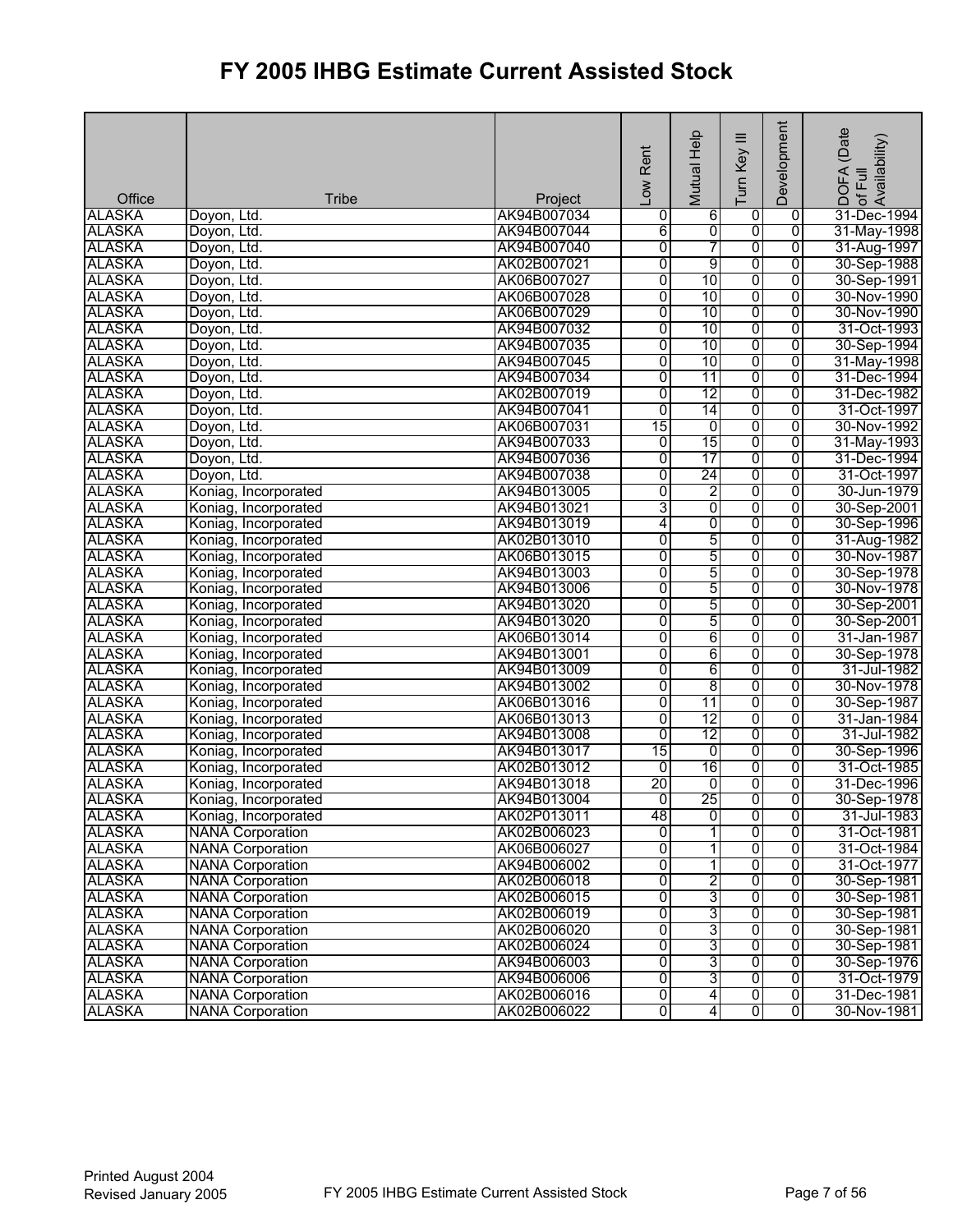|               |                                      |             | Rent<br>$\sum_{i=1}^{n}$ | Mutual Help              | Ξ<br>Turn Key  | Development    | (Date<br>! DOFA (Date<br>Iof Full<br>Availability) |
|---------------|--------------------------------------|-------------|--------------------------|--------------------------|----------------|----------------|----------------------------------------------------|
| Office        | <b>Tribe</b>                         | Project     |                          |                          |                |                |                                                    |
| <b>ALASKA</b> | <b>NANA Corporation</b>              | AK02B006011 | 0                        | 5                        | $\overline{0}$ | $\overline{0}$ | 31-Dec-1981                                        |
| <b>ALASKA</b> | <b>NANA Corporation</b>              | AK02B006014 | 0                        | $\overline{5}$           | 0              | $\overline{0}$ | 31-Dec-1981                                        |
| <b>ALASKA</b> | <b>NANA Corporation</b>              | AK94B006048 | 0                        | 5                        | $\overline{0}$ | $\overline{0}$ | 30-Nov-1995                                        |
| <b>ALASKA</b> | <b>NANA Corporation</b>              | AK02B006010 | $\overline{0}$           | 6                        | 0              | $\overline{0}$ | 30-Nov-1980                                        |
| <b>ALASKA</b> | <b>NANA Corporation</b>              | AK02B006009 | 0                        | 7                        | $\overline{0}$ | $\overline{0}$ | 30-Nov-1980                                        |
| <b>ALASKA</b> | <b>NANA Corporation</b>              | AK94B006051 | 0                        | 7                        | 0              | $\overline{0}$ | 31-Jan-2002                                        |
| <b>ALASKA</b> | <b>NANA Corporation</b>              | AK02B006021 | 0                        | $\overline{8}$           | 0              | 0              | 31-Dec-1981                                        |
| <b>ALASKA</b> | <b>NANA Corporation</b>              | AK94B006050 | 0                        | 8                        | 0              | $\overline{0}$ | 31-Mar-1998                                        |
| <b>ALASKA</b> | <b>NANA Corporation</b>              | AK94B006008 | 0                        | 9                        | $\overline{0}$ | $\overline{0}$ | 31-Oct-1979                                        |
| <b>ALASKA</b> | <b>NANA Corporation</b>              | AK06B006029 | $\overline{0}$           | 10                       | 0              | $\overline{0}$ | 30-Nov-1986                                        |
| <b>ALASKA</b> | <b>NANA Corporation</b>              | AK06B006030 | 0                        | 10                       | 0              | $\overline{0}$ | 31-Dec-1986                                        |
| <b>ALASKA</b> | <b>NANA Corporation</b>              | AK06B006038 | 0                        | 10                       | 0              | $\overline{0}$ | 31-Dec-1991                                        |
| <b>ALASKA</b> | <b>NANA Corporation</b>              | AK06B006039 | 0                        | 10                       | $\overline{0}$ | $\overline{0}$ | 31-Dec-1991                                        |
| <b>ALASKA</b> | <b>NANA Corporation</b>              | AK94B006042 | 0                        | 10                       | $\overline{0}$ | $\overline{0}$ | 30-Jun-1992                                        |
| <b>ALASKA</b> | <b>NANA Corporation</b>              | AK94B006043 | 0                        | 10                       | 0              | $\overline{0}$ | 31-Mar-1992                                        |
| <b>ALASKA</b> | <b>NANA Corporation</b>              | AK94B006054 | 0                        | 10                       | 0              | $\overline{0}$ | 31-May-2002                                        |
| <b>ALASKA</b> | <b>NANA Corporation</b>              | AK94B006045 | 0                        | 14                       | $\overline{0}$ | $\overline{0}$ | 30-Apr-1994                                        |
| <b>ALASKA</b> | <b>NANA Corporation</b>              | AK94B006055 | $\overline{0}$           | 15                       | $\overline{0}$ | $\overline{0}$ | 31-Aug-2002                                        |
| <b>ALASKA</b> | <b>NANA Corporation</b>              | AK94B006052 | 0                        | 16                       | 0              | $\overline{0}$ | 04-Apr-1998                                        |
| <b>ALASKA</b> | <b>NANA Corporation</b>              | AK94B006049 | 0                        | 18                       | 0              | 0              | 30-Apr-1998                                        |
| <b>ALASKA</b> | <b>NANA Corporation</b>              | AK94B006040 | 20                       | 0                        | 0              | $\overline{0}$ | 01-Oct-1994                                        |
| <b>ALASKA</b> | <b>NANA Corporation</b>              | AK94B006044 | 20                       | 0                        | $\overline{0}$ | $\overline{0}$ | 30-Sep-1994                                        |
| <b>ALASKA</b> | <b>NANA Corporation</b>              | AK94B006047 | o                        | 20                       | 0              | $\overline{0}$ | 30-Sep-1996                                        |
| <b>ALASKA</b> | <b>NANA Corporation</b>              | AK94B006046 | 0                        | 23                       | 0              | $\overline{0}$ | 31-Aug-1995                                        |
| <b>ALASKA</b> | <b>NANA Corporation</b>              | AK06B006034 | 0                        | 25                       | 0              | $\overline{0}$ | 28-Feb-1991                                        |
| <b>ALASKA</b> | <b>NANA Corporation</b>              | AK02P006017 | 43                       | $\overline{0}$           | $\overline{0}$ | $\overline{0}$ | 31-Mar-1983                                        |
| <b>ALASKA</b> | <b>Tlingit-Haida Central Council</b> | AK94B004052 | $\overline{0}$           | T                        | 0              | $\overline{0}$ | 30-Apr-1974                                        |
| <b>ALASKA</b> | <b>Tlingit-Haida Central Council</b> | AK94B004054 | $\overline{0}$           | $\overline{\phantom{a}}$ | $\overline{0}$ | $\overline{0}$ | 31-Jan-1974                                        |
| <b>ALASKA</b> | Tlingit-Haida Central Council        | AK94B004059 | $\overline{0}$           | 1                        | 0              | $\overline{0}$ | 31-Aug-1975                                        |
| <b>ALASKA</b> | <b>Tlingit-Haida Central Council</b> | AK94B004050 | 0                        | 2                        | $\overline{0}$ | $\overline{0}$ | 31-Dec-1974                                        |
| <b>ALASKA</b> | <b>Tlingit-Haida Central Council</b> | AK94B004055 | 0                        | $\overline{2}$           | 0              | $\overline{0}$ | 31-Dec-1973                                        |
| <b>ALASKA</b> | <b>Tlingit-Haida Central Council</b> | AK94B004056 | 0                        | 2                        | 0              | 0              | 31-Mar-1975                                        |
| <b>ALASKA</b> | <b>Tlingit-Haida Central Council</b> | AK94B004060 | 0                        | $\overline{2}$           | 0              | $\overline{0}$ | 30-Sep-1975                                        |
| <b>ALASKA</b> | <b>Tlingit-Haida Central Council</b> | AK94B004064 | 0                        | 2                        | 0              | $\overline{0}$ | 31-May-1975                                        |
| <b>ALASKA</b> | <b>Tlingit-Haida Central Council</b> | AK94B004053 | 0                        | 3                        | 0              | $\overline{0}$ | 31-Dec-1974                                        |
| <b>ALASKA</b> | <b>Tlingit-Haida Central Council</b> | AK94B004062 | 0                        | 31                       | $\overline{0}$ | $\overline{0}$ | 30-Jun-1975                                        |
| <b>ALASKA</b> | <b>Tlingit-Haida Central Council</b> | AK94B004071 | 3                        | ᅁ                        | $\overline{0}$ | 0              | 31-May-1975                                        |
| <b>ALASKA</b> | <b>Tlingit-Haida Central Council</b> | AK94B004063 | $\overline{0}$           | $\overline{4}$           | 0              | $\overline{0}$ | 30-Sep-1975                                        |
| <b>ALASKA</b> | Tlingit-Haida Central Council        | AK94B004051 | 0                        | 5                        | 0              | 0              | 31-Aug-1974                                        |
| <b>ALASKA</b> | Tlingit-Haida Central Council        | AK94B004057 | O                        | 6                        | $\overline{0}$ | 0              | 31-Oct-1975                                        |
| <b>ALASKA</b> | Tlingit-Haida Central Council        | AK94B004066 | 6                        | $\overline{0}$           | 0              | $\overline{0}$ | 31-Aug-1997                                        |
| <b>ALASKA</b> | <b>Tlingit-Haida Central Council</b> | AK94B004061 | 0                        | 7                        | 0              | $\overline{0}$ | 30-Sep-1975                                        |
| <b>ALASKA</b> | Tlingit-Haida Central Council        | AK06B004027 | 9                        | $\overline{0}$           | $\overline{0}$ | $\overline{0}$ | 31-Jan-1982                                        |
| <b>ALASKA</b> | Tlingit-Haida Central Council        | AK06B004032 | 10                       | ō                        | $\overline{0}$ | $\overline{0}$ | 30-Sep-1987                                        |
| <b>ALASKA</b> | Tlingit-Haida Central Council        | AK94B004045 | $\overline{0}$           | 10                       | $\overline{0}$ | $\overline{0}$ | 22-Feb-1995                                        |
| <b>ALASKA</b> | <b>Tlingit-Haida Central Council</b> | AK94B004046 | 10                       | $\overline{0}$           | 0              | $\overline{0}$ | 22-Feb-1995                                        |
| <b>ALASKA</b> | Tlingit-Haida Central Council        | AK06B004024 | 12                       | 0                        | $\overline{0}$ | 0              | 31-Jan-1982                                        |
| <b>ALASKA</b> | <b>Tlingit-Haida Central Council</b> | AK06B004025 | 12                       | $\overline{0}$           | $\overline{0}$ | $\overline{0}$ | 31-Jan-1982                                        |
| ALASKA        | <b>Tlingit-Haida Central Council</b> | AK06B004026 | 12                       | $\overline{0}$           | $\overline{0}$ | $\overline{0}$ | 31-Jan-1982                                        |
| <b>ALASKA</b> | <b>Tlingit-Haida Central Council</b> | AK06B004028 | 12                       | $\overline{0}$           | $\overline{0}$ | $\overline{0}$ | 31-Jan-1982                                        |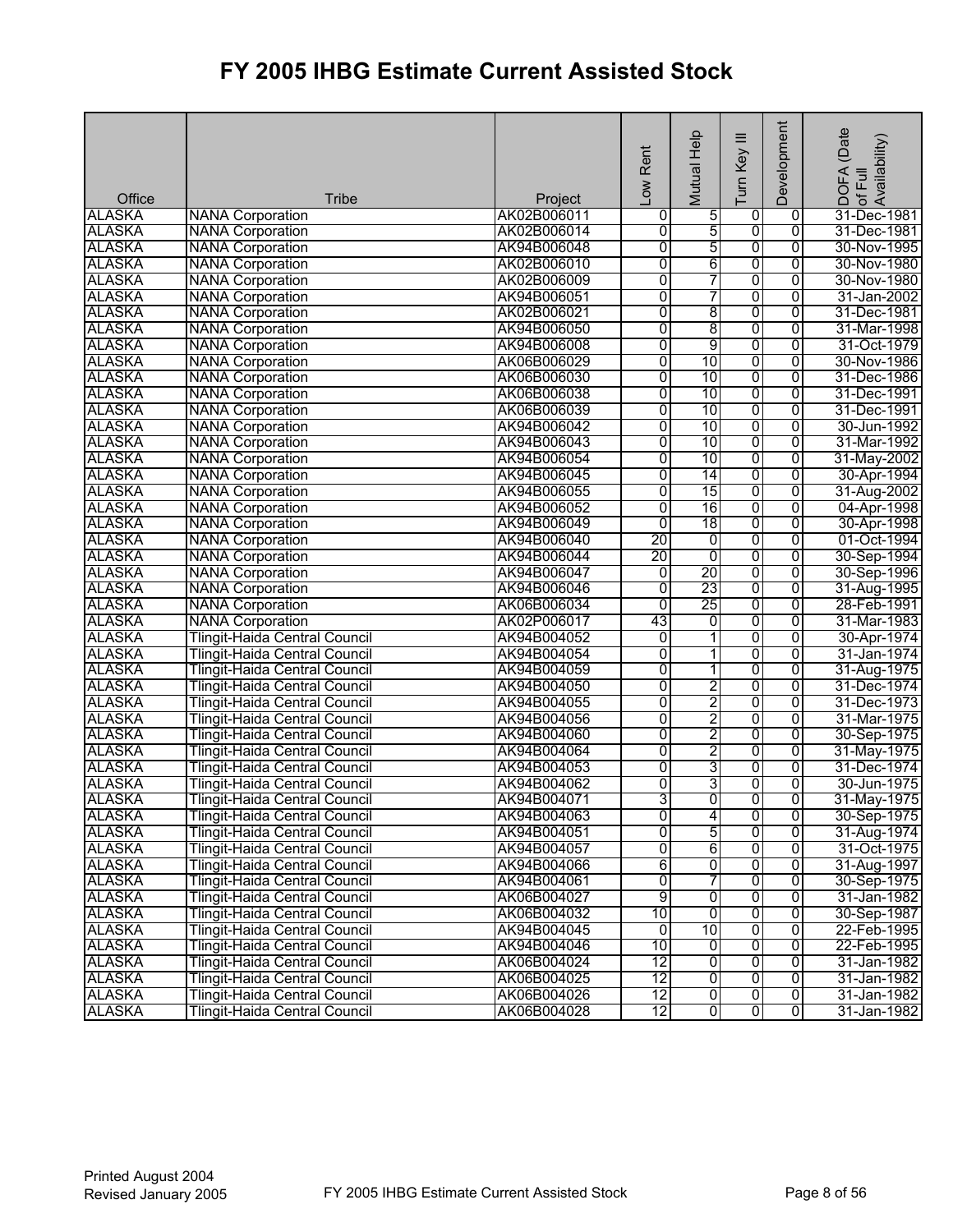| Office                           | Tribe                                                                            | Project                    | -ow Rent            | Mutual Help                      | ≡<br>Turn Key                    | Development                      | (Date<br>of Full<br>Availability)<br><b>DOFA</b> |
|----------------------------------|----------------------------------------------------------------------------------|----------------------------|---------------------|----------------------------------|----------------------------------|----------------------------------|--------------------------------------------------|
| <b>ALASKA</b>                    | <b>Tlingit-Haida Central Council</b>                                             | AK06B004043                | 0                   | 13                               | 0                                | $\mathbf 0$                      | 30-Sep-1990                                      |
| <b>ALASKA</b>                    | <b>Tlingit-Haida Central Council</b>                                             | AK06B004030                | $\overline{0}$      | 14                               | $\overline{0}$                   | $\overline{0}$                   | 31-Jul-1988                                      |
| <b>ALASKA</b>                    | <b>Tlingit-Haida Central Council</b>                                             | AK06B004029                | 0                   | 15                               | 0                                | $\overline{0}$                   | 28-Feb-1986                                      |
| <b>ALASKA</b>                    | <b>Tlingit-Haida Central Council</b>                                             | AK94B004058                | Ō                   | 15                               | 0                                | $\overline{0}$                   | 31-May-1975                                      |
| <b>ALASKA</b>                    | <b>Tlingit-Haida Central Council</b>                                             | AK94B004068                | 16                  | 0                                | 0                                | $\overline{0}$                   | 31-Aug-1997                                      |
| <b>ALASKA</b>                    | <b>Tlingit-Haida Central Council</b>                                             | AK94B004069                | 17                  | 0                                | $\overline{0}$                   | $\overline{0}$                   | 31-Jan-1999                                      |
| <b>ALASKA</b>                    | Tlingit-Haida Central Council                                                    | AK06B004031                | 0                   | 18                               | 0                                | 0                                | 30-Jun-1988                                      |
| <b>ALASKA</b>                    | Tlingit-Haida Central Council                                                    | AK06B004040                | 0                   | 18                               | 0                                | $\overline{0}$                   | 29-Feb-1992                                      |
| <b>ALASKA</b>                    | Tlingit-Haida Central Council                                                    | AK94B004067                | 0                   | 18                               | 0                                | $\overline{0}$                   | 30-Apr-1998                                      |
| <b>ALASKA</b>                    | <b>Tlingit-Haida Central Council</b>                                             | AK94B004044                | 0                   | 20                               | $\overline{0}$                   | $\overline{0}$                   | 31-Jan-1994                                      |
| <b>ALASKA</b>                    | <b>Tlingit-Haida Central Council</b>                                             | AK94B004048                | 0                   | 20                               | 0                                | $\overline{0}$                   | 29-Oct-1995                                      |
| <b>ALASKA</b>                    | Tlingit-Haida Central Council                                                    | AK94B004049                | 20                  | 0                                | 0                                | $\overline{0}$                   | 29-Mar-1997                                      |
| <b>ALASKA</b>                    | Tlingit-Haida Central Council                                                    | AK94B004065                | $\overline{0}$      | 20                               | 0                                | $\overline{0}$                   | 28-Feb-1998                                      |
| <b>ALASKA</b>                    | <b>Tlingit-Haida Central Council</b>                                             | AK94B004070                | $\overline{20}$     | 0                                | 0                                | 0                                | 31-Aug-1999                                      |
| <b>ALASKA</b>                    | <b>Tlingit-Haida Central Council</b>                                             | AK94B004072                | 20                  | 0                                | 0                                | $\overline{0}$                   | 30-Jun-2000                                      |
| <b>ALASKA</b>                    | Tlingit-Haida Central Council                                                    | AK06B004034                | 0                   | 25                               | 0                                | 0                                | 31-Jul-1991                                      |
| <b>ALASKA</b>                    | Tlingit-Haida Central Council                                                    | AK94B004047                | 0                   | 30                               | 0                                | $\overline{0}$                   | 29-Mar-1997                                      |
| <b>ALASKA</b>                    | Twin Hills                                                                       | AK94B018001                | 0                   | 0                                | 0                                | $\overline{12}$                  |                                                  |
| <b>ALASKA</b>                    | <b>Totals</b>                                                                    |                            | 1173                | 3685                             | 0                                | 32                               |                                                  |
|                                  |                                                                                  |                            |                     |                                  |                                  |                                  |                                                  |
| <b>CHICAGO</b>                   | <b>Aroostook Band of Micmac</b>                                                  | ME93B034002                | $\overline{0}$      | $\mathbf{1}$                     | 0                                | $\overline{0}$                   | 30-Nov-2001                                      |
| <b>CHICAGO</b>                   | Aroostook Band of Micmac                                                         | ME93B034002                | 0                   | 1                                | $\overline{0}$                   | $\overline{0}$                   | 30-Nov-2002                                      |
| <b>CHICAGO</b>                   | Aroostook Band of Micmac                                                         | ME93B034002                | 0                   | 1                                | 0                                | $\overline{0}$                   | 30-Jun-2003                                      |
| <b>CHICAGO</b>                   | Aroostook Band of Micmac                                                         | ME93B034002                | 0                   | 4                                | 0                                | $\overline{0}$                   | 31-Oct-2001                                      |
| <b>CHICAGO</b>                   | Aroostook Band of Micmac                                                         | ME93B034002                | $\overline{0}$      | 4                                | 0                                | $\overline{0}$                   | 31-Dec-2001                                      |
| <b>CHICAGO</b>                   | <b>Aroostook Band of Micmac</b>                                                  | ME93B034002                | $\overline{0}$      | 2                                | 0                                | 7                                | 30-Dec-2003                                      |
| <b>CHICAGO</b>                   | Aroostook Band of Micmac                                                         | ME93B034002                | $\overline{0}$      | 10                               | 0                                | $\overline{0}$                   | 30-Sep-2002                                      |
| <b>CHICAGO</b>                   | Aroostook Band of Micmac                                                         | ME93B034001                | 66                  | 0                                | 0                                | $\overline{0}$                   | 30-Mar-1997                                      |
| <b>CHICAGO</b>                   | <b>Bad River Band</b>                                                            | WI93B012018                | $\overline{0}$      | 2                                | 0                                | $\overline{0}$                   | 28-Feb-1998                                      |
| <b>CHICAGO</b>                   | <b>Bad River Band</b>                                                            | WI93B012015                | 5                   | 0                                | 0                                | $\overline{0}$                   | 30-Nov-1995                                      |
| <b>CHICAGO</b>                   | <b>Bad River Band</b>                                                            | WI93B012017                | 0                   | 7                                | 0                                | $\overline{0}$                   | 28-Feb-1998                                      |
| <b>CHICAGO</b>                   | <b>Bad River Band</b>                                                            | WI93B012014                | 0                   | 9                                | 0                                | 0                                | 30-Nov-1995                                      |
| <b>CHICAGO</b>                   | <b>Bad River Band</b>                                                            | WI93B012001                | 14                  | $\overline{0}$                   | $\overline{0}$                   | $\overline{0}$                   | 28-Feb-1967                                      |
| <b>CHICAGO</b>                   | <b>Bad River Band</b>                                                            | WI93B012007                | $\overline{0}$      | 15                               | 0                                | $\overline{0}$                   | 29-Jan-1988                                      |
| <b>CHICAGO</b>                   | <b>Bad River Band</b>                                                            | WI93B012016                | 16                  | 0                                | 0                                | 0                                | 31-Dec-1995                                      |
| <b>CHICAGO</b>                   | <b>Bad River Band</b>                                                            | WI93B012013                | 17                  | 0                                | 0                                | $\overline{0}$                   | 30-Nov-1995                                      |
| <b>CHICAGO</b>                   | <b>Bad River Band</b>                                                            | WI93B012005                | 20                  | 0                                | 0                                | $\overline{0}$                   | 31-Oct-1985                                      |
| <b>CHICAGO</b>                   | <b>Bad River Band</b>                                                            | WI93B012012                | 20                  | $\overline{0}$                   | 0                                | 0                                | 31-Aug-1992                                      |
| <b>CHICAGO</b>                   | <b>Bad River Band</b>                                                            | WI93B012006                | 35                  | 0                                | 0                                | 0                                | 29-Jan-1988                                      |
| <b>CHICAGO</b>                   | <b>Bad River Band</b>                                                            | WI93B012004                | 40                  | $\overline{0}$                   | $\overline{0}$                   | 0                                | 31-Oct-1978                                      |
| <b>CHICAGO</b>                   | <b>Bay Mills Indian Community</b>                                                | MI93B062005                | 0                   | 8                                | $\overline{0}$                   | $\overline{0}$                   | 10-Oct-1993                                      |
| <b>CHICAGO</b>                   | <b>Bay Mills Indian Community</b>                                                | MI93B062004                | 0                   | 10                               | 0                                | $\overline{0}$                   | 28-Sep-1992                                      |
| <b>CHICAGO</b>                   | <b>Bay Mills Indian Community</b>                                                | MI93B062006                | 10                  | 0                                | 0                                | 0                                | 30-Jun-1994                                      |
| <b>CHICAGO</b>                   | <b>Bay Mills Indian Community</b>                                                | MI93B062011                | 12                  | ō                                | $\overline{0}$                   | 0                                | 31-Dec-1997                                      |
| <b>CHICAGO</b>                   | <b>Bay Mills Indian Community</b>                                                | MI93B062008                | 0                   | 14                               | 0                                | 0                                | 29-Feb-1996                                      |
| <b>CHICAGO</b>                   | <b>Bay Mills Indian Community</b>                                                | MI93B062007                | $\overline{0}$      | 15                               | 0                                | $\overline{0}$                   | 10-Oct-1994                                      |
| <b>CHICAGO</b>                   | <b>Bay Mills Indian Community</b>                                                | MI93B062009                | 20                  | 0                                | $\overline{0}$                   | 0                                | 30-Apr-1997                                      |
| <b>CHICAGO</b>                   | <b>Bay Mills Indian Community</b>                                                | MI93B062002                | 23                  | ō                                | 0                                | 0                                | 30-Sep-1982                                      |
| <b>CHICAGO</b>                   | <b>Bay Mills Indian Community</b>                                                | MI93B062013                | 0                   | 24                               | $\overline{0}$                   | $\overline{0}$                   | 01-Nov-1999                                      |
| <b>CHICAGO</b>                   | <b>Bay Mills Indian Community</b>                                                | MI93B062012                | 0                   | 25                               | $\overline{0}$                   | $\overline{0}$                   | 01-Nov-1999                                      |
| <b>CHICAGO</b>                   | <b>Bay Mills Indian Community</b>                                                | MI93B062010                | 0                   | 28                               | $\overline{0}$                   | 0                                | 01-Nov-1999                                      |
| <b>CHICAGO</b>                   | Boise Forte Band of Minnesota Chippewa                                           | MN93B081001                | 1                   | $\overline{2}$<br>$\overline{0}$ | $\overline{0}$                   | $\overline{0}$<br>$\overline{0}$ | 01-Sep-1972<br>31-Oct-1974                       |
| <b>CHICAGO</b><br><b>CHICAGO</b> | Boise Forte Band of Minnesota Chippewa<br>Boise Forte Band of Minnesota Chippewa | MN93B081003                | 5<br>$\overline{8}$ | $\overline{0}$                   | $\overline{0}$<br>$\overline{0}$ | $\overline{0}$                   | 01-May-1974                                      |
| <b>CHICAGO</b>                   | Boise Forte Band of Minnesota Chippewa                                           | MN93B081002<br>MN93B081006 | $\overline{8}$      | 0                                | $\overline{0}$                   | 0                                | 30-Nov-1996                                      |
| <b>CHICAGO</b>                   | Boise Forte Band of Minnesota Chippewa                                           | MN93B081004                | $\overline{0}$      | 22                               | $\overline{0}$                   | $\overline{0}$                   | 30-Nov-1979                                      |
| <b>CHICAGO</b>                   | Boise Forte Band of Minnesota Chippewa                                           | MN93B081005                | 26                  | $\overline{0}$                   | 0                                | $\Omega$                         | 30-Nov-1979                                      |
|                                  |                                                                                  |                            |                     |                                  |                                  |                                  |                                                  |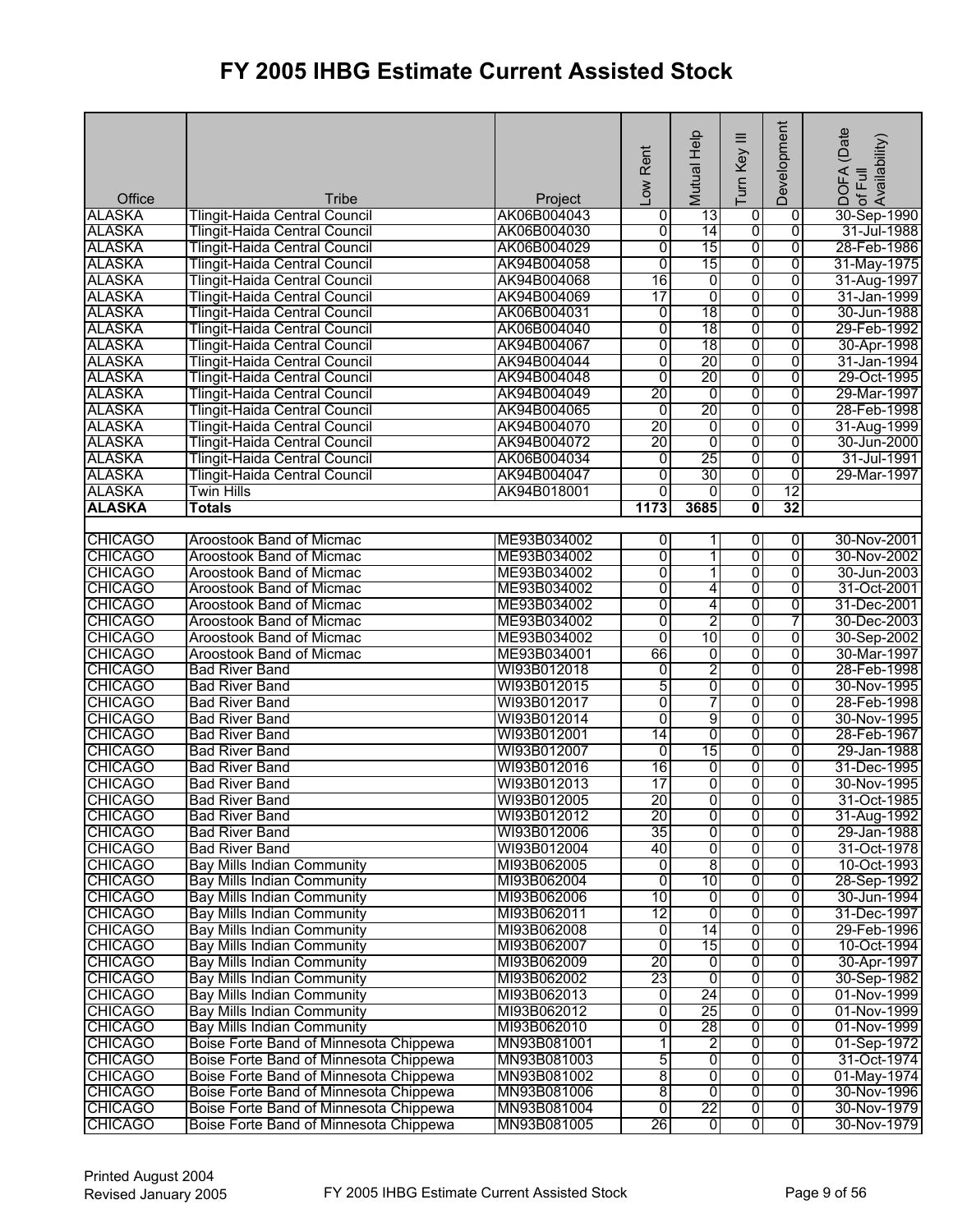| Office                           | Tribe                                                                            | Project                    | -ow Rent        | Mutual Help     | Ξ<br>Turn Key           | Development     | (Date<br>of Full<br>Availability)<br><b>DOFA</b> |
|----------------------------------|----------------------------------------------------------------------------------|----------------------------|-----------------|-----------------|-------------------------|-----------------|--------------------------------------------------|
| <b>CHICAGO</b>                   | Catawba Indian Tribe                                                             | SC93B062003                | 10              | 0               | 0                       | $\overline{0}$  | 31-Aug-1998                                      |
| CHICAGO                          | Catawba Indian Tribe                                                             | SC93B062004                | Ō               | 10              | $\overline{\mathbf{0}}$ | $\overline{0}$  | 01-Jul-1998                                      |
| <b>CHICAGO</b>                   | Catawba Indian Tribe                                                             | SC93B062001                | 24              | 0               | 0                       | 0               | 31-Aug-1998                                      |
| <b>CHICAGO</b>                   | Catawba Indian Tribe                                                             | SC93B062002                | $\overline{0}$  | 30              | 0                       | 0               | 18-Jul-1998                                      |
| <b>CHICAGO</b>                   | <b>Coharie State Tribe</b>                                                       | NC93B171003                | 20              | $\overline{0}$  | 0                       | 0               | 28-Apr-1993                                      |
| <b>CHICAGO</b>                   | Eastern Cherokee                                                                 | NC93B041019                | $\overline{0}$  | 14              | 0                       | $\overline{0}$  | 30-Jun-1987                                      |
| <b>CHICAGO</b>                   | Eastern Cherokee                                                                 | NC93B041025                | $\overline{0}$  | 15              | 0                       | $\overline{0}$  | 25-Oct-1995                                      |
| <b>CHICAGO</b>                   | Eastern Cherokee                                                                 | NC93B041016                | $\overline{0}$  | 18              | 0                       | 0               | 31-Jul-1986                                      |
| <b>CHICAGO</b>                   | <b>Eastern Cherokee</b>                                                          | NC93B041020                | $\overline{0}$  | 20              | 0                       | 0               | 30-Sep-1988                                      |
| <b>CHICAGO</b>                   | <b>Eastern Cherokee</b>                                                          | NC93B041024                | $\overline{0}$  | 20              | 0                       | $\overline{0}$  | 28-Feb-1993                                      |
| <b>CHICAGO</b>                   | Eastern Cherokee                                                                 | NC93B041017                | 0               | 21              | 0                       | 0               | 30-Jun-1987                                      |
| <b>CHICAGO</b>                   | Eastern Cherokee                                                                 | NC93B041028                | $\overline{0}$  | 23              | 0                       | 0               | 31-Aug-2001                                      |
| <b>CHICAGO</b>                   | Eastern Cherokee                                                                 | NC93B041029                | 0               | 23              | 0                       | 0               | 30-Nov-2001                                      |
| <b>CHICAGO</b>                   | Eastern Cherokee                                                                 | NC93B041008                | 25              | $\overline{0}$  | $\overline{0}$          | $\overline{0}$  | 30-Sep-1978                                      |
| <b>CHICAGO</b>                   | Eastern Cherokee                                                                 | NC93B041026                | $\overline{0}$  | 25              | 0                       | 0               | 30-Apr-2001                                      |
| <b>CHICAGO</b>                   | Eastern Cherokee                                                                 | NC93B041027                | $\overline{15}$ | 0               | 0                       | 10              | 31-Aug-2001                                      |
| <b>CHICAGO</b>                   | Eastern Cherokee                                                                 | NC93B041022                | $\overline{0}$  | 36              | 0                       | $\overline{0}$  | 31-Oct-1991                                      |
| <b>CHICAGO</b>                   | Eastern Cherokee                                                                 | NC93B041001                | 37              | 0               | 0                       | $\overline{0}$  | 31-Dec-1966                                      |
| <b>CHICAGO</b>                   | Eastern Cherokee                                                                 | NC93B041021                | 0               | 39              | 0                       | $\overline{0}$  | 31-Dec-1989                                      |
| <b>CHICAGO</b>                   | Eastern Cherokee                                                                 | NC93B041030                | 0               | 16              | $\overline{0}$          | $\overline{24}$ | 29-Oct-2003                                      |
| <b>CHICAGO</b>                   | Eastern Cherokee                                                                 | NC93B041013                | $\overline{0}$  | 61              | 0                       | 0               | 28-Feb-1983                                      |
| <b>CHICAGO</b>                   | <b>Eastern Cherokee</b>                                                          | NC93B041015                | $\overline{0}$  | 62              | 0                       | $\overline{0}$  | 30-Sep-1984                                      |
| <b>CHICAGO</b>                   | Eastern Cherokee                                                                 | NC93B041014                | 63              | $\overline{0}$  | 0                       | 0               | 28-Feb-1983                                      |
| <b>CHICAGO</b>                   | <b>Eastern Cherokee</b>                                                          | NC93B041012                | 0               | 76              | 0                       | $\overline{0}$  | 31-Aug-1982                                      |
| <b>CHICAGO</b>                   | Eastern Cherokee                                                                 | NC93B041010                | $\overline{0}$  | 82              | 0                       | $\overline{0}$  | 28-Feb-1982                                      |
| <b>CHICAGO</b>                   | Eastern Cherokee                                                                 | NC93B041009                |                 | 2               |                         |                 |                                                  |
| <b>CHICAGO</b>                   | Fond Du Lac Band of Minnesota Chippewa                                           | MN93B015023                | 0               | 8               | 0                       | 0               | 31-Dec-2001                                      |
| <b>CHICAGO</b>                   | Fond Du Lac Band of Minnesota Chippewa                                           | MN93B015004                | 0               | 10              | 0                       | $\overline{0}$  | 31-Jan-1983                                      |
| <b>CHICAGO</b>                   | Fond Du Lac Band of Minnesota Chippewa                                           | MN93B015018                | $\overline{0}$  | 10              | $\overline{0}$          | $\overline{0}$  | 28-Feb-1994                                      |
| <b>CHICAGO</b>                   | Fond Du Lac Band of Minnesota Chippewa                                           | MN93B015007                | $\overline{11}$ | 0               | 0                       | $\overline{0}$  | 31-Aug-1984                                      |
| <b>CHICAGO</b>                   | Fond Du Lac Band of Minnesota Chippewa                                           | MN93B015021                | 12              | 0               | 0                       | $\overline{0}$  | 31-Jan-1998                                      |
| <b>CHICAGO</b>                   | Fond Du Lac Band of Minnesota Chippewa                                           | MN93B015006                | 0               | $\overline{13}$ | 0                       | 0               | 31-Aug-1984                                      |
| <b>CHICAGO</b>                   | Fond Du Lac Band of Minnesota Chippewa                                           | MN93B015014                | $\overline{0}$  | 13              | $\overline{0}$          | $\overline{0}$  | 31-Dec-1988                                      |
| <b>CHICAGO</b>                   | Fond Du Lac Band of Minnesota Chippewa                                           | MN93B015013                | 15              | $\overline{0}$  | 0                       | 0               | 30-Apr-1987                                      |
| <b>CHICAGO</b>                   | Fond Du Lac Band of Minnesota Chippewa                                           | MN93B015015                | 15              | 0               | 0                       | 0               | 31-Dec-1988                                      |
| <b>CHICAGO</b>                   | Fond Du Lac Band of Minnesota Chippewa                                           | MN93B015016                | 15              | 0               | 0                       | 0               | 31-Dec-1991                                      |
| <b>CHICAGO</b>                   | Fond Du Lac Band of Minnesota Chippewa                                           | MN93B015017                | $\overline{0}$  | 15              | 0                       | 0               | 30-Nov-1991                                      |
| <b>CHICAGO</b>                   | Fond Du Lac Band of Minnesota Chippewa                                           | MN93B015019                | $\overline{0}$  | 16              | 0                       | 0               | 30-Apr-1996                                      |
| <b>CHICAGO</b>                   | Fond Du Lac Band of Minnesota Chippewa<br>Fond Du Lac Band of Minnesota Chippewa | MN93B015020                | 0<br>16         | 16<br>0         | 0<br>0                  | 0<br>0          | 31-Jan-1998                                      |
| <b>CHICAGO</b><br><b>CHICAGO</b> | Fond Du Lac Band of Minnesota Chippewa                                           | MN93B015022<br>MN93B015008 | 20              | $\overline{0}$  | $\overline{0}$          | $\overline{0}$  | 16-Dec-1996<br>31-Mar-1985                       |
| <b>CHICAGO</b>                   | Fond Du Lac Band of Minnesota Chippewa                                           | MN93B015023                | $\overline{0}$  | 13              | 0                       | 9               | 31-Dec-2000                                      |
| <b>CHICAGO</b>                   | Fond Du Lac Band of Minnesota Chippewa                                           | MN93B015009                | 23              | 0               | 0                       | 0               | 31-Dec-1986                                      |
| <b>CHICAGO</b>                   | Fond Du Lac Band of Minnesota Chippewa                                           | MN93B015001                | 25              | 0               | 0                       | $\overline{0}$  | 31-Aug-1967                                      |
| <b>CHICAGO</b>                   | Fond Du Lac Band of Minnesota Chippewa                                           | MN93B015003                | $\overline{35}$ | 0               | $\overline{0}$          | 0               | 31-Dec-1982                                      |
| <b>CHICAGO</b>                   | Fond Du Lac Band of Minnesota Chippewa                                           | MN93B015005                | 50              | 0               | 0                       | 0               | 30-Nov-1983                                      |
| <b>CHICAGO</b>                   | <b>Forest County Potawatami</b>                                                  | WI93B035009                | 0               | 4               | 0                       | 0               | 31-Jul-1999                                      |
| <b>CHICAGO</b>                   | <b>Forest County Potawatami</b>                                                  | WI93B035008                | 6               | $\overline{0}$  | $\overline{0}$          | 0               | 31-Jul-1999                                      |
| <b>CHICAGO</b>                   | Forest County Potawatami                                                         | WI93B035001                | 7               | $\overline{0}$  | $\overline{0}$          | $\overline{0}$  | 01-Jun-1971                                      |
| <b>CHICAGO</b>                   | <b>Forest County Potawatami</b>                                                  | WI93B035007                | 8               | Ō               | 0                       | $\overline{0}$  | 31-Mar-1998                                      |
| <b>CHICAGO</b>                   | Forest County Potawatami                                                         | WI93B035005                | $\overline{0}$  | 10              | $\overline{0}$          | 0               | 31-May-1995                                      |
| <b>CHICAGO</b>                   | <b>Forest County Potawatami</b>                                                  | WI93B035004                | $\overline{0}$  | 17              | 0                       | $\overline{0}$  | 31-May-1995                                      |
| <b>CHICAGO</b>                   | <b>Forest County Potawatami</b>                                                  | WI93B035006                | $\overline{0}$  | 25              | 0                       | $\overline{0}$  | 31-Jan-1997                                      |
| <b>CHICAGO</b>                   | Grand Portage Band of Minn. Chippewa                                             | MN93B175003                | 4               | 0               | 0                       | 0               | 31-Dec-1983                                      |
| <b>CHICAGO</b>                   | Grand Portage Band of Minn. Chippewa                                             | MN93B175004                | 4               | 0               | 0                       | 0               | 30-Nov-1986                                      |
| <b>CHICAGO</b>                   | Grand Portage Band of Minn. Chippewa                                             | MN93B175001                | 5               | $\overline{0}$  | 0                       | $\overline{0}$  | 31-Jan-1981                                      |
| <b>CHICAGO</b>                   | Grand Portage Band of Minn. Chippewa                                             | MN93B175005                | 0               | 19              | 0                       | 0               | 11-Oct-1995                                      |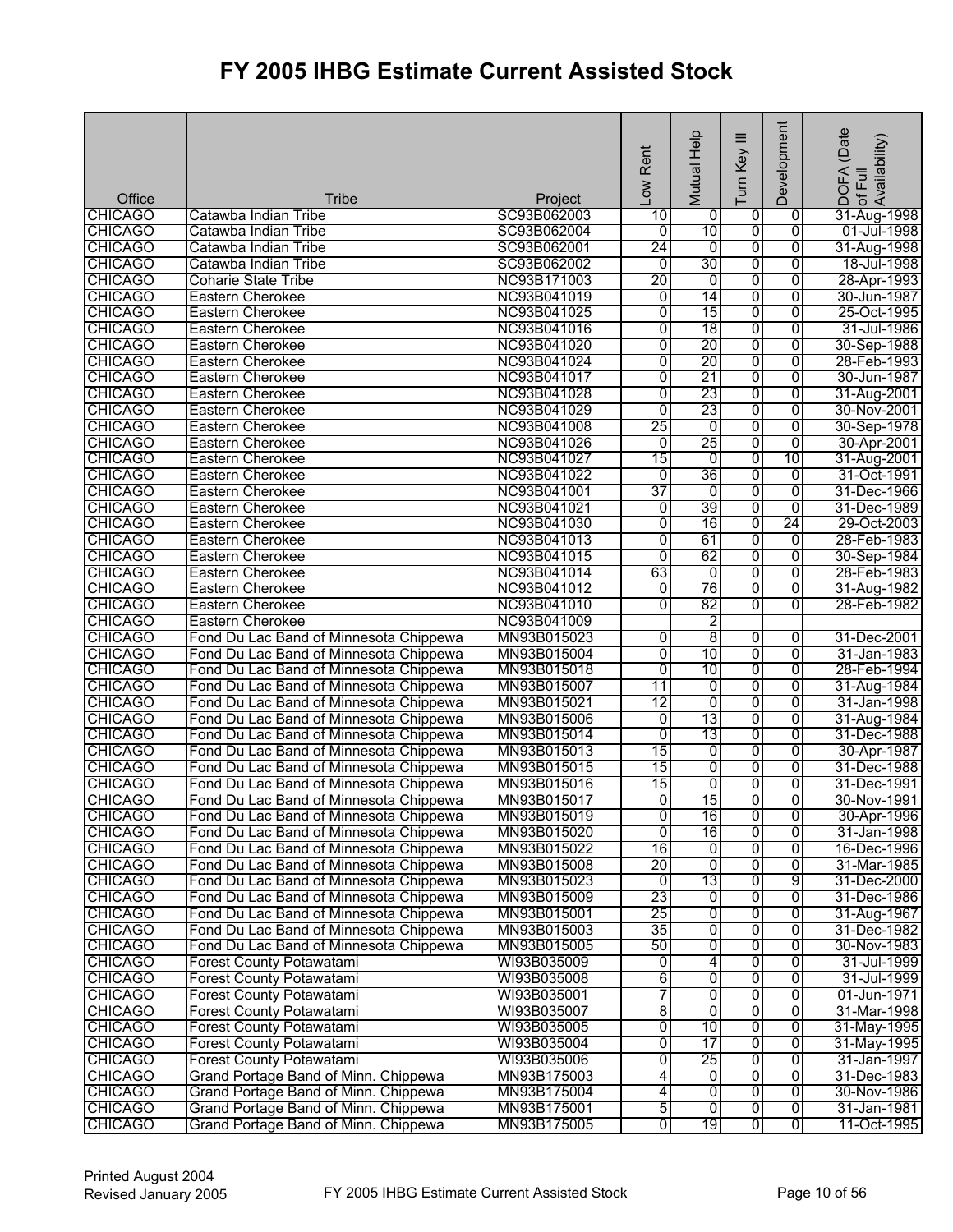| Office         | Tribe                            | Project     | Low Rent        | Mutual Help      | ≡<br>Turn Key           | Development    | (Date<br>! DOFA (Date<br>·of Full<br>Availability) |
|----------------|----------------------------------|-------------|-----------------|------------------|-------------------------|----------------|----------------------------------------------------|
| <b>CHICAGO</b> | <b>Grand Traverse Band</b>       | MI93B197006 | 0               | 4                | 0                       | 0              | 31-Aug-2000                                        |
| <b>CHICAGO</b> | <b>Grand Traverse Band</b>       | MI93B197005 | 0               | 9                | 0                       | $\overline{0}$ | 31-Aug-1998                                        |
| <b>CHICAGO</b> | <b>Grand Traverse Band</b>       | MI93B197004 | $\overline{0}$  | 10               | 0                       | $\overline{0}$ | 31-Aug-1998                                        |
| <b>CHICAGO</b> | <b>Grand Traverse Band</b>       | MI93B197003 | 14              | 0                | $\overline{0}$          | 0              | 30-Apr-1995                                        |
| <b>CHICAGO</b> | <b>Grand Traverse Band</b>       | MI93B197002 | 16              | 0                | 0                       | $\overline{0}$ | 31-Aug-1989                                        |
| <b>CHICAGO</b> | <b>Grand Traverse Band</b>       | MI93B197001 | 30              | 0                | 0                       | $\overline{0}$ | 31-May-1989                                        |
| <b>CHICAGO</b> | Haliwa-Saponi State Tribe        | NC93B171005 | $\mathbf 0$     | 14               | $\overline{0}$          | $\overline{0}$ | 31-Aug-1998                                        |
| <b>CHICAGO</b> | Haliwa-Saponi State Tribe        | NC93B171002 | 30              | $\overline{0}$   | 0                       | 0              | 31-Mar-1991                                        |
| <b>CHICAGO</b> | <b>Hannahville Community</b>     | MI93B075002 | $\overline{0}$  | 10               | 0                       | $\overline{0}$ | 30-Sep-1996                                        |
| <b>CHICAGO</b> | <b>Hannahville Community</b>     | MI93B075001 | 15              | 0                | 0                       | $\overline{0}$ | 01-Jan-1971                                        |
| <b>CHICAGO</b> | <b>Ho-Chunk Nation</b>           | WI93B238010 | $\overline{0}$  | 8                | 0                       | $\overline{0}$ | 28-Feb-1999                                        |
| <b>CHICAGO</b> | <b>Ho-Chunk Nation</b>           | WI93B238003 | 10              | 0                | 0                       | $\overline{0}$ | 31-Mar-1973                                        |
| <b>CHICAGO</b> | Ho-Chunk Nation                  | WI93B238008 | 10              | 0                | 0                       | $\overline{0}$ | 31-Jul-1971                                        |
| <b>CHICAGO</b> | <b>Ho-Chunk Nation</b>           | WI93B238005 | $\overline{20}$ | 0                | $\overline{0}$          | $\overline{0}$ | 31-May-1973                                        |
| <b>CHICAGO</b> | <b>Ho-Chunk Nation</b>           | WI93B238001 | 21              | 0                | 0                       | 0              | 31-May-1971                                        |
| <b>CHICAGO</b> | Ho-Chunk Nation                  | WI93B238009 | $\overline{0}$  | 15               | 0                       | 12             | 28-Feb-1999                                        |
| <b>CHICAGO</b> | Ho-Chunk Nation                  | WI93B238004 | 40              | 0                | 0                       | 0              | 31-Mar-1978                                        |
| <b>CHICAGO</b> | <b>Ho-Chunk Nation</b>           | WI93B238002 | 51              | $\overline{0}$   | 0                       | $\overline{0}$ | 30-Jun-1983                                        |
| <b>CHICAGO</b> | <b>Houlton Band of Maliseets</b> | ME93B033004 | 3               | 0                | 0                       | $\overline{2}$ | 15-Sep-2003                                        |
| <b>CHICAGO</b> | <b>Houlton Band of Maliseets</b> | ME93B033002 | 10              | 0                | 0                       | 0              | 31-Jan-1994                                        |
| <b>CHICAGO</b> | <b>Houlton Band of Maliseets</b> | ME93B033003 | 15              | 0                | 0                       | 0              | 15-Sep-2003                                        |
| <b>CHICAGO</b> | <b>Houlton Band of Maliseets</b> | ME93B033005 | 0               | 7                | 0                       | 8              | 15-Sep-2003                                        |
| <b>CHICAGO</b> | <b>Houlton Band of Maliseets</b> | ME93B033001 | 40              | 0                | 0                       | 0              | 28-Feb-1994                                        |
| <b>CHICAGO</b> | Keweenaw Bay Indian Community    | MI93B065006 | 0               | 8                | 0                       | $\overline{0}$ | 30-Sep-1986                                        |
| <b>CHICAGO</b> | Keweenaw Bay Indian Community    | MI93B065009 | 20              | 0                | 0                       | 0              | 31-Oct-1993                                        |
| <b>CHICAGO</b> | Keweenaw Bay Indian Community    | MI93B065010 | 20              | 0                | 0                       | 0              | 31-Oct-1993                                        |
| <b>CHICAGO</b> | Keweenaw Bay Indian Community    | MI93B065004 | 30              | $\overline{0}$   | 0                       | 0              | 30-Nov-1985                                        |
| <b>CHICAGO</b> | Keweenaw Bay Indian Community    | MI93B065001 | 33              | 0                | 0                       | $\overline{0}$ | 01-Dec-1972                                        |
| <b>CHICAGO</b> | Keweenaw Bay Indian Community    | MI93B065002 | 45              | $\overline{0}$   | 0                       | $\overline{0}$ | 30-Jun-1981                                        |
| <b>CHICAGO</b> | Keweenaw Bay Indian Community    | MI93B065003 | 50              | 0                | 0                       | $\overline{0}$ | 28-Feb-1983                                        |
| <b>CHICAGO</b> | Keweenaw Bay Indian Community    | MI93B065005 | 54              | 0                | 0                       | 0              | 30-Nov-1985                                        |
| <b>CHICAGO</b> | <b>Lac Courte Oreilles</b>       | WI93B054012 | 0               | 1                | $\overline{0}$          | 0              | 31-Dec-1987                                        |
| <b>CHICAGO</b> | Lac Courte Oreilles              | WI93B054020 | $\overline{0}$  | 3                | 0                       | 0              | 31-Jan-1975                                        |
| <b>CHICAGO</b> | Lac Courte Oreilles              | WI93B054006 | $\overline{0}$  | 5                | $\overline{0}$          | 0              | 30-Sep-1983                                        |
| <b>CHICAGO</b> | <b>Lac Courte Oreilles</b>       | WI93B054014 | 0               | 5                | 0                       | 0              | 30-Sep-1989                                        |
| <b>CHICAGO</b> | Lac Courte Oreilles              | WI93B054019 | 5               | o                | $\overline{0}$          | 0              | 31-Dec-2001                                        |
| <b>CHICAGO</b> | Lac Courte Oreilles              | WI93B054017 | Ō               | $6 \overline{6}$ | $\overline{0}$          | $\overline{0}$ | 20-Jun-1994                                        |
| <b>CHICAGO</b> | Lac Courte Oreilles              | WI93B054022 | 7               | $\overline{0}$   | $\mathbf 0$             | 0              | 31-Jan-1975                                        |
| <b>CHICAGO</b> | Lac Courte Oreilles              | WI93B054024 | 0               | 9                | 0                       | 0              | 01-Oct-1970                                        |
| <b>CHICAGO</b> | Lac Courte Oreilles              | WI93B054010 | 10              | 0                | 0                       | 0              | 30-Sep-1985                                        |
| <b>CHICAGO</b> | <b>Lac Courte Oreilles</b>       | WI93B054023 | 12              | 0                | 0                       | 0              | 11-Mar-1999                                        |
| <b>CHICAGO</b> | Lac Courte Oreilles              | WI93B054003 | 15              | 0                | 0                       | 0              | 31-Oct-1974                                        |
| <b>CHICAGO</b> | Lac Courte Oreilles              | WI93B054016 | 16              | o                | 0                       | 0              | 31-Dec-1996                                        |
| <b>CHICAGO</b> | Lac Courte Oreilles              | WI93B054021 | 0               | 16               | 0                       | $\overline{0}$ | 30-Jan-1979                                        |
| <b>CHICAGO</b> | Lac Courte Oreilles              | WI93B054015 | $\overline{0}$  | $\overline{17}$  | $\overline{0}$          | 0              | 30-Nov-1992                                        |
| <b>CHICAGO</b> | Lac Courte Oreilles              | WI93B054018 | $\overline{0}$  | 17               | 0                       | 0              | 30-Sep-2000                                        |
| <b>CHICAGO</b> | Lac Courte Oreilles              | WI93B054009 | 20              | 0                | 0                       | 0              | 28-Feb-1984                                        |
| <b>CHICAGO</b> | Lac Courte Oreilles              | WI93B054013 | 20              | $\overline{0}$   | $\overline{0}$          | $\overline{0}$ | 31-Dec-1988                                        |
| <b>CHICAGO</b> | Lac Courte Oreilles              | WI93B054001 | 23              | o                | $\overline{0}$          | $\overline{0}$ | 01-Oct-1970                                        |
| <b>CHICAGO</b> | Lac Courte Oreilles              | WI93B054008 | 24              | 0                | 0                       | 0              | 31-Jul-1984                                        |
| <b>CHICAGO</b> | Lac Courte Oreilles              | WI93B054019 | 20              | 0                | 0                       | 5              | 31-Aug-2001                                        |
| <b>CHICAGO</b> | Lac Courte Oreilles              | WI93B054007 | 34              | $\overline{0}$   | $\overline{0}$          | 0              | 30-Nov-1982                                        |
| <b>CHICAGO</b> | Lac Courte Oreilles              | WI93B054011 | 40              | $\overline{0}$   | $\overline{0}$          | $\overline{0}$ | 31-Aug-1986                                        |
| <b>CHICAGO</b> | Lac Courte Oreilles              | WI93B054004 | 45              | 0                | $\overline{0}$          | $\overline{0}$ | 30-Jan-1979                                        |
| <b>CHICAGO</b> | Lac Courte Oreilles              | WI93B054005 | 49              | 0                | $\overline{0}$          | $\overline{0}$ | 30-Nov-1980                                        |
| <b>CHICAGO</b> | Lac Du Flambeau Band             | WI93B009018 | o               | $\overline{1}$   | $\overline{0}$          | $\overline{0}$ | 31-Aug-1998                                        |
| <b>CHICAGO</b> | Lac Du Flambeau Band             | WI93B009019 | 5               | 0                | $\overline{\mathbf{0}}$ | 3              | 31-Aug-1998                                        |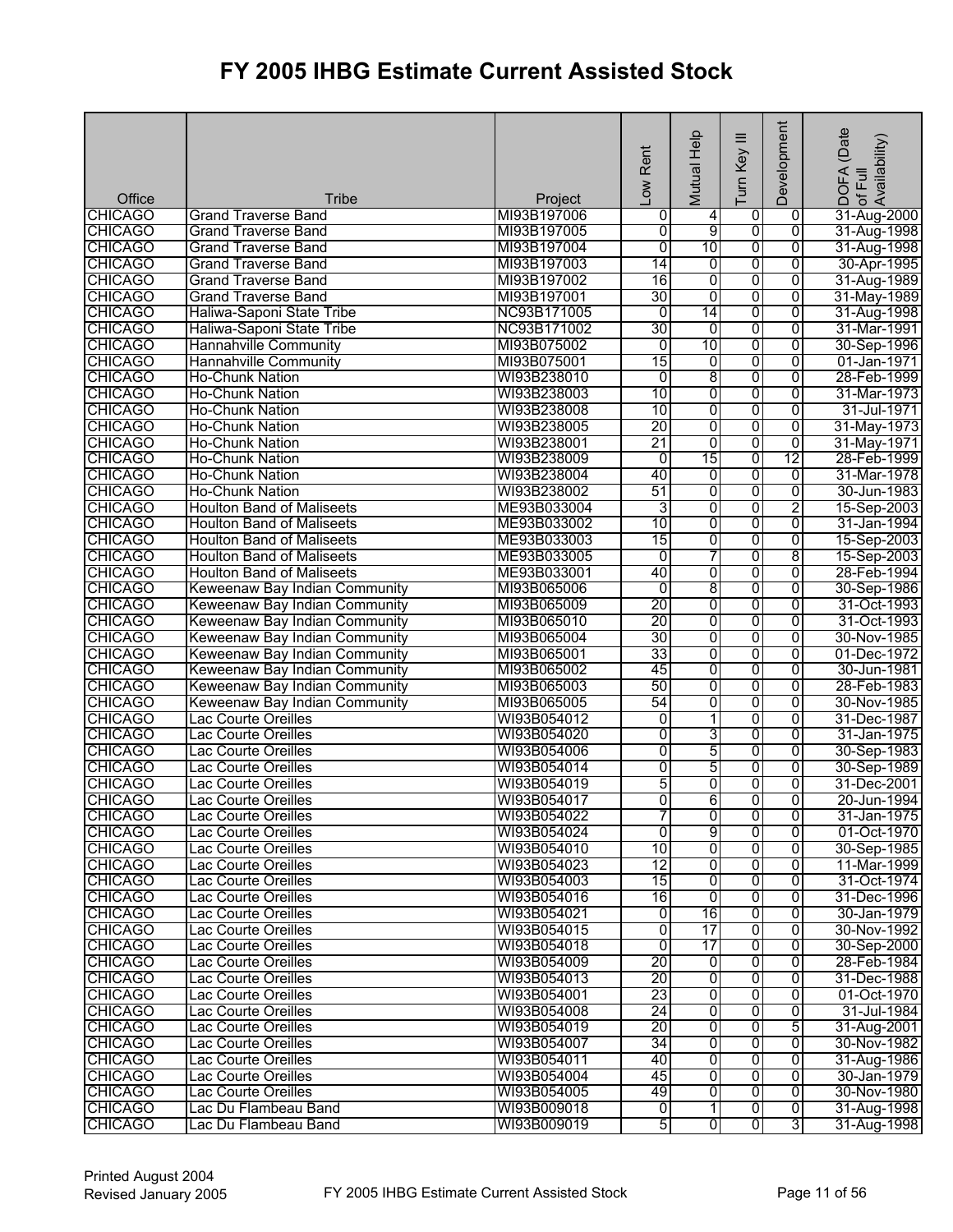| Office                           | <b>Tribe</b>                                                                   | Project                    | Low Rent             | Mutual Help    | ≡<br>Turn Key           | Development         | (Date<br>DOFA (Date<br>of Full<br>Availability) |
|----------------------------------|--------------------------------------------------------------------------------|----------------------------|----------------------|----------------|-------------------------|---------------------|-------------------------------------------------|
| <b>CHICAGO</b>                   | Lac Du Flambeau Band                                                           | WI93B009016                | 0                    | $\overline{9}$ | 0                       | 0                   | 30-Jun-1996                                     |
| <b>CHICAGO</b>                   | Lac Du Flambeau Band                                                           | WI93B009010                | ō                    | 11             | 0                       | $\overline{0}$      | 30-Nov-1988                                     |
| <b>CHICAGO</b>                   | Lac Du Flambeau Band                                                           | WI93B009015                | 13                   | $\overline{0}$ | 0                       | $\overline{0}$      | 30-Jun-1996                                     |
| <b>CHICAGO</b>                   | Lac Du Flambeau Band                                                           | WI93B009011                | $\overline{0}$       | 17             | $\overline{0}$          | 0                   | 31-Dec-1990                                     |
| <b>CHICAGO</b>                   | Lac Du Flambeau Band                                                           | WI93B009004                | 18                   | 0              | $\overline{0}$          | $\overline{0}$      | 30-Jan-1979                                     |
| <b>CHICAGO</b>                   | Lac Du Flambeau Band                                                           | WI93B009009                | 18                   | $\overline{0}$ | 0                       | $\overline{0}$      | 28-Feb-1986                                     |
| <b>CHICAGO</b>                   | Lac Du Flambeau Band                                                           | WI93B009001                | $\overline{20}$      | $\overline{0}$ | $\overline{0}$          | $\overline{0}$      | 01-Jul-1966                                     |
| <b>CHICAGO</b>                   | Lac Du Flambeau Band                                                           | WI93B009017                | $\overline{0}$       | 20             | 0                       | $\overline{0}$      | 01-Jan-1995                                     |
| <b>CHICAGO</b>                   | Lac Du Flambeau Band                                                           | WI93B009005                | $\overline{21}$      | 0              | 0                       | $\overline{0}$      | 31-Jan-1980                                     |
| <b>CHICAGO</b>                   | Lac Du Flambeau Band                                                           | WI93B009008                | 24                   | 0              | 0                       | $\overline{0}$      | 31-Jan-1985                                     |
| <b>CHICAGO</b>                   | Lac Du Flambeau Band                                                           | WI93B009006                | 25                   | $\overline{0}$ | 0                       | $\overline{0}$      | 31-May-1982                                     |
| <b>CHICAGO</b>                   | Lac Du Flambeau Band                                                           | WI93B009013                | $\overline{0}$       | 26             | 0                       | $\overline{0}$      | 31-May-1982                                     |
| <b>CHICAGO</b>                   | Lac Du Flambeau Band                                                           | WI93B009014                | $\overline{0}$       | 34             | 0                       | $\overline{0}$      | 31-May-1982                                     |
| <b>CHICAGO</b>                   | Lac Du Flambeau Band                                                           | WI93B009007                | 48                   | O              | $\overline{0}$          | $\overline{0}$      | 29-Feb-1984                                     |
| <b>CHICAGO</b>                   | Lac Vieux Desert Band                                                          | MI93B085003                | $\overline{0}$       | 8              | 0                       | 0                   | 30-Sep-1995                                     |
| <b>CHICAGO</b>                   | Lac Vieux Desert Band                                                          | MI93B085001                | 15                   | 0              | 0                       | $\overline{0}$      | 01-Oct-1970                                     |
| <b>CHICAGO</b>                   | Lac Vieux Desert Band                                                          | MI93B085002                | 20                   | 0              | 0                       | 0                   | 31-Oct-1983                                     |
| <b>CHICAGO</b>                   | Leech Lake Band of Minnesota Chippewa                                          | MN93B012013                | 10                   | 0              | $\overline{0}$          | $\overline{0}$      | 30-Sep-1985                                     |
| <b>CHICAGO</b>                   | Leech Lake Band of Minnesota Chippewa                                          | MN93B012017                | 10                   | 0              | 0                       | 0                   | 31-Jul-1993                                     |
| <b>CHICAGO</b>                   | Leech Lake Band of Minnesota Chippewa                                          | MN93B012005                | 15<br>$\overline{0}$ | 0<br>16        | $\overline{0}$<br>0     | 0<br>0              | 01-Dec-1967<br>30-Apr-1996                      |
| <b>CHICAGO</b><br><b>CHICAGO</b> | Leech Lake Band of Minnesota Chippewa<br>Leech Lake Band of Minnesota Chippewa | MN93B012020<br>MN93B012022 | $\overline{0}$       | 18             | $\overline{0}$          | $\overline{0}$      | 29-May-1998                                     |
| <b>CHICAGO</b>                   | Leech Lake Band of Minnesota Chippewa                                          | MN93B012018                | 20                   | 0              | 0                       | $\overline{0}$      | 30-Jun-1994                                     |
| <b>CHICAGO</b>                   | Leech Lake Band of Minnesota Chippewa                                          | MN93B012019                | 20                   | 0              | 0                       | 0                   | 30-Apr-1996                                     |
| <b>CHICAGO</b>                   | Leech Lake Band of Minnesota Chippewa                                          | MN93B012021                | 20                   | 0              | 0                       | $\overline{0}$      | 27-Feb-1998                                     |
| <b>CHICAGO</b>                   | Leech Lake Band of Minnesota Chippewa                                          | MN93B012010                | $\mathbf 0$          | 26             | $\overline{0}$          | $\overline{0}$      | 31-Mar-1983                                     |
| <b>CHICAGO</b>                   | Leech Lake Band of Minnesota Chippewa                                          | MN93B012015                | 30                   | 0              | 0                       | $\overline{0}$      | 31-Dec-1987                                     |
| <b>CHICAGO</b>                   | Leech Lake Band of Minnesota Chippewa                                          | MN93B012016                | 41                   | 0              | 0                       | 0                   | 28-Feb-1989                                     |
| <b>CHICAGO</b>                   | Leech Lake Band of Minnesota Chippewa                                          | MN93B012007                | 45                   | $\overline{0}$ | 0                       | $\overline{0}$      | 31-Oct-1978                                     |
| <b>CHICAGO</b>                   | Leech Lake Band of Minnesota Chippewa                                          | MN93B012012                | $\overline{0}$       | 47             | $\overline{0}$          | $\overline{0}$      | 30-Sep-1986                                     |
| <b>CHICAGO</b>                   | Leech Lake Band of Minnesota Chippewa                                          | MN93B012002                | 50                   | 0              | 0                       | $\overline{0}$      | 01-May-1967                                     |
| <b>CHICAGO</b>                   | Leech Lake Band of Minnesota Chippewa                                          | MN93B012008                | 0                    | 50             | $\overline{0}$          | $\overline{0}$      | 31-Oct-1978                                     |
| <b>CHICAGO</b>                   | Leech Lake Band of Minnesota Chippewa                                          | MN93B012009                | 52                   | O              | $\overline{0}$          | $\overline{0}$      | 31-Mar-1983                                     |
| <b>CHICAGO</b>                   | <b>Lower Sioux</b>                                                             | MN93B207003                | 8                    | 0              | 0                       | $\overline{0}$      | 31-Dec-1986                                     |
| <b>CHICAGO</b>                   | Lower Sioux                                                                    | MN93B207004                | 9                    | 0              | 0                       | 0                   | 31-May-1987                                     |
| <b>CHICAGO</b>                   | Lower Sioux                                                                    | MN93B207002                | 15                   | 0              | 0                       | $\overline{0}$      | 31-Dec-1989                                     |
| <b>CHICAGO</b>                   | Lumbee State Tribe                                                             | NC93B171001                | 204                  | $\overline{0}$ | 0                       | $\overline{0}$      | 29-Feb-1988                                     |
| <b>CHICAGO</b>                   | Menominee Indian Tribe                                                         | WI93B243002                | $\overline{0}$       | 3              | $\overline{0}$          | 0                   | 31-Dec-1983                                     |
| <b>CHICAGO</b>                   | Menominee Indian Tribe                                                         | WI93B243003                | 0                    | 3              | 0                       | 0                   | 28-Feb-1985                                     |
| <b>CHICAGO</b>                   | Menominee Indian Tribe                                                         | WI93B243005                | o                    | 5              | $\overline{0}$          | 0                   | 30-Sep-1986                                     |
| <b>CHICAGO</b>                   | Menominee Indian Tribe                                                         | WI93B243013                | $\overline{0}$       | $\overline{8}$ | 0                       | 0                   | 30-Jan-1992                                     |
| <b>CHICAGO</b>                   | Menominee Indian Tribe                                                         | WI93B243015                | 0                    | 10             | 0                       | 0                   | 31-Dec-1996                                     |
| <b>CHICAGO</b><br><b>CHICAGO</b> | Menominee Indian Tribe<br>Menominee Indian Tribe                               | WI93B243006                | 0<br>12              | 11<br>o        | 0<br>$\overline{0}$     | 0<br>$\overline{0}$ | 30-Jun-1988<br>31-Jul-1990                      |
| <b>CHICAGO</b>                   | Menominee Indian Tribe                                                         | WI93B243009<br>WI93B243014 | 14                   | $\overline{0}$ | $\overline{0}$          | $\overline{0}$      | 31-May-1996                                     |
| <b>CHICAGO</b>                   | Menominee Indian Tribe                                                         | WI93B243012                | 0                    | 15             | 0                       | 0                   | 31-Jan-1991                                     |
| <b>CHICAGO</b>                   | Menominee Indian Tribe                                                         | WI93B243008                | 0                    | 24             | 0                       | 0                   | 30-Sep-1990                                     |
| <b>CHICAGO</b>                   | Menominee Indian Tribe                                                         | WI93B243010                | 44                   | O              | $\overline{0}$          | 0                   | 30-Apr-1969                                     |
| <b>CHICAGO</b>                   | Menominee Indian Tribe                                                         | WI93B243011                | 60                   | o              | $\overline{0}$          | $\overline{0}$      | 30-Apr-1974                                     |
| <b>CHICAGO</b>                   | Menominee Indian Tribe                                                         | WI93B243001                | 147                  | $\overline{0}$ | 0                       | 0                   | 30-Sep-1984                                     |
| <b>CHICAGO</b>                   | Mille Lacs Band of Minnesota Chippewa                                          | MN93B204002                | 0                    | 15             | 0                       | 0                   | 30-Sep-1986                                     |
| <b>CHICAGO</b>                   | Mille Lacs Band of Minnesota Chippewa                                          | MN93B204003                | 20                   | O              | 0                       | 0                   | 31-Aug-1995                                     |
| <b>CHICAGO</b>                   | Mille Lacs Band of Minnesota Chippewa                                          | MN93B204004                | 25                   | $\overline{0}$ | $\overline{0}$          | $\overline{0}$      | 30-Jun-1996                                     |
| <b>CHICAGO</b>                   | Mille Lacs Band of Minnesota Chippewa                                          | MN93B204001                | 30                   | $\overline{0}$ | 0                       | $\overline{0}$      | 31-Mar-1983                                     |
| <b>CHICAGO</b>                   | Mille Lacs Band of Minnesota Chippewa                                          | MN93B204005                | 40                   | 0              | $\overline{0}$          | $\overline{0}$      | 30-Jun-1997                                     |
| <b>CHICAGO</b>                   | Mississippi Choctaw Tribe                                                      | MS93B092010                | ō                    | 16             | $\overline{0}$          | ō                   | 28-Feb-1986                                     |
| <b>CHICAGO</b>                   | Mississippi Choctaw Tribe                                                      | MS93B092018                | 0                    | 17             | $\overline{\mathbf{0}}$ | $\overline{0}$      | 31-Mar-1995                                     |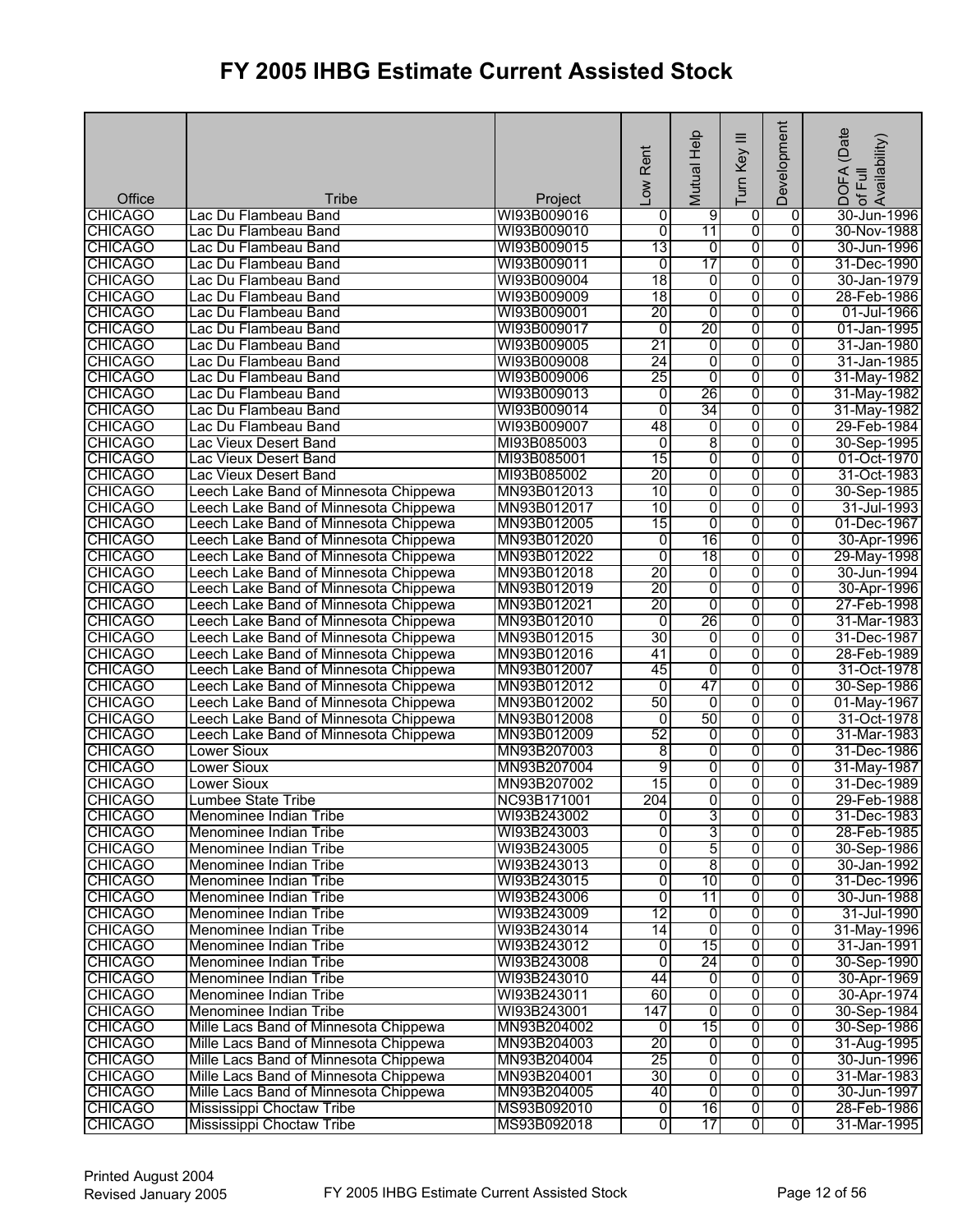| Office                           | Tribe                                                  | Project                    | Low Rent             | Mutual Help    | $\equiv$<br>Turn Key    | Development         | (Date<br>DOFA (Date<br>of Full<br>Availability) |
|----------------------------------|--------------------------------------------------------|----------------------------|----------------------|----------------|-------------------------|---------------------|-------------------------------------------------|
| <b>CHICAGO</b>                   | Mississippi Choctaw Tribe                              | MS93B092017                | 0                    | 18             | 0                       | 0                   | 31-Aug-1993                                     |
| <b>CHICAGO</b>                   | Mississippi Choctaw Tribe                              | MS93B092019                | $\overline{0}$       | 18             | $\overline{0}$          | $\overline{0}$      | 31-Mar-1995                                     |
| <b>CHICAGO</b>                   | Mississippi Choctaw Tribe                              | MS93B092023                | 22                   | $\overline{0}$ | 0                       | $\overline{0}$      | 30-Sep-1996                                     |
| <b>CHICAGO</b>                   | Mississippi Choctaw Tribe                              | MS93B092012                | $\overline{0}$       | 23             | 0                       | 0                   | 31-Mar-1987                                     |
| <b>CHICAGO</b>                   | Mississippi Choctaw Tribe                              | MS93B092001                | 30                   | 0              | 0                       | $\overline{0}$      | 01-Jun-1970                                     |
| <b>CHICAGO</b>                   | Mississippi Choctaw Tribe                              | MS93B092013                | $\overline{0}$       | 30             | $\overline{0}$          | $\overline{0}$      | 31-May-1988                                     |
| <b>CHICAGO</b>                   | Mississippi Choctaw Tribe                              | MS93B092020                | 30                   | 0              | $\overline{0}$          | $\overline{0}$      | 31-Aug-1996                                     |
| <b>CHICAGO</b>                   | Mississippi Choctaw Tribe                              | MS93B092026                | 33                   | $\overline{0}$ | 0                       | $\overline{0}$      | 29-Feb-2000                                     |
| <b>CHICAGO</b>                   | Mississippi Choctaw Tribe                              | MS93B092016                | $\overline{0}$       | 38             | 0                       | $\overline{0}$      | 31-Jul-1992                                     |
| <b>CHICAGO</b>                   | Mississippi Choctaw Tribe                              | MS93B092015                | $\overline{0}$       | 40             | 0                       | $\overline{0}$      | 31-Dec-1990                                     |
| <b>CHICAGO</b>                   | Mississippi Choctaw Tribe                              | MS93B092025                | $\overline{0}$       | 41             | 0                       | $\overline{0}$      | 30-Apr-2000                                     |
| <b>CHICAGO</b>                   | Mississippi Choctaw Tribe                              | MS93B092014                | $\overline{0}$       | 43             | 0                       | 0                   | 30-Sep-1989                                     |
| <b>CHICAGO</b>                   | Mississippi Choctaw Tribe                              | MS93B092024                | $\overline{0}$       | 45             | 0                       | $\overline{0}$      | 31-May-1998                                     |
| <b>CHICAGO</b>                   | Mississippi Choctaw Tribe                              | MS93B092006                | 46                   | 0              | $\overline{0}$          | $\overline{0}$      | 30-Apr-1977                                     |
| <b>CHICAGO</b>                   | Mississippi Choctaw Tribe                              | MS93B092005                | 48                   | 0              | 0                       | $\overline{0}$      | 01-Apr-1975                                     |
| <b>CHICAGO</b>                   | Mississippi Choctaw Tribe                              | MS93B092021                | $\overline{0}$       | 51             | 0                       | 0                   | 30-Sep-1996                                     |
| <b>CHICAGO</b>                   | Mississippi Choctaw Tribe                              | MS93B092008                | $\overline{0}$       | 56             | 0                       | 0                   | 31-May-1985                                     |
| <b>CHICAGO</b>                   | Mississippi Choctaw Tribe                              | MS93B092009                | Ō                    | 91             | 0                       | $\overline{0}$      | 31-May-1985                                     |
| <b>CHICAGO</b>                   | Mississippi Choctaw Tribe                              | MS93B092007                | 100                  | 0              | 0                       | 0                   | 31-Mar-1983                                     |
| <b>CHICAGO</b>                   | <b>MOWA Band of Choctaw Indians</b>                    | AL93B205004                | $\overline{2}$       | $\overline{0}$ | $\overline{0}$          | $\overline{14}$     | 09-Aug-1998                                     |
| <b>CHICAGO</b>                   | <b>MOWA Band of Choctaw Indians</b>                    | AL93B205002                | 20                   | $\overline{0}$ | 0                       | 0                   | 30-Oct-1994                                     |
| <b>CHICAGO</b>                   | <b>MOWA Band of Choctaw Indians</b>                    | AL93B205003                | 0<br>30              | 20<br>0        | 0                       | $\overline{0}$      | 30-Jun-1996<br>31-Dec-1993                      |
| <b>CHICAGO</b><br><b>CHICAGO</b> | <b>MOWA Band of Choctaw Indians</b>                    | AL93B205001                | 0                    |                | 0                       | 0<br>12             |                                                 |
|                                  | Narragansett Tribe<br>Oneida Nation of New York        | RI93B028001<br>NY93B445001 | 30                   | 0<br>0         | 0<br>0                  | $\overline{0}$      |                                                 |
| <b>CHICAGO</b><br><b>CHICAGO</b> | Oneida Tribe                                           | WI93B010009                | 0                    | 3              | $\overline{0}$          | $\overline{0}$      | 30-Sep-1994<br>20-Feb-1990                      |
| <b>CHICAGO</b>                   | Oneida Tribe                                           | WI93B010016                | 5                    | 0              | 0                       | 0                   | 31-May-2000                                     |
| <b>CHICAGO</b>                   | Oneida Tribe                                           | WI93B010017                | $\overline{0}$       | 5              | 0                       | $\overline{0}$      | 31-Jan-2000                                     |
| <b>CHICAGO</b>                   | Oneida Tribe                                           | WI93B010010                | 0                    | 7              | 0                       | $\overline{0}$      | 28-Feb-1993                                     |
| <b>CHICAGO</b>                   | Oneida Tribe                                           | WI93B010011                | Ō                    | 10             | 0                       | $\overline{0}$      | 19-May-1995                                     |
| <b>CHICAGO</b>                   | Oneida Tribe                                           | WI93B010007                | 0                    | 14             | 0                       | $\overline{0}$      | 30-Jun-1983                                     |
| <b>CHICAGO</b>                   | Oneida Tribe                                           | WI93B010013                | $\overline{0}$       | 17             | $\overline{0}$          | $\overline{0}$      | 26-Mar-1999                                     |
| <b>CHICAGO</b>                   | Oneida Tribe                                           | WI93B010015                | $\overline{0}$       | 17             | 0                       | $\overline{0}$      | 31-Jan-1997                                     |
| <b>CHICAGO</b>                   | Oneida Tribe                                           | WI93B010014                | 20                   | $\overline{0}$ | $\overline{0}$          | $\overline{0}$      | 31-Jan-1997                                     |
| <b>CHICAGO</b>                   | Oneida Tribe                                           | WI93B010012                | $\overline{0}$       | 23             | 0                       | $\overline{0}$      | 14-Jan-1997                                     |
| <b>CHICAGO</b>                   | Oneida Tribe                                           | WI93B010001                | 24                   | o              | ō                       | $\overline{0}$      | 30-Apr-1967                                     |
| <b>CHICAGO</b>                   | Oneida Tribe                                           | WI93B010004                | 25                   | $\overline{0}$ | $\overline{0}$          | 0                   | 31-May-1976                                     |
| <b>CHICAGO</b>                   | Oneida Tribe                                           | WI93B010006                | 30                   | $\overline{0}$ | o                       | 0                   | 30-Sep-1979                                     |
| <b>CHICAGO</b>                   | Oneida Tribe                                           | WI93B010003                | 40                   | 0              | 0                       | 0                   | 31-May-1973                                     |
| <b>CHICAGO</b>                   | Oneida Tribe                                           | WI93B010008                | 50                   | 0              | 0                       | 0                   | 30-Apr-1986                                     |
| <b>CHICAGO</b>                   | Passamaquody Indian Tribe                              | ME93B014001                | 0                    | 2              | 0                       | 0                   | 30-Jun-1974                                     |
| <b>CHICAGO</b>                   | Passamaquody Indian Tribe                              | ME93B014002                | $\overline{0}$       | 0              | 8                       | $\overline{0}$      | 31-Jul-1977                                     |
| <b>CHICAGO</b>                   | Passamaquody Indian Tribe<br>Passamaquody Indian Tribe | ME93B014008<br>ME93B014011 | 10<br>$\overline{0}$ | 0<br>12        | 0<br>0                  | 0<br>$\overline{0}$ | 30-Nov-1990<br>29-Jul-1999                      |
| <b>CHICAGO</b><br><b>CHICAGO</b> | Passamaquody Indian Tribe                              | ME93B014003                | 16                   | $\mathbf 0$    | $\overline{0}$          | $\overline{0}$      | 31-May-1979                                     |
| <b>CHICAGO</b>                   | Passamaquody Indian Tribe                              | ME93B014010                | 0                    | 16             | 0                       | 0                   | 30-Apr-1994                                     |
| <b>CHICAGO</b>                   | Passamaquody Indian Tribe                              | ME93B014009                | $\overline{0}$       | 20             | 0                       | 0                   | 30-Nov-1990                                     |
| <b>CHICAGO</b>                   | Passamaquody Indian Tribe                              | ME93B014004                | 24                   | $\overline{0}$ | $\overline{0}$          | 0                   | 30-Sep-1981                                     |
| <b>CHICAGO</b>                   | Passamaguody Indian Tribe                              | ME93B014005                | 28                   | o              | $\overline{0}$          | $\overline{0}$      | 31-Jan-1983                                     |
| <b>CHICAGO</b>                   | <b>Penobscot Tribe</b>                                 | ME93B012002                | 8                    | o              | 0                       | 0                   | 30-Jun-1977                                     |
| <b>CHICAGO</b>                   | Penobscot Tribe                                        | ME93B012001                | 0                    | 0              | 9                       | 0                   | 31-Jul-1977                                     |
| <b>CHICAGO</b>                   | Penobscot Tribe                                        | ME93B012006                | $\overline{0}$       | $\overline{9}$ | $\overline{0}$          | 0                   | 31-May-1992                                     |
| <b>CHICAGO</b>                   | <b>Penobscot Tribe</b>                                 | ME93B012007                | 10                   | $\overline{0}$ | $\overline{0}$          | $\overline{0}$      | 30-Nov-1993                                     |
| <b>CHICAGO</b>                   | <b>Penobscot Tribe</b>                                 | ME93B012008                | 10                   | 0              | $\overline{0}$          | $\overline{0}$      | 31-Jul-1995                                     |
| <b>CHICAGO</b>                   | <b>Penobscot Tribe</b>                                 | ME93B012003                | $\overline{0}$       | 0              | 23                      | 0                   | 30-Apr-1980                                     |
| <b>CHICAGO</b>                   | <b>Penobscot Tribe</b>                                 | ME93B012004                | 24                   | $\overline{0}$ | $\overline{\mathbf{0}}$ | $\overline{0}$      | 31-Oct-1985                                     |
| <b>CHICAGO</b>                   | <b>Pleasant Point</b>                                  | ME93B013003                | $\overline{0}$       | $\overline{0}$ | 1                       | $\overline{0}$      | 31-Dec-1977                                     |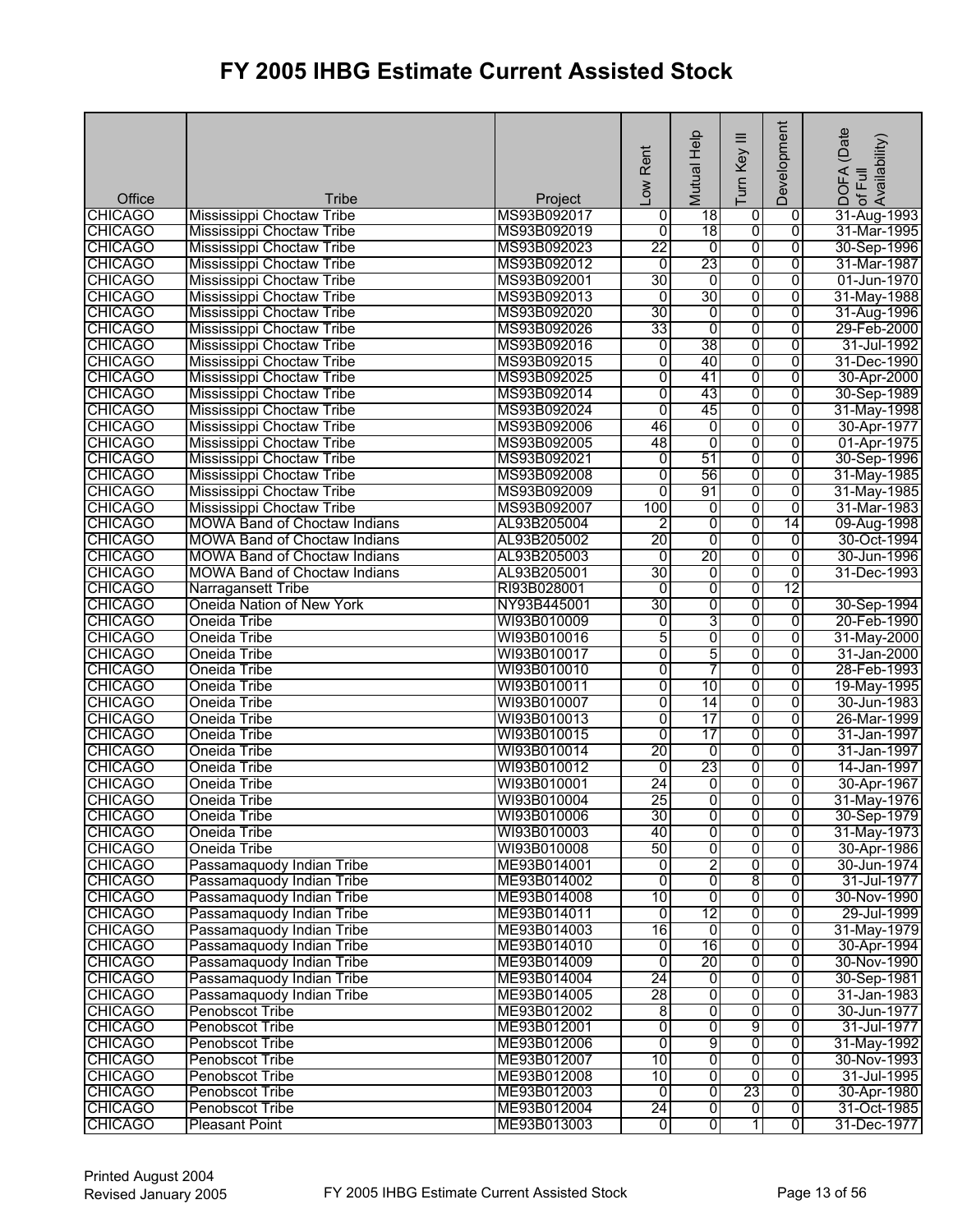| Office         | <b>Tribe</b>                             | Project     | Low Rent        | Mutual Help     | ≡<br>Turn Key           | Development    | (Date<br>¦DOFA (Date<br>)of Full<br>Availability) |
|----------------|------------------------------------------|-------------|-----------------|-----------------|-------------------------|----------------|---------------------------------------------------|
| <b>CHICAGO</b> | <b>Pleasant Point</b>                    | ME93B013004 | 0               | 0               | 5                       | 0              | 30-Sep-1979                                       |
| <b>CHICAGO</b> | <b>Pleasant Point</b>                    | ME93B013010 | 0               | 10              | $\overline{0}$          | $\overline{0}$ | 08-Feb-1995                                       |
| <b>CHICAGO</b> | <b>Pleasant Point</b>                    | ME93B013011 | $\overline{0}$  | 14              | 0                       | $\overline{0}$ | 30-Nov-1999                                       |
| <b>CHICAGO</b> | <b>Pleasant Point</b>                    | ME93B013009 | 15              | 0               | $\overline{0}$          | 0              | 31-Jul-1996                                       |
| <b>CHICAGO</b> | <b>Pleasant Point</b>                    | ME93B013002 | 16              | $\overline{0}$  | 0                       | $\overline{0}$ | 29-Feb-1976                                       |
| <b>CHICAGO</b> | <b>Pleasant Point</b>                    | ME93B013013 | $\overline{0}$  | 17              | 0                       | $\overline{0}$ | 30-Nov-1999                                       |
| <b>CHICAGO</b> | <b>Pleasant Point</b>                    | ME93B013008 | $\overline{0}$  | $\overline{20}$ | $\overline{0}$          | $\overline{0}$ | 30-Sep-1992                                       |
| <b>CHICAGO</b> | <b>Pleasant Point</b>                    | ME93B013012 | 20              | 0               | 0                       | 0              | 31-Aug-1997                                       |
| <b>CHICAGO</b> | Poarch Band of Creek Indians             | AL93B204010 | $\overline{0}$  | 9               | 0                       | $\overline{0}$ | 01-Feb-1999                                       |
| <b>CHICAGO</b> | Poarch Band of Creek Indians             | AL93B204006 | 10              | 0               | 0                       | $\overline{0}$ | 27-Feb-1995                                       |
| <b>CHICAGO</b> | Poarch Band of Creek Indians             | AL93B204008 | $\overline{0}$  | 14              | 0                       | $\overline{0}$ | 01-Oct-1998                                       |
| <b>CHICAGO</b> | Poarch Band of Creek Indians             | AL93B204005 | 15              | 0               | 0                       | $\overline{0}$ | 27-Feb-1995                                       |
| <b>CHICAGO</b> | Poarch Band of Creek Indians             | AL93B204001 | 20              | $\overline{0}$  | 0                       | $\overline{0}$ | 30-Sep-1987                                       |
| <b>CHICAGO</b> | Poarch Band of Creek Indians             | AL93B204009 | 0               | $\overline{20}$ | $\overline{0}$          | $\overline{0}$ | 01-Dec-1998                                       |
| <b>CHICAGO</b> | Poarch Band of Creek Indians             | AL93B204007 | 0               | 23              | 0                       | $\overline{0}$ | 01-Oct-1998                                       |
| <b>CHICAGO</b> | Poarch Band of Creek Indians             | AL93B204011 | 0               | 29              | 0                       | 0              | 01-Sep-1999                                       |
| <b>CHICAGO</b> | Poarch Band of Creek Indians             | AL93B204002 | 30              | 0               | 0                       | 0              | 30-Sep-1987                                       |
| <b>CHICAGO</b> | Poarch Band of Creek Indians             | AL93B204004 | 30              | $\overline{0}$  | 0                       | $\overline{0}$ | 31-Aug-1989                                       |
| <b>CHICAGO</b> | Pokagon Band of Potawatomi               | MI93B200001 | $\overline{0}$  | 0               | 0                       | 15             |                                                   |
| <b>CHICAGO</b> | <b>Prairie Island Sioux</b>              | MN93B207001 | $\overline{24}$ | 0               | $\overline{0}$          | 0              | 30-Sep-1985                                       |
| <b>CHICAGO</b> | Red Cliff Band of Lake Superior Chippewa | WI93B013003 | 3               | $\overline{4}$  | 0                       | $\overline{0}$ | 30-Nov-1971                                       |
| <b>CHICAGO</b> | Red Cliff Band of Lake Superior Chippewa | WI93B013008 | 0               | 7               | $\overline{0}$          | $\overline{0}$ | 31-Aug-1997                                       |
| <b>CHICAGO</b> | Red Cliff Band of Lake Superior Chippewa | WI93B013007 | 0               | 10              | 0                       | 0              | 30-Jun-1995                                       |
| <b>CHICAGO</b> | Red Cliff Band of Lake Superior Chippewa | WI93B013009 | 18              | 0               | 0                       | $\overline{0}$ | 31-Mar-1998                                       |
| <b>CHICAGO</b> | Red Cliff Band of Lake Superior Chippewa | WI93B013001 | 20              | $\overline{0}$  | 0                       | $\overline{0}$ | 01-Dec-1967                                       |
| <b>CHICAGO</b> | Red Cliff Band of Lake Superior Chippewa | WI93B013005 | 27              | $\overline{0}$  | $\overline{0}$          | 0              | 31-Oct-1984                                       |
| <b>CHICAGO</b> | Red Cliff Band of Lake Superior Chippewa | WI93B013004 | 50              | 0               | 0                       | 0              | 31-Mar-1979                                       |
| <b>CHICAGO</b> | Red Lake Band of Chippewa                | MN93B016003 | 10              | 0               | 0                       | $\overline{0}$ | 01-Sep-1966                                       |
| <b>CHICAGO</b> | Red Lake Band of Chippewa                | MN93B016004 | 10              | 0               | 0                       | $\overline{0}$ | 01-Mar-1969                                       |
| <b>CHICAGO</b> | Red Lake Band of Chippewa                | MN93B016025 | 10              | $\overline{0}$  | 0                       | $\overline{0}$ | 28-Feb-1994                                       |
| <b>CHICAGO</b> | Red Lake Band of Chippewa                | MN93B016008 | $\overline{0}$  | 11              | 0                       | 0              | 31-Jan-1978                                       |
| <b>CHICAGO</b> | Red Lake Band of Chippewa                | MN93B016026 | $\overline{12}$ | 0               | 0                       | $\overline{0}$ | 30-Sep-1994                                       |
| <b>CHICAGO</b> | Red Lake Band of Chippewa                | MN93B016001 | 13              | 0               | 0                       | $\overline{0}$ | 01-Sep-1967                                       |
| <b>CHICAGO</b> | Red Lake Band of Chippewa                | MN93B016011 | 17              | 0               | 0                       | $\overline{0}$ | 30-Apr-1980                                       |
| <b>CHICAGO</b> | Red Lake Band of Chippewa                | MN93B016009 | $\overline{0}$  | 18              | 0                       | $\overline{0}$ | 31-May-1982                                       |
| <b>CHICAGO</b> | Red Lake Band of Chippewa                | MN93B016014 | 20              | o               | 0                       | 0              | 30-Aug-1984                                       |
| <b>CHICAGO</b> | Red Lake Band of Chippewa                | MN93B016023 | ō               | 20              | 0                       | 0              | 30-Nov-1990                                       |
| <b>CHICAGO</b> | Red Lake Band of Chippewa                | MN93B016028 | ō               | 20              | 0                       | 0              | 01-May-1997                                       |
| <b>CHICAGO</b> | Red Lake Band of Chippewa                | MN93B016015 | 30              | 0               | 0                       | 0              | 31-Dec-1984                                       |
| <b>CHICAGO</b> | Red Lake Band of Chippewa                | MN93B016021 | $\overline{0}$  | 30              | $\overline{0}$          | 0              | 31-Aug-1988                                       |
| <b>CHICAGO</b> | Red Lake Band of Chippewa                | MN93B016022 | $\overline{0}$  | 30              | $\overline{0}$          | $\overline{0}$ | 31-Jan-1989                                       |
| <b>CHICAGO</b> | Red Lake Band of Chippewa                | MN93B016024 | 31              | $\overline{0}$  | $\overline{0}$          | 0              | 30-Sep-1993                                       |
| <b>CHICAGO</b> | Red Lake Band of Chippewa                | MN93B016029 | 40              | 0               | 0                       | 0              | 01-Oct-1997                                       |
| <b>CHICAGO</b> | Red Lake Band of Chippewa                | MN93B016027 | 44              | $\overline{0}$  | 0                       | 0              | 30-Nov-1995                                       |
| <b>CHICAGO</b> | Red Lake Band of Chippewa                | MN93B016013 | 58              | $\overline{0}$  | $\overline{0}$          | $\overline{0}$ | 31-Oct-1983                                       |
| <b>CHICAGO</b> | Sac & Fox Tribe                          | IA93B112001 | 20              | $\overline{0}$  | 0                       | 0              | 30-Jun-1981                                       |
| <b>CHICAGO</b> | Saginaw Chippewa                         | MI93B043005 | $\overline{0}$  | $\overline{2}$  | $\overline{0}$          | 0              | 30-Jun-1992                                       |
| <b>CHICAGO</b> | Saginaw Chippewa                         | MI93B043008 | 3               | $\overline{0}$  | 0                       | 1              | 30-Jun-1999                                       |
| <b>CHICAGO</b> | Saginaw Chippewa                         | MI93B043009 | $\overline{0}$  | 5               | 0                       | $\overline{0}$ | 23-Jun-1997                                       |
| <b>CHICAGO</b> | Saginaw Chippewa                         | MI93B043004 | 8               | $\overline{0}$  | 0                       | 0              | 22-Nov-1992                                       |
| <b>CHICAGO</b> | Saginaw Chippewa                         | MI93B043006 | 0               | 8               | $\overline{0}$          | 0              | 31-Mar-1995                                       |
| <b>CHICAGO</b> | Saginaw Chippewa                         | MI93B043007 | 9               | $\overline{0}$  | $\overline{0}$          | 0              | 30-Jun-1999                                       |
| <b>CHICAGO</b> | Saginaw Chippewa                         | MI93B043002 | 14              | $\overline{0}$  | $\overline{0}$          | $\overline{0}$ | 30-Sep-1976                                       |
| <b>CHICAGO</b> | Saginaw Chippewa                         | MI93B043001 | 20              | $\overline{0}$  | $\overline{0}$          | $\overline{0}$ | 01-May-1967                                       |
| <b>CHICAGO</b> | Saginaw Chippewa                         | MI93B043003 | 20              | 0               | 0                       | $\overline{0}$ | 31-Aug-1980                                       |
| <b>CHICAGO</b> | Saint Croix Chippewa                     | WI93B062004 | 10              | $\overline{0}$  | $\overline{0}$          | ō              | 30-Jun-1984                                       |
| <b>CHICAGO</b> | Saint Croix Chippewa                     | WI93B062005 | 10              | $\overline{0}$  | $\overline{\mathbf{0}}$ | $\overline{0}$ | 30-Jun-1984                                       |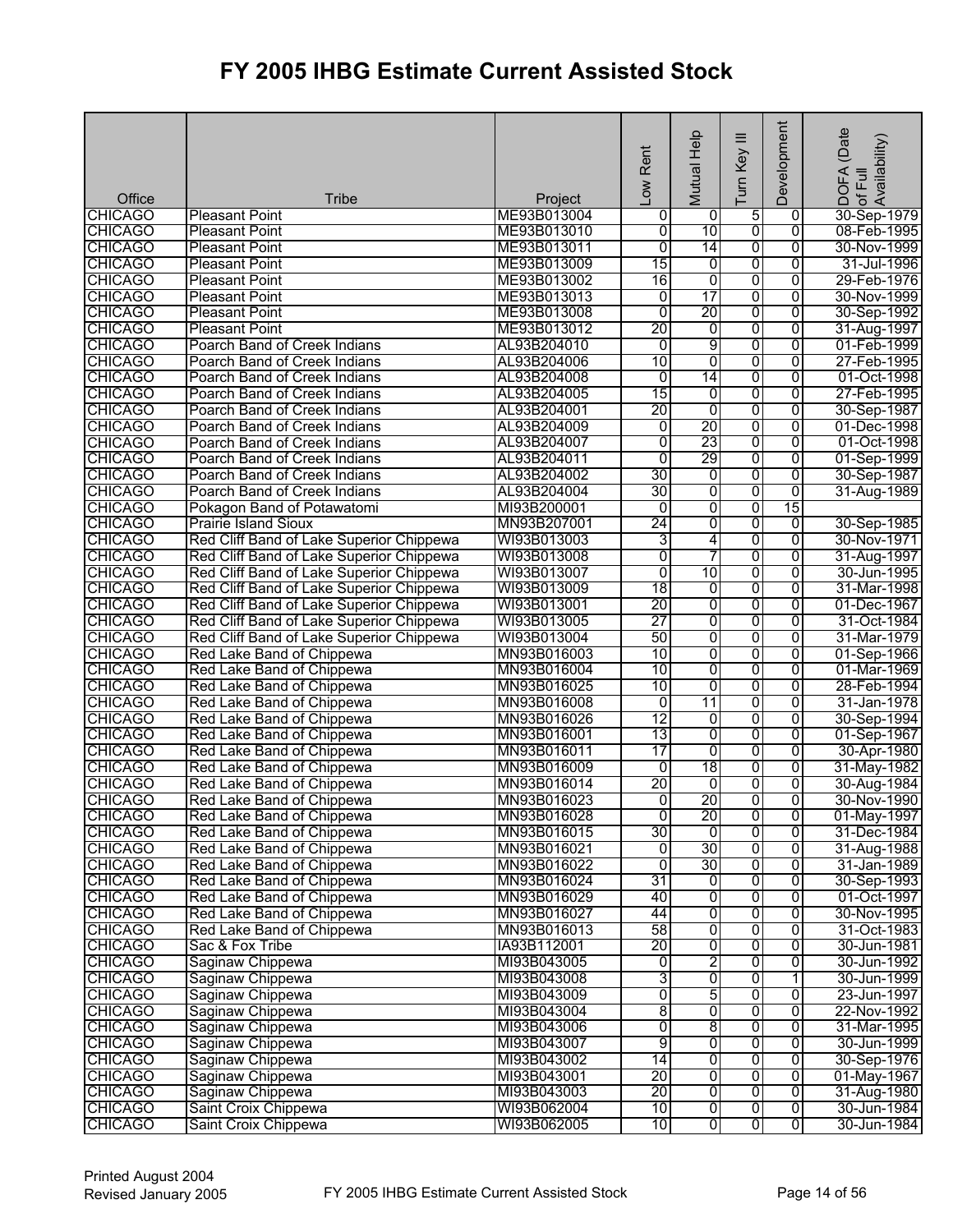| Office         | Tribe                | Project     | Rent<br>š       | 음<br>모<br>Mutual | Key            | Ë<br>$\bar{\mathbb{Q}}$<br>ō<br>$\frac{\overline{0}}{\overline{0}}$<br>б<br>ó | (Date<br>bility)<br>同<br>Full<br>p<br>'চ ≼<br>Ă |
|----------------|----------------------|-------------|-----------------|------------------|----------------|-------------------------------------------------------------------------------|-------------------------------------------------|
| <b>CHICAGO</b> | Saint Croix Chippewa | WI93B062006 | 10 <sub>1</sub> | 0                | 0              |                                                                               | 31-Aug-1986                                     |
| <b>CHICAGO</b> | Saint Croix Chippewa | WI93B062011 | 10 <sub>1</sub> |                  | 0              |                                                                               | 30-Apr-1994                                     |
| <b>CHICAGO</b> | Saint Croix Chippewa | WI93B062012 |                 | 10 <sub>1</sub>  | $\overline{0}$ |                                                                               | 30-Sep-1997                                     |
| <b>CHICAGO</b> | Saint Croix Chippewa | WI93B062009 | 20              | 0                | 01             |                                                                               | 31-Jan-1992                                     |
| <b>CHICAGO</b> | Saint Croix Chippewa | WI93B062013 | 21              | 0                | 0              |                                                                               | 30-Apr-1996                                     |
| <b>CHICAGO</b> | Saint Croix Chippewa | WI93B062001 | 25              | 0                | 0              |                                                                               | 01-May-1973                                     |
| <b>CHICAGO</b> | Saint Croix Chippewa | WI93B062014 |                 | 25               | 0              |                                                                               | 30-Apr-1996                                     |
| <b>CHICAGO</b> | Saint Croix Chippewa | WI93B062003 | 30I             | 0                | 0              |                                                                               | 30-Nov-1982                                     |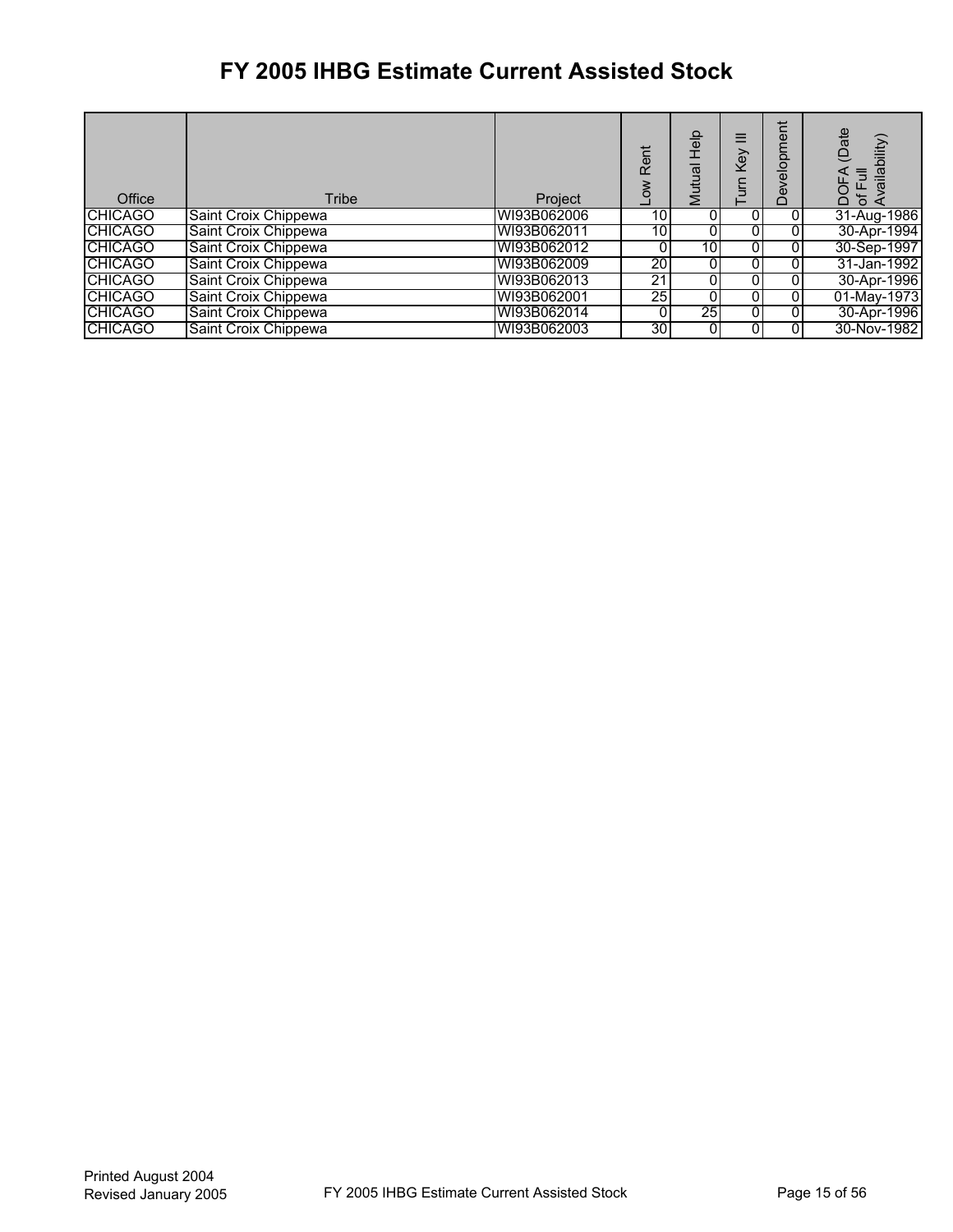| Office                           | <b>Tribe</b>                                           | Project                    | Low Rent        | Mutual Help         | ≡<br>Turn Key                    | Development         | (Date<br>lof Full<br>Availability)<br>DOFA |
|----------------------------------|--------------------------------------------------------|----------------------------|-----------------|---------------------|----------------------------------|---------------------|--------------------------------------------|
| <b>CHICAGO</b>                   | Saint Croix Chippewa                                   | WI93B062010                | $\overline{38}$ | 0                   | 0                                | $\overline{0}$      | 01-Dec-1973                                |
| <b>CHICAGO</b>                   | Sault Ste. Marie Tribe                                 | MI93B149018                | Ō               | $\overline{4}$      | 0                                | $\overline{0}$      | 01-Jan-1998                                |
| <b>CHICAGO</b>                   | Sault Ste. Marie Tribe                                 | MI93B149019                | $\overline{0}$  | 5                   | 0                                | $\overline{0}$      | 31-Mar-2002                                |
| <b>CHICAGO</b>                   | Sault Ste. Marie Tribe                                 | MI93B149008                | 9               | 0                   | $\overline{0}$                   | 0                   | 31-Oct-1986                                |
| <b>CHICAGO</b>                   | Sault Ste. Marie Tribe                                 | MI93B149019                | $\overline{0}$  | 9                   | 0                                | $\overline{0}$      | 31-Oct-2002                                |
| <b>CHICAGO</b>                   | Sault Ste. Marie Tribe                                 | MI93B149013                | 10              | $\overline{0}$      | 0                                | $\overline{0}$      | 30-Nov-1992                                |
| <b>CHICAGO</b>                   | Sault Ste. Marie Tribe                                 | MI93B149017                | 0               | 10                  | $\overline{0}$                   | 0                   | 30-Sep-1996                                |
| <b>CHICAGO</b>                   | Sault Ste. Marie Tribe                                 | MI93B149009                | 11              | 0                   | 0                                | $\overline{0}$      | 31-Oct-1986                                |
| <b>CHICAGO</b>                   | Sault Ste. Marie Tribe                                 | MI93B149019                | 0               | 11                  | $\overline{0}$                   | $\overline{0}$      | 31-Jul-2002                                |
| <b>CHICAGO</b>                   | Sault Ste. Marie Tribe                                 | MI93B149007                | 12              | 0                   | $\overline{0}$                   | $\overline{0}$      | 31-Mar-1986                                |
| <b>CHICAGO</b>                   | Sault Ste. Marie Tribe                                 | MI93B149010                | $\overline{0}$  | 19                  | 0                                | $\overline{0}$      | 31-Mar-1988                                |
| <b>CHICAGO</b>                   | Sault Ste. Marie Tribe                                 | MI93B149012                | 20              | $\overline{0}$      | 0                                | $\overline{0}$      | 30-Jun-1992                                |
| <b>CHICAGO</b>                   | Sault Ste. Marie Tribe                                 | MI93B149006                | 25              | 0                   | 0                                | $\overline{0}$      | 30-Nov-1984                                |
| <b>CHICAGO</b>                   | Sault Ste. Marie Tribe                                 | MI93B149015                | 39              | $\overline{0}$      | $\overline{0}$                   | 0                   | 30-Jun-1997                                |
| <b>CHICAGO</b>                   | Sault Ste. Marie Tribe                                 | MI93B149003                | 40              | 0                   | 0                                | $\overline{0}$      | 31-May-1983                                |
| <b>CHICAGO</b>                   | Sault Ste. Marie Tribe                                 | MI93B149016                | 45              | 0                   | 0                                | 0                   | 30-Aug-1998                                |
| <b>CHICAGO</b>                   | Sault Ste. Marie Tribe                                 | MI93B149001                | 48              | 0                   | 0                                | 0                   | 31-Mar-1983                                |
| <b>CHICAGO</b>                   | Sault Ste. Marie Tribe                                 | MI93B149014                | 51              | $\overline{0}$      | 0                                | $\overline{0}$      | 30-Jun-1997                                |
| <b>CHICAGO</b>                   | Sault Ste. Marie Tribe                                 | MI93B149005                | 88              | 0                   | 0                                | 0                   | 30-Sep-1984                                |
| <b>CHICAGO</b>                   | Seminole Tribe                                         | FL93B059031                | 5               | $\overline{0}$      | $\overline{0}$                   | 0                   | 30-Apr-1999                                |
| <b>CHICAGO</b>                   | Seminole Tribe                                         | FL93B059010                | 0               | 7                   | 0                                | 0                   | 31-Jul-1985                                |
| <b>CHICAGO</b>                   | <b>Seminole Tribe</b>                                  | FL93B059013                | 0               | 9                   | $\overline{0}$                   | $\overline{0}$      | 31-May-1987                                |
| <b>CHICAGO</b>                   | Seminole Tribe                                         | FL93B059022                | 0               | 9                   | 0                                | 0                   | 31-Oct-1995                                |
| <b>CHICAGO</b>                   | Seminole Tribe                                         | FL93B059004                | 10              | 0                   | 0                                | $\overline{0}$      | 31-Jan-1974                                |
| <b>CHICAGO</b>                   | Seminole Tribe                                         | FL93B059026                | 10              | $\overline{0}$      | 0                                | $\overline{0}$      | 01-Apr-1997                                |
| <b>CHICAGO</b>                   | Seminole Tribe                                         | FL93B059021                | 0               | $\overline{11}$     | $\overline{0}$                   | 0                   | 31-Jul-1995                                |
| <b>CHICAGO</b>                   | <b>Seminole Tribe</b>                                  | FL93B059011                | 0               | 13                  | 0                                | 0                   | 31-Jan-1987                                |
| <b>CHICAGO</b>                   | Seminole Tribe                                         | FL93B059019                | $\overline{0}$  | 15                  | 0                                | $\overline{0}$      | 28-Feb-1992                                |
| <b>CHICAGO</b>                   | Seminole Tribe                                         | FL93B059030                | 15              | 0                   | 0                                | $\overline{0}$      | 31-Dec-1998                                |
| <b>CHICAGO</b>                   | Seminole Tribe                                         | FL93B059020                | $\overline{0}$  | 16                  | 0                                | $\overline{0}$      | 30-Apr-1993                                |
| <b>CHICAGO</b>                   | <b>Seminole Tribe</b>                                  | FL93B059025                | 0               | 19                  | 0                                | $\overline{0}$      | 30-Nov-1995                                |
| <b>CHICAGO</b>                   | Seminole Tribe                                         | FL93B059027                | 0               | $\overline{20}$     | 0                                | 0                   | 01-May-1997                                |
| <b>CHICAGO</b>                   | Seminole Tribe                                         | FL93B059015                | 0               | 22                  | $\overline{0}$                   | 0                   | 30-Sep-1988                                |
| <b>CHICAGO</b>                   | Seminole Tribe                                         | FL93B059023                | 24              | 0                   | $\overline{0}$                   | $\overline{0}$      | 31-Jan-1999                                |
| <b>CHICAGO</b>                   | <b>Seminole Tribe</b>                                  | FL93B059024                | $\overline{0}$  | 25                  | 0                                | $\overline{0}$      | 30-Nov-1997                                |
| <b>CHICAGO</b>                   | Seminole Tribe                                         | FL93B059032                | $\overline{0}$  | 0                   | 0                                | 35                  |                                            |
| <b>CHICAGO</b>                   | Seminole Tribe                                         | FL93B059018                | 40              | $\overline{0}$      | $\overline{0}$                   | ō                   | 30-Apr-1990                                |
| <b>CHICAGO</b>                   | Seminole Tribe                                         | FL93B059028                | ō               | 48                  | o                                | 0                   | 28-Feb-1979                                |
| <b>CHICAGO</b>                   | Seminole Tribe                                         | FL93B059006                | 50              | 0                   | 0                                | 0                   | 31-Mar-1983                                |
| <b>CHICAGO</b>                   | Seneca Nation of New York                              | NY93B040003                | ō               | 0                   | 1                                | 0                   | 31-Dec-1973                                |
| <b>CHICAGO</b>                   | Seneca Nation of New York                              | NY93B040014                | $\overline{0}$  | 5                   | 0                                | 0                   | 01-Jan-1997                                |
| <b>CHICAGO</b>                   | Seneca Nation of New York                              | NY93B040011                | 7               | $\overline{0}$      | 0                                | 0                   | 31-Jul-1997                                |
| <b>CHICAGO</b>                   | Seneca Nation of New York                              | NY93B040010                | 12              | 0                   | $\overline{0}$                   | 0                   | 31-Jul-1997                                |
| <b>CHICAGO</b>                   | Seneca Nation of New York                              | NY93B040013                | ō               | $\overline{0}$      | $\overline{0}$                   | 15                  |                                            |
| <b>CHICAGO</b>                   | Seneca Nation of New York                              | NY93B040015                | 16              | $\overline{0}$      | $\overline{0}$                   | $\overline{0}$      | 22-Sep-1997                                |
| <b>CHICAGO</b>                   | Seneca Nation of New York                              | NY93B040002                | $\overline{17}$ | $\overline{0}$      | 0                                | $\overline{0}$      | 01-May-1967                                |
| <b>CHICAGO</b>                   | Seneca Nation of New York                              | NY93B040015                | $\overline{0}$  | 0                   | 0                                | 25                  |                                            |
| <b>CHICAGO</b>                   | Seneca Nation of New York                              | NY93B040009<br>NY93B040001 | 28<br>29        | $\overline{0}$<br>0 | $\overline{0}$<br>$\overline{0}$ | 0<br>$\overline{0}$ | 31-Mar-1989                                |
| <b>CHICAGO</b>                   | Seneca Nation of New York                              |                            |                 |                     |                                  |                     | 01-Dec-1964                                |
| <b>CHICAGO</b>                   | Seneca Nation of New York                              | NY93B040004                | 0               | $\overline{0}$      | 46                               | 0                   | 16-Feb-1979                                |
| <b>CHICAGO</b>                   | Seneca Nation of New York                              | NY93B040006                | 0<br>51         | 0<br>$\overline{0}$ | 47<br>$\overline{0}$             | 0<br>$\overline{0}$ | 31-May-1982                                |
| <b>CHICAGO</b>                   | Seneca Nation of New York<br>Seneca Nation of New York | NY93B040005                | 51              | ō                   |                                  | $\overline{0}$      | 31-Oct-1981                                |
| <b>CHICAGO</b><br><b>CHICAGO</b> | Sokagoan Chippewa Tribe                                | NY93B040007<br>WI93B036003 | 10              | $\overline{0}$      | $\overline{0}$<br>0              | $\overline{0}$      | 31-Mar-1987<br>28-Feb-1986                 |
| <b>CHICAGO</b>                   | Sokagoan Chippewa Tribe                                | WI93B036007                | 10              | 0                   | $\overline{0}$                   | $\overline{0}$      | 30-Jan-1994                                |
| <b>CHICAGO</b>                   | Sokagoan Chippewa Tribe                                | WI93B036008                | 10              | $\overline{0}$      | $\overline{0}$                   | ō                   | 30-Aug-1994                                |
| <b>CHICAGO</b>                   | Sokagoan Chippewa Tribe                                | WI93B036005                | $\overline{0}$  | 11                  | $\overline{0}$                   | $\overline{0}$      | 31-Dec-1989                                |
|                                  |                                                        |                            |                 |                     |                                  |                     |                                            |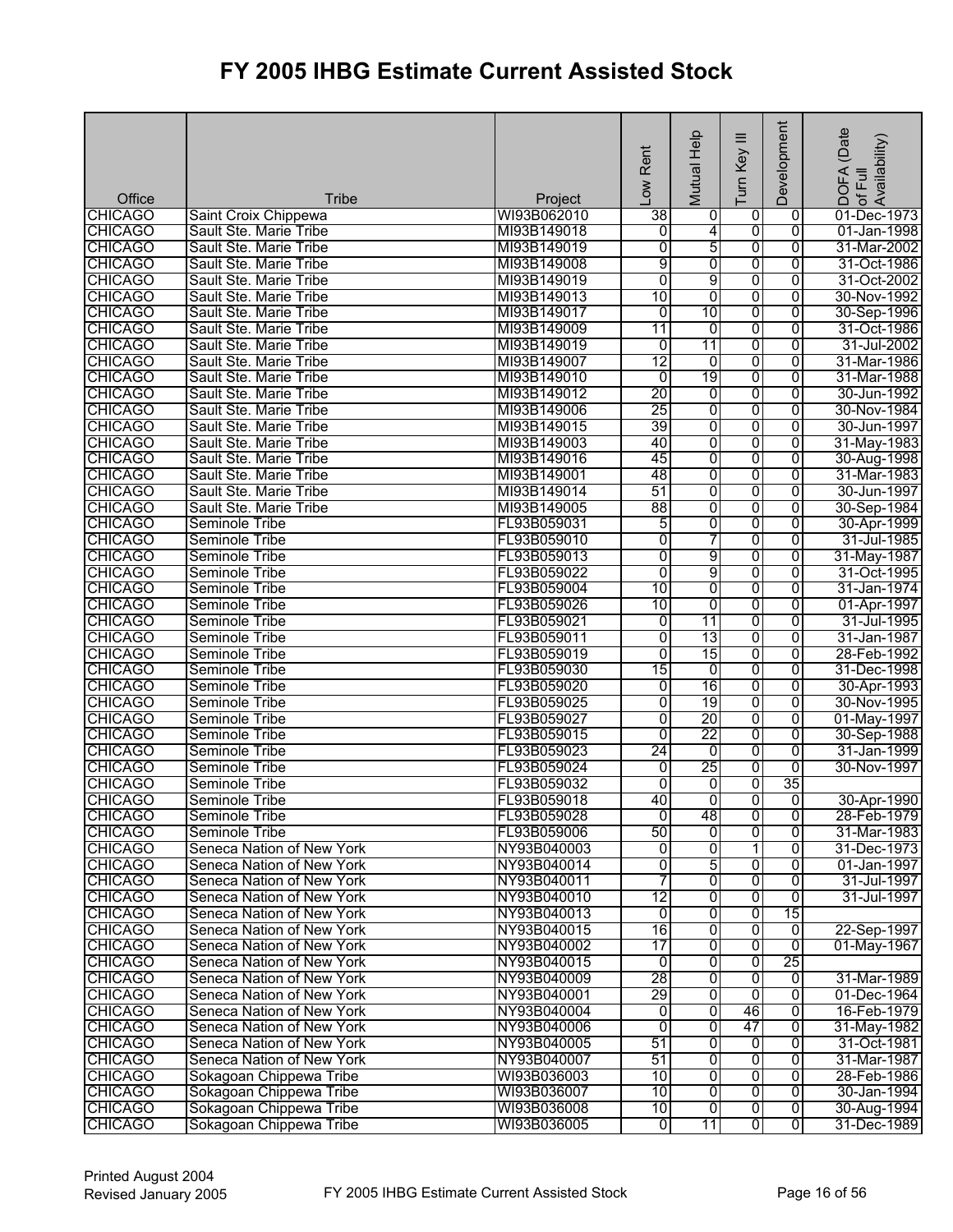| Office                           | Tribe                                            | Project                    | Low Rent                         | Mutual Help         | $\equiv$<br>Turn Key | Development    | (Date<br>DOFA (Date<br>:of Full<br>Availability) |
|----------------------------------|--------------------------------------------------|----------------------------|----------------------------------|---------------------|----------------------|----------------|--------------------------------------------------|
| <b>CHICAGO</b>                   | Sokagoan Chippewa Tribe                          | WI93B036006                | 11                               | 0                   | 0                    | 0              | 30-Nov-1989                                      |
| <b>CHICAGO</b>                   | Sokagoan Chippewa Tribe                          | WI93B036001                | 14                               | 0                   | $\overline{0}$       | $\overline{0}$ | 01-Dec-1972                                      |
| <b>CHICAGO</b>                   | Sokagoan Chippewa Tribe                          | WI93B036009                | $\overline{0}$                   | 15                  | 0                    | $\overline{0}$ | 30-Jun-1997                                      |
| <b>CHICAGO</b>                   | Sokagoan Chippewa Tribe                          | WI93B036010                | 15                               | 0                   | 0                    | 0              | 31-Aug-2000                                      |
| <b>CHICAGO</b>                   | Sokagoan Chippewa Tribe                          | WI93B036002                | 20<br>30                         | $\overline{0}$      | 0                    | $\overline{0}$ | 30-Jun-1980                                      |
| <b>CHICAGO</b>                   | Sokagoan Chippewa Tribe                          | WI93B036004                |                                  | 0                   | 0                    | $\overline{0}$ | 30-Sep-1987                                      |
| <b>CHICAGO</b>                   | St. Regis Mohawk Tribe                           | NY93B436012                | 1                                | 0                   | $\overline{0}$<br>0  | $\overline{0}$ | 31-Dec-2000                                      |
| <b>CHICAGO</b>                   | St. Regis Mohawk Tribe                           | NY93B436013<br>NY93B436013 | 4                                | 0<br>0              | 0                    | 0<br>3         | 31-Dec-2000                                      |
| <b>CHICAGO</b>                   | St. Regis Mohawk Tribe<br>St. Regis Mohawk Tribe | NY93B436014                | 2<br>$\overline{0}$              | 6                   | 0                    | $\overline{0}$ | 31-Aug-2002                                      |
| <b>CHICAGO</b><br><b>CHICAGO</b> | St. Regis Mohawk Tribe                           | NY93B436004                | 10                               | 0                   | 0                    | $\overline{0}$ | 30-Apr-1997<br>31-Mar-1990                       |
| <b>CHICAGO</b>                   |                                                  | NY93B436008                |                                  | 19                  |                      | 0              | 28-Feb-1994                                      |
|                                  | St. Regis Mohawk Tribe                           | NY93B436011                | $\overline{0}$<br>$\overline{0}$ | 19                  | $\overline{0}$<br>0  | 0              | 31-Jan-1997                                      |
| <b>CHICAGO</b>                   | St. Regis Mohawk Tribe                           |                            | 19                               |                     | $\overline{0}$       | $\overline{0}$ |                                                  |
| <b>CHICAGO</b><br><b>CHICAGO</b> | St. Regis Mohawk Tribe<br>St. Regis Mohawk Tribe | NY93B436012<br>NY93B436005 | 20                               | $\overline{0}$<br>0 | 0                    | 0              | 31-Dec-1999<br>28-Feb-1991                       |
| <b>CHICAGO</b>                   | St. Regis Mohawk Tribe                           | NY93B436006                | $\overline{0}$                   | 20                  | 0                    | 0              |                                                  |
| <b>CHICAGO</b>                   | St. Regis Mohawk Tribe                           | NY93B436007                | $\overline{0}$                   | 20                  |                      | 0              | 24-Dec-1991<br>28-Feb-1994                       |
|                                  | St. Regis Mohawk Tribe                           | NY93B436009                | 20                               | 0                   | 0<br>0               | $\overline{0}$ | 10-May-1995                                      |
| <b>CHICAGO</b><br><b>CHICAGO</b> | St. Regis Mohawk Tribe                           | NY93B436013                | 31                               | 0                   | 0                    | 0              | 31-Dec-1999                                      |
| <b>CHICAGO</b>                   | St. Regis Mohawk Tribe                           | NY93B436010                | 0                                | 36                  | $\overline{0}$       | 0              | 28-Feb-1995                                      |
| <b>CHICAGO</b>                   | St. Regis Mohawk Tribe                           | NY93B436003                | 0                                | 39                  | 0                    | 0              | 31-Mar-1990                                      |
| <b>CHICAGO</b>                   | St. Regis Mohawk Tribe                           | NY93B436001                | $\overline{0}$                   | 44                  | 0                    | $\overline{0}$ | 30-Sep-1987                                      |
| <b>CHICAGO</b>                   | Stockbridge-Munsee Tribe                         | WI93B014006                | 0                                | 1                   | 0                    | 0              | 31-May-1994                                      |
| <b>CHICAGO</b>                   | Stockbridge-Munsee Tribe                         | WI93B014004                | 6                                | 0                   | 0                    | $\overline{0}$ | 01-Dec-1972                                      |
| <b>CHICAGO</b>                   | Stockbridge-Munsee Tribe                         | WI93B014007                | 0                                | 0                   | 0                    | 9              |                                                  |
| <b>CHICAGO</b>                   | Stockbridge-Munsee Tribe                         | WI93B014005                | $\overline{0}$                   | 10                  | $\overline{0}$       | $\overline{0}$ | 28-Feb-1994                                      |
| <b>CHICAGO</b>                   | Stockbridge-Munsee Tribe                         | WI93B014009                | $\overline{0}$                   | $\overline{0}$      | 0                    | 10             |                                                  |
| <b>CHICAGO</b>                   | Stockbridge-Munsee Tribe                         | WI93B014001                | 20                               | $\overline{0}$      | 0                    | $\overline{0}$ | 01-Sep-1967                                      |
| <b>CHICAGO</b>                   | Stockbridge-Munsee Tribe                         | WI93B014010                | $\overline{0}$                   | $\overline{0}$      | $\overline{0}$       | 20             |                                                  |
| <b>CHICAGO</b>                   | Stockbridge-Munsee Tribe                         | WI93B014008                | $\overline{0}$                   | 25                  | 0                    | $\overline{0}$ | 05-Nov-1993                                      |
| <b>CHICAGO</b>                   | <b>Upper Sioux Indian Community</b>              | MN93B207006                | $\overline{0}$                   | 4                   | 0                    | $\overline{0}$ | 01-Jan-2001                                      |
| <b>CHICAGO</b>                   | <b>Upper Sioux Indian Community</b>              | MN93B207006                | $\overline{0}$                   | 11                  | $\overline{0}$       | $\overline{0}$ | 01-Dec-1999                                      |
| <b>CHICAGO</b>                   | <b>Waccamaw Siouan State Tribe</b>               | NC93B171004                | $\overline{12}$                  | 0                   | $\overline{0}$       | $\overline{0}$ | 30-Sep-1998                                      |
| <b>CHICAGO</b>                   | <b>Wampanoag Tribe</b>                           | MA93B176003                | $\overline{2}$                   | 0                   | 0                    | 0              | 31-Oct-2003                                      |
| <b>CHICAGO</b>                   | <b>Wampanoag Tribe</b>                           | MA93B176003                | 6                                | 0                   | 0                    | $\overline{0}$ | 30-Sep-1998                                      |
| <b>CHICAGO</b>                   | <b>Wampanoag Tribe</b>                           | MA93B176002                | 0                                | 7                   | 0                    | 0              | 31-Dec-2000                                      |
| <b>CHICAGO</b>                   | <b>Wampanoag Tribe</b>                           | MA93B176001                | 18                               | $\overline{0}$      | $\overline{0}$       | 0              | 31-Mar-1996                                      |
| <b>CHICAGO</b>                   | White Earth Band of Minnesota Chippewa           | MN93B013008                | 8                                | o                   | o                    | 0              | 31-Oct-1981                                      |
| <b>CHICAGO</b>                   | White Earth Band of Minnesota Chippewa           | MN93B013017                | 0                                | 10                  | 0                    | 0              | 24-Feb-1995                                      |
| <b>CHICAGO</b>                   | White Earth Band of Minnesota Chippewa           | MN93B013018                | 0                                | 10                  | 0                    | 0              | 24-Feb-1995                                      |
| <b>CHICAGO</b>                   | White Earth Band of Minnesota Chippewa           | MN93B013005                | 15                               | $\overline{0}$      | 0                    | 0              | 01-Jan-1968                                      |
| <b>CHICAGO</b>                   | White Earth Band of Minnesota Chippewa           | MN93B013003                | 0                                | 0                   | 18                   | 0              | 01-Jan-1973                                      |
| <b>CHICAGO</b>                   | White Earth Band of Minnesota Chippewa           | MN93B013013                | $\overline{0}$                   | 20                  | $\overline{0}$       | 0              | 30-Sep-1988                                      |
| <b>CHICAGO</b>                   | White Earth Band of Minnesota Chippewa           | MN93B013015                | 20                               | $\overline{0}$      | $\overline{0}$       | 0              | 31-Dec-1990                                      |
| <b>CHICAGO</b>                   | White Earth Band of Minnesota Chippewa           | MN93B013016                | 20                               | 0                   | $\overline{0}$       | $\overline{0}$ | 31-Jan-1992                                      |
| <b>CHICAGO</b>                   | White Earth Band of Minnesota Chippewa           | MN93B013019                | 20                               | Ō                   | 0                    | 0              | 31-Dec-1995                                      |
| <b>CHICAGO</b>                   | White Earth Band of Minnesota Chippewa           | MN93B013020                | $\overline{0}$                   | 22                  | 0                    | 0              | 30-Sep-1998                                      |
| <b>CHICAGO</b>                   | White Earth Band of Minnesota Chippewa           | MN93B013021                | 22                               | $\overline{0}$      | 0                    | 0              | 31-Jul-1998                                      |
| <b>CHICAGO</b>                   | White Earth Band of Minnesota Chippewa           | MN93B013010                | 0                                | 25                  | 0                    | $\overline{0}$ | 28-Feb-1987                                      |
| <b>CHICAGO</b>                   | White Earth Band of Minnesota Chippewa           | MN93B013022                | $\overline{0}$                   | Ō                   | 0                    | 25             |                                                  |
| <b>CHICAGO</b>                   | White Earth Band of Minnesota Chippewa           | MN93B013007                | 0                                | 42                  | 0                    | 0              | 31-Dec-1981                                      |
| <b>CHICAGO</b>                   | White Earth Band of Minnesota Chippewa           | MN93B013001                | 50                               | $\overline{0}$      | $\overline{0}$       | 0              | 01-Apr-1968                                      |
| <b>CHICAGO</b>                   | White Earth Band of Minnesota Chippewa           | MN93B013006                | 50                               | $\overline{0}$      | $\overline{0}$       | $\overline{0}$ | 30-Jul-1979                                      |
| <b>CHICAGO</b>                   | White Earth Band of Minnesota Chippewa           | MN93B013009                | 60                               | $\overline{0}$      | ō                    | $\overline{0}$ | 30-Jun-1984                                      |
| <b>CHICAGO</b>                   | <b>Totals</b>                                    |                            | 5791                             | 3278                | 158                  | 264            |                                                  |
|                                  |                                                  |                            |                                  |                     |                      |                |                                                  |
| <b>DENVER</b>                    | <b>Blackfeet Tribe</b>                           | MT10B008009                | 0                                | $\mathbf{1}$        | $\overline{0}$       | $\overline{0}$ | 31-Dec-1975                                      |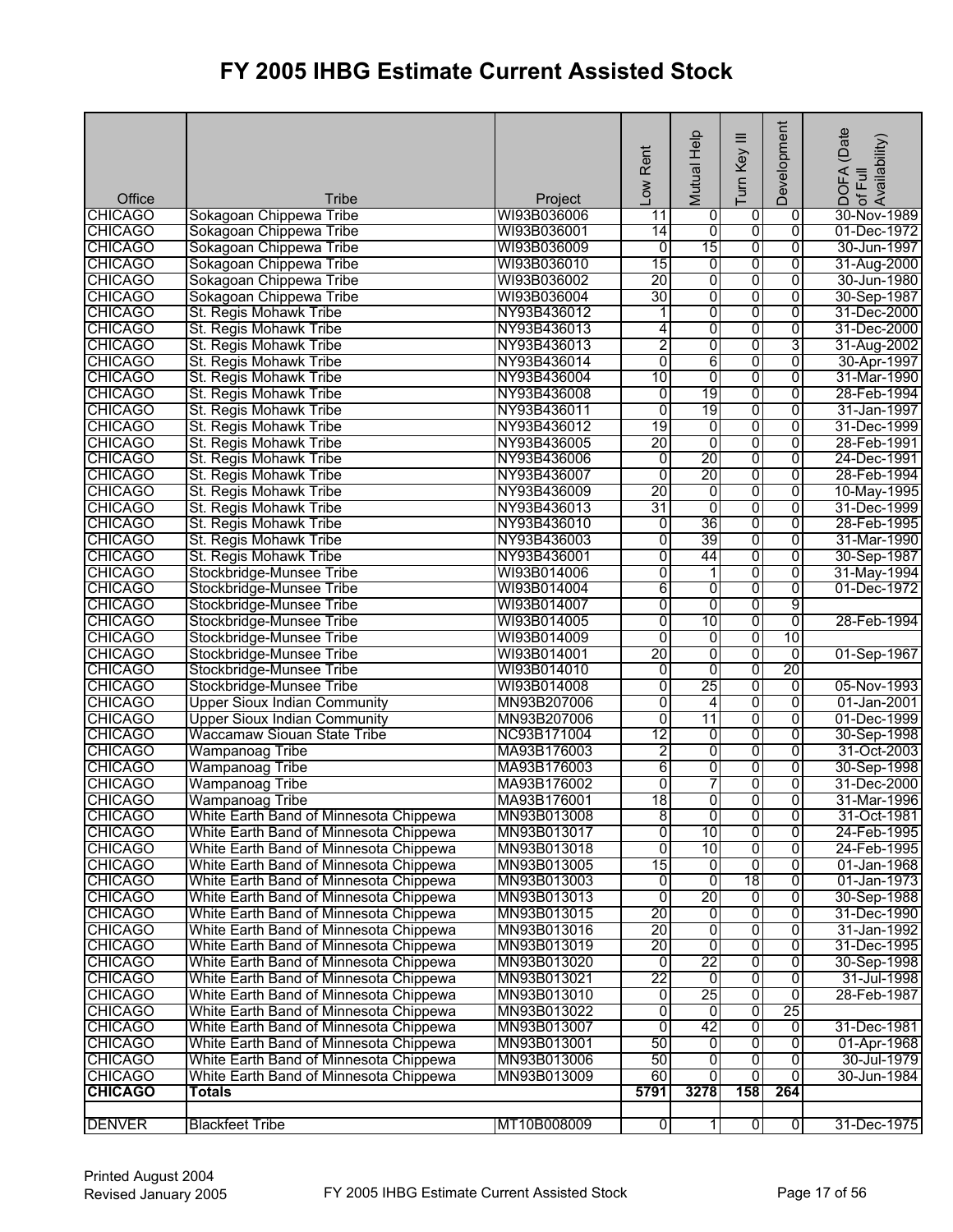|                                |                             |                            | -ow Rent                         | Help<br>Mutual                    | ≡<br>Turn Key                             | Development                      | (Date<br>of Full<br>Availability)<br>DOFA |
|--------------------------------|-----------------------------|----------------------------|----------------------------------|-----------------------------------|-------------------------------------------|----------------------------------|-------------------------------------------|
| Office                         | Tribe                       | Project                    |                                  |                                   |                                           |                                  |                                           |
| <b>DENVER</b>                  | <b>Blackfeet Tribe</b>      | MT10B008002                | 0                                | $\overline{2}$                    | $\overline{0}$                            | $\overline{0}$                   | 30-Apr-1972                               |
| <b>DENVER</b><br><b>DENVER</b> | <b>Blackfeet Tribe</b>      | MT10B008025<br>MT10B008008 | 0<br>6                           | $\overline{2}$<br>$\overline{0}$  | $\overline{0}$<br>$\overline{\mathbf{0}}$ | $\overline{0}$<br>0              | 30-Jun-1982<br>30-Jun-1977                |
| <b>DENVER</b>                  | <b>Blackfeet Tribe</b>      | MT10B008013                | 10                               | $\overline{0}$                    | 0                                         | $\overline{0}$                   |                                           |
| <b>DENVER</b>                  | <b>Blackfeet Tribe</b>      | MT10B008037                | 10                               | 0                                 |                                           |                                  | 31-May-1975                               |
|                                | <b>Blackfeet Tribe</b>      |                            |                                  |                                   | 0                                         | $\overline{0}$                   | 30-Sep-1986                               |
| <b>DENVER</b>                  | <b>Blackfeet Tribe</b>      | MT91B008049                | 10<br>11                         | 0<br>0                            | 0<br>$\overline{0}$                       | 0<br>$\overline{0}$              | 30-Apr-1992                               |
| <b>DENVER</b>                  | <b>Blackfeet Tribe</b>      | MT10B008036                | 14                               | 0                                 | 0                                         | $\overline{0}$                   | 31-Oct-1985                               |
| <b>DENVER</b><br><b>DENVER</b> | <b>Blackfeet Tribe</b>      | MT10B008011                | 20                               | 0                                 |                                           | $\overline{0}$                   | 31-May-1977                               |
|                                | <b>Blackfeet Tribe</b>      | MT10B008022                | 20                               |                                   | 0                                         |                                  | 31-Jan-1984                               |
| <b>DENVER</b>                  | <b>Blackfeet Tribe</b>      | MT10B008023                |                                  | 0                                 | 0                                         | $\overline{0}$                   | 31-Mar-1984                               |
| <b>DENVER</b>                  | <b>Blackfeet Tribe</b>      | MT91B008055                | 20                               | 0<br>23                           | 0                                         | $\overline{0}$                   | 31-Mar-2000                               |
| <b>DENVER</b>                  | <b>Blackfeet Tribe</b>      | MT10B008019<br>MT10B008021 | $\overline{0}$<br>$\overline{0}$ | 23                                | 0<br>$\overline{0}$                       | $\overline{0}$<br>$\overline{0}$ | 31-Jul-1981<br>30-Jun-1982                |
| <b>DENVER</b><br><b>DENVER</b> | <b>Blackfeet Tribe</b>      | MT10B008012                | 25                               |                                   |                                           |                                  |                                           |
|                                | <b>Blackfeet Tribe</b>      |                            |                                  | $\overline{0}$                    | $\overline{0}$                            | $\overline{0}$                   | 28-Feb-1975                               |
| <b>DENVER</b>                  | <b>Blackfeet Tribe</b>      | MT10B008024                | 25<br>$\overline{0}$             | $\overline{0}$<br>$\overline{25}$ | 0<br>Ō                                    | $\overline{0}$                   | 30-Nov-1981                               |
| <b>DENVER</b>                  | <b>Blackfeet Tribe</b>      | MT91B008047                |                                  |                                   |                                           | $\overline{0}$                   | 31-Jan-1992                               |
| <b>DENVER</b>                  | <b>Blackfeet Tribe</b>      | MT91B008052                | 25                               | $\overline{0}$                    | 0                                         | $\overline{0}$                   | 30-Jun-1995                               |
| <b>DENVER</b>                  | <b>Blackfeet Tribe</b>      | MT91B008051                | 0                                | 30                                | 0                                         | 0                                | 30-Jun-1997                               |
| <b>DENVER</b>                  | <b>Blackfeet Tribe</b>      | MT10B008010                | $\overline{0}$                   | 35                                | 0                                         | $\overline{0}$                   | 30-Sep-1979                               |
| <b>DENVER</b>                  | <b>Blackfeet Tribe</b>      | MT10B008014                | 43                               | 0                                 | 0                                         | $\overline{0}$                   | 30-Sep-1975                               |
| <b>DENVER</b>                  | <b>Blackfeet Tribe</b>      | MT10B008001                | 50                               | $\overline{0}$                    | 0                                         | 0                                | 31-Jan-1966                               |
| <b>DENVER</b>                  | <b>Blackfeet Tribe</b>      | MT10B008018                | 50                               | 0                                 | 0                                         | $\overline{0}$                   | 31-Aug-1981                               |
| <b>DENVER</b>                  | <b>Blackfeet Tribe</b>      | MT10B008020                | 50                               | 0                                 | 0                                         | $\overline{0}$                   | 31-Jul-1982                               |
| <b>DENVER</b>                  | <b>Blackfeet Tribe</b>      | MT10B008045                | 50                               | 0                                 | 0                                         | $\overline{0}$                   | 31-Jul-1988                               |
| <b>DENVER</b>                  | <b>Blackfeet Tribe</b>      | MT10B008046                | 50                               | 0                                 | $\overline{0}$                            | $\overline{0}$                   | 30-Sep-1988                               |
| <b>DENVER</b>                  | <b>Blackfeet Tribe</b>      | MT91B008048                | $\mathbf 0$                      | 50                                | $\overline{0}$                            | $\overline{0}$                   | 29-Feb-1992                               |
| <b>DENVER</b>                  | <b>Blackfeet Tribe</b>      | MT91B008050                | 50                               | $\overline{0}$                    | 0                                         | $\overline{0}$                   | 30-Nov-1994                               |
| <b>DENVER</b>                  | <b>Blackfeet Tribe</b>      | MT91B008053                | 0                                | 50                                | 0                                         | $\overline{0}$                   | 30-Jun-1997                               |
| <b>DENVER</b>                  | <b>Blackfeet Tribe</b>      | MT10B008006                | 55                               | Ō                                 | $\overline{0}$                            | 0                                | 31-Mar-1971                               |
| <b>DENVER</b>                  | <b>Blackfeet Tribe</b>      | MT10B008007                | 55                               | 0                                 | 0                                         | $\overline{0}$                   | 31-Dec-1973                               |
| <b>DENVER</b>                  | <b>Blackfeet Tribe</b>      | MT10B008017                | $\overline{0}$                   | 56                                | $\overline{0}$                            | $\overline{0}$                   | 30-Sep-1980                               |
| <b>DENVER</b>                  | <b>Blackfeet Tribe</b>      | MT10B008015                | $\overline{0}$                   | 87                                | 0                                         | $\overline{0}$                   | 31-Jul-1979                               |
| <b>DENVER</b>                  | <b>Cheyenne River Sioux</b> | SD10B005006                | $\overline{0}$                   | 11                                | $\overline{0}$                            | 0                                | 31-Aug-1976                               |
| <b>DENVER</b>                  | <b>Cheyenne River Sioux</b> | SD91B005023                | 2                                | 0                                 | $\overline{0}$                            | $\overline{0}$                   | 31-Aug-1976                               |
| <b>DENVER</b>                  | <b>Cheyenne River Sioux</b> | SD10B005009                | $\overline{0}$                   | 7                                 | $\overline{0}$                            | $\overline{0}$                   | 30-Sep-1977                               |
| <b>DENVER</b>                  | <b>Cheyenne River Sioux</b> | SD10B005013                | 0                                | 12                                | 0                                         | $\overline{0}$                   | 31-Dec-1980                               |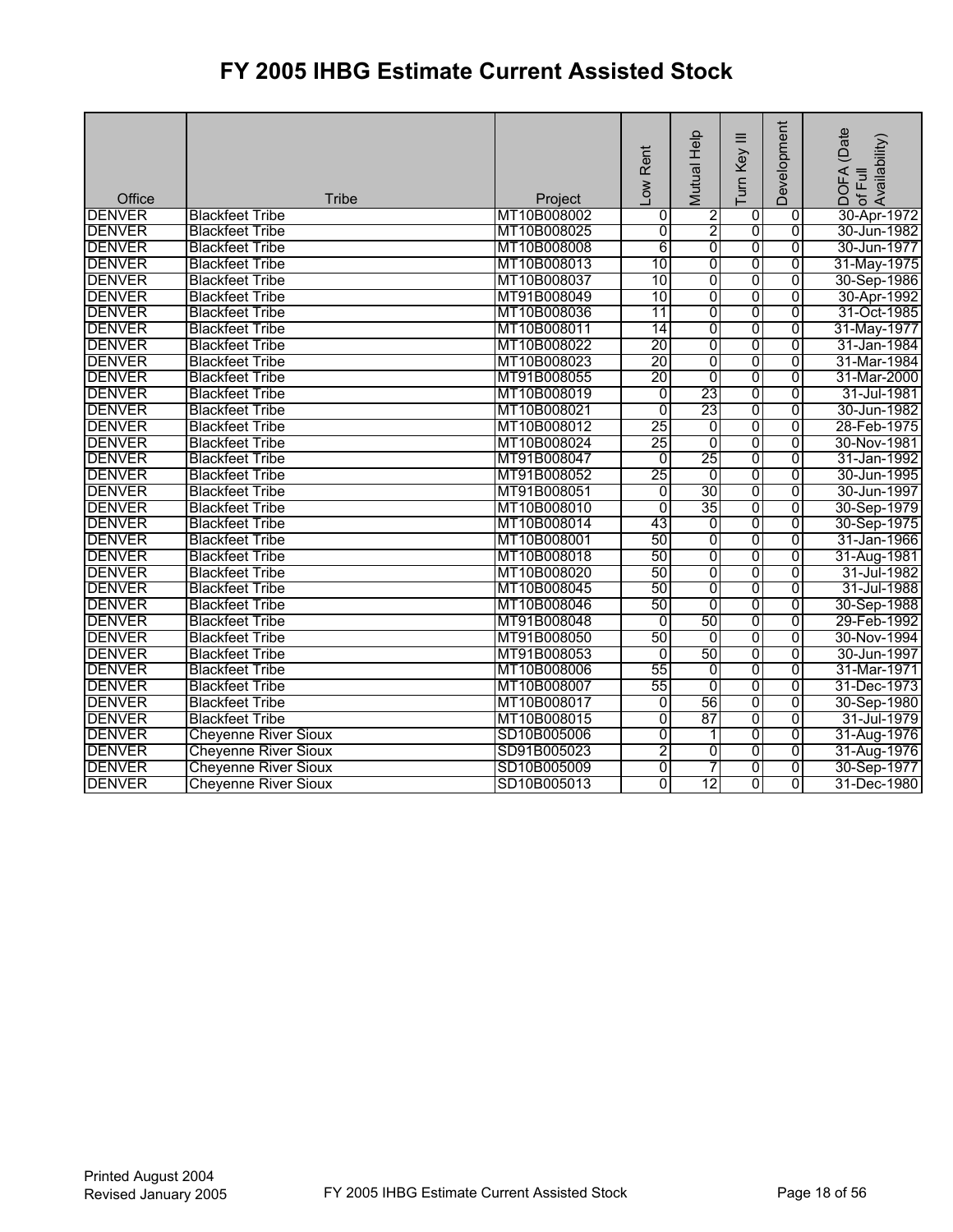| Office                         | <b>Tribe</b>                                                   | Project                    | Rent<br>Low     | Mutual Help              | ≡<br>Turn Key           | Development                      | (Date<br>DOFA (Date<br>of Full<br>Availability) |
|--------------------------------|----------------------------------------------------------------|----------------------------|-----------------|--------------------------|-------------------------|----------------------------------|-------------------------------------------------|
| <b>DENVER</b>                  | <b>Cheyenne River Sioux</b>                                    | SD91B005021                | 15              | 0                        | 0                       | 0                                | 30-Jun-1994                                     |
| <b>DENVER</b>                  | <b>Cheyenne River Sioux</b>                                    | SD10B005015                | 0               | 19                       | ō                       | $\overline{0}$                   | 30-Jun-1980                                     |
| <b>DENVER</b>                  | <b>Cheyenne River Sioux</b>                                    | SD91B005025                | $\overline{0}$  | 26                       | 0                       | $\overline{0}$                   | 31-Dec-1974                                     |
| <b>DENVER</b>                  | <b>Cheyenne River Sioux</b>                                    | SD91B005026                | 27              | $\overline{0}$           | 0                       | 0                                | 30-Apr-1999                                     |
| <b>DENVER</b>                  | <b>Cheyenne River Sioux</b>                                    | SD10B005002                | 32              | 0                        | 0                       | 0                                | 31-Aug-1968                                     |
| <b>DENVER</b>                  | <b>Cheyenne River Sioux</b>                                    | SD91B005020                | $\overline{0}$  | 33                       | 0                       | $\overline{0}$                   | 30-Sep-1994                                     |
| <b>DENVER</b>                  | <b>Cheyenne River Sioux</b>                                    | SD10B005017                | $\mathbf 0$     | 44                       | 0                       | $\mathbf 0$                      | 30-Sep-1987                                     |
| <b>DENVER</b>                  | <b>Cheyenne River Sioux</b>                                    | SD10B005001                | 46              | 0                        | 0                       | 0                                | 28-Feb-1966                                     |
| <b>DENVER</b>                  | <b>Cheyenne River Sioux</b>                                    | SD10B005008                | 53              | o                        | 0                       | 0                                | 30-Nov-1977                                     |
| <b>DENVER</b>                  | <b>Cheyenne River Sioux</b>                                    | SD10B005014                | 56              | 0                        | $\overline{0}$          | $\overline{0}$                   | 30-Sep-1980                                     |
| <b>DENVER</b>                  | <b>Cheyenne River Sioux</b>                                    | SD10B005012                | 58              | 0                        | $\overline{0}$          | $\overline{0}$                   | 30-Sep-1981                                     |
| <b>DENVER</b>                  | <b>Cheyenne River Sioux</b>                                    | SD10B005005                | 68              | 0                        | 0                       | 0                                | 31-May-1976                                     |
| <b>DENVER</b>                  | <b>Cheyenne River Sioux</b>                                    | SD91B005024                | 91<br>94        | o<br>0                   | 0<br>$\overline{0}$     | 0<br>0                           | 30-Sep-1998                                     |
| <b>DENVER</b><br><b>DENVER</b> | <b>Cheyenne River Sioux</b><br><b>Cheyenne River Sioux</b>     | SD10B005016<br>SD10B005004 | 156             | 0                        | 0                       | $\overline{0}$                   | 31-Dec-1986<br>31-Dec-1974                      |
| <b>DENVER</b>                  | <b>Crow Creek Sioux</b>                                        | SD10B004002                | 0               | $\overline{\phantom{a}}$ | 0                       | 0                                | 31-Jan-1970                                     |
| <b>DENVER</b>                  | <b>Crow Creek Sioux</b>                                        | SD10B004005                | 0               | 11                       | 0                       | 0                                | 30-Jun-1972                                     |
| <b>DENVER</b>                  | <b>Crow Creek Sioux</b>                                        | SD10B004004                | 6               | 0                        | 0                       | 0                                | 31-Aug-1972                                     |
| <b>DENVER</b>                  | <b>Crow Creek Sioux</b>                                        | SD91B004013                | 10              | 0                        | 0                       | 0                                | 30-Nov-1994                                     |
| <b>DENVER</b>                  | <b>Crow Creek Sioux</b>                                        | SD91B004014                | 0               | $\overline{10}$          | 0                       | 0                                | 30-Apr-1994                                     |
| <b>DENVER</b>                  | <b>Crow Creek Sioux</b>                                        | SD91B004016                | 10              | 0                        | 0                       | 0                                | 31-Mar-1997                                     |
| <b>DENVER</b>                  | <b>Crow Creek Sioux</b>                                        | SD10B004008                | 15              | 0                        | 0                       | $\overline{0}$                   | 30-Nov-1976                                     |
| <b>DENVER</b>                  | <b>Crow Creek Sioux</b>                                        | SD10B004003                | 20              | 0                        | 0                       | 0                                | 30-Sep-1969                                     |
| <b>DENVER</b>                  | <b>Crow Creek Sioux</b>                                        | SD91B004017                | 20              | 0                        | 0                       | 0                                | 30-Jun-1998                                     |
| <b>DENVER</b>                  | <b>Crow Creek Sioux</b>                                        | SD91B004015                | 0               | 28                       | 0                       | 0                                | 31-Oct-1995                                     |
| <b>DENVER</b>                  | <b>Crow Creek Sioux</b>                                        | SD10B004010                | 31              | 0                        | $\overline{0}$          | 0                                | 31-Jan-1981                                     |
| <b>DENVER</b>                  | <b>Crow Creek Sioux</b>                                        | SD10B004006                | 36              | 0                        | 0                       | 0                                | 31-Dec-1973                                     |
| <b>DENVER</b>                  | <b>Crow Creek Sioux</b>                                        | SD10B004001                | 50              | 0                        | 0                       | $\overline{0}$                   | 30-Apr-1966                                     |
| <b>DENVER</b>                  | <b>Crow Tribe</b>                                              | MT10B014012                | 4               | 0                        | $\overline{0}$          | $\overline{0}$                   | 30-Sep-1980                                     |
| <b>DENVER</b>                  | <b>Crow Tribe</b>                                              | MT10B014006                | 5               | 0                        | $\overline{0}$          | $\overline{0}$                   | 31-Dec-1973                                     |
| <b>DENVER</b>                  | <b>Crow Tribe</b>                                              | MT91B014025                | 0               | 11                       | 0                       | 0                                | 30-Nov-1979                                     |
| <b>DENVER</b>                  | Crow Tribe                                                     | MT10B014009                | $\overline{14}$ | 0                        | 0                       | $\mathbf 0$                      | 31-Aug-1981                                     |
| <b>DENVER</b><br><b>DENVER</b> | <b>Crow Tribe</b><br><b>Crow Tribe</b>                         | MT10B014023<br>MT91B014024 | 0<br>0          | 20<br>23                 | 0<br>0                  | 0<br>$\overline{0}$              | 31-Jan-1986                                     |
| <b>DENVER</b>                  | <b>Crow Tribe</b>                                              | MT10B014022                | 0               | 29                       | 0                       | $\overline{0}$                   | 31-Jan-1996<br>28-Feb-1987                      |
| <b>DENVER</b>                  | <b>Crow Tribe</b>                                              | MT10B014007                | 0               | 35                       | 0                       | 0                                | 30-Nov-1979                                     |
| <b>DENVER</b>                  | <b>Crow Tribe</b>                                              | MT10B014004                | 37              | ō                        | $\overline{0}$          | 0                                | 31-Dec-1973                                     |
| <b>DENVER</b>                  | <b>Crow Tribe</b>                                              | MT10B014019                | 39              | $\overline{0}$           | o                       | 0                                | 31-Oct-1985                                     |
| <b>DENVER</b>                  | Crow Tribe                                                     | MT10B014008                | 40              | 0                        | 0                       | 0                                | 30-Nov-1979                                     |
| <b>DENVER</b>                  | <b>Crow Tribe</b>                                              | MT10B014020                | $\overline{0}$  | 43                       | 0                       | 0                                | 31-Dec-1985                                     |
| <b>DENVER</b>                  | <b>Crow Tribe</b>                                              | MT10B014010                | 44              | $\overline{0}$           | $\overline{0}$          | 0                                | 31-Jul-1981                                     |
| <b>DENVER</b>                  | <b>Crow Tribe</b>                                              | MT10B014011                | 0               | 49                       | 0                       | $\overline{0}$                   | 28-Feb-1987                                     |
| <b>DENVER</b>                  | <b>Flandreau Santee Sioux</b>                                  | SD10B049004                | 0               | 1                        | 0                       | 0                                | 31-Dec-1980                                     |
| <b>DENVER</b>                  | <b>Flandreau Santee Sioux</b>                                  | SD10B049002                | 10              | ō                        | 0                       | 0                                | 31-Dec-1979                                     |
| <b>DENVER</b>                  | <b>Flandreau Santee Sioux</b>                                  | SD10B049003                | 10              | ō                        | $\overline{0}$          | 0                                | 31-Dec-1980                                     |
| <b>DENVER</b>                  | <b>Flandreau Santee Sioux</b>                                  | SD91B049006                | 0               | 10                       | 0                       | 0                                | 28-Feb-1990                                     |
| <b>DENVER</b>                  | <b>Flandreau Santee Sioux</b>                                  | SD10B049005                | $\overline{15}$ | 0                        | 0                       | 0                                | 30-Sep-1985                                     |
| <b>DENVER</b>                  | <b>Flandreau Santee Sioux</b>                                  | SD91B049007                | 15              | ō                        | 0                       | 0                                | 24-Feb-1993                                     |
| <b>DENVER</b>                  | <b>Flandreau Santee Sioux</b>                                  | SD91B049008                | 0               | 15                       | 0                       | 0                                | 31-Dec-1994                                     |
| <b>DENVER</b>                  | Fort Belknap Indian Community                                  | MT10B010028                | 0               | 2                        | 0                       | 0                                | 31-Aug-1971                                     |
| <b>DENVER</b>                  | Fort Belknap Indian Community                                  | MT10B010029                | 0               | 2                        | 0                       | 0                                | 31-Aug-1971                                     |
| <b>DENVER</b>                  | Fort Belknap Indian Community                                  | MT10B010017                | 0               | $\overline{\mathcal{A}}$ | 0                       | 0                                | 31-Jul-1981                                     |
| <b>DENVER</b>                  | Fort Belknap Indian Community                                  | MT10B010002                | $\overline{0}$  | 7                        | 0                       | $\overline{0}$                   | 31-Mar-1967                                     |
| <b>DENVER</b><br><b>DENVER</b> | Fort Belknap Indian Community                                  | MT10B010015                | 10<br>10        | ō<br>0                   | 0                       | $\overline{0}$<br>$\overline{0}$ | 30-Jun-1982                                     |
| <b>DENVER</b>                  | Fort Belknap Indian Community<br>Fort Belknap Indian Community | MT10B010016<br>MT10B010020 | 10              | $\overline{0}$           | 0<br>ō                  | $\overline{0}$                   | 30-Jun-1982<br>30-Nov-1984                      |
| <b>DENVER</b>                  | Fort Belknap Indian Community                                  | MT10B010003                | 0               | 12                       | $\overline{\mathbf{0}}$ | $\overline{0}$                   | 30-Sep-1968                                     |
|                                |                                                                |                            |                 |                          |                         |                                  |                                                 |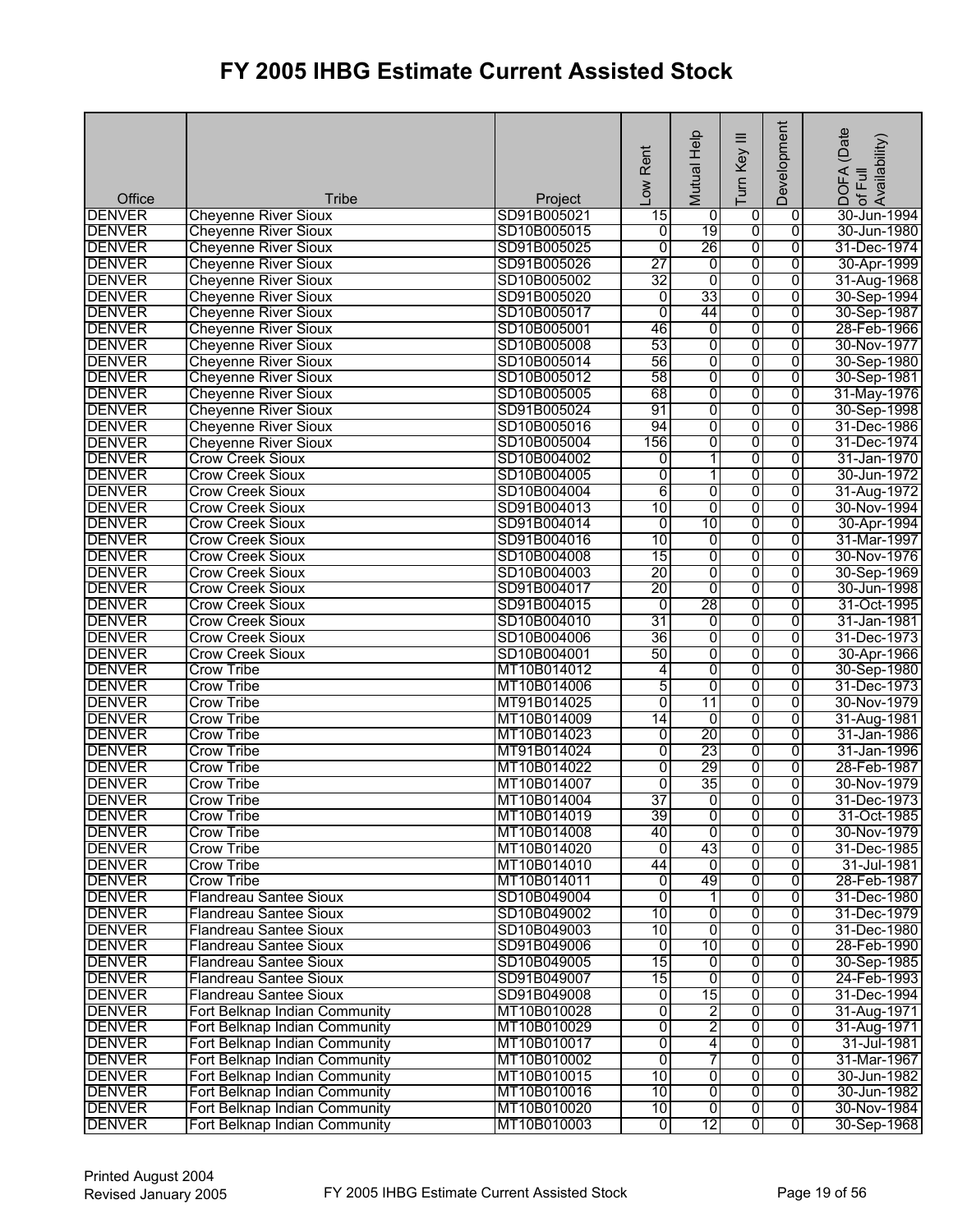| Office                         | Tribe                                                              |                            | Rent<br>Low         | Help<br>Mutual           | Ξ<br>Turn Key  | Development         | (Date<br>lof Full<br>Availability)<br><b>DOFA</b> |
|--------------------------------|--------------------------------------------------------------------|----------------------------|---------------------|--------------------------|----------------|---------------------|---------------------------------------------------|
| <b>DENVER</b>                  | Fort Belknap Indian Community                                      | Project<br>MT10B010008     | 0                   | $\overline{14}$          | 0              | $\overline{0}$      | 31-May-1976                                       |
| <b>DENVER</b>                  | Fort Belknap Indian Community                                      | MT10B010019                | 14                  | o                        | 0              | $\overline{0}$      | 30-Nov-1984                                       |
| <b>DENVER</b>                  | Fort Belknap Indian Community                                      | MT10B010006                | 0                   | 15                       | 0              | $\overline{0}$      | 31-Mar-1974                                       |
| <b>DENVER</b>                  | Fort Belknap Indian Community                                      | MT10B010013                | 0                   | 15                       | 0              | 0                   | 30-Sep-1981                                       |
| <b>DENVER</b>                  | Fort Belknap Indian Community                                      | MT10B010004                | 0                   | 16                       | 0              | 0                   | 31-Jan-1971                                       |
| <b>DENVER</b>                  | Fort Belknap Indian Community                                      | MT10B010007                | $\overline{0}$      | 16                       | 0              | 0                   | 30-Nov-1975                                       |
| <b>DENVER</b>                  | Fort Belknap Indian Community                                      | MT10B010012                | 16                  | $\overline{0}$           | $\overline{0}$ | $\Omega$            | 30-Nov-1979                                       |
| <b>DENVER</b>                  | Fort Belknap Indian Community                                      | MT10B010001                | $\overline{0}$      | 20                       | 0              | 0                   | 31-Dec-1972                                       |
| <b>DENVER</b>                  | Fort Belknap Indian Community                                      | MT10B010014                | 20                  | 0                        | 0              | $\overline{0}$      | 30-Sep-1981                                       |
| <b>DENVER</b>                  | Fort Belknap Indian Community                                      | MT91B010027                | 20                  | $\overline{0}$           | $\overline{0}$ | $\overline{0}$      | 31-Jan-1996                                       |
| <b>DENVER</b>                  | Fort Belknap Indian Community                                      | MT10B010023                | 24                  | 0                        | $\overline{0}$ | $\overline{0}$      | 31-Oct-1987                                       |
| <b>DENVER</b>                  | Fort Belknap Indian Community                                      | MT91B010024                | 0                   | 24                       | 0              | 0                   | 31-Aug-1994                                       |
| <b>DENVER</b>                  | Fort Belknap Indian Community                                      | MT91B010025                | $\overline{0}$      | 24                       | 0              | $\overline{0}$      | 31-Jul-1994                                       |
| <b>DENVER</b>                  | Fort Belknap Indian Community                                      | MT10B010011                | $\overline{0}$      | 26                       | $\overline{0}$ | $\overline{0}$      | 30-Nov-1979                                       |
| <b>DENVER</b>                  | Fort Belknap Indian Community                                      | MT91B010026                | 27                  | $\overline{0}$           | 0              | $\overline{0}$      | 31-Dec-1995                                       |
| <b>DENVER</b>                  | Fort Belknap Indian Community                                      | MT10B010021                | 0                   | 31                       | 0              | 0                   | 31-Jul-1986                                       |
| <b>DENVER</b>                  | Fort Belknap Indian Community                                      | MT10B010022                | $\overline{0}$      | 35                       | 0              | 0                   | 30-Sep-1987                                       |
| <b>DENVER</b>                  | Fort Belknap Indian Community                                      | MT10B010009                | 48                  | $\overline{0}$           | 0              | $\overline{0}$      | 31-Dec-1976                                       |
| <b>DENVER</b>                  | Fort Belknap Indian Community                                      | MT10B010010                | $\overline{0}$      | 48                       | $\overline{0}$ | $\overline{0}$      | 30-Nov-1977                                       |
| <b>DENVER</b>                  | Fort Belknap Indian Community                                      | MT10B010005                | 50                  | 0                        | $\overline{0}$ | 0                   | 31-Aug-1971                                       |
| <b>DENVER</b>                  | Fort Peck Assiniboine and Sioux                                    | MT10B009004                | $\overline{0}$      | 11                       | 0              | 0                   | 31-Jul-1969                                       |
| <b>DENVER</b>                  | Fort Peck Assiniboine and Sioux                                    | MT10B009007                | 0                   | 0                        | 1              | 0                   | 31-Aug-1972                                       |
| <b>DENVER</b>                  | Fort Peck Assiniboine and Sioux                                    | MT91B009038                | 0                   | 1                        | 0              | $\overline{0}$      | 31-Aug-1972                                       |
| <b>DENVER</b>                  | Fort Peck Assiniboine and Sioux                                    | MT91B009042                | 0                   | $\overline{\phantom{a}}$ | 0              | 0                   | 31-Aug-1972                                       |
| <b>DENVER</b>                  | Fort Peck Assiniboine and Sioux                                    | MT10B009008                | 0                   | $\overline{0}$           | 2              | 0                   | 31-Jan-1974                                       |
| <b>DENVER</b>                  | Fort Peck Assiniboine and Sioux                                    | MT91B009045                | 0                   | 3                        | $\overline{0}$ | $\overline{0}$      | 31-Aug-1972                                       |
| <b>DENVER</b>                  | Fort Peck Assiniboine and Sioux                                    | MT10B009012                | 0                   | 4                        | 0              | 0                   | 30-Jun-1978                                       |
| <b>DENVER</b>                  | Fort Peck Assiniboine and Sioux                                    | MT91B009040                | 0                   | 4                        | 0              | 0                   | 31-Oct-1980                                       |
| <b>DENVER</b>                  | Fort Peck Assiniboine and Sioux                                    | MT91B009047                | 4                   | 0                        | 0              | 0                   | 31-Aug-1972                                       |
| <b>DENVER</b>                  | Fort Peck Assiniboine and Sioux                                    | MT91B009043                | $\overline{0}$      | 5                        | 0              | $\overline{0}$      | 31-Aug-1972                                       |
| <b>DENVER</b>                  | Fort Peck Assiniboine and Sioux                                    | MT91B009046                | 0                   | 7                        | 0              | 0                   | 30-Jun-1970                                       |
| <b>DENVER</b>                  | Fort Peck Assiniboine and Sioux                                    | MT10B009010                | 10                  | 0                        | 0              | 0                   | 30-Nov-1975                                       |
| <b>DENVER</b>                  | Fort Peck Assiniboine and Sioux                                    | MT91B009037                | 10                  | 0<br>10                  | $\overline{0}$ | 0<br>$\overline{0}$ | 30-Jun-1995                                       |
| <b>DENVER</b><br><b>DENVER</b> | Fort Peck Assiniboine and Sioux                                    | MT91B009041<br>MT91B009044 | 0<br>$\overline{0}$ | 11                       | 0<br>0         | 0                   | 30-Jun-1978<br>30-Jun-1970                        |
| <b>DENVER</b>                  | Fort Peck Assiniboine and Sioux<br>Fort Peck Assiniboine and Sioux | MT10B009016                | 0                   | $\overline{12}$          | 0              | $\overline{0}$      | 30-May-1980                                       |
| <b>DENVER</b>                  | Fort Peck Assiniboine and Sioux                                    | MT10B009013                | $\overline{0}$      | 13                       | $\overline{0}$ | $\overline{0}$      | 30-Sep-1979                                       |
| <b>DENVER</b>                  | Fort Peck Assiniboine and Sioux                                    | MT10B009020                | 16                  | ō                        | 0              | 0                   | 31-Mar-1983                                       |
| <b>DENVER</b>                  | Fort Peck Assiniboine and Sioux                                    | MT91B009035                | 16                  | 0                        | $\overline{0}$ | 0                   | 30-Jun-1993                                       |
| <b>DENVER</b>                  | Fort Peck Assiniboine and Sioux                                    | MT10B009011                | 17                  | 0                        | 0              | 0                   | 30-Jun-1978                                       |
| <b>DENVER</b>                  | Fort Peck Assiniboine and Sioux                                    | MT10B009018                | 17                  | o                        | 0              | $\overline{0}$      | 28-Feb-1982                                       |
| <b>DENVER</b>                  | Fort Peck Assiniboine and Sioux                                    | MT91B009049                | 20                  | 0                        | 0              | 0                   | 31-Dec-1999                                       |
| <b>DENVER</b>                  | Fort Peck Assiniboine and Sioux                                    | MT10B009017                | 0                   | 21                       | 0              | 0                   | 31-Mar-1982                                       |
| <b>DENVER</b>                  | Fort Peck Assiniboine and Sioux                                    | MT91B009039                | 22                  | 0                        | 0              | 0                   | 30-Jun-1995                                       |
| <b>DENVER</b>                  | Fort Peck Assiniboine and Sioux                                    | MT91B009036                | 23                  | $\overline{0}$           | 0              | 0                   | 30-Apr-1994                                       |
| <b>DENVER</b>                  | Fort Peck Assiniboine and Sioux                                    | MT91B009048                | 0                   | 24                       | 0              | 0                   | 30-Jun-1970                                       |
| <b>DENVER</b>                  | Fort Peck Assiniboine and Sioux                                    | MT10B009002                | 26                  | o                        | 0              | 0                   | 30-Sep-1964                                       |
| <b>DENVER</b>                  | Fort Peck Assiniboine and Sioux                                    | MT10B009026                | $\overline{0}$      | 27                       | 0              | 0                   | 31-May-1986                                       |
| <b>DENVER</b>                  | Fort Peck Assiniboine and Sioux                                    | MT10B009001                | 30                  | Ō                        | 0              | 0                   | 31-Jul-1964                                       |
| <b>DENVER</b>                  | Fort Peck Assiniboine and Sioux                                    | MT10B009022                | 0                   | 36                       | 0              | 0                   | 30-Sep-1983                                       |
| <b>DENVER</b>                  | Fort Peck Assiniboine and Sioux                                    | MT10B009025                | 39                  | $\mathbf 0$              | 0              | 0                   | 31-Dec-1985                                       |
| <b>DENVER</b>                  | Fort Peck Assiniboine and Sioux                                    | MT10B009032                | 42                  | o                        | 0              | 0                   | 31-Jul-1988                                       |
| <b>DENVER</b>                  | Fort Peck Assiniboine and Sioux                                    | MT91B009034                | $\overline{0}$      | 44                       | 0              | 0                   | 30-Jun-1991                                       |
| <b>DENVER</b>                  | Fort Peck Assiniboine and Sioux                                    | MT10B009006                | 46                  | $\overline{0}$           | 0              | 0                   | 30-Jun-1970                                       |
| <b>DENVER</b>                  | Fort Peck Assiniboine and Sioux                                    | MT91B009033                | 46                  | 0                        | 0              | 0                   | 31-Dec-1989                                       |
| <b>DENVER</b>                  | Fort Peck Assiniboine and Sioux                                    | MT10B009015                | 47                  | O                        | $\overline{0}$ | 0                   | 31-Mar-1981                                       |
| <b>DENVER</b>                  | Fort Peck Assiniboine and Sioux                                    | MT10B009014                | 48                  | $\overline{0}$           | $\overline{0}$ | $\overline{0}$      | 31-May-1979                                       |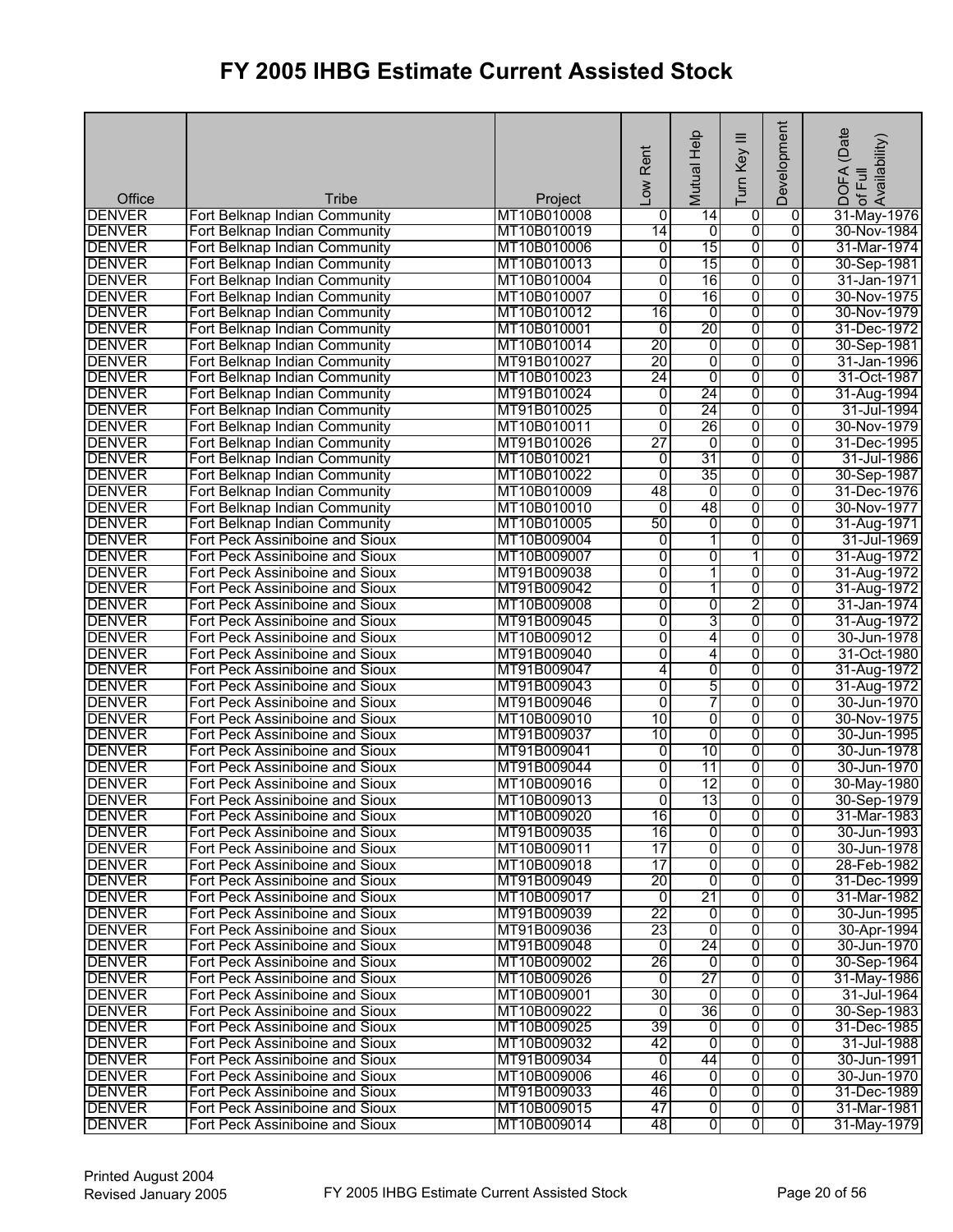| Office        | Tribe                                 |                        | Low Rent       | Help<br>Mutual  | ≡<br>Turn Key           | Development    | (Date<br>DOFA (Date<br>.of Full<br>Availability) |
|---------------|---------------------------------------|------------------------|----------------|-----------------|-------------------------|----------------|--------------------------------------------------|
| <b>DENVER</b> | Fort Peck Assiniboine and Sioux       | Project<br>MT10B009021 | 60             | 0               | 0                       | $\overline{0}$ | 30-Jun-1983                                      |
| <b>DENVER</b> | Fort Peck Assiniboine and Sioux       | MT10B009031            | o              | 74              | $\overline{\mathbf{0}}$ | $\overline{0}$ | 30-Jun-1989                                      |
| <b>DENVER</b> | Ft. Berthold Affiliated Tribes        | ND10B005010            | $\overline{0}$ | 10              | 0                       | $\overline{0}$ | 31-Dec-1983                                      |
| <b>DENVER</b> | Ft. Berthold Affiliated Tribes        | ND91B005027            | $\overline{0}$ | 17              | 0                       | 0              | 31-Mar-1998                                      |
|               |                                       |                        |                |                 |                         |                |                                                  |
| <b>DENVER</b> | Ft. Berthold Affiliated Tribes        | ND91B005028            | $\overline{0}$ | 18              | 0                       | 0              | 31-Mar-1998                                      |
| <b>DENVER</b> | Ft. Berthold Affiliated Tribes        | ND10B005003            | 20             | 0               | 0                       | 0              | 30-Sep-1969                                      |
| <b>DENVER</b> | <b>Ft. Berthold Affiliated Tribes</b> | ND10B005019            | 0              | $\overline{20}$ | 0                       | 0              | 31-Jan-1987                                      |
| <b>DENVER</b> | Ft. Berthold Affiliated Tribes        | ND91B005024            | $\overline{0}$ | 20              | 0                       | 0              | 31-Oct-1990                                      |
| <b>DENVER</b> | Ft. Berthold Affiliated Tribes        | ND91B005026            | 0              | 20              | 0                       | $\overline{0}$ | 31-Mar-1998                                      |
| <b>DENVER</b> | Ft. Berthold Affiliated Tribes        | ND10B005013            | $\overline{0}$ | 30              | 0                       | $\overline{0}$ | 31-Oct-1984                                      |
| <b>DENVER</b> | <b>Ft. Berthold Affiliated Tribes</b> | ND91B005025            | $\overline{0}$ | 34              | 0                       | $\overline{0}$ | 29-Feb-1992                                      |
| <b>DENVER</b> | <b>Ft. Berthold Affiliated Tribes</b> | ND10B005011            | 39             | 0               | 0                       | 0              | 31-Dec-1981                                      |
| <b>DENVER</b> | Ft. Berthold Affiliated Tribes        | ND10B005008            | 0              | 41              | 0                       | 0              | 31-Dec-1979                                      |
| <b>DENVER</b> | Ft. Berthold Affiliated Tribes        | ND91B005022            | $\overline{0}$ | 47              | $\overline{0}$          | 0              | 31-Mar-1995                                      |
| <b>DENVER</b> | <b>Ft. Berthold Affiliated Tribes</b> | ND91B005023            | 52             | $\overline{0}$  | $\overline{0}$          | $\overline{0}$ | 31-Jan-1992                                      |
| <b>DENVER</b> | <b>Ft. Berthold Affiliated Tribes</b> | ND10B005015            | 54             | 0               | $\overline{0}$          | 0              | 30-Jul-1987                                      |
| <b>DENVER</b> | Ft. Berthold Affiliated Tribes        | ND10B005001            | 60             | 0               | $\overline{0}$          | $\overline{0}$ | 31-Dec-1967                                      |
| <b>DENVER</b> | <b>Ft. Berthold Affiliated Tribes</b> | ND10B005009            | 64             | 0               | 0                       | $\overline{0}$ | 30-Jun-1980                                      |
| <b>DENVER</b> | Ft. Berthold Affiliated Tribes        | ND10B005004            | 120            | 0               | $\overline{0}$          | $\overline{0}$ | 30-Dec-1971                                      |
| <b>DENVER</b> | <b>Goshute Reservation</b>            | NV99B015011            | 0              | 4               | 0                       | 0              | 01-Jul-1986                                      |
| <b>DENVER</b> | <b>Goshute Reservation</b>            | NV99B015016            | 4              | 0               | $\overline{0}$          | 0              | 30-Jun-1995                                      |
| <b>DENVER</b> | <b>Goshute Reservation</b>            | NV99B015012            | 8              | $\overline{0}$  | 0                       | 0              | 31-May-1986                                      |
| <b>DENVER</b> | <b>Lower Brule Sioux</b>              | SD91B003022            | 7              | 0               | 0                       | $\overline{0}$ | 30-Jun-2000                                      |
| <b>DENVER</b> | Lower Brule Sioux                     | SD10B003010            | $\overline{0}$ | 9               | 0                       | 0              | 28-Feb-1980                                      |
| <b>DENVER</b> | <b>Lower Brule Sioux</b>              | SD10B003012            | $\overline{0}$ | 9               | 0                       | 0              | 31-Oct-1981                                      |
| <b>DENVER</b> | Lower Brule Sioux                     | SD10B003005            | 10             | 0               | 0                       | 0              | 31-Dec-1974                                      |
| <b>DENVER</b> | <b>Lower Brule Sioux</b>              | SD10B003011            | 10             | 0               | 0                       | 0              | 30-Sep-1981                                      |
| <b>DENVER</b> | Lower Brule Sioux                     | SD91B003018            | 10             | 0               | 0                       | 0              | 31-Jul-1990                                      |
| <b>DENVER</b> | Lower Brule Sioux                     | SD10B003014            | 12             | 0               | 0                       | 0              | 31-Oct-1985                                      |
| <b>DENVER</b> | Lower Brule Sioux                     | SD10B003007            | 19             | 0               | $\overline{0}$          | $\overline{0}$ | 31-Mar-1977                                      |
| <b>DENVER</b> | Lower Brule Sioux                     | SD91B003020            | 19             | 0               | 0                       | 0              | 30-Nov-1996                                      |
| <b>DENVER</b> |                                       |                        |                |                 |                         |                |                                                  |
| <b>DENVER</b> | Lower Brule Sioux                     | SD91B003021            | 0<br>20        | 19              | 0                       | 0              | 31-Dec-1999                                      |
|               | <b>Lower Brule Sioux</b>              | SD10B003003            |                | $\overline{0}$  | 0                       | $\overline{0}$ | 31-Dec-1970                                      |
| <b>DENVER</b> | <b>Lower Brule Sioux</b>              | SD91B003017            | $\overline{0}$ | 20              | $\overline{0}$          | $\overline{0}$ | 31-Dec-1990                                      |
| <b>DENVER</b> | <b>Lower Brule Sioux</b>              | SD10B003009            | 24             | 0               | 0                       | $\overline{0}$ | 28-Feb-1980                                      |
| <b>DENVER</b> | <b>Lower Brule Sioux</b>              | SD91B003019            | 29             | 0               | 0                       | 0              | 30-Nov-1995                                      |
| <b>DENVER</b> | Northern Arapahoe                     | WY91B018003            | $\overline{0}$ | $\overline{1}$  | $\overline{0}$          | $\overline{0}$ | 31-Dec-1969                                      |
| <b>DENVER</b> | Northern Arapahoe                     | WY91B018013            | $\overline{0}$ | 2               | $\overline{0}$          | 0              | 31-Dec-1968                                      |
| <b>DENVER</b> | Northern Arapahoe                     | WY91B018011            | $\overline{0}$ | 10              | $\overline{0}$          | 0              | 31-Jul-1990                                      |
| <b>DENVER</b> | Northern Arapahoe                     | WY91B018018            | 10             | $\overline{0}$  | $\overline{0}$          | $\overline{0}$ | 30-Sep-1991                                      |
| <b>DENVER</b> | Northern Arapahoe                     | WY91B018012            | 0              | 12              | $\overline{0}$          | $\overline{0}$ | 30-Jun-1995                                      |
| <b>DENVER</b> | Northern Arapahoe                     | WY91B018009            | $\overline{0}$ | 13              | 0                       | $\overline{0}$ | 30-Sep-1987                                      |
| <b>DENVER</b> | Northern Arapahoe                     | WY91B018002            | $\overline{0}$ | 17              | 0                       | 1              | 30-Sep-1999                                      |
| <b>DENVER</b> | Northern Arapahoe                     | WY91B018001            | 0              | 20              | $\overline{0}$          | $\overline{0}$ | 31-Dec-1996                                      |
| <b>DENVER</b> | Northern Arapahoe                     | WY91B018006            | $\overline{0}$ | 23              | $\overline{0}$          | $\overline{0}$ | 31-Aug-1977                                      |
| <b>DENVER</b> | Northern Arapahoe                     | WY91B018015            | 23             | 0               | 0                       | 0              | 30-Nov-1983                                      |
| <b>DENVER</b> | Northern Arapahoe                     | WY91B018016            | 23             | $\overline{0}$  | 0                       | 0              | 31-Dec-1984                                      |
| <b>DENVER</b> | Northern Arapahoe                     | WY91B018010            | $\overline{0}$ | 24              | $\overline{0}$          | 0              | 31-May-1988                                      |
| <b>DENVER</b> | Northern Arapahoe                     | WY91B018008            | $\overline{0}$ | 28              | 0                       | $\overline{0}$ | 31-Dec-1981                                      |
| <b>DENVER</b> | Northern Arapahoe                     | WY91B018014            | 28             | 0               | 0                       | $\overline{0}$ | 31-Aug-1978                                      |
| <b>DENVER</b> | Northern Arapahoe                     | WY91B018007            | 0              | 33              | $\overline{0}$          | 0              | 31-Dec-1979                                      |
| <b>DENVER</b> | Northern Arapahoe                     | WY91B018005            | $\overline{0}$ | 38              | 0                       | 0              | 30-May-1974                                      |
| <b>DENVER</b> | Northern Arapahoe                     | WY91B018017            | 40             | $\overline{0}$  | $\overline{0}$          | $\overline{0}$ | 31-Mar-1986                                      |
| <b>DENVER</b> | Northern Arapahoe                     | WY91B018004            | 42             | 0               | 0                       | 0              | 31-Aug-1972                                      |
| <b>DENVER</b> | Northern Cheyenne                     | MT10B012013            | 14             | 0               | 0                       | 0              | 31-May-1981                                      |
| <b>DENVER</b> | Northern Cheyenne                     | MT91B012027            | $\overline{0}$ | 15              | $\overline{0}$          | $\overline{0}$ | 29-Feb-1996                                      |
| <b>DENVER</b> | Northern Cheyenne                     | MT91B012029            | 18             | $\overline{0}$  | $\overline{0}$          | $\overline{0}$ | 31-May-2001                                      |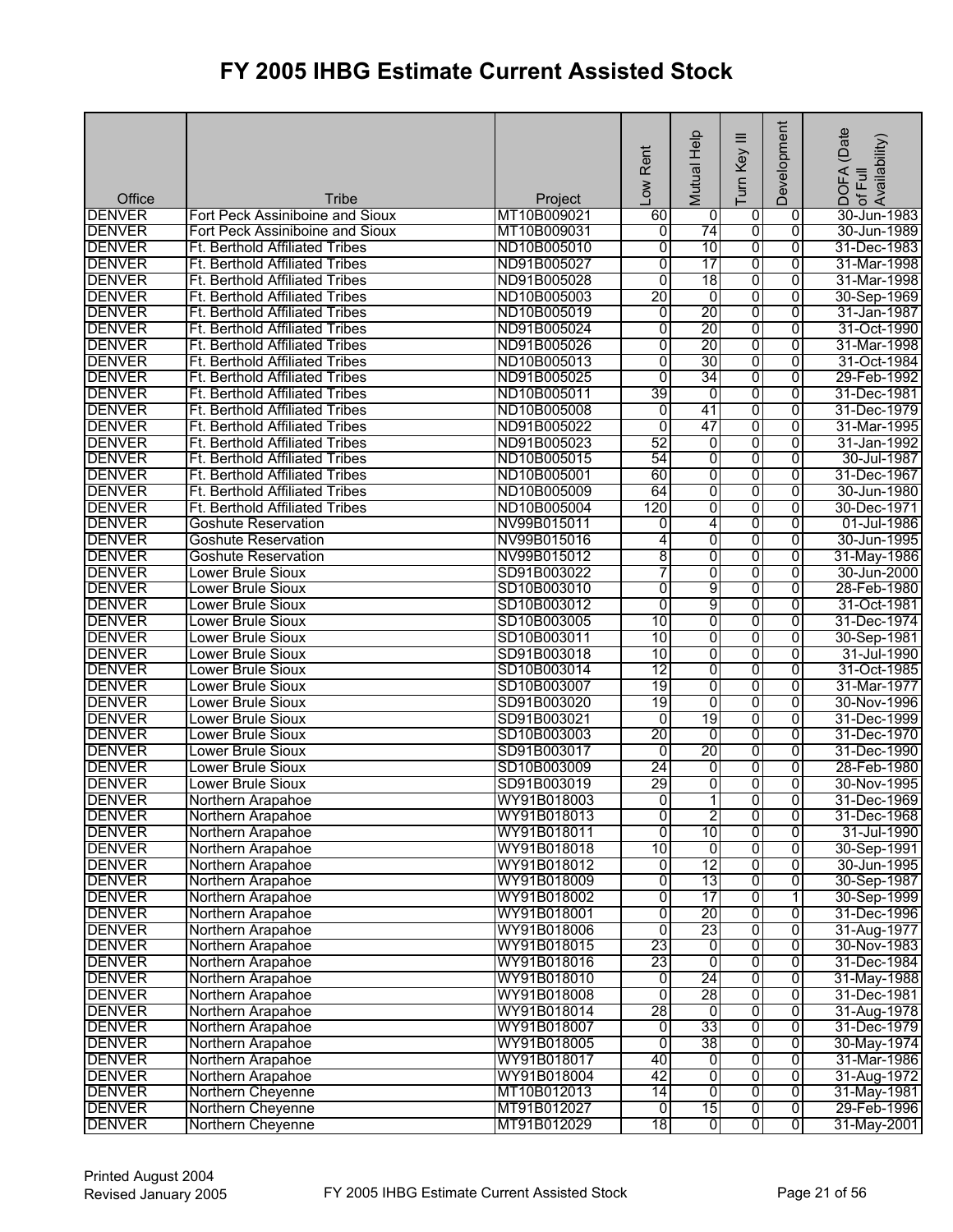| Office        | <b>Tribe</b>                           | Project     | Rent<br>$\overline{\text{row}}$ | Mutual Help    | ≡<br>Turn Key           | Development    | (Date<br>! DOFA (Date<br>·of Full<br>Availability) |
|---------------|----------------------------------------|-------------|---------------------------------|----------------|-------------------------|----------------|----------------------------------------------------|
| <b>DENVER</b> | Northern Cheyenne                      | MT10B012024 | 0                               | 20             | 0                       | 0              | 31-Aug-1986                                        |
| <b>DENVER</b> | Northern Cheyenne                      | MT10B012015 | 0                               | 24             | $\overline{0}$          | $\overline{0}$ | 31-Mar-1983                                        |
| <b>DENVER</b> | Northern Cheyenne                      | MT91B012025 | $\overline{0}$                  | 30             | 0                       | $\overline{0}$ | 30-Nov-1990                                        |
| <b>DENVER</b> | Northern Cheyenne                      | MT10B012011 | $\overline{0}$                  | 33             | 0                       | 0              | 31-Oct-1979                                        |
| <b>DENVER</b> | Northern Cheyenne                      | MT91B012009 | 35                              | 0              | 0                       | $\overline{0}$ | 31-Aug-1978                                        |
| <b>DENVER</b> | Northern Cheyenne                      | MT91B012028 | 37                              | $\overline{0}$ | $\overline{0}$          | 0              | 31-Dec-1991                                        |
| <b>DENVER</b> | Northern Cheyenne                      | MT10B012010 | $\mathbf 0$                     | 38             | $\overline{0}$          | $\overline{0}$ | 30-Oct-1979                                        |
| <b>DENVER</b> | Northern Cheyenne                      | MT10B012005 | 40                              | 0              | 0                       | 0              | 30-Jun-1973                                        |
| <b>DENVER</b> | Northern Cheyenne                      | MT10B012014 | $\overline{0}$                  | 44             | 0                       | $\overline{0}$ | 30-Nov-1981                                        |
| <b>DENVER</b> | Northern Cheyenne                      | MT91B012026 | 45                              | $\overline{0}$ | 0                       | $\overline{0}$ | 30-Nov-1990                                        |
| <b>DENVER</b> | Northern Cheyenne                      | MT10B012012 | $\overline{0}$                  | 50             | 0                       | $\overline{0}$ | 30-Nov-1979                                        |
| <b>DENVER</b> | Northern Cheyenne                      | MT10B012020 | 94                              | 0              | 0                       | 0              | 31-Mar-1984                                        |
| <b>DENVER</b> | NW Band of Shoshone Nation             | UT91B033001 | 15                              | $\overline{0}$ | 0                       | 0              | 30-Nov-1999                                        |
| <b>DENVER</b> | Oglala Sioux of Pine Ridge Reservation | SD10B001024 | $\overline{13}$                 | $\overline{0}$ | $\overline{0}$          | $\overline{0}$ | 31-Oct-1978                                        |
| <b>DENVER</b> | Oglala Sioux of Pine Ridge Reservation | SD91B001038 | $\overline{0}$                  | 18             | 0                       | 0              | 20-Feb-2001                                        |
| <b>DENVER</b> | Oglala Sioux of Pine Ridge Reservation | SD10B001015 | 20                              | 0              | 0                       | 0              | 31-Mar-1981                                        |
| <b>DENVER</b> | Oglala Sioux of Pine Ridge Reservation | SD10B001021 | $\overline{0}$                  | 20             | 0                       | 0              | 31-Jan-1985                                        |
| <b>DENVER</b> | Oglala Sioux of Pine Ridge Reservation | SD91B001037 | 20                              | $\overline{0}$ | 0                       | $\overline{0}$ | 30-Jun-1997                                        |
| <b>DENVER</b> | Oglala Sioux of Pine Ridge Reservation | SD10B001022 | $\overline{0}$                  | 21             | 0                       | 0              | 31-May-1986                                        |
| <b>DENVER</b> | Oglala Sioux of Pine Ridge Reservation | SD10B001002 | 23                              | 0              | $\overline{0}$          | 0              | 30-Sep-1964                                        |
| <b>DENVER</b> | Oglala Sioux of Pine Ridge Reservation | SD10B001018 | $\overline{0}$                  | 24             | 0                       | 0              | 31-Mar-1981                                        |
| <b>DENVER</b> | Oglala Sioux of Pine Ridge Reservation | SD10B001027 | 24                              | 0              | 0                       | $\overline{0}$ | 31-Dec-1981                                        |
| <b>DENVER</b> | Oglala Sioux of Pine Ridge Reservation | SD10B001019 | 25                              | 0              | 0                       | 0              | 31-Oct-1987                                        |
| <b>DENVER</b> | Oglala Sioux of Pine Ridge Reservation | SD91B001031 | 0                               | 25             | 0                       | $\overline{0}$ | 30-Jun-1991                                        |
| <b>DENVER</b> | Oglala Sioux of Pine Ridge Reservation | SD91B001036 | $\overline{0}$                  | 25             | 0                       | $\overline{0}$ | 31-Aug-1998                                        |
| <b>DENVER</b> | Oglala Sioux of Pine Ridge Reservation | SD10B001020 | 30                              | 0              | $\overline{0}$          | 0              | 31-May-1988                                        |
| <b>DENVER</b> | Oglala Sioux of Pine Ridge Reservation | SD10B001023 | 30                              | $\overline{0}$ | 0                       | 0              | 31-May-1988                                        |
| <b>DENVER</b> | Oglala Sioux of Pine Ridge Reservation | SD91B001029 | 30                              | 0              | 0                       | 0              | 30-Apr-1991                                        |
| <b>DENVER</b> | Oglala Sioux of Pine Ridge Reservation | SD10B001017 | $\overline{0}$                  | 39             | 0                       | $\overline{0}$ | 30-Sep-1980                                        |
| <b>DENVER</b> | Oglala Sioux of Pine Ridge Reservation | SD91B001030 | 40                              | $\overline{0}$ | 0                       | $\overline{0}$ | 30-Jun-1994                                        |
| <b>DENVER</b> | Oglala Sioux of Pine Ridge Reservation | SD91B001033 | $\overline{0}$                  | 40             | 0                       | $\overline{0}$ | 31-Jul-1996                                        |
| <b>DENVER</b> | Oglala Sioux of Pine Ridge Reservation | SD91B001034 | 0                               | 40             | 0                       | $\overline{0}$ | 30-Sep-1998                                        |
| <b>DENVER</b> | Oglala Sioux of Pine Ridge Reservation | SD91B001035 | 40                              | $\overline{0}$ | $\overline{0}$          | $\overline{0}$ | 30-Jun-1997                                        |
| <b>DENVER</b> | Oglala Sioux of Pine Ridge Reservation | SD91B001032 | 45                              | 0              | 0                       | $\overline{0}$ | 31-Mar-1995                                        |
| <b>DENVER</b> | Oglala Sioux of Pine Ridge Reservation | SD10B001004 | 50                              | 0              | 0                       | $\overline{0}$ | 30-Sep-1970                                        |
| <b>DENVER</b> | Oglala Sioux of Pine Ridge Reservation | SD10B001001 | 51                              | 0              | 0                       | 0              | 30-Sep-1963                                        |
| <b>DENVER</b> | Oglala Sioux of Pine Ridge Reservation | SD10B001016 | 50                              | 1              | $\overline{0}$          | $\overline{0}$ | 31-Dec-1979                                        |
| <b>DENVER</b> | Oglala Sioux of Pine Ridge Reservation | SD91B001039 | 54                              | o              | o                       | 6              | 31-Dec-2001                                        |
| <b>DENVER</b> | Oglala Sioux of Pine Ridge Reservation | SD91B001028 | $\overline{0}$                  | 70             | 0                       | 0              | 31-Aug-1991                                        |
| <b>DENVER</b> | Oglala Sioux of Pine Ridge Reservation | SD10B001014 | $\overline{0}$                  | 75             | 0                       | 0              | 30-Jun-1979                                        |
| <b>DENVER</b> | Oglala Sioux of Pine Ridge Reservation | SD10B001003 | 76                              | $\overline{0}$ | 0                       | 0              | 30-Jun-1966                                        |
| <b>DENVER</b> | Oglala Sioux of Pine Ridge Reservation | SD10B001006 | 99                              | 0              | 0                       | 0              | 31-Dec-1974                                        |
| <b>DENVER</b> | Oglala Sioux of Pine Ridge Reservation | SD10B001008 | 195                             | 0              | 0                       | 0              | 31-May-1973                                        |
| <b>DENVER</b> | Oglala Sioux of Pine Ridge Reservation | SD10B001005 | 243                             | $\overline{0}$ | 0                       | 0              | 31-Mar-1974                                        |
| <b>DENVER</b> | Omaha Tribe                            | NE10B013006 | 0                               | 1              | $\overline{0}$          | $\overline{0}$ | 30-Apr-1987                                        |
| <b>DENVER</b> | Omaha Tribe                            | NE10B013005 | 0                               | 4              | 0                       | 0              | 30-Jun-1981                                        |
| <b>DENVER</b> | Omaha Tribe                            | NE10B013007 | $\overline{0}$                  | 5              | 0                       | 0              | 30-Apr-1988                                        |
| <b>DENVER</b> | Omaha Tribe                            | NE10B013001 | 23                              | $\overline{0}$ | 0                       | 0              | 30-Jun-1965                                        |
| <b>DENVER</b> | Omaha Tribe                            | NE10B013002 | 33                              | 0              | $\overline{0}$          | $\overline{0}$ | 31-May-1971                                        |
| <b>DENVER</b> | Omaha Tribe                            | NE10B013003 | 65                              | o              | 0                       | 0              | 31-Jul-1974                                        |
| <b>DENVER</b> | Omaha Tribe                            | NE10B013004 | 70                              | 0              | 0                       | 0              | 30-Sep-1980                                        |
| <b>DENVER</b> | Ponca Tribe of Nebraska                | NE91B183003 | 4                               | $\overline{0}$ | $\overline{0}$          | 0              | 30-Jun-1997                                        |
| <b>DENVER</b> | Ponca Tribe of Nebraska                | NE91B183002 | 0                               | 6              | 0                       | $\overline{0}$ | 31-Dec-1996                                        |
| <b>DENVER</b> | Ponca Tribe of Nebraska                | NE91B183004 | $\overline{0}$                  | 11             | $\overline{0}$          | $\overline{0}$ | 31-Dec-1996                                        |
| <b>DENVER</b> | Ponca Tribe of Nebraska                | NE91B183001 | 12                              | $\overline{0}$ | 0                       | 0              | 30-Jun-1997                                        |
| <b>DENVER</b> | Ponca Tribe of Nebraska                | NE91B183006 | ō                               | 18             | $\overline{0}$          | $\overline{0}$ | 31-Dec-1996                                        |
| <b>DENVER</b> | Ponca Tribe of Nebraska                | NE91B183005 | 22                              | $\overline{0}$ | $\overline{\mathbf{0}}$ | $\overline{0}$ | 31-Dec-1996                                        |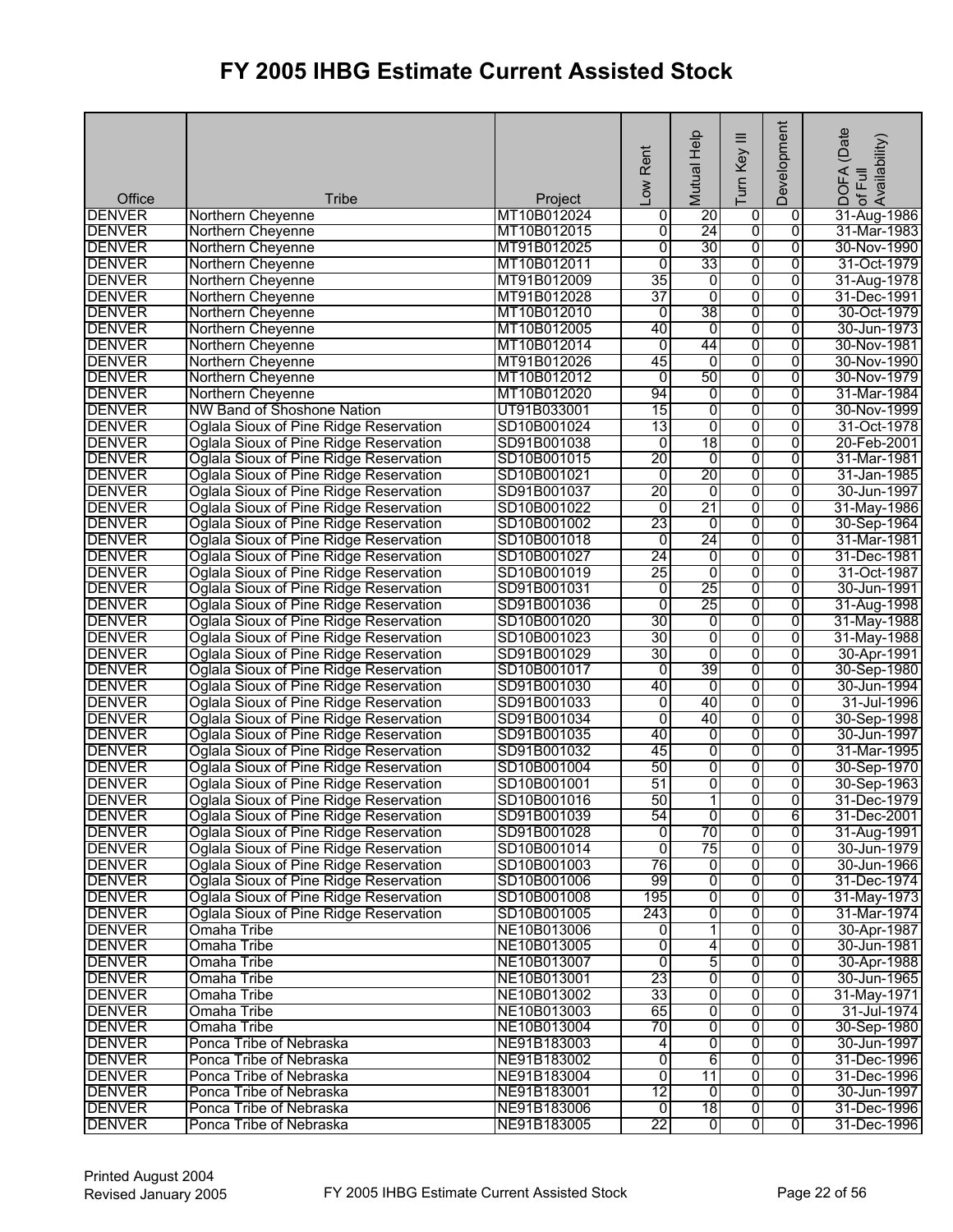| Office                         | <b>Tribe</b>                                             | Project                    | Rent<br>$\sum_{i=1}^{n}$ | Mutual Help         | Ξ<br>Turn Key  | Development         | (Date<br>DOFA (Date<br>of Full<br>Availability) |
|--------------------------------|----------------------------------------------------------|----------------------------|--------------------------|---------------------|----------------|---------------------|-------------------------------------------------|
| <b>DENVER</b>                  | Rocky Boy Chippewa-Cree                                  | MT10B011002                | 0                        | 4                   | 0              | 0                   | 31-Dec-1967                                     |
| <b>DENVER</b>                  | Rocky Boy Chippewa-Cree                                  | MT10B011005                | $\overline{0}$           | $\overline{4}$      | 0              | $\overline{0}$      | 30-Nov-1971                                     |
| <b>DENVER</b>                  | Rocky Boy Chippewa-Cree                                  | MT10B011006                | 0                        | 4                   | $\overline{0}$ | $\overline{0}$      | 31-Oct-1970                                     |
| <b>DENVER</b>                  | Rocky Boy Chippewa-Cree                                  | MT91B011027                | 5                        | 0                   | 0              | $\overline{0}$      | 30-Aug-1994                                     |
| <b>DENVER</b>                  | Rocky Boy Chippewa-Cree                                  | MT10B011003                | 0                        | 6                   | $\overline{0}$ | $\overline{0}$      | 30-Sep-1971                                     |
| <b>DENVER</b>                  | Rocky Boy Chippewa-Cree                                  | MT10B011010                | $\overline{0}$           | 7                   | 0              | $\overline{0}$      | 30-May-1976                                     |
| <b>DENVER</b>                  | Rocky Boy Chippewa-Cree                                  | MT10B011001                | 0                        | 8                   | $\overline{0}$ | 0                   | 31-May-1969                                     |
| <b>DENVER</b>                  | Rocky Boy Chippewa-Cree                                  | MT10B011004                | 0                        | 10                  | 0              | $\overline{0}$      | 31-May-1972                                     |
| <b>DENVER</b>                  | Rocky Boy Chippewa-Cree                                  | MT10B011009                | 0                        | 15                  | 0              | $\overline{0}$      | 30-Nov-1974                                     |
| <b>DENVER</b>                  | Rocky Boy Chippewa-Cree                                  | MT91B011023                | 15                       | 0                   | 0              | $\overline{0}$      | 30-Aug-1994                                     |
| <b>DENVER</b>                  | Rocky Boy Chippewa-Cree                                  | MT91B011025                | 20                       | $\overline{0}$      | 0              | $\overline{0}$      | 31-Oct-1995                                     |
| <b>DENVER</b>                  | Rocky Boy Chippewa-Cree                                  | MT91B011022                | $\overline{0}$           | 22                  | 0              | $\overline{0}$      | 30-Sep-1990                                     |
| <b>DENVER</b>                  | Rocky Boy Chippewa-Cree                                  | MT91B011028                | 22                       | 0                   | $\overline{0}$ | $\overline{0}$      | 31-Mar-1999                                     |
| <b>DENVER</b>                  | Rocky Boy Chippewa-Cree                                  | MT10B011007                | 30                       | $\overline{0}$      | $\overline{0}$ | $\overline{0}$      | 31-Dec-1971                                     |
| <b>DENVER</b>                  | Rocky Boy Chippewa-Cree                                  | MT10B011008                | $\overline{0}$           | 30                  | 0              | $\overline{0}$      | 31-Oct-1974                                     |
| <b>DENVER</b>                  | Rocky Boy Chippewa-Cree                                  | MT10B011011                | $\overline{0}$           | 30                  | 0              | $\overline{0}$      | 31-Jul-1977                                     |
| <b>DENVER</b>                  | Rocky Boy Chippewa-Cree                                  | MT10B011013                | 36                       | 0                   | $\overline{0}$ | $\overline{0}$      | 31-May-1986                                     |
| <b>DENVER</b><br><b>DENVER</b> | Rocky Boy Chippewa-Cree                                  | MT10B011012                | 40<br>40                 | 0<br>0              | $\overline{0}$ | $\overline{0}$      | 30-Jan-1980                                     |
| <b>DENVER</b>                  | Rocky Boy Chippewa-Cree                                  | MT91B011026                | 43                       |                     | 0              | $\overline{0}$      | 31-Dec-1996                                     |
| <b>DENVER</b>                  | Rocky Boy Chippewa-Cree<br>Rocky Boy Chippewa-Cree       | MT91B011021<br>MT91B011024 | 45                       | 0<br>$\overline{0}$ | 0<br>0         | 0<br>$\overline{0}$ | 30-Sep-1990<br>31-Oct-1995                      |
| <b>DENVER</b>                  | <b>Rosebud Sioux</b>                                     | SD10B002008                | 0                        | 3                   | $\overline{0}$ | $\overline{0}$      | 30-Nov-1978                                     |
| <b>DENVER</b>                  | <b>Rosebud Sioux</b>                                     | SD10B002010                | 0                        | 6                   | 0              | $\overline{0}$      | 30-Sep-1978                                     |
| <b>DENVER</b>                  | <b>Rosebud Sioux</b>                                     | SD10B002012                | 0                        | 7                   | 0              | $\overline{0}$      | 30-Apr-1980                                     |
| <b>DENVER</b>                  | <b>Rosebud Sioux</b>                                     | SD10B002019                | 0                        | 11                  | $\overline{0}$ | $\overline{0}$      | 31-Aug-1986                                     |
| <b>DENVER</b>                  | Rosebud Sioux                                            | SD91B002034                | 0                        | $\overline{12}$     | $\overline{0}$ | $\overline{0}$      | 30-Sep-1999                                     |
| <b>DENVER</b>                  | <b>Rosebud Sioux</b>                                     | SD10B002018                | 0                        | 13                  | 0              | $\overline{0}$      | 31-Jul-1986                                     |
| <b>DENVER</b>                  | <b>Rosebud Sioux</b>                                     | SD10B002002                | 14                       | 0                   | $\overline{0}$ | $\overline{0}$      | 31-Dec-1966                                     |
| <b>DENVER</b>                  | <b>Rosebud Sioux</b>                                     | SD10B002004                | 14                       | 0                   | 0              | $\overline{0}$      | 31-Dec-1966                                     |
| <b>DENVER</b>                  | <b>Rosebud Sioux</b>                                     | SD91B002033                | 16                       | $\overline{0}$      | $\overline{0}$ | $\overline{0}$      | 30-Sep-1999                                     |
| <b>DENVER</b>                  | <b>Rosebud Sioux</b>                                     | SD10B002015                | $\overline{0}$           | 19                  | 0              | $\overline{0}$      | 31-Dec-1979                                     |
| <b>DENVER</b>                  | Rosebud Sioux                                            | SD91B002029                | $\overline{0}$           | $\overline{20}$     | 0              | 0                   | 30-Jun-1993                                     |
| <b>DENVER</b>                  | <b>Rosebud Sioux</b>                                     | SD91B002030                | 20                       | $\overline{0}$      | $\overline{0}$ | 0                   | 31-May-1992                                     |
| <b>DENVER</b>                  | <b>Rosebud Sioux</b>                                     | SD91B002031                | $\overline{0}$           | 20                  | 0              | $\overline{0}$      | 31-Aug-1996                                     |
| <b>DENVER</b>                  | <b>Rosebud Sioux</b>                                     | SD10B002003                | 26                       | o                   | 0              | $\overline{0}$      | 31-Dec-1966                                     |
| <b>DENVER</b>                  | <b>Rosebud Sioux</b>                                     | SD91B002032                | $\overline{0}$           | 28                  | 0              | $\overline{0}$      | 31-Aug-1999                                     |
| <b>DENVER</b>                  | <b>Rosebud Sioux</b>                                     | SD91B002028                | 0                        | 30                  | $\overline{0}$ | $\overline{0}$      | 31-Jan-1990                                     |
| <b>DENVER</b>                  | Rosebud Sioux                                            | SD10B002016                | 31                       | $\overline{0}$      | 0              | $\overline{0}$      | 31-Aug-1985                                     |
| <b>DENVER</b>                  | Rosebud Sioux                                            | SD10B002021                | $\mathbf{0}$             | 33                  | 0              | 0                   | 30-Sep-1986                                     |
| <b>DENVER</b>                  | Rosebud Sioux                                            | SD10B002001                | 38                       | Ō                   | 0              | 0                   | 31-Dec-1966                                     |
| <b>DENVER</b>                  | <b>Rosebud Sioux</b>                                     | SD91B002026                | ō                        | 44                  | $\overline{0}$ | $\overline{0}$      | 30-Sep-1989                                     |
| <b>DENVER</b>                  | Rosebud Sioux                                            | SD10B002017                | 48                       | 0                   | 0              | 0                   | 30-Sep-1985                                     |
| <b>DENVER</b>                  | Rosebud Sioux                                            | SD10B002013                | 60                       | 0                   | $\overline{0}$ | $\overline{0}$      | 30-Sep-1980                                     |
| <b>DENVER</b>                  | <b>Rosebud Sioux</b>                                     | SD10B002007                | 62                       | $\overline{0}$      | $\overline{0}$ | $\overline{0}$      | 30-Nov-1978                                     |
| <b>DENVER</b>                  | Rosebud Sioux                                            | SD91B002027                | 70                       | ō                   | $\overline{0}$ | $\overline{0}$      | 31-Mar-1990                                     |
| <b>DENVER</b>                  | Rosebud Sioux                                            | SD10B002011                | 80                       | $\overline{0}$      | 0              | 0                   | 30-Sep-1979                                     |
| <b>DENVER</b>                  | <b>Rosebud Sioux</b>                                     | SD10B002009                | 90                       | 0                   | $\overline{0}$ | 0                   | 30-Sep-1978                                     |
| <b>DENVER</b>                  | Rosebud Sioux                                            | SD10B002014                | 120                      | $\overline{0}$      | $\overline{0}$ | 0                   | 31-Dec-1979                                     |
| <b>DENVER</b>                  | <b>Rosebud Sioux</b>                                     | SD10B002020                | 132                      | 0                   | $\overline{0}$ | $\overline{0}$      | 28-Feb-1986                                     |
| <b>DENVER</b>                  | Salish and Kootenai Tribes                               | MT91B013036                | 0                        | 1                   | 0              | $\overline{0}$      | 30-Sep-1974                                     |
| <b>DENVER</b><br><b>DENVER</b> | Salish and Kootenai Tribes                               | MT10B013012                | 0                        | 3<br>$\overline{0}$ | 0<br>0         | 0<br>$\overline{0}$ | 30-Sep-1980                                     |
| <b>DENVER</b>                  | Salish and Kootenai Tribes<br>Salish and Kootenai Tribes | MT10B013022<br>MT10B013011 | 4<br>0                   | 5                   | $\overline{0}$ | $\overline{0}$      | 31-Aug-1982<br>31-Jul-1979                      |
| <b>DENVER</b>                  | Salish and Kootenai Tribes                               | MT10B013013                | 0                        | 5                   | 0              | $\overline{0}$      | 30-Sep-1979                                     |
| <b>DENVER</b>                  | Salish and Kootenai Tribes                               | MT10B013015                | $\overline{0}$           | 5                   | $\overline{0}$ | 0                   | 30-Sep-1980                                     |
| <b>DENVER</b>                  | Salish and Kootenai Tribes                               | MT10B013017                | $\overline{0}$           | 5                   | $\overline{0}$ | $\overline{0}$      | 28-Feb-1981                                     |
| <b>DENVER</b>                  | Salish and Kootenai Tribes                               | MT10B013027                | 5                        | $\overline{0}$      | $\overline{0}$ | $\overline{0}$      | 30-Apr-1987                                     |
|                                |                                                          |                            |                          |                     |                |                     |                                                 |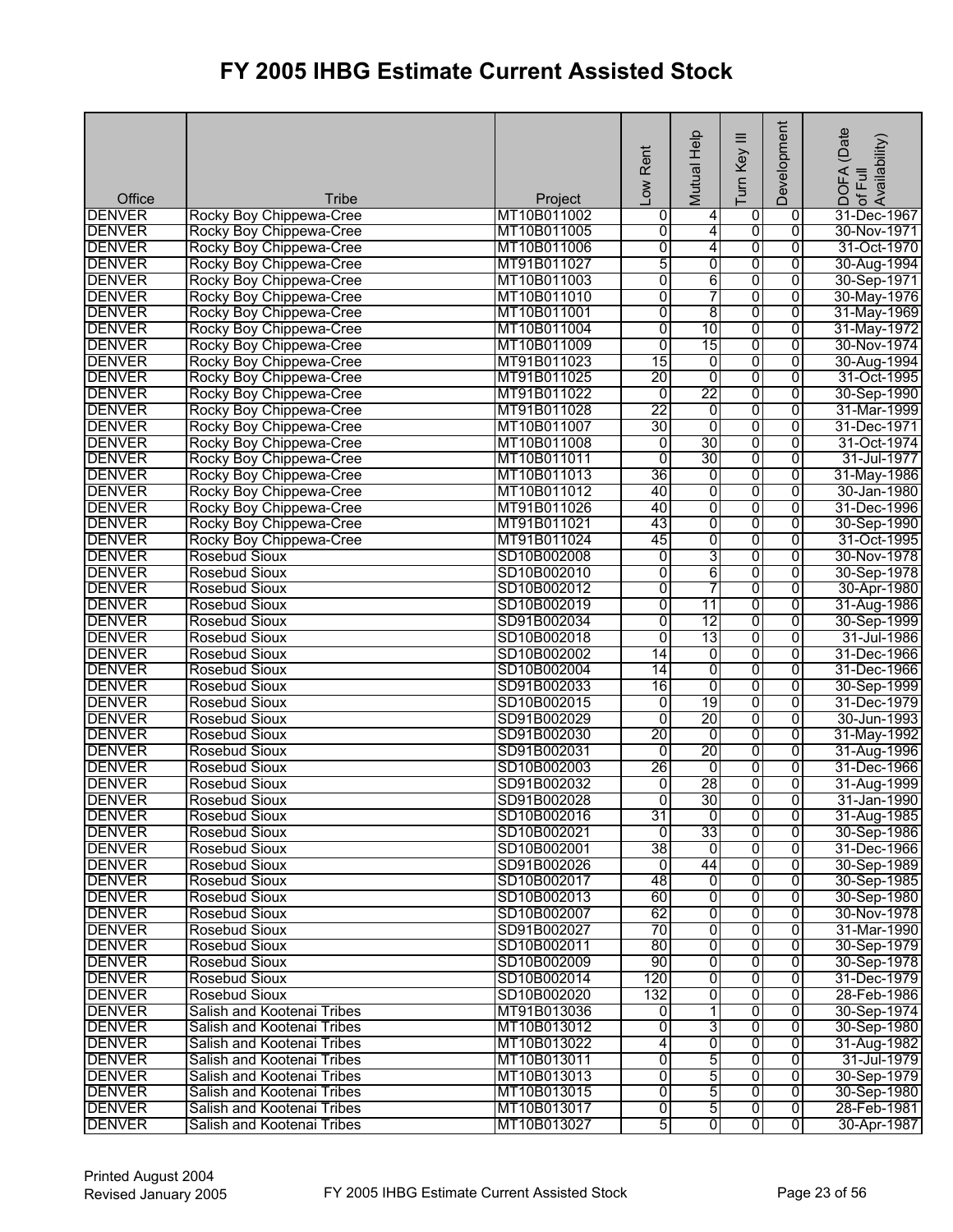| Office        | <b>Tribe</b>                                     | Project     | Low Rent        | Mutual Help     | ≡<br>Turn Key           | Development    | (Date<br>DOFA (Date<br>.of Full<br>Availability) |
|---------------|--------------------------------------------------|-------------|-----------------|-----------------|-------------------------|----------------|--------------------------------------------------|
| <b>DENVER</b> | Salish and Kootenai Tribes                       | MT10B013019 | 6               | 0               | 0                       | 0              | 30-Jun-1981                                      |
| <b>DENVER</b> | Salish and Kootenai Tribes                       | MT10B013021 | 0               | 6               | ō                       | $\overline{0}$ | 31-Mar-1982                                      |
| <b>DENVER</b> | Salish and Kootenai Tribes                       | MT10B013005 | 7               | $\overline{0}$  | 0                       | $\overline{0}$ | 30-Jun-1976                                      |
| <b>DENVER</b> | Salish and Kootenai Tribes                       | MT10B013006 | 7               | $\overline{0}$  | 0                       | 0              | 31-Aug-1976                                      |
| <b>DENVER</b> | Salish and Kootenai Tribes                       | MT10B013008 | 9               | 0               | 0                       | $\overline{0}$ | 30-Jun-1977                                      |
| <b>DENVER</b> | Salish and Kootenai Tribes                       | MT10B013014 | 10              | 0               | $\overline{0}$          | $\overline{0}$ | 30-May-1979                                      |
| <b>DENVER</b> | Salish and Kootenai Tribes                       | MT91B013038 | 10              | 0               | $\overline{0}$          | $\mathbf 0$    | 30-Sep-1998                                      |
| <b>DENVER</b> | Salish and Kootenai Tribes                       | MT10B013026 | 0               | 13              | 0                       | 0              | 31-Oct-1986                                      |
| <b>DENVER</b> | Salish and Kootenai Tribes                       | MT91B013034 | $\overline{0}$  | 14              | 0                       | 0              | 02-Oct-1996                                      |
| <b>DENVER</b> | Salish and Kootenai Tribes                       | MT91B013033 | $\overline{0}$  | 16              | 0                       | $\overline{0}$ | 31-Dec-1991                                      |
| <b>DENVER</b> | Salish and Kootenai Tribes                       | MT10B013024 | $\overline{0}$  | 19              | $\overline{0}$          | $\overline{0}$ | 30-Nov-1985                                      |
| <b>DENVER</b> | Salish and Kootenai Tribes                       | MT10B013009 | 20              | 0               | 0                       | 0              | 30-Sep-1977                                      |
| <b>DENVER</b> | Salish and Kootenai Tribes                       | MT10B013025 | 20              | $\overline{0}$  | 0                       | 0              | 31-Oct-1984                                      |
| <b>DENVER</b> | Salish and Kootenai Tribes                       | MT10B013029 | 0               | $\overline{20}$ | $\overline{0}$          | 0              | 31-Mar-1989                                      |
| <b>DENVER</b> | Salish and Kootenai Tribes                       | MT91B013032 | $\overline{0}$  | 21              | 0                       | $\overline{0}$ | 31-Jan-1991                                      |
| <b>DENVER</b> | Salish and Kootenai Tribes                       | MT10B013007 | 22              | 0               | 0                       | 0              | 31-Oct-1976                                      |
| <b>DENVER</b> | Salish and Kootenai Tribes                       | MT91B013037 | $\overline{0}$  | 23              | 0                       | 0              | 30-Sep-1998                                      |
| <b>DENVER</b> | Salish and Kootenai Tribes                       | MT10B013020 | 27              | 0               | 0                       | 0              | 30-Nov-1981                                      |
| <b>DENVER</b> | Salish and Kootenai Tribes                       | MT91B013030 | 28              | 0               | 0                       | 0              | 30-Jun-1989                                      |
| <b>DENVER</b> | Salish and Kootenai Tribes                       | MT10B013028 | 31              | 0               | 0                       | 0              | 30-Jun-1986                                      |
| <b>DENVER</b> | Salish and Kootenai Tribes                       | MT10B013010 | 35              | $\overline{0}$  | 0                       | 0              | 31-Aug-1978                                      |
| <b>DENVER</b> | Salish and Kootenai Tribes                       | MT91B013031 | 36              | 0               | $\overline{0}$          | $\overline{0}$ | 30-Jun-1990                                      |
| <b>DENVER</b> | Salish and Kootenai Tribes                       | MT10B013003 | 40              | 0               | 0                       | 0              | 30-Nov-1974                                      |
| <b>DENVER</b> | Salish and Kootenai Tribes                       | MT10B013018 | 40              | 0               | 0                       | 0              | 28-Feb-1981                                      |
| <b>DENVER</b> |                                                  | MT10B013023 | 57              | $\overline{0}$  |                         |                | 30-Nov-1983                                      |
| <b>DENVER</b> | Salish and Kootenai Tribes<br>Santee Sioux Tribe | NE10B105003 | 10              | 0               | 0<br>$\overline{0}$     | 0<br>0         | 30-Sep-1977                                      |
| <b>DENVER</b> | Santee Sioux Tribe                               | NE10B105005 | 10              | 0               | 0                       | 0              | 31-Oct-1984                                      |
| <b>DENVER</b> | <b>Santee Sioux Tribe</b>                        | NE91B105006 | $\overline{15}$ | 0               | 0                       | 0              | 30-Jun-1994                                      |
| <b>DENVER</b> | Santee Sioux Tribe                               | NE91B105007 | 0               | 15              | 0                       | 0              | 01-Jul-1995                                      |
| <b>DENVER</b> | <b>Santee Sioux Tribe</b>                        | NE91B105008 | $\overline{0}$  | 20              | $\overline{0}$          | $\overline{0}$ | 30-Jun-1999                                      |
| <b>DENVER</b> | Santee Sioux Tribe                               | NE10B105002 | 30              | 0               | 0                       | $\overline{0}$ | 31-Jan-1974                                      |
| <b>DENVER</b> | <b>Santee Sioux Tribe</b>                        | NE10B105004 | 0               | 35              | 0                       | 0              | 31-Dec-1984                                      |
| <b>DENVER</b> | <b>Santee Sioux Tribe</b>                        | NE10B105001 | 36              | $\overline{0}$  | 0                       | 0              | 31-Oct-1971                                      |
| <b>DENVER</b> | Shoshone Tribe of the Wind River Reser           | WY91B019007 | 0               | 10              | 0                       | 0              | 31-Jul-1990                                      |
| <b>DENVER</b> | Shoshone Tribe of the Wind River Reser           | WY91B019014 | 10              | o               | 0                       | 0              | 30-Sep-1991                                      |
| <b>DENVER</b> | Shoshone Tribe of the Wind River Reser           | WY91B019008 | 0               | $\overline{11}$ | o                       | 0              | 30-Jun-1995                                      |
| <b>DENVER</b> | Shoshone Tribe of the Wind River Reser           | WY91B019005 | 0               | 12              | $\overline{0}$          | $\overline{0}$ | 30-Sep-1987                                      |
| <b>DENVER</b> | Shoshone Tribe of the Wind River Reser           | WY91B019016 | $\overline{0}$  | 15              | o                       | 0              | 30-Apr-2002                                      |
| <b>DENVER</b> | Shoshone Tribe of the Wind River Reser           | WY91B019009 | 20              | 0               | 0                       | 0              | 31-Mar-1967                                      |
| <b>DENVER</b> | Shoshone Tribe of the Wind River Reser           | WY91B019010 | 20              | ō               | 0                       | 0              | 31-Aug-1972                                      |
| <b>DENVER</b> | Shoshone Tribe of the Wind River Reser           | WY91B019006 | $\overline{0}$  | 22              | 0                       | 0              | 30-Jun-1988                                      |
| <b>DENVER</b> | Shoshone Tribe of the Wind River Reser           | WY91B019012 | 22              | ō               | 0                       | $\overline{0}$ | 31-Oct-1983                                      |
| <b>DENVER</b> | Shoshone Tribe of the Wind River Reser           | WY91B019011 | 28              | 0               | 0                       | 0              | 31-Aug-1978                                      |
| <b>DENVER</b> | Shoshone Tribe of the Wind River Reser           | WY91B019015 | $\overline{0}$  | 28              | 0                       | 0              | 31-Aug-2000                                      |
| <b>DENVER</b> | Shoshone Tribe of the Wind River Reser           | WY91B019004 | 0               | 32              | $\overline{\mathbf{0}}$ | $\overline{0}$ | 31-Dec-1981                                      |
| <b>DENVER</b> | Shoshone Tribe of the Wind River Reser           | WY91B019013 | 35              | $\overline{0}$  | 0                       | 0              | 31-Mar-1986                                      |
| <b>DENVER</b> | Shoshone Tribe of the Wind River Reser           | WY91B019003 | 0               | 36              | 0                       | 0              | 31-Dec-1979                                      |
| <b>DENVER</b> | Sisseton-Wahpeton Sioux                          | SD10B015011 | 0               | 15              | 0                       | 0              | 30-May-1985                                      |
| <b>DENVER</b> | Sisseton-Wahpeton Sioux                          | SD10B015009 | $\overline{0}$  | 16              | 0                       | $\overline{0}$ | 30-Sep-1980                                      |
| <b>DENVER</b> | Sisseton-Wahpeton Sioux                          | SD10B015017 | 0               | 18              | $\overline{0}$          | 0              | 31-Oct-1988                                      |
| <b>DENVER</b> | Sisseton-Wahpeton Sioux                          | SD91B015018 | 0               | 20              | 0                       | 0              | 31-Dec-1992                                      |
| <b>DENVER</b> | Sisseton-Wahpeton Sioux                          | SD10B015012 | $\overline{0}$  | 22              | $\overline{0}$          | 0              | 31-Oct-1986                                      |
| <b>DENVER</b> | Sisseton-Wahpeton Sioux                          | SD10B015016 | $\overline{0}$  | 22              | 0                       | $\overline{0}$ | 31-Aug-1987                                      |
| <b>DENVER</b> | Sisseton-Wahpeton Sioux                          | SD10B015006 | 0               | 25              | 0                       | $\overline{0}$ | 31-Oct-1978                                      |
| <b>DENVER</b> | Sisseton-Wahpeton Sioux                          | SD91B015019 | $\overline{0}$  | o               | ō                       | 30             |                                                  |
| <b>DENVER</b> | Sisseton-Wahpeton Sioux                          | SD10B015004 | 35              | $\overline{0}$  | $\overline{0}$          | ō              | 31-Mar-1976                                      |
| <b>DENVER</b> | Sisseton-Wahpeton Sioux                          | SD10B015008 | 59              | $\overline{0}$  | $\overline{\mathbf{0}}$ | $\overline{0}$ | 30-Sep-1979                                      |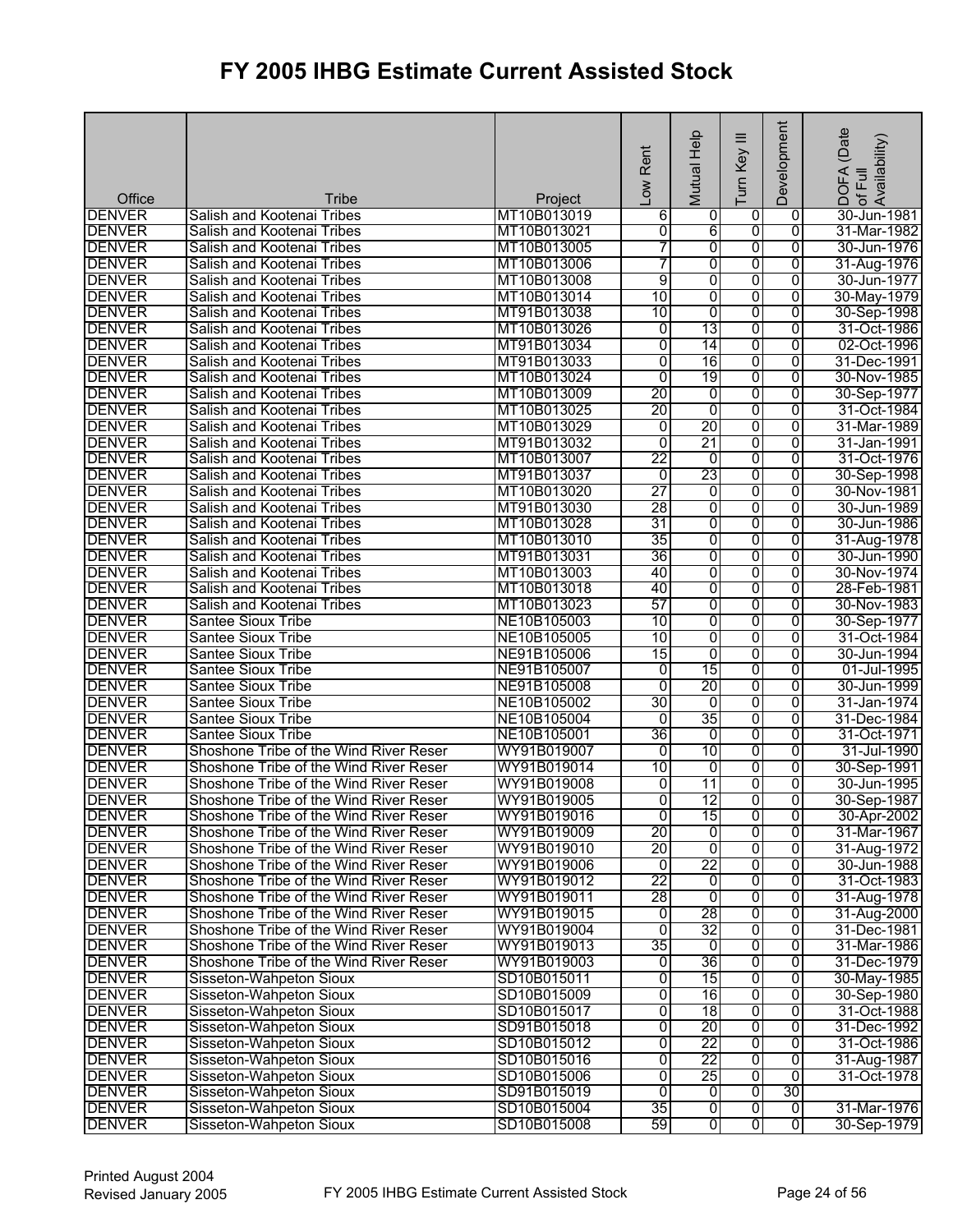| <b>DENVER</b><br>SD10B015003<br>66<br>0<br>Sisseton-Wahpeton Sioux<br>0<br>0<br>70<br>$\overline{0}$<br>$\overline{0}$<br>$\overline{0}$<br><b>DENVER</b><br>SD10B015010<br>Sisseton-Wahpeton Sioux<br>90<br>$\overline{0}$<br>$\overline{0}$<br>$\overline{0}$<br><b>DENVER</b><br>SD10B015007<br>Sisseton-Wahpeton Sioux<br><b>DENVER</b><br>98<br>0<br>0<br>Sisseton-Wahpeton Sioux<br>SD10B015002<br>0<br><b>DENVER</b><br>120<br>0<br>0<br>0<br>Sisseton-Wahpeton Sioux<br>SD10B015001<br>$\overline{0}$<br><b>DENVER</b><br>CO10B010005<br>4<br>$\overline{0}$<br>Southern Ute Tribe<br>0<br><b>DENVER</b><br>$\overline{0}$<br>Southern Ute Tribe<br>CO10B010007<br>0<br>4<br>$\mathbf 0$<br>10<br><b>DENVER</b><br>Southern Ute Tribe<br>CO10B010009<br>$\overline{0}$<br>0<br>0<br>28-Feb-1986<br>0<br>$\overline{0}$<br>CO91B010011<br>10<br>ō<br>31-Oct-1990<br><b>DENVER</b><br>Southern Ute Tribe<br>15<br>$\overline{0}$<br><b>DENVER</b><br>CO10B010010<br>0<br>$\overline{0}$<br>Southern Ute Tribe<br>31-Dec-1987<br>15<br><b>DENVER</b><br>Southern Ute Tribe<br>CO91B010013<br>$\overline{0}$<br>0<br>$\overline{0}$<br>31-Aug-1994<br><b>DENVER</b><br>Southern Ute Tribe<br>CO10B010006<br>16<br>0<br>0<br>0<br>30-Jun-1978<br>20<br>$\overline{0}$<br><b>DENVER</b><br>CO10B010008<br>ō<br>$\overline{0}$<br>31-Oct-1981<br>Southern Ute Tribe<br>$\overline{20}$<br>$\overline{0}$<br><b>DENVER</b><br>0<br>0<br>31-Oct-1990<br>Southern Ute Tribe<br>CO91B010012<br>20<br><b>DENVER</b><br>$\overline{0}$<br>0<br>$\overline{0}$<br>Southern Ute Tribe<br>CO91B010014<br>30-Sep-1995<br>25<br>0<br><b>DENVER</b><br>0<br>0<br>Southern Ute Tribe<br>CO10B010003<br>31-Aug-1970<br>$\overline{0}$<br>$\overline{0}$<br><b>DENVER</b><br>Southern Ute Tribe<br>CO10B010004<br>40<br>0<br>28-Feb-1977<br>3<br>0<br>$\overline{0}$<br><b>DENVER</b><br>ND10B008003<br>$\overline{0}$<br>31-Aug-1974<br><b>Spirit Lake Sioux Tribe</b><br>$\overline{0}$<br><b>DENVER</b><br>Spirit Lake Sioux Tribe<br>ND10B008002<br>$\overline{0}$<br>11<br>0<br>31-May-1972<br>0<br><b>DENVER</b><br><b>Spirit Lake Sioux Tribe</b><br>$\overline{14}$<br>0<br>ND10B008010<br>0<br>31-Jan-1985<br>0<br>$\overline{0}$<br><b>DENVER</b><br>14<br>$\overline{0}$<br>31-Jan-1985<br><b>Spirit Lake Sioux Tribe</b><br>ND10B008011<br>0<br>$\overline{0}$<br>15<br><b>DENVER</b><br><b>Spirit Lake Sioux Tribe</b><br>ND91B008015<br>0<br><b>DENVER</b><br>20<br>$\overline{0}$<br>0<br>Spirit Lake Sioux Tribe<br>ND10B008007<br>30-Nov-1977<br>0<br><b>DENVER</b><br>20<br>0<br>0<br><b>Spirit Lake Sioux Tribe</b><br>ND91B008014<br>0<br>31-Jan-1993<br>25<br><b>DENVER</b><br>ND10B008012<br>$\overline{0}$<br>0<br>31-Jul-1987<br><b>Spirit Lake Sioux Tribe</b><br>0<br><b>DENVER</b><br>$\overline{27}$<br>0<br>$\overline{0}$<br><b>Spirit Lake Sioux Tribe</b><br>ND10B008005<br>0<br>31-May-1972<br><b>DENVER</b><br>30<br>0<br>ND10B008006<br>0<br>$\overline{0}$<br><b>Spirit Lake Sioux Tribe</b><br>30-Nov-1977<br>40<br>$\overline{0}$<br><b>DENVER</b><br>$\overline{0}$<br>$\overline{0}$<br><b>Spirit Lake Sioux Tribe</b><br>ND10B008013<br>31-Aug-1987<br>48<br>0<br>$\overline{0}$<br><b>DENVER</b><br>0<br><b>Spirit Lake Sioux Tribe</b><br>ND10B008004<br>31-Aug-1974<br>50<br>$\overline{0}$<br>$\overline{0}$<br>$\overline{0}$<br><b>DENVER</b><br>Spirit Lake Sioux Tribe<br>ND10B008008<br>31-Aug-1979<br><b>DENVER</b><br>0<br>0<br>Spirit Lake Sioux Tribe<br>ND10B008009<br>50<br>$\overline{0}$<br>30-Jun-1981<br>0<br>$\overline{0}$<br><b>DENVER</b><br><b>Spirit Lake Sioux Tribe</b><br>60<br>0<br>ND10B008001<br>31-Oct-1968<br>0<br>0<br>$\overline{0}$<br><b>DENVER</b><br>SD91B006031<br>31-Jan-1997<br><b>Standing Rock Sioux</b><br>1<br>$\overline{0}$<br><b>DENVER</b><br>5<br>$\overline{0}$<br>$\overline{0}$<br><b>Standing Rock Sioux</b><br>SD10B006016 | Office        | Tribe                      | Project     | Rent<br>Low | Mutual Help | ≡<br>Turn Key | Development | (Date<br>DOFA (Date<br> of Full<br> Availability) |
|---------------------------------------------------------------------------------------------------------------------------------------------------------------------------------------------------------------------------------------------------------------------------------------------------------------------------------------------------------------------------------------------------------------------------------------------------------------------------------------------------------------------------------------------------------------------------------------------------------------------------------------------------------------------------------------------------------------------------------------------------------------------------------------------------------------------------------------------------------------------------------------------------------------------------------------------------------------------------------------------------------------------------------------------------------------------------------------------------------------------------------------------------------------------------------------------------------------------------------------------------------------------------------------------------------------------------------------------------------------------------------------------------------------------------------------------------------------------------------------------------------------------------------------------------------------------------------------------------------------------------------------------------------------------------------------------------------------------------------------------------------------------------------------------------------------------------------------------------------------------------------------------------------------------------------------------------------------------------------------------------------------------------------------------------------------------------------------------------------------------------------------------------------------------------------------------------------------------------------------------------------------------------------------------------------------------------------------------------------------------------------------------------------------------------------------------------------------------------------------------------------------------------------------------------------------------------------------------------------------------------------------------------------------------------------------------------------------------------------------------------------------------------------------------------------------------------------------------------------------------------------------------------------------------------------------------------------------------------------------------------------------------------------------------------------------------------------------------------------------------------------------------------------------------------------------------------------------------------------------------------------------------------------------------------------------------------------------------------------------------------------------------------------------------------------------------------------------------------------------------------------------------------------------------------------------------------------------------------------------------------------------------------------------------------------------------------------------------------------------------------------------------------------------------------------------------------------------------------------------------------------------------------------------|---------------|----------------------------|-------------|-------------|-------------|---------------|-------------|---------------------------------------------------|
|                                                                                                                                                                                                                                                                                                                                                                                                                                                                                                                                                                                                                                                                                                                                                                                                                                                                                                                                                                                                                                                                                                                                                                                                                                                                                                                                                                                                                                                                                                                                                                                                                                                                                                                                                                                                                                                                                                                                                                                                                                                                                                                                                                                                                                                                                                                                                                                                                                                                                                                                                                                                                                                                                                                                                                                                                                                                                                                                                                                                                                                                                                                                                                                                                                                                                                                                                                                                                                                                                                                                                                                                                                                                                                                                                                                                                                                                                                               |               |                            |             |             |             |               |             | 31-Jul-1973                                       |
|                                                                                                                                                                                                                                                                                                                                                                                                                                                                                                                                                                                                                                                                                                                                                                                                                                                                                                                                                                                                                                                                                                                                                                                                                                                                                                                                                                                                                                                                                                                                                                                                                                                                                                                                                                                                                                                                                                                                                                                                                                                                                                                                                                                                                                                                                                                                                                                                                                                                                                                                                                                                                                                                                                                                                                                                                                                                                                                                                                                                                                                                                                                                                                                                                                                                                                                                                                                                                                                                                                                                                                                                                                                                                                                                                                                                                                                                                                               |               |                            |             |             |             |               |             | 30-Oct-1980                                       |
|                                                                                                                                                                                                                                                                                                                                                                                                                                                                                                                                                                                                                                                                                                                                                                                                                                                                                                                                                                                                                                                                                                                                                                                                                                                                                                                                                                                                                                                                                                                                                                                                                                                                                                                                                                                                                                                                                                                                                                                                                                                                                                                                                                                                                                                                                                                                                                                                                                                                                                                                                                                                                                                                                                                                                                                                                                                                                                                                                                                                                                                                                                                                                                                                                                                                                                                                                                                                                                                                                                                                                                                                                                                                                                                                                                                                                                                                                                               |               |                            |             |             |             |               |             | 31-Oct-1978                                       |
|                                                                                                                                                                                                                                                                                                                                                                                                                                                                                                                                                                                                                                                                                                                                                                                                                                                                                                                                                                                                                                                                                                                                                                                                                                                                                                                                                                                                                                                                                                                                                                                                                                                                                                                                                                                                                                                                                                                                                                                                                                                                                                                                                                                                                                                                                                                                                                                                                                                                                                                                                                                                                                                                                                                                                                                                                                                                                                                                                                                                                                                                                                                                                                                                                                                                                                                                                                                                                                                                                                                                                                                                                                                                                                                                                                                                                                                                                                               |               |                            |             |             |             |               |             | 31-Jul-1972                                       |
|                                                                                                                                                                                                                                                                                                                                                                                                                                                                                                                                                                                                                                                                                                                                                                                                                                                                                                                                                                                                                                                                                                                                                                                                                                                                                                                                                                                                                                                                                                                                                                                                                                                                                                                                                                                                                                                                                                                                                                                                                                                                                                                                                                                                                                                                                                                                                                                                                                                                                                                                                                                                                                                                                                                                                                                                                                                                                                                                                                                                                                                                                                                                                                                                                                                                                                                                                                                                                                                                                                                                                                                                                                                                                                                                                                                                                                                                                                               |               |                            |             |             |             |               |             | 30-Jun-1971                                       |
|                                                                                                                                                                                                                                                                                                                                                                                                                                                                                                                                                                                                                                                                                                                                                                                                                                                                                                                                                                                                                                                                                                                                                                                                                                                                                                                                                                                                                                                                                                                                                                                                                                                                                                                                                                                                                                                                                                                                                                                                                                                                                                                                                                                                                                                                                                                                                                                                                                                                                                                                                                                                                                                                                                                                                                                                                                                                                                                                                                                                                                                                                                                                                                                                                                                                                                                                                                                                                                                                                                                                                                                                                                                                                                                                                                                                                                                                                                               |               |                            |             |             |             |               |             | 31-Oct-1978                                       |
|                                                                                                                                                                                                                                                                                                                                                                                                                                                                                                                                                                                                                                                                                                                                                                                                                                                                                                                                                                                                                                                                                                                                                                                                                                                                                                                                                                                                                                                                                                                                                                                                                                                                                                                                                                                                                                                                                                                                                                                                                                                                                                                                                                                                                                                                                                                                                                                                                                                                                                                                                                                                                                                                                                                                                                                                                                                                                                                                                                                                                                                                                                                                                                                                                                                                                                                                                                                                                                                                                                                                                                                                                                                                                                                                                                                                                                                                                                               |               |                            |             |             |             |               |             | 31-May-1980                                       |
|                                                                                                                                                                                                                                                                                                                                                                                                                                                                                                                                                                                                                                                                                                                                                                                                                                                                                                                                                                                                                                                                                                                                                                                                                                                                                                                                                                                                                                                                                                                                                                                                                                                                                                                                                                                                                                                                                                                                                                                                                                                                                                                                                                                                                                                                                                                                                                                                                                                                                                                                                                                                                                                                                                                                                                                                                                                                                                                                                                                                                                                                                                                                                                                                                                                                                                                                                                                                                                                                                                                                                                                                                                                                                                                                                                                                                                                                                                               |               |                            |             |             |             |               |             |                                                   |
|                                                                                                                                                                                                                                                                                                                                                                                                                                                                                                                                                                                                                                                                                                                                                                                                                                                                                                                                                                                                                                                                                                                                                                                                                                                                                                                                                                                                                                                                                                                                                                                                                                                                                                                                                                                                                                                                                                                                                                                                                                                                                                                                                                                                                                                                                                                                                                                                                                                                                                                                                                                                                                                                                                                                                                                                                                                                                                                                                                                                                                                                                                                                                                                                                                                                                                                                                                                                                                                                                                                                                                                                                                                                                                                                                                                                                                                                                                               |               |                            |             |             |             |               |             |                                                   |
|                                                                                                                                                                                                                                                                                                                                                                                                                                                                                                                                                                                                                                                                                                                                                                                                                                                                                                                                                                                                                                                                                                                                                                                                                                                                                                                                                                                                                                                                                                                                                                                                                                                                                                                                                                                                                                                                                                                                                                                                                                                                                                                                                                                                                                                                                                                                                                                                                                                                                                                                                                                                                                                                                                                                                                                                                                                                                                                                                                                                                                                                                                                                                                                                                                                                                                                                                                                                                                                                                                                                                                                                                                                                                                                                                                                                                                                                                                               |               |                            |             |             |             |               |             |                                                   |
|                                                                                                                                                                                                                                                                                                                                                                                                                                                                                                                                                                                                                                                                                                                                                                                                                                                                                                                                                                                                                                                                                                                                                                                                                                                                                                                                                                                                                                                                                                                                                                                                                                                                                                                                                                                                                                                                                                                                                                                                                                                                                                                                                                                                                                                                                                                                                                                                                                                                                                                                                                                                                                                                                                                                                                                                                                                                                                                                                                                                                                                                                                                                                                                                                                                                                                                                                                                                                                                                                                                                                                                                                                                                                                                                                                                                                                                                                                               |               |                            |             |             |             |               |             |                                                   |
|                                                                                                                                                                                                                                                                                                                                                                                                                                                                                                                                                                                                                                                                                                                                                                                                                                                                                                                                                                                                                                                                                                                                                                                                                                                                                                                                                                                                                                                                                                                                                                                                                                                                                                                                                                                                                                                                                                                                                                                                                                                                                                                                                                                                                                                                                                                                                                                                                                                                                                                                                                                                                                                                                                                                                                                                                                                                                                                                                                                                                                                                                                                                                                                                                                                                                                                                                                                                                                                                                                                                                                                                                                                                                                                                                                                                                                                                                                               |               |                            |             |             |             |               |             |                                                   |
|                                                                                                                                                                                                                                                                                                                                                                                                                                                                                                                                                                                                                                                                                                                                                                                                                                                                                                                                                                                                                                                                                                                                                                                                                                                                                                                                                                                                                                                                                                                                                                                                                                                                                                                                                                                                                                                                                                                                                                                                                                                                                                                                                                                                                                                                                                                                                                                                                                                                                                                                                                                                                                                                                                                                                                                                                                                                                                                                                                                                                                                                                                                                                                                                                                                                                                                                                                                                                                                                                                                                                                                                                                                                                                                                                                                                                                                                                                               |               |                            |             |             |             |               |             |                                                   |
|                                                                                                                                                                                                                                                                                                                                                                                                                                                                                                                                                                                                                                                                                                                                                                                                                                                                                                                                                                                                                                                                                                                                                                                                                                                                                                                                                                                                                                                                                                                                                                                                                                                                                                                                                                                                                                                                                                                                                                                                                                                                                                                                                                                                                                                                                                                                                                                                                                                                                                                                                                                                                                                                                                                                                                                                                                                                                                                                                                                                                                                                                                                                                                                                                                                                                                                                                                                                                                                                                                                                                                                                                                                                                                                                                                                                                                                                                                               |               |                            |             |             |             |               |             |                                                   |
|                                                                                                                                                                                                                                                                                                                                                                                                                                                                                                                                                                                                                                                                                                                                                                                                                                                                                                                                                                                                                                                                                                                                                                                                                                                                                                                                                                                                                                                                                                                                                                                                                                                                                                                                                                                                                                                                                                                                                                                                                                                                                                                                                                                                                                                                                                                                                                                                                                                                                                                                                                                                                                                                                                                                                                                                                                                                                                                                                                                                                                                                                                                                                                                                                                                                                                                                                                                                                                                                                                                                                                                                                                                                                                                                                                                                                                                                                                               |               |                            |             |             |             |               |             |                                                   |
|                                                                                                                                                                                                                                                                                                                                                                                                                                                                                                                                                                                                                                                                                                                                                                                                                                                                                                                                                                                                                                                                                                                                                                                                                                                                                                                                                                                                                                                                                                                                                                                                                                                                                                                                                                                                                                                                                                                                                                                                                                                                                                                                                                                                                                                                                                                                                                                                                                                                                                                                                                                                                                                                                                                                                                                                                                                                                                                                                                                                                                                                                                                                                                                                                                                                                                                                                                                                                                                                                                                                                                                                                                                                                                                                                                                                                                                                                                               |               |                            |             |             |             |               |             |                                                   |
|                                                                                                                                                                                                                                                                                                                                                                                                                                                                                                                                                                                                                                                                                                                                                                                                                                                                                                                                                                                                                                                                                                                                                                                                                                                                                                                                                                                                                                                                                                                                                                                                                                                                                                                                                                                                                                                                                                                                                                                                                                                                                                                                                                                                                                                                                                                                                                                                                                                                                                                                                                                                                                                                                                                                                                                                                                                                                                                                                                                                                                                                                                                                                                                                                                                                                                                                                                                                                                                                                                                                                                                                                                                                                                                                                                                                                                                                                                               |               |                            |             |             |             |               |             |                                                   |
|                                                                                                                                                                                                                                                                                                                                                                                                                                                                                                                                                                                                                                                                                                                                                                                                                                                                                                                                                                                                                                                                                                                                                                                                                                                                                                                                                                                                                                                                                                                                                                                                                                                                                                                                                                                                                                                                                                                                                                                                                                                                                                                                                                                                                                                                                                                                                                                                                                                                                                                                                                                                                                                                                                                                                                                                                                                                                                                                                                                                                                                                                                                                                                                                                                                                                                                                                                                                                                                                                                                                                                                                                                                                                                                                                                                                                                                                                                               |               |                            |             |             |             |               |             |                                                   |
|                                                                                                                                                                                                                                                                                                                                                                                                                                                                                                                                                                                                                                                                                                                                                                                                                                                                                                                                                                                                                                                                                                                                                                                                                                                                                                                                                                                                                                                                                                                                                                                                                                                                                                                                                                                                                                                                                                                                                                                                                                                                                                                                                                                                                                                                                                                                                                                                                                                                                                                                                                                                                                                                                                                                                                                                                                                                                                                                                                                                                                                                                                                                                                                                                                                                                                                                                                                                                                                                                                                                                                                                                                                                                                                                                                                                                                                                                                               |               |                            |             |             |             |               |             |                                                   |
|                                                                                                                                                                                                                                                                                                                                                                                                                                                                                                                                                                                                                                                                                                                                                                                                                                                                                                                                                                                                                                                                                                                                                                                                                                                                                                                                                                                                                                                                                                                                                                                                                                                                                                                                                                                                                                                                                                                                                                                                                                                                                                                                                                                                                                                                                                                                                                                                                                                                                                                                                                                                                                                                                                                                                                                                                                                                                                                                                                                                                                                                                                                                                                                                                                                                                                                                                                                                                                                                                                                                                                                                                                                                                                                                                                                                                                                                                                               |               |                            |             |             |             |               |             |                                                   |
|                                                                                                                                                                                                                                                                                                                                                                                                                                                                                                                                                                                                                                                                                                                                                                                                                                                                                                                                                                                                                                                                                                                                                                                                                                                                                                                                                                                                                                                                                                                                                                                                                                                                                                                                                                                                                                                                                                                                                                                                                                                                                                                                                                                                                                                                                                                                                                                                                                                                                                                                                                                                                                                                                                                                                                                                                                                                                                                                                                                                                                                                                                                                                                                                                                                                                                                                                                                                                                                                                                                                                                                                                                                                                                                                                                                                                                                                                                               |               |                            |             |             |             |               |             |                                                   |
|                                                                                                                                                                                                                                                                                                                                                                                                                                                                                                                                                                                                                                                                                                                                                                                                                                                                                                                                                                                                                                                                                                                                                                                                                                                                                                                                                                                                                                                                                                                                                                                                                                                                                                                                                                                                                                                                                                                                                                                                                                                                                                                                                                                                                                                                                                                                                                                                                                                                                                                                                                                                                                                                                                                                                                                                                                                                                                                                                                                                                                                                                                                                                                                                                                                                                                                                                                                                                                                                                                                                                                                                                                                                                                                                                                                                                                                                                                               |               |                            |             |             |             |               |             |                                                   |
|                                                                                                                                                                                                                                                                                                                                                                                                                                                                                                                                                                                                                                                                                                                                                                                                                                                                                                                                                                                                                                                                                                                                                                                                                                                                                                                                                                                                                                                                                                                                                                                                                                                                                                                                                                                                                                                                                                                                                                                                                                                                                                                                                                                                                                                                                                                                                                                                                                                                                                                                                                                                                                                                                                                                                                                                                                                                                                                                                                                                                                                                                                                                                                                                                                                                                                                                                                                                                                                                                                                                                                                                                                                                                                                                                                                                                                                                                                               |               |                            |             |             |             |               |             |                                                   |
|                                                                                                                                                                                                                                                                                                                                                                                                                                                                                                                                                                                                                                                                                                                                                                                                                                                                                                                                                                                                                                                                                                                                                                                                                                                                                                                                                                                                                                                                                                                                                                                                                                                                                                                                                                                                                                                                                                                                                                                                                                                                                                                                                                                                                                                                                                                                                                                                                                                                                                                                                                                                                                                                                                                                                                                                                                                                                                                                                                                                                                                                                                                                                                                                                                                                                                                                                                                                                                                                                                                                                                                                                                                                                                                                                                                                                                                                                                               |               |                            |             |             |             |               |             |                                                   |
|                                                                                                                                                                                                                                                                                                                                                                                                                                                                                                                                                                                                                                                                                                                                                                                                                                                                                                                                                                                                                                                                                                                                                                                                                                                                                                                                                                                                                                                                                                                                                                                                                                                                                                                                                                                                                                                                                                                                                                                                                                                                                                                                                                                                                                                                                                                                                                                                                                                                                                                                                                                                                                                                                                                                                                                                                                                                                                                                                                                                                                                                                                                                                                                                                                                                                                                                                                                                                                                                                                                                                                                                                                                                                                                                                                                                                                                                                                               |               |                            |             |             |             |               |             |                                                   |
|                                                                                                                                                                                                                                                                                                                                                                                                                                                                                                                                                                                                                                                                                                                                                                                                                                                                                                                                                                                                                                                                                                                                                                                                                                                                                                                                                                                                                                                                                                                                                                                                                                                                                                                                                                                                                                                                                                                                                                                                                                                                                                                                                                                                                                                                                                                                                                                                                                                                                                                                                                                                                                                                                                                                                                                                                                                                                                                                                                                                                                                                                                                                                                                                                                                                                                                                                                                                                                                                                                                                                                                                                                                                                                                                                                                                                                                                                                               |               |                            |             |             |             |               |             |                                                   |
|                                                                                                                                                                                                                                                                                                                                                                                                                                                                                                                                                                                                                                                                                                                                                                                                                                                                                                                                                                                                                                                                                                                                                                                                                                                                                                                                                                                                                                                                                                                                                                                                                                                                                                                                                                                                                                                                                                                                                                                                                                                                                                                                                                                                                                                                                                                                                                                                                                                                                                                                                                                                                                                                                                                                                                                                                                                                                                                                                                                                                                                                                                                                                                                                                                                                                                                                                                                                                                                                                                                                                                                                                                                                                                                                                                                                                                                                                                               |               |                            |             |             |             |               |             |                                                   |
|                                                                                                                                                                                                                                                                                                                                                                                                                                                                                                                                                                                                                                                                                                                                                                                                                                                                                                                                                                                                                                                                                                                                                                                                                                                                                                                                                                                                                                                                                                                                                                                                                                                                                                                                                                                                                                                                                                                                                                                                                                                                                                                                                                                                                                                                                                                                                                                                                                                                                                                                                                                                                                                                                                                                                                                                                                                                                                                                                                                                                                                                                                                                                                                                                                                                                                                                                                                                                                                                                                                                                                                                                                                                                                                                                                                                                                                                                                               |               |                            |             |             |             |               |             |                                                   |
|                                                                                                                                                                                                                                                                                                                                                                                                                                                                                                                                                                                                                                                                                                                                                                                                                                                                                                                                                                                                                                                                                                                                                                                                                                                                                                                                                                                                                                                                                                                                                                                                                                                                                                                                                                                                                                                                                                                                                                                                                                                                                                                                                                                                                                                                                                                                                                                                                                                                                                                                                                                                                                                                                                                                                                                                                                                                                                                                                                                                                                                                                                                                                                                                                                                                                                                                                                                                                                                                                                                                                                                                                                                                                                                                                                                                                                                                                                               |               |                            |             |             |             |               |             |                                                   |
|                                                                                                                                                                                                                                                                                                                                                                                                                                                                                                                                                                                                                                                                                                                                                                                                                                                                                                                                                                                                                                                                                                                                                                                                                                                                                                                                                                                                                                                                                                                                                                                                                                                                                                                                                                                                                                                                                                                                                                                                                                                                                                                                                                                                                                                                                                                                                                                                                                                                                                                                                                                                                                                                                                                                                                                                                                                                                                                                                                                                                                                                                                                                                                                                                                                                                                                                                                                                                                                                                                                                                                                                                                                                                                                                                                                                                                                                                                               |               |                            |             |             |             |               |             |                                                   |
|                                                                                                                                                                                                                                                                                                                                                                                                                                                                                                                                                                                                                                                                                                                                                                                                                                                                                                                                                                                                                                                                                                                                                                                                                                                                                                                                                                                                                                                                                                                                                                                                                                                                                                                                                                                                                                                                                                                                                                                                                                                                                                                                                                                                                                                                                                                                                                                                                                                                                                                                                                                                                                                                                                                                                                                                                                                                                                                                                                                                                                                                                                                                                                                                                                                                                                                                                                                                                                                                                                                                                                                                                                                                                                                                                                                                                                                                                                               |               |                            |             |             |             |               |             |                                                   |
|                                                                                                                                                                                                                                                                                                                                                                                                                                                                                                                                                                                                                                                                                                                                                                                                                                                                                                                                                                                                                                                                                                                                                                                                                                                                                                                                                                                                                                                                                                                                                                                                                                                                                                                                                                                                                                                                                                                                                                                                                                                                                                                                                                                                                                                                                                                                                                                                                                                                                                                                                                                                                                                                                                                                                                                                                                                                                                                                                                                                                                                                                                                                                                                                                                                                                                                                                                                                                                                                                                                                                                                                                                                                                                                                                                                                                                                                                                               |               |                            |             |             |             |               |             |                                                   |
|                                                                                                                                                                                                                                                                                                                                                                                                                                                                                                                                                                                                                                                                                                                                                                                                                                                                                                                                                                                                                                                                                                                                                                                                                                                                                                                                                                                                                                                                                                                                                                                                                                                                                                                                                                                                                                                                                                                                                                                                                                                                                                                                                                                                                                                                                                                                                                                                                                                                                                                                                                                                                                                                                                                                                                                                                                                                                                                                                                                                                                                                                                                                                                                                                                                                                                                                                                                                                                                                                                                                                                                                                                                                                                                                                                                                                                                                                                               |               |                            |             |             |             |               |             | 30-Jun-1985                                       |
| $\overline{0}$<br>$\overline{0}$<br>6                                                                                                                                                                                                                                                                                                                                                                                                                                                                                                                                                                                                                                                                                                                                                                                                                                                                                                                                                                                                                                                                                                                                                                                                                                                                                                                                                                                                                                                                                                                                                                                                                                                                                                                                                                                                                                                                                                                                                                                                                                                                                                                                                                                                                                                                                                                                                                                                                                                                                                                                                                                                                                                                                                                                                                                                                                                                                                                                                                                                                                                                                                                                                                                                                                                                                                                                                                                                                                                                                                                                                                                                                                                                                                                                                                                                                                                                         | <b>DENVER</b> | <b>Standing Rock Sioux</b> | SD91B006034 |             |             | 0             |             |                                                   |
| 8<br><b>DENVER</b><br>$\overline{0}$<br>ō<br>$\overline{0}$<br><b>Standing Rock Sioux</b><br>SD10B006015                                                                                                                                                                                                                                                                                                                                                                                                                                                                                                                                                                                                                                                                                                                                                                                                                                                                                                                                                                                                                                                                                                                                                                                                                                                                                                                                                                                                                                                                                                                                                                                                                                                                                                                                                                                                                                                                                                                                                                                                                                                                                                                                                                                                                                                                                                                                                                                                                                                                                                                                                                                                                                                                                                                                                                                                                                                                                                                                                                                                                                                                                                                                                                                                                                                                                                                                                                                                                                                                                                                                                                                                                                                                                                                                                                                                      |               |                            |             |             |             |               |             | 28-Feb-1982                                       |
| 10<br>$\overline{0}$<br>$\overline{0}$<br><b>DENVER</b><br>SD10B006003<br>$\overline{0}$<br><b>Standing Rock Sioux</b>                                                                                                                                                                                                                                                                                                                                                                                                                                                                                                                                                                                                                                                                                                                                                                                                                                                                                                                                                                                                                                                                                                                                                                                                                                                                                                                                                                                                                                                                                                                                                                                                                                                                                                                                                                                                                                                                                                                                                                                                                                                                                                                                                                                                                                                                                                                                                                                                                                                                                                                                                                                                                                                                                                                                                                                                                                                                                                                                                                                                                                                                                                                                                                                                                                                                                                                                                                                                                                                                                                                                                                                                                                                                                                                                                                                        |               |                            |             |             |             |               |             | 31-Aug-1974                                       |
| <b>DENVER</b><br><b>Standing Rock Sioux</b><br>SD10B006009<br>$\overline{0}$<br>o<br>10<br>0                                                                                                                                                                                                                                                                                                                                                                                                                                                                                                                                                                                                                                                                                                                                                                                                                                                                                                                                                                                                                                                                                                                                                                                                                                                                                                                                                                                                                                                                                                                                                                                                                                                                                                                                                                                                                                                                                                                                                                                                                                                                                                                                                                                                                                                                                                                                                                                                                                                                                                                                                                                                                                                                                                                                                                                                                                                                                                                                                                                                                                                                                                                                                                                                                                                                                                                                                                                                                                                                                                                                                                                                                                                                                                                                                                                                                  |               |                            |             |             |             |               |             | 28-Feb-1977                                       |
| <b>DENVER</b><br>0<br>0<br><b>Standing Rock Sioux</b><br>SD10B006013<br>15<br>0                                                                                                                                                                                                                                                                                                                                                                                                                                                                                                                                                                                                                                                                                                                                                                                                                                                                                                                                                                                                                                                                                                                                                                                                                                                                                                                                                                                                                                                                                                                                                                                                                                                                                                                                                                                                                                                                                                                                                                                                                                                                                                                                                                                                                                                                                                                                                                                                                                                                                                                                                                                                                                                                                                                                                                                                                                                                                                                                                                                                                                                                                                                                                                                                                                                                                                                                                                                                                                                                                                                                                                                                                                                                                                                                                                                                                               |               |                            |             |             |             |               |             | 30-Oct-1981                                       |
| 0<br><b>DENVER</b><br>19<br>ō<br>0<br><b>Standing Rock Sioux</b><br>SD10B006014                                                                                                                                                                                                                                                                                                                                                                                                                                                                                                                                                                                                                                                                                                                                                                                                                                                                                                                                                                                                                                                                                                                                                                                                                                                                                                                                                                                                                                                                                                                                                                                                                                                                                                                                                                                                                                                                                                                                                                                                                                                                                                                                                                                                                                                                                                                                                                                                                                                                                                                                                                                                                                                                                                                                                                                                                                                                                                                                                                                                                                                                                                                                                                                                                                                                                                                                                                                                                                                                                                                                                                                                                                                                                                                                                                                                                               |               |                            |             |             |             |               |             | 31-Dec-1980                                       |
| 19<br>0<br>0<br><b>DENVER</b><br><b>Standing Rock Sioux</b><br>SD91B006033<br>0                                                                                                                                                                                                                                                                                                                                                                                                                                                                                                                                                                                                                                                                                                                                                                                                                                                                                                                                                                                                                                                                                                                                                                                                                                                                                                                                                                                                                                                                                                                                                                                                                                                                                                                                                                                                                                                                                                                                                                                                                                                                                                                                                                                                                                                                                                                                                                                                                                                                                                                                                                                                                                                                                                                                                                                                                                                                                                                                                                                                                                                                                                                                                                                                                                                                                                                                                                                                                                                                                                                                                                                                                                                                                                                                                                                                                               |               |                            |             |             |             |               |             | 30-Mar-1999                                       |
| $\overline{0}$<br>20<br>0<br><b>DENVER</b><br><b>Standing Rock Sioux</b><br>0<br>SD91B006025                                                                                                                                                                                                                                                                                                                                                                                                                                                                                                                                                                                                                                                                                                                                                                                                                                                                                                                                                                                                                                                                                                                                                                                                                                                                                                                                                                                                                                                                                                                                                                                                                                                                                                                                                                                                                                                                                                                                                                                                                                                                                                                                                                                                                                                                                                                                                                                                                                                                                                                                                                                                                                                                                                                                                                                                                                                                                                                                                                                                                                                                                                                                                                                                                                                                                                                                                                                                                                                                                                                                                                                                                                                                                                                                                                                                                  |               |                            |             |             |             |               |             | 31-Mar-1995                                       |
| 0<br>20<br>0<br><b>DENVER</b><br><b>Standing Rock Sioux</b><br>SD91B006030<br>0                                                                                                                                                                                                                                                                                                                                                                                                                                                                                                                                                                                                                                                                                                                                                                                                                                                                                                                                                                                                                                                                                                                                                                                                                                                                                                                                                                                                                                                                                                                                                                                                                                                                                                                                                                                                                                                                                                                                                                                                                                                                                                                                                                                                                                                                                                                                                                                                                                                                                                                                                                                                                                                                                                                                                                                                                                                                                                                                                                                                                                                                                                                                                                                                                                                                                                                                                                                                                                                                                                                                                                                                                                                                                                                                                                                                                               |               |                            |             |             |             |               |             | 31-Dec-1999                                       |
| 24<br><b>DENVER</b><br>0<br>0<br>$\overline{0}$<br><b>Standing Rock Sioux</b><br>SD10B006011                                                                                                                                                                                                                                                                                                                                                                                                                                                                                                                                                                                                                                                                                                                                                                                                                                                                                                                                                                                                                                                                                                                                                                                                                                                                                                                                                                                                                                                                                                                                                                                                                                                                                                                                                                                                                                                                                                                                                                                                                                                                                                                                                                                                                                                                                                                                                                                                                                                                                                                                                                                                                                                                                                                                                                                                                                                                                                                                                                                                                                                                                                                                                                                                                                                                                                                                                                                                                                                                                                                                                                                                                                                                                                                                                                                                                  |               |                            |             |             |             |               |             | 29-Feb-1980                                       |
| $\overline{0}$<br>24<br><b>DENVER</b><br>ō<br>$\overline{0}$<br><b>Standing Rock Sioux</b><br>SD91B006028                                                                                                                                                                                                                                                                                                                                                                                                                                                                                                                                                                                                                                                                                                                                                                                                                                                                                                                                                                                                                                                                                                                                                                                                                                                                                                                                                                                                                                                                                                                                                                                                                                                                                                                                                                                                                                                                                                                                                                                                                                                                                                                                                                                                                                                                                                                                                                                                                                                                                                                                                                                                                                                                                                                                                                                                                                                                                                                                                                                                                                                                                                                                                                                                                                                                                                                                                                                                                                                                                                                                                                                                                                                                                                                                                                                                     |               |                            |             |             |             |               |             |                                                   |
| $\overline{0}$<br>0<br><b>DENVER</b><br>24<br><b>Standing Rock Sioux</b><br>SD91B006029<br>$\overline{0}$                                                                                                                                                                                                                                                                                                                                                                                                                                                                                                                                                                                                                                                                                                                                                                                                                                                                                                                                                                                                                                                                                                                                                                                                                                                                                                                                                                                                                                                                                                                                                                                                                                                                                                                                                                                                                                                                                                                                                                                                                                                                                                                                                                                                                                                                                                                                                                                                                                                                                                                                                                                                                                                                                                                                                                                                                                                                                                                                                                                                                                                                                                                                                                                                                                                                                                                                                                                                                                                                                                                                                                                                                                                                                                                                                                                                     |               |                            |             |             |             |               |             | 31-Oct-1997                                       |
| 26<br>0<br>0<br><b>DENVER</b><br><b>Standing Rock Sioux</b><br>SD10B006022<br>0                                                                                                                                                                                                                                                                                                                                                                                                                                                                                                                                                                                                                                                                                                                                                                                                                                                                                                                                                                                                                                                                                                                                                                                                                                                                                                                                                                                                                                                                                                                                                                                                                                                                                                                                                                                                                                                                                                                                                                                                                                                                                                                                                                                                                                                                                                                                                                                                                                                                                                                                                                                                                                                                                                                                                                                                                                                                                                                                                                                                                                                                                                                                                                                                                                                                                                                                                                                                                                                                                                                                                                                                                                                                                                                                                                                                                               |               |                            |             |             |             |               |             | 31-Jul-1987                                       |
| 28<br>$\overline{0}$<br><b>DENVER</b><br>$\overline{0}$<br><b>Standing Rock Sioux</b><br>SD91B006024<br>$\overline{0}$                                                                                                                                                                                                                                                                                                                                                                                                                                                                                                                                                                                                                                                                                                                                                                                                                                                                                                                                                                                                                                                                                                                                                                                                                                                                                                                                                                                                                                                                                                                                                                                                                                                                                                                                                                                                                                                                                                                                                                                                                                                                                                                                                                                                                                                                                                                                                                                                                                                                                                                                                                                                                                                                                                                                                                                                                                                                                                                                                                                                                                                                                                                                                                                                                                                                                                                                                                                                                                                                                                                                                                                                                                                                                                                                                                                        |               |                            |             |             |             |               |             | 31-Dec-1990                                       |
| 17<br>0<br><b>DENVER</b><br>$\overline{0}$<br>16<br><b>Standing Rock Sioux</b><br>SD91B006035<br>0<br>33<br><b>Standing Rock Sioux</b>                                                                                                                                                                                                                                                                                                                                                                                                                                                                                                                                                                                                                                                                                                                                                                                                                                                                                                                                                                                                                                                                                                                                                                                                                                                                                                                                                                                                                                                                                                                                                                                                                                                                                                                                                                                                                                                                                                                                                                                                                                                                                                                                                                                                                                                                                                                                                                                                                                                                                                                                                                                                                                                                                                                                                                                                                                                                                                                                                                                                                                                                                                                                                                                                                                                                                                                                                                                                                                                                                                                                                                                                                                                                                                                                                                        |               |                            |             |             |             |               |             | 30-Jun-1999                                       |
| <b>DENVER</b><br>0<br>ō<br>SD91B006036<br>38                                                                                                                                                                                                                                                                                                                                                                                                                                                                                                                                                                                                                                                                                                                                                                                                                                                                                                                                                                                                                                                                                                                                                                                                                                                                                                                                                                                                                                                                                                                                                                                                                                                                                                                                                                                                                                                                                                                                                                                                                                                                                                                                                                                                                                                                                                                                                                                                                                                                                                                                                                                                                                                                                                                                                                                                                                                                                                                                                                                                                                                                                                                                                                                                                                                                                                                                                                                                                                                                                                                                                                                                                                                                                                                                                                                                                                                                  |               |                            |             |             |             |               |             |                                                   |
| 0<br><b>DENVER</b><br><b>Standing Rock Sioux</b><br>SD10B006023<br>0<br>0<br>39<br>ō<br>$\overline{0}$<br>ō<br><b>DENVER</b><br><b>Standing Rock Sioux</b><br>SD10B006021                                                                                                                                                                                                                                                                                                                                                                                                                                                                                                                                                                                                                                                                                                                                                                                                                                                                                                                                                                                                                                                                                                                                                                                                                                                                                                                                                                                                                                                                                                                                                                                                                                                                                                                                                                                                                                                                                                                                                                                                                                                                                                                                                                                                                                                                                                                                                                                                                                                                                                                                                                                                                                                                                                                                                                                                                                                                                                                                                                                                                                                                                                                                                                                                                                                                                                                                                                                                                                                                                                                                                                                                                                                                                                                                     |               |                            |             |             |             |               |             | 29-Feb-1988<br>30-Sep-1986                        |
| <b>DENVER</b><br>40<br>0<br>$\overline{0}$<br><b>Standing Rock Sioux</b><br>SD91B006026<br>0                                                                                                                                                                                                                                                                                                                                                                                                                                                                                                                                                                                                                                                                                                                                                                                                                                                                                                                                                                                                                                                                                                                                                                                                                                                                                                                                                                                                                                                                                                                                                                                                                                                                                                                                                                                                                                                                                                                                                                                                                                                                                                                                                                                                                                                                                                                                                                                                                                                                                                                                                                                                                                                                                                                                                                                                                                                                                                                                                                                                                                                                                                                                                                                                                                                                                                                                                                                                                                                                                                                                                                                                                                                                                                                                                                                                                  |               |                            |             |             |             |               |             | 31-Dec-1999                                       |
| 40<br>0<br><b>DENVER</b><br><b>Standing Rock Sioux</b><br>$\overline{0}$<br>$\overline{0}$<br>SD91B006032                                                                                                                                                                                                                                                                                                                                                                                                                                                                                                                                                                                                                                                                                                                                                                                                                                                                                                                                                                                                                                                                                                                                                                                                                                                                                                                                                                                                                                                                                                                                                                                                                                                                                                                                                                                                                                                                                                                                                                                                                                                                                                                                                                                                                                                                                                                                                                                                                                                                                                                                                                                                                                                                                                                                                                                                                                                                                                                                                                                                                                                                                                                                                                                                                                                                                                                                                                                                                                                                                                                                                                                                                                                                                                                                                                                                     |               |                            |             |             |             |               |             | 31-Dec-1997                                       |
| 50<br>$\overline{0}$<br>$\overline{0}$<br><b>DENVER</b><br><b>Standing Rock Sioux</b><br>o<br>SD10B006012                                                                                                                                                                                                                                                                                                                                                                                                                                                                                                                                                                                                                                                                                                                                                                                                                                                                                                                                                                                                                                                                                                                                                                                                                                                                                                                                                                                                                                                                                                                                                                                                                                                                                                                                                                                                                                                                                                                                                                                                                                                                                                                                                                                                                                                                                                                                                                                                                                                                                                                                                                                                                                                                                                                                                                                                                                                                                                                                                                                                                                                                                                                                                                                                                                                                                                                                                                                                                                                                                                                                                                                                                                                                                                                                                                                                     |               |                            |             |             |             |               |             | 31-May-1979                                       |
| 56<br>$\overline{0}$<br>$\overline{0}$<br><b>DENVER</b><br>$\overline{0}$<br><b>Standing Rock Sioux</b><br>SD10B006001                                                                                                                                                                                                                                                                                                                                                                                                                                                                                                                                                                                                                                                                                                                                                                                                                                                                                                                                                                                                                                                                                                                                                                                                                                                                                                                                                                                                                                                                                                                                                                                                                                                                                                                                                                                                                                                                                                                                                                                                                                                                                                                                                                                                                                                                                                                                                                                                                                                                                                                                                                                                                                                                                                                                                                                                                                                                                                                                                                                                                                                                                                                                                                                                                                                                                                                                                                                                                                                                                                                                                                                                                                                                                                                                                                                        |               |                            |             |             |             |               |             | 31-Jan-1965                                       |
| $\overline{0}$<br>$\overline{\mathbf{0}}$<br>$\overline{0}$<br><b>DENVER</b><br>64<br><b>Standing Rock Sioux</b><br>SD10B006007                                                                                                                                                                                                                                                                                                                                                                                                                                                                                                                                                                                                                                                                                                                                                                                                                                                                                                                                                                                                                                                                                                                                                                                                                                                                                                                                                                                                                                                                                                                                                                                                                                                                                                                                                                                                                                                                                                                                                                                                                                                                                                                                                                                                                                                                                                                                                                                                                                                                                                                                                                                                                                                                                                                                                                                                                                                                                                                                                                                                                                                                                                                                                                                                                                                                                                                                                                                                                                                                                                                                                                                                                                                                                                                                                                               |               |                            |             |             |             |               |             | 31-Dec-1975                                       |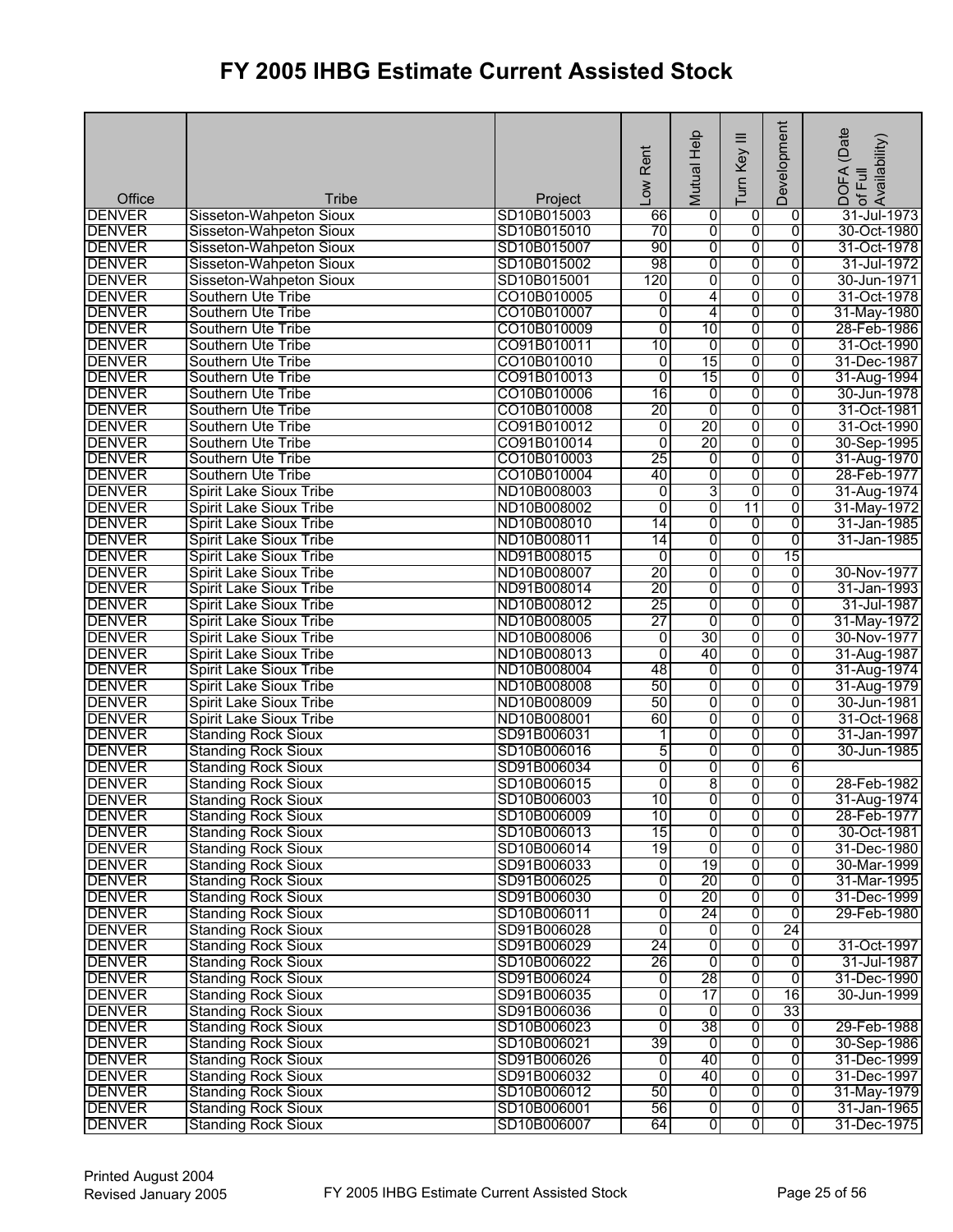| Office                         | <b>Tribe</b>                                                         | Project                    | Rent<br>$\overline{\text{C}}$ | Mutual Help         | $\equiv$<br>Turn Key | Development                      | (Date<br>of Full<br>Availability)<br><b>DOFA</b> |
|--------------------------------|----------------------------------------------------------------------|----------------------------|-------------------------------|---------------------|----------------------|----------------------------------|--------------------------------------------------|
| <b>DENVER</b>                  | <b>Standing Rock Sioux</b>                                           | SD10B006008                | 84                            | 0                   | 0                    | 0                                | 30-Sep-1973                                      |
| <b>DENVER</b>                  | <b>Standing Rock Sioux</b>                                           | SD10B006005                | 85                            | ō                   | $\overline{0}$       | $\overline{0}$                   | 30-Nov-1974                                      |
| <b>DENVER</b>                  | <b>Standing Rock Sioux</b>                                           | SD10B006002                | 109                           | 0                   | 0                    | $\overline{0}$                   | 31-Aug-1971                                      |
| <b>DENVER</b>                  | Turtle Mountain Band of Chippewa                                     | ND91B006043                | 0                             | 1                   | 0                    | $\overline{0}$                   | 31-Aug-1995                                      |
| <b>DENVER</b>                  | Turtle Mountain Band of Chippewa                                     | ND10B042001                | 2                             | 0                   | 0                    | $\overline{0}$                   | 30-Sep-1976                                      |
| <b>DENVER</b>                  | Turtle Mountain Band of Chippewa                                     | ND10B068004                | 0                             | $\overline{2}$      | $\overline{0}$       | $\overline{0}$                   | 31-Jul-1980                                      |
| <b>DENVER</b>                  | Turtle Mountain Band of Chippewa                                     | ND10B042003                | 4                             | 0                   | 0                    | 0                                | 30-Jun-1977                                      |
| <b>DENVER</b>                  | Turtle Mountain Band of Chippewa                                     | ND10B042004                | 0                             | 4                   | 0                    | $\overline{0}$                   | 30-Jun-1977                                      |
| <b>DENVER</b>                  | Turtle Mountain Band of Chippewa                                     | ND10B006034                | 0                             | 5                   | 0                    | $\overline{0}$                   | 30-Apr-1982                                      |
| <b>DENVER</b>                  | Turtle Mountain Band of Chippewa                                     | ND10B068002                | 0                             | 5                   | $\overline{0}$       | $\overline{0}$                   | 31-Jul-1980                                      |
| <b>DENVER</b>                  | Turtle Mountain Band of Chippewa                                     | ND10B068005                | 5                             | 0                   | 0                    | $\overline{0}$                   | 30-Sep-1981                                      |
| <b>DENVER</b>                  | Turtle Mountain Band of Chippewa                                     | ND91B006042                | 5                             | 0                   | 0                    | $\overline{0}$                   | 31-Jul-1997                                      |
| <b>DENVER</b>                  | Turtle Mountain Band of Chippewa                                     | ND10B068001                | 7                             | 0                   | $\overline{0}$       | $\overline{0}$                   | 31-Jul-1980                                      |
| <b>DENVER</b>                  | Turtle Mountain Band of Chippewa                                     | ND91B006044                | 0                             | 7                   | 0                    | 0                                | 31-May-1996                                      |
| <b>DENVER</b>                  | Turtle Mountain Band of Chippewa                                     | ND91B006046                | 0                             | 7                   | 0                    | $\overline{0}$                   | 31-May-1996                                      |
| <b>DENVER</b>                  | Turtle Mountain Band of Chippewa                                     | ND10B068006                | 0                             | 8                   | 0                    | $\overline{0}$                   | 31-Dec-1981                                      |
| <b>DENVER</b>                  | Turtle Mountain Band of Chippewa                                     | ND10B068003                | 10                            | 0                   | 0                    | $\overline{0}$                   | 31-Jul-1980                                      |
| <b>DENVER</b>                  | Turtle Mountain Band of Chippewa                                     | ND91B006041                | 0                             | 10                  | $\overline{0}$       | $\overline{0}$                   | 30-Sep-1978                                      |
| <b>DENVER</b>                  | Turtle Mountain Band of Chippewa                                     | ND91B006037                | 0                             | 15                  | 0                    | $\overline{0}$                   | 28-Feb-1994                                      |
| <b>DENVER</b>                  | Turtle Mountain Band of Chippewa                                     | ND91B006045                | 0                             | 18                  | 0                    | 1                                | 30-Jun-2001                                      |
| <b>DENVER</b>                  | Turtle Mountain Band of Chippewa                                     | ND10B068007                | $\overline{20}$               | $\overline{0}$      | 0                    | $\overline{0}$                   | 28-Feb-1985                                      |
| <b>DENVER</b>                  | Turtle Mountain Band of Chippewa                                     | ND91B006036                | 17                            | 3                   | $\overline{0}$       | $\overline{0}$                   | 30-Sep-1993                                      |
| <b>DENVER</b>                  | Turtle Mountain Band of Chippewa                                     | ND10B068008                | $\overline{0}$                | 21                  | 0                    | $\overline{0}$                   | 31-Mar-1985                                      |
| <b>DENVER</b>                  | Turtle Mountain Band of Chippewa                                     | ND10B006016                | 0                             | 22                  | 0                    | $\overline{0}$                   | 31-Jul-1981                                      |
| <b>DENVER</b>                  | Turtle Mountain Band of Chippewa                                     | ND10B006025                | $\overline{0}$                | 23                  | 0                    | $\overline{0}$                   | 31-Dec-1986                                      |
| <b>DENVER</b>                  | Turtle Mountain Band of Chippewa                                     | ND10B006024                | $\overline{24}$               | $\overline{0}$      | $\overline{0}$       | 0                                | 31-Oct-1986                                      |
| <b>DENVER</b>                  | Turtle Mountain Band of Chippewa                                     | ND10B006014                | 23<br>28                      | 2                   | 0                    | $\overline{0}$                   | 30-Apr-1982                                      |
| <b>DENVER</b>                  | Turtle Mountain Band of Chippewa                                     | ND10B006003                | 30                            | o<br>$\overline{0}$ | 0<br>0               | $\overline{0}$<br>$\overline{0}$ | 31-Dec-1968                                      |
| <b>DENVER</b><br><b>DENVER</b> | Turtle Mountain Band of Chippewa<br>Turtle Mountain Band of Chippewa | ND10B006015<br>ND10B006018 | $\overline{0}$                | 32                  | 0                    | $\overline{0}$                   | 31-Dec-1983<br>31-Dec-1984                       |
| <b>DENVER</b>                  | Turtle Mountain Band of Chippewa                                     | ND10B006022                | 37                            | $\overline{0}$      | 0                    | $\overline{0}$                   | 30-Sep-1985                                      |
| <b>DENVER</b>                  | Turtle Mountain Band of Chippewa                                     | ND10B006023                | 0                             | $\overline{38}$     | 0                    | 0                                | 30-Jun-1986                                      |
| <b>DENVER</b>                  | Turtle Mountain Band of Chippewa                                     | ND10B006030                | $\overline{0}$                | 38                  | $\overline{0}$       | $\overline{0}$                   | 30-Sep-1987                                      |
| <b>DENVER</b>                  | Turtle Mountain Band of Chippewa                                     | ND10B006002                | 40                            | 0                   | 0                    | $\overline{0}$                   | 31-Oct-1967                                      |
| <b>DENVER</b>                  | Turtle Mountain Band of Chippewa                                     | ND10B006031                | 40                            | 0                   | 0                    | $\overline{0}$                   | 31-Jan-1989                                      |
| <b>DENVER</b>                  | Turtle Mountain Band of Chippewa                                     | ND91B006035                | ō                             | 40                  | 0                    | $\overline{0}$                   | 31-May-1994                                      |
| <b>DENVER</b>                  | Turtle Mountain Band of Chippewa                                     | ND91B006039                | 0                             | 40                  | 0                    | $\overline{0}$                   | 31-Oct-1996                                      |
| <b>DENVER</b>                  | Turtle Mountain Band of Chippewa                                     | ND10B006012                | 41                            | 11                  | 0                    | 0                                | 31-Mar-1980                                      |
| <b>DENVER</b>                  | Turtle Mountain Band of Chippewa                                     | ND10B006032                | 0                             | 43                  | 0                    | 0                                | 31-Mar-1989                                      |
| <b>DENVER</b>                  | Turtle Mountain Band of Chippewa                                     | ND10B006008                | 47                            | 3                   | 0                    | 0                                | 30-Apr-1977                                      |
| <b>DENVER</b>                  | Turtle Mountain Band of Chippewa                                     | ND10B006010                | 49                            | 1                   | $\overline{0}$       | $\overline{0}$                   | 30-Sep-1978                                      |
| <b>DENVER</b>                  | Turtle Mountain Band of Chippewa                                     | ND10B006013                | 50                            | $\overline{0}$      | 0                    | $\overline{0}$                   | 31-Jul-1981                                      |
| <b>DENVER</b>                  | Turtle Mountain Band of Chippewa                                     | ND91B006033                | 0                             | 50                  | 0                    | 0                                | 30-Nov-1989                                      |
| <b>DENVER</b>                  | Turtle Mountain Band of Chippewa                                     | ND91B006038                | 40                            | 10                  | $\overline{0}$       | 0                                | 31-May-1996                                      |
| <b>DENVER</b>                  | Turtle Mountain Band of Chippewa                                     | ND10B006027                | $\overline{0}$                | 54                  | 0                    | 0                                | 31-Oct-1987                                      |
| <b>DENVER</b>                  | Turtle Mountain Band of Chippewa                                     | ND10B006001                | 57                            | ō                   | 0                    | $\overline{0}$                   | 31-Aug-1967                                      |
| <b>DENVER</b>                  | <b>Turtle Mountain Band of Chippewa</b>                              | ND10B006006                | 70                            | 0                   | $\overline{0}$       | 0                                | 30-Nov-1974                                      |
| <b>DENVER</b>                  | Turtle Mountain Band of Chippewa                                     | ND10B006017                | 72                            | 2                   | 0                    | 0                                | 30-Sep-1983                                      |
| <b>DENVER</b>                  | Turtle Mountain Band of Chippewa                                     | ND10B006028                | 89                            | $\overline{0}$      | $\overline{0}$       | $\overline{0}$                   | 31-Dec-1987                                      |
| <b>DENVER</b>                  | Uintah & Ouray Ute Indian Tribe                                      | UT10B001005                | ō                             | $\overline{2}$      | 0                    | $\overline{0}$                   | 31-Jul-1974                                      |
| <b>DENVER</b>                  | Uintah & Ouray Ute Indian Tribe                                      | UT10B001009                | 0                             | 12                  | $\overline{0}$       | 0                                | 31-Oct-1980                                      |
| <b>DENVER</b>                  | Uintah & Ouray Ute Indian Tribe                                      | UT91B001017                | 0                             | 14                  | $\overline{0}$       | $\overline{0}$                   | 31-Dec-1995                                      |
| <b>DENVER</b>                  | Uintah & Ouray Ute Indian Tribe                                      | UT10B001012                | 0                             | 15                  | 0                    | $\overline{0}$                   | 30-Apr-1985                                      |
| <b>DENVER</b>                  | Uintah & Ouray Ute Indian Tribe                                      | UT91B001016                | 19                            | O                   | $\overline{0}$       | $\overline{0}$                   | 30-Sep-1995                                      |
| <b>DENVER</b>                  | Uintah & Ouray Ute Indian Tribe                                      | UT10B001010                | 20                            | 0                   | $\overline{0}$       | $\overline{0}$                   | 30-Sep-1982                                      |
| <b>DENVER</b>                  | Uintah & Ouray Ute Indian Tribe                                      | UT10B001008                | 30                            | ō                   | 0                    | $\overline{0}$                   | 30-Sep-1978                                      |
| <b>DENVER</b>                  | Uintah & Ouray Ute Indian Tribe                                      | UT91B001015                | ō                             | 32                  | 0                    | 0                                | 31-Jul-1990                                      |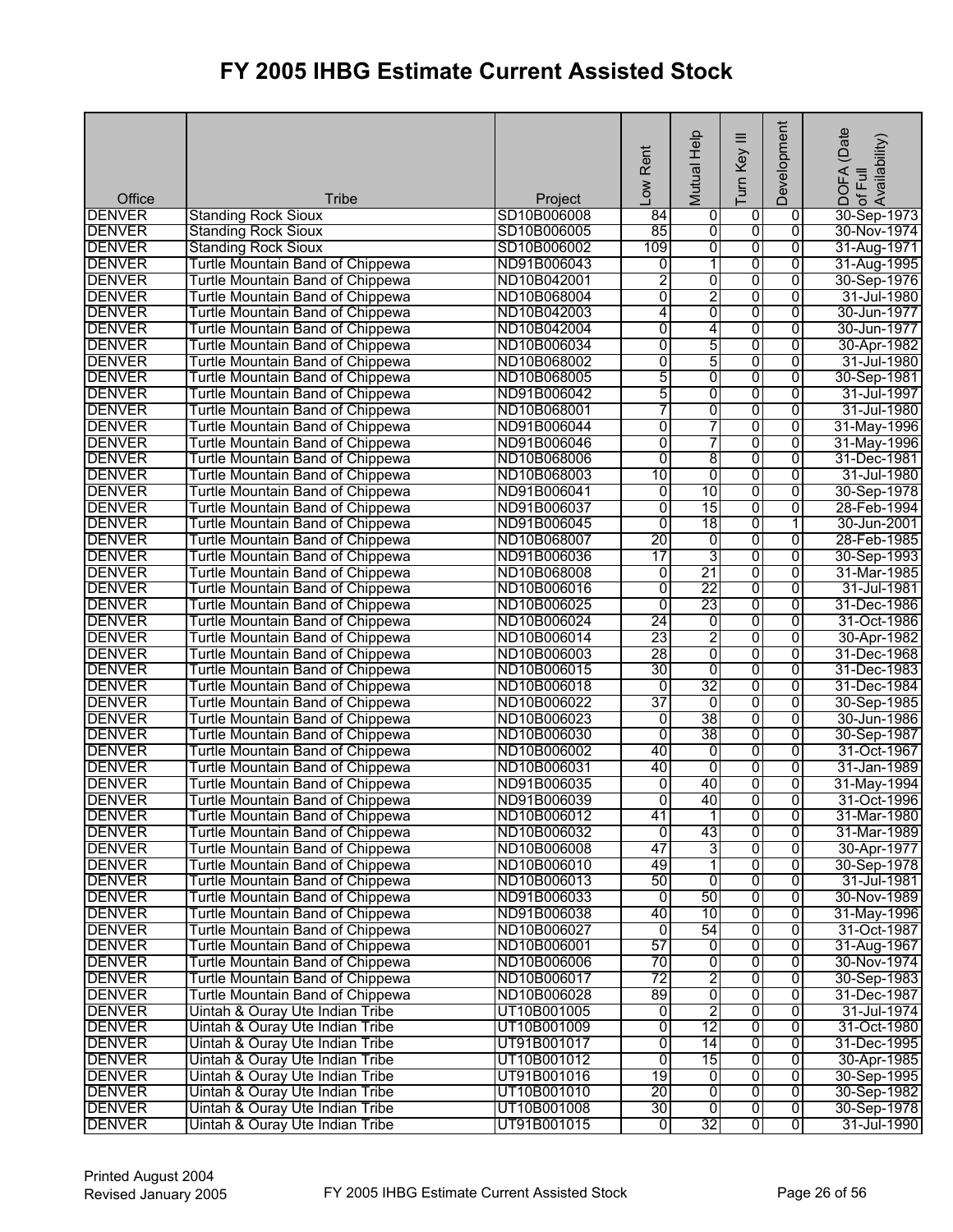|               |                                 |             | -ow Rent        | Help                     | Turn Key III   | Development    | DOFA (Date<br>of Full<br>Availability) |
|---------------|---------------------------------|-------------|-----------------|--------------------------|----------------|----------------|----------------------------------------|
|               |                                 |             |                 | Mutual                   |                |                |                                        |
| Office        | Tribe                           | Project     |                 |                          |                |                |                                        |
| <b>DENVER</b> | Uintah & Ouray Ute Indian Tribe | UT10B001006 | 40              | 0                        | 0              | 0              | 30-Nov-1974                            |
| <b>DENVER</b> | Utah Paiute Tribe               | UT91B010013 | 1               | 0                        | $\overline{0}$ | 0              | 31-Dec-1980                            |
| <b>DENVER</b> | Utah Paiute Tribe               | UT91B010015 | 1               | 0                        | $\overline{0}$ | 0              | 31-Oct-1976                            |
| <b>DENVER</b> | Utah Paiute Tribe               | UT91B010020 | 1               | 0                        | $\overline{0}$ | 0              | 31-Jul-1988                            |
| <b>DENVER</b> | Utah Paiute Tribe               | UT10B010005 | $\overline{0}$  | 3                        | $\overline{0}$ | $\overline{0}$ | 31-Dec-1980                            |
| <b>DENVER</b> | Utah Paiute Tribe               | UT10B010002 | $\overline{0}$  | 4                        | $\overline{0}$ | $\overline{0}$ | 30-Sep-1979                            |
| <b>DENVER</b> | Utah Paiute Tribe               | UT91B010018 | $\overline{0}$  | 4                        | $\overline{0}$ | $\Omega$       | 31-Dec-1988                            |
| <b>DENVER</b> | Utah Paiute Tribe               | UT91B010017 | 5               | 0                        | 0              | $\overline{0}$ | 31-Oct-1999                            |
| <b>DENVER</b> | <b>Utah Paiute Tribe</b>        | UT91B010017 | 11              | 0                        | 0              | $\overline{0}$ | 30-Sep-1997                            |
| <b>DENVER</b> | Utah Paiute Tribe               | UT91B010012 | 13              | 0                        | 0              | $\overline{0}$ | 01-Dec-1996                            |
| <b>DENVER</b> | <b>Utah Paiute Tribe</b>        | UT91B010011 | 14              | $\overline{0}$           | $\overline{0}$ | $\overline{0}$ | 30-Sep-1995                            |
| <b>DENVER</b> | Utah Paiute Tribe               | UT91B010010 | $\overline{18}$ | 0                        | $\overline{0}$ | $\overline{0}$ | 30-Sep-1993                            |
| <b>DENVER</b> | Utah Paiute Tribe               | UT91B010008 | 20              | 0                        | $\overline{0}$ | $\overline{0}$ | 30-Nov-1992                            |
| <b>DENVER</b> | <b>Utah Paiute Tribe</b>        | UT91B010021 | 20              | 0                        | 0              | $\overline{0}$ | 30-Sep-2002                            |
| <b>DENVER</b> | <b>Utah Paiute Tribe</b>        | UT10B010006 | 24              | 0                        | 0              | $\overline{0}$ | 31-Dec-1988                            |
| <b>DENVER</b> | <b>Utah Paiute Tribe</b>        | UT91B010007 | 33              | 0                        | 0              | 0              | 31-Jul-1988                            |
| <b>DENVER</b> | <b>Ute Mountain Tribe</b>       | CO91B047009 | 10              | 0                        | 0              | $\overline{0}$ | 31-Jul-1990                            |
| <b>DENVER</b> | <b>Ute Mountain Tribe</b>       | CO91B047011 | $\overline{0}$  | 10                       | 0              | $\overline{0}$ | 31-Oct-1991                            |
| <b>DENVER</b> | <b>Ute Mountain Tribe</b>       | CO91B047016 | 13              | 0                        | $\overline{0}$ | $\overline{0}$ | 30-Nov-1994                            |
| <b>DENVER</b> | <b>Ute Mountain Tribe</b>       | CO10B047004 | 15              | 0                        | 0              | 0              | 30-Jun-1979                            |
| <b>DENVER</b> | Ute Mountain Tribe              | CO91B047015 | $\overline{0}$  | 15                       | $\overline{0}$ | $\overline{0}$ | 30-Nov-1993                            |
| <b>DENVER</b> | Ute Mountain Tribe              | CO10B047003 | 16              | 0                        | 0              | $\overline{0}$ | 31-Oct-1978                            |
| <b>DENVER</b> | Ute Mountain Tribe              | CO10B047007 | $\overline{0}$  | 16                       | 0              | $\overline{0}$ | 30-Nov-1987                            |
| <b>DENVER</b> | <b>Ute Mountain Tribe</b>       | CO91B047012 | 16              | 0                        | 0              | $\overline{0}$ | 31-Oct-1991                            |
| <b>DENVER</b> | <b>Ute Mountain Tribe</b>       | CO10B047005 | $\overline{0}$  | 19                       | 0              | $\overline{0}$ | 31-May-1986                            |
| <b>DENVER</b> | <b>Ute Mountain Tribe</b>       | CO91B047008 | $\overline{0}$  | 20                       | 0              | $\overline{0}$ | 30-Jun-1989                            |
| <b>DENVER</b> | Ute Mountain Tribe              | CO91B047010 | 20              | 0                        | $\overline{0}$ | 0              | 31-Jul-1990                            |
| <b>DENVER</b> | Ute Mountain Tribe              | CO91B047013 | 20              | 0                        | 0              | 0              | 31-Dec-1992                            |
| <b>DENVER</b> | <b>Ute Mountain Tribe</b>       | CO91B047014 | 20              | $\overline{0}$           | 0              | $\overline{0}$ | 30-Nov-1993                            |
| <b>DENVER</b> | Ute Mountain Tribe              | CO91B047017 | 20              | $\overline{0}$           | 0              | $\overline{0}$ | 31-Jul-1996                            |
| <b>DENVER</b> | Ute Mountain Tribe              | CO10B047002 | $\overline{0}$  | 35                       | $\overline{0}$ | $\overline{0}$ | 31-Jan-1979                            |
| <b>DENVER</b> | Winnebago Tribe                 | NE91B045013 | 7               | 0                        | $\overline{0}$ | $\overline{0}$ | 31-Jan-1991                            |
| <b>DENVER</b> | Winnebago Tribe                 | NE91B045012 | $\overline{0}$  | 10                       | 0              | $\overline{0}$ | 31-Jul-1991                            |
| <b>DENVER</b> | Winnebago Tribe                 | NE10B045007 | 0               | $\overline{12}$          | 0              | 0              | 31-Jan-1980                            |
| <b>DENVER</b> | Winnebago Tribe                 | NE91B045015 | $\overline{0}$  | 15                       | 0              | $\overline{0}$ | 31-Jan-1999                            |
| <b>DENVER</b> | Winnebago Tribe                 | NE10B045009 | $\overline{0}$  | 20                       | 0              | $\overline{0}$ | 30-Jun-1987                            |
| <b>DENVER</b> | Winnebago Tribe                 | NE10B045011 | 21              | $\overline{0}$           | 0              | $\overline{0}$ | 31-May-1989                            |
| <b>DENVER</b> | Winnebago Tribe                 | NE10B045001 | 30              | 0                        | 0              | 0              | 28-Feb-1966                            |
| <b>DENVER</b> | Winnebago Tribe                 | NE10B045008 | 35              | $\overline{0}$           | 0              | 0              | 31-Aug-1980                            |
| <b>DENVER</b> | Winnebago Tribe                 | NE10B045003 | 77              | 0                        | 0              | 0              | 31-Jan-1974                            |
| <b>DENVER</b> | <b>Yankton Sioux</b>            | SD10B012006 | $\overline{0}$  | 1                        | 0              | $\overline{0}$ | 31-Dec-1980                            |
| <b>DENVER</b> | <b>Yankton Sioux</b>            | SD91B012018 | 0               | $\overline{\phantom{a}}$ | 0              | 0              | 08-Sep-1997                            |
| <b>DENVER</b> | <b>Yankton Sioux</b>            | SD10B012010 | $\overline{0}$  | 3                        | 0              | $\overline{0}$ | 30-Sep-1981                            |
| <b>DENVER</b> | <b>Yankton Sioux</b>            | SD10B012008 | 17              | 01                       | O              | $\overline{0}$ | 31-Jul-1981                            |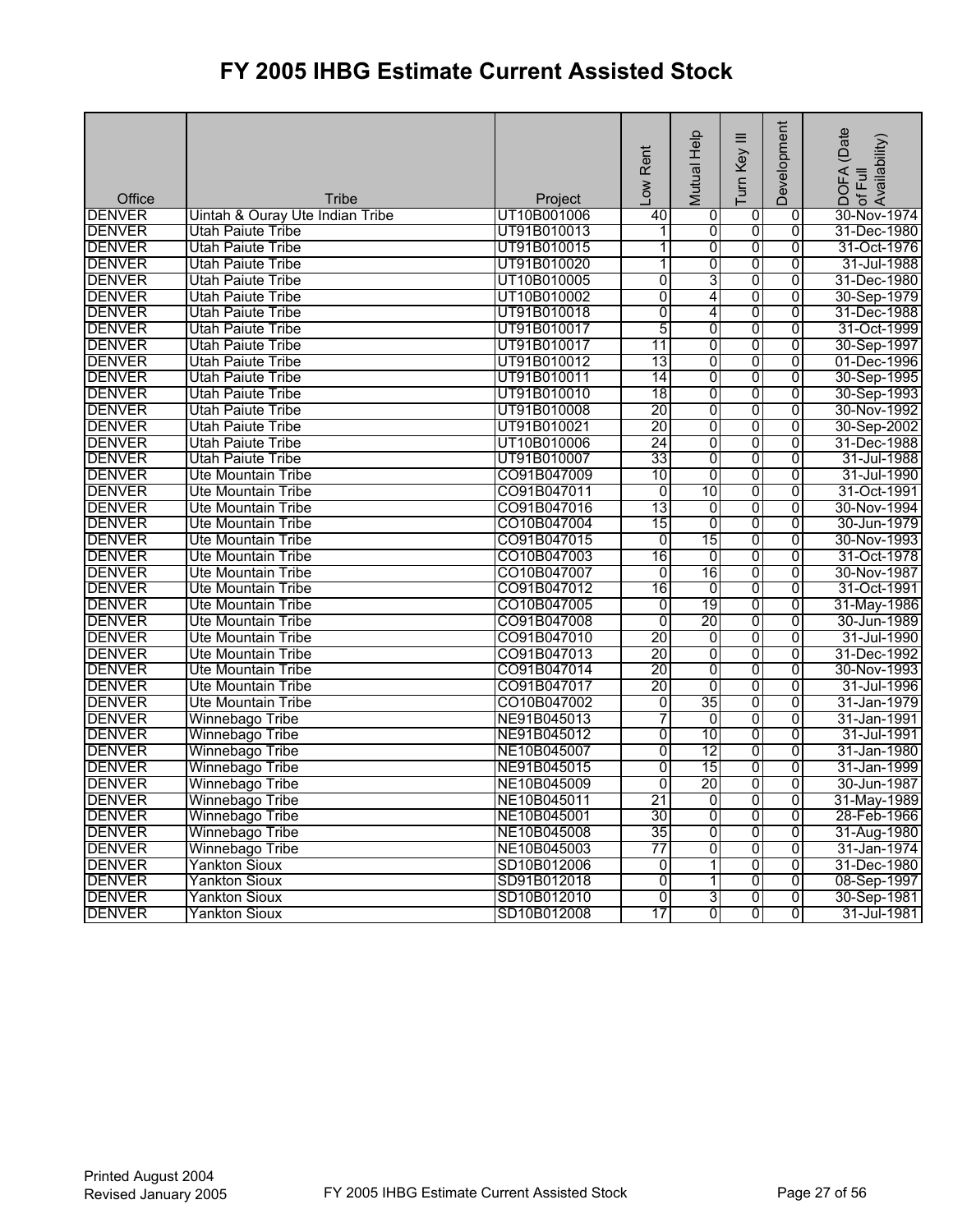| <b>DENVER</b><br><b>Yankton Sioux</b><br>SD91B012013<br>18<br>0<br>31-Mar-1993<br>0<br>0<br>SD91B012014<br>$\overline{18}$<br>0<br>$\overline{0}$<br>$\overline{0}$<br><b>DENVER</b><br>Yankton Sioux<br>31-Jul-1994<br>20<br><b>DENVER</b><br>$\overline{0}$<br>$\overline{0}$<br>0<br>28-Feb-1995<br>Yankton Sioux<br>SD91B012015<br>21<br><b>DENVER</b><br>SD10B012004<br>0<br>0<br>$\overline{0}$<br>30-Sep-1979<br><b>Yankton Sioux</b><br>$\overline{0}$<br><b>DENVER</b><br>23<br>0<br>$\overline{0}$<br>Yankton Sioux<br>SD91B012017<br>10-Nov-1997<br>24<br><b>DENVER</b><br>0<br>$\overline{0}$<br>$\overline{0}$<br>31-Dec-1980<br>Yankton Sioux<br>SD10B012007<br>$\overline{27}$<br>$\overline{0}$<br>$\overline{0}$<br><b>DENVER</b><br>SD91B012016<br>0<br><b>Yankton Sioux</b><br>08-Sep-1997<br><b>DENVER</b><br>30<br>SD10B012002<br>o<br>0<br><b>Yankton Sioux</b><br>0<br>31-Jul-1976<br><b>DENVER</b><br>$\overline{0}$<br><b>Yankton Sioux</b><br>SD10B012001<br>100<br>0<br>0<br>31-Dec-1971<br><b>DENVER</b><br>4793<br>132<br>9987<br>14<br>Totals<br><b>OKLAHOMA</b><br>Absentee-Shawnee<br>OK95B091020<br>0<br>10<br>$\overline{0}$<br>0<br>31-Jul-1984<br>0<br><b>OKLAHOMA</b><br>Absentee-Shawnee<br>OK95B091026<br>0<br>10<br>0<br>30-Nov-1989<br>$\overline{0}$<br>0<br>10<br><b>OKLAHOMA</b><br>0<br>Absentee-Shawnee<br>OK95B091027<br>31-Mar-1990<br>0<br><b>OKLAHOMA</b><br>0<br>10<br>$\overline{0}$<br>31-Dec-1990<br>Absentee-Shawnee<br>OK95B091028<br>15<br>0<br><b>OKLAHOMA</b><br>OK95B091021<br>0<br>$\overline{0}$<br>30-Sep-1987<br>Absentee-Shawnee<br>15<br><b>OKLAHOMA</b><br>0<br>0<br>$\overline{0}$<br>OK95B091023<br>31-Aug-1986<br>Absentee-Shawnee<br>0<br>20<br>0<br>$\overline{0}$<br><b>OKLAHOMA</b><br>OK95B091025<br>Absentee-Shawnee<br>31-Mar-1989<br>20<br><b>OKLAHOMA</b><br>OK95B091030<br>0<br>0<br>$\overline{0}$<br>31-Jul-1995<br>Absentee-Shawnee<br>$\overline{0}$<br>$\overline{20}$<br>$\overline{0}$<br><b>OKLAHOMA</b><br>0<br>31-Dec-1993<br>Absentee-Shawnee<br>OK95B091031<br>20<br>$\overline{0}$<br>0<br>$\overline{0}$<br><b>OKLAHOMA</b><br>Absentee-Shawnee<br>OK95B091032<br>30-Nov-1995<br>20<br>$\overline{0}$<br>$\overline{0}$<br>$\overline{0}$<br><b>OKLAHOMA</b><br>Absentee-Shawnee<br>OK95B091033<br>30-Nov-1996<br>20<br><b>OKLAHOMA</b><br>Absentee-Shawnee<br>OK95B091034<br>0<br>0<br>$\overline{0}$<br>31-Jan-1995<br>21<br><b>OKLAHOMA</b><br>OK95B091024<br>0<br>$\overline{0}$<br>$\overline{0}$<br>Absentee-Shawnee<br>31-May-1987<br><b>OKLAHOMA</b><br>0<br>24<br>$\overline{0}$<br>$\overline{0}$<br>Absentee-Shawnee<br>OK95B091007<br>30-Oct-1979<br>0<br>24<br>$\overline{0}$<br>0<br><b>OKLAHOMA</b><br>Absentee-Shawnee<br>OK95B091019<br>30-Nov-1984<br>25<br><b>OKLAHOMA</b><br>0<br>0<br>$\overline{0}$<br>Absentee-Shawnee<br>OK56B091011<br>31-Mar-1982<br>25<br>0<br>0<br>$\overline{0}$<br><b>OKLAHOMA</b><br>Absentee-Shawnee<br>OK56B091012<br>30-Jun-1981<br>25<br><b>OKLAHOMA</b><br>0<br>0<br>0<br>30-Apr-1982<br>OK56B091015<br>Absentee-Shawnee<br>$\overline{0}$<br>25<br>0<br>0<br>30-Sep-1979<br><b>OKLAHOMA</b><br>Absentee-Shawnee<br>OK95B091010<br>25<br>0<br><b>OKLAHOMA</b><br>OK95B091014<br>0<br>0<br>Absentee-Shawnee<br>31-Aug-1982<br>25<br><b>OKLAHOMA</b><br>0<br>0<br>Absentee-Shawnee<br>OK95B091016<br>0<br>31-Mar-1984<br>25<br>0<br>0<br><b>OKLAHOMA</b><br>OK95B091017<br>0<br>30-Jun-1984<br>Absentee-Shawnee<br>25<br><b>OKLAHOMA</b><br>0<br>0<br>$\overline{0}$<br>Absentee-Shawnee<br>OK95B091035<br>31-Oct-1995<br><b>OKLAHOMA</b><br>25<br>Absentee-Shawnee<br>OK95B091036<br>0<br>0<br>30-Jan-1999<br>0<br><b>OKLAHOMA</b><br>Absentee-Shawnee<br>OK95B091037<br>0<br>25<br>0<br>0<br>31-Mar-2000<br>25<br>$\overline{0}$<br>$\overline{0}$<br>$\overline{0}$<br>30-Apr-1999<br><b>OKLAHOMA</b><br>Absentee-Shawnee<br>OK95B091038<br><b>OKLAHOMA</b><br>Absentee-Shawnee<br>OK95B091039<br>$\overline{0}$<br>25<br>$\overline{0}$<br>$\overline{0}$<br>30-Apr-2001<br>$\overline{0}$<br><b>OKLAHOMA</b><br>0<br>25<br>Absentee-Shawnee<br>OK95B091040<br>0<br>30-Apr-1999<br><b>OKLAHOMA</b><br>0<br>27<br>$\overline{0}$<br>0<br>31-Mar-1986<br>Absentee-Shawnee<br>OK95B091018<br>27<br>0<br>$\overline{\mathbf{0}}$<br>$\overline{0}$<br><b>OKLAHOMA</b><br>Absentee-Shawnee<br>OK95B091029<br>31-Jul-1992<br><b>OKLAHOMA</b><br>0<br>42<br>$\overline{0}$<br>$\overline{0}$<br>Absentee-Shawnee<br>OK95B091009<br>31-Dec-1980<br><b>OKLAHOMA</b><br>0<br>49<br>0<br>$\overline{0}$<br>Absentee-Shawnee<br>OK56B091013<br>31-Oct-1981<br>73<br>$\overline{0}$<br><b>OKLAHOMA</b><br>OK95B091008<br>$\overline{0}$<br>$\overline{0}$<br>30-Sep-1982<br>Absentee-Shawnee<br>75<br>$\overline{0}$<br>0<br><b>OKLAHOMA</b><br>OK95B091006<br>$\overline{0}$<br>31-Mar-1979<br>Absentee-Shawnee<br>10<br>$\overline{0}$<br><b>OKLAHOMA</b><br>TX95B338005<br>Ō<br>0<br>28-Feb-1993<br>Alabama-Coushatta<br>$\overline{0}$<br>10<br>$\overline{\mathbf{0}}$<br>$\overline{0}$<br><b>OKLAHOMA</b><br>TX95B338006<br>30-Jun-1995<br>Alabama-Coushatta<br>$\overline{0}$<br>30<br>$\overline{0}$<br>$\overline{0}$<br><b>OKLAHOMA</b><br>Alabama-Coushatta<br>TX95B338007<br>31-Dec-1998<br>0<br>10<br>$\overline{\mathbf{0}}$<br>$\overline{0}$<br><b>OKLAHOMA</b><br><b>Apache Tribe</b><br>OK95B128003<br>30-Nov-1990<br><b>OKLAHOMA</b><br>0<br>10<br>$\overline{0}$<br>$\overline{0}$<br><b>Apache Tribe</b><br>OK95B128004<br>30-Nov-1991<br>0<br>0<br><b>OKLAHOMA</b><br>Apache Tribe<br>OK95B128011<br>19<br>0<br>30-Nov-1996<br>o<br>20<br>$\overline{0}$<br>0<br><b>OKLAHOMA</b><br><b>Apache Tribe</b><br>OK95B128002<br>30-Apr-1991<br>$\overline{0}$<br>20<br>$\overline{0}$<br>$\overline{0}$<br><b>OKLAHOMA</b><br>OK95B128006<br>30-Sep-1994<br><b>Apache Tribe</b><br><b>OKLAHOMA</b><br>o<br>25<br>0<br>0<br><b>Apache Tribe</b><br>OK95B128005<br>30-Sep-1987<br>0<br>37<br>0<br><b>OKLAHOMA</b><br><b>Apache Tribe</b><br>OK95B128010<br>0<br>31-Mar-1998<br>0<br>$\overline{0}$<br><b>OKLAHOMA</b><br>Caddo Tribe<br>OK95B077007<br>ō<br>31-Oct-1987<br>11<br>0<br>$\mathbf{1}$<br>$\overline{0}$<br>$\overline{0}$<br><b>OKLAHOMA</b><br>Caddo Tribe<br>OK95B077008<br>31-Jan-1991 | Office | <b>Tribe</b> | Project | -ow Rent | Help<br>Mutual | ≡<br>Turn Key | Development | (Date<br>of Full<br>Availability)<br><b>DOFA</b> |
|--------------------------------------------------------------------------------------------------------------------------------------------------------------------------------------------------------------------------------------------------------------------------------------------------------------------------------------------------------------------------------------------------------------------------------------------------------------------------------------------------------------------------------------------------------------------------------------------------------------------------------------------------------------------------------------------------------------------------------------------------------------------------------------------------------------------------------------------------------------------------------------------------------------------------------------------------------------------------------------------------------------------------------------------------------------------------------------------------------------------------------------------------------------------------------------------------------------------------------------------------------------------------------------------------------------------------------------------------------------------------------------------------------------------------------------------------------------------------------------------------------------------------------------------------------------------------------------------------------------------------------------------------------------------------------------------------------------------------------------------------------------------------------------------------------------------------------------------------------------------------------------------------------------------------------------------------------------------------------------------------------------------------------------------------------------------------------------------------------------------------------------------------------------------------------------------------------------------------------------------------------------------------------------------------------------------------------------------------------------------------------------------------------------------------------------------------------------------------------------------------------------------------------------------------------------------------------------------------------------------------------------------------------------------------------------------------------------------------------------------------------------------------------------------------------------------------------------------------------------------------------------------------------------------------------------------------------------------------------------------------------------------------------------------------------------------------------------------------------------------------------------------------------------------------------------------------------------------------------------------------------------------------------------------------------------------------------------------------------------------------------------------------------------------------------------------------------------------------------------------------------------------------------------------------------------------------------------------------------------------------------------------------------------------------------------------------------------------------------------------------------------------------------------------------------------------------------------------------------------------------------------------------------------------------------------------------------------------------------------------------------------------------------------------------------------------------------------------------------------------------------------------------------------------------------------------------------------------------------------------------------------------------------------------------------------------------------------------------------------------------------------------------------------------------------------------------------------------------------------------------------------------------------------------------------------------------------------------------------------------------------------------------------------------------------------------------------------------------------------------------------------------------------------------------------------------------------------------------------------------------------------------------------------------------------------------------------------------------------------------------------------------------------------------------------------------------------------------------------------------------------------------------------------------------------------------------------------------------------------------------------------------------------------------------------------------------------------------------------------------------------------------------------------------------------------------------------------------------------------------------------------------------------------------------------------------------------------------------------------------------------------------------------------------------------------------------------------------------------------------------------------------------------------------------------------------------------------------------------------------------------------------------------------------------------------------------------------------------------------------------------------------------------------------------------------------------------------------------------------------------------------------------------------------------------------------------------------------------------------------------------------|--------|--------------|---------|----------|----------------|---------------|-------------|--------------------------------------------------|
|                                                                                                                                                                                                                                                                                                                                                                                                                                                                                                                                                                                                                                                                                                                                                                                                                                                                                                                                                                                                                                                                                                                                                                                                                                                                                                                                                                                                                                                                                                                                                                                                                                                                                                                                                                                                                                                                                                                                                                                                                                                                                                                                                                                                                                                                                                                                                                                                                                                                                                                                                                                                                                                                                                                                                                                                                                                                                                                                                                                                                                                                                                                                                                                                                                                                                                                                                                                                                                                                                                                                                                                                                                                                                                                                                                                                                                                                                                                                                                                                                                                                                                                                                                                                                                                                                                                                                                                                                                                                                                                                                                                                                                                                                                                                                                                                                                                                                                                                                                                                                                                                                                                                                                                                                                                                                                                                                                                                                                                                                                                                                                                                                                                                                                                                                                                                                                                                                                                                                                                                                                                                                                                                                                                                                                                              |        |              |         |          |                |               |             |                                                  |
|                                                                                                                                                                                                                                                                                                                                                                                                                                                                                                                                                                                                                                                                                                                                                                                                                                                                                                                                                                                                                                                                                                                                                                                                                                                                                                                                                                                                                                                                                                                                                                                                                                                                                                                                                                                                                                                                                                                                                                                                                                                                                                                                                                                                                                                                                                                                                                                                                                                                                                                                                                                                                                                                                                                                                                                                                                                                                                                                                                                                                                                                                                                                                                                                                                                                                                                                                                                                                                                                                                                                                                                                                                                                                                                                                                                                                                                                                                                                                                                                                                                                                                                                                                                                                                                                                                                                                                                                                                                                                                                                                                                                                                                                                                                                                                                                                                                                                                                                                                                                                                                                                                                                                                                                                                                                                                                                                                                                                                                                                                                                                                                                                                                                                                                                                                                                                                                                                                                                                                                                                                                                                                                                                                                                                                                              |        |              |         |          |                |               |             |                                                  |
|                                                                                                                                                                                                                                                                                                                                                                                                                                                                                                                                                                                                                                                                                                                                                                                                                                                                                                                                                                                                                                                                                                                                                                                                                                                                                                                                                                                                                                                                                                                                                                                                                                                                                                                                                                                                                                                                                                                                                                                                                                                                                                                                                                                                                                                                                                                                                                                                                                                                                                                                                                                                                                                                                                                                                                                                                                                                                                                                                                                                                                                                                                                                                                                                                                                                                                                                                                                                                                                                                                                                                                                                                                                                                                                                                                                                                                                                                                                                                                                                                                                                                                                                                                                                                                                                                                                                                                                                                                                                                                                                                                                                                                                                                                                                                                                                                                                                                                                                                                                                                                                                                                                                                                                                                                                                                                                                                                                                                                                                                                                                                                                                                                                                                                                                                                                                                                                                                                                                                                                                                                                                                                                                                                                                                                                              |        |              |         |          |                |               |             |                                                  |
|                                                                                                                                                                                                                                                                                                                                                                                                                                                                                                                                                                                                                                                                                                                                                                                                                                                                                                                                                                                                                                                                                                                                                                                                                                                                                                                                                                                                                                                                                                                                                                                                                                                                                                                                                                                                                                                                                                                                                                                                                                                                                                                                                                                                                                                                                                                                                                                                                                                                                                                                                                                                                                                                                                                                                                                                                                                                                                                                                                                                                                                                                                                                                                                                                                                                                                                                                                                                                                                                                                                                                                                                                                                                                                                                                                                                                                                                                                                                                                                                                                                                                                                                                                                                                                                                                                                                                                                                                                                                                                                                                                                                                                                                                                                                                                                                                                                                                                                                                                                                                                                                                                                                                                                                                                                                                                                                                                                                                                                                                                                                                                                                                                                                                                                                                                                                                                                                                                                                                                                                                                                                                                                                                                                                                                                              |        |              |         |          |                |               |             |                                                  |
|                                                                                                                                                                                                                                                                                                                                                                                                                                                                                                                                                                                                                                                                                                                                                                                                                                                                                                                                                                                                                                                                                                                                                                                                                                                                                                                                                                                                                                                                                                                                                                                                                                                                                                                                                                                                                                                                                                                                                                                                                                                                                                                                                                                                                                                                                                                                                                                                                                                                                                                                                                                                                                                                                                                                                                                                                                                                                                                                                                                                                                                                                                                                                                                                                                                                                                                                                                                                                                                                                                                                                                                                                                                                                                                                                                                                                                                                                                                                                                                                                                                                                                                                                                                                                                                                                                                                                                                                                                                                                                                                                                                                                                                                                                                                                                                                                                                                                                                                                                                                                                                                                                                                                                                                                                                                                                                                                                                                                                                                                                                                                                                                                                                                                                                                                                                                                                                                                                                                                                                                                                                                                                                                                                                                                                                              |        |              |         |          |                |               |             |                                                  |
|                                                                                                                                                                                                                                                                                                                                                                                                                                                                                                                                                                                                                                                                                                                                                                                                                                                                                                                                                                                                                                                                                                                                                                                                                                                                                                                                                                                                                                                                                                                                                                                                                                                                                                                                                                                                                                                                                                                                                                                                                                                                                                                                                                                                                                                                                                                                                                                                                                                                                                                                                                                                                                                                                                                                                                                                                                                                                                                                                                                                                                                                                                                                                                                                                                                                                                                                                                                                                                                                                                                                                                                                                                                                                                                                                                                                                                                                                                                                                                                                                                                                                                                                                                                                                                                                                                                                                                                                                                                                                                                                                                                                                                                                                                                                                                                                                                                                                                                                                                                                                                                                                                                                                                                                                                                                                                                                                                                                                                                                                                                                                                                                                                                                                                                                                                                                                                                                                                                                                                                                                                                                                                                                                                                                                                                              |        |              |         |          |                |               |             |                                                  |
|                                                                                                                                                                                                                                                                                                                                                                                                                                                                                                                                                                                                                                                                                                                                                                                                                                                                                                                                                                                                                                                                                                                                                                                                                                                                                                                                                                                                                                                                                                                                                                                                                                                                                                                                                                                                                                                                                                                                                                                                                                                                                                                                                                                                                                                                                                                                                                                                                                                                                                                                                                                                                                                                                                                                                                                                                                                                                                                                                                                                                                                                                                                                                                                                                                                                                                                                                                                                                                                                                                                                                                                                                                                                                                                                                                                                                                                                                                                                                                                                                                                                                                                                                                                                                                                                                                                                                                                                                                                                                                                                                                                                                                                                                                                                                                                                                                                                                                                                                                                                                                                                                                                                                                                                                                                                                                                                                                                                                                                                                                                                                                                                                                                                                                                                                                                                                                                                                                                                                                                                                                                                                                                                                                                                                                                              |        |              |         |          |                |               |             |                                                  |
|                                                                                                                                                                                                                                                                                                                                                                                                                                                                                                                                                                                                                                                                                                                                                                                                                                                                                                                                                                                                                                                                                                                                                                                                                                                                                                                                                                                                                                                                                                                                                                                                                                                                                                                                                                                                                                                                                                                                                                                                                                                                                                                                                                                                                                                                                                                                                                                                                                                                                                                                                                                                                                                                                                                                                                                                                                                                                                                                                                                                                                                                                                                                                                                                                                                                                                                                                                                                                                                                                                                                                                                                                                                                                                                                                                                                                                                                                                                                                                                                                                                                                                                                                                                                                                                                                                                                                                                                                                                                                                                                                                                                                                                                                                                                                                                                                                                                                                                                                                                                                                                                                                                                                                                                                                                                                                                                                                                                                                                                                                                                                                                                                                                                                                                                                                                                                                                                                                                                                                                                                                                                                                                                                                                                                                                              |        |              |         |          |                |               |             |                                                  |
|                                                                                                                                                                                                                                                                                                                                                                                                                                                                                                                                                                                                                                                                                                                                                                                                                                                                                                                                                                                                                                                                                                                                                                                                                                                                                                                                                                                                                                                                                                                                                                                                                                                                                                                                                                                                                                                                                                                                                                                                                                                                                                                                                                                                                                                                                                                                                                                                                                                                                                                                                                                                                                                                                                                                                                                                                                                                                                                                                                                                                                                                                                                                                                                                                                                                                                                                                                                                                                                                                                                                                                                                                                                                                                                                                                                                                                                                                                                                                                                                                                                                                                                                                                                                                                                                                                                                                                                                                                                                                                                                                                                                                                                                                                                                                                                                                                                                                                                                                                                                                                                                                                                                                                                                                                                                                                                                                                                                                                                                                                                                                                                                                                                                                                                                                                                                                                                                                                                                                                                                                                                                                                                                                                                                                                                              |        |              |         |          |                |               |             |                                                  |
|                                                                                                                                                                                                                                                                                                                                                                                                                                                                                                                                                                                                                                                                                                                                                                                                                                                                                                                                                                                                                                                                                                                                                                                                                                                                                                                                                                                                                                                                                                                                                                                                                                                                                                                                                                                                                                                                                                                                                                                                                                                                                                                                                                                                                                                                                                                                                                                                                                                                                                                                                                                                                                                                                                                                                                                                                                                                                                                                                                                                                                                                                                                                                                                                                                                                                                                                                                                                                                                                                                                                                                                                                                                                                                                                                                                                                                                                                                                                                                                                                                                                                                                                                                                                                                                                                                                                                                                                                                                                                                                                                                                                                                                                                                                                                                                                                                                                                                                                                                                                                                                                                                                                                                                                                                                                                                                                                                                                                                                                                                                                                                                                                                                                                                                                                                                                                                                                                                                                                                                                                                                                                                                                                                                                                                                              |        |              |         |          |                |               |             |                                                  |
|                                                                                                                                                                                                                                                                                                                                                                                                                                                                                                                                                                                                                                                                                                                                                                                                                                                                                                                                                                                                                                                                                                                                                                                                                                                                                                                                                                                                                                                                                                                                                                                                                                                                                                                                                                                                                                                                                                                                                                                                                                                                                                                                                                                                                                                                                                                                                                                                                                                                                                                                                                                                                                                                                                                                                                                                                                                                                                                                                                                                                                                                                                                                                                                                                                                                                                                                                                                                                                                                                                                                                                                                                                                                                                                                                                                                                                                                                                                                                                                                                                                                                                                                                                                                                                                                                                                                                                                                                                                                                                                                                                                                                                                                                                                                                                                                                                                                                                                                                                                                                                                                                                                                                                                                                                                                                                                                                                                                                                                                                                                                                                                                                                                                                                                                                                                                                                                                                                                                                                                                                                                                                                                                                                                                                                                              |        |              |         |          |                |               |             |                                                  |
|                                                                                                                                                                                                                                                                                                                                                                                                                                                                                                                                                                                                                                                                                                                                                                                                                                                                                                                                                                                                                                                                                                                                                                                                                                                                                                                                                                                                                                                                                                                                                                                                                                                                                                                                                                                                                                                                                                                                                                                                                                                                                                                                                                                                                                                                                                                                                                                                                                                                                                                                                                                                                                                                                                                                                                                                                                                                                                                                                                                                                                                                                                                                                                                                                                                                                                                                                                                                                                                                                                                                                                                                                                                                                                                                                                                                                                                                                                                                                                                                                                                                                                                                                                                                                                                                                                                                                                                                                                                                                                                                                                                                                                                                                                                                                                                                                                                                                                                                                                                                                                                                                                                                                                                                                                                                                                                                                                                                                                                                                                                                                                                                                                                                                                                                                                                                                                                                                                                                                                                                                                                                                                                                                                                                                                                              |        |              |         |          |                |               |             |                                                  |
|                                                                                                                                                                                                                                                                                                                                                                                                                                                                                                                                                                                                                                                                                                                                                                                                                                                                                                                                                                                                                                                                                                                                                                                                                                                                                                                                                                                                                                                                                                                                                                                                                                                                                                                                                                                                                                                                                                                                                                                                                                                                                                                                                                                                                                                                                                                                                                                                                                                                                                                                                                                                                                                                                                                                                                                                                                                                                                                                                                                                                                                                                                                                                                                                                                                                                                                                                                                                                                                                                                                                                                                                                                                                                                                                                                                                                                                                                                                                                                                                                                                                                                                                                                                                                                                                                                                                                                                                                                                                                                                                                                                                                                                                                                                                                                                                                                                                                                                                                                                                                                                                                                                                                                                                                                                                                                                                                                                                                                                                                                                                                                                                                                                                                                                                                                                                                                                                                                                                                                                                                                                                                                                                                                                                                                                              |        |              |         |          |                |               |             |                                                  |
|                                                                                                                                                                                                                                                                                                                                                                                                                                                                                                                                                                                                                                                                                                                                                                                                                                                                                                                                                                                                                                                                                                                                                                                                                                                                                                                                                                                                                                                                                                                                                                                                                                                                                                                                                                                                                                                                                                                                                                                                                                                                                                                                                                                                                                                                                                                                                                                                                                                                                                                                                                                                                                                                                                                                                                                                                                                                                                                                                                                                                                                                                                                                                                                                                                                                                                                                                                                                                                                                                                                                                                                                                                                                                                                                                                                                                                                                                                                                                                                                                                                                                                                                                                                                                                                                                                                                                                                                                                                                                                                                                                                                                                                                                                                                                                                                                                                                                                                                                                                                                                                                                                                                                                                                                                                                                                                                                                                                                                                                                                                                                                                                                                                                                                                                                                                                                                                                                                                                                                                                                                                                                                                                                                                                                                                              |        |              |         |          |                |               |             |                                                  |
|                                                                                                                                                                                                                                                                                                                                                                                                                                                                                                                                                                                                                                                                                                                                                                                                                                                                                                                                                                                                                                                                                                                                                                                                                                                                                                                                                                                                                                                                                                                                                                                                                                                                                                                                                                                                                                                                                                                                                                                                                                                                                                                                                                                                                                                                                                                                                                                                                                                                                                                                                                                                                                                                                                                                                                                                                                                                                                                                                                                                                                                                                                                                                                                                                                                                                                                                                                                                                                                                                                                                                                                                                                                                                                                                                                                                                                                                                                                                                                                                                                                                                                                                                                                                                                                                                                                                                                                                                                                                                                                                                                                                                                                                                                                                                                                                                                                                                                                                                                                                                                                                                                                                                                                                                                                                                                                                                                                                                                                                                                                                                                                                                                                                                                                                                                                                                                                                                                                                                                                                                                                                                                                                                                                                                                                              |        |              |         |          |                |               |             |                                                  |
|                                                                                                                                                                                                                                                                                                                                                                                                                                                                                                                                                                                                                                                                                                                                                                                                                                                                                                                                                                                                                                                                                                                                                                                                                                                                                                                                                                                                                                                                                                                                                                                                                                                                                                                                                                                                                                                                                                                                                                                                                                                                                                                                                                                                                                                                                                                                                                                                                                                                                                                                                                                                                                                                                                                                                                                                                                                                                                                                                                                                                                                                                                                                                                                                                                                                                                                                                                                                                                                                                                                                                                                                                                                                                                                                                                                                                                                                                                                                                                                                                                                                                                                                                                                                                                                                                                                                                                                                                                                                                                                                                                                                                                                                                                                                                                                                                                                                                                                                                                                                                                                                                                                                                                                                                                                                                                                                                                                                                                                                                                                                                                                                                                                                                                                                                                                                                                                                                                                                                                                                                                                                                                                                                                                                                                                              |        |              |         |          |                |               |             |                                                  |
|                                                                                                                                                                                                                                                                                                                                                                                                                                                                                                                                                                                                                                                                                                                                                                                                                                                                                                                                                                                                                                                                                                                                                                                                                                                                                                                                                                                                                                                                                                                                                                                                                                                                                                                                                                                                                                                                                                                                                                                                                                                                                                                                                                                                                                                                                                                                                                                                                                                                                                                                                                                                                                                                                                                                                                                                                                                                                                                                                                                                                                                                                                                                                                                                                                                                                                                                                                                                                                                                                                                                                                                                                                                                                                                                                                                                                                                                                                                                                                                                                                                                                                                                                                                                                                                                                                                                                                                                                                                                                                                                                                                                                                                                                                                                                                                                                                                                                                                                                                                                                                                                                                                                                                                                                                                                                                                                                                                                                                                                                                                                                                                                                                                                                                                                                                                                                                                                                                                                                                                                                                                                                                                                                                                                                                                              |        |              |         |          |                |               |             |                                                  |
|                                                                                                                                                                                                                                                                                                                                                                                                                                                                                                                                                                                                                                                                                                                                                                                                                                                                                                                                                                                                                                                                                                                                                                                                                                                                                                                                                                                                                                                                                                                                                                                                                                                                                                                                                                                                                                                                                                                                                                                                                                                                                                                                                                                                                                                                                                                                                                                                                                                                                                                                                                                                                                                                                                                                                                                                                                                                                                                                                                                                                                                                                                                                                                                                                                                                                                                                                                                                                                                                                                                                                                                                                                                                                                                                                                                                                                                                                                                                                                                                                                                                                                                                                                                                                                                                                                                                                                                                                                                                                                                                                                                                                                                                                                                                                                                                                                                                                                                                                                                                                                                                                                                                                                                                                                                                                                                                                                                                                                                                                                                                                                                                                                                                                                                                                                                                                                                                                                                                                                                                                                                                                                                                                                                                                                                              |        |              |         |          |                |               |             |                                                  |
|                                                                                                                                                                                                                                                                                                                                                                                                                                                                                                                                                                                                                                                                                                                                                                                                                                                                                                                                                                                                                                                                                                                                                                                                                                                                                                                                                                                                                                                                                                                                                                                                                                                                                                                                                                                                                                                                                                                                                                                                                                                                                                                                                                                                                                                                                                                                                                                                                                                                                                                                                                                                                                                                                                                                                                                                                                                                                                                                                                                                                                                                                                                                                                                                                                                                                                                                                                                                                                                                                                                                                                                                                                                                                                                                                                                                                                                                                                                                                                                                                                                                                                                                                                                                                                                                                                                                                                                                                                                                                                                                                                                                                                                                                                                                                                                                                                                                                                                                                                                                                                                                                                                                                                                                                                                                                                                                                                                                                                                                                                                                                                                                                                                                                                                                                                                                                                                                                                                                                                                                                                                                                                                                                                                                                                                              |        |              |         |          |                |               |             |                                                  |
|                                                                                                                                                                                                                                                                                                                                                                                                                                                                                                                                                                                                                                                                                                                                                                                                                                                                                                                                                                                                                                                                                                                                                                                                                                                                                                                                                                                                                                                                                                                                                                                                                                                                                                                                                                                                                                                                                                                                                                                                                                                                                                                                                                                                                                                                                                                                                                                                                                                                                                                                                                                                                                                                                                                                                                                                                                                                                                                                                                                                                                                                                                                                                                                                                                                                                                                                                                                                                                                                                                                                                                                                                                                                                                                                                                                                                                                                                                                                                                                                                                                                                                                                                                                                                                                                                                                                                                                                                                                                                                                                                                                                                                                                                                                                                                                                                                                                                                                                                                                                                                                                                                                                                                                                                                                                                                                                                                                                                                                                                                                                                                                                                                                                                                                                                                                                                                                                                                                                                                                                                                                                                                                                                                                                                                                              |        |              |         |          |                |               |             |                                                  |
|                                                                                                                                                                                                                                                                                                                                                                                                                                                                                                                                                                                                                                                                                                                                                                                                                                                                                                                                                                                                                                                                                                                                                                                                                                                                                                                                                                                                                                                                                                                                                                                                                                                                                                                                                                                                                                                                                                                                                                                                                                                                                                                                                                                                                                                                                                                                                                                                                                                                                                                                                                                                                                                                                                                                                                                                                                                                                                                                                                                                                                                                                                                                                                                                                                                                                                                                                                                                                                                                                                                                                                                                                                                                                                                                                                                                                                                                                                                                                                                                                                                                                                                                                                                                                                                                                                                                                                                                                                                                                                                                                                                                                                                                                                                                                                                                                                                                                                                                                                                                                                                                                                                                                                                                                                                                                                                                                                                                                                                                                                                                                                                                                                                                                                                                                                                                                                                                                                                                                                                                                                                                                                                                                                                                                                                              |        |              |         |          |                |               |             |                                                  |
|                                                                                                                                                                                                                                                                                                                                                                                                                                                                                                                                                                                                                                                                                                                                                                                                                                                                                                                                                                                                                                                                                                                                                                                                                                                                                                                                                                                                                                                                                                                                                                                                                                                                                                                                                                                                                                                                                                                                                                                                                                                                                                                                                                                                                                                                                                                                                                                                                                                                                                                                                                                                                                                                                                                                                                                                                                                                                                                                                                                                                                                                                                                                                                                                                                                                                                                                                                                                                                                                                                                                                                                                                                                                                                                                                                                                                                                                                                                                                                                                                                                                                                                                                                                                                                                                                                                                                                                                                                                                                                                                                                                                                                                                                                                                                                                                                                                                                                                                                                                                                                                                                                                                                                                                                                                                                                                                                                                                                                                                                                                                                                                                                                                                                                                                                                                                                                                                                                                                                                                                                                                                                                                                                                                                                                                              |        |              |         |          |                |               |             |                                                  |
|                                                                                                                                                                                                                                                                                                                                                                                                                                                                                                                                                                                                                                                                                                                                                                                                                                                                                                                                                                                                                                                                                                                                                                                                                                                                                                                                                                                                                                                                                                                                                                                                                                                                                                                                                                                                                                                                                                                                                                                                                                                                                                                                                                                                                                                                                                                                                                                                                                                                                                                                                                                                                                                                                                                                                                                                                                                                                                                                                                                                                                                                                                                                                                                                                                                                                                                                                                                                                                                                                                                                                                                                                                                                                                                                                                                                                                                                                                                                                                                                                                                                                                                                                                                                                                                                                                                                                                                                                                                                                                                                                                                                                                                                                                                                                                                                                                                                                                                                                                                                                                                                                                                                                                                                                                                                                                                                                                                                                                                                                                                                                                                                                                                                                                                                                                                                                                                                                                                                                                                                                                                                                                                                                                                                                                                              |        |              |         |          |                |               |             |                                                  |
|                                                                                                                                                                                                                                                                                                                                                                                                                                                                                                                                                                                                                                                                                                                                                                                                                                                                                                                                                                                                                                                                                                                                                                                                                                                                                                                                                                                                                                                                                                                                                                                                                                                                                                                                                                                                                                                                                                                                                                                                                                                                                                                                                                                                                                                                                                                                                                                                                                                                                                                                                                                                                                                                                                                                                                                                                                                                                                                                                                                                                                                                                                                                                                                                                                                                                                                                                                                                                                                                                                                                                                                                                                                                                                                                                                                                                                                                                                                                                                                                                                                                                                                                                                                                                                                                                                                                                                                                                                                                                                                                                                                                                                                                                                                                                                                                                                                                                                                                                                                                                                                                                                                                                                                                                                                                                                                                                                                                                                                                                                                                                                                                                                                                                                                                                                                                                                                                                                                                                                                                                                                                                                                                                                                                                                                              |        |              |         |          |                |               |             |                                                  |
|                                                                                                                                                                                                                                                                                                                                                                                                                                                                                                                                                                                                                                                                                                                                                                                                                                                                                                                                                                                                                                                                                                                                                                                                                                                                                                                                                                                                                                                                                                                                                                                                                                                                                                                                                                                                                                                                                                                                                                                                                                                                                                                                                                                                                                                                                                                                                                                                                                                                                                                                                                                                                                                                                                                                                                                                                                                                                                                                                                                                                                                                                                                                                                                                                                                                                                                                                                                                                                                                                                                                                                                                                                                                                                                                                                                                                                                                                                                                                                                                                                                                                                                                                                                                                                                                                                                                                                                                                                                                                                                                                                                                                                                                                                                                                                                                                                                                                                                                                                                                                                                                                                                                                                                                                                                                                                                                                                                                                                                                                                                                                                                                                                                                                                                                                                                                                                                                                                                                                                                                                                                                                                                                                                                                                                                              |        |              |         |          |                |               |             |                                                  |
|                                                                                                                                                                                                                                                                                                                                                                                                                                                                                                                                                                                                                                                                                                                                                                                                                                                                                                                                                                                                                                                                                                                                                                                                                                                                                                                                                                                                                                                                                                                                                                                                                                                                                                                                                                                                                                                                                                                                                                                                                                                                                                                                                                                                                                                                                                                                                                                                                                                                                                                                                                                                                                                                                                                                                                                                                                                                                                                                                                                                                                                                                                                                                                                                                                                                                                                                                                                                                                                                                                                                                                                                                                                                                                                                                                                                                                                                                                                                                                                                                                                                                                                                                                                                                                                                                                                                                                                                                                                                                                                                                                                                                                                                                                                                                                                                                                                                                                                                                                                                                                                                                                                                                                                                                                                                                                                                                                                                                                                                                                                                                                                                                                                                                                                                                                                                                                                                                                                                                                                                                                                                                                                                                                                                                                                              |        |              |         |          |                |               |             |                                                  |
|                                                                                                                                                                                                                                                                                                                                                                                                                                                                                                                                                                                                                                                                                                                                                                                                                                                                                                                                                                                                                                                                                                                                                                                                                                                                                                                                                                                                                                                                                                                                                                                                                                                                                                                                                                                                                                                                                                                                                                                                                                                                                                                                                                                                                                                                                                                                                                                                                                                                                                                                                                                                                                                                                                                                                                                                                                                                                                                                                                                                                                                                                                                                                                                                                                                                                                                                                                                                                                                                                                                                                                                                                                                                                                                                                                                                                                                                                                                                                                                                                                                                                                                                                                                                                                                                                                                                                                                                                                                                                                                                                                                                                                                                                                                                                                                                                                                                                                                                                                                                                                                                                                                                                                                                                                                                                                                                                                                                                                                                                                                                                                                                                                                                                                                                                                                                                                                                                                                                                                                                                                                                                                                                                                                                                                                              |        |              |         |          |                |               |             |                                                  |
|                                                                                                                                                                                                                                                                                                                                                                                                                                                                                                                                                                                                                                                                                                                                                                                                                                                                                                                                                                                                                                                                                                                                                                                                                                                                                                                                                                                                                                                                                                                                                                                                                                                                                                                                                                                                                                                                                                                                                                                                                                                                                                                                                                                                                                                                                                                                                                                                                                                                                                                                                                                                                                                                                                                                                                                                                                                                                                                                                                                                                                                                                                                                                                                                                                                                                                                                                                                                                                                                                                                                                                                                                                                                                                                                                                                                                                                                                                                                                                                                                                                                                                                                                                                                                                                                                                                                                                                                                                                                                                                                                                                                                                                                                                                                                                                                                                                                                                                                                                                                                                                                                                                                                                                                                                                                                                                                                                                                                                                                                                                                                                                                                                                                                                                                                                                                                                                                                                                                                                                                                                                                                                                                                                                                                                                              |        |              |         |          |                |               |             |                                                  |
|                                                                                                                                                                                                                                                                                                                                                                                                                                                                                                                                                                                                                                                                                                                                                                                                                                                                                                                                                                                                                                                                                                                                                                                                                                                                                                                                                                                                                                                                                                                                                                                                                                                                                                                                                                                                                                                                                                                                                                                                                                                                                                                                                                                                                                                                                                                                                                                                                                                                                                                                                                                                                                                                                                                                                                                                                                                                                                                                                                                                                                                                                                                                                                                                                                                                                                                                                                                                                                                                                                                                                                                                                                                                                                                                                                                                                                                                                                                                                                                                                                                                                                                                                                                                                                                                                                                                                                                                                                                                                                                                                                                                                                                                                                                                                                                                                                                                                                                                                                                                                                                                                                                                                                                                                                                                                                                                                                                                                                                                                                                                                                                                                                                                                                                                                                                                                                                                                                                                                                                                                                                                                                                                                                                                                                                              |        |              |         |          |                |               |             |                                                  |
|                                                                                                                                                                                                                                                                                                                                                                                                                                                                                                                                                                                                                                                                                                                                                                                                                                                                                                                                                                                                                                                                                                                                                                                                                                                                                                                                                                                                                                                                                                                                                                                                                                                                                                                                                                                                                                                                                                                                                                                                                                                                                                                                                                                                                                                                                                                                                                                                                                                                                                                                                                                                                                                                                                                                                                                                                                                                                                                                                                                                                                                                                                                                                                                                                                                                                                                                                                                                                                                                                                                                                                                                                                                                                                                                                                                                                                                                                                                                                                                                                                                                                                                                                                                                                                                                                                                                                                                                                                                                                                                                                                                                                                                                                                                                                                                                                                                                                                                                                                                                                                                                                                                                                                                                                                                                                                                                                                                                                                                                                                                                                                                                                                                                                                                                                                                                                                                                                                                                                                                                                                                                                                                                                                                                                                                              |        |              |         |          |                |               |             |                                                  |
|                                                                                                                                                                                                                                                                                                                                                                                                                                                                                                                                                                                                                                                                                                                                                                                                                                                                                                                                                                                                                                                                                                                                                                                                                                                                                                                                                                                                                                                                                                                                                                                                                                                                                                                                                                                                                                                                                                                                                                                                                                                                                                                                                                                                                                                                                                                                                                                                                                                                                                                                                                                                                                                                                                                                                                                                                                                                                                                                                                                                                                                                                                                                                                                                                                                                                                                                                                                                                                                                                                                                                                                                                                                                                                                                                                                                                                                                                                                                                                                                                                                                                                                                                                                                                                                                                                                                                                                                                                                                                                                                                                                                                                                                                                                                                                                                                                                                                                                                                                                                                                                                                                                                                                                                                                                                                                                                                                                                                                                                                                                                                                                                                                                                                                                                                                                                                                                                                                                                                                                                                                                                                                                                                                                                                                                              |        |              |         |          |                |               |             |                                                  |
|                                                                                                                                                                                                                                                                                                                                                                                                                                                                                                                                                                                                                                                                                                                                                                                                                                                                                                                                                                                                                                                                                                                                                                                                                                                                                                                                                                                                                                                                                                                                                                                                                                                                                                                                                                                                                                                                                                                                                                                                                                                                                                                                                                                                                                                                                                                                                                                                                                                                                                                                                                                                                                                                                                                                                                                                                                                                                                                                                                                                                                                                                                                                                                                                                                                                                                                                                                                                                                                                                                                                                                                                                                                                                                                                                                                                                                                                                                                                                                                                                                                                                                                                                                                                                                                                                                                                                                                                                                                                                                                                                                                                                                                                                                                                                                                                                                                                                                                                                                                                                                                                                                                                                                                                                                                                                                                                                                                                                                                                                                                                                                                                                                                                                                                                                                                                                                                                                                                                                                                                                                                                                                                                                                                                                                                              |        |              |         |          |                |               |             |                                                  |
|                                                                                                                                                                                                                                                                                                                                                                                                                                                                                                                                                                                                                                                                                                                                                                                                                                                                                                                                                                                                                                                                                                                                                                                                                                                                                                                                                                                                                                                                                                                                                                                                                                                                                                                                                                                                                                                                                                                                                                                                                                                                                                                                                                                                                                                                                                                                                                                                                                                                                                                                                                                                                                                                                                                                                                                                                                                                                                                                                                                                                                                                                                                                                                                                                                                                                                                                                                                                                                                                                                                                                                                                                                                                                                                                                                                                                                                                                                                                                                                                                                                                                                                                                                                                                                                                                                                                                                                                                                                                                                                                                                                                                                                                                                                                                                                                                                                                                                                                                                                                                                                                                                                                                                                                                                                                                                                                                                                                                                                                                                                                                                                                                                                                                                                                                                                                                                                                                                                                                                                                                                                                                                                                                                                                                                                              |        |              |         |          |                |               |             |                                                  |
|                                                                                                                                                                                                                                                                                                                                                                                                                                                                                                                                                                                                                                                                                                                                                                                                                                                                                                                                                                                                                                                                                                                                                                                                                                                                                                                                                                                                                                                                                                                                                                                                                                                                                                                                                                                                                                                                                                                                                                                                                                                                                                                                                                                                                                                                                                                                                                                                                                                                                                                                                                                                                                                                                                                                                                                                                                                                                                                                                                                                                                                                                                                                                                                                                                                                                                                                                                                                                                                                                                                                                                                                                                                                                                                                                                                                                                                                                                                                                                                                                                                                                                                                                                                                                                                                                                                                                                                                                                                                                                                                                                                                                                                                                                                                                                                                                                                                                                                                                                                                                                                                                                                                                                                                                                                                                                                                                                                                                                                                                                                                                                                                                                                                                                                                                                                                                                                                                                                                                                                                                                                                                                                                                                                                                                                              |        |              |         |          |                |               |             |                                                  |
|                                                                                                                                                                                                                                                                                                                                                                                                                                                                                                                                                                                                                                                                                                                                                                                                                                                                                                                                                                                                                                                                                                                                                                                                                                                                                                                                                                                                                                                                                                                                                                                                                                                                                                                                                                                                                                                                                                                                                                                                                                                                                                                                                                                                                                                                                                                                                                                                                                                                                                                                                                                                                                                                                                                                                                                                                                                                                                                                                                                                                                                                                                                                                                                                                                                                                                                                                                                                                                                                                                                                                                                                                                                                                                                                                                                                                                                                                                                                                                                                                                                                                                                                                                                                                                                                                                                                                                                                                                                                                                                                                                                                                                                                                                                                                                                                                                                                                                                                                                                                                                                                                                                                                                                                                                                                                                                                                                                                                                                                                                                                                                                                                                                                                                                                                                                                                                                                                                                                                                                                                                                                                                                                                                                                                                                              |        |              |         |          |                |               |             |                                                  |
|                                                                                                                                                                                                                                                                                                                                                                                                                                                                                                                                                                                                                                                                                                                                                                                                                                                                                                                                                                                                                                                                                                                                                                                                                                                                                                                                                                                                                                                                                                                                                                                                                                                                                                                                                                                                                                                                                                                                                                                                                                                                                                                                                                                                                                                                                                                                                                                                                                                                                                                                                                                                                                                                                                                                                                                                                                                                                                                                                                                                                                                                                                                                                                                                                                                                                                                                                                                                                                                                                                                                                                                                                                                                                                                                                                                                                                                                                                                                                                                                                                                                                                                                                                                                                                                                                                                                                                                                                                                                                                                                                                                                                                                                                                                                                                                                                                                                                                                                                                                                                                                                                                                                                                                                                                                                                                                                                                                                                                                                                                                                                                                                                                                                                                                                                                                                                                                                                                                                                                                                                                                                                                                                                                                                                                                              |        |              |         |          |                |               |             |                                                  |
|                                                                                                                                                                                                                                                                                                                                                                                                                                                                                                                                                                                                                                                                                                                                                                                                                                                                                                                                                                                                                                                                                                                                                                                                                                                                                                                                                                                                                                                                                                                                                                                                                                                                                                                                                                                                                                                                                                                                                                                                                                                                                                                                                                                                                                                                                                                                                                                                                                                                                                                                                                                                                                                                                                                                                                                                                                                                                                                                                                                                                                                                                                                                                                                                                                                                                                                                                                                                                                                                                                                                                                                                                                                                                                                                                                                                                                                                                                                                                                                                                                                                                                                                                                                                                                                                                                                                                                                                                                                                                                                                                                                                                                                                                                                                                                                                                                                                                                                                                                                                                                                                                                                                                                                                                                                                                                                                                                                                                                                                                                                                                                                                                                                                                                                                                                                                                                                                                                                                                                                                                                                                                                                                                                                                                                                              |        |              |         |          |                |               |             |                                                  |
|                                                                                                                                                                                                                                                                                                                                                                                                                                                                                                                                                                                                                                                                                                                                                                                                                                                                                                                                                                                                                                                                                                                                                                                                                                                                                                                                                                                                                                                                                                                                                                                                                                                                                                                                                                                                                                                                                                                                                                                                                                                                                                                                                                                                                                                                                                                                                                                                                                                                                                                                                                                                                                                                                                                                                                                                                                                                                                                                                                                                                                                                                                                                                                                                                                                                                                                                                                                                                                                                                                                                                                                                                                                                                                                                                                                                                                                                                                                                                                                                                                                                                                                                                                                                                                                                                                                                                                                                                                                                                                                                                                                                                                                                                                                                                                                                                                                                                                                                                                                                                                                                                                                                                                                                                                                                                                                                                                                                                                                                                                                                                                                                                                                                                                                                                                                                                                                                                                                                                                                                                                                                                                                                                                                                                                                              |        |              |         |          |                |               |             |                                                  |
|                                                                                                                                                                                                                                                                                                                                                                                                                                                                                                                                                                                                                                                                                                                                                                                                                                                                                                                                                                                                                                                                                                                                                                                                                                                                                                                                                                                                                                                                                                                                                                                                                                                                                                                                                                                                                                                                                                                                                                                                                                                                                                                                                                                                                                                                                                                                                                                                                                                                                                                                                                                                                                                                                                                                                                                                                                                                                                                                                                                                                                                                                                                                                                                                                                                                                                                                                                                                                                                                                                                                                                                                                                                                                                                                                                                                                                                                                                                                                                                                                                                                                                                                                                                                                                                                                                                                                                                                                                                                                                                                                                                                                                                                                                                                                                                                                                                                                                                                                                                                                                                                                                                                                                                                                                                                                                                                                                                                                                                                                                                                                                                                                                                                                                                                                                                                                                                                                                                                                                                                                                                                                                                                                                                                                                                              |        |              |         |          |                |               |             |                                                  |
|                                                                                                                                                                                                                                                                                                                                                                                                                                                                                                                                                                                                                                                                                                                                                                                                                                                                                                                                                                                                                                                                                                                                                                                                                                                                                                                                                                                                                                                                                                                                                                                                                                                                                                                                                                                                                                                                                                                                                                                                                                                                                                                                                                                                                                                                                                                                                                                                                                                                                                                                                                                                                                                                                                                                                                                                                                                                                                                                                                                                                                                                                                                                                                                                                                                                                                                                                                                                                                                                                                                                                                                                                                                                                                                                                                                                                                                                                                                                                                                                                                                                                                                                                                                                                                                                                                                                                                                                                                                                                                                                                                                                                                                                                                                                                                                                                                                                                                                                                                                                                                                                                                                                                                                                                                                                                                                                                                                                                                                                                                                                                                                                                                                                                                                                                                                                                                                                                                                                                                                                                                                                                                                                                                                                                                                              |        |              |         |          |                |               |             |                                                  |
|                                                                                                                                                                                                                                                                                                                                                                                                                                                                                                                                                                                                                                                                                                                                                                                                                                                                                                                                                                                                                                                                                                                                                                                                                                                                                                                                                                                                                                                                                                                                                                                                                                                                                                                                                                                                                                                                                                                                                                                                                                                                                                                                                                                                                                                                                                                                                                                                                                                                                                                                                                                                                                                                                                                                                                                                                                                                                                                                                                                                                                                                                                                                                                                                                                                                                                                                                                                                                                                                                                                                                                                                                                                                                                                                                                                                                                                                                                                                                                                                                                                                                                                                                                                                                                                                                                                                                                                                                                                                                                                                                                                                                                                                                                                                                                                                                                                                                                                                                                                                                                                                                                                                                                                                                                                                                                                                                                                                                                                                                                                                                                                                                                                                                                                                                                                                                                                                                                                                                                                                                                                                                                                                                                                                                                                              |        |              |         |          |                |               |             |                                                  |
|                                                                                                                                                                                                                                                                                                                                                                                                                                                                                                                                                                                                                                                                                                                                                                                                                                                                                                                                                                                                                                                                                                                                                                                                                                                                                                                                                                                                                                                                                                                                                                                                                                                                                                                                                                                                                                                                                                                                                                                                                                                                                                                                                                                                                                                                                                                                                                                                                                                                                                                                                                                                                                                                                                                                                                                                                                                                                                                                                                                                                                                                                                                                                                                                                                                                                                                                                                                                                                                                                                                                                                                                                                                                                                                                                                                                                                                                                                                                                                                                                                                                                                                                                                                                                                                                                                                                                                                                                                                                                                                                                                                                                                                                                                                                                                                                                                                                                                                                                                                                                                                                                                                                                                                                                                                                                                                                                                                                                                                                                                                                                                                                                                                                                                                                                                                                                                                                                                                                                                                                                                                                                                                                                                                                                                                              |        |              |         |          |                |               |             |                                                  |
|                                                                                                                                                                                                                                                                                                                                                                                                                                                                                                                                                                                                                                                                                                                                                                                                                                                                                                                                                                                                                                                                                                                                                                                                                                                                                                                                                                                                                                                                                                                                                                                                                                                                                                                                                                                                                                                                                                                                                                                                                                                                                                                                                                                                                                                                                                                                                                                                                                                                                                                                                                                                                                                                                                                                                                                                                                                                                                                                                                                                                                                                                                                                                                                                                                                                                                                                                                                                                                                                                                                                                                                                                                                                                                                                                                                                                                                                                                                                                                                                                                                                                                                                                                                                                                                                                                                                                                                                                                                                                                                                                                                                                                                                                                                                                                                                                                                                                                                                                                                                                                                                                                                                                                                                                                                                                                                                                                                                                                                                                                                                                                                                                                                                                                                                                                                                                                                                                                                                                                                                                                                                                                                                                                                                                                                              |        |              |         |          |                |               |             |                                                  |
|                                                                                                                                                                                                                                                                                                                                                                                                                                                                                                                                                                                                                                                                                                                                                                                                                                                                                                                                                                                                                                                                                                                                                                                                                                                                                                                                                                                                                                                                                                                                                                                                                                                                                                                                                                                                                                                                                                                                                                                                                                                                                                                                                                                                                                                                                                                                                                                                                                                                                                                                                                                                                                                                                                                                                                                                                                                                                                                                                                                                                                                                                                                                                                                                                                                                                                                                                                                                                                                                                                                                                                                                                                                                                                                                                                                                                                                                                                                                                                                                                                                                                                                                                                                                                                                                                                                                                                                                                                                                                                                                                                                                                                                                                                                                                                                                                                                                                                                                                                                                                                                                                                                                                                                                                                                                                                                                                                                                                                                                                                                                                                                                                                                                                                                                                                                                                                                                                                                                                                                                                                                                                                                                                                                                                                                              |        |              |         |          |                |               |             |                                                  |
|                                                                                                                                                                                                                                                                                                                                                                                                                                                                                                                                                                                                                                                                                                                                                                                                                                                                                                                                                                                                                                                                                                                                                                                                                                                                                                                                                                                                                                                                                                                                                                                                                                                                                                                                                                                                                                                                                                                                                                                                                                                                                                                                                                                                                                                                                                                                                                                                                                                                                                                                                                                                                                                                                                                                                                                                                                                                                                                                                                                                                                                                                                                                                                                                                                                                                                                                                                                                                                                                                                                                                                                                                                                                                                                                                                                                                                                                                                                                                                                                                                                                                                                                                                                                                                                                                                                                                                                                                                                                                                                                                                                                                                                                                                                                                                                                                                                                                                                                                                                                                                                                                                                                                                                                                                                                                                                                                                                                                                                                                                                                                                                                                                                                                                                                                                                                                                                                                                                                                                                                                                                                                                                                                                                                                                                              |        |              |         |          |                |               |             |                                                  |
|                                                                                                                                                                                                                                                                                                                                                                                                                                                                                                                                                                                                                                                                                                                                                                                                                                                                                                                                                                                                                                                                                                                                                                                                                                                                                                                                                                                                                                                                                                                                                                                                                                                                                                                                                                                                                                                                                                                                                                                                                                                                                                                                                                                                                                                                                                                                                                                                                                                                                                                                                                                                                                                                                                                                                                                                                                                                                                                                                                                                                                                                                                                                                                                                                                                                                                                                                                                                                                                                                                                                                                                                                                                                                                                                                                                                                                                                                                                                                                                                                                                                                                                                                                                                                                                                                                                                                                                                                                                                                                                                                                                                                                                                                                                                                                                                                                                                                                                                                                                                                                                                                                                                                                                                                                                                                                                                                                                                                                                                                                                                                                                                                                                                                                                                                                                                                                                                                                                                                                                                                                                                                                                                                                                                                                                              |        |              |         |          |                |               |             |                                                  |
|                                                                                                                                                                                                                                                                                                                                                                                                                                                                                                                                                                                                                                                                                                                                                                                                                                                                                                                                                                                                                                                                                                                                                                                                                                                                                                                                                                                                                                                                                                                                                                                                                                                                                                                                                                                                                                                                                                                                                                                                                                                                                                                                                                                                                                                                                                                                                                                                                                                                                                                                                                                                                                                                                                                                                                                                                                                                                                                                                                                                                                                                                                                                                                                                                                                                                                                                                                                                                                                                                                                                                                                                                                                                                                                                                                                                                                                                                                                                                                                                                                                                                                                                                                                                                                                                                                                                                                                                                                                                                                                                                                                                                                                                                                                                                                                                                                                                                                                                                                                                                                                                                                                                                                                                                                                                                                                                                                                                                                                                                                                                                                                                                                                                                                                                                                                                                                                                                                                                                                                                                                                                                                                                                                                                                                                              |        |              |         |          |                |               |             |                                                  |
|                                                                                                                                                                                                                                                                                                                                                                                                                                                                                                                                                                                                                                                                                                                                                                                                                                                                                                                                                                                                                                                                                                                                                                                                                                                                                                                                                                                                                                                                                                                                                                                                                                                                                                                                                                                                                                                                                                                                                                                                                                                                                                                                                                                                                                                                                                                                                                                                                                                                                                                                                                                                                                                                                                                                                                                                                                                                                                                                                                                                                                                                                                                                                                                                                                                                                                                                                                                                                                                                                                                                                                                                                                                                                                                                                                                                                                                                                                                                                                                                                                                                                                                                                                                                                                                                                                                                                                                                                                                                                                                                                                                                                                                                                                                                                                                                                                                                                                                                                                                                                                                                                                                                                                                                                                                                                                                                                                                                                                                                                                                                                                                                                                                                                                                                                                                                                                                                                                                                                                                                                                                                                                                                                                                                                                                              |        |              |         |          |                |               |             |                                                  |
|                                                                                                                                                                                                                                                                                                                                                                                                                                                                                                                                                                                                                                                                                                                                                                                                                                                                                                                                                                                                                                                                                                                                                                                                                                                                                                                                                                                                                                                                                                                                                                                                                                                                                                                                                                                                                                                                                                                                                                                                                                                                                                                                                                                                                                                                                                                                                                                                                                                                                                                                                                                                                                                                                                                                                                                                                                                                                                                                                                                                                                                                                                                                                                                                                                                                                                                                                                                                                                                                                                                                                                                                                                                                                                                                                                                                                                                                                                                                                                                                                                                                                                                                                                                                                                                                                                                                                                                                                                                                                                                                                                                                                                                                                                                                                                                                                                                                                                                                                                                                                                                                                                                                                                                                                                                                                                                                                                                                                                                                                                                                                                                                                                                                                                                                                                                                                                                                                                                                                                                                                                                                                                                                                                                                                                                              |        |              |         |          |                |               |             |                                                  |
|                                                                                                                                                                                                                                                                                                                                                                                                                                                                                                                                                                                                                                                                                                                                                                                                                                                                                                                                                                                                                                                                                                                                                                                                                                                                                                                                                                                                                                                                                                                                                                                                                                                                                                                                                                                                                                                                                                                                                                                                                                                                                                                                                                                                                                                                                                                                                                                                                                                                                                                                                                                                                                                                                                                                                                                                                                                                                                                                                                                                                                                                                                                                                                                                                                                                                                                                                                                                                                                                                                                                                                                                                                                                                                                                                                                                                                                                                                                                                                                                                                                                                                                                                                                                                                                                                                                                                                                                                                                                                                                                                                                                                                                                                                                                                                                                                                                                                                                                                                                                                                                                                                                                                                                                                                                                                                                                                                                                                                                                                                                                                                                                                                                                                                                                                                                                                                                                                                                                                                                                                                                                                                                                                                                                                                                              |        |              |         |          |                |               |             |                                                  |
|                                                                                                                                                                                                                                                                                                                                                                                                                                                                                                                                                                                                                                                                                                                                                                                                                                                                                                                                                                                                                                                                                                                                                                                                                                                                                                                                                                                                                                                                                                                                                                                                                                                                                                                                                                                                                                                                                                                                                                                                                                                                                                                                                                                                                                                                                                                                                                                                                                                                                                                                                                                                                                                                                                                                                                                                                                                                                                                                                                                                                                                                                                                                                                                                                                                                                                                                                                                                                                                                                                                                                                                                                                                                                                                                                                                                                                                                                                                                                                                                                                                                                                                                                                                                                                                                                                                                                                                                                                                                                                                                                                                                                                                                                                                                                                                                                                                                                                                                                                                                                                                                                                                                                                                                                                                                                                                                                                                                                                                                                                                                                                                                                                                                                                                                                                                                                                                                                                                                                                                                                                                                                                                                                                                                                                                              |        |              |         |          |                |               |             |                                                  |
|                                                                                                                                                                                                                                                                                                                                                                                                                                                                                                                                                                                                                                                                                                                                                                                                                                                                                                                                                                                                                                                                                                                                                                                                                                                                                                                                                                                                                                                                                                                                                                                                                                                                                                                                                                                                                                                                                                                                                                                                                                                                                                                                                                                                                                                                                                                                                                                                                                                                                                                                                                                                                                                                                                                                                                                                                                                                                                                                                                                                                                                                                                                                                                                                                                                                                                                                                                                                                                                                                                                                                                                                                                                                                                                                                                                                                                                                                                                                                                                                                                                                                                                                                                                                                                                                                                                                                                                                                                                                                                                                                                                                                                                                                                                                                                                                                                                                                                                                                                                                                                                                                                                                                                                                                                                                                                                                                                                                                                                                                                                                                                                                                                                                                                                                                                                                                                                                                                                                                                                                                                                                                                                                                                                                                                                              |        |              |         |          |                |               |             |                                                  |
|                                                                                                                                                                                                                                                                                                                                                                                                                                                                                                                                                                                                                                                                                                                                                                                                                                                                                                                                                                                                                                                                                                                                                                                                                                                                                                                                                                                                                                                                                                                                                                                                                                                                                                                                                                                                                                                                                                                                                                                                                                                                                                                                                                                                                                                                                                                                                                                                                                                                                                                                                                                                                                                                                                                                                                                                                                                                                                                                                                                                                                                                                                                                                                                                                                                                                                                                                                                                                                                                                                                                                                                                                                                                                                                                                                                                                                                                                                                                                                                                                                                                                                                                                                                                                                                                                                                                                                                                                                                                                                                                                                                                                                                                                                                                                                                                                                                                                                                                                                                                                                                                                                                                                                                                                                                                                                                                                                                                                                                                                                                                                                                                                                                                                                                                                                                                                                                                                                                                                                                                                                                                                                                                                                                                                                                              |        |              |         |          |                |               |             |                                                  |
|                                                                                                                                                                                                                                                                                                                                                                                                                                                                                                                                                                                                                                                                                                                                                                                                                                                                                                                                                                                                                                                                                                                                                                                                                                                                                                                                                                                                                                                                                                                                                                                                                                                                                                                                                                                                                                                                                                                                                                                                                                                                                                                                                                                                                                                                                                                                                                                                                                                                                                                                                                                                                                                                                                                                                                                                                                                                                                                                                                                                                                                                                                                                                                                                                                                                                                                                                                                                                                                                                                                                                                                                                                                                                                                                                                                                                                                                                                                                                                                                                                                                                                                                                                                                                                                                                                                                                                                                                                                                                                                                                                                                                                                                                                                                                                                                                                                                                                                                                                                                                                                                                                                                                                                                                                                                                                                                                                                                                                                                                                                                                                                                                                                                                                                                                                                                                                                                                                                                                                                                                                                                                                                                                                                                                                                              |        |              |         |          |                |               |             |                                                  |
|                                                                                                                                                                                                                                                                                                                                                                                                                                                                                                                                                                                                                                                                                                                                                                                                                                                                                                                                                                                                                                                                                                                                                                                                                                                                                                                                                                                                                                                                                                                                                                                                                                                                                                                                                                                                                                                                                                                                                                                                                                                                                                                                                                                                                                                                                                                                                                                                                                                                                                                                                                                                                                                                                                                                                                                                                                                                                                                                                                                                                                                                                                                                                                                                                                                                                                                                                                                                                                                                                                                                                                                                                                                                                                                                                                                                                                                                                                                                                                                                                                                                                                                                                                                                                                                                                                                                                                                                                                                                                                                                                                                                                                                                                                                                                                                                                                                                                                                                                                                                                                                                                                                                                                                                                                                                                                                                                                                                                                                                                                                                                                                                                                                                                                                                                                                                                                                                                                                                                                                                                                                                                                                                                                                                                                                              |        |              |         |          |                |               |             |                                                  |
|                                                                                                                                                                                                                                                                                                                                                                                                                                                                                                                                                                                                                                                                                                                                                                                                                                                                                                                                                                                                                                                                                                                                                                                                                                                                                                                                                                                                                                                                                                                                                                                                                                                                                                                                                                                                                                                                                                                                                                                                                                                                                                                                                                                                                                                                                                                                                                                                                                                                                                                                                                                                                                                                                                                                                                                                                                                                                                                                                                                                                                                                                                                                                                                                                                                                                                                                                                                                                                                                                                                                                                                                                                                                                                                                                                                                                                                                                                                                                                                                                                                                                                                                                                                                                                                                                                                                                                                                                                                                                                                                                                                                                                                                                                                                                                                                                                                                                                                                                                                                                                                                                                                                                                                                                                                                                                                                                                                                                                                                                                                                                                                                                                                                                                                                                                                                                                                                                                                                                                                                                                                                                                                                                                                                                                                              |        |              |         |          |                |               |             |                                                  |
|                                                                                                                                                                                                                                                                                                                                                                                                                                                                                                                                                                                                                                                                                                                                                                                                                                                                                                                                                                                                                                                                                                                                                                                                                                                                                                                                                                                                                                                                                                                                                                                                                                                                                                                                                                                                                                                                                                                                                                                                                                                                                                                                                                                                                                                                                                                                                                                                                                                                                                                                                                                                                                                                                                                                                                                                                                                                                                                                                                                                                                                                                                                                                                                                                                                                                                                                                                                                                                                                                                                                                                                                                                                                                                                                                                                                                                                                                                                                                                                                                                                                                                                                                                                                                                                                                                                                                                                                                                                                                                                                                                                                                                                                                                                                                                                                                                                                                                                                                                                                                                                                                                                                                                                                                                                                                                                                                                                                                                                                                                                                                                                                                                                                                                                                                                                                                                                                                                                                                                                                                                                                                                                                                                                                                                                              |        |              |         |          |                |               |             |                                                  |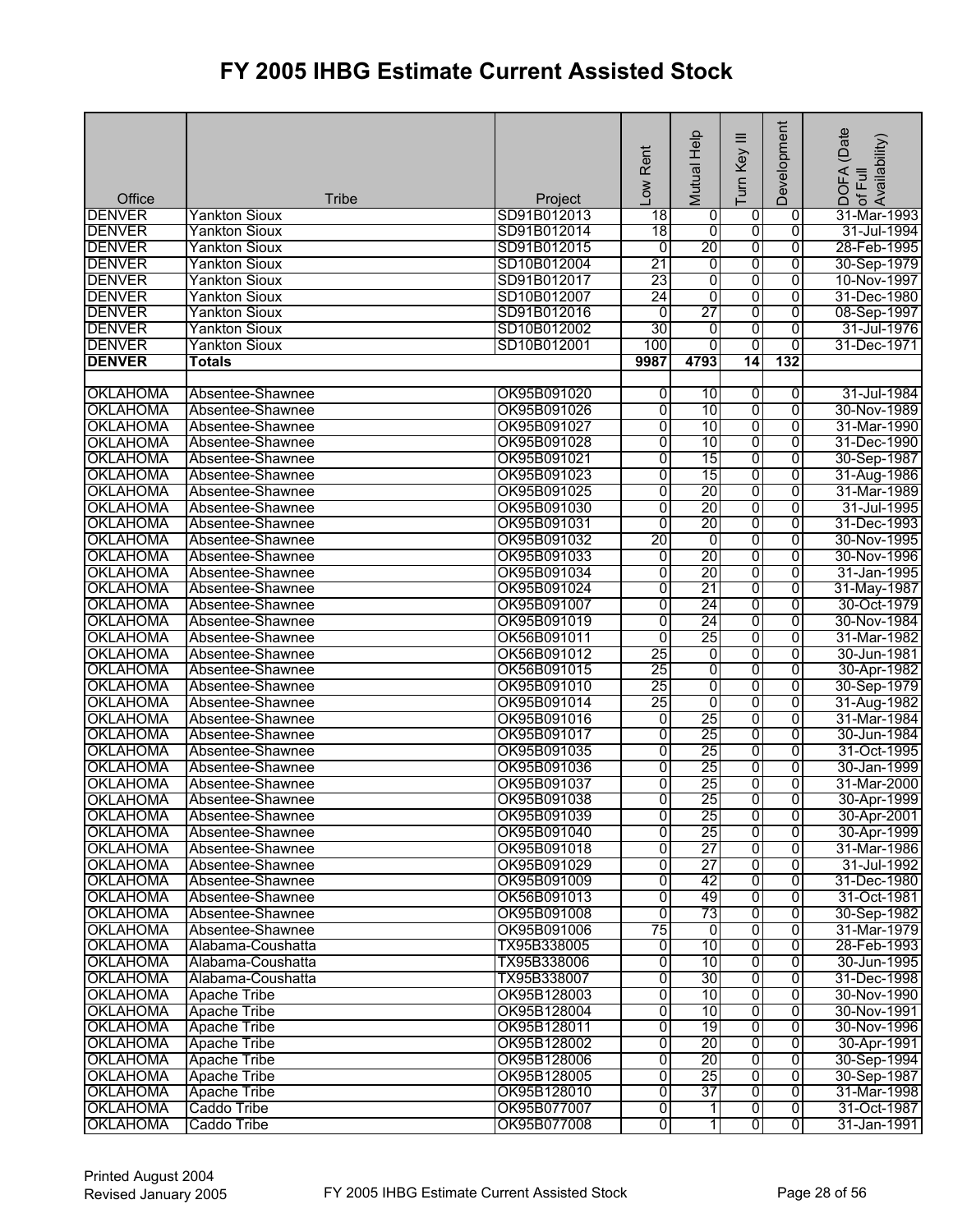| Office                             | <b>Tribe</b>                                     | Project                    | Low Rent                         | Help<br>Mutual | ≡<br>Turn Key                    | Development    | (Date<br>Availability)<br><b>DOFA</b><br>of Full |
|------------------------------------|--------------------------------------------------|----------------------------|----------------------------------|----------------|----------------------------------|----------------|--------------------------------------------------|
| <b>OKLAHOMA</b>                    | Caddo Tribe                                      | OK95B077010                | $\mathbf 0$                      | 0              | $\overline{0}$                   | 9              |                                                  |
| <b>OKLAHOMA</b>                    | Caddo Tribe                                      | OK95B077002                | 20                               | $\overline{0}$ | $\overline{0}$                   | $\overline{0}$ | 31-May-1972                                      |
| <b>OKLAHOMA</b>                    | <b>Cherokee Nation</b>                           | OK95B045034                | $\overline{0}$                   | 4              | $\overline{0}$                   | $\overline{0}$ | 31-Dec-1979                                      |
| <b>OKLAHOMA</b>                    | <b>Cherokee Nation</b>                           | OK95B045070                | 0                                | 5              | $\overline{0}$                   | $\overline{0}$ | 30-Sep-1986                                      |
| <b>OKLAHOMA</b>                    | <b>Cherokee Nation</b>                           | OK95B045033                | $\overline{0}$                   | 6              | $\overline{0}$                   | 0              | 31-Dec-1977                                      |
| <b>OKLAHOMA</b>                    | <b>Cherokee Nation</b>                           | OK95B045036                | 0                                | 8              | $\overline{0}$                   | $\overline{0}$ | 31-Dec-1979                                      |
| <b>OKLAHOMA</b>                    | <b>Cherokee Nation</b>                           | OK95B045077                | $\overline{0}$                   | 8              | ō                                | 0              | 30-Apr-1990                                      |
| <b>OKLAHOMA</b>                    | <b>Cherokee Nation</b>                           | OK95B045065                | 0                                | 13             | ō                                | $\overline{0}$ | 31-Oct-1984                                      |
| <b>OKLAHOMA</b>                    | <b>Cherokee Nation</b>                           | OK56B045057                | $\overline{0}$                   | 14             | $\overline{0}$                   | $\overline{0}$ | 31-Jan-1983                                      |
| <b>OKLAHOMA</b>                    | <b>Cherokee Nation</b>                           | OK95B045063                | O                                | 15             | $\overline{0}$                   | $\overline{0}$ | 30-Sep-1986                                      |
| <b>OKLAHOMA</b>                    | <b>Cherokee Nation</b>                           | OK95B045069                | $\overline{0}$                   | 15             | ō                                | $\overline{0}$ | 31-Mar-1988                                      |
| <b>OKLAHOMA</b>                    | <b>Cherokee Nation</b>                           | OK95B045071                | 0                                | 15             | ō                                | $\overline{0}$ | 30-Sep-1986                                      |
| <b>OKLAHOMA</b>                    | <b>Cherokee Nation</b>                           | OK95B045002                | 16                               | 0              | $\overline{0}$                   | 0              | 31-Aug-1969                                      |
| <b>OKLAHOMA</b>                    | <b>Cherokee Nation</b>                           | OK95B045051                | $\overline{0}$                   | 16             | $\overline{0}$                   | $\overline{0}$ | 31-Oct-1981                                      |
| <b>OKLAHOMA</b>                    | <b>Cherokee Nation</b>                           | OK95B045074                | $\overline{0}$                   | 16             | $\overline{0}$                   | $\overline{0}$ | 30-Sep-1988                                      |
| <b>OKLAHOMA</b>                    | <b>Cherokee Nation</b>                           | OK95B045087                | 0                                | 16             | $\overline{0}$                   | $\overline{0}$ | 31-Dec-1999                                      |
| <b>OKLAHOMA</b>                    | <b>Cherokee Nation</b>                           | OK95B045049                | ō                                | 18             | $\overline{0}$                   | $\overline{0}$ | 31-Oct-1980                                      |
| <b>OKLAHOMA</b>                    | <b>Cherokee Nation</b>                           | OK95B045025                | 19                               | ō              | $\overline{0}$                   | $\overline{0}$ | 30-Nov-1974                                      |
| <b>OKLAHOMA</b>                    | <b>Cherokee Nation</b>                           | OK95B045026                | 19                               | $\overline{0}$ | $\overline{0}$                   | $\overline{0}$ | 30-Nov-1974                                      |
| <b>OKLAHOMA</b>                    | <b>Cherokee Nation</b>                           | OK95B045032                | $\overline{20}$                  | ō              | $\overline{0}$                   | 0              | 31-Jan-1978                                      |
| <b>OKLAHOMA</b>                    | <b>Cherokee Nation</b>                           | OK95B045045                | 21                               | $\overline{0}$ | $\overline{0}$                   | $\overline{0}$ | 31-Aug-1980                                      |
| <b>OKLAHOMA</b>                    | <b>Cherokee Nation</b>                           | OK56B045056                | ō                                | 23             | $\overline{0}$                   | $\overline{0}$ | 31-Jan-1983                                      |
| <b>OKLAHOMA</b>                    | <b>Cherokee Nation</b>                           | OK95B045038                | 24                               | $\overline{0}$ | $\overline{0}$                   | $\overline{0}$ | 31-Dec-1979                                      |
| <b>OKLAHOMA</b>                    | <b>Cherokee Nation</b>                           | OK56B045052                | 25                               | $\overline{0}$ | $\overline{0}$                   | 0              | 30-Nov-1981                                      |
| <b>OKLAHOMA</b>                    | <b>Cherokee Nation</b>                           | OK95B045001                | 25                               | $\overline{0}$ | $\overline{0}$                   | $\overline{0}$ | 30-Jun-1968                                      |
| <b>OKLAHOMA</b>                    |                                                  | OK95B045037                | 25                               | $\overline{0}$ | $\overline{0}$                   | 0              | 31-Dec-1978                                      |
| <b>OKLAHOMA</b>                    | <b>Cherokee Nation</b><br><b>Cherokee Nation</b> | OK95B045042                | 25                               | $\overline{0}$ | $\overline{0}$                   | 0              | 31-Oct-1980                                      |
| <b>OKLAHOMA</b>                    | <b>Cherokee Nation</b>                           | OK95B045080                | $\overline{0}$                   | 25             | $\overline{0}$                   | 0              | 30-Apr-1994                                      |
| <b>OKLAHOMA</b>                    | <b>Cherokee Nation</b>                           | OK56B045058                | O                                | 26             | $\overline{0}$                   | 0              | 30-Sep-1982                                      |
| <b>OKLAHOMA</b>                    | <b>Cherokee Nation</b>                           | OK95B045072                | ō                                | 26             | $\overline{0}$                   | $\overline{0}$ | 30-Sep-1988                                      |
| <b>OKLAHOMA</b>                    | <b>Cherokee Nation</b>                           | OK95B045073                | ō                                | 26             | $\overline{0}$                   | $\overline{0}$ | 30-Sep-1988                                      |
| <b>OKLAHOMA</b>                    |                                                  | OK95B045024                | 29                               | 0              | $\overline{0}$                   | 0              | 31-Jul-1974                                      |
| <b>OKLAHOMA</b>                    | <b>Cherokee Nation</b>                           | OK95B045062                | Ō                                | 29             | ō                                | $\overline{0}$ | 30-Nov-1986                                      |
| <b>OKLAHOMA</b>                    | <b>Cherokee Nation</b><br><b>Cherokee Nation</b> | OK95B045039                | 30                               | $\overline{0}$ | ō                                | $\overline{0}$ | 31-Jan-1981                                      |
| <b>OKLAHOMA</b>                    | <b>Cherokee Nation</b>                           | OK95B045060                | ō                                | 31             | $\overline{0}$                   | $\overline{0}$ | 28-Feb-1986                                      |
| <b>OKLAHOMA</b>                    | <b>Cherokee Nation</b>                           | OK95B045068                | 01                               | 31             | $\overline{0}$                   | 0              | 31-Mar-1988                                      |
| <b>OKLAHOMA</b>                    | <b>Cherokee Nation</b>                           | OK56B045047                | 33                               | $\overline{0}$ | ୗ                                | ō              | 31-Mar-1981                                      |
|                                    |                                                  |                            |                                  |                |                                  |                | 31-Mar-1983                                      |
| <b>OKLAHOMA</b><br><b>OKLAHOMA</b> | <b>Cherokee Nation</b>                           | OK56B045050<br>OK95B045061 | $\overline{0}$<br>$\overline{0}$ | 34<br>34       | $\overline{0}$<br>$\overline{0}$ | 0<br>0         |                                                  |
|                                    | <b>Cherokee Nation</b>                           |                            | $\overline{0}$                   | 36             |                                  | 0              | 30-Sep-1986                                      |
| <b>OKLAHOMA</b>                    | <b>Cherokee Nation</b>                           | OK95B045064                |                                  | 38             | $\overline{0}$<br>$\overline{0}$ | $\overline{0}$ | 31-Oct-1987                                      |
| <b>OKLAHOMA</b>                    | <b>Cherokee Nation</b>                           | OK95B045066                | $\overline{0}$                   |                |                                  |                | 28-Feb-1987                                      |
| <b>OKLAHOMA</b>                    | <b>Cherokee Nation</b>                           | OK95B045081                | ō                                | 38             | $\overline{0}$                   | 0              | 31-May-1994                                      |
| <b>OKLAHOMA</b>                    | <b>Cherokee Nation</b>                           | OK95B045005                | 39                               | $\overline{0}$ | $\overline{0}$                   | $\overline{0}$ | 30-Jun-1971                                      |
| <b>OKLAHOMA</b>                    | <b>Cherokee Nation</b>                           | OK56B045048                | 40                               | $\overline{0}$ | ō                                | 0              | 31-Dec-1981                                      |
| <b>OKLAHOMA</b>                    | <b>Cherokee Nation</b>                           | OK95B045030                | 46                               | ō              | $\overline{0}$                   | 0              | 30-Sep-1977                                      |
| <b>OKLAHOMA</b>                    | <b>Cherokee Nation</b>                           | OK95B045040                | 46                               | $\overline{0}$ | ō                                | 0              | 31-Mar-1981                                      |
| <b>OKLAHOMA</b>                    | <b>Cherokee Nation</b>                           | OK95B045067                | Ō                                | 46             | $\overline{0}$                   | 0              | 29-Feb-1988                                      |
| <b>OKLAHOMA</b>                    | <b>Cherokee Nation</b>                           | OK56B045054                | 50                               | $\overline{0}$ | ō                                | $\overline{0}$ | 31-Jan-1983                                      |
| <b>OKLAHOMA</b>                    | <b>Cherokee Nation</b>                           | OK56B045055                | 50                               | ō              | ō                                | $\overline{0}$ | 31-Oct-1981                                      |
| <b>OKLAHOMA</b>                    | <b>Cherokee Nation</b>                           | OK95B045035                | 50                               | $\overline{0}$ | $\overline{0}$                   | $\overline{0}$ | 30-Sep-1977                                      |
| <b>OKLAHOMA</b>                    | <b>Cherokee Nation</b>                           | OK95B045043                | 50                               | ō              | $\overline{0}$                   | 0              | 31-Aug-1980                                      |
| <b>OKLAHOMA</b>                    | <b>Cherokee Nation</b>                           | OK95B045044                | 50                               | $\overline{0}$ | $\overline{0}$                   | 0              | 30-Nov-1980                                      |
| <b>OKLAHOMA</b>                    | <b>Cherokee Nation</b>                           | OK95B045083                | 50                               | Ō              | $\overline{0}$                   | $\overline{0}$ | 30-Nov-1995                                      |
| <b>OKLAHOMA</b>                    | <b>Cherokee Nation</b>                           | OK95B045088                | $\overline{0}$                   | 50             | $\overline{0}$                   | 0              | 31-Dec-2000                                      |
| <b>OKLAHOMA</b>                    | <b>Cherokee Nation</b>                           | OK56B045041                | 51                               | $\mathbf 0$    | $\overline{0}$                   | 0              | 31-Jul-1982                                      |
| <b>OKLAHOMA</b>                    | <b>Cherokee Nation</b>                           | OK95B045079                | $\overline{0}$                   | 52             | $\overline{0}$                   | o              | 31-Oct-1993                                      |
| <b>OKLAHOMA</b>                    | <b>Cherokee Nation</b>                           | OK95B045078                | $\overline{0}$                   | 54             | $\overline{0}$                   | Ō              | 31-Dec-1993                                      |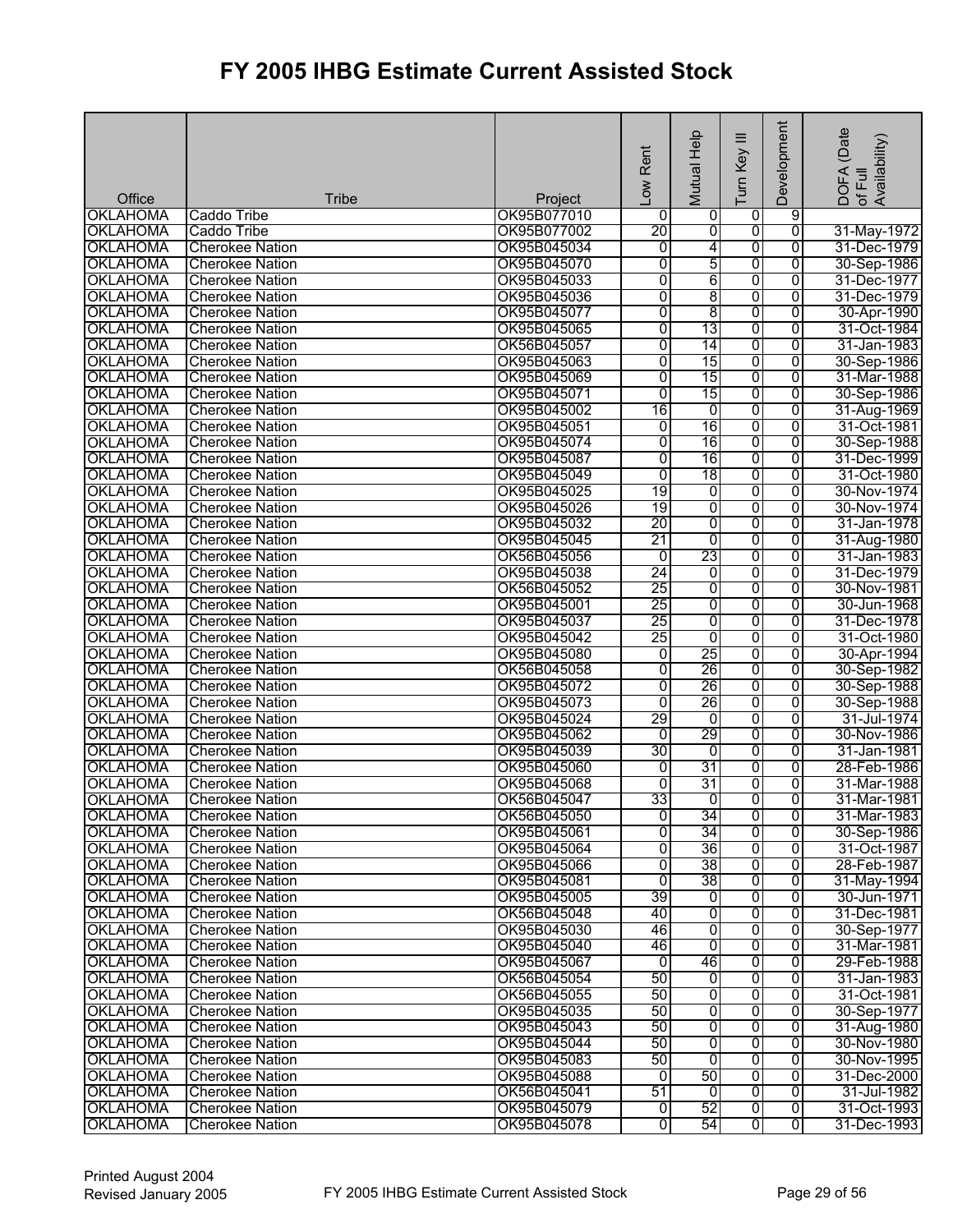|                 |                         |             | Rent<br>$\overline{\phantom{0}}$ | Help<br>Mutual  | $\equiv$<br>Turn Key    | Development    | (Date<br>of Full<br>Availability)<br><b>DOFA</b> |
|-----------------|-------------------------|-------------|----------------------------------|-----------------|-------------------------|----------------|--------------------------------------------------|
| Office          | <b>Tribe</b>            | Project     |                                  |                 |                         |                |                                                  |
| <b>OKLAHOMA</b> | <b>Cherokee Nation</b>  | OK95B045053 | 0                                | 59              | 0                       | $\overline{0}$ | 30-Sep-1981                                      |
| <b>OKLAHOMA</b> | <b>Cherokee Nation</b>  | OK95B045046 | 60                               | o               | $\overline{\mathbf{0}}$ | $\overline{0}$ | 31-Jan-1981                                      |
| <b>OKLAHOMA</b> | <b>Cherokee Nation</b>  | OK95B045075 | 0                                | 72              | 0                       | $\overline{0}$ | 30-Sep-1989                                      |
| <b>OKLAHOMA</b> | <b>Cherokee Nation</b>  | OK95B045059 | Ō                                | 79              | 0                       | 0              | 31-Oct-1984                                      |
| <b>OKLAHOMA</b> | <b>Cherokee Nation</b>  | OK95B045016 | 80                               | 0               | 0                       | 0              | 31-Aug-1972                                      |
| <b>OKLAHOMA</b> | <b>Cherokee Nation</b>  | OK95B045076 | 0                                | 91              | 0                       | 0              | 30-Apr-1992                                      |
| <b>OKLAHOMA</b> | <b>Cherokee Nation</b>  | OK95B045082 | 0                                | 144             | $\overline{0}$          | $\overline{0}$ | 30-Apr-1995                                      |
| <b>OKLAHOMA</b> | <b>Cherokee Nation</b>  | OK95B045085 | 0                                | 149             | 0                       | 0              | 30-Apr-1996                                      |
| <b>OKLAHOMA</b> | <b>Cherokee Nation</b>  | OK95B045086 | $\overline{0}$                   | 180             | 0                       | $\overline{0}$ | 25-Mar-1998                                      |
| <b>OKLAHOMA</b> | Cheyenne-Arapaho Tribes | OK95B100008 | 0                                | 9               | $\overline{0}$          | $\overline{0}$ | 31-Jul-1993                                      |
| <b>OKLAHOMA</b> | Cheyenne-Arapaho Tribes | OK95B100009 | $\overline{0}$                   | 10              | 0                       | $\overline{0}$ | 13-May-1996                                      |
| <b>OKLAHOMA</b> | Cheyenne-Arapaho Tribes | OK95B100001 | $\overline{0}$                   | 11              | 0                       | 0              | 28-Feb-1975                                      |
| <b>OKLAHOMA</b> | Cheyenne-Arapaho Tribes | OK95B100002 | $\overline{0}$                   | $\overline{12}$ | $\overline{0}$          | $\overline{0}$ | 28-Feb-1975                                      |
| <b>OKLAHOMA</b> | Cheyenne-Arapaho Tribes | OK95B100007 | $\overline{0}$                   | 20              | $\overline{0}$          | $\overline{0}$ | 30-Apr-1992                                      |
| <b>OKLAHOMA</b> | Cheyenne-Arapaho Tribes | OK95B100010 | $\overline{0}$                   | 21              | ō                       | $\overline{0}$ | 30-Dec-1997                                      |
| <b>OKLAHOMA</b> | Cheyenne-Arapaho Tribes | OK95B100005 | $\overline{0}$                   | 23              | 0                       | $\overline{0}$ | 30-Oct-1987                                      |
| <b>OKLAHOMA</b> | Cheyenne-Arapaho Tribes | OK95B100004 | $\overline{0}$                   | 24              | $\overline{0}$          | $\overline{0}$ | 31-Jul-1981                                      |
| <b>OKLAHOMA</b> | Cheyenne-Arapaho Tribes | OK95B100006 | $\overline{0}$                   | 25              | $\overline{\mathbf{0}}$ | $\overline{0}$ | 31-Aug-1989                                      |
| <b>OKLAHOMA</b> | Cheyenne-Arapaho Tribes | OK95B100012 | $\overline{0}$                   | 30              | $\overline{0}$          | $\overline{0}$ | 28-Feb-1999                                      |
| <b>OKLAHOMA</b> | Cheyenne-Arapaho Tribes | OK95B100003 | $\overline{0}$                   | 69              | 0                       | 0              | 30-Sep-1979                                      |
| <b>OKLAHOMA</b> | Chickasaw               | OK95B047030 | $\overline{0}$                   | 1               | 0                       | 0              | 31-Jul-1978                                      |
| <b>OKLAHOMA</b> | Chickasaw               | OK95B047031 | 0                                | 4               | 0                       | $\overline{0}$ | 28-Feb-1979                                      |
| <b>OKLAHOMA</b> | Chickasaw               | OK95B047076 | $\overline{0}$                   | 5               | $\overline{0}$          | $\overline{0}$ | 30-Jun-1983                                      |
| <b>OKLAHOMA</b> | Chickasaw               | OK95B047052 | 0                                | 6               | 0                       | 0              | 31-Aug-1984                                      |
| <b>OKLAHOMA</b> | Chickasaw               | OK56B047043 | 0                                | 7               | 0                       | 0              | 31-Dec-1980                                      |
| <b>OKLAHOMA</b> | Chickasaw               | OK95B047032 | 0                                | 7               | $\overline{0}$          | $\overline{0}$ | 31-Aug-1979                                      |
| <b>OKLAHOMA</b> | Chickasaw               | OK95B047077 | $\overline{0}$                   | 8               | 0                       | 0              | 31-Mar-1998                                      |
| <b>OKLAHOMA</b> | Chickasaw               | OK95B047067 | $\overline{0}$                   | 11              | 0                       | 0              | 31-Mar-1993                                      |
| <b>OKLAHOMA</b> | Chickasaw               | OK56B047042 | 0                                | 12              | 0                       | 0              | 30-Apr-1982                                      |
| <b>OKLAHOMA</b> | Chickasaw               | OK95B047057 | $\overline{0}$                   | 12              | 0                       | $\overline{0}$ | 31-Jul-1986                                      |
| <b>OKLAHOMA</b> | Chickasaw               | OK56B047041 | 0                                | 13              | 0                       | 0              | 31-Oct-1982                                      |
| <b>OKLAHOMA</b> | Chickasaw               | OK95B047039 | 0                                | 13              | 0                       | 0              | 30-Apr-1980                                      |
| <b>OKLAHOMA</b> | Chickasaw               | OK95B047046 | $\overline{0}$                   | 14              | 0                       | $\overline{0}$ | 30-Sep-1986                                      |
| <b>OKLAHOMA</b> | Chickasaw               | OK95B047035 | $\overline{0}$                   | 15              | 0                       | $\overline{0}$ | 31-Dec-1980                                      |
| <b>OKLAHOMA</b> | Chickasaw               | OK56B047045 | 0                                | 16              | 0                       | $\overline{0}$ | 30-Sep-1984                                      |
| <b>OKLAHOMA</b> | Chickasaw               | OK95B047056 | 0                                | 16              | 0                       | 0              | 31-Aug-1987                                      |
| <b>OKLAHOMA</b> | Chickasaw               | OK95B047062 | $\overline{0}$                   | 16              | $\overline{0}$          | 0              | 31-Dec-1989                                      |
| <b>OKLAHOMA</b> | Chickasaw               | OK95B047034 | $\overline{0}$                   | 17              | $\mathbf 0$             | 0              | 30-Apr-1981                                      |
| <b>OKLAHOMA</b> | Chickasaw               | OK95B047054 | 0                                | 17              | 0                       | 0              | 31-Aug-1987                                      |
| <b>OKLAHOMA</b> | Chickasaw               | OK95B047065 | 0                                | 17              | o                       | 0              | 30-Apr-1992                                      |
| <b>OKLAHOMA</b> | Chickasaw               | OK95B047048 | 0                                | 18              | $\overline{\mathbf{0}}$ | $\overline{0}$ | 30-Sep-1986                                      |
| <b>OKLAHOMA</b> | Chickasaw               | OK95B047053 | 0                                | 18              | 0                       | 0              | 31-May-1987                                      |
| <b>OKLAHOMA</b> | Chickasaw               | OK95B047055 | $\overline{0}$                   | 18              | 0                       | $\overline{0}$ | 31-Aug-1987                                      |
| <b>OKLAHOMA</b> | Chickasaw               | OK95B047014 | 22                               | 0               | $\overline{0}$          | $\overline{0}$ | 31-Oct-1972                                      |
| <b>OKLAHOMA</b> | Chickasaw               | OK95B047049 | $\mathbf 0$                      | $\overline{22}$ | $\overline{0}$          | 0              | 30-Apr-1987                                      |
| <b>OKLAHOMA</b> | Chickasaw               | OK95B047047 | $\overline{0}$                   | 23              | 0                       | 0              | 31-Jul-1986                                      |
| <b>OKLAHOMA</b> | Chickasaw               | OK95B047066 | 0                                | 23              | o                       | 0              | 30-Jun-1995                                      |
| <b>OKLAHOMA</b> | Chickasaw               | OK95B047068 | $\overline{0}$                   | 23              | 0                       | 0              | 25-Mar-1996                                      |
| <b>OKLAHOMA</b> | Chickasaw               | OK56B047044 | 0                                | 24              | 0                       | 0              | 31-May-1985                                      |
| <b>OKLAHOMA</b> | Chickasaw               | OK95B047002 | 24                               | ō               | 0                       | $\overline{0}$ | 30-Nov-1970                                      |
| <b>OKLAHOMA</b> | Chickasaw               | OK95B047061 | $\mathbf 0$                      | 24              | 0                       | 0              | 31-Mar-1991                                      |
| <b>OKLAHOMA</b> | Chickasaw               | OK95B047071 | 0                                | 24              | 0                       | $\overline{0}$ | 31-Mar-1996                                      |
| <b>OKLAHOMA</b> | Chickasaw               | OK95B047072 | 0                                | 24              | $\overline{0}$          | 0              | 29-Feb-1996                                      |
| <b>OKLAHOMA</b> | Chickasaw               | OK95B047074 | 0                                | 24              | 0                       | 0              | 30-Nov-1996                                      |
| <b>OKLAHOMA</b> | Chickasaw               | OK95B047011 | 25                               | 0               | 0                       | 0              | 30-Jun-1973                                      |
| <b>OKLAHOMA</b> | Chickasaw               | OK95B047029 | ō                                | 25              | $\overline{0}$          | $\overline{0}$ | 31-Dec-1980                                      |
| <b>OKLAHOMA</b> | Chickasaw               | OK95B047040 | 0                                | 25              | $\overline{0}$          | $\overline{0}$ | 31-May-1984                                      |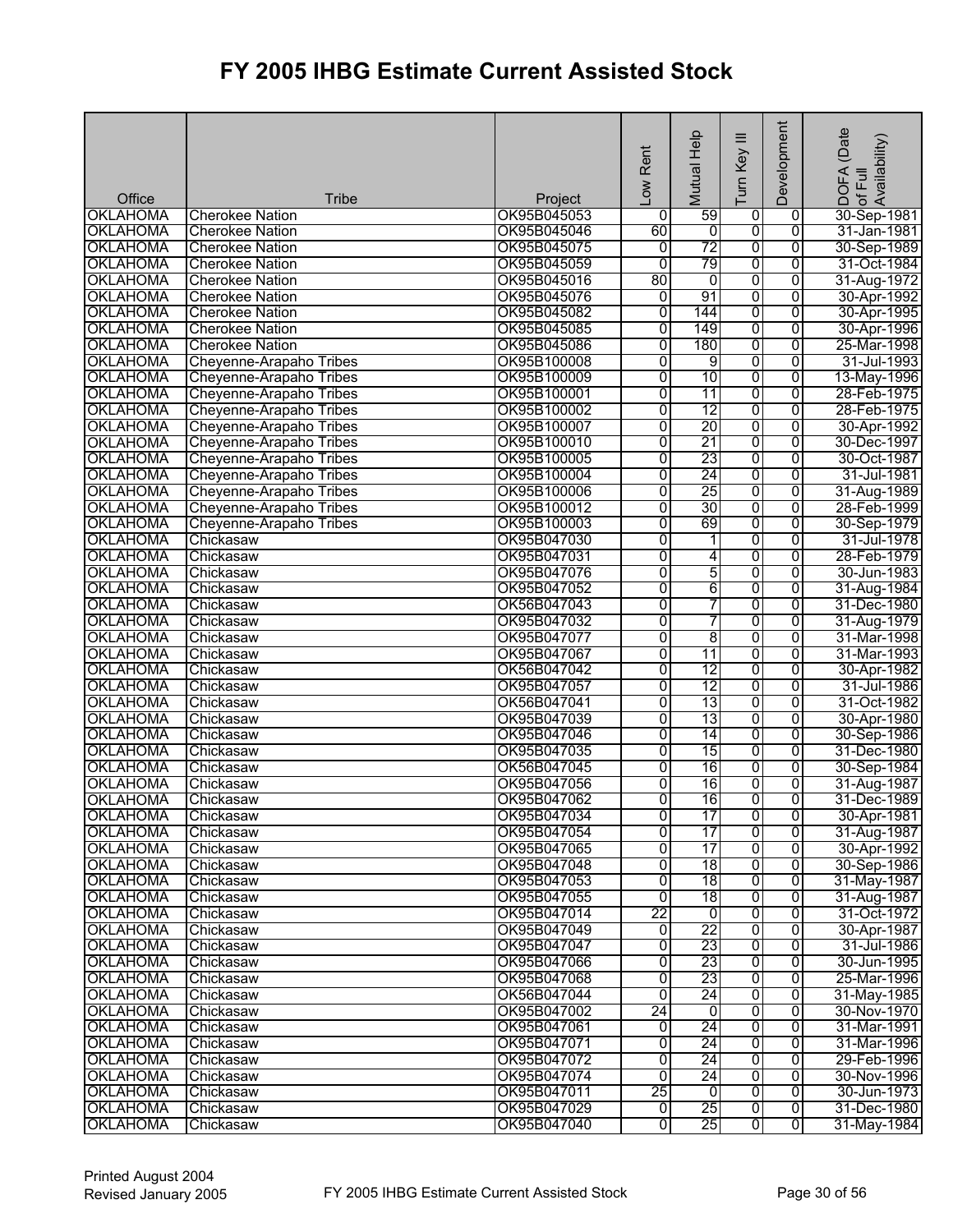| 25<br><b>OKLAHOMA</b><br>OK95B047070<br>31-Mar-1996<br>$\mathbf 0$<br>0<br>Chickasaw<br>0<br>25<br>$\overline{0}$<br><b>OKLAHOMA</b><br>OK95B047073<br>$\overline{0}$<br>$\overline{0}$<br>30-Jun-1997<br>Chickasaw<br>25<br><b>OKLAHOMA</b><br>OK95B047075<br>$\overline{0}$<br>$\overline{0}$<br>28-Feb-1997<br>0<br>Chickasaw<br>29<br>0<br><b>OKLAHOMA</b><br>OK95B047063<br>$\overline{0}$<br>0<br>31-Jan-1992<br>Chickasaw<br>29<br><b>OKLAHOMA</b><br>$\overline{0}$<br>0<br>$\overline{0}$<br>OK95B047064<br>31-Oct-1992<br>Chickasaw<br>30<br>$\overline{0}$<br>$\overline{0}$<br><b>OKLAHOMA</b><br>$\overline{0}$<br>31-Oct-1972<br>Chickasaw<br>OK95B047013<br><b>OKLAHOMA</b><br>30<br>$\overline{0}$<br>OK95B047060<br>0<br>0<br>30-Apr-1990<br>Chickasaw<br><b>OKLAHOMA</b><br>OK95B047069<br>$\overline{0}$<br>30<br>0<br>$\overline{0}$<br>Chickasaw<br>31-Oct-1995<br>34<br><b>OKLAHOMA</b><br>$\overline{0}$<br>$\overline{0}$<br>$\overline{0}$<br>Chickasaw<br>OK95B047058<br>30-Sep-1988<br>40<br>OK95B047059<br>$\overline{0}$<br>0<br>$\overline{0}$<br><b>OKLAHOMA</b><br>Chickasaw<br>30-Apr-1989<br>50<br><b>OKLAHOMA</b><br>OK95B047038<br>0<br>$\overline{0}$<br>$\overline{0}$<br>Chickasaw<br>30-Jun-1983<br><b>OKLAHOMA</b><br>60<br>0<br>0<br>0<br>Chickasaw<br>OK95B047037<br>30-Sep-1980<br><b>OKLAHOMA</b><br>64<br>0<br>$\overline{0}$<br>0<br>Chickasaw<br>OK95B047004<br>31-Dec-1971<br>$\overline{75}$<br>0<br>$\overline{0}$<br>0<br><b>OKLAHOMA</b><br>Chickasaw<br>OK95B047033<br>31-May-1979<br>0<br><b>OKLAHOMA</b><br>OK95B047036<br>90<br>$\overline{0}$<br>$\overline{0}$<br>Chickasaw<br>30-Sep-1981<br><b>OKLAHOMA</b><br>OK95B047008<br>97<br>0<br>0<br>0<br>Chickasaw<br>28-Feb-1975<br>100<br><b>OKLAHOMA</b><br>OK95B047006<br>0<br>$\overline{0}$<br>0<br>31-Oct-1971<br>Chickasaw<br>$\overline{0}$<br>$\overline{0}$<br>OK95B047010<br>100<br>0<br>28-Feb-1973<br><b>OKLAHOMA</b><br>Chickasaw<br>6<br><b>OKLAHOMA</b><br>LA95B244003<br>$\overline{0}$<br>$\overline{0}$<br>31-Mar-1994<br>Chitimacha Tribe<br>0<br>8<br><b>OKLAHOMA</b><br>0<br>0<br>Chitimacha Tribe<br>LA95B244002<br>0<br>31-Jul-1992<br>10<br>0<br>0<br>0<br><b>OKLAHOMA</b><br>Chitimacha Tribe<br>LA95B244001<br>30-Jun-1988<br>15<br><b>OKLAHOMA</b><br>LA95B244004<br>$\overline{0}$<br>$\overline{0}$<br>$\overline{0}$<br>31-Dec-1995<br>Chitimacha Tribe<br><b>OKLAHOMA</b><br>0<br>OK95B049036<br>$\overline{0}$<br>4<br>0<br>30-Apr-1979<br><b>Choctaw Nation</b><br><b>OKLAHOMA</b><br>$\overline{0}$<br>4<br>0<br><b>Choctaw Nation</b><br>OK95B049037<br>0<br>31-Oct-1980<br>5<br>0<br>0<br>0<br>31-Jan-1980<br><b>OKLAHOMA</b><br><b>Choctaw Nation</b><br>OK95B049031<br>5<br>$\overline{0}$<br><b>OKLAHOMA</b><br>OK95B049044<br>0<br>0<br>30-Sep-1980<br><b>Choctaw Nation</b><br><b>OKLAHOMA</b><br>6<br>0<br>OK95B049032<br>$\overline{0}$<br>0<br>31-Oct-1979<br><b>Choctaw Nation</b><br>6<br>$\overline{0}$<br>0<br>$\overline{0}$<br><b>OKLAHOMA</b><br><b>Choctaw Nation</b><br>OK95B049034<br>30-Jun-1979<br>6<br>0<br>$\overline{0}$<br>$\overline{0}$<br><b>OKLAHOMA</b><br><b>Choctaw Nation</b><br>OK95B049042<br>31-Mar-1980<br>7<br>0<br><b>OKLAHOMA</b><br>$\overline{0}$<br>$\overline{0}$<br>31-Mar-1979<br><b>Choctaw Nation</b><br>OK95B049030<br>$\overline{0}$<br>7<br>0<br><b>OKLAHOMA</b><br><b>Choctaw Nation</b><br>OK95B049039<br>0<br>31-Oct-1980<br><b>OKLAHOMA</b><br>0<br>7<br>0<br>0<br><b>Choctaw Nation</b><br>OK95B049047<br>31-Oct-1980<br>$\overline{0}$<br>7<br>0<br>0<br><b>OKLAHOMA</b><br>OK95B049048<br>31-Aug-1980<br><b>Choctaw Nation</b><br><b>OKLAHOMA</b><br>OK95B049038<br>$\overline{0}$<br>8<br>$\overline{0}$<br>$\overline{0}$<br><b>Choctaw Nation</b><br>30-Nov-1980<br>9<br><b>OKLAHOMA</b><br>$\overline{0}$<br>0<br>0<br>31-Oct-1980<br><b>Choctaw Nation</b><br>OK95B049046<br><b>OKLAHOMA</b><br>$\overline{0}$<br>10<br>31-Aug-1979<br><b>Choctaw Nation</b><br>OK95B049035<br>0<br>0<br><b>OKLAHOMA</b><br>ō<br>10<br>$\overline{0}$<br>$\overline{0}$<br>31-Jul-1980<br><b>Choctaw Nation</b><br>OK95B049041<br><b>OKLAHOMA</b><br>OK95B049045<br>31-Jan-1980<br><b>Choctaw Nation</b><br>01<br>10<br>01<br>$\overline{0}$<br><b>OKLAHOMA</b><br>0<br>OK95B049033<br>11<br>0<br>0<br>31-Aug-1981<br><b>Choctaw Nation</b><br><b>OKLAHOMA</b><br>Ō<br>0<br>OK95B049040<br>11<br>0<br>31-Mar-1980<br><b>Choctaw Nation</b><br>0<br>11<br>0<br>0<br><b>OKLAHOMA</b><br>OK95B049043<br>31-Mar-1980<br><b>Choctaw Nation</b><br><b>OKLAHOMA</b><br>$\overline{12}$<br>0<br>0<br><b>Choctaw Nation</b><br>OK95B049011<br>Ō<br>31-Dec-1971<br>12<br>0<br>0<br><b>OKLAHOMA</b><br>OK95B049070<br>o<br>30-Apr-1986<br><b>Choctaw Nation</b><br>ō<br>13<br>0<br>$\overline{0}$<br><b>OKLAHOMA</b><br><b>Choctaw Nation</b><br>OK95B049082<br>30-Sep-1991<br>14<br>$\overline{0}$<br>0<br><b>OKLAHOMA</b><br><b>Choctaw Nation</b><br>OK95B049009<br>$\mathbf 0$<br>28-Feb-1971<br>14<br>0<br><b>OKLAHOMA</b><br>OK95B049066<br>0<br>0<br>31-Jan-1987<br><b>Choctaw Nation</b><br>$\overline{0}$<br>15<br>0<br><b>OKLAHOMA</b><br>OK95B049067<br>0<br><b>Choctaw Nation</b><br>30-Nov-1987<br>16<br>0<br>0<br><b>OKLAHOMA</b><br>OK95B049016<br>$\overline{0}$<br>31-Dec-1971<br><b>Choctaw Nation</b><br>17<br>$\overline{0}$<br>$\overline{0}$<br><b>OKLAHOMA</b><br><b>Choctaw Nation</b><br>OK56B049056<br>0<br>31-Oct-1983<br><b>OKLAHOMA</b><br>$\overline{0}$<br>17<br>0<br><b>Choctaw Nation</b><br>OK95B049071<br>0<br>30-Sep-1988<br>0<br><b>OKLAHOMA</b><br>Choctaw Nation<br>OK95B049072<br>17<br>$\mathbf 0$<br>0<br>30-Sep-1988<br>17<br>0<br>ō<br>$\overline{0}$<br><b>OKLAHOMA</b><br>OK95B049073<br><b>Choctaw Nation</b><br>31-Dec-1988<br><b>OKLAHOMA</b><br>$\overline{0}$<br>$\overline{0}$<br>OK95B049074<br>0<br>17<br>31-Jan-1989<br><b>Choctaw Nation</b><br><b>OKLAHOMA</b><br>0<br>$\overline{17}$<br>0<br>$\overline{0}$<br><b>Choctaw Nation</b><br>OK95B049077<br>31-Dec-1989<br>0<br>0<br>$\overline{0}$<br><b>OKLAHOMA</b><br>OK95B049079<br>17<br>30-Jun-1990<br><b>Choctaw Nation</b><br>ō<br>18<br>$\overline{0}$<br>$\overline{0}$<br><b>OKLAHOMA</b><br>OK95B049083<br>31-May-1992<br><b>Choctaw Nation</b><br>19 | Office          | <b>Tribe</b>          | Project     | Rent<br>Low | Mutual Help | Ξ<br>Turn Key           | Development    | (Date<br> DOFA (Date<br> of Full<br> Availability) |
|----------------------------------------------------------------------------------------------------------------------------------------------------------------------------------------------------------------------------------------------------------------------------------------------------------------------------------------------------------------------------------------------------------------------------------------------------------------------------------------------------------------------------------------------------------------------------------------------------------------------------------------------------------------------------------------------------------------------------------------------------------------------------------------------------------------------------------------------------------------------------------------------------------------------------------------------------------------------------------------------------------------------------------------------------------------------------------------------------------------------------------------------------------------------------------------------------------------------------------------------------------------------------------------------------------------------------------------------------------------------------------------------------------------------------------------------------------------------------------------------------------------------------------------------------------------------------------------------------------------------------------------------------------------------------------------------------------------------------------------------------------------------------------------------------------------------------------------------------------------------------------------------------------------------------------------------------------------------------------------------------------------------------------------------------------------------------------------------------------------------------------------------------------------------------------------------------------------------------------------------------------------------------------------------------------------------------------------------------------------------------------------------------------------------------------------------------------------------------------------------------------------------------------------------------------------------------------------------------------------------------------------------------------------------------------------------------------------------------------------------------------------------------------------------------------------------------------------------------------------------------------------------------------------------------------------------------------------------------------------------------------------------------------------------------------------------------------------------------------------------------------------------------------------------------------------------------------------------------------------------------------------------------------------------------------------------------------------------------------------------------------------------------------------------------------------------------------------------------------------------------------------------------------------------------------------------------------------------------------------------------------------------------------------------------------------------------------------------------------------------------------------------------------------------------------------------------------------------------------------------------------------------------------------------------------------------------------------------------------------------------------------------------------------------------------------------------------------------------------------------------------------------------------------------------------------------------------------------------------------------------------------------------------------------------------------------------------------------------------------------------------------------------------------------------------------------------------------------------------------------------------------------------------------------------------------------------------------------------------------------------------------------------------------------------------------------------------------------------------------------------------------------------------------------------------------------------------------------------------------------------------------------------------------------------------------------------------------------------------------------------------------------------------------------------------------------------------------------------------------------------------------------------------------------------------------------------------------------------------------------------------------------------------------------------------------------------------------------------------------------------------------------------------------------------------------------------------------------------------------------------------------------------------------------------------------------------------------------------------------------------------------------------------------------------------------------------------------------------------------------------------------------------------------------------------------------------------------------------------------------------------------------------------------------------------------------------------------------------------------------------------------------------------------------------------------------------------------------------------------------------------------------------------------------------------------------------------------------------------------------------------|-----------------|-----------------------|-------------|-------------|-------------|-------------------------|----------------|----------------------------------------------------|
|                                                                                                                                                                                                                                                                                                                                                                                                                                                                                                                                                                                                                                                                                                                                                                                                                                                                                                                                                                                                                                                                                                                                                                                                                                                                                                                                                                                                                                                                                                                                                                                                                                                                                                                                                                                                                                                                                                                                                                                                                                                                                                                                                                                                                                                                                                                                                                                                                                                                                                                                                                                                                                                                                                                                                                                                                                                                                                                                                                                                                                                                                                                                                                                                                                                                                                                                                                                                                                                                                                                                                                                                                                                                                                                                                                                                                                                                                                                                                                                                                                                                                                                                                                                                                                                                                                                                                                                                                                                                                                                                                                                                                                                                                                                                                                                                                                                                                                                                                                                                                                                                                                                                                                                                                                                                                                                                                                                                                                                                                                                                                                                                                                                                                                                                                                                                                                                                                                                                                                                                                                                                                                                                                                                                                                                          |                 |                       |             |             |             |                         |                |                                                    |
|                                                                                                                                                                                                                                                                                                                                                                                                                                                                                                                                                                                                                                                                                                                                                                                                                                                                                                                                                                                                                                                                                                                                                                                                                                                                                                                                                                                                                                                                                                                                                                                                                                                                                                                                                                                                                                                                                                                                                                                                                                                                                                                                                                                                                                                                                                                                                                                                                                                                                                                                                                                                                                                                                                                                                                                                                                                                                                                                                                                                                                                                                                                                                                                                                                                                                                                                                                                                                                                                                                                                                                                                                                                                                                                                                                                                                                                                                                                                                                                                                                                                                                                                                                                                                                                                                                                                                                                                                                                                                                                                                                                                                                                                                                                                                                                                                                                                                                                                                                                                                                                                                                                                                                                                                                                                                                                                                                                                                                                                                                                                                                                                                                                                                                                                                                                                                                                                                                                                                                                                                                                                                                                                                                                                                                                          |                 |                       |             |             |             |                         |                |                                                    |
|                                                                                                                                                                                                                                                                                                                                                                                                                                                                                                                                                                                                                                                                                                                                                                                                                                                                                                                                                                                                                                                                                                                                                                                                                                                                                                                                                                                                                                                                                                                                                                                                                                                                                                                                                                                                                                                                                                                                                                                                                                                                                                                                                                                                                                                                                                                                                                                                                                                                                                                                                                                                                                                                                                                                                                                                                                                                                                                                                                                                                                                                                                                                                                                                                                                                                                                                                                                                                                                                                                                                                                                                                                                                                                                                                                                                                                                                                                                                                                                                                                                                                                                                                                                                                                                                                                                                                                                                                                                                                                                                                                                                                                                                                                                                                                                                                                                                                                                                                                                                                                                                                                                                                                                                                                                                                                                                                                                                                                                                                                                                                                                                                                                                                                                                                                                                                                                                                                                                                                                                                                                                                                                                                                                                                                                          |                 |                       |             |             |             |                         |                |                                                    |
|                                                                                                                                                                                                                                                                                                                                                                                                                                                                                                                                                                                                                                                                                                                                                                                                                                                                                                                                                                                                                                                                                                                                                                                                                                                                                                                                                                                                                                                                                                                                                                                                                                                                                                                                                                                                                                                                                                                                                                                                                                                                                                                                                                                                                                                                                                                                                                                                                                                                                                                                                                                                                                                                                                                                                                                                                                                                                                                                                                                                                                                                                                                                                                                                                                                                                                                                                                                                                                                                                                                                                                                                                                                                                                                                                                                                                                                                                                                                                                                                                                                                                                                                                                                                                                                                                                                                                                                                                                                                                                                                                                                                                                                                                                                                                                                                                                                                                                                                                                                                                                                                                                                                                                                                                                                                                                                                                                                                                                                                                                                                                                                                                                                                                                                                                                                                                                                                                                                                                                                                                                                                                                                                                                                                                                                          |                 |                       |             |             |             |                         |                |                                                    |
|                                                                                                                                                                                                                                                                                                                                                                                                                                                                                                                                                                                                                                                                                                                                                                                                                                                                                                                                                                                                                                                                                                                                                                                                                                                                                                                                                                                                                                                                                                                                                                                                                                                                                                                                                                                                                                                                                                                                                                                                                                                                                                                                                                                                                                                                                                                                                                                                                                                                                                                                                                                                                                                                                                                                                                                                                                                                                                                                                                                                                                                                                                                                                                                                                                                                                                                                                                                                                                                                                                                                                                                                                                                                                                                                                                                                                                                                                                                                                                                                                                                                                                                                                                                                                                                                                                                                                                                                                                                                                                                                                                                                                                                                                                                                                                                                                                                                                                                                                                                                                                                                                                                                                                                                                                                                                                                                                                                                                                                                                                                                                                                                                                                                                                                                                                                                                                                                                                                                                                                                                                                                                                                                                                                                                                                          |                 |                       |             |             |             |                         |                |                                                    |
|                                                                                                                                                                                                                                                                                                                                                                                                                                                                                                                                                                                                                                                                                                                                                                                                                                                                                                                                                                                                                                                                                                                                                                                                                                                                                                                                                                                                                                                                                                                                                                                                                                                                                                                                                                                                                                                                                                                                                                                                                                                                                                                                                                                                                                                                                                                                                                                                                                                                                                                                                                                                                                                                                                                                                                                                                                                                                                                                                                                                                                                                                                                                                                                                                                                                                                                                                                                                                                                                                                                                                                                                                                                                                                                                                                                                                                                                                                                                                                                                                                                                                                                                                                                                                                                                                                                                                                                                                                                                                                                                                                                                                                                                                                                                                                                                                                                                                                                                                                                                                                                                                                                                                                                                                                                                                                                                                                                                                                                                                                                                                                                                                                                                                                                                                                                                                                                                                                                                                                                                                                                                                                                                                                                                                                                          |                 |                       |             |             |             |                         |                |                                                    |
|                                                                                                                                                                                                                                                                                                                                                                                                                                                                                                                                                                                                                                                                                                                                                                                                                                                                                                                                                                                                                                                                                                                                                                                                                                                                                                                                                                                                                                                                                                                                                                                                                                                                                                                                                                                                                                                                                                                                                                                                                                                                                                                                                                                                                                                                                                                                                                                                                                                                                                                                                                                                                                                                                                                                                                                                                                                                                                                                                                                                                                                                                                                                                                                                                                                                                                                                                                                                                                                                                                                                                                                                                                                                                                                                                                                                                                                                                                                                                                                                                                                                                                                                                                                                                                                                                                                                                                                                                                                                                                                                                                                                                                                                                                                                                                                                                                                                                                                                                                                                                                                                                                                                                                                                                                                                                                                                                                                                                                                                                                                                                                                                                                                                                                                                                                                                                                                                                                                                                                                                                                                                                                                                                                                                                                                          |                 |                       |             |             |             |                         |                |                                                    |
|                                                                                                                                                                                                                                                                                                                                                                                                                                                                                                                                                                                                                                                                                                                                                                                                                                                                                                                                                                                                                                                                                                                                                                                                                                                                                                                                                                                                                                                                                                                                                                                                                                                                                                                                                                                                                                                                                                                                                                                                                                                                                                                                                                                                                                                                                                                                                                                                                                                                                                                                                                                                                                                                                                                                                                                                                                                                                                                                                                                                                                                                                                                                                                                                                                                                                                                                                                                                                                                                                                                                                                                                                                                                                                                                                                                                                                                                                                                                                                                                                                                                                                                                                                                                                                                                                                                                                                                                                                                                                                                                                                                                                                                                                                                                                                                                                                                                                                                                                                                                                                                                                                                                                                                                                                                                                                                                                                                                                                                                                                                                                                                                                                                                                                                                                                                                                                                                                                                                                                                                                                                                                                                                                                                                                                                          |                 |                       |             |             |             |                         |                |                                                    |
|                                                                                                                                                                                                                                                                                                                                                                                                                                                                                                                                                                                                                                                                                                                                                                                                                                                                                                                                                                                                                                                                                                                                                                                                                                                                                                                                                                                                                                                                                                                                                                                                                                                                                                                                                                                                                                                                                                                                                                                                                                                                                                                                                                                                                                                                                                                                                                                                                                                                                                                                                                                                                                                                                                                                                                                                                                                                                                                                                                                                                                                                                                                                                                                                                                                                                                                                                                                                                                                                                                                                                                                                                                                                                                                                                                                                                                                                                                                                                                                                                                                                                                                                                                                                                                                                                                                                                                                                                                                                                                                                                                                                                                                                                                                                                                                                                                                                                                                                                                                                                                                                                                                                                                                                                                                                                                                                                                                                                                                                                                                                                                                                                                                                                                                                                                                                                                                                                                                                                                                                                                                                                                                                                                                                                                                          |                 |                       |             |             |             |                         |                |                                                    |
|                                                                                                                                                                                                                                                                                                                                                                                                                                                                                                                                                                                                                                                                                                                                                                                                                                                                                                                                                                                                                                                                                                                                                                                                                                                                                                                                                                                                                                                                                                                                                                                                                                                                                                                                                                                                                                                                                                                                                                                                                                                                                                                                                                                                                                                                                                                                                                                                                                                                                                                                                                                                                                                                                                                                                                                                                                                                                                                                                                                                                                                                                                                                                                                                                                                                                                                                                                                                                                                                                                                                                                                                                                                                                                                                                                                                                                                                                                                                                                                                                                                                                                                                                                                                                                                                                                                                                                                                                                                                                                                                                                                                                                                                                                                                                                                                                                                                                                                                                                                                                                                                                                                                                                                                                                                                                                                                                                                                                                                                                                                                                                                                                                                                                                                                                                                                                                                                                                                                                                                                                                                                                                                                                                                                                                                          |                 |                       |             |             |             |                         |                |                                                    |
|                                                                                                                                                                                                                                                                                                                                                                                                                                                                                                                                                                                                                                                                                                                                                                                                                                                                                                                                                                                                                                                                                                                                                                                                                                                                                                                                                                                                                                                                                                                                                                                                                                                                                                                                                                                                                                                                                                                                                                                                                                                                                                                                                                                                                                                                                                                                                                                                                                                                                                                                                                                                                                                                                                                                                                                                                                                                                                                                                                                                                                                                                                                                                                                                                                                                                                                                                                                                                                                                                                                                                                                                                                                                                                                                                                                                                                                                                                                                                                                                                                                                                                                                                                                                                                                                                                                                                                                                                                                                                                                                                                                                                                                                                                                                                                                                                                                                                                                                                                                                                                                                                                                                                                                                                                                                                                                                                                                                                                                                                                                                                                                                                                                                                                                                                                                                                                                                                                                                                                                                                                                                                                                                                                                                                                                          |                 |                       |             |             |             |                         |                |                                                    |
|                                                                                                                                                                                                                                                                                                                                                                                                                                                                                                                                                                                                                                                                                                                                                                                                                                                                                                                                                                                                                                                                                                                                                                                                                                                                                                                                                                                                                                                                                                                                                                                                                                                                                                                                                                                                                                                                                                                                                                                                                                                                                                                                                                                                                                                                                                                                                                                                                                                                                                                                                                                                                                                                                                                                                                                                                                                                                                                                                                                                                                                                                                                                                                                                                                                                                                                                                                                                                                                                                                                                                                                                                                                                                                                                                                                                                                                                                                                                                                                                                                                                                                                                                                                                                                                                                                                                                                                                                                                                                                                                                                                                                                                                                                                                                                                                                                                                                                                                                                                                                                                                                                                                                                                                                                                                                                                                                                                                                                                                                                                                                                                                                                                                                                                                                                                                                                                                                                                                                                                                                                                                                                                                                                                                                                                          |                 |                       |             |             |             |                         |                |                                                    |
|                                                                                                                                                                                                                                                                                                                                                                                                                                                                                                                                                                                                                                                                                                                                                                                                                                                                                                                                                                                                                                                                                                                                                                                                                                                                                                                                                                                                                                                                                                                                                                                                                                                                                                                                                                                                                                                                                                                                                                                                                                                                                                                                                                                                                                                                                                                                                                                                                                                                                                                                                                                                                                                                                                                                                                                                                                                                                                                                                                                                                                                                                                                                                                                                                                                                                                                                                                                                                                                                                                                                                                                                                                                                                                                                                                                                                                                                                                                                                                                                                                                                                                                                                                                                                                                                                                                                                                                                                                                                                                                                                                                                                                                                                                                                                                                                                                                                                                                                                                                                                                                                                                                                                                                                                                                                                                                                                                                                                                                                                                                                                                                                                                                                                                                                                                                                                                                                                                                                                                                                                                                                                                                                                                                                                                                          |                 |                       |             |             |             |                         |                |                                                    |
|                                                                                                                                                                                                                                                                                                                                                                                                                                                                                                                                                                                                                                                                                                                                                                                                                                                                                                                                                                                                                                                                                                                                                                                                                                                                                                                                                                                                                                                                                                                                                                                                                                                                                                                                                                                                                                                                                                                                                                                                                                                                                                                                                                                                                                                                                                                                                                                                                                                                                                                                                                                                                                                                                                                                                                                                                                                                                                                                                                                                                                                                                                                                                                                                                                                                                                                                                                                                                                                                                                                                                                                                                                                                                                                                                                                                                                                                                                                                                                                                                                                                                                                                                                                                                                                                                                                                                                                                                                                                                                                                                                                                                                                                                                                                                                                                                                                                                                                                                                                                                                                                                                                                                                                                                                                                                                                                                                                                                                                                                                                                                                                                                                                                                                                                                                                                                                                                                                                                                                                                                                                                                                                                                                                                                                                          |                 |                       |             |             |             |                         |                |                                                    |
|                                                                                                                                                                                                                                                                                                                                                                                                                                                                                                                                                                                                                                                                                                                                                                                                                                                                                                                                                                                                                                                                                                                                                                                                                                                                                                                                                                                                                                                                                                                                                                                                                                                                                                                                                                                                                                                                                                                                                                                                                                                                                                                                                                                                                                                                                                                                                                                                                                                                                                                                                                                                                                                                                                                                                                                                                                                                                                                                                                                                                                                                                                                                                                                                                                                                                                                                                                                                                                                                                                                                                                                                                                                                                                                                                                                                                                                                                                                                                                                                                                                                                                                                                                                                                                                                                                                                                                                                                                                                                                                                                                                                                                                                                                                                                                                                                                                                                                                                                                                                                                                                                                                                                                                                                                                                                                                                                                                                                                                                                                                                                                                                                                                                                                                                                                                                                                                                                                                                                                                                                                                                                                                                                                                                                                                          |                 |                       |             |             |             |                         |                |                                                    |
|                                                                                                                                                                                                                                                                                                                                                                                                                                                                                                                                                                                                                                                                                                                                                                                                                                                                                                                                                                                                                                                                                                                                                                                                                                                                                                                                                                                                                                                                                                                                                                                                                                                                                                                                                                                                                                                                                                                                                                                                                                                                                                                                                                                                                                                                                                                                                                                                                                                                                                                                                                                                                                                                                                                                                                                                                                                                                                                                                                                                                                                                                                                                                                                                                                                                                                                                                                                                                                                                                                                                                                                                                                                                                                                                                                                                                                                                                                                                                                                                                                                                                                                                                                                                                                                                                                                                                                                                                                                                                                                                                                                                                                                                                                                                                                                                                                                                                                                                                                                                                                                                                                                                                                                                                                                                                                                                                                                                                                                                                                                                                                                                                                                                                                                                                                                                                                                                                                                                                                                                                                                                                                                                                                                                                                                          |                 |                       |             |             |             |                         |                |                                                    |
|                                                                                                                                                                                                                                                                                                                                                                                                                                                                                                                                                                                                                                                                                                                                                                                                                                                                                                                                                                                                                                                                                                                                                                                                                                                                                                                                                                                                                                                                                                                                                                                                                                                                                                                                                                                                                                                                                                                                                                                                                                                                                                                                                                                                                                                                                                                                                                                                                                                                                                                                                                                                                                                                                                                                                                                                                                                                                                                                                                                                                                                                                                                                                                                                                                                                                                                                                                                                                                                                                                                                                                                                                                                                                                                                                                                                                                                                                                                                                                                                                                                                                                                                                                                                                                                                                                                                                                                                                                                                                                                                                                                                                                                                                                                                                                                                                                                                                                                                                                                                                                                                                                                                                                                                                                                                                                                                                                                                                                                                                                                                                                                                                                                                                                                                                                                                                                                                                                                                                                                                                                                                                                                                                                                                                                                          |                 |                       |             |             |             |                         |                |                                                    |
|                                                                                                                                                                                                                                                                                                                                                                                                                                                                                                                                                                                                                                                                                                                                                                                                                                                                                                                                                                                                                                                                                                                                                                                                                                                                                                                                                                                                                                                                                                                                                                                                                                                                                                                                                                                                                                                                                                                                                                                                                                                                                                                                                                                                                                                                                                                                                                                                                                                                                                                                                                                                                                                                                                                                                                                                                                                                                                                                                                                                                                                                                                                                                                                                                                                                                                                                                                                                                                                                                                                                                                                                                                                                                                                                                                                                                                                                                                                                                                                                                                                                                                                                                                                                                                                                                                                                                                                                                                                                                                                                                                                                                                                                                                                                                                                                                                                                                                                                                                                                                                                                                                                                                                                                                                                                                                                                                                                                                                                                                                                                                                                                                                                                                                                                                                                                                                                                                                                                                                                                                                                                                                                                                                                                                                                          |                 |                       |             |             |             |                         |                |                                                    |
|                                                                                                                                                                                                                                                                                                                                                                                                                                                                                                                                                                                                                                                                                                                                                                                                                                                                                                                                                                                                                                                                                                                                                                                                                                                                                                                                                                                                                                                                                                                                                                                                                                                                                                                                                                                                                                                                                                                                                                                                                                                                                                                                                                                                                                                                                                                                                                                                                                                                                                                                                                                                                                                                                                                                                                                                                                                                                                                                                                                                                                                                                                                                                                                                                                                                                                                                                                                                                                                                                                                                                                                                                                                                                                                                                                                                                                                                                                                                                                                                                                                                                                                                                                                                                                                                                                                                                                                                                                                                                                                                                                                                                                                                                                                                                                                                                                                                                                                                                                                                                                                                                                                                                                                                                                                                                                                                                                                                                                                                                                                                                                                                                                                                                                                                                                                                                                                                                                                                                                                                                                                                                                                                                                                                                                                          |                 |                       |             |             |             |                         |                |                                                    |
|                                                                                                                                                                                                                                                                                                                                                                                                                                                                                                                                                                                                                                                                                                                                                                                                                                                                                                                                                                                                                                                                                                                                                                                                                                                                                                                                                                                                                                                                                                                                                                                                                                                                                                                                                                                                                                                                                                                                                                                                                                                                                                                                                                                                                                                                                                                                                                                                                                                                                                                                                                                                                                                                                                                                                                                                                                                                                                                                                                                                                                                                                                                                                                                                                                                                                                                                                                                                                                                                                                                                                                                                                                                                                                                                                                                                                                                                                                                                                                                                                                                                                                                                                                                                                                                                                                                                                                                                                                                                                                                                                                                                                                                                                                                                                                                                                                                                                                                                                                                                                                                                                                                                                                                                                                                                                                                                                                                                                                                                                                                                                                                                                                                                                                                                                                                                                                                                                                                                                                                                                                                                                                                                                                                                                                                          |                 |                       |             |             |             |                         |                |                                                    |
|                                                                                                                                                                                                                                                                                                                                                                                                                                                                                                                                                                                                                                                                                                                                                                                                                                                                                                                                                                                                                                                                                                                                                                                                                                                                                                                                                                                                                                                                                                                                                                                                                                                                                                                                                                                                                                                                                                                                                                                                                                                                                                                                                                                                                                                                                                                                                                                                                                                                                                                                                                                                                                                                                                                                                                                                                                                                                                                                                                                                                                                                                                                                                                                                                                                                                                                                                                                                                                                                                                                                                                                                                                                                                                                                                                                                                                                                                                                                                                                                                                                                                                                                                                                                                                                                                                                                                                                                                                                                                                                                                                                                                                                                                                                                                                                                                                                                                                                                                                                                                                                                                                                                                                                                                                                                                                                                                                                                                                                                                                                                                                                                                                                                                                                                                                                                                                                                                                                                                                                                                                                                                                                                                                                                                                                          |                 |                       |             |             |             |                         |                |                                                    |
|                                                                                                                                                                                                                                                                                                                                                                                                                                                                                                                                                                                                                                                                                                                                                                                                                                                                                                                                                                                                                                                                                                                                                                                                                                                                                                                                                                                                                                                                                                                                                                                                                                                                                                                                                                                                                                                                                                                                                                                                                                                                                                                                                                                                                                                                                                                                                                                                                                                                                                                                                                                                                                                                                                                                                                                                                                                                                                                                                                                                                                                                                                                                                                                                                                                                                                                                                                                                                                                                                                                                                                                                                                                                                                                                                                                                                                                                                                                                                                                                                                                                                                                                                                                                                                                                                                                                                                                                                                                                                                                                                                                                                                                                                                                                                                                                                                                                                                                                                                                                                                                                                                                                                                                                                                                                                                                                                                                                                                                                                                                                                                                                                                                                                                                                                                                                                                                                                                                                                                                                                                                                                                                                                                                                                                                          |                 |                       |             |             |             |                         |                |                                                    |
|                                                                                                                                                                                                                                                                                                                                                                                                                                                                                                                                                                                                                                                                                                                                                                                                                                                                                                                                                                                                                                                                                                                                                                                                                                                                                                                                                                                                                                                                                                                                                                                                                                                                                                                                                                                                                                                                                                                                                                                                                                                                                                                                                                                                                                                                                                                                                                                                                                                                                                                                                                                                                                                                                                                                                                                                                                                                                                                                                                                                                                                                                                                                                                                                                                                                                                                                                                                                                                                                                                                                                                                                                                                                                                                                                                                                                                                                                                                                                                                                                                                                                                                                                                                                                                                                                                                                                                                                                                                                                                                                                                                                                                                                                                                                                                                                                                                                                                                                                                                                                                                                                                                                                                                                                                                                                                                                                                                                                                                                                                                                                                                                                                                                                                                                                                                                                                                                                                                                                                                                                                                                                                                                                                                                                                                          |                 |                       |             |             |             |                         |                |                                                    |
|                                                                                                                                                                                                                                                                                                                                                                                                                                                                                                                                                                                                                                                                                                                                                                                                                                                                                                                                                                                                                                                                                                                                                                                                                                                                                                                                                                                                                                                                                                                                                                                                                                                                                                                                                                                                                                                                                                                                                                                                                                                                                                                                                                                                                                                                                                                                                                                                                                                                                                                                                                                                                                                                                                                                                                                                                                                                                                                                                                                                                                                                                                                                                                                                                                                                                                                                                                                                                                                                                                                                                                                                                                                                                                                                                                                                                                                                                                                                                                                                                                                                                                                                                                                                                                                                                                                                                                                                                                                                                                                                                                                                                                                                                                                                                                                                                                                                                                                                                                                                                                                                                                                                                                                                                                                                                                                                                                                                                                                                                                                                                                                                                                                                                                                                                                                                                                                                                                                                                                                                                                                                                                                                                                                                                                                          |                 |                       |             |             |             |                         |                |                                                    |
|                                                                                                                                                                                                                                                                                                                                                                                                                                                                                                                                                                                                                                                                                                                                                                                                                                                                                                                                                                                                                                                                                                                                                                                                                                                                                                                                                                                                                                                                                                                                                                                                                                                                                                                                                                                                                                                                                                                                                                                                                                                                                                                                                                                                                                                                                                                                                                                                                                                                                                                                                                                                                                                                                                                                                                                                                                                                                                                                                                                                                                                                                                                                                                                                                                                                                                                                                                                                                                                                                                                                                                                                                                                                                                                                                                                                                                                                                                                                                                                                                                                                                                                                                                                                                                                                                                                                                                                                                                                                                                                                                                                                                                                                                                                                                                                                                                                                                                                                                                                                                                                                                                                                                                                                                                                                                                                                                                                                                                                                                                                                                                                                                                                                                                                                                                                                                                                                                                                                                                                                                                                                                                                                                                                                                                                          |                 |                       |             |             |             |                         |                |                                                    |
|                                                                                                                                                                                                                                                                                                                                                                                                                                                                                                                                                                                                                                                                                                                                                                                                                                                                                                                                                                                                                                                                                                                                                                                                                                                                                                                                                                                                                                                                                                                                                                                                                                                                                                                                                                                                                                                                                                                                                                                                                                                                                                                                                                                                                                                                                                                                                                                                                                                                                                                                                                                                                                                                                                                                                                                                                                                                                                                                                                                                                                                                                                                                                                                                                                                                                                                                                                                                                                                                                                                                                                                                                                                                                                                                                                                                                                                                                                                                                                                                                                                                                                                                                                                                                                                                                                                                                                                                                                                                                                                                                                                                                                                                                                                                                                                                                                                                                                                                                                                                                                                                                                                                                                                                                                                                                                                                                                                                                                                                                                                                                                                                                                                                                                                                                                                                                                                                                                                                                                                                                                                                                                                                                                                                                                                          |                 |                       |             |             |             |                         |                |                                                    |
|                                                                                                                                                                                                                                                                                                                                                                                                                                                                                                                                                                                                                                                                                                                                                                                                                                                                                                                                                                                                                                                                                                                                                                                                                                                                                                                                                                                                                                                                                                                                                                                                                                                                                                                                                                                                                                                                                                                                                                                                                                                                                                                                                                                                                                                                                                                                                                                                                                                                                                                                                                                                                                                                                                                                                                                                                                                                                                                                                                                                                                                                                                                                                                                                                                                                                                                                                                                                                                                                                                                                                                                                                                                                                                                                                                                                                                                                                                                                                                                                                                                                                                                                                                                                                                                                                                                                                                                                                                                                                                                                                                                                                                                                                                                                                                                                                                                                                                                                                                                                                                                                                                                                                                                                                                                                                                                                                                                                                                                                                                                                                                                                                                                                                                                                                                                                                                                                                                                                                                                                                                                                                                                                                                                                                                                          |                 |                       |             |             |             |                         |                |                                                    |
|                                                                                                                                                                                                                                                                                                                                                                                                                                                                                                                                                                                                                                                                                                                                                                                                                                                                                                                                                                                                                                                                                                                                                                                                                                                                                                                                                                                                                                                                                                                                                                                                                                                                                                                                                                                                                                                                                                                                                                                                                                                                                                                                                                                                                                                                                                                                                                                                                                                                                                                                                                                                                                                                                                                                                                                                                                                                                                                                                                                                                                                                                                                                                                                                                                                                                                                                                                                                                                                                                                                                                                                                                                                                                                                                                                                                                                                                                                                                                                                                                                                                                                                                                                                                                                                                                                                                                                                                                                                                                                                                                                                                                                                                                                                                                                                                                                                                                                                                                                                                                                                                                                                                                                                                                                                                                                                                                                                                                                                                                                                                                                                                                                                                                                                                                                                                                                                                                                                                                                                                                                                                                                                                                                                                                                                          |                 |                       |             |             |             |                         |                |                                                    |
|                                                                                                                                                                                                                                                                                                                                                                                                                                                                                                                                                                                                                                                                                                                                                                                                                                                                                                                                                                                                                                                                                                                                                                                                                                                                                                                                                                                                                                                                                                                                                                                                                                                                                                                                                                                                                                                                                                                                                                                                                                                                                                                                                                                                                                                                                                                                                                                                                                                                                                                                                                                                                                                                                                                                                                                                                                                                                                                                                                                                                                                                                                                                                                                                                                                                                                                                                                                                                                                                                                                                                                                                                                                                                                                                                                                                                                                                                                                                                                                                                                                                                                                                                                                                                                                                                                                                                                                                                                                                                                                                                                                                                                                                                                                                                                                                                                                                                                                                                                                                                                                                                                                                                                                                                                                                                                                                                                                                                                                                                                                                                                                                                                                                                                                                                                                                                                                                                                                                                                                                                                                                                                                                                                                                                                                          |                 |                       |             |             |             |                         |                |                                                    |
|                                                                                                                                                                                                                                                                                                                                                                                                                                                                                                                                                                                                                                                                                                                                                                                                                                                                                                                                                                                                                                                                                                                                                                                                                                                                                                                                                                                                                                                                                                                                                                                                                                                                                                                                                                                                                                                                                                                                                                                                                                                                                                                                                                                                                                                                                                                                                                                                                                                                                                                                                                                                                                                                                                                                                                                                                                                                                                                                                                                                                                                                                                                                                                                                                                                                                                                                                                                                                                                                                                                                                                                                                                                                                                                                                                                                                                                                                                                                                                                                                                                                                                                                                                                                                                                                                                                                                                                                                                                                                                                                                                                                                                                                                                                                                                                                                                                                                                                                                                                                                                                                                                                                                                                                                                                                                                                                                                                                                                                                                                                                                                                                                                                                                                                                                                                                                                                                                                                                                                                                                                                                                                                                                                                                                                                          |                 |                       |             |             |             |                         |                |                                                    |
|                                                                                                                                                                                                                                                                                                                                                                                                                                                                                                                                                                                                                                                                                                                                                                                                                                                                                                                                                                                                                                                                                                                                                                                                                                                                                                                                                                                                                                                                                                                                                                                                                                                                                                                                                                                                                                                                                                                                                                                                                                                                                                                                                                                                                                                                                                                                                                                                                                                                                                                                                                                                                                                                                                                                                                                                                                                                                                                                                                                                                                                                                                                                                                                                                                                                                                                                                                                                                                                                                                                                                                                                                                                                                                                                                                                                                                                                                                                                                                                                                                                                                                                                                                                                                                                                                                                                                                                                                                                                                                                                                                                                                                                                                                                                                                                                                                                                                                                                                                                                                                                                                                                                                                                                                                                                                                                                                                                                                                                                                                                                                                                                                                                                                                                                                                                                                                                                                                                                                                                                                                                                                                                                                                                                                                                          |                 |                       |             |             |             |                         |                |                                                    |
|                                                                                                                                                                                                                                                                                                                                                                                                                                                                                                                                                                                                                                                                                                                                                                                                                                                                                                                                                                                                                                                                                                                                                                                                                                                                                                                                                                                                                                                                                                                                                                                                                                                                                                                                                                                                                                                                                                                                                                                                                                                                                                                                                                                                                                                                                                                                                                                                                                                                                                                                                                                                                                                                                                                                                                                                                                                                                                                                                                                                                                                                                                                                                                                                                                                                                                                                                                                                                                                                                                                                                                                                                                                                                                                                                                                                                                                                                                                                                                                                                                                                                                                                                                                                                                                                                                                                                                                                                                                                                                                                                                                                                                                                                                                                                                                                                                                                                                                                                                                                                                                                                                                                                                                                                                                                                                                                                                                                                                                                                                                                                                                                                                                                                                                                                                                                                                                                                                                                                                                                                                                                                                                                                                                                                                                          |                 |                       |             |             |             |                         |                |                                                    |
|                                                                                                                                                                                                                                                                                                                                                                                                                                                                                                                                                                                                                                                                                                                                                                                                                                                                                                                                                                                                                                                                                                                                                                                                                                                                                                                                                                                                                                                                                                                                                                                                                                                                                                                                                                                                                                                                                                                                                                                                                                                                                                                                                                                                                                                                                                                                                                                                                                                                                                                                                                                                                                                                                                                                                                                                                                                                                                                                                                                                                                                                                                                                                                                                                                                                                                                                                                                                                                                                                                                                                                                                                                                                                                                                                                                                                                                                                                                                                                                                                                                                                                                                                                                                                                                                                                                                                                                                                                                                                                                                                                                                                                                                                                                                                                                                                                                                                                                                                                                                                                                                                                                                                                                                                                                                                                                                                                                                                                                                                                                                                                                                                                                                                                                                                                                                                                                                                                                                                                                                                                                                                                                                                                                                                                                          |                 |                       |             |             |             |                         |                |                                                    |
|                                                                                                                                                                                                                                                                                                                                                                                                                                                                                                                                                                                                                                                                                                                                                                                                                                                                                                                                                                                                                                                                                                                                                                                                                                                                                                                                                                                                                                                                                                                                                                                                                                                                                                                                                                                                                                                                                                                                                                                                                                                                                                                                                                                                                                                                                                                                                                                                                                                                                                                                                                                                                                                                                                                                                                                                                                                                                                                                                                                                                                                                                                                                                                                                                                                                                                                                                                                                                                                                                                                                                                                                                                                                                                                                                                                                                                                                                                                                                                                                                                                                                                                                                                                                                                                                                                                                                                                                                                                                                                                                                                                                                                                                                                                                                                                                                                                                                                                                                                                                                                                                                                                                                                                                                                                                                                                                                                                                                                                                                                                                                                                                                                                                                                                                                                                                                                                                                                                                                                                                                                                                                                                                                                                                                                                          |                 |                       |             |             |             |                         |                |                                                    |
|                                                                                                                                                                                                                                                                                                                                                                                                                                                                                                                                                                                                                                                                                                                                                                                                                                                                                                                                                                                                                                                                                                                                                                                                                                                                                                                                                                                                                                                                                                                                                                                                                                                                                                                                                                                                                                                                                                                                                                                                                                                                                                                                                                                                                                                                                                                                                                                                                                                                                                                                                                                                                                                                                                                                                                                                                                                                                                                                                                                                                                                                                                                                                                                                                                                                                                                                                                                                                                                                                                                                                                                                                                                                                                                                                                                                                                                                                                                                                                                                                                                                                                                                                                                                                                                                                                                                                                                                                                                                                                                                                                                                                                                                                                                                                                                                                                                                                                                                                                                                                                                                                                                                                                                                                                                                                                                                                                                                                                                                                                                                                                                                                                                                                                                                                                                                                                                                                                                                                                                                                                                                                                                                                                                                                                                          |                 |                       |             |             |             |                         |                |                                                    |
|                                                                                                                                                                                                                                                                                                                                                                                                                                                                                                                                                                                                                                                                                                                                                                                                                                                                                                                                                                                                                                                                                                                                                                                                                                                                                                                                                                                                                                                                                                                                                                                                                                                                                                                                                                                                                                                                                                                                                                                                                                                                                                                                                                                                                                                                                                                                                                                                                                                                                                                                                                                                                                                                                                                                                                                                                                                                                                                                                                                                                                                                                                                                                                                                                                                                                                                                                                                                                                                                                                                                                                                                                                                                                                                                                                                                                                                                                                                                                                                                                                                                                                                                                                                                                                                                                                                                                                                                                                                                                                                                                                                                                                                                                                                                                                                                                                                                                                                                                                                                                                                                                                                                                                                                                                                                                                                                                                                                                                                                                                                                                                                                                                                                                                                                                                                                                                                                                                                                                                                                                                                                                                                                                                                                                                                          |                 |                       |             |             |             |                         |                |                                                    |
|                                                                                                                                                                                                                                                                                                                                                                                                                                                                                                                                                                                                                                                                                                                                                                                                                                                                                                                                                                                                                                                                                                                                                                                                                                                                                                                                                                                                                                                                                                                                                                                                                                                                                                                                                                                                                                                                                                                                                                                                                                                                                                                                                                                                                                                                                                                                                                                                                                                                                                                                                                                                                                                                                                                                                                                                                                                                                                                                                                                                                                                                                                                                                                                                                                                                                                                                                                                                                                                                                                                                                                                                                                                                                                                                                                                                                                                                                                                                                                                                                                                                                                                                                                                                                                                                                                                                                                                                                                                                                                                                                                                                                                                                                                                                                                                                                                                                                                                                                                                                                                                                                                                                                                                                                                                                                                                                                                                                                                                                                                                                                                                                                                                                                                                                                                                                                                                                                                                                                                                                                                                                                                                                                                                                                                                          |                 |                       |             |             |             |                         |                |                                                    |
|                                                                                                                                                                                                                                                                                                                                                                                                                                                                                                                                                                                                                                                                                                                                                                                                                                                                                                                                                                                                                                                                                                                                                                                                                                                                                                                                                                                                                                                                                                                                                                                                                                                                                                                                                                                                                                                                                                                                                                                                                                                                                                                                                                                                                                                                                                                                                                                                                                                                                                                                                                                                                                                                                                                                                                                                                                                                                                                                                                                                                                                                                                                                                                                                                                                                                                                                                                                                                                                                                                                                                                                                                                                                                                                                                                                                                                                                                                                                                                                                                                                                                                                                                                                                                                                                                                                                                                                                                                                                                                                                                                                                                                                                                                                                                                                                                                                                                                                                                                                                                                                                                                                                                                                                                                                                                                                                                                                                                                                                                                                                                                                                                                                                                                                                                                                                                                                                                                                                                                                                                                                                                                                                                                                                                                                          |                 |                       |             |             |             |                         |                |                                                    |
|                                                                                                                                                                                                                                                                                                                                                                                                                                                                                                                                                                                                                                                                                                                                                                                                                                                                                                                                                                                                                                                                                                                                                                                                                                                                                                                                                                                                                                                                                                                                                                                                                                                                                                                                                                                                                                                                                                                                                                                                                                                                                                                                                                                                                                                                                                                                                                                                                                                                                                                                                                                                                                                                                                                                                                                                                                                                                                                                                                                                                                                                                                                                                                                                                                                                                                                                                                                                                                                                                                                                                                                                                                                                                                                                                                                                                                                                                                                                                                                                                                                                                                                                                                                                                                                                                                                                                                                                                                                                                                                                                                                                                                                                                                                                                                                                                                                                                                                                                                                                                                                                                                                                                                                                                                                                                                                                                                                                                                                                                                                                                                                                                                                                                                                                                                                                                                                                                                                                                                                                                                                                                                                                                                                                                                                          |                 |                       |             |             |             |                         |                |                                                    |
|                                                                                                                                                                                                                                                                                                                                                                                                                                                                                                                                                                                                                                                                                                                                                                                                                                                                                                                                                                                                                                                                                                                                                                                                                                                                                                                                                                                                                                                                                                                                                                                                                                                                                                                                                                                                                                                                                                                                                                                                                                                                                                                                                                                                                                                                                                                                                                                                                                                                                                                                                                                                                                                                                                                                                                                                                                                                                                                                                                                                                                                                                                                                                                                                                                                                                                                                                                                                                                                                                                                                                                                                                                                                                                                                                                                                                                                                                                                                                                                                                                                                                                                                                                                                                                                                                                                                                                                                                                                                                                                                                                                                                                                                                                                                                                                                                                                                                                                                                                                                                                                                                                                                                                                                                                                                                                                                                                                                                                                                                                                                                                                                                                                                                                                                                                                                                                                                                                                                                                                                                                                                                                                                                                                                                                                          |                 |                       |             |             |             |                         |                |                                                    |
|                                                                                                                                                                                                                                                                                                                                                                                                                                                                                                                                                                                                                                                                                                                                                                                                                                                                                                                                                                                                                                                                                                                                                                                                                                                                                                                                                                                                                                                                                                                                                                                                                                                                                                                                                                                                                                                                                                                                                                                                                                                                                                                                                                                                                                                                                                                                                                                                                                                                                                                                                                                                                                                                                                                                                                                                                                                                                                                                                                                                                                                                                                                                                                                                                                                                                                                                                                                                                                                                                                                                                                                                                                                                                                                                                                                                                                                                                                                                                                                                                                                                                                                                                                                                                                                                                                                                                                                                                                                                                                                                                                                                                                                                                                                                                                                                                                                                                                                                                                                                                                                                                                                                                                                                                                                                                                                                                                                                                                                                                                                                                                                                                                                                                                                                                                                                                                                                                                                                                                                                                                                                                                                                                                                                                                                          |                 |                       |             |             |             |                         |                |                                                    |
|                                                                                                                                                                                                                                                                                                                                                                                                                                                                                                                                                                                                                                                                                                                                                                                                                                                                                                                                                                                                                                                                                                                                                                                                                                                                                                                                                                                                                                                                                                                                                                                                                                                                                                                                                                                                                                                                                                                                                                                                                                                                                                                                                                                                                                                                                                                                                                                                                                                                                                                                                                                                                                                                                                                                                                                                                                                                                                                                                                                                                                                                                                                                                                                                                                                                                                                                                                                                                                                                                                                                                                                                                                                                                                                                                                                                                                                                                                                                                                                                                                                                                                                                                                                                                                                                                                                                                                                                                                                                                                                                                                                                                                                                                                                                                                                                                                                                                                                                                                                                                                                                                                                                                                                                                                                                                                                                                                                                                                                                                                                                                                                                                                                                                                                                                                                                                                                                                                                                                                                                                                                                                                                                                                                                                                                          |                 |                       |             |             |             |                         |                |                                                    |
|                                                                                                                                                                                                                                                                                                                                                                                                                                                                                                                                                                                                                                                                                                                                                                                                                                                                                                                                                                                                                                                                                                                                                                                                                                                                                                                                                                                                                                                                                                                                                                                                                                                                                                                                                                                                                                                                                                                                                                                                                                                                                                                                                                                                                                                                                                                                                                                                                                                                                                                                                                                                                                                                                                                                                                                                                                                                                                                                                                                                                                                                                                                                                                                                                                                                                                                                                                                                                                                                                                                                                                                                                                                                                                                                                                                                                                                                                                                                                                                                                                                                                                                                                                                                                                                                                                                                                                                                                                                                                                                                                                                                                                                                                                                                                                                                                                                                                                                                                                                                                                                                                                                                                                                                                                                                                                                                                                                                                                                                                                                                                                                                                                                                                                                                                                                                                                                                                                                                                                                                                                                                                                                                                                                                                                                          |                 |                       |             |             |             |                         |                |                                                    |
|                                                                                                                                                                                                                                                                                                                                                                                                                                                                                                                                                                                                                                                                                                                                                                                                                                                                                                                                                                                                                                                                                                                                                                                                                                                                                                                                                                                                                                                                                                                                                                                                                                                                                                                                                                                                                                                                                                                                                                                                                                                                                                                                                                                                                                                                                                                                                                                                                                                                                                                                                                                                                                                                                                                                                                                                                                                                                                                                                                                                                                                                                                                                                                                                                                                                                                                                                                                                                                                                                                                                                                                                                                                                                                                                                                                                                                                                                                                                                                                                                                                                                                                                                                                                                                                                                                                                                                                                                                                                                                                                                                                                                                                                                                                                                                                                                                                                                                                                                                                                                                                                                                                                                                                                                                                                                                                                                                                                                                                                                                                                                                                                                                                                                                                                                                                                                                                                                                                                                                                                                                                                                                                                                                                                                                                          |                 |                       |             |             |             |                         |                |                                                    |
|                                                                                                                                                                                                                                                                                                                                                                                                                                                                                                                                                                                                                                                                                                                                                                                                                                                                                                                                                                                                                                                                                                                                                                                                                                                                                                                                                                                                                                                                                                                                                                                                                                                                                                                                                                                                                                                                                                                                                                                                                                                                                                                                                                                                                                                                                                                                                                                                                                                                                                                                                                                                                                                                                                                                                                                                                                                                                                                                                                                                                                                                                                                                                                                                                                                                                                                                                                                                                                                                                                                                                                                                                                                                                                                                                                                                                                                                                                                                                                                                                                                                                                                                                                                                                                                                                                                                                                                                                                                                                                                                                                                                                                                                                                                                                                                                                                                                                                                                                                                                                                                                                                                                                                                                                                                                                                                                                                                                                                                                                                                                                                                                                                                                                                                                                                                                                                                                                                                                                                                                                                                                                                                                                                                                                                                          |                 |                       |             |             |             |                         |                |                                                    |
|                                                                                                                                                                                                                                                                                                                                                                                                                                                                                                                                                                                                                                                                                                                                                                                                                                                                                                                                                                                                                                                                                                                                                                                                                                                                                                                                                                                                                                                                                                                                                                                                                                                                                                                                                                                                                                                                                                                                                                                                                                                                                                                                                                                                                                                                                                                                                                                                                                                                                                                                                                                                                                                                                                                                                                                                                                                                                                                                                                                                                                                                                                                                                                                                                                                                                                                                                                                                                                                                                                                                                                                                                                                                                                                                                                                                                                                                                                                                                                                                                                                                                                                                                                                                                                                                                                                                                                                                                                                                                                                                                                                                                                                                                                                                                                                                                                                                                                                                                                                                                                                                                                                                                                                                                                                                                                                                                                                                                                                                                                                                                                                                                                                                                                                                                                                                                                                                                                                                                                                                                                                                                                                                                                                                                                                          |                 |                       |             |             |             |                         |                |                                                    |
|                                                                                                                                                                                                                                                                                                                                                                                                                                                                                                                                                                                                                                                                                                                                                                                                                                                                                                                                                                                                                                                                                                                                                                                                                                                                                                                                                                                                                                                                                                                                                                                                                                                                                                                                                                                                                                                                                                                                                                                                                                                                                                                                                                                                                                                                                                                                                                                                                                                                                                                                                                                                                                                                                                                                                                                                                                                                                                                                                                                                                                                                                                                                                                                                                                                                                                                                                                                                                                                                                                                                                                                                                                                                                                                                                                                                                                                                                                                                                                                                                                                                                                                                                                                                                                                                                                                                                                                                                                                                                                                                                                                                                                                                                                                                                                                                                                                                                                                                                                                                                                                                                                                                                                                                                                                                                                                                                                                                                                                                                                                                                                                                                                                                                                                                                                                                                                                                                                                                                                                                                                                                                                                                                                                                                                                          |                 |                       |             |             |             |                         |                |                                                    |
|                                                                                                                                                                                                                                                                                                                                                                                                                                                                                                                                                                                                                                                                                                                                                                                                                                                                                                                                                                                                                                                                                                                                                                                                                                                                                                                                                                                                                                                                                                                                                                                                                                                                                                                                                                                                                                                                                                                                                                                                                                                                                                                                                                                                                                                                                                                                                                                                                                                                                                                                                                                                                                                                                                                                                                                                                                                                                                                                                                                                                                                                                                                                                                                                                                                                                                                                                                                                                                                                                                                                                                                                                                                                                                                                                                                                                                                                                                                                                                                                                                                                                                                                                                                                                                                                                                                                                                                                                                                                                                                                                                                                                                                                                                                                                                                                                                                                                                                                                                                                                                                                                                                                                                                                                                                                                                                                                                                                                                                                                                                                                                                                                                                                                                                                                                                                                                                                                                                                                                                                                                                                                                                                                                                                                                                          |                 |                       |             |             |             |                         |                |                                                    |
|                                                                                                                                                                                                                                                                                                                                                                                                                                                                                                                                                                                                                                                                                                                                                                                                                                                                                                                                                                                                                                                                                                                                                                                                                                                                                                                                                                                                                                                                                                                                                                                                                                                                                                                                                                                                                                                                                                                                                                                                                                                                                                                                                                                                                                                                                                                                                                                                                                                                                                                                                                                                                                                                                                                                                                                                                                                                                                                                                                                                                                                                                                                                                                                                                                                                                                                                                                                                                                                                                                                                                                                                                                                                                                                                                                                                                                                                                                                                                                                                                                                                                                                                                                                                                                                                                                                                                                                                                                                                                                                                                                                                                                                                                                                                                                                                                                                                                                                                                                                                                                                                                                                                                                                                                                                                                                                                                                                                                                                                                                                                                                                                                                                                                                                                                                                                                                                                                                                                                                                                                                                                                                                                                                                                                                                          |                 |                       |             |             |             |                         |                |                                                    |
|                                                                                                                                                                                                                                                                                                                                                                                                                                                                                                                                                                                                                                                                                                                                                                                                                                                                                                                                                                                                                                                                                                                                                                                                                                                                                                                                                                                                                                                                                                                                                                                                                                                                                                                                                                                                                                                                                                                                                                                                                                                                                                                                                                                                                                                                                                                                                                                                                                                                                                                                                                                                                                                                                                                                                                                                                                                                                                                                                                                                                                                                                                                                                                                                                                                                                                                                                                                                                                                                                                                                                                                                                                                                                                                                                                                                                                                                                                                                                                                                                                                                                                                                                                                                                                                                                                                                                                                                                                                                                                                                                                                                                                                                                                                                                                                                                                                                                                                                                                                                                                                                                                                                                                                                                                                                                                                                                                                                                                                                                                                                                                                                                                                                                                                                                                                                                                                                                                                                                                                                                                                                                                                                                                                                                                                          |                 |                       |             |             |             |                         |                |                                                    |
|                                                                                                                                                                                                                                                                                                                                                                                                                                                                                                                                                                                                                                                                                                                                                                                                                                                                                                                                                                                                                                                                                                                                                                                                                                                                                                                                                                                                                                                                                                                                                                                                                                                                                                                                                                                                                                                                                                                                                                                                                                                                                                                                                                                                                                                                                                                                                                                                                                                                                                                                                                                                                                                                                                                                                                                                                                                                                                                                                                                                                                                                                                                                                                                                                                                                                                                                                                                                                                                                                                                                                                                                                                                                                                                                                                                                                                                                                                                                                                                                                                                                                                                                                                                                                                                                                                                                                                                                                                                                                                                                                                                                                                                                                                                                                                                                                                                                                                                                                                                                                                                                                                                                                                                                                                                                                                                                                                                                                                                                                                                                                                                                                                                                                                                                                                                                                                                                                                                                                                                                                                                                                                                                                                                                                                                          |                 |                       |             |             |             |                         |                |                                                    |
|                                                                                                                                                                                                                                                                                                                                                                                                                                                                                                                                                                                                                                                                                                                                                                                                                                                                                                                                                                                                                                                                                                                                                                                                                                                                                                                                                                                                                                                                                                                                                                                                                                                                                                                                                                                                                                                                                                                                                                                                                                                                                                                                                                                                                                                                                                                                                                                                                                                                                                                                                                                                                                                                                                                                                                                                                                                                                                                                                                                                                                                                                                                                                                                                                                                                                                                                                                                                                                                                                                                                                                                                                                                                                                                                                                                                                                                                                                                                                                                                                                                                                                                                                                                                                                                                                                                                                                                                                                                                                                                                                                                                                                                                                                                                                                                                                                                                                                                                                                                                                                                                                                                                                                                                                                                                                                                                                                                                                                                                                                                                                                                                                                                                                                                                                                                                                                                                                                                                                                                                                                                                                                                                                                                                                                                          |                 |                       |             |             |             |                         |                |                                                    |
|                                                                                                                                                                                                                                                                                                                                                                                                                                                                                                                                                                                                                                                                                                                                                                                                                                                                                                                                                                                                                                                                                                                                                                                                                                                                                                                                                                                                                                                                                                                                                                                                                                                                                                                                                                                                                                                                                                                                                                                                                                                                                                                                                                                                                                                                                                                                                                                                                                                                                                                                                                                                                                                                                                                                                                                                                                                                                                                                                                                                                                                                                                                                                                                                                                                                                                                                                                                                                                                                                                                                                                                                                                                                                                                                                                                                                                                                                                                                                                                                                                                                                                                                                                                                                                                                                                                                                                                                                                                                                                                                                                                                                                                                                                                                                                                                                                                                                                                                                                                                                                                                                                                                                                                                                                                                                                                                                                                                                                                                                                                                                                                                                                                                                                                                                                                                                                                                                                                                                                                                                                                                                                                                                                                                                                                          |                 |                       |             |             |             |                         |                |                                                    |
|                                                                                                                                                                                                                                                                                                                                                                                                                                                                                                                                                                                                                                                                                                                                                                                                                                                                                                                                                                                                                                                                                                                                                                                                                                                                                                                                                                                                                                                                                                                                                                                                                                                                                                                                                                                                                                                                                                                                                                                                                                                                                                                                                                                                                                                                                                                                                                                                                                                                                                                                                                                                                                                                                                                                                                                                                                                                                                                                                                                                                                                                                                                                                                                                                                                                                                                                                                                                                                                                                                                                                                                                                                                                                                                                                                                                                                                                                                                                                                                                                                                                                                                                                                                                                                                                                                                                                                                                                                                                                                                                                                                                                                                                                                                                                                                                                                                                                                                                                                                                                                                                                                                                                                                                                                                                                                                                                                                                                                                                                                                                                                                                                                                                                                                                                                                                                                                                                                                                                                                                                                                                                                                                                                                                                                                          |                 |                       |             |             |             |                         |                |                                                    |
|                                                                                                                                                                                                                                                                                                                                                                                                                                                                                                                                                                                                                                                                                                                                                                                                                                                                                                                                                                                                                                                                                                                                                                                                                                                                                                                                                                                                                                                                                                                                                                                                                                                                                                                                                                                                                                                                                                                                                                                                                                                                                                                                                                                                                                                                                                                                                                                                                                                                                                                                                                                                                                                                                                                                                                                                                                                                                                                                                                                                                                                                                                                                                                                                                                                                                                                                                                                                                                                                                                                                                                                                                                                                                                                                                                                                                                                                                                                                                                                                                                                                                                                                                                                                                                                                                                                                                                                                                                                                                                                                                                                                                                                                                                                                                                                                                                                                                                                                                                                                                                                                                                                                                                                                                                                                                                                                                                                                                                                                                                                                                                                                                                                                                                                                                                                                                                                                                                                                                                                                                                                                                                                                                                                                                                                          |                 |                       |             |             |             |                         |                |                                                    |
|                                                                                                                                                                                                                                                                                                                                                                                                                                                                                                                                                                                                                                                                                                                                                                                                                                                                                                                                                                                                                                                                                                                                                                                                                                                                                                                                                                                                                                                                                                                                                                                                                                                                                                                                                                                                                                                                                                                                                                                                                                                                                                                                                                                                                                                                                                                                                                                                                                                                                                                                                                                                                                                                                                                                                                                                                                                                                                                                                                                                                                                                                                                                                                                                                                                                                                                                                                                                                                                                                                                                                                                                                                                                                                                                                                                                                                                                                                                                                                                                                                                                                                                                                                                                                                                                                                                                                                                                                                                                                                                                                                                                                                                                                                                                                                                                                                                                                                                                                                                                                                                                                                                                                                                                                                                                                                                                                                                                                                                                                                                                                                                                                                                                                                                                                                                                                                                                                                                                                                                                                                                                                                                                                                                                                                                          |                 |                       |             |             |             |                         |                |                                                    |
|                                                                                                                                                                                                                                                                                                                                                                                                                                                                                                                                                                                                                                                                                                                                                                                                                                                                                                                                                                                                                                                                                                                                                                                                                                                                                                                                                                                                                                                                                                                                                                                                                                                                                                                                                                                                                                                                                                                                                                                                                                                                                                                                                                                                                                                                                                                                                                                                                                                                                                                                                                                                                                                                                                                                                                                                                                                                                                                                                                                                                                                                                                                                                                                                                                                                                                                                                                                                                                                                                                                                                                                                                                                                                                                                                                                                                                                                                                                                                                                                                                                                                                                                                                                                                                                                                                                                                                                                                                                                                                                                                                                                                                                                                                                                                                                                                                                                                                                                                                                                                                                                                                                                                                                                                                                                                                                                                                                                                                                                                                                                                                                                                                                                                                                                                                                                                                                                                                                                                                                                                                                                                                                                                                                                                                                          | <b>OKLAHOMA</b> | <b>Choctaw Nation</b> | OK95B049068 | 0           |             | $\overline{\mathbf{0}}$ | $\overline{0}$ | 31-Dec-1987                                        |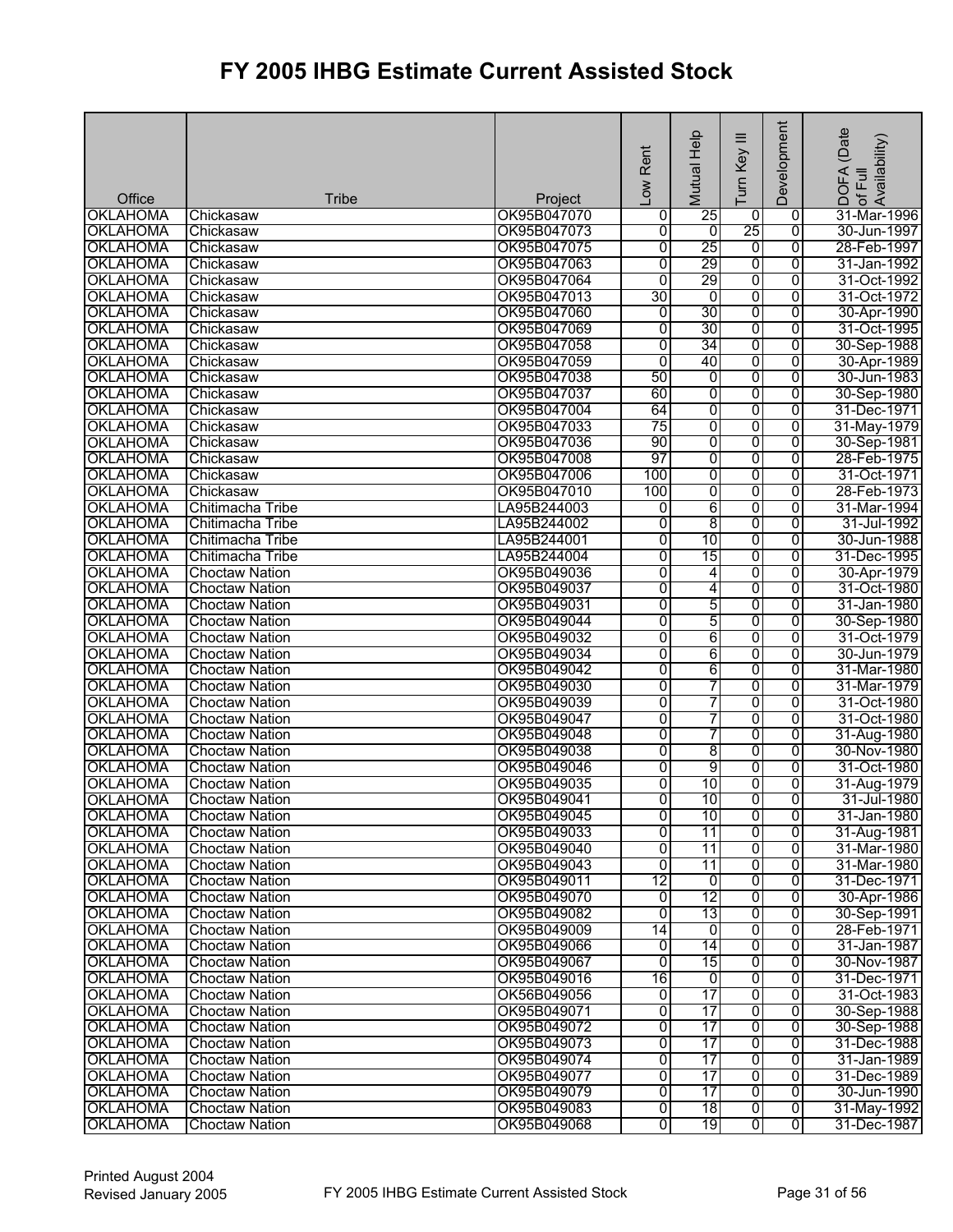|                           |                                       |                        | Rent<br>Low    | Mutual Help    | ≡<br>Turn Key           | Development    | (Date<br>of Full<br>Availability)<br><b>DOFA</b> |
|---------------------------|---------------------------------------|------------------------|----------------|----------------|-------------------------|----------------|--------------------------------------------------|
| Office<br><b>OKLAHOMA</b> | <b>Tribe</b><br><b>Choctaw Nation</b> | Project<br>OK95B049078 | 0              | 19             | 0                       | 0              | 31-Aug-1990                                      |
| <b>OKLAHOMA</b>           | <b>Choctaw Nation</b>                 | OK95B049010            | 20             | $\overline{0}$ | $\overline{0}$          | $\overline{0}$ | 31-Aug-1971                                      |
| <b>OKLAHOMA</b>           | <b>Choctaw Nation</b>                 | OK95B049075            | $\overline{0}$ | 20             | 0                       | $\overline{0}$ | 30-Apr-1989                                      |
| <b>OKLAHOMA</b>           | <b>Choctaw Nation</b>                 | OK95B049081            | $\overline{0}$ | 20             | 0                       | 0              | 31-May-1991                                      |
| <b>OKLAHOMA</b>           | <b>Choctaw Nation</b>                 | OK95B049089            | $\overline{0}$ | 20             | 0                       | $\overline{0}$ | 30-Sep-1997                                      |
| <b>OKLAHOMA</b>           | <b>Choctaw Nation</b>                 | OK56B049054            | $\overline{0}$ | 21             | $\overline{0}$          | $\overline{0}$ | 30-Nov-1983                                      |
| <b>OKLAHOMA</b>           | <b>Choctaw Nation</b>                 | OK95B049065            | 0              | 21             | 0                       | $\overline{0}$ | 31-Jan-1987                                      |
| <b>OKLAHOMA</b>           | <b>Choctaw Nation</b>                 | OK95B049076            | $\overline{0}$ | 21             | 0                       | $\overline{0}$ | 30-Sep-1989                                      |
| <b>OKLAHOMA</b>           | <b>Choctaw Nation</b>                 | OK95B049063            | $\overline{0}$ | 22             | $\overline{0}$          | 0              | 30-Apr-1986                                      |
| <b>OKLAHOMA</b>           | <b>Choctaw Nation</b>                 | OK95B049064            | $\overline{0}$ | 22             | 0                       | $\overline{0}$ | 31-Jan-1987                                      |
| <b>OKLAHOMA</b>           | <b>Choctaw Nation</b>                 | OK95B049080            | $\overline{0}$ | 22             | $\overline{0}$          | $\overline{0}$ | 30-Nov-1990                                      |
| <b>OKLAHOMA</b>           | <b>Choctaw Nation</b>                 | OK95B049084            | $\overline{0}$ | 22             | 0                       | 0              | 31-Mar-1993                                      |
| <b>OKLAHOMA</b>           | <b>Choctaw Nation</b>                 | OK56B049051            | $\overline{0}$ | 23             | 0                       | 0              | 31-Oct-1982                                      |
| <b>OKLAHOMA</b>           | <b>Choctaw Nation</b>                 | OK56B049052            | $\overline{0}$ | 24             | $\overline{0}$          | 0              | 31-Oct-1982                                      |
| <b>OKLAHOMA</b>           | <b>Choctaw Nation</b>                 | OK56B049055            | $\overline{0}$ | 24             | 0                       | $\overline{0}$ | 30-Sep-1983                                      |
| <b>OKLAHOMA</b>           | <b>Choctaw Nation</b>                 | OK95B049014            | 24             | 0              | 0                       | 0              | 31-Jul-1971                                      |
| <b>OKLAHOMA</b>           | <b>Choctaw Nation</b>                 | OK95B049069            | $\overline{0}$ | 27             | 0                       | 0              | 31-Jul-1988                                      |
| <b>OKLAHOMA</b>           | <b>Choctaw Nation</b>                 | OK56B049053            | $\overline{0}$ | 29             | 0                       | $\overline{0}$ | 31-Oct-1982                                      |
| <b>OKLAHOMA</b>           | <b>Choctaw Nation</b>                 | OK56B049049            | $\overline{0}$ | 30             | 0                       | $\overline{0}$ | 30-Nov-1982                                      |
| <b>OKLAHOMA</b>           | <b>Choctaw Nation</b>                 | OK95B049002            | 30             | O              | 0                       | 0              | 31-Dec-1969                                      |
| <b>OKLAHOMA</b>           | <b>Choctaw Nation</b>                 | OK95B049020            | 30             | $\overline{0}$ | 0                       | 0              | 30-Apr-1974                                      |
| <b>OKLAHOMA</b>           | <b>Choctaw Nation</b>                 | OK56B049050            | 0              | 31             | 0                       | $\overline{0}$ | 31-Mar-1983                                      |
| <b>OKLAHOMA</b>           | <b>Choctaw Nation</b>                 | OK95B049062            | $\overline{0}$ | 31             | 0                       | 0              | 31-Jul-1985                                      |
| <b>OKLAHOMA</b>           | <b>Choctaw Nation</b>                 | OK95B049060            | $\overline{0}$ | 35             | 0                       | 0              | 30-Sep-1986                                      |
| <b>OKLAHOMA</b>           | <b>Choctaw Nation</b>                 | OK95B049095            | 0              | 35             | 0                       | $\overline{0}$ | 31-Aug-2000                                      |
| <b>OKLAHOMA</b>           | <b>Choctaw Nation</b>                 | OK95B049088            | 0              | 41             | 0                       | 0              | 31-Jul-1997                                      |
| <b>OKLAHOMA</b>           | <b>Choctaw Nation</b>                 | OK95B049059            | $\overline{0}$ | 42             | 0                       | 0              | 31-May-1985                                      |
| <b>OKLAHOMA</b>           | <b>Choctaw Nation</b>                 | OK95B049087            | $\overline{0}$ | 42             | 0                       | $\overline{0}$ | 31-Mar-1997                                      |
| <b>OKLAHOMA</b>           | <b>Choctaw Nation</b>                 | OK56B049057            | $\overline{0}$ | 47             | 0                       | $\overline{0}$ | 31-May-1984                                      |
| <b>OKLAHOMA</b>           | <b>Choctaw Nation</b>                 | OK56B049058            | $\overline{0}$ | 48             | 0                       | $\overline{0}$ | 30-Jun-1983                                      |
| <b>OKLAHOMA</b>           | <b>Choctaw Nation</b>                 | OK95B049090            | 0              | 49             | 0                       | 0              | 31-Mar-1998                                      |
| <b>OKLAHOMA</b>           | <b>Choctaw Nation</b>                 | OK95B049086            | 0              | 50             | 0                       | 0              | 31-Aug-1996                                      |
| <b>OKLAHOMA</b>           | <b>Choctaw Nation</b>                 | OK95B049092            | $\overline{0}$ | 50             | 0                       | $\overline{0}$ | 28-Feb-1999                                      |
| <b>OKLAHOMA</b>           | <b>Choctaw Nation</b>                 | OK95B049093            | $\overline{0}$ | 50             | $\overline{0}$          | $\overline{0}$ | 31-Dec-1999                                      |
| <b>OKLAHOMA</b>           | <b>Choctaw Nation</b>                 | OK95B049094            | $\overline{0}$ | 50             | 0                       | $\overline{0}$ | 30-Apr-2000                                      |
| <b>OKLAHOMA</b>           | <b>Choctaw Nation</b>                 | OK95B049091            | $\overline{0}$ | 52             | ō                       | 0              | 28-Feb-1999                                      |
| <b>OKLAHOMA</b>           | <b>Choctaw Nation</b>                 | OK95B049061            | Ō              | 53             | $\overline{0}$          | $\overline{0}$ | 31-Dec-1986                                      |
| <b>OKLAHOMA</b>           | <b>Choctaw Nation</b>                 | OK95B049085            | ō              | 96             | 0                       | 0              | 30-Apr-1995                                      |
| <b>OKLAHOMA</b>           | Citizen Band Potawatomi Tribe         | OK95B091022            | 25             | 0              | 0                       | 0              | 31-Jul-1987                                      |
| <b>OKLAHOMA</b>           | <b>Comanche Tribe</b>                 | OK95B110013            | ō              | 9              | $\overline{\mathbf{0}}$ | 0              | 31-Jul-1991                                      |
| <b>OKLAHOMA</b>           | Comanche Tribe                        | OK95B110012            | 0              | 10             | 0                       | 0              | 30-Jun-1990                                      |
| <b>OKLAHOMA</b>           | <b>Comanche Tribe</b>                 | OK95B110011            | Ō              | 21             | 0                       | 0              | 30-Nov-1987                                      |
| <b>OKLAHOMA</b>           | Comanche Tribe                        | OK95B110015            | 0              | 36             | o                       | 0              | 31-Dec-1998                                      |
| <b>OKLAHOMA</b>           | <b>Comanche Tribe</b>                 | OK95B110009            | ō              | 37             | 0                       | 0              | 30-Jun-1982                                      |
| <b>OKLAHOMA</b>           | Comanche Tribe                        | OK95B110018            | 40             | o              | $\overline{0}$          | 0              | 30-Jun-1999                                      |
| <b>OKLAHOMA</b>           | Comanche Tribe                        | OK95B110016            | Ō              | 44             | 0                       | 1              | 30-Sep-1998                                      |
| <b>OKLAHOMA</b>           | Comanche Tribe                        | OK95B110017            | 45             | o              | 0                       | 0              | 30-Jun-1999                                      |
| <b>OKLAHOMA</b>           | <b>Comanche Tribe</b>                 | OK95B110014            | 55             | $\overline{0}$ | $\overline{0}$          | 0              | 30-Apr-1997                                      |
| <b>OKLAHOMA</b>           | <b>Comanche Tribe</b>                 | OK95B110007            | 0              | 63             | $\overline{0}$          | $\overline{0}$ | 30-Nov-1982                                      |
| <b>OKLAHOMA</b>           | <b>Comanche Tribe</b>                 | OK95B110006            | 0              | 71             | 0                       | 0              | 30-Apr-1980                                      |
| <b>OKLAHOMA</b>           | Comanche Tribe                        | OK95B110008            | 0              | 83             | 0                       | 0              | 31-Jul-1983                                      |
| <b>OKLAHOMA</b>           | Coushatta Tribe                       | LA95B260001            | 0              | 16             | $\overline{0}$          | $\overline{0}$ | 30-Jun-1995                                      |
| <b>OKLAHOMA</b>           | <b>Coushatta Tribe</b>                | LA95B260002            | 0              | 0              | $\overline{0}$          | 19             |                                                  |
| <b>OKLAHOMA</b>           | Delaware Tribe of Indians (Eastern)   | OK95B144005            | $\overline{0}$ | 4              | $\overline{0}$          | $\overline{0}$ | 31-May-1990                                      |
| <b>OKLAHOMA</b>           | Delaware Tribe of Indians (Eastern)   | OK95B144006            | $\overline{0}$ | 5              | 0                       | $\overline{0}$ | 31-May-1990                                      |
| <b>OKLAHOMA</b>           | Delaware Tribe of Indians (Eastern)   | OK95B144007            | 0              | $\overline{8}$ | $\overline{0}$          | $\overline{0}$ | 30-Jun-1993                                      |
| <b>OKLAHOMA</b>           | Delaware Tribe of Indians (Eastern)   | OK95B144003            | $\overline{0}$ | 11             | $\overline{\mathbf{0}}$ | $\overline{0}$ | 30-Apr-1990                                      |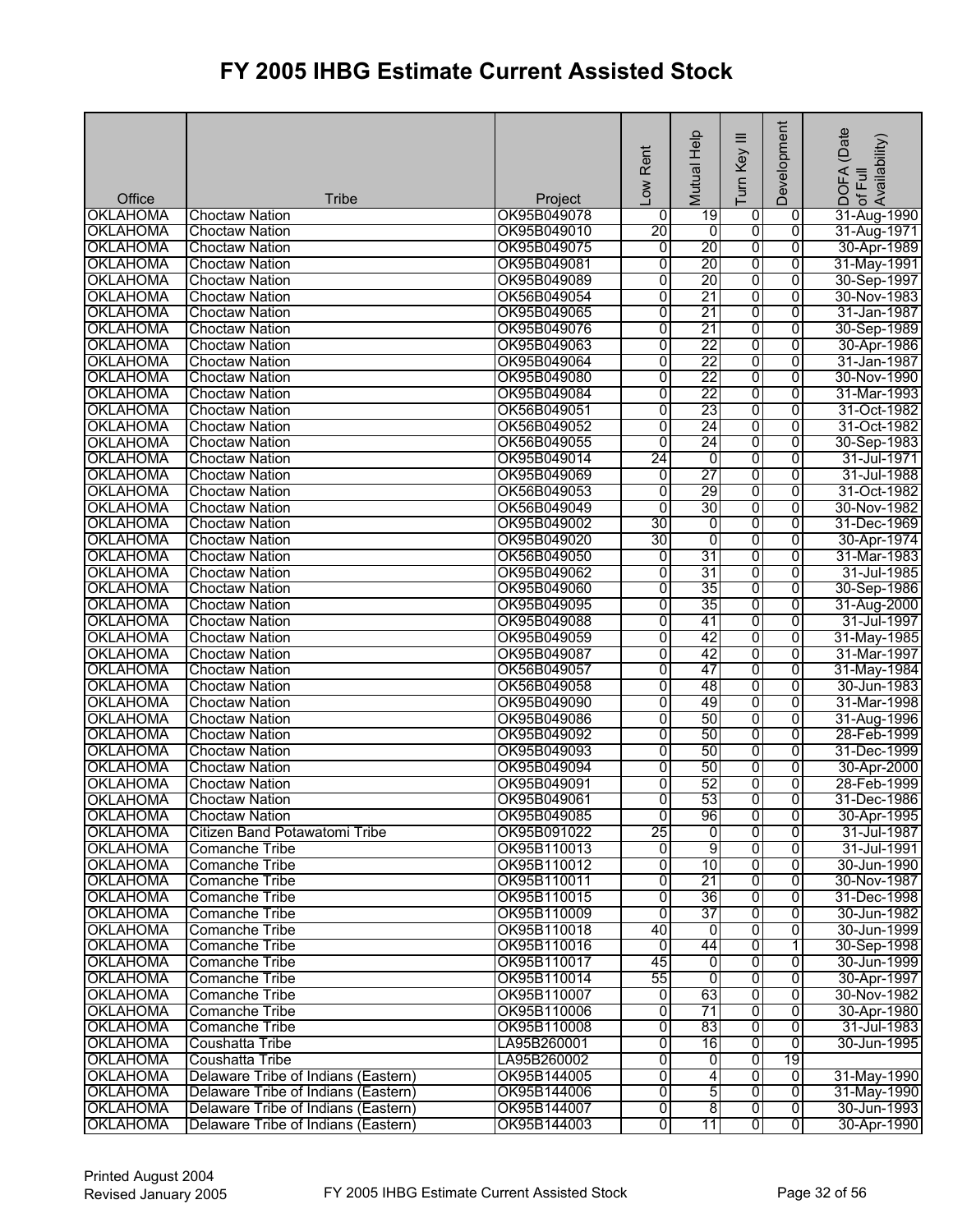|                 |                                     |             |                 | Help                     | $\equiv$                | Development     | (Date<br>! DOFA (Date<br>·of Full<br>Availability) |
|-----------------|-------------------------------------|-------------|-----------------|--------------------------|-------------------------|-----------------|----------------------------------------------------|
|                 |                                     |             | Low Rent        | Mutual                   | Turn Key                |                 |                                                    |
| Office          | Tribe                               | Project     |                 |                          |                         |                 |                                                    |
| <b>OKLAHOMA</b> | Delaware Tribe of Indians (Eastern) | OK95B144004 | 0               | 11                       | 0                       | $\overline{0}$  | 31-Aug-1989                                        |
| <b>OKLAHOMA</b> | Delaware Tribe of Indians (Eastern) | OK95B144002 | $\overline{0}$  | 16                       | $\overline{0}$          | $\overline{0}$  | 31-Jan-1981                                        |
| <b>OKLAHOMA</b> | Delaware Tribe of Indians (Eastern) | OK95B144011 | 16              | $\overline{0}$           | 0                       | $\overline{0}$  | 20-Nov-1997                                        |
| <b>OKLAHOMA</b> | Delaware Tribe of Indians (Eastern) | OK95B144010 | Ō               | 17                       | 0                       | 0               | 20-Jul-1997                                        |
| <b>OKLAHOMA</b> | Delaware Tribe of Indians (Eastern) | OK95B144008 | $\overline{0}$  | 18                       | 0                       | 0               | 30-Sep-1993                                        |
| <b>OKLAHOMA</b> | Delaware Tribe of Indians (Eastern) | OK95B144009 | $\overline{0}$  | 19                       | 0                       | 0               | 30-Sep-1995                                        |
| <b>OKLAHOMA</b> | Delaware Tribe of Indians (Eastern) | OK95B144001 | $\overline{25}$ | 0                        | $\overline{0}$          | 0               | 30-Sep-1980                                        |
| <b>OKLAHOMA</b> | Delaware Tribe of Indians (Eastern) | OK95B144012 | 36              | 0                        | 0                       | 0               | 30-Sep-1998                                        |
| <b>OKLAHOMA</b> | Eastern Shawnee Tribe               | OK95B167001 | 0               | 12                       | $\overline{0}$          | $\overline{0}$  | 30-Mar-2000                                        |
| <b>OKLAHOMA</b> | Fort Sill Apache Tribe              | OK95B159001 | $\overline{0}$  | 15                       | 0                       | $\overline{0}$  | 31-Aug-2000                                        |
| <b>OKLAHOMA</b> | Iowa Tribe of Kansas and Nebraska   | KS95B067005 | $\overline{0}$  | 17                       | 0                       | $\overline{0}$  | 28-Feb-1986                                        |
| <b>OKLAHOMA</b> | lowa Tribe of Kansas and Nebraska   | KS95B067003 | 46              | 0                        | $\overline{0}$          | $\overline{0}$  | 31-Mar-1980                                        |
| <b>OKLAHOMA</b> | lowa Tribe of Kansas and Nebraska   | KS95B067006 |                 | 10                       |                         |                 | 29-Feb-2000                                        |
| <b>OKLAHOMA</b> | Iowa Tribe of Oklahoma              | OK95B161001 |                 |                          |                         | $\overline{15}$ |                                                    |
| <b>OKLAHOMA</b> | <b>Kaw Tribe</b>                    | OK95B145004 | $\overline{0}$  | 10                       | $\overline{0}$          | $\Omega$        | 29-Feb-1992                                        |
| <b>OKLAHOMA</b> | <b>Kaw Tribe</b>                    | OK95B145005 | $\overline{0}$  | 10                       | ō                       | $\overline{0}$  | 30-Jun-1993                                        |
| <b>OKLAHOMA</b> | <b>Kaw Tribe</b>                    | OK95B145007 | $\overline{0}$  | 10                       | ō                       | $\overline{0}$  | 31-Mar-1999                                        |
| <b>OKLAHOMA</b> | <b>Kaw Tribe</b>                    | OK95B145003 | $\overline{0}$  | 14                       | $\overline{0}$          | $\overline{0}$  | 30-Sep-1990                                        |
| <b>OKLAHOMA</b> | <b>Kaw Tribe</b>                    | OK95B145002 | $\overline{0}$  | 15                       | 0                       | $\overline{0}$  | 30-Sep-1988                                        |
| <b>OKLAHOMA</b> | <b>Kaw Tribe</b>                    | OK95B145006 | 0               | 19                       | 0                       | 0               | 31-Mar-1995                                        |
| <b>OKLAHOMA</b> | <b>Kaw Tribe</b>                    | OK95B145001 | $\overline{0}$  | 33                       | 0                       | 0               | 31-Aug-1985                                        |
| <b>OKLAHOMA</b> | Kickapoo Tribe                      | KS95B048006 | $\overline{0}$  | $\overline{0}$           | 0                       | 18              |                                                    |
| <b>OKLAHOMA</b> | Kickapoo Tribe                      | KS95B048004 | 25              | 0                        | 0                       | 0               | 30-Jun-1980                                        |
| <b>OKLAHOMA</b> | Kickapoo Tribe                      | KS95B048003 | 46              | 0                        | 0                       | $\overline{0}$  | 30-Jun-1980                                        |
| <b>OKLAHOMA</b> | Kickapoo Tribe of Oklahoma          | OK95B158001 | $\overline{0}$  | 0                        | 0                       | 15              |                                                    |
| <b>OKLAHOMA</b> | Kiowa Tribe                         | OK95B098009 | 0               | $\overline{8}$           | $\overline{0}$          | 0               | 30-Apr-1994                                        |
| <b>OKLAHOMA</b> | Kiowa Tribe                         | OK95B098010 | $\overline{0}$  | 10                       | 0                       | 0               | 26-Feb-1993                                        |
| <b>OKLAHOMA</b> | Kiowa Tribe                         | OK95B098011 | $\overline{0}$  | $\overline{18}$          | 0                       | 0               | 30-Sep-1996                                        |
| <b>OKLAHOMA</b> | <b>Kiowa Tribe</b>                  | OK56B098004 | 0               | 20                       | 0                       | 0               | 31-Dec-1985                                        |
| <b>OKLAHOMA</b> | Kiowa Tribe                         | OK95B098008 | $\overline{0}$  | 20                       | 0                       | $\overline{0}$  | 31-Jul-1991                                        |
| <b>OKLAHOMA</b> | <b>Kiowa Tribe</b>                  | OK95B098012 | 21              | 0                        | 0                       | 0               | 30-Apr-1997                                        |
| <b>OKLAHOMA</b> | Kiowa Tribe                         | OK95B098006 | 0               | 23                       | 0                       | 0               | 30-Sep-1987                                        |
| <b>OKLAHOMA</b> | <b>Kiowa Tribe</b>                  | OK95B098007 | $\overline{0}$  | 25                       | 0                       | $\overline{0}$  | 31-Jul-1991                                        |
| <b>OKLAHOMA</b> | Kiowa Tribe                         | OK95B098002 | $\overline{0}$  | 32                       | 0                       | $\overline{0}$  | 31-Jul-1983                                        |
| <b>OKLAHOMA</b> | <b>Modoc Tribe</b>                  | OK95B165001 | 15              | 0                        | 0                       | $\overline{0}$  | 30-Sep-1998                                        |
| <b>OKLAHOMA</b> | Muskogee (Creek) Nation             | OK95B051018 | 0               | $\overline{\phantom{a}}$ | 0                       | $\overline{0}$  | 31-Oct-1977                                        |
| <b>OKLAHOMA</b> | Muskogee (Creek) Nation             | OK95B051016 | $\overline{0}$  | 31                       | $\overline{0}$          | 0               | 30-Apr-1979                                        |
| <b>OKLAHOMA</b> | Muskogee (Creek) Nation             | OK95B051028 | $\overline{0}$  | 4                        | $\overline{0}$          | 0               | 30-Nov-1980                                        |
| <b>OKLAHOMA</b> | Muskogee (Creek) Nation             | OK95B051017 | 0               | 6                        | 0                       | 0               | 31-Aug-1978                                        |
| <b>OKLAHOMA</b> | Muskogee (Creek) Nation             | OK95B051024 | 0               | 6                        | 0                       | $\overline{0}$  | 31-Jul-1980                                        |
| <b>OKLAHOMA</b> | Muskogee (Creek) Nation             | OK56B051029 | 0               | 8                        | $\overline{\mathbf{0}}$ | $\overline{0}$  | 30-Sep-1980                                        |
| <b>OKLAHOMA</b> | Muskogee (Creek) Nation             | OK56B051034 | $\overline{0}$  | $\overline{8}$           | 0                       | $\overline{0}$  | 30-Sep-1981                                        |
| <b>OKLAHOMA</b> | Muskogee (Creek) Nation             | OK56B051037 | 0               | 8                        | 0                       | $\overline{0}$  | 30-Jun-1982                                        |
| <b>OKLAHOMA</b> | Muskogee (Creek) Nation             | OK56B051031 | 0               | 9                        | $\overline{0}$          | $\overline{0}$  | 31-Mar-1981                                        |
| <b>OKLAHOMA</b> | Muskogee (Creek) Nation             | OK95B051070 | 0               | 9                        | $\overline{\mathbf{0}}$ | 0               | 30-Sep-1999                                        |
| <b>OKLAHOMA</b> | Muskogee (Creek) Nation             | OK95B051040 | 0               | 10                       | 0                       | 0               | 30-Sep-1983                                        |
| <b>OKLAHOMA</b> | Muskogee (Creek) Nation             | OK95B051057 | 0               | 10                       | 0                       | 0               | 30-Sep-1986                                        |
| <b>OKLAHOMA</b> | Muskogee (Creek) Nation             | OK95B051064 | 0               | 10                       | $\overline{\mathbf{0}}$ | 0               | 31-Jan-1991                                        |
| <b>OKLAHOMA</b> | Muskogee (Creek) Nation             | OK56B051030 | 0               | 11                       | 0                       | 0               | 31-Oct-1980                                        |
| <b>OKLAHOMA</b> | Muskogee (Creek) Nation             | OK56B051035 | 0               | 12                       | 0                       | $\overline{0}$  | 30-Sep-1981                                        |
| <b>OKLAHOMA</b> | Muskogee (Creek) Nation             | OK95B051039 | 0               | 12                       | $\overline{0}$          | 0               | 30-Jun-1983                                        |
| <b>OKLAHOMA</b> | Muskogee (Creek) Nation             | OK95B051059 | 0               | 12                       | 0                       | $\overline{0}$  | 30-Sep-1989                                        |
| <b>OKLAHOMA</b> | Muskogee (Creek) Nation             | OK56B051036 | 0               | 13                       | $\overline{0}$          | $\overline{0}$  | 31-Oct-1982                                        |
| <b>OKLAHOMA</b> | Muskogee (Creek) Nation             | OK56B051038 | 0               | 13                       | 0                       | 0               | 30-Nov-1982                                        |
| <b>OKLAHOMA</b> | Muskogee (Creek) Nation             | OK95B051026 | 0               | 13                       | 0                       | 0               | 31-Oct-1980                                        |
| <b>OKLAHOMA</b> | Muskogee (Creek) Nation             | OK95B051056 | 0               | 13                       | $\overline{0}$          | $\overline{0}$  | 31-Jan-1986                                        |
| <b>OKLAHOMA</b> | Muskogee (Creek) Nation             | OK95B051025 | 0               | 14                       | 0                       | 0               | 30-Nov-1980                                        |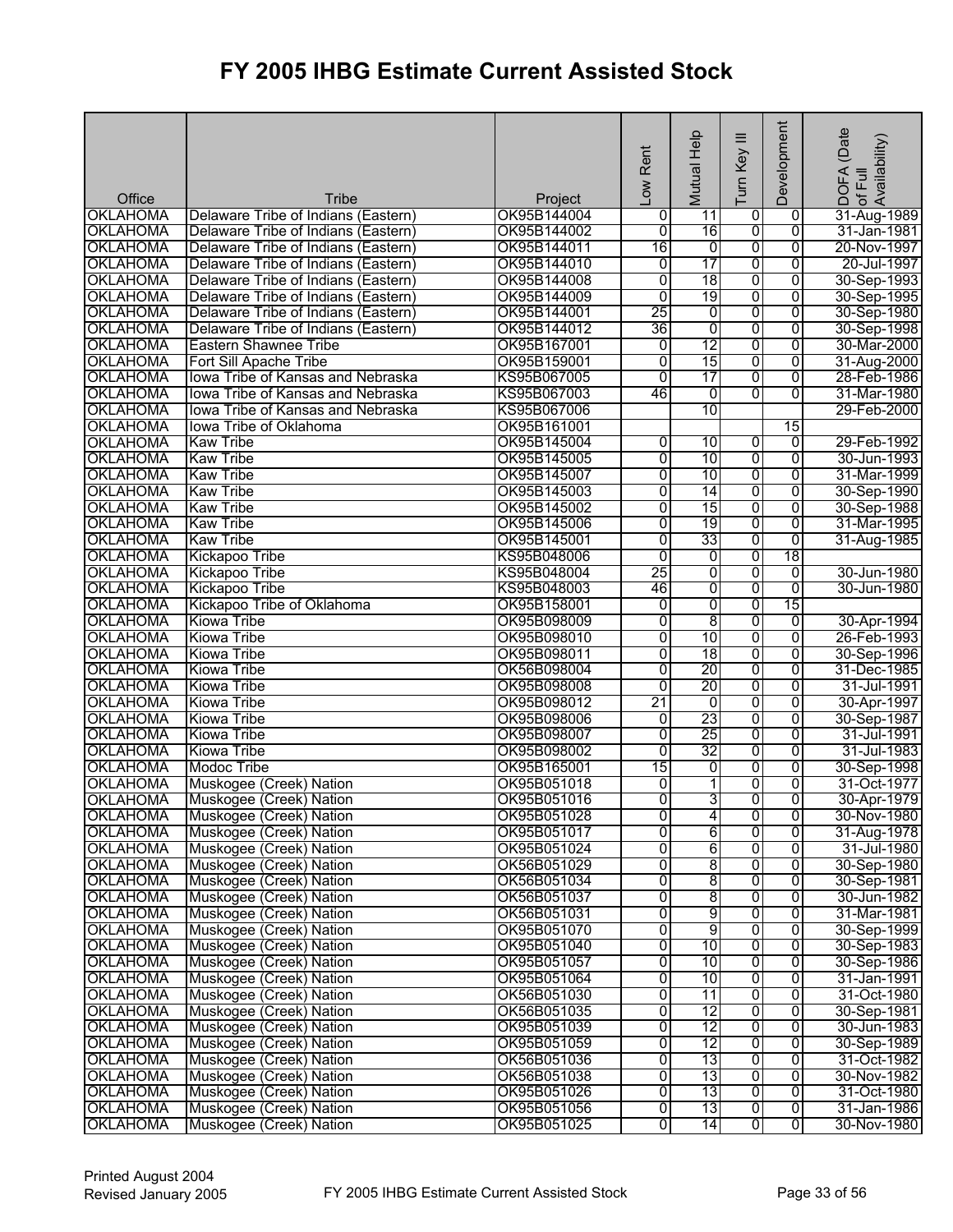|                           |                                                    |                        | Low Rent            | Mutual Help           | $\equiv$<br>Turn Key    | Development    | (Date<br>! DOFA (Date<br>Iof Full<br>Availability) |
|---------------------------|----------------------------------------------------|------------------------|---------------------|-----------------------|-------------------------|----------------|----------------------------------------------------|
| Office<br><b>OKLAHOMA</b> | Tribe                                              | Project<br>OK95B051041 |                     |                       |                         | $\overline{0}$ | 31-Dec-1984                                        |
| <b>OKLAHOMA</b>           | Muskogee (Creek) Nation<br>Muskogee (Creek) Nation | OK95B051060            | 0<br>$\overline{0}$ | $\overline{14}$<br>14 | 0<br>$\overline{0}$     | $\overline{0}$ | 30-Oct-1989                                        |
| <b>OKLAHOMA</b>           | Muskogee (Creek) Nation                            | OK56B051032            | 0                   | 15                    | 0                       | $\overline{0}$ | 31-Jan-1981                                        |
| <b>OKLAHOMA</b>           | Muskogee (Creek) Nation                            | OK95B051020            | 0                   | 15                    | $\overline{0}$          | $\overline{0}$ | 31-Jan-1980                                        |
| <b>OKLAHOMA</b>           | Muskogee (Creek) Nation                            | OK95B051042            | $\overline{0}$      | 15                    | 0                       | $\overline{0}$ | 31-Jan-1985                                        |
| <b>OKLAHOMA</b>           | Muskogee (Creek) Nation                            | OK56B051033            | 0                   | 17                    | ō                       | $\overline{0}$ | 30-Nov-1981                                        |
| <b>OKLAHOMA</b>           | Muskogee (Creek) Nation                            | OK95B051049            | $\overline{0}$      | $\overline{17}$       | 0                       | $\overline{0}$ | 31-Jan-1988                                        |
| <b>OKLAHOMA</b>           | Muskogee (Creek) Nation                            | OK95B051051            | 0                   | 17                    | 0                       | $\overline{0}$ | 31-Dec-1987                                        |
| <b>OKLAHOMA</b>           | Muskogee (Creek) Nation                            | OK95B051045            | 0                   | 18                    | $\overline{0}$          | $\overline{0}$ | 30-Jun-1986                                        |
| <b>OKLAHOMA</b>           | Muskogee (Creek) Nation                            | OK95B051061            | $\overline{0}$      | 18                    | 0                       | $\overline{0}$ | 31-Oct-1991                                        |
| <b>OKLAHOMA</b>           | Muskogee (Creek) Nation                            | OK95B051065            | $\overline{0}$      | 18                    | 0                       | $\overline{0}$ | 30-Jun-1994                                        |
| <b>OKLAHOMA</b>           | Muskogee (Creek) Nation                            | OK95B051021            | 0                   | 19                    | 0                       | $\overline{0}$ | 31-Oct-1979                                        |
| <b>OKLAHOMA</b>           | Muskogee (Creek) Nation                            | OK95B051043            | 0                   | 19                    | $\overline{0}$          | $\overline{0}$ | 30-Sep-1985                                        |
| <b>OKLAHOMA</b>           | Muskogee (Creek) Nation                            | OK95B051044            | 0                   | 19                    | $\overline{0}$          | $\overline{0}$ | 30-Sep-1985                                        |
| <b>OKLAHOMA</b>           | Muskogee (Creek) Nation                            | OK95B051055            | Ō                   | 19                    | 0                       | $\overline{0}$ | 31-Jan-1989                                        |
| <b>OKLAHOMA</b>           | Muskogee (Creek) Nation                            | OK95B051058            | 0                   | 19                    | 0                       | 0              | 31-Mar-1991                                        |
| <b>OKLAHOMA</b>           | Muskogee (Creek) Nation                            | OK95B051062            | 0                   | 19                    | 0                       | $\overline{0}$ | 30-Nov-1993                                        |
| <b>OKLAHOMA</b>           | Muskogee (Creek) Nation                            | OK95B051063            | $\overline{0}$      | 19                    | 0                       | $\overline{0}$ | 31-Aug-1993                                        |
| <b>OKLAHOMA</b>           | Muskogee (Creek) Nation                            | OK95B051001            | 20                  | ō                     | 0                       | $\overline{0}$ | 30-May-1969                                        |
| <b>OKLAHOMA</b>           | Muskogee (Creek) Nation                            | OK95B051046            | 0                   | 20                    | $\overline{0}$          | 0              | 30-Sep-1986                                        |
| <b>OKLAHOMA</b>           | Muskogee (Creek) Nation                            | OK95B051048            | 0                   | 20                    | 0                       | $\overline{0}$ | 31-Aug-1987                                        |
| <b>OKLAHOMA</b>           | Muskogee (Creek) Nation                            | OK95B051069            | $\overline{0}$      | 21                    | 0                       | $\overline{0}$ | 31-Aug-1996                                        |
| <b>OKLAHOMA</b>           | Muskogee (Creek) Nation                            | OK95B051053            | Ō                   | 22                    | $\overline{0}$          | $\overline{0}$ | 31-Jul-1989                                        |
| <b>OKLAHOMA</b>           | Muskogee (Creek) Nation                            | OK95B051054            | $\overline{0}$      | 22                    | 0                       | $\overline{0}$ | 31-Jul-1989                                        |
| <b>OKLAHOMA</b>           | Muskogee (Creek) Nation                            | OK95B051047            | 0                   | 23                    | 0                       | $\overline{0}$ | 31-Aug-1987                                        |
| <b>OKLAHOMA</b>           | Muskogee (Creek) Nation                            | OK95B051052            | $\overline{0}$      | 23                    | $\overline{0}$          | $\overline{0}$ | 31-Aug-1988                                        |
| <b>OKLAHOMA</b>           | Muskogee (Creek) Nation                            | OK95B051050            | 0                   | 24                    | 0                       | $\overline{0}$ | 31-Mar-1988                                        |
| <b>OKLAHOMA</b>           | Muskogee (Creek) Nation                            | OK95B051006            | 28                  | $\overline{0}$        | 0                       | $\overline{0}$ | 30-Jun-1971                                        |
| <b>OKLAHOMA</b>           | Muskogee (Creek) Nation                            | OK95B051007            | 30                  | $\overline{0}$        | $\overline{0}$          | $\overline{0}$ | 30-Apr-1973                                        |
| <b>OKLAHOMA</b>           | Muskogee (Creek) Nation                            | OK95B051068            | $\overline{0}$      | 41                    | 0                       | $\overline{0}$ | 30-Sep-1997                                        |
| <b>OKLAHOMA</b>           | Muskogee (Creek) Nation                            | OK95B051022            | 0                   | 45                    | $\overline{0}$          | $\overline{0}$ | 29-Feb-1980                                        |
| <b>OKLAHOMA</b>           | Muskogee (Creek) Nation                            | OK95B051067            | $\overline{0}$      | 48                    | $\overline{0}$          | 0              | 31-Jul-1996                                        |
| <b>OKLAHOMA</b>           | Muskogee (Creek) Nation                            | OK95B051019            | 50                  | 0                     | 0                       | $\overline{0}$ | 31-Jan-1980                                        |
| <b>OKLAHOMA</b>           | Muskogee (Creek) Nation                            | OK95B051023            | 50                  | $\overline{0}$        | ō                       | $\overline{0}$ | 30-Jun-1980                                        |
| <b>OKLAHOMA</b>           | Muskogee (Creek) Nation                            | OK95B051066            | ō                   | 50                    | $\overline{0}$          | $\overline{0}$ | 30-Jun-1995                                        |
| <b>OKLAHOMA</b>           | Muskogee (Creek) Nation                            | OK95B051008            | 70                  | $\overline{0}$        | $\overline{0}$          | $\overline{0}$ | 30-Apr-1973                                        |
| <b>OKLAHOMA</b>           | Muskogee (Creek) Nation                            | OK95B051012            | 71                  | ᅁ                     | $\overline{0}$          | 0              | 31-Jul-1974                                        |
| <b>OKLAHOMA</b>           | <b>Osage Tribe</b>                                 | OK95B127013            | ō                   | $6\overline{6}$       | o                       | $\overline{0}$ | 31-Jul-1992                                        |
| <b>OKLAHOMA</b>           | Osage Tribe                                        | OK95B127015            | 0                   | 6                     | 0                       | 0              | 30-Jun-1995                                        |
| <b>OKLAHOMA</b>           | Osage Tribe                                        | OK56B127005            | 0                   | 8                     | 0                       | 0              | 31-Mar-1981                                        |
| <b>OKLAHOMA</b>           | Osage Tribe                                        | OK95B127016            | 0                   | 8                     | $\overline{0}$          | 0              | 31-Dec-1993                                        |
| <b>OKLAHOMA</b>           | Osage Tribe                                        | OK95B127017            | 0                   | 10                    | 0                       | 0              | 30-Jun-1999                                        |
| <b>OKLAHOMA</b>           | Osage Tribe                                        | OK95B127012            | 0                   | 12                    | 0                       | 0              | 31-May-1989                                        |
| <b>OKLAHOMA</b>           | Osage Tribe                                        | OK95B127007            | 0                   | 15                    | 0                       | $\overline{0}$ | 30-Sep-1985                                        |
| <b>OKLAHOMA</b>           | Osage Tribe                                        | OK95B127014            | $\overline{0}$      | 15                    | $\overline{0}$          | 0              | 31-Mar-1994                                        |
| <b>OKLAHOMA</b>           | Osage Tribe                                        | OK95B127003            | 0                   | 18                    | 0                       | 0              | 31-Mar-1982                                        |
| <b>OKLAHOMA</b>           | Osage Tribe                                        | OK95B127009            | 0                   | 21                    | 0                       | 0              | 30-Sep-1987                                        |
| <b>OKLAHOMA</b>           | Osage Tribe                                        | OK95B127011            | 0                   | 21                    | $\overline{0}$          | $\overline{0}$ | 31-Jul-1989                                        |
| <b>OKLAHOMA</b>           | Osage Tribe                                        | OK95B127008            | $\overline{0}$      | 23                    | $\overline{0}$          | $\overline{0}$ | 31-Dec-1986                                        |
| <b>OKLAHOMA</b>           | Osage Tribe                                        | OK56B127006            | 0                   | 27                    | 0                       | 0              | 31-Mar-1984                                        |
| <b>OKLAHOMA</b>           | Osage Tribe                                        | OK95B127010            | 0                   | 34                    | 0                       | 0              | 30-Apr-1989                                        |
| <b>OKLAHOMA</b>           | <b>Osage Tribe</b>                                 | OK95B127004            | $\overline{0}$      | 59                    | $\overline{0}$          | $\overline{0}$ | 30-Jun-1982                                        |
| <b>OKLAHOMA</b>           | Otoe-Missouria Tribe                               | OK95B114002            | 48                  | $\overline{0}$        | $\overline{0}$          | $\overline{0}$ | 30-Apr-1981                                        |
| <b>OKLAHOMA</b>           | <b>Pawnee Tribe</b>                                | OK95B094006            | ō                   | 6                     | $\overline{0}$          | $\overline{0}$ | 31-Jul-1991                                        |
| <b>OKLAHOMA</b>           | Pawnee Tribe                                       | OK95B094007            | $\overline{0}$      | 7                     | $\overline{0}$          | $\overline{0}$ | 31-Jan-1994                                        |
| <b>OKLAHOMA</b>           | Pawnee Tribe                                       | OK95B094009            | 0                   | $\overline{8}$        | $\overline{0}$          | $\overline{0}$ | 31-Mar-1996                                        |
| <b>OKLAHOMA</b>           | Pawnee Tribe                                       | OK95B094008            | 0                   | $\overline{9}$        | $\overline{\mathbf{0}}$ | $\overline{0}$ | 31-Jul-1995                                        |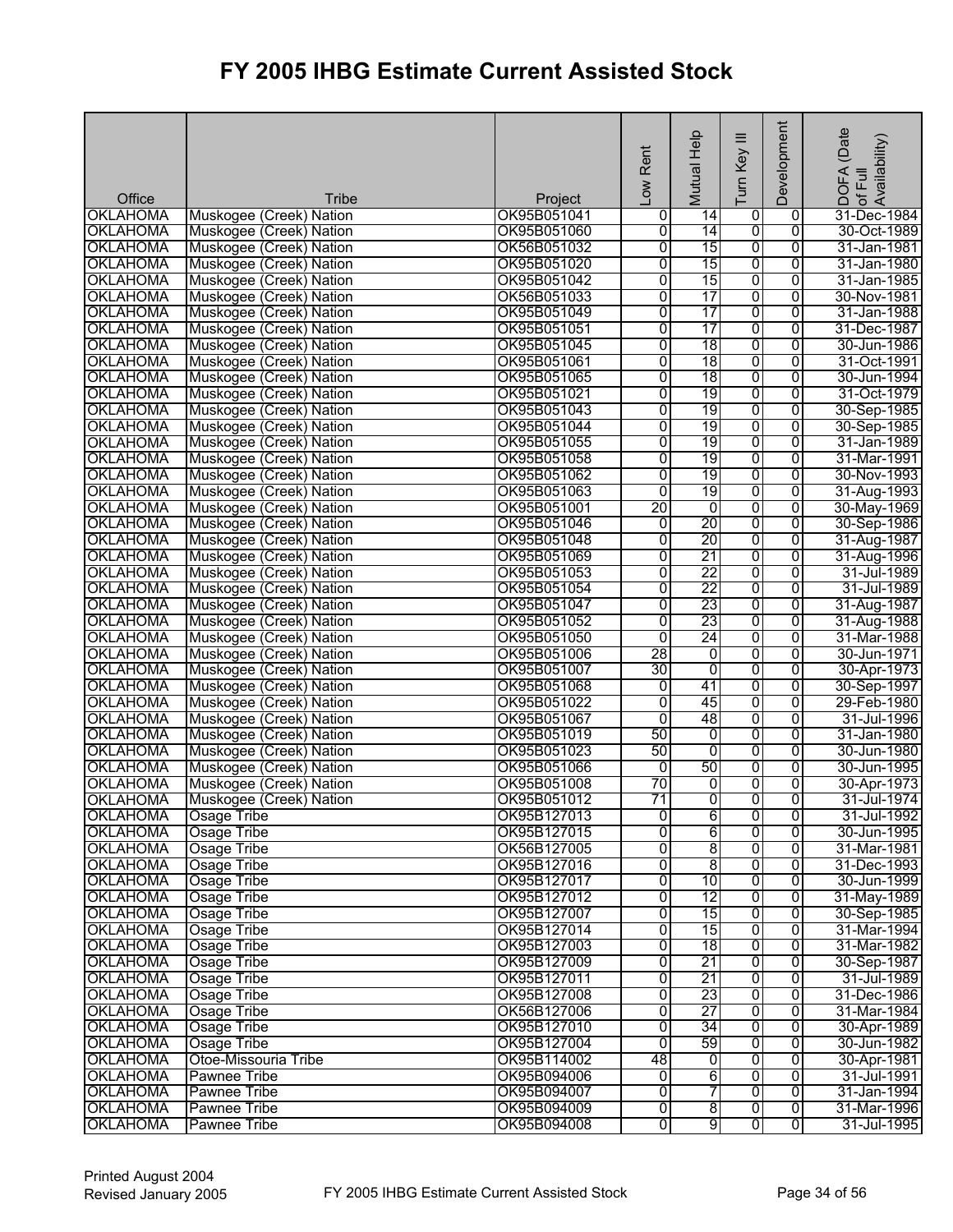|                                    |                                        |                            | Low Rent        | Mutual Help     | Ξ<br>Turn Key  | Development         | (Date<br>DOFA (Date<br>of Full<br>Availability) |
|------------------------------------|----------------------------------------|----------------------------|-----------------|-----------------|----------------|---------------------|-------------------------------------------------|
| Office                             |                                        |                            |                 |                 |                |                     |                                                 |
| <b>OKLAHOMA</b>                    | <b>Tribe</b><br>Pawnee Tribe           | Project<br>OK56B094004     | $\overline{25}$ | 0               | 0              | 0                   | 30-Jun-1982                                     |
| <b>OKLAHOMA</b>                    | Peoria Tribe                           | OK95B143011                | ō               | 8               | 0              | $\overline{0}$      | 30-Apr-1990                                     |
| <b>OKLAHOMA</b>                    | Peoria Tribe                           | OK95B143013                | $\overline{0}$  | $\overline{8}$  | 0              | $\overline{0}$      | 31-Mar-1994                                     |
| <b>OKLAHOMA</b>                    | Peoria Tribe                           | OK95B143014                | 0               | 10              | 0              | $\overline{0}$      | 30-Jun-1995                                     |
| <b>OKLAHOMA</b>                    | Peoria Tribe                           | OK95B143003                | 0               | 15              | 0              | 0                   | 30-Nov-1982                                     |
| <b>OKLAHOMA</b>                    | Peoria Tribe                           | OK95B143005                | $\overline{0}$  | 16              | 0              | 0                   | 30-Apr-1986                                     |
| <b>OKLAHOMA</b>                    | Peoria Tribe                           | OK95B143007                | 0               | 16              | $\overline{0}$ | 0                   | 30-Sep-1987                                     |
| <b>OKLAHOMA</b>                    | Peoria Tribe                           | OK56B143004                | 0               | $\overline{17}$ | 0              | 0                   | 31-Mar-1984                                     |
| <b>OKLAHOMA</b>                    | Peoria Tribe                           | OK95B143008                | $\overline{0}$  | 17              | 0              | 0                   | 31-Mar-1989                                     |
| <b>OKLAHOMA</b>                    | Peoria Tribe                           | OK95B143015                | $\overline{0}$  | 17              | 0              | 0                   | 28-Feb-1996                                     |
| <b>OKLAHOMA</b>                    | Peoria Tribe                           | OK95B143006                | 0               | $\overline{18}$ | $\overline{0}$ | $\overline{0}$      | 30-Jun-1987                                     |
| <b>OKLAHOMA</b>                    | Peoria Tribe                           | OK95B143010                | $\overline{0}$  | 19              | 0              | 0                   | 29-Feb-1992                                     |
| <b>OKLAHOMA</b>                    | Peoria Tribe                           | OK95B143009                | $\overline{0}$  | 20              | 0              | 0                   | 30-Apr-1990                                     |
| <b>OKLAHOMA</b>                    | Peoria Tribe                           | OK95B143012                | $\overline{0}$  | 23              | 0              | 0                   | 31-Jul-1993                                     |
| <b>OKLAHOMA</b>                    | Peoria Tribe                           | OK95B143016                | 0               | 25              | 0              | $\overline{0}$      | 28-Feb-1999                                     |
| <b>OKLAHOMA</b>                    | Peoria Tribe                           | OK95B143002                | $\overline{0}$  | 44              | 0              | 0                   | 28-Feb-1981                                     |
| <b>OKLAHOMA</b>                    | Peoria Tribe                           | OK95B143001                | 123             | 0               | 0              | 0                   | 29-Feb-1980                                     |
| <b>OKLAHOMA</b>                    | Ponca Tribe                            | OK95B054002                | 10              | $\overline{0}$  | 0              | $\overline{0}$      | 30-Sep-1971                                     |
| <b>OKLAHOMA</b>                    | Ponca Tribe                            | OK95B054007                | $\overline{0}$  | 15              | 0              | 0                   | 30-Apr-1990                                     |
| <b>OKLAHOMA</b>                    | Ponca Tribe                            | OK95B054005                | $\overline{25}$ | 0               | 0              | 0                   | 31-Jul-1974                                     |
| <b>OKLAHOMA</b>                    | Prairie Band of Potawatomi             | KS95B084003                | 30              | $\overline{0}$  | 0              | 0                   | 31-Aug-1984                                     |
| <b>OKLAHOMA</b>                    | Prairie Band of Potawatomi             | KS95B084001                | 0               | 32              | $\overline{0}$ | 0                   | 30-Nov-1977                                     |
| <b>OKLAHOMA</b>                    | Prairie Band of Potawatomi             | KS95B084002                | 0               | 33              | o              | $\overline{0}$      | 28-Feb-1985                                     |
| <b>OKLAHOMA</b>                    | <b>Quapaw Tribe</b>                    | OK95B164001                | 0               | 15              | 0              | 0                   | 30-Nov-1999                                     |
| <b>OKLAHOMA</b>                    | Sac and Fox of Missouri                | KS95B151003                | 0               | 10              | 0              | 0                   | 31-Jul-1999                                     |
| <b>OKLAHOMA</b>                    | Sac and Fox of Missouri                | KS16B151002                | 0               | 19              | 0              | 0                   | 28-Feb-1990                                     |
| <b>OKLAHOMA</b>                    | Sac and Fox of Missouri                | KS16B151001                | 20              | 0               | 0              | 0                   | 30-Jun-1986                                     |
| <b>OKLAHOMA</b>                    | Sac and Fox Tribe                      | OK95B090019                | 0               | 7               | 0              | 0                   | 31-Dec-1991                                     |
| <b>OKLAHOMA</b>                    | Sac and Fox Tribe                      | OK95B090018                | 0               | 8               | 0              | $\overline{0}$      | 29-Feb-1992                                     |
| <b>OKLAHOMA</b>                    | Sac and Fox Tribe                      | OK95B090020                | $\overline{0}$  | 9               | $\overline{0}$ | $\overline{0}$      | 30-Sep-1993                                     |
| <b>OKLAHOMA</b>                    | Sac and Fox Tribe                      | OK95B090021                | 0               | 9               | 0              | $\overline{0}$      | 31-Jan-1995                                     |
| <b>OKLAHOMA</b>                    | Sac and Fox Tribe                      | OK95B090014                | 0               | 10              | 0              | 0                   | 31-Aug-1986                                     |
| <b>OKLAHOMA</b>                    | Sac and Fox Tribe                      | OK95B090010                | $\overline{0}$  | 15              | 0              | 0                   | 31-Mar-1981                                     |
| <b>OKLAHOMA</b>                    | Sac and Fox Tribe                      | OK95B090008                | 0               | 16              | 0              | $\overline{0}$      | 31-Aug-1978                                     |
| <b>OKLAHOMA</b>                    | Sac and Fox Tribe                      | OK95B090015                | 0               | $\overline{18}$ | 0              | 0                   | 30-Sep-1988                                     |
| <b>OKLAHOMA</b>                    | Sac and Fox Tribe                      | OK95B090017                | 0               | 19              | 0              | 0                   | 31-Jul-1990                                     |
| <b>OKLAHOMA</b>                    | Sac and Fox Tribe                      | OK95B090002                | 20              | $\overline{0}$  | $\overline{0}$ | o                   | 31-Jul-1975                                     |
| <b>OKLAHOMA</b>                    | Sac and Fox Tribe<br>Sac and Fox Tribe | OK95B090011<br>OK95B090013 | 24              | ō               | o              | $\overline{0}$<br>0 | 31-Jul-1979<br>31-Aug-1986                      |
| <b>OKLAHOMA</b><br><b>OKLAHOMA</b> | Sac and Fox Tribe                      | OK95B090022                | 0<br>30         | 25<br>Ō         | 0<br>0         | 0                   | 31-Dec-1997                                     |
| <b>OKLAHOMA</b>                    | Sac and Fox Tribe                      | OK56B090012                | o               | 43              | 0              | 0                   | 31-Mar-1984                                     |
| <b>OKLAHOMA</b>                    | Sac and Fox Tribe                      | OK95B090009                | 0               | 46              | 0              | 0                   | 31-Jan-1980                                     |
| <b>OKLAHOMA</b>                    | Seminole Nation                        | OK95B093013                | 0               | 3               | o              | 0                   | 30-Dec-1998                                     |
| <b>OKLAHOMA</b>                    | <b>Seminole Nation</b>                 | OK95B093011                | 8               | ō               | o              | $\overline{0}$      | 31-Oct-1997                                     |
| <b>OKLAHOMA</b>                    | Seminole Nation                        | OK95B093009                | $\overline{0}$  | 10              | $\overline{0}$ | 0                   | 31-Oct-1992                                     |
| <b>OKLAHOMA</b>                    | <b>Seminole Nation</b>                 | OK95B093008                | 0               | 19              | o              | 0                   | 28-Feb-1994                                     |
| <b>OKLAHOMA</b>                    | Seminole Nation                        | OK95B093010                | 0               | 23              | o              | 0                   | 31-Mar-1996                                     |
| <b>OKLAHOMA</b>                    | Seminole Nation                        | OK95B093007                | 0               | 24              | 0              | $\overline{0}$      | 30-Sep-1984                                     |
| <b>OKLAHOMA</b>                    | <b>Seminole Nation</b>                 | OK95B093005                | 25              | $\overline{0}$  | 0              | $\overline{0}$      | 31-May-1981                                     |
| <b>OKLAHOMA</b>                    | <b>Seminole Nation</b>                 | OK95B093006                | 01              | 25              | $\overline{0}$ | 0                   | 30-Sep-1982                                     |
| <b>OKLAHOMA</b>                    | Texas Band of Kickapoo Indians         | TX95B558001                | 20              | $\overline{0}$  | $\overline{0}$ | 0                   | 31-Dec-1995                                     |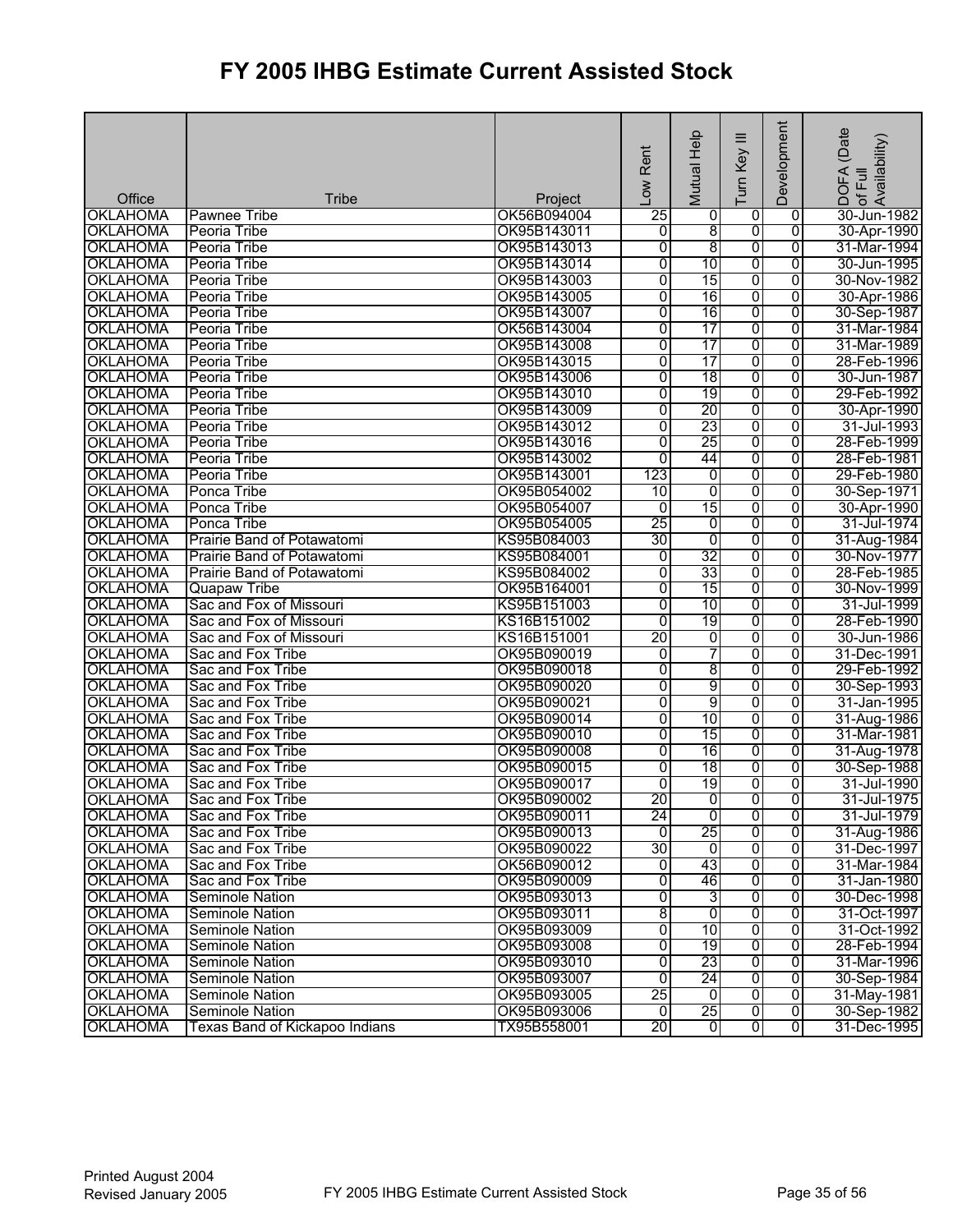| Office          | <b>Tribe</b>                           | Project     | Low Rent        | Mutual Help              | Ξ<br>Turn Key  | Development    | (Date<br>: of Full<br>Availability)<br>DOFA |
|-----------------|----------------------------------------|-------------|-----------------|--------------------------|----------------|----------------|---------------------------------------------|
| <b>OKLAHOMA</b> | Tonkawa Tribe                          | OK95B141003 | 0               | 10                       | $\overline{0}$ | $\overline{0}$ | 31-Mar-1987                                 |
| <b>OKLAHOMA</b> | <b>Tonkawa Tribe</b>                   | OK95B141004 | 0               | o                        | $\overline{0}$ | 12             |                                             |
| <b>OKLAHOMA</b> | <b>Tonkawa Tribe</b>                   | OK56B141002 | $\overline{0}$  | 25                       | 0              | $\overline{0}$ | 29-Feb-1984                                 |
| <b>OKLAHOMA</b> | <b>Tonkawa Tribe</b>                   | OK95B141001 | 50              | 0                        | 0              | 0              | 31-Mar-1980                                 |
| <b>OKLAHOMA</b> | Wichita Tribe                          | OK95B157001 | 0               | 19                       | 0              | 0              | 30-Jun-1997                                 |
| <b>OKLAHOMA</b> | <b>Wichita Tribe</b>                   | OK95B157002 | $\overline{0}$  | 40                       | 0              | 0              | 30-Jul-1998                                 |
| <b>OKLAHOMA</b> | <b>Wichita Tribe</b>                   | OK95B157003 | 40              | 0                        | $\overline{0}$ | 0              | 31-Mar-1998                                 |
| <b>OKLAHOMA</b> | <b>Wyandotte Tribe</b>                 | OK95B162001 | $\overline{0}$  | 15                       | 0              | $\overline{0}$ | 31-Jul-2000                                 |
| <b>OKLAHOMA</b> | <b>Totals</b>                          |             | 3283            | 7880                     | 25             | 89             |                                             |
|                 |                                        |             |                 |                          |                |                |                                             |
| <b>PHOENIX</b>  | Acoma Pueblo                           | NM99B079001 | 0               | 1                        | $\overline{0}$ | $\overline{0}$ | 31-May-1973                                 |
| <b>PHOENIX</b>  | Acoma Pueblo                           | NM99B079002 | 0               | 1                        | 0              | $\overline{0}$ | 30-Jun-1976                                 |
| <b>PHOENIX</b>  | Acoma Pueblo                           | NM99B079009 | 1               | 0                        | $\overline{0}$ | $\overline{0}$ | 30-Nov-2002                                 |
| <b>PHOENIX</b>  | Acoma Pueblo                           | NM99B079010 | 0               | 3                        | $\overline{0}$ | $\overline{0}$ | 30-Apr-2002                                 |
| <b>PHOENIX</b>  | Acoma Pueblo                           | NM99B079011 | 0               | 4                        | 0              | $\overline{0}$ | 30-Apr-2002                                 |
| <b>PHOENIX</b>  | Acoma Pueblo                           | NM99B079005 | 0               | 14                       | 0              | $\overline{0}$ | 29-Feb-1984                                 |
| <b>PHOENIX</b>  | Acoma Pueblo                           | NM99B079008 | 14              | $\overline{0}$           | 0              | $\overline{0}$ | 30-Apr-2002                                 |
| <b>PHOENIX</b>  | Acoma Pueblo                           | NM99B079006 | $\overline{0}$  | 20                       | $\overline{0}$ | $\overline{0}$ | 29-Feb-1984                                 |
| <b>PHOENIX</b>  | Acoma Pueblo                           | NM99B079012 | $\overline{0}$  | 20                       | 0              | $\overline{0}$ | 30-Apr-2002                                 |
| <b>PHOENIX</b>  | Acoma Pueblo                           | NM99B079013 | $\overline{20}$ | 0                        | 0              | 0              | 30-Apr-2002                                 |
| <b>PHOENIX</b>  | Acoma Pueblo                           | NM99B079007 | $\overline{0}$  | 29                       | 0              | 0              | 31-Oct-1999                                 |
| <b>PHOENIX</b>  | Acoma Pueblo                           | NM99B079003 | 0               | 38                       | 0              | $\overline{0}$ | 30-Sep-1980                                 |
| <b>PHOENIX</b>  | Acoma Pueblo                           | NM99B079004 | 0               | 41                       | 0              | $\overline{0}$ | 29-Feb-1984                                 |
| <b>PHOENIX</b>  | Ak-Chin                                | AZ99B042002 | 12              | 0                        | 0              | $\overline{0}$ | 30-Jun-1992                                 |
| <b>PHOENIX</b>  | Ak-Chin                                | AZ99B042001 | 20              | 0                        | 0              | 0              | 29-Feb-1992                                 |
| <b>PHOENIX</b>  | <b>Berry Creek Rancheria</b>           | CA99B130021 | 0               | 7                        | $\overline{0}$ | $\overline{0}$ | 31-Dec-1995                                 |
| <b>PHOENIX</b>  | <b>Berry Creek Rancheria</b>           | CA99B130023 | 8               | 0                        | 0              | $\overline{0}$ | 31-Dec-1995                                 |
| <b>PHOENIX</b>  | <b>Berry Creek Rancheria</b>           | CA99B130018 | 0               | 10                       | 0              | 0              | 31-Oct-1992                                 |
| <b>PHOENIX</b>  | <b>Berry Creek Rancheria</b>           | CA99B130017 | 15              | $\overline{0}$           | 0              | 0              | 31-Oct-1992                                 |
| <b>PHOENIX</b>  | <b>Big Pine Band</b>                   | CA99B098008 | 1               | 0                        | $\overline{0}$ | $\overline{0}$ | 29-Feb-1984                                 |
| <b>PHOENIX</b>  | <b>Big Pine Band</b>                   | CA99B098011 | 1               | 0                        | 0              | 0              | 30-Sep-1991                                 |
| <b>PHOENIX</b>  | <b>Big Pine Band</b>                   | CA99B098012 | 0               | 1                        | 0              | 0              | 30-Sep-1991                                 |
| <b>PHOENIX</b>  | <b>Big Pine Band</b>                   | CA99B098016 | 0               | $\overline{\phantom{a}}$ | 0              | $\overline{0}$ | 30-Nov-1987                                 |
| <b>PHOENIX</b>  | <b>Big Pine Band</b>                   | CA99B098010 | 2               | $\overline{0}$           | 0              | $\overline{0}$ | 30-Nov-1987                                 |
| <b>PHOENIX</b>  | <b>Big Pine Band</b>                   | CA99B098004 | 4               | 0                        | 0              | 0              | 31-Mar-1982                                 |
| <b>PHOENIX</b>  | <b>Big Pine Band</b>                   | CA99B098013 | 0               | 4                        | 0              | 0              | 30-Apr-1993                                 |
| <b>PHOENIX</b>  | <b>Big Pine Band</b>                   | CA99B098005 | 5               | $\overline{0}$           | $\overline{0}$ | 0              | 31-Mar-1979                                 |
| <b>PHOENIX</b>  | <b>Big Pine Band</b>                   | CA99B098009 | $\overline{0}$  | 7                        | $\overline{0}$ | 0              | 30-Nov-1987                                 |
| <b>PHOENIX</b>  | <b>Big Pine Band</b>                   | CA99B098014 | 0               | 12                       | $\overline{0}$ | 0              | 31-May-2001                                 |
| <b>PHOENIX</b>  | <b>Bridgeport Paiute Indian Colony</b> | CA99B098006 | 21              | o                        | $\overline{0}$ | $\overline{0}$ | 31-Oct-1980                                 |
| <b>PHOENIX</b>  | Cahuilla Band                          | CA99B080052 | o               | 13                       | $\overline{0}$ | $\overline{0}$ | 31-Dec-1993                                 |
| <b>PHOENIX</b>  | Campo Band                             | CA99B150004 | 0               | 9                        | 0              | $\overline{0}$ | 01-Apr-1998                                 |
| <b>PHOENIX</b>  | Campo Band                             | CA99B150002 | $\overline{0}$  | 13                       | $\overline{0}$ | $\overline{0}$ | 30-Sep-1981                                 |
| <b>PHOENIX</b>  | Campo Band                             | CA99B150001 | $\overline{15}$ | o                        | $\overline{0}$ | $\overline{0}$ | 30-Sep-1991                                 |
| <b>PHOENIX</b>  | Campo Band                             | CA99B150003 | 18              | $\overline{0}$           | $\overline{0}$ | 0              | 01-Apr-1998                                 |
| <b>PHOENIX</b>  | Capitan Grande Band                    | CA99B080058 | ō               | 18                       | 0              | $\overline{0}$ | 31-May-1995                                 |
| <b>PHOENIX</b>  | Chemehuevi                             | CA99B133003 | 10              | 0                        | $\overline{0}$ | 0              | 30-Sep-1980                                 |
| <b>PHOENIX</b>  | Chemehuevi                             | CA99B133005 | 10              | 0                        | 0              | 0              | 31-Oct-1988                                 |
| <b>PHOENIX</b>  | Chemehuevi                             | CA99B133004 | $\overline{0}$  | 15                       | 0              | $\overline{0}$ | 31-Oct-1988                                 |
| <b>PHOENIX</b>  | Chemehuevi                             | CA99B133002 | $\overline{0}$  | 20                       | 0              | $\overline{0}$ | 30-Sep-1980                                 |
| <b>PHOENIX</b>  | Chemehuevi                             | CA99B133008 | 10              | 0                        | 0              | 10             | 31-May-2002                                 |
| <b>PHOENIX</b>  | Chemehuevi                             | CA99B133001 | 25              | O                        | $\overline{0}$ | $\overline{0}$ | 30-Nov-1988                                 |
| <b>PHOENIX</b>  | Chicken Ranch Rancheria                | CA99B129021 | $\overline{0}$  | 3                        | $\overline{0}$ | $\overline{0}$ | 30-Apr-2002                                 |
| <b>PHOENIX</b>  | Chicken Ranch Rancheria                | CA99B129021 | 0               | 12                       | 0              | $\overline{0}$ | 30-Nov-2001                                 |
| <b>PHOENIX</b>  | Cochiti Pueblo                         | NM99B031090 | 0               | 0                        | 0              | 1              |                                             |
| <b>PHOENIX</b>  | Cochiti Pueblo                         | NM99B031089 | O               | $\overline{0}$           | 0              | 3              |                                             |
| <b>PHOENIX</b>  | Cochiti Pueblo                         | NM99B031076 | 0               | 0                        | $\overline{0}$ | 12             |                                             |
|                 |                                        |             |                 |                          |                |                |                                             |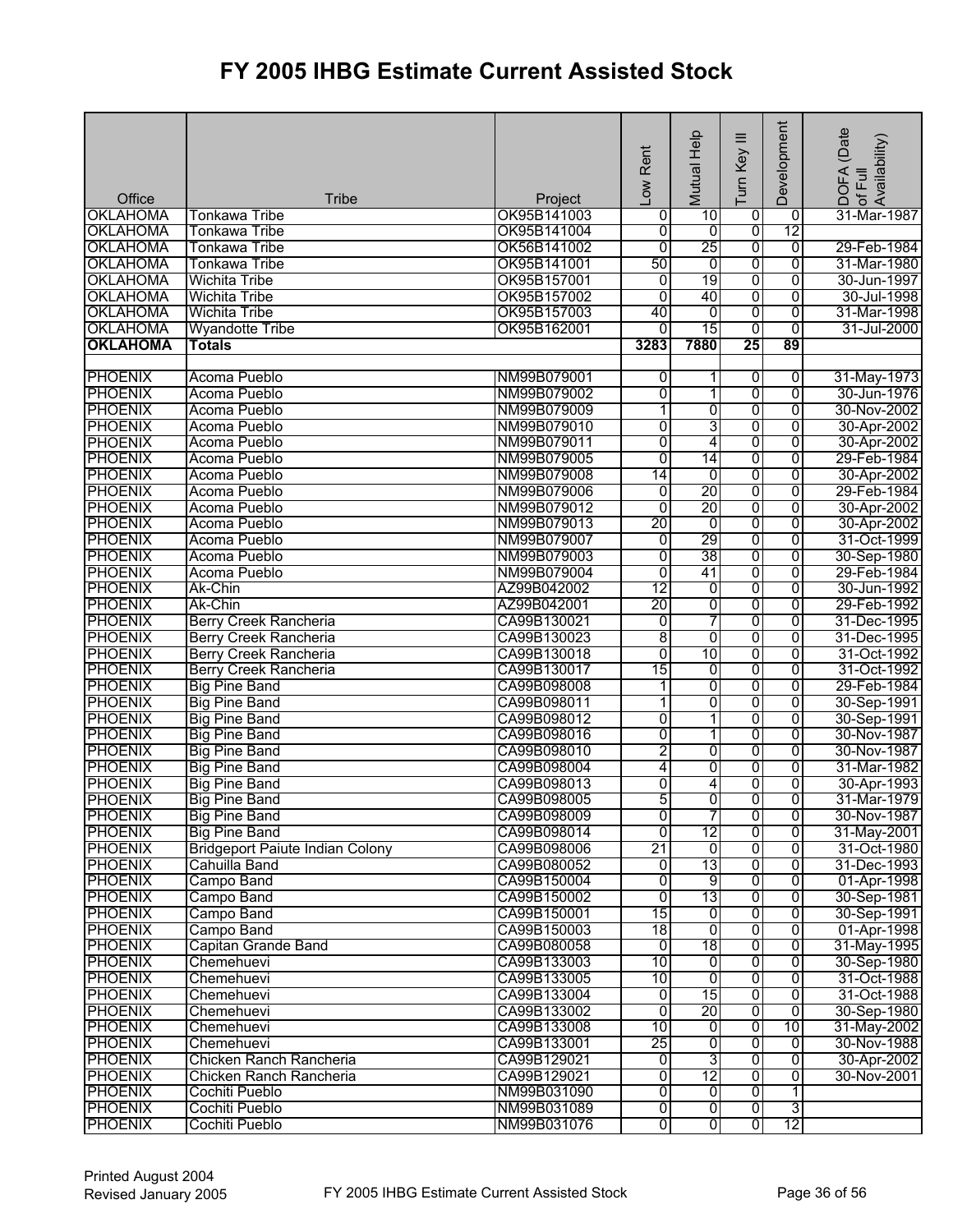| Office                           | <b>Tribe</b>                                                      | Project                    | Low Rent                         | Mutual Help         | Ξ<br>Turn Key       | Development                      | DOFA (Date<br>lof Full<br> Availability)<br> Availability) |
|----------------------------------|-------------------------------------------------------------------|----------------------------|----------------------------------|---------------------|---------------------|----------------------------------|------------------------------------------------------------|
| <b>PHOENIX</b>                   | Cochiti Pueblo                                                    | NM99B031046                | 0                                | 20                  | $\overline{0}$      | $\overline{0}$                   | 28-Feb-1979                                                |
| <b>PHOENIX</b>                   | Cochiti Pueblo                                                    | NM99B031074                | 0                                | ō                   | $\overline{0}$      | 32                               |                                                            |
| <b>PHOENIX</b>                   | <b>Cocopah Tribe</b>                                              | AZ99B020004                | 15                               | 0                   | $\overline{0}$      | $\overline{0}$                   | 31-Jul-1992                                                |
| <b>PHOENIX</b>                   | <b>Cocopah Tribe</b>                                              | AZ99B020005                | 28                               | 0                   | 0                   | $\overline{0}$                   | 31-Oct-1998                                                |
| <b>PHOENIX</b>                   | <b>Cocopah Tribe</b>                                              | AZ99B020003                | 32                               | 0                   | 0                   | $\overline{0}$                   | 31-Oct-1980                                                |
| <b>PHOENIX</b>                   | <b>Cold Springs Rancheria</b>                                     | CA99B129019                | 1                                | 0                   | 0                   | $\overline{0}$                   | 30-Sep-1982                                                |
| <b>PHOENIX</b>                   | <b>Cold Springs Rancheria</b>                                     | CA99B129003                | 0                                | 7                   | $\overline{0}$      | 0                                | 30-Sep-1982                                                |
| <b>PHOENIX</b>                   | Cold Springs Rancheria                                            | CA99B129009                | 8                                | 0                   | 0                   | $\overline{0}$                   | 31-Dec-1987                                                |
| <b>PHOENIX</b>                   | <b>Cold Springs Rancheria</b>                                     | CA99B129011                | 10                               | $\overline{0}$      | $\overline{0}$      | $\overline{0}$                   | 31-Dec-1987                                                |
| <b>PHOENIX</b>                   | <b>Cold Springs Rancheria</b>                                     | CA99B129004                | 11                               | $\overline{0}$      | 0                   | $\overline{0}$                   | 30-Sep-1982                                                |
| <b>PHOENIX</b>                   | <b>Colorado River Indian Tribes</b>                               | AZ99B018016                | 0                                | 15                  | $\overline{0}$      | $\overline{0}$                   | 30-Apr-1993                                                |
| <b>PHOENIX</b>                   | <b>Colorado River Indian Tribes</b>                               | AZ99B018015                | 0                                | 16                  | 0                   | 0                                | 31-Jan-1992                                                |
| <b>PHOENIX</b>                   | <b>Colorado River Indian Tribes</b>                               | AZ99B018017                | 0                                | 19                  | $\overline{0}$      | $\overline{0}$                   | 31-Dec-1971                                                |
| <b>PHOENIX</b>                   | Colorado River Indian Tribes                                      | AZ99B018007                | 25                               | $\overline{0}$      | $\overline{0}$      | 0                                | 31-Oct-1975                                                |
| <b>PHOENIX</b>                   | <b>Colorado River Indian Tribes</b>                               | AZ99B018014                | 0                                | 25                  | $\overline{0}$      | $\overline{0}$                   | 31-Mar-1990                                                |
| <b>PHOENIX</b>                   | <b>Colorado River Indian Tribes</b>                               | AZ99B018009                | 0                                | 27                  | 0                   | $\overline{0}$                   | 30-Jun-1980                                                |
| <b>PHOENIX</b>                   | <b>Colorado River Indian Tribes</b>                               | AZ99B018011                | 0                                | 27                  | 0                   | $\overline{0}$                   | 28-Feb-1982                                                |
| <b>PHOENIX</b>                   | <b>Colorado River Indian Tribes</b>                               | AZ99B018005                | 50                               | 0                   | $\overline{0}$      | $\overline{0}$                   | 31-Aug-1972                                                |
| <b>PHOENIX</b>                   | <b>Colorado River Indian Tribes</b>                               | AZ99B018010                | 50                               | 0                   | $\overline{0}$      | $\overline{0}$                   | 31-Oct-1982                                                |
| <b>PHOENIX</b>                   | <b>Colorado River Indian Tribes</b>                               | AZ99B018013                | 0                                | 54                  | 0                   | 0                                | 31-Dec-1986                                                |
| <b>PHOENIX</b>                   | <b>Colorado River Indian Tribes</b>                               | AZ99B018006                | 99                               | 0                   | $\overline{0}$      | 0                                | 30-Nov-1973                                                |
| <b>PHOENIX</b>                   |                                                                   | CA99B097007                | 15                               | 0                   | $\overline{0}$      | $\overline{0}$                   | 28-Feb-1987                                                |
| <b>PHOENIX</b>                   | <b>Coyote Valley Band</b><br>Coyote Valley Band                   | CA99B097009                | 15                               | 0                   | $\overline{0}$      | $\overline{0}$                   | 28-Feb-1987                                                |
|                                  |                                                                   | NV99B006016                |                                  |                     |                     | 0                                |                                                            |
| <b>PHOENIX</b>                   | <b>Duck Valley Shoshone-Paiute</b>                                |                            | 0                                | 1                   | 0                   |                                  | 30-Sep-1982                                                |
| <b>PHOENIX</b>                   | Duck Valley Shoshone-Paiute                                       | NV99B006005                | 0                                | 3<br>11             | $\overline{0}$      | $\overline{0}$                   | 28-Feb-1979                                                |
| <b>PHOENIX</b><br><b>PHOENIX</b> | Duck Valley Shoshone-Paiute<br>Duck Valley Shoshone-Paiute        | NV99B006010<br>NV99B006015 | 0<br>12                          | ō                   | $\overline{0}$      | $\overline{0}$<br>$\overline{0}$ | 31-Jan-1985<br>02-Dec-1998                                 |
| <b>PHOENIX</b>                   |                                                                   |                            |                                  | 18                  | 0                   | $\overline{0}$                   | 31-Oct-1982                                                |
|                                  | <b>Duck Valley Shoshone-Paiute</b>                                | NV99B006009                | 0<br>0                           | 18                  | 0<br>0              | $\overline{0}$                   |                                                            |
| <b>PHOENIX</b>                   | Duck Valley Shoshone-Paiute                                       | NV99B006012                | 19                               |                     | $\overline{0}$      | $\overline{0}$                   | 01-Jul-1986                                                |
| <b>PHOENIX</b><br><b>PHOENIX</b> | Duck Valley Shoshone-Paiute                                       | NV99B006008<br>NV99B006011 | 19                               | 0<br>0              | 0                   | 0                                | 30-Sep-1982<br>01-Jul-1986                                 |
|                                  | Duck Valley Shoshone-Paiute<br><b>Duck Valley Shoshone-Paiute</b> |                            | 25                               |                     |                     | 0                                |                                                            |
| <b>PHOENIX</b>                   |                                                                   | NV99B006013                |                                  | 0<br>25             | 0<br>0              | $\overline{0}$                   | 18-Mar-1996                                                |
| <b>PHOENIX</b><br><b>PHOENIX</b> | Duck Valley Shoshone-Paiute                                       | NV99B006014<br>NV99B015009 | $\overline{0}$<br>$\overline{0}$ | 8                   | $\overline{0}$      | $\overline{0}$                   | 09-Jun-1997<br>31-Dec-1985                                 |
| <b>PHOENIX</b>                   | Duckwater Shoshone<br>Duckwater Shoshone                          | NV99B015010                | $\overline{8}$                   | 0                   | 0                   | 0                                | 31-Dec-1985                                                |
|                                  |                                                                   |                            | 10                               |                     |                     |                                  |                                                            |
| <b>PHOENIX</b>                   | Duckwater Shoshone                                                | NV99B015015                | 5                                | 0<br>$\overline{0}$ | 0<br>$\overline{0}$ | 0<br>$\overline{0}$              | 31-Dec-1986<br>30-Sep-2000                                 |
| <b>PHOENIX</b>                   | <b>Ely Shoshone</b>                                               | NV99B015016                |                                  |                     |                     |                                  |                                                            |
| <b>PHOENIX</b>                   | <b>Ely Shoshone</b>                                               | NV99B015008<br>NV99B015014 | 10 <sub>l</sub>                  | 0                   | $\overline{0}$      | 0                                | 31-Oct-1985                                                |
| <b>PHOENIX</b>                   | <b>Ely Shoshone</b>                                               |                            | 18                               | 0                   | 0                   | 0                                | 31-Oct-1985                                                |
| <b>PHOENIX</b>                   | Enterprise Rancheria                                              | CA99B160001                | 0                                | 0                   | $\overline{0}$      | 15                               |                                                            |
| <b>PHOENIX</b>                   | <b>Fallon Paiute-Shoshone</b>                                     | NV99B011008                | 0                                | 15                  | $\overline{0}$      | $\overline{0}$                   | 31-May-1992                                                |
| <b>PHOENIX</b><br><b>PHOENIX</b> | <b>Fallon Paiute-Shoshone</b>                                     | NV99B011009                | $\overline{15}$                  | 0                   | $\overline{0}$      | $\overline{0}$                   | 31-May-1992                                                |
|                                  | <b>Fallon Paiute-Shoshone</b>                                     | NV99B011010                | $\overline{0}$                   | 15                  | $\overline{0}$      | $\overline{0}$                   | 31-May-1992                                                |
| <b>PHOENIX</b>                   | <b>Fallon Paiute-Shoshone</b>                                     | NV99B011012                | 0                                | 15                  | $\overline{0}$      | $\overline{0}$                   | 31-Jan-1995                                                |
| <b>PHOENIX</b>                   | Fallon Paiute-Shoshone                                            | NV99B011007                | $\overline{0}$                   | 19                  | $\overline{0}$      | $\overline{0}$                   | 30-Sep-1989                                                |
| <b>PHOENIX</b>                   | <b>Fallon Paiute-Shoshone</b>                                     | NV99B011011                | 20                               | 0                   | $\overline{0}$      | 0                                | 31-Jan-1995                                                |
| <b>PHOENIX</b>                   | <b>Fallon Paiute-Shoshone</b>                                     | NV99B011006                | 22                               | 0                   | $\overline{0}$      | 0                                | 30-Apr-1989                                                |
| <b>PHOENIX</b>                   | <b>Fallon Paiute-Shoshone</b>                                     | NV99B011003                | $\overline{0}$                   | 33                  | $\overline{0}$      | 0                                | 31-Jul-1980                                                |
| <b>PHOENIX</b>                   | <b>Fort Bidwell</b>                                               | CA99B083001                | 2                                | 0                   | 0                   | $\overline{0}$                   | 31-Oct-1975                                                |
| <b>PHOENIX</b>                   | <b>Fort Bidwell</b>                                               | CA99B083005                | 6                                | $\overline{0}$      | 0                   | $\overline{0}$                   | 31-Oct-1982                                                |
| <b>PHOENIX</b>                   | Fort Bidwell                                                      | CA99B083006                | 0                                | 8                   | $\overline{0}$      | 0                                | 31-Oct-1982                                                |
| <b>PHOENIX</b>                   | Fort Bidwell                                                      | CA99B603004                | 10                               | $\overline{0}$      | $\overline{0}$      | $\overline{0}$                   | 28-Oct-1999                                                |
| <b>PHOENIX</b>                   | Fort Independence                                                 | CA99B098008                | 1                                | 0                   | $\overline{0}$      | $\overline{0}$                   | 29-Feb-1984                                                |
| <b>PHOENIX</b>                   | Fort Independence                                                 | CA99B098012                | 0                                | 1                   | 0                   | 0                                | 30-Sep-1991                                                |
| <b>PHOENIX</b>                   | Fort Independence                                                 | CA99B098009                | 0                                | $\overline{2}$      | $\overline{0}$      | 0                                | 30-Nov-1987                                                |
| <b>PHOENIX</b>                   | Fort Independence                                                 | CA99B098013                | 0                                | $\overline{2}$      | 0                   | $\overline{0}$                   | 30-Apr-1993                                                |
| <b>PHOENIX</b>                   | Fort Independence                                                 | CA99B604001                | 0                                | $\overline{2}$      | $\overline{0}$      | $\overline{0}$                   | 31-Jul-2000                                                |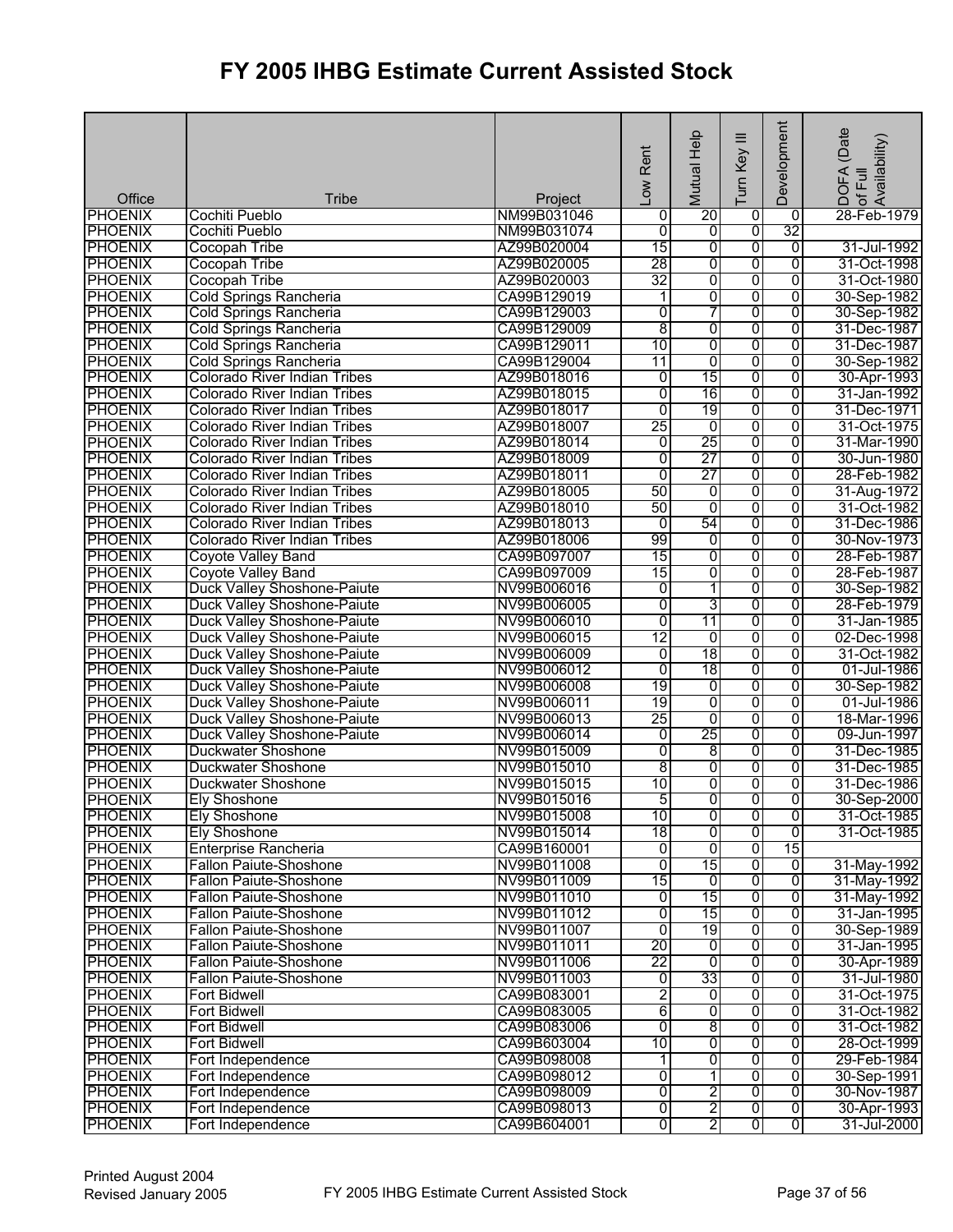| Office         | <b>Tribe</b>         | Project                    | Low Rent        | Mutual Help          | ≡<br>Turn Key           | Development    | (Date<br>Availability)<br>DOFA <sub>(</sub><br>of Full |
|----------------|----------------------|----------------------------|-----------------|----------------------|-------------------------|----------------|--------------------------------------------------------|
| <b>PHOENIX</b> | Fort Independence    | CA99B098007                | 0               | 6                    | 0                       | 0              | 29-Feb-1984                                            |
| <b>PHOENIX</b> | Fort Mojave Tribe    | CA99B100009                | 4               | $\overline{0}$       | 0                       | $\overline{0}$ | 31-Aug-1978                                            |
| <b>PHOENIX</b> | Fort Mojave Tribe    | CA99B100002                | $\overline{0}$  | 10                   | 0                       | $\overline{0}$ | 30-Apr-1982                                            |
| <b>PHOENIX</b> | Fort Mojave Tribe    | CA99B100003                | 10              | 0                    | $\overline{0}$          | 0              | 30-Apr-1982                                            |
| <b>PHOENIX</b> | Fort Mojave Tribe    | CA99B100007                | 19              | 0                    | 0                       | $\overline{0}$ | 31-Jul-1987                                            |
| <b>PHOENIX</b> | Fort Mojave Tribe    | CA99B100006                | 20              | 0                    | $\overline{0}$          | $\overline{0}$ | 30-Jun-1985                                            |
| <b>PHOENIX</b> | Fort Mojave Tribe    | CA99B100008                | $\overline{25}$ | $\overline{0}$       | $\overline{0}$          | 0              | 30-Apr-1987                                            |
| <b>PHOENIX</b> | Fort Mojave Tribe    | CA99B100001                | $\overline{0}$  | 46                   | 0                       | 0              | 31-Aug-1978                                            |
| <b>PHOENIX</b> | Fort Mojave Tribe    | CA99B100004                | 50              | 0                    | 0                       | $\overline{0}$ | 31-May-1987                                            |
| <b>PHOENIX</b> | Gila River           | AZ99B015023                | 9               | 0                    | $\overline{0}$          | $\overline{0}$ | 31-Jan-1987                                            |
| <b>PHOENIX</b> | <b>Gila River</b>    | AZ99B015026                | $\overline{0}$  | 9                    | 0                       | $\overline{0}$ | 31-Oct-1986                                            |
| <b>PHOENIX</b> | <b>Gila River</b>    | AZ99B015005                | 10              | $\overline{0}$       | 0                       | $\overline{0}$ | 30-Jun-1973                                            |
| <b>PHOENIX</b> | Gila River           | AZ99B015007                | 10              | 0                    | 0                       | $\overline{0}$ | 02-Oct-1973                                            |
| <b>PHOENIX</b> | <b>Gila River</b>    | AZ99B015027                | $\overline{0}$  | 10                   | $\overline{0}$          | $\overline{0}$ | 31-Oct-1986                                            |
| <b>PHOENIX</b> | Gila River           | AZ99B015034                | 10              | 0                    | 0                       | 0              | 31-Jul-1993                                            |
| <b>PHOENIX</b> | Gila River           | AZ99B015010                | 20              | 0                    | 0                       | 0              | 31-Jul-1980                                            |
| <b>PHOENIX</b> | <b>Gila River</b>    | AZ99B015013                | 20              | 0                    | 0                       | 0              | 31-Jan-1981                                            |
| <b>PHOENIX</b> | Gila River           | AZ99B015017                | 20              | 0                    | 0                       | $\overline{0}$ | 31-Jan-1980                                            |
| <b>PHOENIX</b> | <b>Gila River</b>    | AZ99B015019                | 20              | 0                    | 0                       | 0              | 31-Aug-1982                                            |
| <b>PHOENIX</b> | <b>Gila River</b>    | AZ99B015032                | $\overline{20}$ | 0                    | $\overline{0}$          | 0              | 31-Jul-1993                                            |
| <b>PHOENIX</b> | Gila River           | AZ99B015025                | $\overline{0}$  | 26                   | 0                       | 0              | 30-Jun-1988                                            |
| <b>PHOENIX</b> | <b>Gila River</b>    | AZ99B015011                | 30              | 0                    | 0                       | $\overline{0}$ | 30-Sep-1978                                            |
| <b>PHOENIX</b> | <b>Gila River</b>    | AZ99B015014                | 30              | 0                    | 0                       | 0              | 31-Jul-1979                                            |
| <b>PHOENIX</b> | Gila River           | AZ99B015016                | 30              | 0                    | 0                       | $\overline{0}$ | 31-Aug-1980                                            |
| <b>PHOENIX</b> | Gila River           | AZ99B015022                | 0               | 30                   | $\overline{0}$          | 0              | 30-Apr-1987                                            |
| <b>PHOENIX</b> | <b>Gila River</b>    | AZ99B015031                | 0               | 32                   | $\overline{0}$          | 0              | 30-Sep-1992                                            |
| <b>PHOENIX</b> | Gila River           | AZ99B015009                | $\overline{0}$  | 38                   | 0                       | 0              | 30-Apr-1979                                            |
| <b>PHOENIX</b> | Gila River           | AZ99B015030                | 38              | 0                    | 0                       | $\overline{0}$ | 31-Mar-1988                                            |
| <b>PHOENIX</b> | Gila River           | AZ99B015012                | $\overline{0}$  | 46                   | 0                       | $\overline{0}$ | 31-Jan-1980                                            |
| <b>PHOENIX</b> | <b>Gila River</b>    | AZ99B015015                | 50              | $\overline{0}$       | 0                       | $\overline{0}$ | 30-Jun-1980                                            |
| <b>PHOENIX</b> | Gila River           | AZ99B015028                | $\overline{0}$  | 55                   | 0                       | 0              | 30-Jun-1988                                            |
| <b>PHOENIX</b> | <b>Gila River</b>    | AZ99B015018                | 0               | 57                   | 0                       | 0              | 30-Jun-1982                                            |
| <b>PHOENIX</b> | Gila River           | AZ99B015029                | $\overline{0}$  | 58                   | 0                       | $\overline{0}$ | 31-May-1988                                            |
| <b>PHOENIX</b> | <b>Gila River</b>    | AZ99B015021                | 60              | 0                    | 0                       | $\overline{0}$ | 30-Apr-1987                                            |
| <b>PHOENIX</b> | <b>Gila River</b>    | AZ99B015024                | 64              | 0                    | 0                       | $\overline{0}$ | 31-Dec-1987                                            |
| <b>PHOENIX</b> | Gila River           | AZ99B015020                | 71              | 0                    | 0                       | 0              | 31-Oct-1986                                            |
| <b>PHOENIX</b> | Gila River           | AZ99B015006                | 80              | $\overline{0}$       | $\overline{0}$          | $\overline{0}$ | 28-Feb-1974                                            |
| <b>PHOENIX</b> | Gila River           | AZ99B015033                | 94              | $\overline{0}$       | o                       | 0              | 31-Jan-1991                                            |
| <b>PHOENIX</b> | Grindstone Rancheria | CA99B083001                | 0               | 1                    | 0                       | 0              | 31-Oct-1975                                            |
| <b>PHOENIX</b> | Grindstone Rancheria | CA99B083015                | 3               | 0                    | 0                       | 0              | 31-Mar-1997                                            |
| <b>PHOENIX</b> | Grindstone Rancheria | CA99B083009                | 12              | 0                    | 0                       | 0              | 30-Jun-1995                                            |
| <b>PHOENIX</b> | Grindstone Rancheria | CA99B083013                | 16              | 0                    | 0                       | 0              | 31-Mar-1997                                            |
| <b>PHOENIX</b> | Guidiville Rancheria | CA99B130026                | 19              | 0                    | 0                       | 1              | 01-Jan-2001                                            |
| <b>PHOENIX</b> | <b>Hoopa Valley</b>  | CA99B090005                | 0               | 10                   | 0                       | $\overline{0}$ | 31-Oct-1987                                            |
| <b>PHOENIX</b> | <b>Hoopa Valley</b>  | CA99B090009                | 0               | $\overline{17}$      | $\overline{0}$          | 0              | 28-Feb-1993                                            |
| <b>PHOENIX</b> | <b>Hoopa Valley</b>  | CA99B090013                | $\overline{0}$  | 20                   | 0                       | 0              | 30-Sep-1997                                            |
| <b>PHOENIX</b> | <b>Hoopa Valley</b>  | CA99B090012                | 21              | 0                    | 0                       | 0              | 30-Sep-1997                                            |
| <b>PHOENIX</b> | <b>Hoopa Valley</b>  | CA99B090008                | 0               | 28                   | 0                       | 0              | 31-May-1992                                            |
| <b>PHOENIX</b> | <b>Hoopa Valley</b>  | CA99B090011                | $\overline{0}$  | 29                   | $\overline{0}$          | $\overline{0}$ | 01-Apr-1998                                            |
| <b>PHOENIX</b> | <b>Hoopa Valley</b>  | CA99B090002                | 30              | Ō                    | 0                       | 0              | 31-May-1980                                            |
| <b>PHOENIX</b> | <b>Hoopa Valley</b>  | CA99B090004                | 0               | 39                   | 0                       | 0              | 31-Oct-1985                                            |
| <b>PHOENIX</b> | Hoopa Valley         | CA99B090010                | $\overline{0}$  | 40                   | $\overline{0}$          | 0              | 30-Sep-1994                                            |
| <b>PHOENIX</b> | Hopi                 | AZ99B027002                | $\overline{0}$  | 3                    | $\overline{0}$          | $\overline{0}$ | 30-Nov-1977                                            |
| <b>PHOENIX</b> | Hopi                 | AZ99B027018                | 13              | $\overline{0}$       | $\overline{0}$          | $\overline{0}$ | 31-Dec-1997                                            |
| <b>PHOENIX</b> |                      |                            | $\mathbf{0}$    | 16                   | $\overline{0}$          | $\overline{0}$ |                                                        |
|                | Hopi                 | AZ99B027017<br>AZ99B027016 | 20              |                      | $\overline{0}$          | $\overline{0}$ | 31-Mar-1997                                            |
| <b>PHOENIX</b> | Hopi                 |                            |                 | $\overline{0}$<br>35 |                         | $\overline{0}$ | 31-Mar-1993                                            |
| <b>PHOENIX</b> | Hopi                 | AZ99B027015                | 0               |                      | $\overline{\mathbf{0}}$ |                | 30-Nov-1991                                            |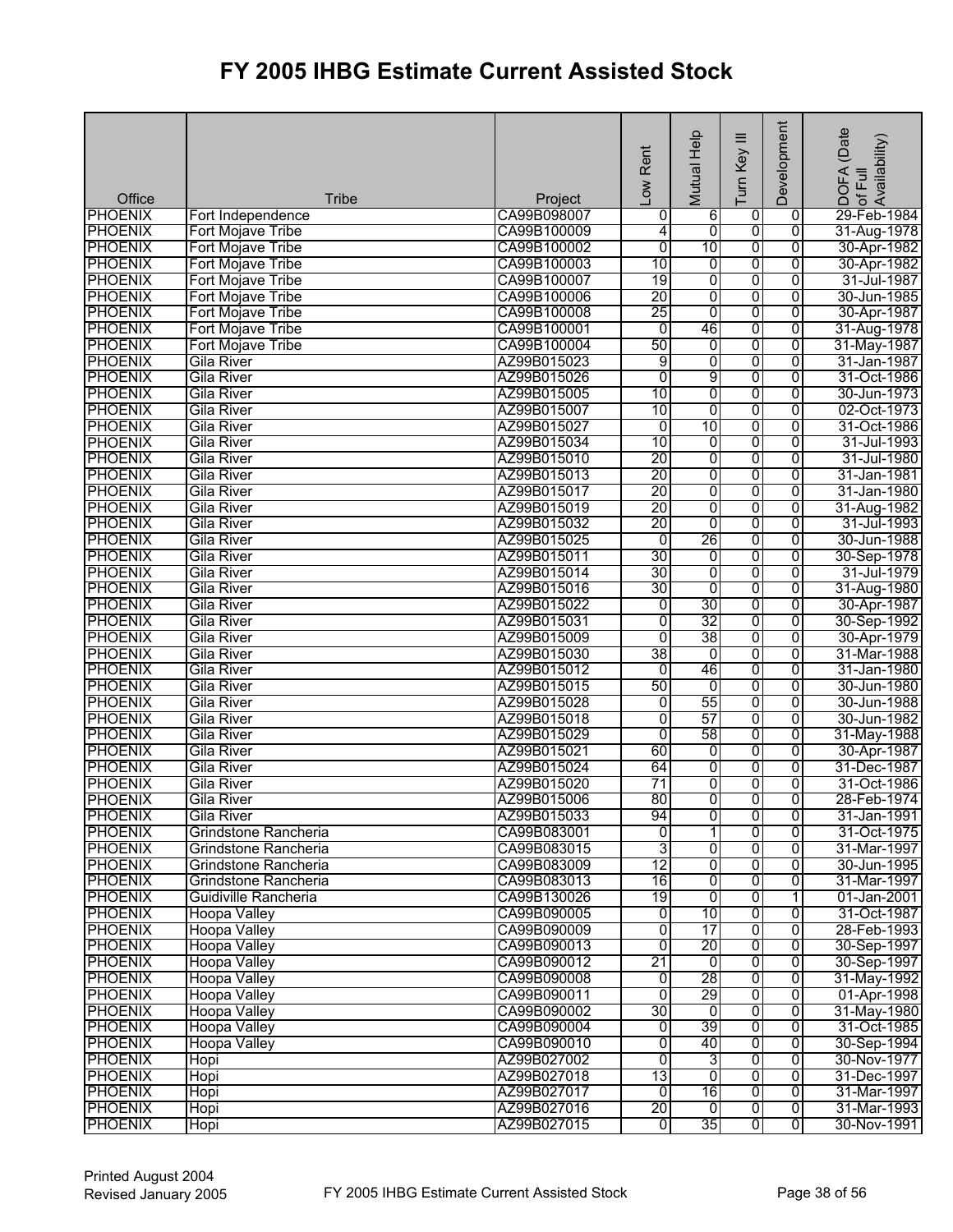| Office                           | <b>Tribe</b>                                   | Project                    | Low Rent        | Mutual Help          | ≡<br>Turn Key           | Development    | (Date<br>Availability)<br>DOFA<br>of Full |
|----------------------------------|------------------------------------------------|----------------------------|-----------------|----------------------|-------------------------|----------------|-------------------------------------------|
| <b>PHOENIX</b>                   | Hopi                                           | AZ99B027007                | 0               | 66                   | 0                       | 0              | 31-Aug-1980                               |
| <b>PHOENIX</b>                   | Hopi                                           | AZ99B027011                | $\overline{0}$  | 125                  | 0                       | $\overline{0}$ | 30-Sep-1984                               |
| <b>PHOENIX</b>                   | <b>Hopland Rancheria</b>                       | CA99B130008                | 10              | 0                    | 0                       | $\overline{0}$ | 31-Mar-1988                               |
| <b>PHOENIX</b>                   | <b>Hopland Rancheria</b>                       | CA99B130010                | 10              | 0                    | $\overline{0}$          | 0              | 29-Feb-1988                               |
| <b>PHOENIX</b>                   | Hualapai                                       | AZ99B017002                | 0               | 4                    | $\overline{0}$          | $\overline{0}$ | 30-Sep-1973                               |
| <b>PHOENIX</b>                   | Hualapai                                       | AZ99B017008                | 10              | $\overline{0}$       | 0                       | $\overline{0}$ | 31-Mar-1988                               |
| <b>PHOENIX</b>                   | Hualapai                                       | AZ99B017011                | 0               | 10                   | $\overline{0}$          | $\overline{0}$ | 31-Oct-1991                               |
| <b>PHOENIX</b>                   | Hualapai                                       | AZ99B017009                | $\overline{0}$  | 15                   | 0                       | $\overline{0}$ | 31-Mar-1988                               |
| <b>PHOENIX</b>                   | Hualapai                                       | AZ99B017007                | 20              | 0                    | 0                       | $\overline{0}$ | 30-Apr-1987                               |
| <b>PHOENIX</b>                   | Hualapai                                       | AZ99B017010                | 20              | 0                    | $\overline{0}$          | $\overline{0}$ | 31-Jul-1989                               |
| <b>PHOENIX</b>                   | Hualapai                                       | AZ99B017012                | 25              | $\overline{0}$       | 0                       | $\overline{0}$ | 30-Aug-1991                               |
| <b>PHOENIX</b>                   | Hualapai                                       | AZ99B017014                | $\overline{0}$  | 28                   | 0                       | $\overline{0}$ | 31-Dec-1995                               |
| <b>PHOENIX</b>                   | Hualapai                                       | AZ99B017004                | 30              | 0                    | 0                       | $\overline{0}$ | 31-Jul-1981                               |
| <b>PHOENIX</b>                   | Hualapai                                       | AZ99B017013                | 30              | $\overline{0}$       | $\overline{0}$          | $\overline{0}$ | 30-Sep-1994                               |
| <b>PHOENIX</b>                   | Hualapai                                       | AZ99B017003                | $\overline{0}$  | 40                   | 0                       | 0              | 31-Mar-1981                               |
| <b>PHOENIX</b>                   | Isleta Pueblo                                  | NM99B081010                | 2               | 0                    | 0                       | $\overline{0}$ | 30-Nov-1998                               |
| <b>PHOENIX</b>                   | Isleta Pueblo                                  | NM99B081011                | 0               | 2                    | 0                       | 0              | 30-Nov-1998                               |
| <b>PHOENIX</b>                   | <b>Isleta Pueblo</b>                           | NM99B081006                | 0               | 13                   | 0                       | $\overline{0}$ | 30-Nov-1977                               |
| <b>PHOENIX</b>                   | <b>Isleta Pueblo</b>                           | NM99B081008                | 0               | 23                   | 0                       | 0              | 30-Nov-1998                               |
| <b>PHOENIX</b>                   | Isleta Pueblo                                  | NM99B081009                | 28              | 0                    | $\overline{0}$          | 0              | 30-Nov-1998                               |
| <b>PHOENIX</b>                   | <b>Isleta Pueblo</b>                           | NM99B081007                | 0               | 37                   | $\overline{0}$          | 0              | 31-Oct-1980                               |
| <b>PHOENIX</b>                   | Jemez Pueblo                                   | NM99B080004                | 0               | $\overline{2}$       | $\overline{0}$          | $\overline{0}$ | 31-Dec-1998                               |
| <b>PHOENIX</b>                   | Jemez Pueblo                                   | NM99B080001                | 0               | 13                   | 0                       | $\overline{0}$ | 31-Mar-1978                               |
| <b>PHOENIX</b>                   | Jemez Pueblo                                   | NM99B080003                | 0               | 23                   | 0                       | $\overline{0}$ | 31-Oct-1996                               |
| <b>PHOENIX</b>                   | Jemez Pueblo                                   | NM99B080002                | 0               | 41                   | 0                       | 0              | 31-Oct-1980                               |
| <b>PHOENIX</b><br><b>PHOENIX</b> | Jicarilla Reservation<br>Jicarilla Reservation | NM99B014012<br>NM99B014013 | 0<br>0          | $\overline{8}$<br>14 | $\overline{0}$<br>0     | 0<br>0         | 30-Nov-1986<br>31-May-1991                |
| <b>PHOENIX</b>                   | Jicarilla Reservation                          | NM99B014014                | $\overline{0}$  | 19                   | 0                       | $\overline{0}$ | 30-Nov-1981                               |
| <b>PHOENIX</b>                   | <b>Jicarilla Reservation</b>                   | NM99B014001                | 22              | $\overline{0}$       | 0                       | $\overline{0}$ | 31-Jul-1966                               |
| <b>PHOENIX</b>                   | Jicarilla Reservation                          | NM99B014010                | 0               | 25                   | $\overline{0}$          | $\overline{0}$ | 30-Sep-1987                               |
| <b>PHOENIX</b>                   | Jicarilla Reservation                          | NM99B014008                | 29              | 0                    | 0                       | 0              | 30-Sep-1981                               |
| <b>PHOENIX</b>                   | Jicarilla Reservation                          | NM99B014015                | $\overline{32}$ | 0                    | 0                       | 0              | 31-Oct-1996                               |
| <b>PHOENIX</b>                   | <b>Jicarilla Reservation</b>                   | NM99B014011                | $\overline{0}$  | 34                   | 0                       | $\overline{0}$ | 31-Dec-1987                               |
| <b>PHOENIX</b>                   | <b>Jicarilla Reservation</b>                   | NM99B014009                | 55              | 0                    | $\overline{0}$          | $\overline{0}$ | 30-Nov-1981                               |
| <b>PHOENIX</b>                   | Kaibab Band of Paiute                          | AZ99B024009                | $\overline{0}$  | 2                    | 0                       | 0              | 31-Aug-1970                               |
| <b>PHOENIX</b>                   | Kaibab Band of Paiute                          | AZ99B024006                | 4               | 0                    | 0                       | $\overline{0}$ | 31-Dec-1986                               |
| <b>PHOENIX</b>                   | Kaibab Band of Paiute                          | AZ99B024005                | Ō               | 5                    | $\overline{0}$          | $\overline{0}$ | 31-Jan-1987                               |
| <b>PHOENIX</b>                   | Kaibab Band of Paiute                          | AZ99B024007                | $\overline{0}$  | 5                    | 0                       | 0              | 31-Jan-1992                               |
| <b>PHOENIX</b>                   | Kaibab Band of Paiute                          | AZ99B024004                | 8               | 0                    | 0                       | 0              | 31-Jan-1987                               |
| <b>PHOENIX</b>                   | Kaibab Band of Paiute                          | AZ99B024002                | $\overline{0}$  | 13                   | 0                       | 0              | 30-Sep-1980                               |
| <b>PHOENIX</b>                   | Kaibab Band of Paiute                          | AZ99B024003                | 13              | 0                    | 0                       | 0              | 30-Sep-1982                               |
| <b>PHOENIX</b>                   | Kaibab Band of Paiute                          | AZ99B024008                | 13              | 0                    | 0                       | 0              | 30-Sep-1997                               |
| <b>PHOENIX</b>                   | Karuk                                          | CA99B134006                | 0               | 5                    | 0                       | 0              | 31-Mar-1997                               |
| <b>PHOENIX</b>                   | Karuk                                          | CA99B134005                | 15              | $\overline{0}$       | $\overline{0}$          | $\overline{0}$ | 31-Mar-1997                               |
| <b>PHOENIX</b>                   | Karuk                                          | CA99B134007                | $\overline{0}$  | 16                   | $\overline{0}$          | 0              | 31-May-2001                               |
| <b>PHOENIX</b>                   | Karuk                                          | CA99B134008                | 16              | $\overline{0}$       | 0                       | 0              | 30-Sep-2003                               |
| <b>PHOENIX</b>                   | Karuk                                          | CA99B134004                | $\overline{17}$ | 0                    | 0                       | 0              | 31-May-1993                               |
| <b>PHOENIX</b>                   | Karuk                                          | CA99B134009                | 20              | $\overline{0}$       | 0                       | $\overline{0}$ | 31-May-2001                               |
| <b>PHOENIX</b>                   | Karuk                                          | CA99B134010                | $\overline{0}$  | 0                    | $\overline{0}$          | 24             |                                           |
| <b>PHOENIX</b>                   | Karuk                                          | CA99B134003                | 63              | $\overline{0}$       | 0                       | $\overline{0}$ | 31-May-1992                               |
| <b>PHOENIX</b>                   | La Jolla Band                                  | CA99B080057                | $\overline{2}$  | 0                    | $\overline{0}$          | 0              | 31-Oct-1995                               |
| <b>PHOENIX</b>                   | La Jolla Band                                  | CA99B080062                | $\overline{0}$  | 11                   | $\overline{0}$          | 0              | 31-Oct-1995                               |
| <b>PHOENIX</b>                   | La Jolla Band                                  | CA99B080071                | 0               | $\overline{0}$       | $\overline{0}$          | 12             |                                           |
| <b>PHOENIX</b>                   | La Jolla Band                                  | CA99B080021                | $\overline{0}$  | 15                   | $\overline{0}$          | $\overline{0}$ | 30-Sep-1981                               |
| <b>PHOENIX</b>                   | La Jolla Band                                  | CA99B080027                | $\overline{0}$  | 28                   | $\overline{0}$          | $\overline{0}$ | 29-Feb-1988                               |
| <b>PHOENIX</b>                   | Laguna Pueblo                                  | NM99B012010                | ō               | $\overline{4}$       | $\overline{0}$          | ō              | 30-Sep-1999                               |
| <b>PHOENIX</b>                   | Laguna Pueblo                                  | NM99B012001                | 10              | $\overline{0}$       | $\overline{\mathbf{0}}$ | $\overline{0}$ | 28-Feb-1967                               |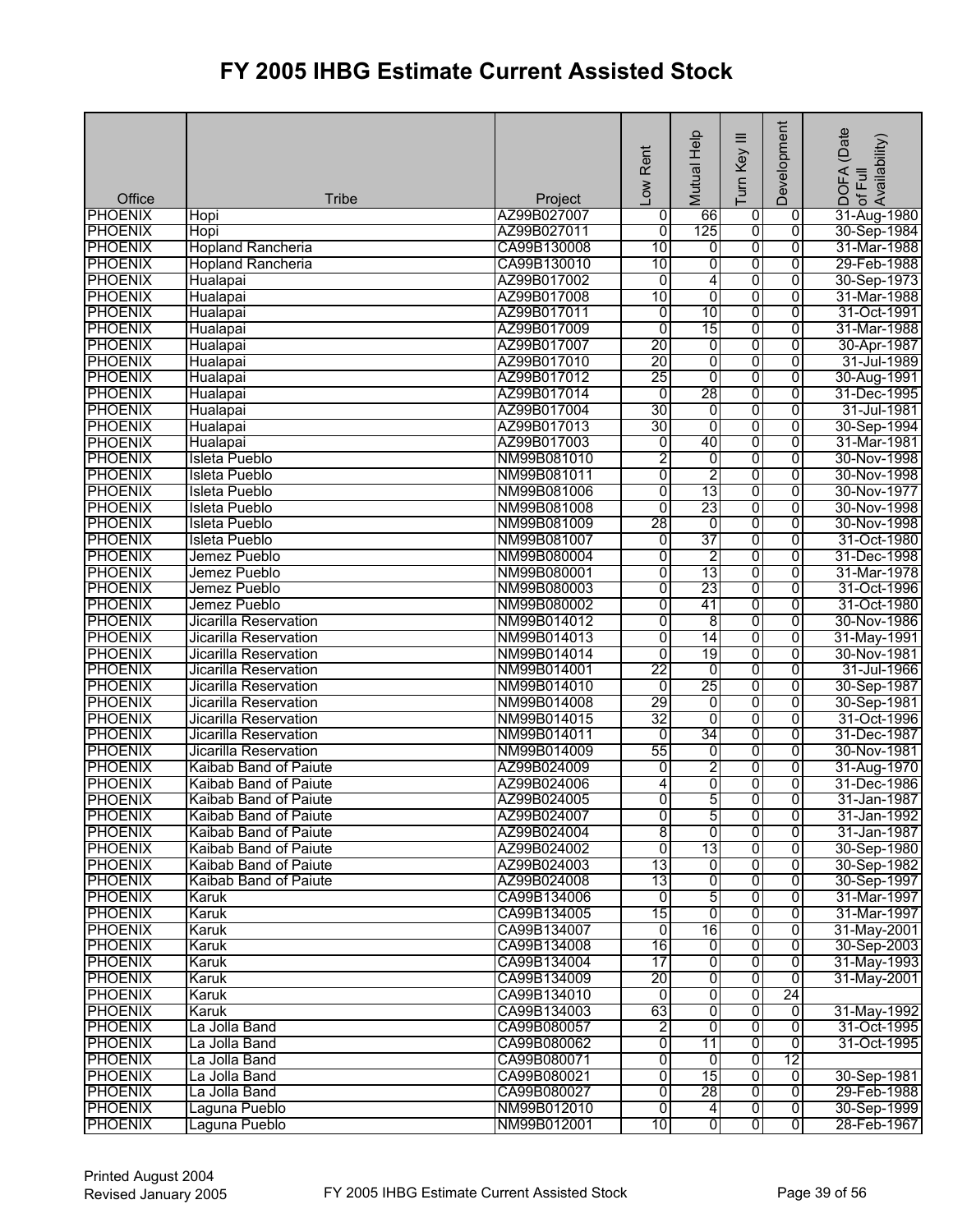| Office         | <b>Tribe</b>                                       | Project     | Low Rent       | Mutual Help    | Ξ<br>Turn Key  | Development             | DOFA (Date<br>of Full<br>Availability) |
|----------------|----------------------------------------------------|-------------|----------------|----------------|----------------|-------------------------|----------------------------------------|
| <b>PHOENIX</b> | Laguna Pueblo                                      | NM99B012009 | 0              | $\overline{0}$ | 0              | 10                      |                                        |
| <b>PHOENIX</b> | Laguna Pueblo                                      | NM99B012002 | 29             | $\overline{0}$ | $\overline{0}$ | $\overline{0}$          | 28-Feb-1967                            |
| <b>PHOENIX</b> | Laguna Pueblo                                      | NM99B012011 | 0              | 0              | $\overline{0}$ | 30                      |                                        |
| <b>PHOENIX</b> | Laguna Pueblo                                      | NM99B012008 | $\overline{0}$ | 35             | 0              | $\overline{0}$          | 30-Nov-1997                            |
| <b>PHOENIX</b> | Laguna Pueblo                                      | NM99B012006 | 0              | 89             | 0              | 0                       | 31-Mar-1979                            |
| <b>PHOENIX</b> | Laytonville Rancheria                              | CA99B130025 | $\overline{0}$ | 2              | 0              | 0                       | 31-Jul-1985                            |
| <b>PHOENIX</b> |                                                    | CA99B130001 | 31             | $\overline{0}$ | 0              | 0                       | 31-Jul-1985                            |
|                | Laytonville Rancheria<br>Lone Pine Paiute-Shoshone | CA99B098007 |                | 1              |                | 0                       | 29-Feb-1984                            |
| <b>PHOENIX</b> |                                                    |             | 0              |                | 0              |                         |                                        |
| <b>PHOENIX</b> | Lone Pine Paiute-Shoshone                          | CA99B098013 | 0              | 1              | 0              | 0                       | 30-Apr-1993                            |
| <b>PHOENIX</b> | Lone Pine Paiute-Shoshone                          | CA99B098017 | 0              | 1              | 0              | 0                       | 30-Nov-1987                            |
| <b>PHOENIX</b> | Lone Pine Paiute-Shoshone                          | CA99B098009 | 0              | $\overline{2}$ | $\overline{0}$ | $\overline{0}$          | 30-Nov-1987                            |
| <b>PHOENIX</b> | Lone Pine Paiute-Shoshone                          | CA99B098010 | $\overline{2}$ | $\overline{0}$ | 0              | 0                       | 30-Nov-1987                            |
| <b>PHOENIX</b> | Lone Pine Paiute-Shoshone                          | CA99B098005 | 3              | 0              | $\overline{0}$ | 0                       | 31-Mar-1979                            |
| <b>PHOENIX</b> | Lone Pine Paiute-Shoshone                          | CA99B098012 | $\overline{0}$ | 4              | $\overline{0}$ | 0                       | 30-Sep-1991                            |
| <b>PHOENIX</b> | Lone Pine Paiute-Shoshone                          | CA99B098004 | 5              | 0              | 0              | $\overline{0}$          | 31-Mar-1982                            |
| <b>PHOENIX</b> | Lone Pine Paiute-Shoshone                          | CA99B098003 | 36             | $\overline{0}$ | 0              | 0                       | 30-Sep-1997                            |
| <b>PHOENIX</b> | Manchester Point Arena Rancheria                   | CA99B130006 | $\overline{0}$ | 6              | 0              | 0                       | 29-Feb-1988                            |
| <b>PHOENIX</b> | Manchester Point Arena Rancheria                   | CA99B130016 | 9              | 0              | 0              | $\overline{0}$          | 30-Jun-1992                            |
| <b>PHOENIX</b> | Manchester Point Arena Rancheria                   | CA99B130004 | 29             | 0              | 0              | $\overline{0}$          | 29-Feb-1988                            |
| <b>PHOENIX</b> | Mesa Grande Band                                   | CA99B148002 | 8              | 0              | 0              | 0                       | 31-Aug-1999                            |
| <b>PHOENIX</b> | <b>Mesa Grande Band</b>                            | CA99B148001 | 14             | $\overline{0}$ | 0              | 0                       | 01-Mar-1996                            |
| <b>PHOENIX</b> | <b>Mescalero Reservation</b>                       | NM99B013013 | 0              | 10             | $\overline{0}$ | $\overline{0}$          | 31-Dec-1992                            |
| <b>PHOENIX</b> | <b>Mescalero Reservation</b>                       | NM99B013010 | 0              | 11             | o              | 0                       | 31-May-1988                            |
| <b>PHOENIX</b> | <b>Mescalero Reservation</b>                       | NM99B013006 | 12             | 0              | 0              | 0                       | 30-Sep-1980                            |
| <b>PHOENIX</b> | <b>Mescalero Reservation</b>                       | NM99B013005 | 13             | $\overline{0}$ | 0              | 0                       | 30-Apr-1979                            |
| <b>PHOENIX</b> | <b>Mescalero Reservation</b>                       | NM99B013008 | 25             | $\overline{0}$ | 0              | 0                       | 31-Mar-1984                            |
| <b>PHOENIX</b> | <b>Mescalero Reservation</b>                       | NM99B013011 | 25             | 0              | 0              | 0                       | 31-May-1988                            |
| <b>PHOENIX</b> | <b>Mescalero Reservation</b>                       | NM99B013012 | 25             | 0              | 0              | 0                       | 31-May-1988                            |
| <b>PHOENIX</b> | <b>Mescalero Reservation</b>                       | NM99B013007 | 26             | $\overline{0}$ | $\overline{0}$ | $\overline{0}$          | 30-Nov-1981                            |
| <b>PHOENIX</b> |                                                    | NM99B013016 |                | 32             | $\overline{0}$ | $\overline{0}$          |                                        |
|                | <b>Mescalero Reservation</b>                       |             | 0<br>36        |                |                |                         | 30-Sep-1999                            |
| <b>PHOENIX</b> | <b>Mescalero Reservation</b>                       | NM99B013003 |                | $\overline{0}$ | 0              | 0                       | 31-Mar-1977                            |
| <b>PHOENIX</b> | <b>Mescalero Reservation</b>                       | NM99B013014 | 40             | $\overline{0}$ | 0              | 0                       | 31-May-1993                            |
| PHOENIX        | <b>Mescalero Reservation</b>                       | NM99B013001 | 54             | 0              | 0              | 0                       | 31-Mar-1966                            |
| <b>PHOENIX</b> | <b>Mescalero Reservation</b>                       | NM99B013004 | 55             | $\overline{0}$ | 0              | $\overline{0}$          | 31-Mar-1979                            |
| <b>PHOENIX</b> | Moapa Band of Paiute                               | NV99B014003 | $\overline{0}$ | 10             | 0              | 0                       | 30-Sep-1978                            |
| <b>PHOENIX</b> | Moapa Band of Paiute                               | NV99B014004 | 39             | 0              | 0              | 0                       | 31-May-1982                            |
| <b>PHOENIX</b> | Mooretown Rancheria                                | CA99B130020 | ō              | 10             | $\overline{0}$ | 0                       | 31-Aug-1996                            |
| <b>PHOENIX</b> | Mooretown Rancheria                                | CA99B130019 | 20             | ō              | o              | $\overline{0}$          | 31-Aug-1996                            |
| <b>PHOENIX</b> | Mooretown Rancheria                                | CA99B130022 | 20             | 0              | 0              | 0                       | 31-Aug-1996                            |
| <b>PHOENIX</b> | Morongo Band of Cahuilla                           | CA99B080061 | ō              | $\overline{0}$ | 0              | 2                       | 07-May-1996                            |
| <b>PHOENIX</b> | Morongo Band of Cahuilla                           | CA99B080064 | $\overline{0}$ | 0              | 0              | $\overline{\mathbf{4}}$ |                                        |
| <b>PHOENIX</b> | Morongo Band of Cahuilla                           | CA99B080022 | 0              | 18             | 0              | 0                       | 30-Jun-1987                            |
| <b>PHOENIX</b> | Morongo Band of Cahuilla                           | CA99B080050 | $\overline{0}$ | 18             | 0              | 0                       | 30-Jun-1992                            |
| <b>PHOENIX</b> | Morongo Band of Cahuilla                           | CA99B080014 | 0              | 25             | 0              | $\overline{0}$          | 29-Feb-1980                            |
| <b>PHOENIX</b> | Morongo Band of Cahuilla                           | CA99B080043 | $\overline{0}$ | 30             | $\overline{0}$ | $\overline{0}$          | 30-Apr-1989                            |
| <b>PHOENIX</b> | Nambe Pueblo                                       | NM99B040018 | 0              | 5              | 0              | $\overline{0}$          | 31-Jul-1987                            |
| <b>PHOENIX</b> | Nambe Pueblo                                       | NM99B040023 | 0              | 5              | 0              | 0                       | 30-Apr-1989                            |
| <b>PHOENIX</b> | Nambe Pueblo                                       | NM99B040013 | $\overline{0}$ | 13             | 0              | 0                       | 30-Sep-1980                            |
| <b>PHOENIX</b> | Nambe Pueblo                                       | NM99B040027 | $\overline{0}$ | 14             | 0              | $\overline{0}$          | 28-Feb-1995                            |
| <b>PHOENIX</b> | Nambe Pueblo                                       | NM99B040017 | Ō              | 15             | 0              | 0                       | 30-Apr-1984                            |
| <b>PHOENIX</b> | Nambe Pueblo                                       | NM99B040030 | 20             | 0              | $\overline{0}$ | 0                       | 31-Jul-1999                            |
| <b>PHOENIX</b> | Nambe Pueblo                                       | NM99B040024 | ō              | 22             | $\overline{0}$ | 0                       | 31-Oct-1988                            |
| <b>PHOENIX</b> | Nambe Pueblo                                       | NM99B040011 | $\overline{0}$ | 34             | 0              | $\overline{0}$          | 30-Sep-1980                            |
| <b>PHOENIX</b> | Navajo Nation                                      | AZ99B012032 | 0              | 1              | 0              | 0                       | 30-May-1974                            |
| <b>PHOENIX</b> | Navajo Nation                                      | NM99B015026 | 0              | 1              | 0              | $\overline{0}$          | 30-Apr-1975                            |
| <b>PHOENIX</b> | Navajo Nation                                      | NM99B015027 | $\overline{0}$ | 1              | $\overline{0}$ | $\overline{0}$          | 30-Jun-1975                            |
| <b>PHOENIX</b> | Navajo Nation                                      | AZ99B012017 | 0              | $\overline{2}$ | $\overline{0}$ | $\overline{0}$          | 31-Jul-1976                            |
|                |                                                    |             |                |                |                |                         |                                        |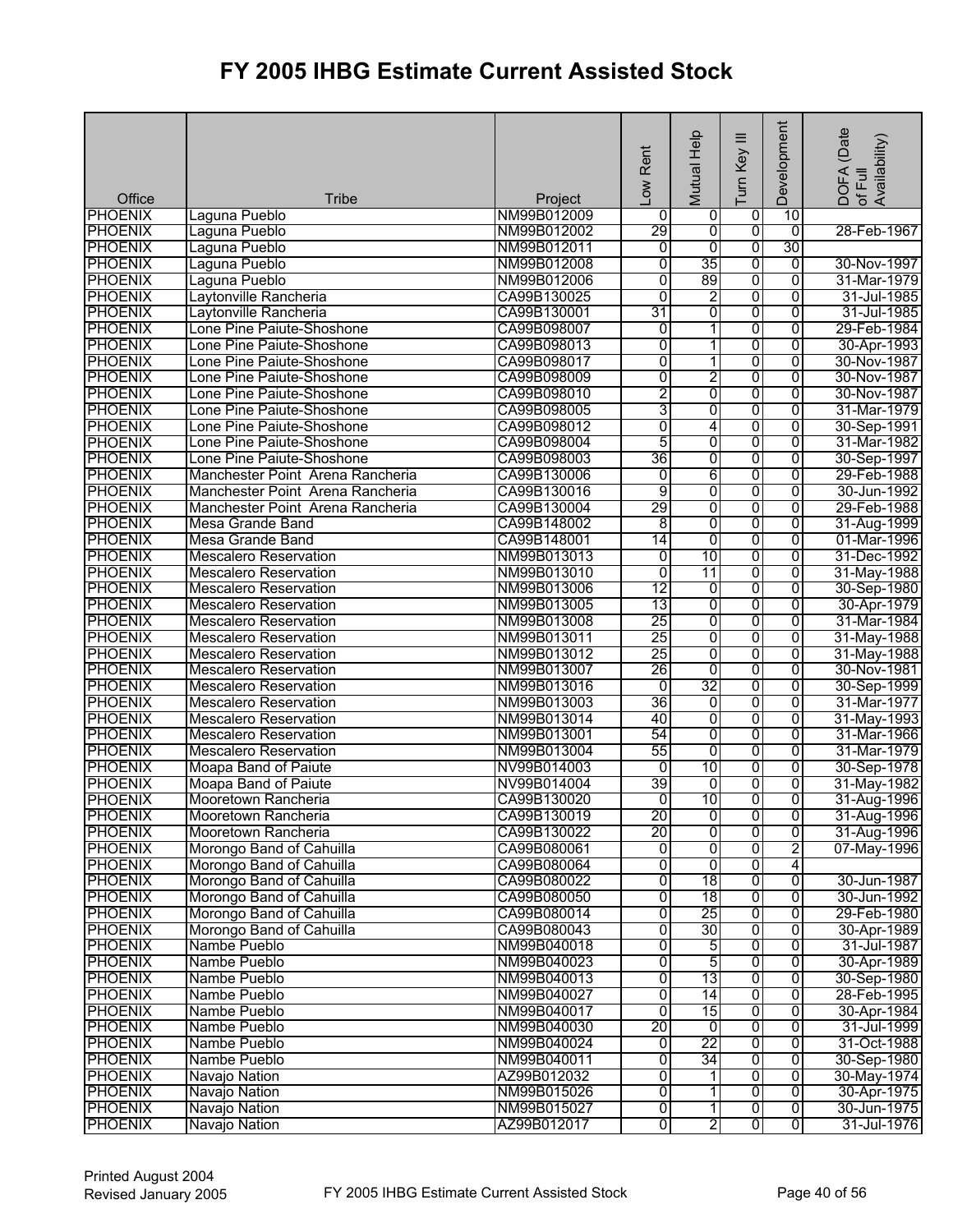| Office         | <b>Tribe</b>  | Project     | Low Rent        | Mutual Help    | Ξ<br>Turn Key  | Development    | DOFA (Date<br>of Full<br>Availability) |
|----------------|---------------|-------------|-----------------|----------------|----------------|----------------|----------------------------------------|
| <b>PHOENIX</b> | Navajo Nation | NM99B015018 | 0               | 3              | $\overline{0}$ | $\overline{0}$ | 30-Jul-1975                            |
| <b>PHOENIX</b> | Navajo Nation | NM99B015052 | 5               | $\overline{0}$ | $\overline{0}$ | $\overline{0}$ | 30-Apr-1984                            |
| <b>PHOENIX</b> | Navajo Nation | AZ99B012047 | 0               | 6              | 0              | $\overline{0}$ | 31-May-1979                            |
| <b>PHOENIX</b> | Navajo Nation | AZ99B012061 | 6               | $\overline{0}$ | 0              | 0              | 31-Aug-1982                            |
| <b>PHOENIX</b> | Navajo Nation | AZ99B012145 | 6               | 0              | 0              | 0              | 30-Nov-1998                            |
| <b>PHOENIX</b> | Navajo Nation | NM99B015088 | $\overline{0}$  | 6              | 0              | 0              | 31-Aug-1992                            |
| <b>PHOENIX</b> | Navajo Nation | NM99B015126 | 0               | 6              | $\overline{0}$ | $\overline{0}$ | 30-Jun-2001                            |
| <b>PHOENIX</b> | Navajo Nation | NM99B015100 | 0               | 7              | 0              | 0              | 31-Oct-1996                            |
| <b>PHOENIX</b> | Navajo Nation | NM99B015111 | 0               | 7              | $\overline{0}$ | $\overline{0}$ | 30-Apr-1996                            |
| <b>PHOENIX</b> | Navajo Nation | AZ99B012131 | $\overline{0}$  | 8              | 0              | $\overline{0}$ | 31-Oct-1994                            |
| <b>PHOENIX</b> | Navajo Nation | AZ99B012152 | 0               | 8              | $\overline{0}$ | $\overline{0}$ | 30-Apr-1999                            |
| <b>PHOENIX</b> | Navajo Nation | NM99B015105 | 9               | 0              | 0              | 0              | 31-Oct-1996                            |
| <b>PHOENIX</b> | Navajo Nation | NM99B015108 | $\overline{0}$  | 9              | $\overline{0}$ | $\overline{0}$ | 30-Sep-1996                            |
| <b>PHOENIX</b> | Navajo Nation | AZ99B012038 | 10              | $\overline{0}$ | $\overline{0}$ | $\overline{0}$ | 30-Dec-1974                            |
| <b>PHOENIX</b> | Navajo Nation | AZ99B012039 | 10              | o              | 0              | $\overline{0}$ | 31-Dec-1975                            |
| <b>PHOENIX</b> | Navajo Nation | AZ99B012040 | 10              | 0              | 0              | $\overline{0}$ | 30-Jun-1976                            |
| <b>PHOENIX</b> | Navajo Nation | AZ99B012048 | 10              | 0              | $\overline{0}$ | $\overline{0}$ | 31-Oct-1978                            |
| <b>PHOENIX</b> | Navajo Nation | AZ99B012060 | 10              | $\overline{0}$ | 0              | $\overline{0}$ | 30-Nov-1982                            |
| <b>PHOENIX</b> | Navajo Nation | AZ99B012122 | 10              | 0              | $\overline{0}$ | $\overline{0}$ | 31-Mar-1992                            |
| <b>PHOENIX</b> | Navajo Nation | AZ99B012124 | 10              | 0              | 0              | 0              | 31-Dec-1991                            |
| <b>PHOENIX</b> | Navajo Nation | AZ99B012141 | $\overline{0}$  | 10             | 0              | $\overline{0}$ | 31-May-1997                            |
| PHOENIX        | Navajo Nation | AZ99B012157 | 0               | $\overline{0}$ | 0              | 10             |                                        |
| <b>PHOENIX</b> | Navajo Nation | AZ99B012158 | 0               | 10             | 0              | $\overline{0}$ | 28-Feb-2000                            |
| <b>PHOENIX</b> | Navajo Nation | AZ99B012160 | 10              | 0              | 0              | $\overline{0}$ | 31-Mar-2001                            |
| <b>PHOENIX</b> | Navajo Nation | NM99B015024 | 10              | 0              | 0              | $\overline{0}$ | 28-Feb-1975                            |
| <b>PHOENIX</b> | Navajo Nation | NM99B015045 | $\overline{10}$ | O              | $\overline{0}$ | $\overline{0}$ | 30-Nov-1983                            |
| <b>PHOENIX</b> | Navajo Nation | NM99B015059 | 0               | 10             | 0              | 0              | 31-Dec-1984                            |
| <b>PHOENIX</b> | Navajo Nation | NM99B015073 | 10              | 0              | 0              | 0              | 31-Dec-1991                            |
| <b>PHOENIX</b> | Navajo Nation | NM99B015075 | 10              | $\overline{0}$ | 0              | $\overline{0}$ | 30-Nov-1991                            |
| <b>PHOENIX</b> | Navajo Nation | NM99B015082 | 10              | 0              | $\overline{0}$ | $\overline{0}$ | 30-Nov-1991                            |
| <b>PHOENIX</b> | Navajo Nation | NM99B015085 | 10              | $\overline{0}$ | 0              | 0              | 30-Nov-1991                            |
| <b>PHOENIX</b> | Navajo Nation | NM99B015101 | 0               | 10             | 0              | 0              | 31-Oct-1996                            |
| <b>PHOENIX</b> | Navajo Nation | NM99B015110 | 10              | 0              | 0              | $\overline{0}$ | 30-Apr-1996                            |
| <b>PHOENIX</b> | Navajo Nation | NM99B015117 | $\overline{0}$  | 10             | 0              | $\overline{0}$ | 30-Nov-1999                            |
| <b>PHOENIX</b> | Navajo Nation | NM99B015118 | 0               | 10             | 0              | 0              | 28-Feb-1999                            |
| <b>PHOENIX</b> | Navajo Nation | NM99B015121 | 0               | 10             | 0              | 0              | 31-Dec-1999                            |
| <b>PHOENIX</b> | Navajo Nation | AZ99B012046 | $\overline{0}$  | 11             | $\overline{0}$ | 0              | 31-Dec-1978                            |
| <b>PHOENIX</b> | Navajo Nation | AZ99B012130 | $\overline{0}$  | 11             | $\overline{0}$ | 0              | 31-May-1995                            |
| <b>PHOENIX</b> | Navajo Nation | NM99B015104 | 11              | 0              | $\overline{0}$ | 0              | 31-Oct-1996                            |
| <b>PHOENIX</b> | Navajo Nation | AZ99B012140 | 0               | 12             | 0              | $\overline{0}$ | 30-Sep-1996                            |
| <b>PHOENIX</b> | Navajo Nation | NM99B015035 | 0               | 12             | 0              | $\overline{0}$ | 31-Jul-1979                            |
| <b>PHOENIX</b> | Navajo Nation | AZ99B012146 | 0               | 13             | 0              | $\overline{0}$ | 31-May-1997                            |
| <b>PHOENIX</b> | Navajo Nation | NM99B015033 | $\overline{0}$  | 13             | 0              | $\overline{0}$ | 31-Jul-1979                            |
| <b>PHOENIX</b> | Navajo Nation | AZ99B012115 | $\overline{0}$  | 14             | $\overline{0}$ | $\overline{0}$ | 31-Mar-1992                            |
| <b>PHOENIX</b> | Navajo Nation | AZ99B012142 | 0               | 14             | $\overline{0}$ | 0              | 30-Nov-1998                            |
| <b>PHOENIX</b> | Navajo Nation | NM99B015031 | 0               | 14             | $\overline{0}$ | 0              | 31-Aug-1979                            |
| <b>PHOENIX</b> | Navajo Nation | NM99B015034 | 0               | 14             | 0              | 0              | 30-Jun-1979                            |
| <b>PHOENIX</b> | Navajo Nation | NM99B015091 | $\overline{0}$  | 14             | $\overline{0}$ | 0              | 30-Nov-1993                            |
| <b>PHOENIX</b> | Navajo Nation | NM99B015107 | 14              | 0              | 0              | $\overline{0}$ | 30-Sep-1996                            |
| <b>PHOENIX</b> | Navajo Nation | NM99B015109 | 14              | 0              | 0              | $\overline{0}$ | 30-Jun-1996                            |
| <b>PHOENIX</b> | Navajo Nation | AZ99B012045 | 0               | 15             | $\overline{0}$ | 0              | 31-Aug-1979                            |
| <b>PHOENIX</b> | Navajo Nation | AZ99B012073 | 15              | O              | $\overline{0}$ | $\overline{0}$ | 31-Oct-1983                            |
| <b>PHOENIX</b> | Navajo Nation | AZ99B012110 | $\overline{0}$  | 15             | $\overline{0}$ | $\overline{0}$ | 30-Sep-1990                            |
| <b>PHOENIX</b> | Navajo Nation | AZ99B012118 | 15              | ō              | 0              | $\overline{0}$ | 30-Nov-1991                            |
| <b>PHOENIX</b> | Navajo Nation | AZ99B012123 | $\overline{0}$  | 15             | 0              | 0              | 31-Dec-1991                            |
| <b>PHOENIX</b> | Navajo Nation | AZ99B012144 | 15              | $\overline{0}$ | $\overline{0}$ | $\overline{0}$ | 31-May-1997                            |
| <b>PHOENIX</b> | Navajo Nation | AZ99B012147 | 15              | $\overline{0}$ | $\overline{0}$ | $\overline{0}$ | 31-May-1997                            |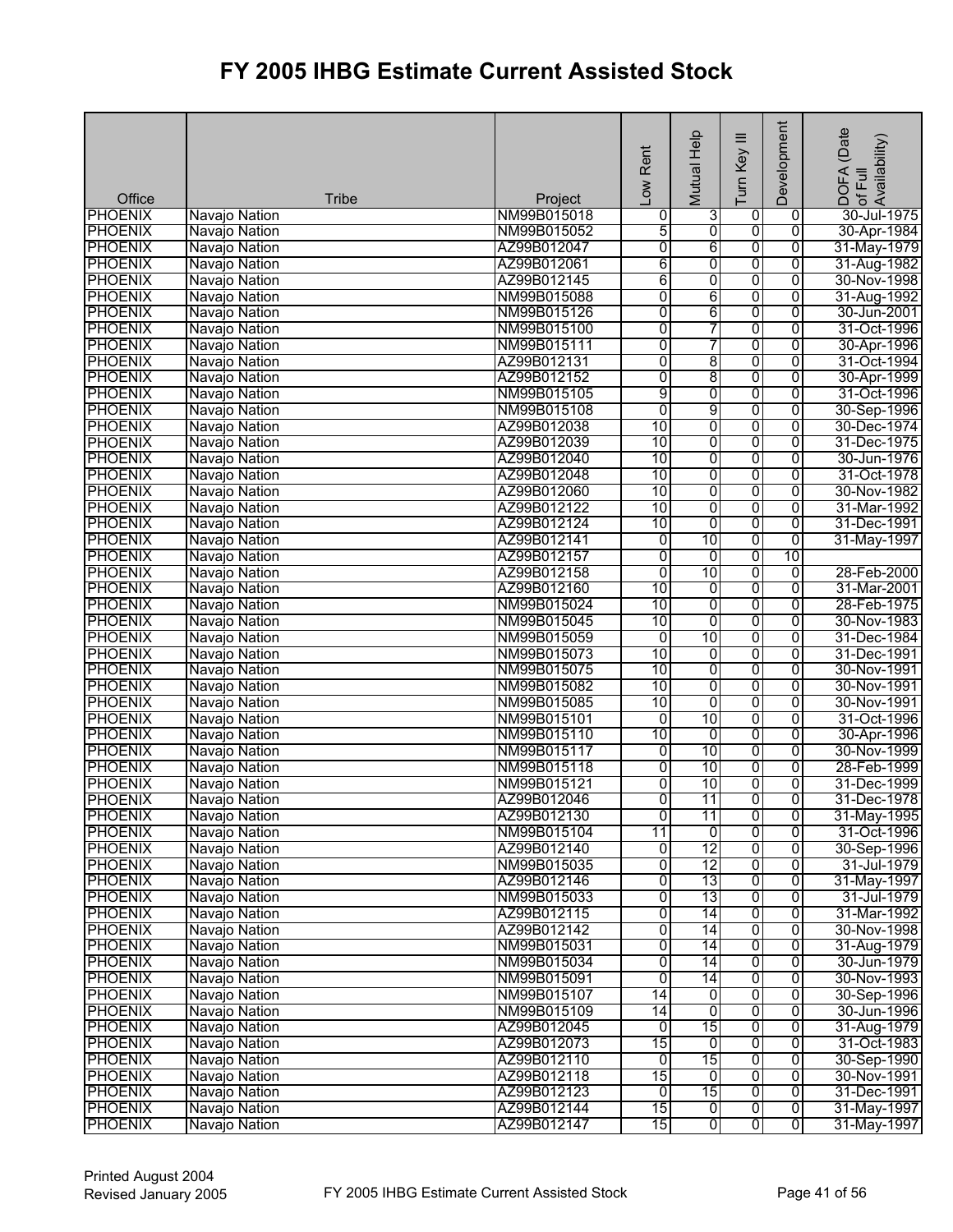| Office         | <b>Tribe</b>  | Project     | Low Rent        | Mutual Help    | $\equiv$<br>Turn Key | Development    | (Date<br>Availability)<br>DOFA<br>of Full |
|----------------|---------------|-------------|-----------------|----------------|----------------------|----------------|-------------------------------------------|
| <b>PHOENIX</b> | Navajo Nation | AZ99B012159 | 0               | 0              | 0                    | 15             |                                           |
| <b>PHOENIX</b> | Navajo Nation | AZ99B012162 | 0               | 15             | $\overline{0}$       | $\overline{0}$ | 31-Oct-2001                               |
| <b>PHOENIX</b> | Navajo Nation | AZ99B012163 | 0               | 13             | ō                    | $\overline{2}$ | 30-Jun-2001                               |
| <b>PHOENIX</b> | Navajo Nation | NM99B015074 | O               | 15             | ō                    | $\overline{0}$ | 30-Nov-1991                               |
| <b>PHOENIX</b> | Navajo Nation | NM99B015081 | 0               | 15             | $\overline{0}$       | $\overline{0}$ | 30-Nov-1991                               |
| <b>PHOENIX</b> | Navajo Nation | NM99B015116 | O               | 15             | $\overline{0}$       | $\overline{0}$ | 30-Nov-1999                               |
| <b>PHOENIX</b> | Navajo Nation | NM99B015119 | $\overline{0}$  | 15             | $\overline{0}$       | 0              | 28-Feb-1999                               |
| <b>PHOENIX</b> | Navajo Nation | NM99B015124 | Ō               | 15             | $\overline{0}$       | $\overline{0}$ | 30-Nov-2000                               |
| <b>PHOENIX</b> | Navajo Nation | AZ99B012138 | 16              | 0              | $\overline{0}$       | $\overline{0}$ | 31-Oct-1996                               |
| <b>PHOENIX</b> | Navajo Nation | NM99B015038 | ō               | 16             | $\overline{0}$       | $\overline{0}$ | 30-Sep-2001                               |
| <b>PHOENIX</b> | Navajo Nation | AZ99B012044 | 0               | 17             | ō                    | $\overline{0}$ | 31-Aug-1979                               |
| <b>PHOENIX</b> | Navajo Nation | NM99B015095 | 17              | 0              | $\overline{0}$       | $\overline{0}$ | 31-Mar-1994                               |
| <b>PHOENIX</b> | Navajo Nation | AZ99B012102 | o               | 18             | $\overline{0}$       | $\overline{0}$ | 31-Dec-1987                               |
| <b>PHOENIX</b> | Navajo Nation | AZ99B012129 | 0               | 18             | $\overline{0}$       | 0              | 31-Jul-1994                               |
| <b>PHOENIX</b> | Navajo Nation | AZ99B012143 | Ō               | 18             | $\overline{0}$       | $\overline{0}$ | 31-Oct-1996                               |
| <b>PHOENIX</b> | Navajo Nation | NM99B015086 | 0               | 18             | $\overline{0}$       | $\overline{0}$ | 31-Jan-1994                               |
| <b>PHOENIX</b> | Navajo Nation | NM99B015089 | 18              | 0              | 0                    | $\overline{0}$ | 31-Aug-1992                               |
| <b>PHOENIX</b> | Navajo Nation | NM99B015093 | 0               | 18             | $\overline{0}$       | $\overline{0}$ | 31-Jan-1994                               |
| <b>PHOENIX</b> | Navajo Nation | NM99B015094 | 18              | $\overline{0}$ | $\overline{0}$       | $\overline{0}$ | 31-Jan-1994                               |
| <b>PHOENIX</b> | Navajo Nation | UT99B005001 | $\mathbf 0$     | 18             | $\overline{0}$       | 0              | 30-Jun-1979                               |
| <b>PHOENIX</b> | Navajo Nation | AZ99B012134 | 19              | ō              | $\overline{0}$       | $\overline{0}$ | 31-Jul-1994                               |
| <b>PHOENIX</b> | Navajo Nation | AZ99B012135 | 19              | $\overline{0}$ | ō                    | $\overline{0}$ | 31-Jul-1994                               |
| <b>PHOENIX</b> | Navajo Nation | AZ99B012066 | O               | 20             | $\overline{0}$       | $\overline{0}$ | 31-Jul-1983                               |
| <b>PHOENIX</b> | Navajo Nation | AZ99B012070 | 0               | 20             | $\overline{0}$       | $\overline{0}$ | 30-Sep-1982                               |
| <b>PHOENIX</b> | Navajo Nation | AZ99B012104 | O               | 20             | $\overline{0}$       | $\overline{0}$ | 30-Sep-1990                               |
| <b>PHOENIX</b> | Navajo Nation | AZ99B012105 | 0               | 20             | $\overline{0}$       | $\overline{0}$ | 30-Sep-1990                               |
| <b>PHOENIX</b> | Navajo Nation | AZ99B012116 | O               | 20             | ō                    | $\overline{0}$ | 30-Nov-1991                               |
| <b>PHOENIX</b> | Navajo Nation | AZ99B012117 | 0               | 20             | $\overline{0}$       | $\overline{0}$ | 31-Dec-1991                               |
| <b>PHOENIX</b> | Navajo Nation | AZ99B012121 | ō               | 20             | ō                    | $\overline{0}$ | 31-Mar-1992                               |
| <b>PHOENIX</b> | Navajo Nation | AZ99B012132 | 20              | $\overline{0}$ | $\overline{0}$       | $\overline{0}$ | 31-May-1995                               |
| <b>PHOENIX</b> | Navajo Nation | AZ99B012133 | 20              | $\overline{0}$ | $\overline{0}$       | $\overline{0}$ | 31-Oct-1994                               |
| <b>PHOENIX</b> | Navajo Nation | AZ99B012149 | $\overline{20}$ | $\overline{0}$ | $\overline{0}$       | 0              | 31-May-1998                               |
| <b>PHOENIX</b> | Navajo Nation | AZ99B012155 | o               | 20             | ō                    | $\overline{0}$ | 28-Feb-2000                               |
| <b>PHOENIX</b> | Navajo Nation | AZ99B012165 | $\overline{0}$  | 20             | $\overline{0}$       | $\overline{0}$ | 30-Jun-2001                               |
| <b>PHOENIX</b> | Navajo Nation | NM99B015003 | 20              | ō              | $\overline{0}$       | $\overline{0}$ | 31-Oct-1966                               |
| <b>PHOENIX</b> | Navajo Nation | NM99B015005 | 20              | ō              | $\overline{0}$       | $\overline{0}$ | 31-Jan-1967                               |
| <b>PHOENIX</b> | Navajo Nation | NM99B015014 | 20              | $\overline{0}$ | ᅁ                    | $\overline{0}$ | 31-Oct-1972                               |
| <b>PHOENIX</b> | Navajo Nation | NM99B015028 | 20              | $\overline{0}$ | $\overline{0}$       | 0              | 30-Sep-1975                               |
| <b>PHOENIX</b> | Navajo Nation | NM99B015042 | 20              | 0              | $\overline{0}$       | 0              | 28-Feb-1983                               |
| <b>PHOENIX</b> | Navajo Nation | NM99B015044 | 20              | $\overline{0}$ | $\overline{0}$       | $\overline{0}$ | 30-Jun-1983                               |
| <b>PHOENIX</b> | Navajo Nation | NM99B015066 | ō               | 20             | $\overline{0}$       | $\overline{0}$ | 31-Oct-1990                               |
| <b>PHOENIX</b> | Navajo Nation | NM99B015070 | O               | 20             | ō                    | $\overline{0}$ | 30-Sep-1990                               |
| <b>PHOENIX</b> | Navajo Nation | NM99B015072 | O               | 20             | $\overline{0}$       | $\overline{0}$ | 31-Dec-1991                               |
| <b>PHOENIX</b> | Navajo Nation | NM99B015078 | $\overline{0}$  | 20             | $\overline{0}$       | $\overline{0}$ | 31-Mar-1992                               |
| <b>PHOENIX</b> | Navajo Nation | NM99B015079 | 20              | $\overline{0}$ | ō                    | 0              | 31-Mar-1992                               |
| <b>PHOENIX</b> | Navajo Nation | NM99B015080 | 20              | $\overline{0}$ | $\overline{0}$       | $\overline{0}$ | 31-Aug-1991                               |
| <b>PHOENIX</b> | Navajo Nation | NM99B015083 | o               | 20             | $\overline{0}$       | 0              | 30-Nov-1991                               |
| <b>PHOENIX</b> | Navajo Nation | NM99B015087 | 20              | ō              | $\overline{0}$       | 0              | 31-Dec-1993                               |
| <b>PHOENIX</b> | Navajo Nation | NM99B015092 | $\overline{0}$  | 20             | $\overline{0}$       | $\overline{0}$ | 31-Mar-1994                               |
| <b>PHOENIX</b> | Navajo Nation | NM99B015096 | 20              | $\overline{0}$ | $\overline{0}$       | $\overline{0}$ | 31-Dec-1993                               |
| <b>PHOENIX</b> | Navajo Nation | NM99B015102 | $\overline{0}$  | 20             | $\overline{0}$       | 0              | 31-May-1996                               |
| <b>PHOENIX</b> | Navajo Nation | NM99B015106 | 20              | o              | $\overline{0}$       | $\overline{0}$ | 31-May-1996                               |
| <b>PHOENIX</b> | Navajo Nation | NM99B015115 | o               | 20             | ō                    | $\overline{0}$ | 31-Dec-1999                               |
| <b>PHOENIX</b> | Navajo Nation | NM99B015120 | O               | 20             | $\overline{0}$       | 0              | 30-Sep-2000                               |
| <b>PHOENIX</b> | Navajo Nation | NM99B015122 | o               | 20             | $\overline{0}$       | 0              | 30-Nov-2000                               |
| <b>PHOENIX</b> | Navajo Nation | NM99B015123 | $\overline{0}$  | 20             | ᅁ                    | 0              | 31-Dec-2000                               |
| <b>PHOENIX</b> | Navajo Nation | NM99B015127 | 20              | ō              | $\overline{0}$       | $\overline{0}$ | 30-Jun-2001                               |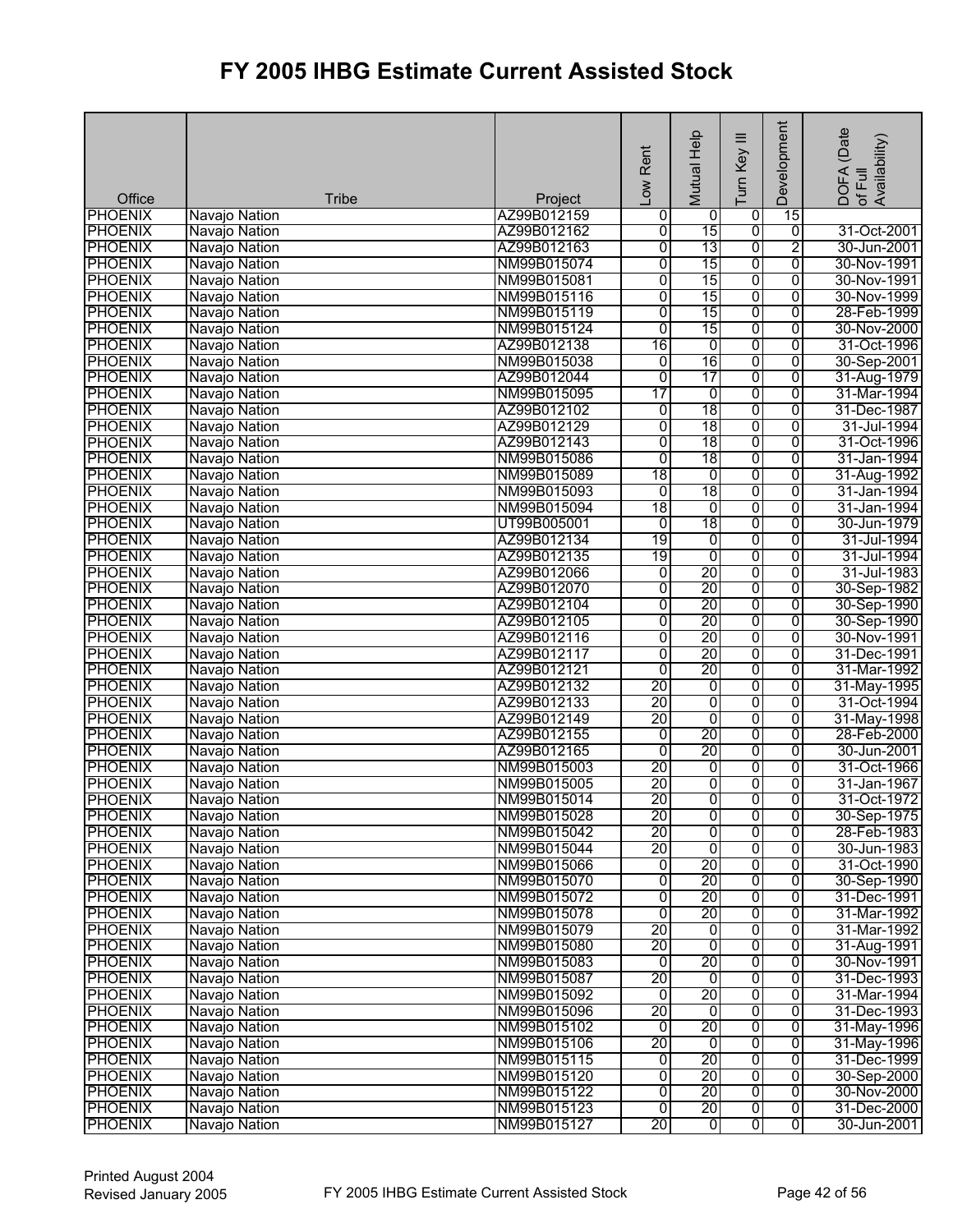| Office         | <b>Tribe</b>  | Project     | Low Rent        | Mutual Help     | $\equiv$<br>Turn Key    | Development    | (Date<br>DOFA (Date<br> of Full<br> Availability) |
|----------------|---------------|-------------|-----------------|-----------------|-------------------------|----------------|---------------------------------------------------|
| <b>PHOENIX</b> | Navajo Nation | AZ99B012127 | 0               | 21              | 0                       | 0              | 31-Jul-1994                                       |
| <b>PHOENIX</b> | Navajo Nation | NM99B015061 | 21              | $\overline{0}$  | $\overline{0}$          | $\overline{0}$ | 31-Mar-1987                                       |
| <b>PHOENIX</b> | Navajo Nation | AZ99B012097 | $\overline{0}$  | 22              | 0                       | $\overline{0}$ | 31-Dec-1987                                       |
| <b>PHOENIX</b> | Navajo Nation | NM99B015063 | $\overline{0}$  | 22              | 0                       | 0              | 31-Jul-1987                                       |
| <b>PHOENIX</b> | Navajo Nation | UT99B005004 | $\overline{0}$  | 23              | 0                       | $\overline{0}$ | 31-Oct-1987                                       |
| <b>PHOENIX</b> | Navajo Nation | AZ99B012137 | $\overline{0}$  | 24              | $\overline{0}$          | $\overline{0}$ | 31-Oct-1996                                       |
| <b>PHOENIX</b> | Navajo Nation | NM99B015125 | $\overline{24}$ | 0               | $\overline{0}$          | $\overline{0}$ | 31-Mar-2002                                       |
| <b>PHOENIX</b> | Navajo Nation | AZ99B012099 | $\overline{0}$  | 25              | 0                       | 0              | 31-May-1988                                       |
| <b>PHOENIX</b> | Navajo Nation | AZ99B012100 | $\overline{0}$  | 25              | 0                       | $\overline{0}$ | 29-Feb-1988                                       |
| <b>PHOENIX</b> | Navajo Nation | AZ99B012112 | $\overline{0}$  | 25              | 0                       | $\overline{0}$ | 31-May-1992                                       |
| <b>PHOENIX</b> | Navajo Nation | AZ99B012113 | 25              | $\overline{0}$  | 0                       | $\overline{0}$ | 31-May-1992                                       |
| <b>PHOENIX</b> | Navajo Nation | AZ99B012139 | $\overline{0}$  | 25              | 0                       | 0              | 31-Oct-1996                                       |
| <b>PHOENIX</b> | Navajo Nation | AZ99B012153 | $\overline{0}$  | 25              | 0                       | 0              | 31-Jan-1999                                       |
| <b>PHOENIX</b> | Navajo Nation | AZ99B012164 | $\overline{0}$  | 25              | $\overline{0}$          | $\overline{0}$ | 30-Jun-2001                                       |
| <b>PHOENIX</b> | Navajo Nation | AZ99B012166 | $\overline{0}$  | 25              | 0                       | 0              | 30-Nov-1998                                       |
| <b>PHOENIX</b> | Navajo Nation | NM99B015046 | 25              | 0               | 0                       | 0              | 31-Jan-1983                                       |
| <b>PHOENIX</b> | Navajo Nation | NM99B015058 | $\overline{0}$  | 25              | 0                       | 0              | 31-Aug-1987                                       |
| <b>PHOENIX</b> | Navajo Nation | NM99B015060 | $\overline{0}$  | 25              | 0                       | $\overline{0}$ | 31-Aug-1987                                       |
| <b>PHOENIX</b> | Navajo Nation | NM99B015064 | 0               | 25              | 0                       | 0              | 31-Oct-1987                                       |
| <b>PHOENIX</b> | Navajo Nation | NM99B015076 | $\overline{0}$  | 25              | $\overline{0}$          | 0              | 31-Dec-1991                                       |
| <b>PHOENIX</b> | Navajo Nation | NM99B015084 | 0               | 25              | 0                       | 0              | 30-Nov-1991                                       |
| <b>PHOENIX</b> | Navajo Nation | NM99B015097 | $\overline{0}$  | 25              | 0                       | $\overline{0}$ | 31-Jan-1995                                       |
| <b>PHOENIX</b> | Navajo Nation | NM99B015099 | 0               | 25              | 0                       | 0              | 28-Feb-1997                                       |
| <b>PHOENIX</b> | Navajo Nation | NM99B015103 | $\overline{0}$  | 25              | 0                       | $\overline{0}$ | 30-Sep-1996                                       |
| <b>PHOENIX</b> | Navajo Nation | AZ99B012107 | 0               | 26              | 0                       | $\overline{0}$ | 31-May-1991                                       |
| <b>PHOENIX</b> | Navajo Nation | AZ99B012125 | 0               | 26              | $\overline{0}$          | $\overline{0}$ | 30-Nov-1992                                       |
| <b>PHOENIX</b> | Navajo Nation | NM99B015114 | $\overline{0}$  | 27              | 0                       | 0              | 30-Sep-1980                                       |
| <b>PHOENIX</b> | Navajo Nation | NM99B015043 | $\overline{0}$  | 28              | 0                       | $\overline{0}$ | 31-Jan-1984                                       |
| <b>PHOENIX</b> | Navajo Nation | AZ99B012119 | $\overline{0}$  | 29              | 0                       | $\overline{0}$ | 30-Nov-1992                                       |
| <b>PHOENIX</b> | Navajo Nation | NM99B015056 | $\overline{0}$  | 29              | 0                       | $\overline{0}$ | 31-Mar-1987                                       |
| <b>PHOENIX</b> | Navajo Nation | AZ99B012059 | 30              | 0               | 0                       | 0              | 31-Dec-1982                                       |
| <b>PHOENIX</b> | Navajo Nation | AZ99B012101 | 0               | 30              | 0                       | 0              | 30-Jun-1988                                       |
| <b>PHOENIX</b> | Navajo Nation | AZ99B012109 | $\overline{0}$  | 30              | 0                       | $\overline{0}$ | 30-Sep-1990                                       |
| <b>PHOENIX</b> | Navajo Nation | AZ99B012126 | 30              | $\overline{0}$  | $\overline{0}$          | 0              | 30-Nov-1992                                       |
| <b>PHOENIX</b> | Navajo Nation | AZ99B012156 | $\overline{0}$  | 30              | 0                       | $\overline{0}$ | 28-Feb-2000                                       |
| <b>PHOENIX</b> | Navajo Nation | NM99B015004 | 30              | 0               | 0                       | 0              | 31-Oct-1966                                       |
| <b>PHOENIX</b> | Navajo Nation | NM99B015030 | 30              | $\overline{0}$  | $\overline{0}$          | 0              | 30-Jun-1975                                       |
| <b>PHOENIX</b> | Navajo Nation | NM99B015128 | $\overline{0}$  | 30              | o                       | 0              | 30-Jun-2001                                       |
| <b>PHOENIX</b> | Navajo Nation | NM99B015053 | 0               | 31              | 0                       | 0              | 31-Mar-1986                                       |
| <b>PHOENIX</b> | Navajo Nation | NM99B015054 | 0               | 31              | 0                       | 0              | 31-Jan-1985                                       |
| <b>PHOENIX</b> | Navajo Nation | UT99B005003 | 0               | 32              | 0                       | 0              | 28-Feb-1986                                       |
| <b>PHOENIX</b> | Navajo Nation | AZ99B012095 | $\overline{0}$  | 33              | 0                       | 0              | 30-Jun-1987                                       |
| <b>PHOENIX</b> | Navajo Nation | AZ99B012098 | 33              | 0               | 0                       | 0              | 31-Oct-1987                                       |
| <b>PHOENIX</b> | Navajo Nation | AZ99B012042 | $\overline{0}$  | 34              | 0                       | $\overline{0}$ | 30-Apr-1979                                       |
| <b>PHOENIX</b> | Navajo Nation | UT99B005002 | $\overline{0}$  | 34              | $\overline{0}$          | $\overline{0}$ | 31-Aug-1985                                       |
| <b>PHOENIX</b> | Navajo Nation | AZ99B012094 | 0               | 35              | 0                       | 0              | 30-Nov-1987                                       |
| <b>PHOENIX</b> | Navajo Nation | AZ99B012120 | $\overline{0}$  | 35              | 0                       | 0              | 30-Apr-1992                                       |
| <b>PHOENIX</b> | Navajo Nation | AZ99B012136 | $\overline{0}$  | 35              | 0                       | 0              | 31-Mar-1995                                       |
| <b>PHOENIX</b> | Navajo Nation | NM99B015077 | 35              | $\overline{0}$  | $\overline{0}$          | $\overline{0}$ | 31-Dec-1991                                       |
| <b>PHOENIX</b> | Navajo Nation | AZ99B012128 | 0               | 36              | 0                       | 0              | 30-Apr-1994                                       |
| <b>PHOENIX</b> | Navajo Nation | NM99B015065 | 0               | 36              | $\overline{0}$          | 0              | 31-Dec-1987                                       |
| <b>PHOENIX</b> | Navajo Nation | AZ99B012058 | 37              | o               | $\overline{0}$          | 0              | 31-May-1983                                       |
| <b>PHOENIX</b> | Navajo Nation | AZ99B012096 | 0               | $\overline{37}$ | $\overline{0}$          | $\overline{0}$ | 31-Oct-1987                                       |
| <b>PHOENIX</b> | Navajo Nation | AZ99B012091 | 0               | 38              | 0                       | $\overline{0}$ | 31-Mar-1986                                       |
| <b>PHOENIX</b> | Navajo Nation | NM99B015062 | 0               | 38              | $\overline{\mathbf{0}}$ | $\overline{0}$ | 30-Jun-1987                                       |
| <b>PHOENIX</b> | Navajo Nation | NM99B015112 | O               | 38              | $\overline{0}$          | $\overline{0}$ | 31-May-1998                                       |
| <b>PHOENIX</b> | Navajo Nation | NM99B015090 | 0               | 39              | $\overline{\mathbf{0}}$ | $\overline{0}$ | 30-Nov-1993                                       |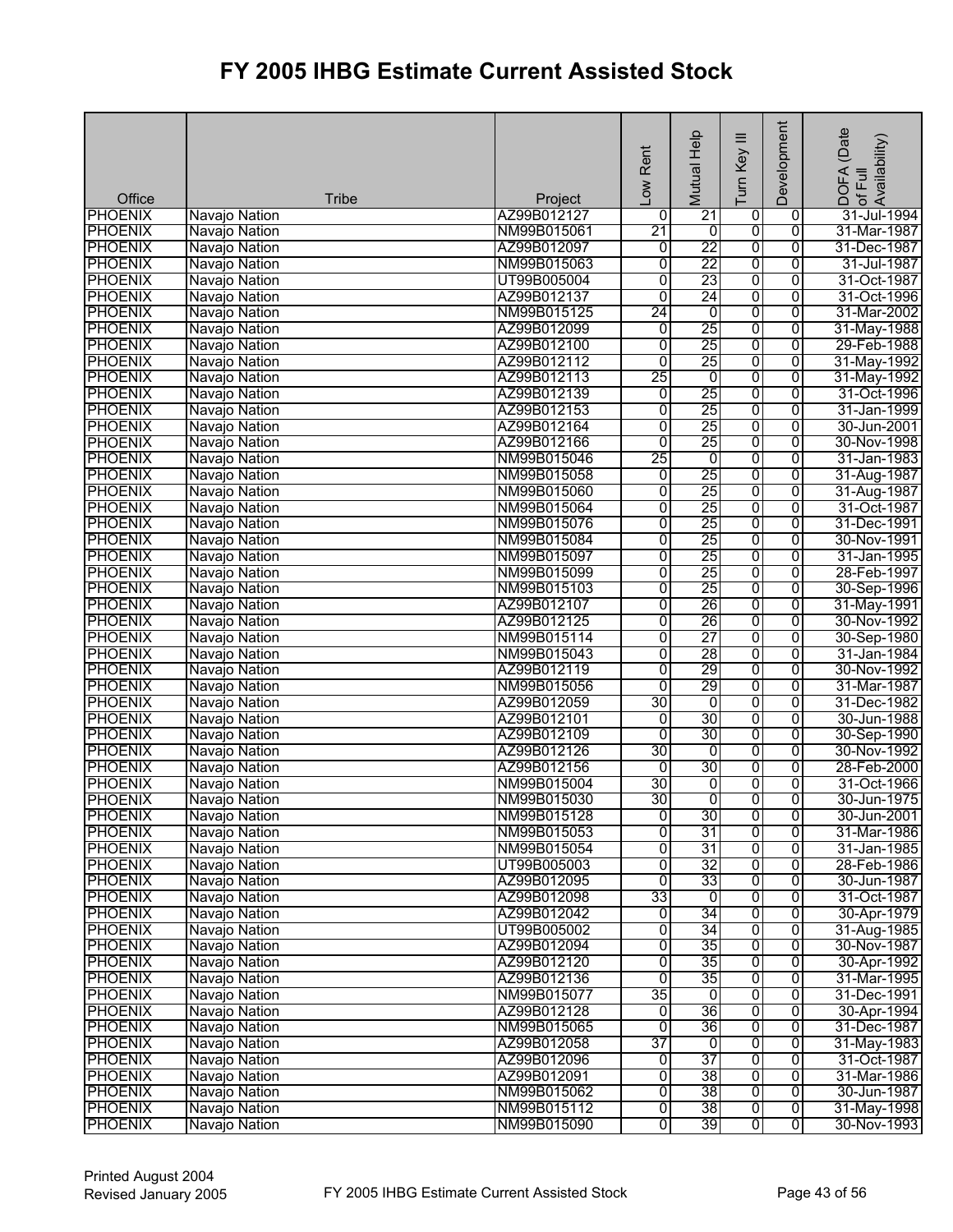| Office                           | <b>Tribe</b>                     | Project                    | Low Rent       | Mutual Help    | Ξ<br>Turn Key  | Development                      | (Date<br>¦DOFA (Date<br>∶of Full<br>Availability) |
|----------------------------------|----------------------------------|----------------------------|----------------|----------------|----------------|----------------------------------|---------------------------------------------------|
| <b>PHOENIX</b>                   | Navajo Nation                    | AZ99B012004                | 40             | 0              | 0              | 0                                | 30-Nov-1967                                       |
| <b>PHOENIX</b>                   | Navajo Nation                    | AZ99B012050                | 40             | $\overline{0}$ | 0              | $\overline{0}$                   | 31-Aug-1983                                       |
| <b>PHOENIX</b>                   | Navajo Nation                    | AZ99B012093                | 40             | $\overline{0}$ | $\overline{0}$ | $\overline{0}$                   | 31-Aug-1985                                       |
| <b>PHOENIX</b>                   | Navajo Nation                    | AZ99B012150                | 40             | 0              | $\overline{0}$ | $\overline{0}$                   | 31-May-1998                                       |
| <b>PHOENIX</b>                   | Navajo Nation                    | AZ99B012151                | 40             | $\overline{0}$ | 0              | $\overline{0}$                   | 30-Sep-1997                                       |
| <b>PHOENIX</b>                   | Navajo Nation                    | NM99B015067                | $\overline{0}$ | 40             | $\overline{0}$ | $\overline{0}$                   | 31-Mar-1991                                       |
| <b>PHOENIX</b>                   | Navajo Nation                    | NM99B015098                | 0              | 40             | $\overline{0}$ | $\overline{0}$                   | 30-Nov-1994                                       |
| <b>PHOENIX</b>                   | Navajo Nation                    | AZ99B012089                | 0              | 42             | 0              | $\overline{0}$                   | 31-May-1985                                       |
| <b>PHOENIX</b>                   | Navajo Nation                    | NM99B015057                | $\overline{0}$ | 44             | $\overline{0}$ | $\overline{0}$                   | 30-Jun-1987                                       |
| <b>PHOENIX</b>                   | Navajo Nation                    | AZ99B012043                | 45             | 0              | 0              | $\overline{0}$                   | 30-Apr-1979                                       |
| <b>PHOENIX</b>                   | Navajo Nation                    | AZ99B012111                | $\overline{0}$ | 45             | 0              | $\overline{0}$                   | 30-Sep-1990                                       |
| <b>PHOENIX</b>                   | Navajo Nation                    | NM99B015037                | 0              | 45             | $\overline{0}$ | $\overline{0}$                   | 30-Jun-1982                                       |
| <b>PHOENIX</b>                   | Navajo Nation                    | AZ99B012114                | $\overline{0}$ | 49             | 0              | $\overline{0}$                   | 30-Apr-1992                                       |
| <b>PHOENIX</b>                   | Navajo Nation                    | AZ99B012002                | 50             | O              | $\overline{0}$ | $\overline{0}$                   | 30-Apr-1968                                       |
| <b>PHOENIX</b>                   | Navajo Nation                    | AZ99B012005                | 50             | 0              | 0              | 0                                | 31-Jan-1967                                       |
| <b>PHOENIX</b>                   | Navajo Nation                    | AZ99B012012                | 50             | 0              | 0              | 0                                | 31-Jan-1971                                       |
| <b>PHOENIX</b>                   | Navajo Nation                    | AZ99B012082                | 50             | 0              | 0              | 0                                | 30-Sep-1986                                       |
| <b>PHOENIX</b>                   | Navajo Nation                    | AZ99B012085                | 50             | $\overline{0}$ | 0              | $\overline{0}$                   | 31-Aug-1986                                       |
| <b>PHOENIX</b>                   | Navajo Nation                    | AZ99B012086                | 50             | 0              | 0              | 0                                | 31-Aug-1986                                       |
| <b>PHOENIX</b>                   | Navajo Nation                    | AZ99B012087                | 50             | O              | $\overline{0}$ | 0                                | 30-Sep-1986                                       |
| <b>PHOENIX</b>                   | Navajo Nation                    | NM99B015012                | 50             | $\overline{0}$ | 0              | $\overline{0}$                   | 30-Apr-1971                                       |
| <b>PHOENIX</b>                   | Navajo Nation                    | NM99B015047                | 50             | 0              | 0              | $\overline{0}$                   | 31-Dec-1983                                       |
| <b>PHOENIX</b>                   | Navajo Nation                    | NM99B015049                | 51             | $\overline{0}$ | 0              | 0                                | 29-Feb-1984                                       |
| <b>PHOENIX</b>                   | Navajo Nation                    | AZ99B012090                | 0              | 55             | 0              | $\overline{0}$                   | 31-Oct-1987                                       |
| <b>PHOENIX</b>                   | Navajo Nation                    | AZ99B012161                | 55             | 0              | 0              | $\overline{0}$                   | 31-Mar-1997                                       |
| <b>PHOENIX</b>                   | Navajo Nation                    | AZ99B012148                | 0              | 58             | $\overline{0}$ | $\overline{0}$                   | 31-May-1998                                       |
| <b>PHOENIX</b>                   | Navajo Nation                    | NM99B015071                | Ō              | 58             | $\overline{0}$ | 0                                | 31-Oct-1990                                       |
| <b>PHOENIX</b>                   | Navajo Nation                    | NM99B015055                | 59             | 0              | $\overline{0}$ | $\overline{0}$                   | 31-Jan-1986                                       |
| <b>PHOENIX</b>                   | Navajo Nation                    | AZ99B012001                | 60             | 0              | 0              | $\overline{0}$                   | 31-Dec-1968                                       |
| <b>PHOENIX</b>                   | Navajo Nation                    | AZ99B012106                | 0              | 60             | 0              | $\overline{0}$                   | 31-Dec-1990                                       |
| <b>PHOENIX</b>                   | Navajo Nation                    | AZ99B012108                | $\overline{0}$ | 60             | 0              | $\overline{0}$                   | 31-May-1991                                       |
| <b>PHOENIX</b>                   | Navajo Nation                    | NM99B015001<br>NM99B015002 | 60<br>60       | $\overline{0}$ | 0<br>0         | $\overline{0}$                   | 30-Nov-1965                                       |
| <b>PHOENIX</b><br><b>PHOENIX</b> | Navajo Nation<br>Navajo Nation   | NM99B015013                | 60             | 0<br>0         | 0              | $\overline{0}$<br>$\overline{0}$ | 30-Sep-1976<br>30-Jun-1973                        |
| <b>PHOENIX</b>                   | Navajo Nation                    | AZ99B012084                | $\overline{0}$ | 64             | 0              | $\overline{0}$                   | 31-May-1985                                       |
| <b>PHOENIX</b>                   |                                  | AZ99B012067                | 65             | 0              | 0              | $\overline{0}$                   | 30-Nov-1982                                       |
| <b>PHOENIX</b>                   | Navajo Nation<br>Navajo Nation   | AZ99B012103                | 65             | $\overline{0}$ | $\overline{0}$ | $\overline{0}$                   | 31-May-1991                                       |
| <b>PHOENIX</b>                   | Navajo Nation                    | AZ99B012154                | $\overline{0}$ | 65             | $\overline{0}$ | 0                                | 31-Mar-1999                                       |
| <b>PHOENIX</b>                   | Navajo Nation                    | NM99B015069                | 0              | 65             | 0              | 0                                | 31-Mar-1991                                       |
| <b>PHOENIX</b>                   | Navajo Nation                    | AZ99B012088                | 0              | 66             | 0              | 0                                | 30-Sep-1985                                       |
| <b>PHOENIX</b>                   | Navajo Nation                    | AZ99B012051                | $\overline{0}$ | 69             | 0              | 0                                | 31-Dec-1981                                       |
| <b>PHOENIX</b>                   | Navajo Nation                    | AZ99B012083                | 70             | 0              | 0              | $\overline{0}$                   | 31-Aug-1985                                       |
| <b>PHOENIX</b>                   | Navajo Nation                    | NM99B015040                | 75             | 0              | $\overline{0}$ | 0                                | 30-Apr-1983                                       |
| <b>PHOENIX</b>                   | Navajo Nation                    | NM99B015113                | $\overline{0}$ | 77             | $\overline{0}$ | $\overline{0}$                   | 30-Sep-1998                                       |
| <b>PHOENIX</b>                   | Navajo Nation                    | NM99B015068                | 0              | 80             | $\overline{0}$ | $\overline{0}$                   | 30-Sep-1990                                       |
| <b>PHOENIX</b>                   | Navajo Nation                    | AZ99B012063                | 88             | $\overline{0}$ | 0              | 0                                | 31-Mar-1984                                       |
| <b>PHOENIX</b>                   | Navajo Nation                    | NM99B015006                | 100            | 0              | 0              | 0                                | 30-Apr-1968                                       |
| <b>PHOENIX</b>                   | Navajo Nation                    | NM99B015041                | 100            | $\overline{0}$ | 0              | $\overline{0}$                   | 30-Apr-1984                                       |
| <b>PHOENIX</b>                   | Navajo Nation                    | NM99B015048                | 100            | 0              | $\overline{0}$ | $\overline{0}$                   | 31-Jan-1984                                       |
| <b>PHOENIX</b>                   | Navajo Nation                    | NM99B015036                | 105            | $\overline{0}$ | 0              | 0                                | 31-Aug-1979                                       |
| <b>PHOENIX</b>                   | Navajo Nation                    | AZ99B012003                | 110            | O              | $\overline{0}$ | 0                                | 30-Apr-1968                                       |
| <b>PHOENIX</b>                   | Navajo Nation                    | NM99B015039                | 118            | $\overline{0}$ | 0              | 0                                | 30-Sep-1980                                       |
| <b>PHOENIX</b>                   | Navajo Nation                    | AZ99B012062                | 130            | $\overline{0}$ | $\overline{0}$ | $\overline{0}$                   | 30-Nov-1983                                       |
| <b>PHOENIX</b>                   | Navajo Nation                    | AZ99B012057                | 150            | $\overline{0}$ | 0              | $\overline{0}$                   | 30-Apr-1987                                       |
| <b>PHOENIX</b>                   | Navajo Nation                    | NM99B015032                | 150            | 0              | $\overline{0}$ | $\overline{0}$                   | 31-Jul-1979                                       |
| <b>PHOENIX</b>                   | Paiute-Shoshone of Bishop Colony | CA99B098010                | 3              | $\overline{0}$ | $\overline{0}$ | ō                                | 30-Nov-1987                                       |
| <b>PHOENIX</b>                   | Paiute-Shoshone of Bishop Colony | CA99B098008                | 4              | $\overline{0}$ | $\overline{0}$ | $\overline{0}$                   | 29-Feb-1984                                       |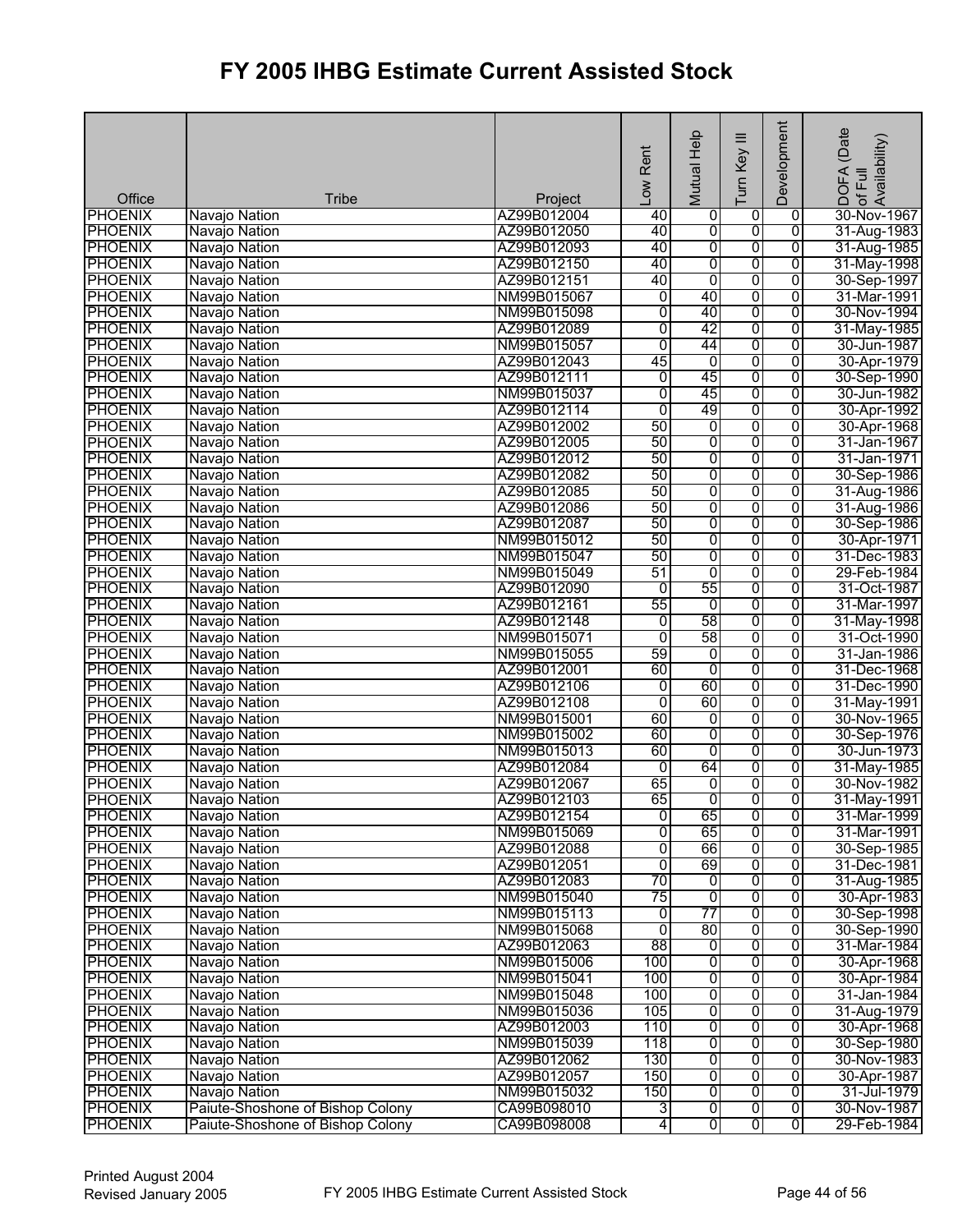|                          |                                                                      |                        | Low Rent       | Mutual Help     | Ξ<br>Turn Key           | Development         | (Date<br>DOFA (Date<br> of Full<br> Availability) |
|--------------------------|----------------------------------------------------------------------|------------------------|----------------|-----------------|-------------------------|---------------------|---------------------------------------------------|
| Office<br><b>PHOENIX</b> | Tribe                                                                | Project<br>CA99B098015 |                |                 |                         |                     |                                                   |
| <b>PHOENIX</b>           | Paiute-Shoshone of Bishop Colony<br>Paiute-Shoshone of Bishop Colony | CA99B098016            | 0<br>0         | $\frac{5}{5}$   | 0<br>0                  | 0<br>$\overline{0}$ | 15-Jun-1994<br>30-Nov-1987                        |
| <b>PHOENIX</b>           | Paiute-Shoshone of Bishop Colony                                     | CA99B605001            | 5              | $\overline{0}$  | 0                       | 0                   | 30-Sep-2002                                       |
| <b>PHOENIX</b>           | Paiute-Shoshone of Bishop Colony                                     | CA99B098005            | 6              | 0               | 0                       | 0                   | 31-Mar-1979                                       |
| <b>PHOENIX</b>           | Paiute-Shoshone of Bishop Colony                                     | CA99B098011            | 7              | 0               | 0                       | 0                   | 30-Sep-1991                                       |
| <b>PHOENIX</b>           | Paiute-Shoshone of Bishop Colony                                     | CA99B098004            | 9              | 0               | 0                       | 0                   | 31-Mar-1982                                       |
| <b>PHOENIX</b>           | Paiute-Shoshone of Bishop Colony                                     | CA99B098012            | 0              | $\overline{10}$ | 0                       | $\overline{0}$      | 30-Sep-1991                                       |
| <b>PHOENIX</b>           | Paiute-Shoshone of Bishop Colony                                     | CA99B098013            | 0              | 13              | 0                       | 0                   | 30-Apr-1993                                       |
| <b>PHOENIX</b>           | Paiute-Shoshone of Bishop Colony                                     | CA99B098009            | 0              | 17              | 0                       | $\overline{0}$      | 30-Nov-1987                                       |
| <b>PHOENIX</b>           | Paiute-Shoshone of Bishop Colony                                     | CA99B098007            | $\overline{0}$ | 38              | 0                       | $\overline{0}$      | 29-Feb-1984                                       |
| <b>PHOENIX</b>           | Paiute-Shoshone of Bishop Colony                                     | CA99B098002            | $\overline{0}$ | 39              | $\overline{0}$          | $\overline{0}$      | 31-Mar-1979                                       |
| <b>PHOENIX</b>           | Pala Band                                                            | CA99B080018            | 0              | 6               | 0                       | 0                   | 30-Sep-1981                                       |
| <b>PHOENIX</b>           | Pala Band                                                            | CA99B080053            | 12             | 0               | 0                       | $\overline{0}$      | 30-Nov-1994                                       |
| <b>PHOENIX</b>           | Pala Band                                                            | CA99B080039            | $\overline{0}$ | 18              | $\overline{0}$          | $\overline{0}$      | 30-Jun-1989                                       |
| <b>PHOENIX</b>           | Pascua Yaqui Tribe                                                   | AZ99B040010            | $\overline{0}$ | 13              | 0                       | $\overline{0}$      | 30-Nov-1991                                       |
| <b>PHOENIX</b>           | Pascua Yaqui Tribe                                                   | AZ99B040012            | $\overline{0}$ | 20              | 0                       | $\overline{0}$      | 31-Mar-1995                                       |
| <b>PHOENIX</b>           | Pascua Yaqui Tribe                                                   | AZ99B040013            | 20             | $\overline{0}$  | 0                       | 0                   | 31-Mar-1995                                       |
| <b>PHOENIX</b>           | Pascua Yaqui Tribe                                                   | AZ99B040003            | 40             | $\overline{0}$  | 0                       | $\overline{0}$      | 30-Apr-1986                                       |
| <b>PHOENIX</b>           | Pascua Yaqui Tribe                                                   | AZ99B040014            | $\overline{0}$ | 40              | $\overline{0}$          | $\overline{0}$      | 28-Feb-1998                                       |
| <b>PHOENIX</b>           | Pascua Yaqui Tribe                                                   | AZ99B040015            | 40             | 0               | 0                       | 0                   | 28-Feb-1998                                       |
| <b>PHOENIX</b>           | Pascua Yaqui Tribe                                                   | AZ99B040011            | 43             | $\overline{0}$  | 0                       | 0                   | 30-Apr-1992                                       |
| <b>PHOENIX</b>           | Pascua Yaqui Tribe                                                   | AZ99B040004            | 50             | $\overline{0}$  | $\overline{0}$          | $\overline{0}$      | 31-Dec-1986                                       |
| <b>PHOENIX</b>           | Pascua Yaqui Tribe                                                   | AZ99B040006            | 50             | 0               | 0                       | $\overline{0}$      | 30-Jun-1987                                       |
| <b>PHOENIX</b>           | Pascua Yaqui Tribe                                                   | AZ99B040001            | 60             | 0               | 0                       | 0                   | 31-Oct-1981                                       |
| <b>PHOENIX</b>           | Pascua Yaqui Tribe                                                   | AZ99B040002            | $\overline{0}$ | 60              | 0                       | 0                   | 31-Mar-1983                                       |
| <b>PHOENIX</b>           | Pascua Yaqui Tribe                                                   | AZ99B040009            | 0              | 75              | 0                       | 0                   | 30-Nov-1991                                       |
| <b>PHOENIX</b>           | Pascua Yaqui Tribe                                                   | AZ99B040007            | 79             | $\overline{0}$  | 0                       | 0                   | 31-Dec-1987                                       |
| <b>PHOENIX</b>           | Pascua Yaqui Tribe                                                   | AZ99B040008            | 0              | 79              | 0                       | 0                   | 30-Nov-1987                                       |
| <b>PHOENIX</b>           | Pascua Yaqui Tribe                                                   | AZ99B040005            | 0              | 93              | 0                       | 0                   | 31-May-1987                                       |
| <b>PHOENIX</b>           | Pauma Band                                                           | CA99B080038            | 0              | 1               | $\overline{0}$          | 0                   | 30-Sep-1989                                       |
| <b>PHOENIX</b>           | Pauma Band                                                           | CA99B080006            | 0              | 2               | 0                       | 0                   | 31-Mar-1978                                       |
| <b>PHOENIX</b>           | Pauma Band                                                           | CA99B080018            | 0              | 4               | 0                       | 0                   | 30-Sep-1981                                       |
| <b>PHOENIX</b>           | Pauma Band                                                           | CA99B080025            | $\overline{0}$ | 5               | $\overline{0}$          | $\overline{0}$      | 30-Nov-1973                                       |
| <b>PHOENIX</b>           | Pauma Band                                                           | CA99B080063            | $\overline{0}$ | 5               | $\overline{0}$          | $\overline{0}$      | 30-Apr-1995                                       |
| <b>PHOENIX</b>           | Picayune Rancheria                                                   | CA99B159002            | $\overline{0}$ | $\overline{0}$  | 0                       | 8                   |                                                   |
| <b>PHOENIX</b>           | Picayune Rancheria                                                   | CA99B159001            | 12             | 0               | 0                       | 8                   | 31-Dec-1999                                       |
| <b>PHOENIX</b>           | <b>Picuris Pueblo</b>                                                | NM99B040009            | $\overline{0}$ | 10              | $\overline{0}$          | $\overline{0}$      | 30-Nov-1979                                       |
| <b>PHOENIX</b>           | <b>Picuris Pueblo</b>                                                | NM99B040015            | $\overline{0}$ | 17              | o                       | 0                   | 31-Dec-1984                                       |
| <b>PHOENIX</b>           | Pinoleville Rancheria                                                | CA99B130024            | 19             | $\overline{0}$  | 0                       | 0                   | 30-Jun-2002                                       |
| <b>PHOENIX</b>           | Pojoaque Pueblo                                                      | NM99B040025            | 0              | 3               | 0                       | 0                   | 30-Apr-1992                                       |
| <b>PHOENIX</b>           | Pojoaque Pueblo                                                      | NM99B040021            | 0              | 5               | 0                       | $\overline{0}$      | 31-May-1987                                       |
| <b>PHOENIX</b>           | Pojoaque Pueblo                                                      | NM99B040023            | 0              | 5               | 0                       | $\overline{0}$      | 30-Apr-1989                                       |
| <b>PHOENIX</b>           | Pojoaque Pueblo                                                      | NM99B040022            | 0              | 10              | 0                       | 0                   | 30-Apr-1989                                       |
| <b>PHOENIX</b>           | Pojoaque Pueblo                                                      | NM99B040014            | 0              | 12              | 0                       | $\overline{0}$      | 30-Sep-1984                                       |
| <b>PHOENIX</b>           | <b>Pyramid Lake Paiute</b>                                           | NV99B004013            | 0              | $\overline{2}$  | $\overline{\mathbf{0}}$ | 0                   | 31-Mar-1998                                       |
| <b>PHOENIX</b>           | <b>Pyramid Lake Paiute</b>                                           | NV99B004012            | 0              | 4               | 0                       | 0                   | 31-Aug-2000                                       |
| <b>PHOENIX</b>           | <b>Pyramid Lake Paiute</b>                                           | NV99B004004            | 0              | 7               | 0                       | 0                   | 31-Aug-1980                                       |
| <b>PHOENIX</b>           | <b>Pyramid Lake Paiute</b>                                           | NV99B004003            | $\overline{0}$ | 18              | 0                       | 0                   | 30-Sep-1978                                       |
| <b>PHOENIX</b>           | <b>Pyramid Lake Paiute</b>                                           | NV99B004005            | 22             | $\overline{0}$  | 0                       | $\overline{0}$      | 31-Aug-1980                                       |
| <b>PHOENIX</b>           | <b>Pyramid Lake Paiute</b>                                           | NV99B004011            | 0              | 25              | 0                       | $\overline{0}$      | 30-Apr-1997                                       |
| <b>PHOENIX</b>           | <b>Pyramid Lake Paiute</b>                                           | NV99B004010            | 0              | 35              | $\overline{0}$          | 0                   | 31-May-1995                                       |
| <b>PHOENIX</b>           | <b>Pyramid Lake Paiute</b>                                           | NV99B004006            | 36             | $\overline{0}$  | 0                       | $\overline{0}$      | 31-Jul-1981                                       |
| <b>PHOENIX</b>           | <b>Pyramid Lake Paiute</b>                                           | NV99B004009            | $\overline{0}$ | 50              | 0                       | $\overline{0}$      | 31-Dec-1991                                       |
| <b>PHOENIX</b>           | <b>Pyramid Lake Paiute</b>                                           | NV99B004007            | 0              | 64              | 0                       | $\overline{0}$      | 31-Jul-1982                                       |
| <b>PHOENIX</b>           | <b>Quartz Valley Rancheria</b>                                       | CA99B083014            | 1              | 0               | 0                       | 0                   | 31-Dec-1997                                       |
| <b>PHOENIX</b>           | <b>Quartz Valley Rancheria</b>                                       | CA99B083012            | O              | 5               | $\overline{0}$          | $\overline{0}$      | 31-Jan-2004                                       |
| <b>PHOENIX</b>           | Quartz Valley Rancheria                                              | CA99B083011            | 10             | $\overline{0}$  | 0                       | $\overline{0}$      | 31-Jan-2004                                       |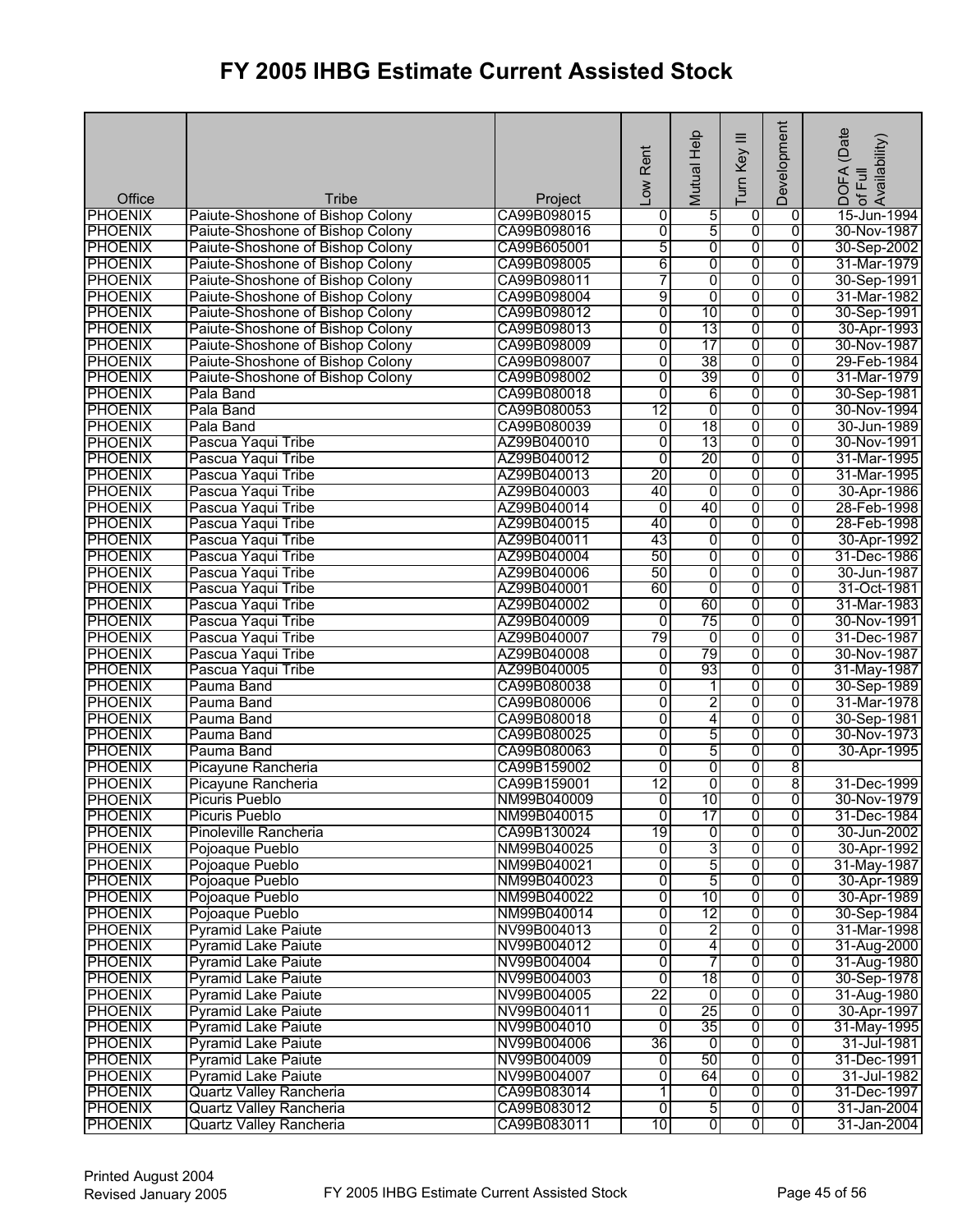| <b>PHOENIX</b><br>CA99B083017<br>10<br>0<br>0<br>30-Nov-2000<br>Quartz Valley Rancheria<br>0<br>0<br>$\overline{0}$<br>4<br>31-Oct-1979<br><b>PHOENIX</b><br>Quechan Tribe<br>CA99B054005<br>Ō<br>18<br><b>PHOENIX</b><br>$\overline{0}$<br>$\overline{0}$<br>$\overline{0}$<br>31-Aug-1982<br>Quechan Tribe<br>CA99B054007<br>20<br>$\overline{0}$<br>0<br>$\overline{0}$<br>30-Nov-1994<br>Quechan Tribe<br>CA99B054014<br>20<br>0<br>0<br>$\overline{0}$<br>12-Jun-1997<br><b>PHOENIX</b><br>Quechan Tribe<br>CA99B054015<br>22<br>$\overline{0}$<br>0<br>$\overline{0}$<br><b>PHOENIX</b><br>30-Jun-1999<br>Quechan Tribe<br>CA99B054017<br><b>PHOENIX</b><br>$\overline{0}$<br>$\overline{0}$<br>$\overline{0}$<br>Quechan Tribe<br>CA99B054006<br>39<br>31-Jul-1982<br>39<br>CA99B054012<br>0<br>$\overline{0}$<br>31-Jul-1990<br>Quechan Tribe<br>0<br>45<br>0<br><b>PHOENIX</b><br>Quechan Tribe<br>$\overline{0}$<br>$\overline{0}$<br>31-Aug-1993<br>CA99B054013<br>9<br>$\overline{0}$<br>0<br>$\overline{0}$<br><b>PHOENIX</b><br>Redwood Valley Rancheria<br>31-May-1990<br>CA99B130011<br>15<br>$\overline{0}$<br><b>PHOENIX</b><br>Redwood Valley Rancheria<br>CA99B130009<br>0<br>0<br>31-May-1990<br>0<br>NV99B012011<br>1<br>0<br>$\overline{0}$<br>06-May-1996<br>Reno-Sparks Colony<br>0<br>6<br>0<br><b>PHOENIX</b><br>$\overline{0}$<br>Reno-Sparks Colony<br>NV99B012006<br>31-Oct-1985<br>0<br>$\overline{17}$<br>$\overline{0}$<br>$\overline{0}$<br><b>PHOENIX</b><br>NV99B012005<br>30-Jun-1980<br>Reno-Sparks Colony<br>18<br><b>PHOENIX</b><br>NV99B012009<br>0<br>0<br>$\overline{0}$<br>Reno-Sparks Colony<br>30-Sep-1991<br>20<br><b>PHOENIX</b><br>NV99B012007<br>0<br>0<br>0<br>Reno-Sparks Colony<br>31-Jul-1991<br>20<br><b>PHOENIX</b><br>NV99B012010<br>$\overline{0}$<br>0<br>0<br>14-Jun-1995<br>Reno-Sparks Colony<br>29<br>0<br>$\overline{0}$<br>NV99B012003<br>0<br><b>PHOENIX</b><br>Reno-Sparks Colony<br>30-Sep-1974<br>0<br><b>PHOENIX</b><br>NV99B012012<br>29<br>0<br>0<br>30-Apr-1997<br>Reno-Sparks Colony<br>$\overline{0}$<br><b>PHOENIX</b><br>NV99B012008<br>0<br>60<br>0<br>Reno-Sparks Colony<br>30-Sep-1991<br>0<br>0<br>$\overline{0}$<br><b>PHOENIX</b><br><b>Rincon Reservation</b><br>CA99B080061<br>07-May-1996<br>1<br>5<br>$\overline{0}$<br>$\overline{0}$<br><b>PHOENIX</b><br>0<br><b>Rincon Reservation</b><br>CA99B080038<br>30-Sep-1989<br><b>PHOENIX</b><br>6<br>0<br>0<br>0<br>31-Jan-1996<br><b>Rincon Reservation</b><br>CA99B080066<br>9<br>0<br>$\overline{0}$<br><b>PHOENIX</b><br><b>Rincon Reservation</b><br>CA99B080054<br>0<br>30-Apr-1994<br>10<br>0<br><b>PHOENIX</b><br><b>Rincon Reservation</b><br>0<br>$\overline{0}$<br>CA99B080025<br>30-Jun-1987<br><b>PHOENIX</b><br>$\overline{10}$<br>$\overline{0}$<br>$\overline{0}$<br>CA99B080065<br>0<br>31-Jan-1996<br><b>Rincon Reservation</b><br>0<br>12<br>0<br><b>PHOENIX</b><br><b>Rincon Reservation</b><br>0<br>31-Mar-1978<br>CA99B080006<br>0<br>0<br>$\overline{12}$<br>$\overline{0}$<br>30-Jun-1981<br><b>PHOENIX</b><br><b>Rincon Reservation</b><br>CA99B080010<br>20<br>0<br><b>PHOENIX</b><br>0<br>$\overline{0}$<br><b>Rincon Reservation</b><br>CA99B080049<br>31-Jul-1991<br>10<br>0<br>$\overline{0}$<br><b>PHOENIX</b><br>CA99B130007<br>$\overline{0}$<br>31-Mar-1988<br>Robinson Rancheria<br>0<br><b>PHOENIX</b><br>Robinson Rancheria<br>CA99B130005<br>11<br>0<br>$\overline{0}$<br>30-Apr-1988<br>$\overline{0}$<br><b>PHOENIX</b><br>$\overline{20}$<br>0<br>Robinson Rancheria<br>CA99B130003<br>0<br>28-Feb-1988<br>22<br>$\overline{0}$<br>$\overline{0}$<br>$\overline{0}$<br><b>PHOENIX</b><br>Round Valley Rancheria<br>CA99B097004<br>31-Aug-1981<br>22<br><b>PHOENIX</b><br>Round Valley Rancheria<br>0<br>$\overline{0}$<br>$\overline{0}$<br>CA99B097005<br>31-Aug-1981<br>29<br><b>PHOENIX</b><br>Round Valley Rancheria<br>0<br>0<br>$\overline{0}$<br>31-Aug-1978<br>CA99B097002<br><b>PHOENIX</b><br>$\overline{0}$<br>41<br>0<br>$\overline{0}$<br>31-Aug-1978<br>Round Valley Rancheria<br>CA99B097001<br>13<br>Ō<br>$\overline{0}$<br>0<br><b>PHOENIX</b><br>Salt River Plma-Maricopa<br>AZ99B014005<br><b>PHOENIX</b><br>Salt River PIma-Maricopa<br>AZ99B014008<br>ō<br>14<br>$\overline{0}$<br>31-Jul-1981<br>0<br>0<br>0<br>0<br><b>PHOENIX</b><br>Salt River Plma-Maricopa<br>AZ99B014014<br>$\overline{14}$<br>31-Jul-1990<br>$\overline{0}$<br>17<br>$\overline{0}$<br><b>PHOENIX</b><br>Salt River Plma-Maricopa<br>0<br>AZ99B014015<br>31-Oct-1991<br>20<br>0<br>$\overline{0}$<br>0<br><b>PHOENIX</b><br>Salt River Plma-Maricopa<br>AZ99B014018<br>09-Feb-1999<br>$\overline{0}$<br>22<br>$\overline{0}$<br><b>PHOENIX</b><br>Salt River Plma-Maricopa<br>AZ99B014016<br>0<br>23<br>Salt River Plma-Maricopa<br>AZ99B014006<br>$\overline{0}$<br>0<br>0<br><b>PHOENIX</b><br>30-Sep-1979<br>25<br>0<br>$\overline{0}$<br><b>PHOENIX</b><br>Salt River Plma-Maricopa<br>AZ99B014007<br>0<br>30-Jun-1980<br>28<br>$\overline{0}$<br>$\overline{0}$<br><b>PHOENIX</b><br>AZ99B014011<br>$\overline{0}$<br>Salt River Plma-Maricopa<br>31-Jan-1986<br>37<br>0<br><b>PHOENIX</b><br>0<br>Salt River PIma-Maricopa<br>AZ99B014013<br>Ō<br>31-Jan-1989<br>0<br>40<br>0<br><b>PHOENIX</b><br>Salt River PIma-Maricopa<br>AZ99B014017<br>0<br>31-Oct-1995<br>45<br>$\overline{0}$<br>$\overline{0}$<br>0<br><b>PHOENIX</b><br>AZ99B014004<br>28-Feb-1979<br>Salt River PIma-Maricopa<br>0<br>$\overline{0}$<br><b>PHOENIX</b><br>60<br>0<br>Salt River Plma-Maricopa<br>AZ99B014009<br>30-Sep-1980<br>0<br><b>PHOENIX</b><br>AZ99B011019<br>$\overline{0}$<br>0<br>30-Apr-1983<br>San Carlos Apache<br>4<br>$\overline{0}$<br>20<br>0<br>0<br><b>PHOENIX</b><br>San Carlos Apache<br>AZ99B011017<br>31-Dec-1981<br>$\overline{0}$<br>20<br>$\overline{0}$<br>0<br><b>PHOENIX</b><br>San Carlos Apache<br>AZ99B011023<br>30-Nov-1987<br>20<br>0<br>$\overline{0}$<br><b>PHOENIX</b><br>San Carlos Apache<br>AZ99B011026<br>$\overline{0}$<br>31-Jan-1994<br>$\overline{0}$<br>27<br>$\overline{0}$<br>$\overline{0}$<br><b>PHOENIX</b><br>AZ99B011015<br>31-Oct-1979<br>San Carlos Apache<br>0<br>$\overline{0}$<br>$\overline{0}$<br>30<br><b>PHOENIX</b><br>San Carlos Apache<br>AZ99B011012<br>ō<br>33<br>$\overline{0}$<br>ō<br><b>PHOENIX</b><br>San Carlos Apache<br>AZ99B011009<br>40<br>$\overline{0}$<br>$\overline{\mathbf{0}}$<br>$\overline{0}$<br><b>PHOENIX</b><br>San Carlos Apache<br>AZ99B011027 | Office         | <b>Tribe</b> | Project | Rent<br>Low | Mutual Help | ≡<br>Turn Key | Development | (Date<br>¦DOFA (Date<br>∶of Full<br> Availability) |
|--------------------------------------------------------------------------------------------------------------------------------------------------------------------------------------------------------------------------------------------------------------------------------------------------------------------------------------------------------------------------------------------------------------------------------------------------------------------------------------------------------------------------------------------------------------------------------------------------------------------------------------------------------------------------------------------------------------------------------------------------------------------------------------------------------------------------------------------------------------------------------------------------------------------------------------------------------------------------------------------------------------------------------------------------------------------------------------------------------------------------------------------------------------------------------------------------------------------------------------------------------------------------------------------------------------------------------------------------------------------------------------------------------------------------------------------------------------------------------------------------------------------------------------------------------------------------------------------------------------------------------------------------------------------------------------------------------------------------------------------------------------------------------------------------------------------------------------------------------------------------------------------------------------------------------------------------------------------------------------------------------------------------------------------------------------------------------------------------------------------------------------------------------------------------------------------------------------------------------------------------------------------------------------------------------------------------------------------------------------------------------------------------------------------------------------------------------------------------------------------------------------------------------------------------------------------------------------------------------------------------------------------------------------------------------------------------------------------------------------------------------------------------------------------------------------------------------------------------------------------------------------------------------------------------------------------------------------------------------------------------------------------------------------------------------------------------------------------------------------------------------------------------------------------------------------------------------------------------------------------------------------------------------------------------------------------------------------------------------------------------------------------------------------------------------------------------------------------------------------------------------------------------------------------------------------------------------------------------------------------------------------------------------------------------------------------------------------------------------------------------------------------------------------------------------------------------------------------------------------------------------------------------------------------------------------------------------------------------------------------------------------------------------------------------------------------------------------------------------------------------------------------------------------------------------------------------------------------------------------------------------------------------------------------------------------------------------------------------------------------------------------------------------------------------------------------------------------------------------------------------------------------------------------------------------------------------------------------------------------------------------------------------------------------------------------------------------------------------------------------------------------------------------------------------------------------------------------------------------------------------------------------------------------------------------------------------------------------------------------------------------------------------------------------------------------------------------------------------------------------------------------------------------------------------------------------------------------------------------------------------------------------------------------------------------------------------------------------------------------------------------------------------------------------------------------------------------------------------------------------------------------------------------------------------------------------------------------------------------------------------------------------------------------------------------------------------------------------------------------------------------------------------------------------------------------------------------------------------------------------------------------------------------------------------------------------------------------------------------------------------------------------------------------------------------------------------------------------------------------------------------------------------------------------------------------------------------------------------------------------------------------------------------------------------------------------------------------------------------------------------------------------------------------------------------------------------------------------------------------------------------|----------------|--------------|---------|-------------|-------------|---------------|-------------|----------------------------------------------------|
| 28-Feb-1979<br>31-May-1993<br>30-Sep-1979<br>30-Apr-1978                                                                                                                                                                                                                                                                                                                                                                                                                                                                                                                                                                                                                                                                                                                                                                                                                                                                                                                                                                                                                                                                                                                                                                                                                                                                                                                                                                                                                                                                                                                                                                                                                                                                                                                                                                                                                                                                                                                                                                                                                                                                                                                                                                                                                                                                                                                                                                                                                                                                                                                                                                                                                                                                                                                                                                                                                                                                                                                                                                                                                                                                                                                                                                                                                                                                                                                                                                                                                                                                                                                                                                                                                                                                                                                                                                                                                                                                                                                                                                                                                                                                                                                                                                                                                                                                                                                                                                                                                                                                                                                                                                                                                                                                                                                                                                                                                                                                                                                                                                                                                                                                                                                                                                                                                                                                                                                                                                                                                                                                                                                                                                                                                                                                                                                                                                                                                                                                                                                                                                                                                                                                                                                                                                                                                                                                                                                                                                                                                                               |                |              |         |             |             |               |             |                                                    |
| 30-Nov-1994                                                                                                                                                                                                                                                                                                                                                                                                                                                                                                                                                                                                                                                                                                                                                                                                                                                                                                                                                                                                                                                                                                                                                                                                                                                                                                                                                                                                                                                                                                                                                                                                                                                                                                                                                                                                                                                                                                                                                                                                                                                                                                                                                                                                                                                                                                                                                                                                                                                                                                                                                                                                                                                                                                                                                                                                                                                                                                                                                                                                                                                                                                                                                                                                                                                                                                                                                                                                                                                                                                                                                                                                                                                                                                                                                                                                                                                                                                                                                                                                                                                                                                                                                                                                                                                                                                                                                                                                                                                                                                                                                                                                                                                                                                                                                                                                                                                                                                                                                                                                                                                                                                                                                                                                                                                                                                                                                                                                                                                                                                                                                                                                                                                                                                                                                                                                                                                                                                                                                                                                                                                                                                                                                                                                                                                                                                                                                                                                                                                                                            |                |              |         |             |             |               |             |                                                    |
|                                                                                                                                                                                                                                                                                                                                                                                                                                                                                                                                                                                                                                                                                                                                                                                                                                                                                                                                                                                                                                                                                                                                                                                                                                                                                                                                                                                                                                                                                                                                                                                                                                                                                                                                                                                                                                                                                                                                                                                                                                                                                                                                                                                                                                                                                                                                                                                                                                                                                                                                                                                                                                                                                                                                                                                                                                                                                                                                                                                                                                                                                                                                                                                                                                                                                                                                                                                                                                                                                                                                                                                                                                                                                                                                                                                                                                                                                                                                                                                                                                                                                                                                                                                                                                                                                                                                                                                                                                                                                                                                                                                                                                                                                                                                                                                                                                                                                                                                                                                                                                                                                                                                                                                                                                                                                                                                                                                                                                                                                                                                                                                                                                                                                                                                                                                                                                                                                                                                                                                                                                                                                                                                                                                                                                                                                                                                                                                                                                                                                                        |                |              |         |             |             |               |             |                                                    |
|                                                                                                                                                                                                                                                                                                                                                                                                                                                                                                                                                                                                                                                                                                                                                                                                                                                                                                                                                                                                                                                                                                                                                                                                                                                                                                                                                                                                                                                                                                                                                                                                                                                                                                                                                                                                                                                                                                                                                                                                                                                                                                                                                                                                                                                                                                                                                                                                                                                                                                                                                                                                                                                                                                                                                                                                                                                                                                                                                                                                                                                                                                                                                                                                                                                                                                                                                                                                                                                                                                                                                                                                                                                                                                                                                                                                                                                                                                                                                                                                                                                                                                                                                                                                                                                                                                                                                                                                                                                                                                                                                                                                                                                                                                                                                                                                                                                                                                                                                                                                                                                                                                                                                                                                                                                                                                                                                                                                                                                                                                                                                                                                                                                                                                                                                                                                                                                                                                                                                                                                                                                                                                                                                                                                                                                                                                                                                                                                                                                                                                        | <b>PHOENIX</b> |              |         |             |             |               |             |                                                    |
|                                                                                                                                                                                                                                                                                                                                                                                                                                                                                                                                                                                                                                                                                                                                                                                                                                                                                                                                                                                                                                                                                                                                                                                                                                                                                                                                                                                                                                                                                                                                                                                                                                                                                                                                                                                                                                                                                                                                                                                                                                                                                                                                                                                                                                                                                                                                                                                                                                                                                                                                                                                                                                                                                                                                                                                                                                                                                                                                                                                                                                                                                                                                                                                                                                                                                                                                                                                                                                                                                                                                                                                                                                                                                                                                                                                                                                                                                                                                                                                                                                                                                                                                                                                                                                                                                                                                                                                                                                                                                                                                                                                                                                                                                                                                                                                                                                                                                                                                                                                                                                                                                                                                                                                                                                                                                                                                                                                                                                                                                                                                                                                                                                                                                                                                                                                                                                                                                                                                                                                                                                                                                                                                                                                                                                                                                                                                                                                                                                                                                                        |                |              |         |             |             |               |             |                                                    |
|                                                                                                                                                                                                                                                                                                                                                                                                                                                                                                                                                                                                                                                                                                                                                                                                                                                                                                                                                                                                                                                                                                                                                                                                                                                                                                                                                                                                                                                                                                                                                                                                                                                                                                                                                                                                                                                                                                                                                                                                                                                                                                                                                                                                                                                                                                                                                                                                                                                                                                                                                                                                                                                                                                                                                                                                                                                                                                                                                                                                                                                                                                                                                                                                                                                                                                                                                                                                                                                                                                                                                                                                                                                                                                                                                                                                                                                                                                                                                                                                                                                                                                                                                                                                                                                                                                                                                                                                                                                                                                                                                                                                                                                                                                                                                                                                                                                                                                                                                                                                                                                                                                                                                                                                                                                                                                                                                                                                                                                                                                                                                                                                                                                                                                                                                                                                                                                                                                                                                                                                                                                                                                                                                                                                                                                                                                                                                                                                                                                                                                        |                |              |         |             |             |               |             |                                                    |
|                                                                                                                                                                                                                                                                                                                                                                                                                                                                                                                                                                                                                                                                                                                                                                                                                                                                                                                                                                                                                                                                                                                                                                                                                                                                                                                                                                                                                                                                                                                                                                                                                                                                                                                                                                                                                                                                                                                                                                                                                                                                                                                                                                                                                                                                                                                                                                                                                                                                                                                                                                                                                                                                                                                                                                                                                                                                                                                                                                                                                                                                                                                                                                                                                                                                                                                                                                                                                                                                                                                                                                                                                                                                                                                                                                                                                                                                                                                                                                                                                                                                                                                                                                                                                                                                                                                                                                                                                                                                                                                                                                                                                                                                                                                                                                                                                                                                                                                                                                                                                                                                                                                                                                                                                                                                                                                                                                                                                                                                                                                                                                                                                                                                                                                                                                                                                                                                                                                                                                                                                                                                                                                                                                                                                                                                                                                                                                                                                                                                                                        |                |              |         |             |             |               |             |                                                    |
|                                                                                                                                                                                                                                                                                                                                                                                                                                                                                                                                                                                                                                                                                                                                                                                                                                                                                                                                                                                                                                                                                                                                                                                                                                                                                                                                                                                                                                                                                                                                                                                                                                                                                                                                                                                                                                                                                                                                                                                                                                                                                                                                                                                                                                                                                                                                                                                                                                                                                                                                                                                                                                                                                                                                                                                                                                                                                                                                                                                                                                                                                                                                                                                                                                                                                                                                                                                                                                                                                                                                                                                                                                                                                                                                                                                                                                                                                                                                                                                                                                                                                                                                                                                                                                                                                                                                                                                                                                                                                                                                                                                                                                                                                                                                                                                                                                                                                                                                                                                                                                                                                                                                                                                                                                                                                                                                                                                                                                                                                                                                                                                                                                                                                                                                                                                                                                                                                                                                                                                                                                                                                                                                                                                                                                                                                                                                                                                                                                                                                                        | <b>PHOENIX</b> |              |         |             |             |               |             |                                                    |
|                                                                                                                                                                                                                                                                                                                                                                                                                                                                                                                                                                                                                                                                                                                                                                                                                                                                                                                                                                                                                                                                                                                                                                                                                                                                                                                                                                                                                                                                                                                                                                                                                                                                                                                                                                                                                                                                                                                                                                                                                                                                                                                                                                                                                                                                                                                                                                                                                                                                                                                                                                                                                                                                                                                                                                                                                                                                                                                                                                                                                                                                                                                                                                                                                                                                                                                                                                                                                                                                                                                                                                                                                                                                                                                                                                                                                                                                                                                                                                                                                                                                                                                                                                                                                                                                                                                                                                                                                                                                                                                                                                                                                                                                                                                                                                                                                                                                                                                                                                                                                                                                                                                                                                                                                                                                                                                                                                                                                                                                                                                                                                                                                                                                                                                                                                                                                                                                                                                                                                                                                                                                                                                                                                                                                                                                                                                                                                                                                                                                                                        |                |              |         |             |             |               |             |                                                    |
|                                                                                                                                                                                                                                                                                                                                                                                                                                                                                                                                                                                                                                                                                                                                                                                                                                                                                                                                                                                                                                                                                                                                                                                                                                                                                                                                                                                                                                                                                                                                                                                                                                                                                                                                                                                                                                                                                                                                                                                                                                                                                                                                                                                                                                                                                                                                                                                                                                                                                                                                                                                                                                                                                                                                                                                                                                                                                                                                                                                                                                                                                                                                                                                                                                                                                                                                                                                                                                                                                                                                                                                                                                                                                                                                                                                                                                                                                                                                                                                                                                                                                                                                                                                                                                                                                                                                                                                                                                                                                                                                                                                                                                                                                                                                                                                                                                                                                                                                                                                                                                                                                                                                                                                                                                                                                                                                                                                                                                                                                                                                                                                                                                                                                                                                                                                                                                                                                                                                                                                                                                                                                                                                                                                                                                                                                                                                                                                                                                                                                                        |                |              |         |             |             |               |             |                                                    |
|                                                                                                                                                                                                                                                                                                                                                                                                                                                                                                                                                                                                                                                                                                                                                                                                                                                                                                                                                                                                                                                                                                                                                                                                                                                                                                                                                                                                                                                                                                                                                                                                                                                                                                                                                                                                                                                                                                                                                                                                                                                                                                                                                                                                                                                                                                                                                                                                                                                                                                                                                                                                                                                                                                                                                                                                                                                                                                                                                                                                                                                                                                                                                                                                                                                                                                                                                                                                                                                                                                                                                                                                                                                                                                                                                                                                                                                                                                                                                                                                                                                                                                                                                                                                                                                                                                                                                                                                                                                                                                                                                                                                                                                                                                                                                                                                                                                                                                                                                                                                                                                                                                                                                                                                                                                                                                                                                                                                                                                                                                                                                                                                                                                                                                                                                                                                                                                                                                                                                                                                                                                                                                                                                                                                                                                                                                                                                                                                                                                                                                        |                |              |         |             |             |               |             |                                                    |
|                                                                                                                                                                                                                                                                                                                                                                                                                                                                                                                                                                                                                                                                                                                                                                                                                                                                                                                                                                                                                                                                                                                                                                                                                                                                                                                                                                                                                                                                                                                                                                                                                                                                                                                                                                                                                                                                                                                                                                                                                                                                                                                                                                                                                                                                                                                                                                                                                                                                                                                                                                                                                                                                                                                                                                                                                                                                                                                                                                                                                                                                                                                                                                                                                                                                                                                                                                                                                                                                                                                                                                                                                                                                                                                                                                                                                                                                                                                                                                                                                                                                                                                                                                                                                                                                                                                                                                                                                                                                                                                                                                                                                                                                                                                                                                                                                                                                                                                                                                                                                                                                                                                                                                                                                                                                                                                                                                                                                                                                                                                                                                                                                                                                                                                                                                                                                                                                                                                                                                                                                                                                                                                                                                                                                                                                                                                                                                                                                                                                                                        | <b>PHOENIX</b> |              |         |             |             |               |             |                                                    |
|                                                                                                                                                                                                                                                                                                                                                                                                                                                                                                                                                                                                                                                                                                                                                                                                                                                                                                                                                                                                                                                                                                                                                                                                                                                                                                                                                                                                                                                                                                                                                                                                                                                                                                                                                                                                                                                                                                                                                                                                                                                                                                                                                                                                                                                                                                                                                                                                                                                                                                                                                                                                                                                                                                                                                                                                                                                                                                                                                                                                                                                                                                                                                                                                                                                                                                                                                                                                                                                                                                                                                                                                                                                                                                                                                                                                                                                                                                                                                                                                                                                                                                                                                                                                                                                                                                                                                                                                                                                                                                                                                                                                                                                                                                                                                                                                                                                                                                                                                                                                                                                                                                                                                                                                                                                                                                                                                                                                                                                                                                                                                                                                                                                                                                                                                                                                                                                                                                                                                                                                                                                                                                                                                                                                                                                                                                                                                                                                                                                                                                        |                |              |         |             |             |               |             |                                                    |
|                                                                                                                                                                                                                                                                                                                                                                                                                                                                                                                                                                                                                                                                                                                                                                                                                                                                                                                                                                                                                                                                                                                                                                                                                                                                                                                                                                                                                                                                                                                                                                                                                                                                                                                                                                                                                                                                                                                                                                                                                                                                                                                                                                                                                                                                                                                                                                                                                                                                                                                                                                                                                                                                                                                                                                                                                                                                                                                                                                                                                                                                                                                                                                                                                                                                                                                                                                                                                                                                                                                                                                                                                                                                                                                                                                                                                                                                                                                                                                                                                                                                                                                                                                                                                                                                                                                                                                                                                                                                                                                                                                                                                                                                                                                                                                                                                                                                                                                                                                                                                                                                                                                                                                                                                                                                                                                                                                                                                                                                                                                                                                                                                                                                                                                                                                                                                                                                                                                                                                                                                                                                                                                                                                                                                                                                                                                                                                                                                                                                                                        |                |              |         |             |             |               |             |                                                    |
|                                                                                                                                                                                                                                                                                                                                                                                                                                                                                                                                                                                                                                                                                                                                                                                                                                                                                                                                                                                                                                                                                                                                                                                                                                                                                                                                                                                                                                                                                                                                                                                                                                                                                                                                                                                                                                                                                                                                                                                                                                                                                                                                                                                                                                                                                                                                                                                                                                                                                                                                                                                                                                                                                                                                                                                                                                                                                                                                                                                                                                                                                                                                                                                                                                                                                                                                                                                                                                                                                                                                                                                                                                                                                                                                                                                                                                                                                                                                                                                                                                                                                                                                                                                                                                                                                                                                                                                                                                                                                                                                                                                                                                                                                                                                                                                                                                                                                                                                                                                                                                                                                                                                                                                                                                                                                                                                                                                                                                                                                                                                                                                                                                                                                                                                                                                                                                                                                                                                                                                                                                                                                                                                                                                                                                                                                                                                                                                                                                                                                                        |                |              |         |             |             |               |             |                                                    |
|                                                                                                                                                                                                                                                                                                                                                                                                                                                                                                                                                                                                                                                                                                                                                                                                                                                                                                                                                                                                                                                                                                                                                                                                                                                                                                                                                                                                                                                                                                                                                                                                                                                                                                                                                                                                                                                                                                                                                                                                                                                                                                                                                                                                                                                                                                                                                                                                                                                                                                                                                                                                                                                                                                                                                                                                                                                                                                                                                                                                                                                                                                                                                                                                                                                                                                                                                                                                                                                                                                                                                                                                                                                                                                                                                                                                                                                                                                                                                                                                                                                                                                                                                                                                                                                                                                                                                                                                                                                                                                                                                                                                                                                                                                                                                                                                                                                                                                                                                                                                                                                                                                                                                                                                                                                                                                                                                                                                                                                                                                                                                                                                                                                                                                                                                                                                                                                                                                                                                                                                                                                                                                                                                                                                                                                                                                                                                                                                                                                                                                        |                |              |         |             |             |               |             |                                                    |
|                                                                                                                                                                                                                                                                                                                                                                                                                                                                                                                                                                                                                                                                                                                                                                                                                                                                                                                                                                                                                                                                                                                                                                                                                                                                                                                                                                                                                                                                                                                                                                                                                                                                                                                                                                                                                                                                                                                                                                                                                                                                                                                                                                                                                                                                                                                                                                                                                                                                                                                                                                                                                                                                                                                                                                                                                                                                                                                                                                                                                                                                                                                                                                                                                                                                                                                                                                                                                                                                                                                                                                                                                                                                                                                                                                                                                                                                                                                                                                                                                                                                                                                                                                                                                                                                                                                                                                                                                                                                                                                                                                                                                                                                                                                                                                                                                                                                                                                                                                                                                                                                                                                                                                                                                                                                                                                                                                                                                                                                                                                                                                                                                                                                                                                                                                                                                                                                                                                                                                                                                                                                                                                                                                                                                                                                                                                                                                                                                                                                                                        |                |              |         |             |             |               |             |                                                    |
|                                                                                                                                                                                                                                                                                                                                                                                                                                                                                                                                                                                                                                                                                                                                                                                                                                                                                                                                                                                                                                                                                                                                                                                                                                                                                                                                                                                                                                                                                                                                                                                                                                                                                                                                                                                                                                                                                                                                                                                                                                                                                                                                                                                                                                                                                                                                                                                                                                                                                                                                                                                                                                                                                                                                                                                                                                                                                                                                                                                                                                                                                                                                                                                                                                                                                                                                                                                                                                                                                                                                                                                                                                                                                                                                                                                                                                                                                                                                                                                                                                                                                                                                                                                                                                                                                                                                                                                                                                                                                                                                                                                                                                                                                                                                                                                                                                                                                                                                                                                                                                                                                                                                                                                                                                                                                                                                                                                                                                                                                                                                                                                                                                                                                                                                                                                                                                                                                                                                                                                                                                                                                                                                                                                                                                                                                                                                                                                                                                                                                                        |                |              |         |             |             |               |             |                                                    |
|                                                                                                                                                                                                                                                                                                                                                                                                                                                                                                                                                                                                                                                                                                                                                                                                                                                                                                                                                                                                                                                                                                                                                                                                                                                                                                                                                                                                                                                                                                                                                                                                                                                                                                                                                                                                                                                                                                                                                                                                                                                                                                                                                                                                                                                                                                                                                                                                                                                                                                                                                                                                                                                                                                                                                                                                                                                                                                                                                                                                                                                                                                                                                                                                                                                                                                                                                                                                                                                                                                                                                                                                                                                                                                                                                                                                                                                                                                                                                                                                                                                                                                                                                                                                                                                                                                                                                                                                                                                                                                                                                                                                                                                                                                                                                                                                                                                                                                                                                                                                                                                                                                                                                                                                                                                                                                                                                                                                                                                                                                                                                                                                                                                                                                                                                                                                                                                                                                                                                                                                                                                                                                                                                                                                                                                                                                                                                                                                                                                                                                        |                |              |         |             |             |               |             |                                                    |
|                                                                                                                                                                                                                                                                                                                                                                                                                                                                                                                                                                                                                                                                                                                                                                                                                                                                                                                                                                                                                                                                                                                                                                                                                                                                                                                                                                                                                                                                                                                                                                                                                                                                                                                                                                                                                                                                                                                                                                                                                                                                                                                                                                                                                                                                                                                                                                                                                                                                                                                                                                                                                                                                                                                                                                                                                                                                                                                                                                                                                                                                                                                                                                                                                                                                                                                                                                                                                                                                                                                                                                                                                                                                                                                                                                                                                                                                                                                                                                                                                                                                                                                                                                                                                                                                                                                                                                                                                                                                                                                                                                                                                                                                                                                                                                                                                                                                                                                                                                                                                                                                                                                                                                                                                                                                                                                                                                                                                                                                                                                                                                                                                                                                                                                                                                                                                                                                                                                                                                                                                                                                                                                                                                                                                                                                                                                                                                                                                                                                                                        |                |              |         |             |             |               |             |                                                    |
|                                                                                                                                                                                                                                                                                                                                                                                                                                                                                                                                                                                                                                                                                                                                                                                                                                                                                                                                                                                                                                                                                                                                                                                                                                                                                                                                                                                                                                                                                                                                                                                                                                                                                                                                                                                                                                                                                                                                                                                                                                                                                                                                                                                                                                                                                                                                                                                                                                                                                                                                                                                                                                                                                                                                                                                                                                                                                                                                                                                                                                                                                                                                                                                                                                                                                                                                                                                                                                                                                                                                                                                                                                                                                                                                                                                                                                                                                                                                                                                                                                                                                                                                                                                                                                                                                                                                                                                                                                                                                                                                                                                                                                                                                                                                                                                                                                                                                                                                                                                                                                                                                                                                                                                                                                                                                                                                                                                                                                                                                                                                                                                                                                                                                                                                                                                                                                                                                                                                                                                                                                                                                                                                                                                                                                                                                                                                                                                                                                                                                                        |                |              |         |             |             |               |             |                                                    |
|                                                                                                                                                                                                                                                                                                                                                                                                                                                                                                                                                                                                                                                                                                                                                                                                                                                                                                                                                                                                                                                                                                                                                                                                                                                                                                                                                                                                                                                                                                                                                                                                                                                                                                                                                                                                                                                                                                                                                                                                                                                                                                                                                                                                                                                                                                                                                                                                                                                                                                                                                                                                                                                                                                                                                                                                                                                                                                                                                                                                                                                                                                                                                                                                                                                                                                                                                                                                                                                                                                                                                                                                                                                                                                                                                                                                                                                                                                                                                                                                                                                                                                                                                                                                                                                                                                                                                                                                                                                                                                                                                                                                                                                                                                                                                                                                                                                                                                                                                                                                                                                                                                                                                                                                                                                                                                                                                                                                                                                                                                                                                                                                                                                                                                                                                                                                                                                                                                                                                                                                                                                                                                                                                                                                                                                                                                                                                                                                                                                                                                        |                |              |         |             |             |               |             |                                                    |
|                                                                                                                                                                                                                                                                                                                                                                                                                                                                                                                                                                                                                                                                                                                                                                                                                                                                                                                                                                                                                                                                                                                                                                                                                                                                                                                                                                                                                                                                                                                                                                                                                                                                                                                                                                                                                                                                                                                                                                                                                                                                                                                                                                                                                                                                                                                                                                                                                                                                                                                                                                                                                                                                                                                                                                                                                                                                                                                                                                                                                                                                                                                                                                                                                                                                                                                                                                                                                                                                                                                                                                                                                                                                                                                                                                                                                                                                                                                                                                                                                                                                                                                                                                                                                                                                                                                                                                                                                                                                                                                                                                                                                                                                                                                                                                                                                                                                                                                                                                                                                                                                                                                                                                                                                                                                                                                                                                                                                                                                                                                                                                                                                                                                                                                                                                                                                                                                                                                                                                                                                                                                                                                                                                                                                                                                                                                                                                                                                                                                                                        |                |              |         |             |             |               |             |                                                    |
|                                                                                                                                                                                                                                                                                                                                                                                                                                                                                                                                                                                                                                                                                                                                                                                                                                                                                                                                                                                                                                                                                                                                                                                                                                                                                                                                                                                                                                                                                                                                                                                                                                                                                                                                                                                                                                                                                                                                                                                                                                                                                                                                                                                                                                                                                                                                                                                                                                                                                                                                                                                                                                                                                                                                                                                                                                                                                                                                                                                                                                                                                                                                                                                                                                                                                                                                                                                                                                                                                                                                                                                                                                                                                                                                                                                                                                                                                                                                                                                                                                                                                                                                                                                                                                                                                                                                                                                                                                                                                                                                                                                                                                                                                                                                                                                                                                                                                                                                                                                                                                                                                                                                                                                                                                                                                                                                                                                                                                                                                                                                                                                                                                                                                                                                                                                                                                                                                                                                                                                                                                                                                                                                                                                                                                                                                                                                                                                                                                                                                                        |                |              |         |             |             |               |             |                                                    |
|                                                                                                                                                                                                                                                                                                                                                                                                                                                                                                                                                                                                                                                                                                                                                                                                                                                                                                                                                                                                                                                                                                                                                                                                                                                                                                                                                                                                                                                                                                                                                                                                                                                                                                                                                                                                                                                                                                                                                                                                                                                                                                                                                                                                                                                                                                                                                                                                                                                                                                                                                                                                                                                                                                                                                                                                                                                                                                                                                                                                                                                                                                                                                                                                                                                                                                                                                                                                                                                                                                                                                                                                                                                                                                                                                                                                                                                                                                                                                                                                                                                                                                                                                                                                                                                                                                                                                                                                                                                                                                                                                                                                                                                                                                                                                                                                                                                                                                                                                                                                                                                                                                                                                                                                                                                                                                                                                                                                                                                                                                                                                                                                                                                                                                                                                                                                                                                                                                                                                                                                                                                                                                                                                                                                                                                                                                                                                                                                                                                                                                        |                |              |         |             |             |               |             |                                                    |
|                                                                                                                                                                                                                                                                                                                                                                                                                                                                                                                                                                                                                                                                                                                                                                                                                                                                                                                                                                                                                                                                                                                                                                                                                                                                                                                                                                                                                                                                                                                                                                                                                                                                                                                                                                                                                                                                                                                                                                                                                                                                                                                                                                                                                                                                                                                                                                                                                                                                                                                                                                                                                                                                                                                                                                                                                                                                                                                                                                                                                                                                                                                                                                                                                                                                                                                                                                                                                                                                                                                                                                                                                                                                                                                                                                                                                                                                                                                                                                                                                                                                                                                                                                                                                                                                                                                                                                                                                                                                                                                                                                                                                                                                                                                                                                                                                                                                                                                                                                                                                                                                                                                                                                                                                                                                                                                                                                                                                                                                                                                                                                                                                                                                                                                                                                                                                                                                                                                                                                                                                                                                                                                                                                                                                                                                                                                                                                                                                                                                                                        |                |              |         |             |             |               |             |                                                    |
|                                                                                                                                                                                                                                                                                                                                                                                                                                                                                                                                                                                                                                                                                                                                                                                                                                                                                                                                                                                                                                                                                                                                                                                                                                                                                                                                                                                                                                                                                                                                                                                                                                                                                                                                                                                                                                                                                                                                                                                                                                                                                                                                                                                                                                                                                                                                                                                                                                                                                                                                                                                                                                                                                                                                                                                                                                                                                                                                                                                                                                                                                                                                                                                                                                                                                                                                                                                                                                                                                                                                                                                                                                                                                                                                                                                                                                                                                                                                                                                                                                                                                                                                                                                                                                                                                                                                                                                                                                                                                                                                                                                                                                                                                                                                                                                                                                                                                                                                                                                                                                                                                                                                                                                                                                                                                                                                                                                                                                                                                                                                                                                                                                                                                                                                                                                                                                                                                                                                                                                                                                                                                                                                                                                                                                                                                                                                                                                                                                                                                                        |                |              |         |             |             |               |             |                                                    |
|                                                                                                                                                                                                                                                                                                                                                                                                                                                                                                                                                                                                                                                                                                                                                                                                                                                                                                                                                                                                                                                                                                                                                                                                                                                                                                                                                                                                                                                                                                                                                                                                                                                                                                                                                                                                                                                                                                                                                                                                                                                                                                                                                                                                                                                                                                                                                                                                                                                                                                                                                                                                                                                                                                                                                                                                                                                                                                                                                                                                                                                                                                                                                                                                                                                                                                                                                                                                                                                                                                                                                                                                                                                                                                                                                                                                                                                                                                                                                                                                                                                                                                                                                                                                                                                                                                                                                                                                                                                                                                                                                                                                                                                                                                                                                                                                                                                                                                                                                                                                                                                                                                                                                                                                                                                                                                                                                                                                                                                                                                                                                                                                                                                                                                                                                                                                                                                                                                                                                                                                                                                                                                                                                                                                                                                                                                                                                                                                                                                                                                        |                |              |         |             |             |               |             |                                                    |
|                                                                                                                                                                                                                                                                                                                                                                                                                                                                                                                                                                                                                                                                                                                                                                                                                                                                                                                                                                                                                                                                                                                                                                                                                                                                                                                                                                                                                                                                                                                                                                                                                                                                                                                                                                                                                                                                                                                                                                                                                                                                                                                                                                                                                                                                                                                                                                                                                                                                                                                                                                                                                                                                                                                                                                                                                                                                                                                                                                                                                                                                                                                                                                                                                                                                                                                                                                                                                                                                                                                                                                                                                                                                                                                                                                                                                                                                                                                                                                                                                                                                                                                                                                                                                                                                                                                                                                                                                                                                                                                                                                                                                                                                                                                                                                                                                                                                                                                                                                                                                                                                                                                                                                                                                                                                                                                                                                                                                                                                                                                                                                                                                                                                                                                                                                                                                                                                                                                                                                                                                                                                                                                                                                                                                                                                                                                                                                                                                                                                                                        |                |              |         |             |             |               |             |                                                    |
|                                                                                                                                                                                                                                                                                                                                                                                                                                                                                                                                                                                                                                                                                                                                                                                                                                                                                                                                                                                                                                                                                                                                                                                                                                                                                                                                                                                                                                                                                                                                                                                                                                                                                                                                                                                                                                                                                                                                                                                                                                                                                                                                                                                                                                                                                                                                                                                                                                                                                                                                                                                                                                                                                                                                                                                                                                                                                                                                                                                                                                                                                                                                                                                                                                                                                                                                                                                                                                                                                                                                                                                                                                                                                                                                                                                                                                                                                                                                                                                                                                                                                                                                                                                                                                                                                                                                                                                                                                                                                                                                                                                                                                                                                                                                                                                                                                                                                                                                                                                                                                                                                                                                                                                                                                                                                                                                                                                                                                                                                                                                                                                                                                                                                                                                                                                                                                                                                                                                                                                                                                                                                                                                                                                                                                                                                                                                                                                                                                                                                                        |                |              |         |             |             |               |             |                                                    |
|                                                                                                                                                                                                                                                                                                                                                                                                                                                                                                                                                                                                                                                                                                                                                                                                                                                                                                                                                                                                                                                                                                                                                                                                                                                                                                                                                                                                                                                                                                                                                                                                                                                                                                                                                                                                                                                                                                                                                                                                                                                                                                                                                                                                                                                                                                                                                                                                                                                                                                                                                                                                                                                                                                                                                                                                                                                                                                                                                                                                                                                                                                                                                                                                                                                                                                                                                                                                                                                                                                                                                                                                                                                                                                                                                                                                                                                                                                                                                                                                                                                                                                                                                                                                                                                                                                                                                                                                                                                                                                                                                                                                                                                                                                                                                                                                                                                                                                                                                                                                                                                                                                                                                                                                                                                                                                                                                                                                                                                                                                                                                                                                                                                                                                                                                                                                                                                                                                                                                                                                                                                                                                                                                                                                                                                                                                                                                                                                                                                                                                        |                |              |         |             |             |               |             |                                                    |
|                                                                                                                                                                                                                                                                                                                                                                                                                                                                                                                                                                                                                                                                                                                                                                                                                                                                                                                                                                                                                                                                                                                                                                                                                                                                                                                                                                                                                                                                                                                                                                                                                                                                                                                                                                                                                                                                                                                                                                                                                                                                                                                                                                                                                                                                                                                                                                                                                                                                                                                                                                                                                                                                                                                                                                                                                                                                                                                                                                                                                                                                                                                                                                                                                                                                                                                                                                                                                                                                                                                                                                                                                                                                                                                                                                                                                                                                                                                                                                                                                                                                                                                                                                                                                                                                                                                                                                                                                                                                                                                                                                                                                                                                                                                                                                                                                                                                                                                                                                                                                                                                                                                                                                                                                                                                                                                                                                                                                                                                                                                                                                                                                                                                                                                                                                                                                                                                                                                                                                                                                                                                                                                                                                                                                                                                                                                                                                                                                                                                                                        |                |              |         |             |             |               |             |                                                    |
|                                                                                                                                                                                                                                                                                                                                                                                                                                                                                                                                                                                                                                                                                                                                                                                                                                                                                                                                                                                                                                                                                                                                                                                                                                                                                                                                                                                                                                                                                                                                                                                                                                                                                                                                                                                                                                                                                                                                                                                                                                                                                                                                                                                                                                                                                                                                                                                                                                                                                                                                                                                                                                                                                                                                                                                                                                                                                                                                                                                                                                                                                                                                                                                                                                                                                                                                                                                                                                                                                                                                                                                                                                                                                                                                                                                                                                                                                                                                                                                                                                                                                                                                                                                                                                                                                                                                                                                                                                                                                                                                                                                                                                                                                                                                                                                                                                                                                                                                                                                                                                                                                                                                                                                                                                                                                                                                                                                                                                                                                                                                                                                                                                                                                                                                                                                                                                                                                                                                                                                                                                                                                                                                                                                                                                                                                                                                                                                                                                                                                                        |                |              |         |             |             |               |             |                                                    |
|                                                                                                                                                                                                                                                                                                                                                                                                                                                                                                                                                                                                                                                                                                                                                                                                                                                                                                                                                                                                                                                                                                                                                                                                                                                                                                                                                                                                                                                                                                                                                                                                                                                                                                                                                                                                                                                                                                                                                                                                                                                                                                                                                                                                                                                                                                                                                                                                                                                                                                                                                                                                                                                                                                                                                                                                                                                                                                                                                                                                                                                                                                                                                                                                                                                                                                                                                                                                                                                                                                                                                                                                                                                                                                                                                                                                                                                                                                                                                                                                                                                                                                                                                                                                                                                                                                                                                                                                                                                                                                                                                                                                                                                                                                                                                                                                                                                                                                                                                                                                                                                                                                                                                                                                                                                                                                                                                                                                                                                                                                                                                                                                                                                                                                                                                                                                                                                                                                                                                                                                                                                                                                                                                                                                                                                                                                                                                                                                                                                                                                        |                |              |         |             |             |               |             |                                                    |
|                                                                                                                                                                                                                                                                                                                                                                                                                                                                                                                                                                                                                                                                                                                                                                                                                                                                                                                                                                                                                                                                                                                                                                                                                                                                                                                                                                                                                                                                                                                                                                                                                                                                                                                                                                                                                                                                                                                                                                                                                                                                                                                                                                                                                                                                                                                                                                                                                                                                                                                                                                                                                                                                                                                                                                                                                                                                                                                                                                                                                                                                                                                                                                                                                                                                                                                                                                                                                                                                                                                                                                                                                                                                                                                                                                                                                                                                                                                                                                                                                                                                                                                                                                                                                                                                                                                                                                                                                                                                                                                                                                                                                                                                                                                                                                                                                                                                                                                                                                                                                                                                                                                                                                                                                                                                                                                                                                                                                                                                                                                                                                                                                                                                                                                                                                                                                                                                                                                                                                                                                                                                                                                                                                                                                                                                                                                                                                                                                                                                                                        |                |              |         |             |             |               |             |                                                    |
|                                                                                                                                                                                                                                                                                                                                                                                                                                                                                                                                                                                                                                                                                                                                                                                                                                                                                                                                                                                                                                                                                                                                                                                                                                                                                                                                                                                                                                                                                                                                                                                                                                                                                                                                                                                                                                                                                                                                                                                                                                                                                                                                                                                                                                                                                                                                                                                                                                                                                                                                                                                                                                                                                                                                                                                                                                                                                                                                                                                                                                                                                                                                                                                                                                                                                                                                                                                                                                                                                                                                                                                                                                                                                                                                                                                                                                                                                                                                                                                                                                                                                                                                                                                                                                                                                                                                                                                                                                                                                                                                                                                                                                                                                                                                                                                                                                                                                                                                                                                                                                                                                                                                                                                                                                                                                                                                                                                                                                                                                                                                                                                                                                                                                                                                                                                                                                                                                                                                                                                                                                                                                                                                                                                                                                                                                                                                                                                                                                                                                                        |                |              |         |             |             |               |             |                                                    |
|                                                                                                                                                                                                                                                                                                                                                                                                                                                                                                                                                                                                                                                                                                                                                                                                                                                                                                                                                                                                                                                                                                                                                                                                                                                                                                                                                                                                                                                                                                                                                                                                                                                                                                                                                                                                                                                                                                                                                                                                                                                                                                                                                                                                                                                                                                                                                                                                                                                                                                                                                                                                                                                                                                                                                                                                                                                                                                                                                                                                                                                                                                                                                                                                                                                                                                                                                                                                                                                                                                                                                                                                                                                                                                                                                                                                                                                                                                                                                                                                                                                                                                                                                                                                                                                                                                                                                                                                                                                                                                                                                                                                                                                                                                                                                                                                                                                                                                                                                                                                                                                                                                                                                                                                                                                                                                                                                                                                                                                                                                                                                                                                                                                                                                                                                                                                                                                                                                                                                                                                                                                                                                                                                                                                                                                                                                                                                                                                                                                                                                        |                |              |         |             |             |               |             |                                                    |
|                                                                                                                                                                                                                                                                                                                                                                                                                                                                                                                                                                                                                                                                                                                                                                                                                                                                                                                                                                                                                                                                                                                                                                                                                                                                                                                                                                                                                                                                                                                                                                                                                                                                                                                                                                                                                                                                                                                                                                                                                                                                                                                                                                                                                                                                                                                                                                                                                                                                                                                                                                                                                                                                                                                                                                                                                                                                                                                                                                                                                                                                                                                                                                                                                                                                                                                                                                                                                                                                                                                                                                                                                                                                                                                                                                                                                                                                                                                                                                                                                                                                                                                                                                                                                                                                                                                                                                                                                                                                                                                                                                                                                                                                                                                                                                                                                                                                                                                                                                                                                                                                                                                                                                                                                                                                                                                                                                                                                                                                                                                                                                                                                                                                                                                                                                                                                                                                                                                                                                                                                                                                                                                                                                                                                                                                                                                                                                                                                                                                                                        |                |              |         |             |             |               |             |                                                    |
|                                                                                                                                                                                                                                                                                                                                                                                                                                                                                                                                                                                                                                                                                                                                                                                                                                                                                                                                                                                                                                                                                                                                                                                                                                                                                                                                                                                                                                                                                                                                                                                                                                                                                                                                                                                                                                                                                                                                                                                                                                                                                                                                                                                                                                                                                                                                                                                                                                                                                                                                                                                                                                                                                                                                                                                                                                                                                                                                                                                                                                                                                                                                                                                                                                                                                                                                                                                                                                                                                                                                                                                                                                                                                                                                                                                                                                                                                                                                                                                                                                                                                                                                                                                                                                                                                                                                                                                                                                                                                                                                                                                                                                                                                                                                                                                                                                                                                                                                                                                                                                                                                                                                                                                                                                                                                                                                                                                                                                                                                                                                                                                                                                                                                                                                                                                                                                                                                                                                                                                                                                                                                                                                                                                                                                                                                                                                                                                                                                                                                                        |                |              |         |             |             |               |             |                                                    |
|                                                                                                                                                                                                                                                                                                                                                                                                                                                                                                                                                                                                                                                                                                                                                                                                                                                                                                                                                                                                                                                                                                                                                                                                                                                                                                                                                                                                                                                                                                                                                                                                                                                                                                                                                                                                                                                                                                                                                                                                                                                                                                                                                                                                                                                                                                                                                                                                                                                                                                                                                                                                                                                                                                                                                                                                                                                                                                                                                                                                                                                                                                                                                                                                                                                                                                                                                                                                                                                                                                                                                                                                                                                                                                                                                                                                                                                                                                                                                                                                                                                                                                                                                                                                                                                                                                                                                                                                                                                                                                                                                                                                                                                                                                                                                                                                                                                                                                                                                                                                                                                                                                                                                                                                                                                                                                                                                                                                                                                                                                                                                                                                                                                                                                                                                                                                                                                                                                                                                                                                                                                                                                                                                                                                                                                                                                                                                                                                                                                                                                        |                |              |         |             |             |               |             |                                                    |
|                                                                                                                                                                                                                                                                                                                                                                                                                                                                                                                                                                                                                                                                                                                                                                                                                                                                                                                                                                                                                                                                                                                                                                                                                                                                                                                                                                                                                                                                                                                                                                                                                                                                                                                                                                                                                                                                                                                                                                                                                                                                                                                                                                                                                                                                                                                                                                                                                                                                                                                                                                                                                                                                                                                                                                                                                                                                                                                                                                                                                                                                                                                                                                                                                                                                                                                                                                                                                                                                                                                                                                                                                                                                                                                                                                                                                                                                                                                                                                                                                                                                                                                                                                                                                                                                                                                                                                                                                                                                                                                                                                                                                                                                                                                                                                                                                                                                                                                                                                                                                                                                                                                                                                                                                                                                                                                                                                                                                                                                                                                                                                                                                                                                                                                                                                                                                                                                                                                                                                                                                                                                                                                                                                                                                                                                                                                                                                                                                                                                                                        |                |              |         |             |             |               |             |                                                    |
|                                                                                                                                                                                                                                                                                                                                                                                                                                                                                                                                                                                                                                                                                                                                                                                                                                                                                                                                                                                                                                                                                                                                                                                                                                                                                                                                                                                                                                                                                                                                                                                                                                                                                                                                                                                                                                                                                                                                                                                                                                                                                                                                                                                                                                                                                                                                                                                                                                                                                                                                                                                                                                                                                                                                                                                                                                                                                                                                                                                                                                                                                                                                                                                                                                                                                                                                                                                                                                                                                                                                                                                                                                                                                                                                                                                                                                                                                                                                                                                                                                                                                                                                                                                                                                                                                                                                                                                                                                                                                                                                                                                                                                                                                                                                                                                                                                                                                                                                                                                                                                                                                                                                                                                                                                                                                                                                                                                                                                                                                                                                                                                                                                                                                                                                                                                                                                                                                                                                                                                                                                                                                                                                                                                                                                                                                                                                                                                                                                                                                                        |                |              |         |             |             |               |             |                                                    |
|                                                                                                                                                                                                                                                                                                                                                                                                                                                                                                                                                                                                                                                                                                                                                                                                                                                                                                                                                                                                                                                                                                                                                                                                                                                                                                                                                                                                                                                                                                                                                                                                                                                                                                                                                                                                                                                                                                                                                                                                                                                                                                                                                                                                                                                                                                                                                                                                                                                                                                                                                                                                                                                                                                                                                                                                                                                                                                                                                                                                                                                                                                                                                                                                                                                                                                                                                                                                                                                                                                                                                                                                                                                                                                                                                                                                                                                                                                                                                                                                                                                                                                                                                                                                                                                                                                                                                                                                                                                                                                                                                                                                                                                                                                                                                                                                                                                                                                                                                                                                                                                                                                                                                                                                                                                                                                                                                                                                                                                                                                                                                                                                                                                                                                                                                                                                                                                                                                                                                                                                                                                                                                                                                                                                                                                                                                                                                                                                                                                                                                        |                |              |         |             |             |               |             |                                                    |
|                                                                                                                                                                                                                                                                                                                                                                                                                                                                                                                                                                                                                                                                                                                                                                                                                                                                                                                                                                                                                                                                                                                                                                                                                                                                                                                                                                                                                                                                                                                                                                                                                                                                                                                                                                                                                                                                                                                                                                                                                                                                                                                                                                                                                                                                                                                                                                                                                                                                                                                                                                                                                                                                                                                                                                                                                                                                                                                                                                                                                                                                                                                                                                                                                                                                                                                                                                                                                                                                                                                                                                                                                                                                                                                                                                                                                                                                                                                                                                                                                                                                                                                                                                                                                                                                                                                                                                                                                                                                                                                                                                                                                                                                                                                                                                                                                                                                                                                                                                                                                                                                                                                                                                                                                                                                                                                                                                                                                                                                                                                                                                                                                                                                                                                                                                                                                                                                                                                                                                                                                                                                                                                                                                                                                                                                                                                                                                                                                                                                                                        |                |              |         |             |             |               |             |                                                    |
|                                                                                                                                                                                                                                                                                                                                                                                                                                                                                                                                                                                                                                                                                                                                                                                                                                                                                                                                                                                                                                                                                                                                                                                                                                                                                                                                                                                                                                                                                                                                                                                                                                                                                                                                                                                                                                                                                                                                                                                                                                                                                                                                                                                                                                                                                                                                                                                                                                                                                                                                                                                                                                                                                                                                                                                                                                                                                                                                                                                                                                                                                                                                                                                                                                                                                                                                                                                                                                                                                                                                                                                                                                                                                                                                                                                                                                                                                                                                                                                                                                                                                                                                                                                                                                                                                                                                                                                                                                                                                                                                                                                                                                                                                                                                                                                                                                                                                                                                                                                                                                                                                                                                                                                                                                                                                                                                                                                                                                                                                                                                                                                                                                                                                                                                                                                                                                                                                                                                                                                                                                                                                                                                                                                                                                                                                                                                                                                                                                                                                                        |                |              |         |             |             |               |             |                                                    |
|                                                                                                                                                                                                                                                                                                                                                                                                                                                                                                                                                                                                                                                                                                                                                                                                                                                                                                                                                                                                                                                                                                                                                                                                                                                                                                                                                                                                                                                                                                                                                                                                                                                                                                                                                                                                                                                                                                                                                                                                                                                                                                                                                                                                                                                                                                                                                                                                                                                                                                                                                                                                                                                                                                                                                                                                                                                                                                                                                                                                                                                                                                                                                                                                                                                                                                                                                                                                                                                                                                                                                                                                                                                                                                                                                                                                                                                                                                                                                                                                                                                                                                                                                                                                                                                                                                                                                                                                                                                                                                                                                                                                                                                                                                                                                                                                                                                                                                                                                                                                                                                                                                                                                                                                                                                                                                                                                                                                                                                                                                                                                                                                                                                                                                                                                                                                                                                                                                                                                                                                                                                                                                                                                                                                                                                                                                                                                                                                                                                                                                        |                |              |         |             |             |               |             |                                                    |
|                                                                                                                                                                                                                                                                                                                                                                                                                                                                                                                                                                                                                                                                                                                                                                                                                                                                                                                                                                                                                                                                                                                                                                                                                                                                                                                                                                                                                                                                                                                                                                                                                                                                                                                                                                                                                                                                                                                                                                                                                                                                                                                                                                                                                                                                                                                                                                                                                                                                                                                                                                                                                                                                                                                                                                                                                                                                                                                                                                                                                                                                                                                                                                                                                                                                                                                                                                                                                                                                                                                                                                                                                                                                                                                                                                                                                                                                                                                                                                                                                                                                                                                                                                                                                                                                                                                                                                                                                                                                                                                                                                                                                                                                                                                                                                                                                                                                                                                                                                                                                                                                                                                                                                                                                                                                                                                                                                                                                                                                                                                                                                                                                                                                                                                                                                                                                                                                                                                                                                                                                                                                                                                                                                                                                                                                                                                                                                                                                                                                                                        |                |              |         |             |             |               |             |                                                    |
|                                                                                                                                                                                                                                                                                                                                                                                                                                                                                                                                                                                                                                                                                                                                                                                                                                                                                                                                                                                                                                                                                                                                                                                                                                                                                                                                                                                                                                                                                                                                                                                                                                                                                                                                                                                                                                                                                                                                                                                                                                                                                                                                                                                                                                                                                                                                                                                                                                                                                                                                                                                                                                                                                                                                                                                                                                                                                                                                                                                                                                                                                                                                                                                                                                                                                                                                                                                                                                                                                                                                                                                                                                                                                                                                                                                                                                                                                                                                                                                                                                                                                                                                                                                                                                                                                                                                                                                                                                                                                                                                                                                                                                                                                                                                                                                                                                                                                                                                                                                                                                                                                                                                                                                                                                                                                                                                                                                                                                                                                                                                                                                                                                                                                                                                                                                                                                                                                                                                                                                                                                                                                                                                                                                                                                                                                                                                                                                                                                                                                                        |                |              |         |             |             |               |             |                                                    |
|                                                                                                                                                                                                                                                                                                                                                                                                                                                                                                                                                                                                                                                                                                                                                                                                                                                                                                                                                                                                                                                                                                                                                                                                                                                                                                                                                                                                                                                                                                                                                                                                                                                                                                                                                                                                                                                                                                                                                                                                                                                                                                                                                                                                                                                                                                                                                                                                                                                                                                                                                                                                                                                                                                                                                                                                                                                                                                                                                                                                                                                                                                                                                                                                                                                                                                                                                                                                                                                                                                                                                                                                                                                                                                                                                                                                                                                                                                                                                                                                                                                                                                                                                                                                                                                                                                                                                                                                                                                                                                                                                                                                                                                                                                                                                                                                                                                                                                                                                                                                                                                                                                                                                                                                                                                                                                                                                                                                                                                                                                                                                                                                                                                                                                                                                                                                                                                                                                                                                                                                                                                                                                                                                                                                                                                                                                                                                                                                                                                                                                        |                |              |         |             |             |               |             |                                                    |
|                                                                                                                                                                                                                                                                                                                                                                                                                                                                                                                                                                                                                                                                                                                                                                                                                                                                                                                                                                                                                                                                                                                                                                                                                                                                                                                                                                                                                                                                                                                                                                                                                                                                                                                                                                                                                                                                                                                                                                                                                                                                                                                                                                                                                                                                                                                                                                                                                                                                                                                                                                                                                                                                                                                                                                                                                                                                                                                                                                                                                                                                                                                                                                                                                                                                                                                                                                                                                                                                                                                                                                                                                                                                                                                                                                                                                                                                                                                                                                                                                                                                                                                                                                                                                                                                                                                                                                                                                                                                                                                                                                                                                                                                                                                                                                                                                                                                                                                                                                                                                                                                                                                                                                                                                                                                                                                                                                                                                                                                                                                                                                                                                                                                                                                                                                                                                                                                                                                                                                                                                                                                                                                                                                                                                                                                                                                                                                                                                                                                                                        |                |              |         |             |             |               |             |                                                    |
|                                                                                                                                                                                                                                                                                                                                                                                                                                                                                                                                                                                                                                                                                                                                                                                                                                                                                                                                                                                                                                                                                                                                                                                                                                                                                                                                                                                                                                                                                                                                                                                                                                                                                                                                                                                                                                                                                                                                                                                                                                                                                                                                                                                                                                                                                                                                                                                                                                                                                                                                                                                                                                                                                                                                                                                                                                                                                                                                                                                                                                                                                                                                                                                                                                                                                                                                                                                                                                                                                                                                                                                                                                                                                                                                                                                                                                                                                                                                                                                                                                                                                                                                                                                                                                                                                                                                                                                                                                                                                                                                                                                                                                                                                                                                                                                                                                                                                                                                                                                                                                                                                                                                                                                                                                                                                                                                                                                                                                                                                                                                                                                                                                                                                                                                                                                                                                                                                                                                                                                                                                                                                                                                                                                                                                                                                                                                                                                                                                                                                                        |                |              |         |             |             |               |             |                                                    |
|                                                                                                                                                                                                                                                                                                                                                                                                                                                                                                                                                                                                                                                                                                                                                                                                                                                                                                                                                                                                                                                                                                                                                                                                                                                                                                                                                                                                                                                                                                                                                                                                                                                                                                                                                                                                                                                                                                                                                                                                                                                                                                                                                                                                                                                                                                                                                                                                                                                                                                                                                                                                                                                                                                                                                                                                                                                                                                                                                                                                                                                                                                                                                                                                                                                                                                                                                                                                                                                                                                                                                                                                                                                                                                                                                                                                                                                                                                                                                                                                                                                                                                                                                                                                                                                                                                                                                                                                                                                                                                                                                                                                                                                                                                                                                                                                                                                                                                                                                                                                                                                                                                                                                                                                                                                                                                                                                                                                                                                                                                                                                                                                                                                                                                                                                                                                                                                                                                                                                                                                                                                                                                                                                                                                                                                                                                                                                                                                                                                                                                        |                |              |         |             |             |               |             |                                                    |
|                                                                                                                                                                                                                                                                                                                                                                                                                                                                                                                                                                                                                                                                                                                                                                                                                                                                                                                                                                                                                                                                                                                                                                                                                                                                                                                                                                                                                                                                                                                                                                                                                                                                                                                                                                                                                                                                                                                                                                                                                                                                                                                                                                                                                                                                                                                                                                                                                                                                                                                                                                                                                                                                                                                                                                                                                                                                                                                                                                                                                                                                                                                                                                                                                                                                                                                                                                                                                                                                                                                                                                                                                                                                                                                                                                                                                                                                                                                                                                                                                                                                                                                                                                                                                                                                                                                                                                                                                                                                                                                                                                                                                                                                                                                                                                                                                                                                                                                                                                                                                                                                                                                                                                                                                                                                                                                                                                                                                                                                                                                                                                                                                                                                                                                                                                                                                                                                                                                                                                                                                                                                                                                                                                                                                                                                                                                                                                                                                                                                                                        |                |              |         |             |             |               |             |                                                    |
|                                                                                                                                                                                                                                                                                                                                                                                                                                                                                                                                                                                                                                                                                                                                                                                                                                                                                                                                                                                                                                                                                                                                                                                                                                                                                                                                                                                                                                                                                                                                                                                                                                                                                                                                                                                                                                                                                                                                                                                                                                                                                                                                                                                                                                                                                                                                                                                                                                                                                                                                                                                                                                                                                                                                                                                                                                                                                                                                                                                                                                                                                                                                                                                                                                                                                                                                                                                                                                                                                                                                                                                                                                                                                                                                                                                                                                                                                                                                                                                                                                                                                                                                                                                                                                                                                                                                                                                                                                                                                                                                                                                                                                                                                                                                                                                                                                                                                                                                                                                                                                                                                                                                                                                                                                                                                                                                                                                                                                                                                                                                                                                                                                                                                                                                                                                                                                                                                                                                                                                                                                                                                                                                                                                                                                                                                                                                                                                                                                                                                                        |                |              |         |             |             |               |             |                                                    |
|                                                                                                                                                                                                                                                                                                                                                                                                                                                                                                                                                                                                                                                                                                                                                                                                                                                                                                                                                                                                                                                                                                                                                                                                                                                                                                                                                                                                                                                                                                                                                                                                                                                                                                                                                                                                                                                                                                                                                                                                                                                                                                                                                                                                                                                                                                                                                                                                                                                                                                                                                                                                                                                                                                                                                                                                                                                                                                                                                                                                                                                                                                                                                                                                                                                                                                                                                                                                                                                                                                                                                                                                                                                                                                                                                                                                                                                                                                                                                                                                                                                                                                                                                                                                                                                                                                                                                                                                                                                                                                                                                                                                                                                                                                                                                                                                                                                                                                                                                                                                                                                                                                                                                                                                                                                                                                                                                                                                                                                                                                                                                                                                                                                                                                                                                                                                                                                                                                                                                                                                                                                                                                                                                                                                                                                                                                                                                                                                                                                                                                        |                |              |         |             |             |               |             |                                                    |
|                                                                                                                                                                                                                                                                                                                                                                                                                                                                                                                                                                                                                                                                                                                                                                                                                                                                                                                                                                                                                                                                                                                                                                                                                                                                                                                                                                                                                                                                                                                                                                                                                                                                                                                                                                                                                                                                                                                                                                                                                                                                                                                                                                                                                                                                                                                                                                                                                                                                                                                                                                                                                                                                                                                                                                                                                                                                                                                                                                                                                                                                                                                                                                                                                                                                                                                                                                                                                                                                                                                                                                                                                                                                                                                                                                                                                                                                                                                                                                                                                                                                                                                                                                                                                                                                                                                                                                                                                                                                                                                                                                                                                                                                                                                                                                                                                                                                                                                                                                                                                                                                                                                                                                                                                                                                                                                                                                                                                                                                                                                                                                                                                                                                                                                                                                                                                                                                                                                                                                                                                                                                                                                                                                                                                                                                                                                                                                                                                                                                                                        |                |              |         |             |             |               |             |                                                    |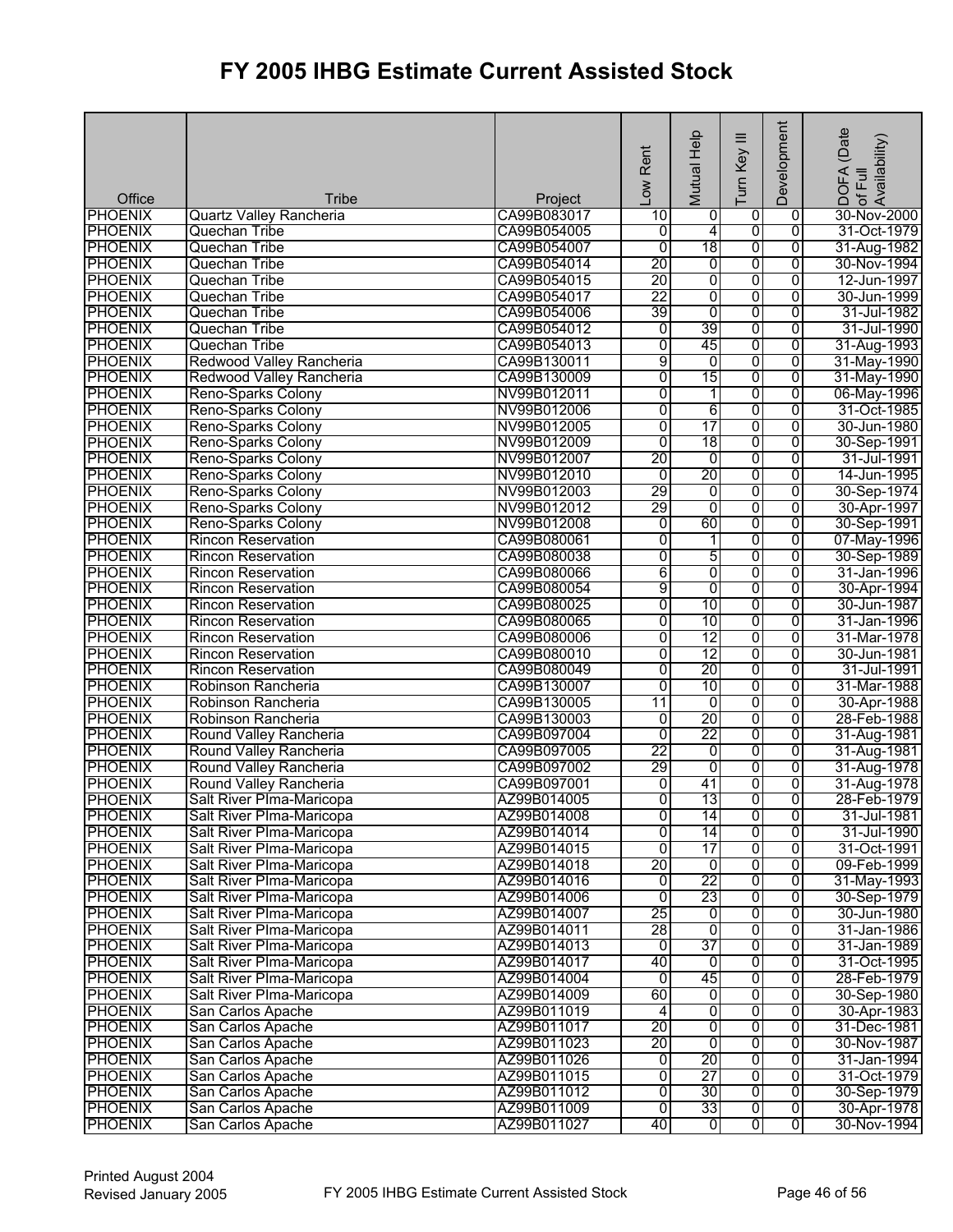| Office         | <b>Tribe</b>               | Project     | Low Rent        | Mutual Help    | ≡<br>Turn Key           | Development    | (Date<br>¦DOFA (Date<br>∶of Full<br>Availability) |
|----------------|----------------------------|-------------|-----------------|----------------|-------------------------|----------------|---------------------------------------------------|
| <b>PHOENIX</b> | San Carlos Apache          | AZ99B011020 | 50              | 0              | 0                       | 0              | 30-Nov-1987                                       |
| <b>PHOENIX</b> | San Carlos Apache          | AZ99B011021 | 50              | $\overline{0}$ | 0                       | $\overline{0}$ | 30-Nov-1987                                       |
| <b>PHOENIX</b> | San Carlos Apache          | AZ99B011013 | $\overline{0}$  | 60             | 0                       | $\overline{0}$ | 31-Jan-1980                                       |
| <b>PHOENIX</b> | San Carlos Apache          | AZ99B011022 | 60              | 0              | 0                       | 0              | 30-Nov-1987                                       |
| <b>PHOENIX</b> | San Carlos Apache          | AZ99B011024 | 0               | 63             | 0                       | $\overline{0}$ | 30-Jun-1990                                       |
| <b>PHOENIX</b> | San Carlos Apache          | AZ99B011025 | 80              | 0              | 0                       | $\overline{0}$ | 30-Nov-1992                                       |
| <b>PHOENIX</b> | San Carlos Apache          | AZ99B011016 | 100             | $\overline{0}$ | $\overline{0}$          | $\overline{0}$ | 30-Jul-1980                                       |
| <b>PHOENIX</b> | San Carlos Apache          | AZ99B011018 | 0               | 210            | 0                       | 0              | 31-May-1987                                       |
| <b>PHOENIX</b> | San Ildefonso Pueblo       | NM99B040022 | $\overline{0}$  | 9              | 0                       | $\overline{0}$ | 30-Apr-1989                                       |
| <b>PHOENIX</b> | San Ildefonso Pueblo       | NM99B040020 | $\overline{0}$  | 10             | 0                       | $\overline{0}$ | 31-May-1987                                       |
| <b>PHOENIX</b> | San Ildefonso Pueblo       | NM99B040006 | $\overline{0}$  | 18             | 0                       | $\overline{0}$ | 31-Aug-1978                                       |
| <b>PHOENIX</b> | San Ildefonso Pueblo       | NM99B040026 | $\overline{0}$  | 19             | $\overline{0}$          | 0              | 31-Dec-1994                                       |
| <b>PHOENIX</b> | San Ildefonso Pueblo       | NM99B040029 | 20              | 0              | 0                       | $\overline{0}$ | 31-Jan-2000                                       |
| <b>PHOENIX</b> | San Ildefonso Pueblo       | NM99B040012 | 0               | 50             | $\overline{0}$          | $\overline{0}$ | 28-Feb-1981                                       |
| <b>PHOENIX</b> | San Juan Pueblo            | NM99B031004 | 0               | 2              | 0                       | $\overline{0}$ | 31-Dec-1977                                       |
| <b>PHOENIX</b> | San Juan Pueblo            | NM99B031010 | $\overline{0}$  | $\overline{0}$ | 0                       | 3              |                                                   |
| <b>PHOENIX</b> | San Juan Pueblo            | NM99B031008 | 0               | 4              | 0                       | $\overline{0}$ | 31-Jul-1996                                       |
| <b>PHOENIX</b> | San Juan Pueblo            | NM99B031005 | $\overline{0}$  | 23             | 0                       | $\overline{0}$ | 30-Sep-1980                                       |
| <b>PHOENIX</b> | San Juan Pueblo            | NM99B031006 | $\overline{0}$  | 23             | 0                       | 0              | 31-May-1983                                       |
| <b>PHOENIX</b> | San Juan Pueblo            | NM99B031009 | $\overline{24}$ | $\overline{0}$ | 0                       | 0              | 31-Dec-1997                                       |
| <b>PHOENIX</b> | San Juan Pueblo            | NM99B031007 | $\overline{0}$  | 28             | 0                       | 0              | 31-May-1989                                       |
| <b>PHOENIX</b> | San Pasqual Band           | CA99B080055 | 10              | 0              | 0                       | $\overline{0}$ | 31-May-1993                                       |
| <b>PHOENIX</b> | San Pasqual Band           | CA99B080072 | 11              | 0              | 0                       | 0              | 28-Nov-1995                                       |
| <b>PHOENIX</b> | San Pasqual Band           | CA99B080059 | 0               | 21             | 0                       | $\overline{0}$ | 31-Oct-1995                                       |
| <b>PHOENIX</b> | San Pasqual Band           | CA99B080042 | $\overline{0}$  | 33             | 0                       | 0              | 31-Jul-1989                                       |
| <b>PHOENIX</b> | San Rosa Band of Cahuilla  | CA99B080061 | 0               | 1              | 0                       | $\overline{0}$ | 30-May-1995                                       |
| <b>PHOENIX</b> | San Rosa Band of Cahuilla  | CA99B080070 | $\overline{0}$  | $\overline{0}$ | 0                       | 3              |                                                   |
| <b>PHOENIX</b> | San Rosa Band of Cahuilla  | CA99B080069 | $\overline{0}$  | 4              | 0                       | $\overline{0}$ | 30-May-1995                                       |
| <b>PHOENIX</b> | Sandia Pueblo              | NM99B031080 | 1               | $\overline{0}$ | 0                       | $\overline{0}$ | 30-Sep-1995                                       |
| <b>PHOENIX</b> | Sandia Pueblo              | NM99B031067 | $\overline{0}$  | 19             | $\overline{0}$          | $\overline{0}$ | 30-Sep-1995                                       |
| <b>PHOENIX</b> | Sandia Pueblo              | NM99B087012 |                 | 2              |                         |                | 31-Jan-2000                                       |
| <b>PHOENIX</b> | Santa Ana Pueblo           | NM99B087013 | 6               | $\overline{0}$ | 0                       | 0              | 30-Nov-1999                                       |
| <b>PHOENIX</b> | Santa Clara Pueblo         | NM99B082005 | $\overline{0}$  | 12             | 0                       | $\overline{0}$ | 30-Nov-1987                                       |
| <b>PHOENIX</b> | Santa Clara Pueblo         | NM99B082004 | $\overline{0}$  | 19             | $\overline{0}$          | 0              | 31-Jul-1980                                       |
| <b>PHOENIX</b> | Santa Clara Pueblo         | NM99B082007 | $\overline{0}$  | 19             | 0                       | 0              | 31-Mar-1992                                       |
| <b>PHOENIX</b> | Santa Clara Pueblo         | NM99B082006 | $\overline{0}$  | 42             | 0                       | $\overline{0}$ | 31-Mar-1992                                       |
| <b>PHOENIX</b> | Santa Clara Pueblo         | NM99B082008 | $\overline{0}$  |                | $\overline{0}$          | 13             |                                                   |
| <b>PHOENIX</b> | Santa Clara Pueblo         | NM99B082009 | ō               |                | 0                       | 20             |                                                   |
| <b>PHOENIX</b> | Santa Rosa Rancheria       | CA99B129015 | 0               | 1              | 0                       | 0              | 31-Jul-1982                                       |
| <b>PHOENIX</b> | Santa Rosa Rancheria       | CA99B129018 | ō               | $\mathbf{1}$   | 0                       | $\overline{0}$ | 31-Dec-1987                                       |
| <b>PHOENIX</b> | Santa Rosa Rancheria       | CA99B129007 | 20              | 0              | 0                       | 0              | 31-Dec-1987                                       |
| <b>PHOENIX</b> | Santa Rosa Rancheria       | CA99B129001 | 23              | 0              | 0                       | 0              | 31-Jul-1982                                       |
| <b>PHOENIX</b> | Santa Ynez Band of Chumash | CA99B080045 | $\overline{10}$ | 0              | 0                       | 0              | 30-Apr-1989                                       |
| <b>PHOENIX</b> | Santa Ynez Band of Chumash | CA99B080007 | $\overline{0}$  | 12             | 0                       | $\overline{0}$ | 28-Feb-1979                                       |
| <b>PHOENIX</b> | Santa Ynez Band of Chumash | CA99B080024 | $\overline{12}$ | $\overline{0}$ | $\overline{0}$          | 0              | 31-Aug-1989                                       |
| <b>PHOENIX</b> | Santa Ynez Band of Chumash | CA99B080026 | 0               | 14             | 0                       | 0              | 31-Aug-1989                                       |
| <b>PHOENIX</b> | Santa Ynez Band of Chumash | CA99B080013 | $\overline{0}$  | 19             | 0                       | 0              | 31-Jan-1981                                       |
| <b>PHOENIX</b> | Santo Domingo Pueblo       | NM99B031052 | $\overline{0}$  | 3              | 0                       | $\overline{0}$ | 31-Mar-1982                                       |
| <b>PHOENIX</b> | Santo Domingo Pueblo       | NM99B078001 | 32              | $\overline{0}$ | $\overline{0}$          | 0              | 30-Sep-1998                                       |
| <b>PHOENIX</b> | Santo Domingo Pueblo       | NM99B078002 | 0               | 38             | 0                       | 10             | 30-Sep-1998                                       |
| <b>PHOENIX</b> | Sherwood Valley Rancheria  | CA99B130027 | 0               | 0              | 0                       | 15             |                                                   |
| <b>PHOENIX</b> | Sherwood Valley Rancheria  | CA99B130015 | $\overline{0}$  | 16             | $\overline{0}$          | $\overline{0}$ | 30-Apr-1993                                       |
| <b>PHOENIX</b> | Sherwood Valley Rancheria  | CA99B130014 | 19              | $\overline{0}$ | $\overline{0}$          | $\overline{0}$ | 30-Apr-1993                                       |
| <b>PHOENIX</b> | Soboba Band                | CA99B080041 | $\overline{0}$  | 2              | $\overline{0}$          | $\overline{0}$ | 29-Feb-1988                                       |
| <b>PHOENIX</b> | Soboba Band                | CA99B080038 | 0               | 3              | 0                       | 0              | 30-Sep-1989                                       |
| <b>PHOENIX</b> | Soboba Band                | CA99B080047 | O               | 7              | $\overline{0}$          | $\overline{0}$ | 30-Apr-1991                                       |
| <b>PHOENIX</b> | Soboba Band                | CA99B080040 | 0               | $\overline{8}$ | $\overline{\mathbf{0}}$ | $\overline{0}$ | 29-Feb-1988                                       |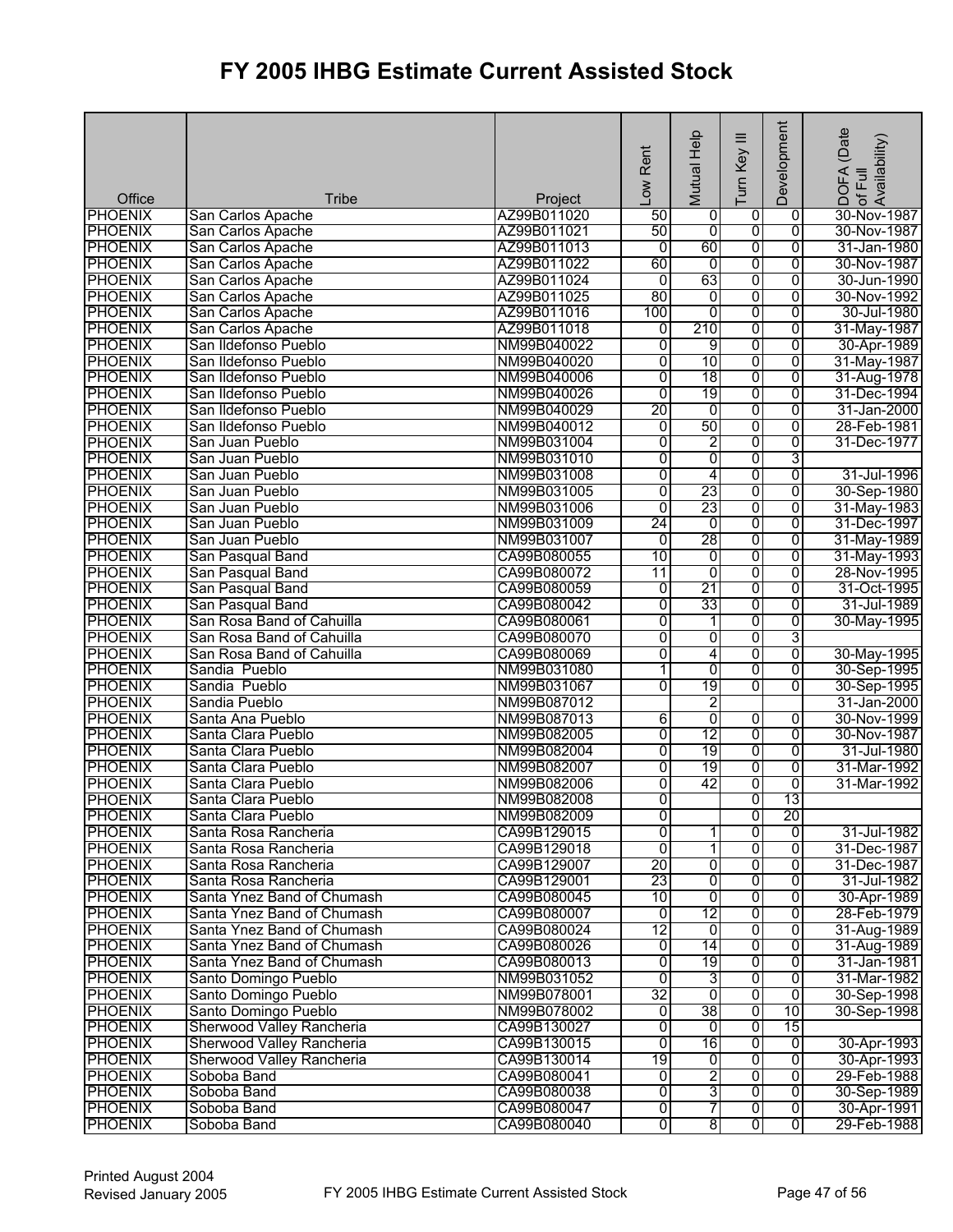| <b>PHOENIX</b><br>Soboba Band<br>CA99B080068<br>0<br>30-May-1995<br>8<br>0<br>0<br>8<br>$\overline{0}$<br>$\overline{0}$<br>$\overline{0}$<br><b>PHOENIX</b><br>CA99B080073<br>Soboba Band<br>30-Jun-1998<br>9<br>0<br><b>PHOENIX</b><br>$\overline{0}$<br>$\overline{0}$<br>30-May-1995<br>Soboba Band<br>CA99B080067<br>$\overline{0}$<br>13<br>0<br><b>PHOENIX</b><br>$\overline{0}$<br>31-Jul-1992<br>Soboba Band<br>CA99B080051<br>32<br>0<br><b>PHOENIX</b><br>$\overline{0}$<br>$\overline{0}$<br>31-Jul-1980<br>Soboba Band<br>CA99B080016<br>$\overline{0}$<br>$\overline{0}$<br>$\overline{0}$<br>15<br><b>PHOENIX</b><br><b>Stewarts Point Rancheria</b><br>CA99B130032<br>$\overline{0}$<br>6<br>$\overline{0}$<br><b>PHOENIX</b><br>Susanville Rancheria<br>CA99B083010<br>$\overline{0}$<br>31-Dec-1995<br><b>PHOENIX</b><br>15<br>0<br>CA99B083002<br>$\overline{0}$<br>30-Jun-1980<br>Susanville Rancheria<br>0<br>25<br><b>PHOENIX</b><br>ō<br>$\overline{0}$<br>0<br>30-Sep-1993<br>Susanville Rancheria<br>CA99B083008<br>28<br>$\overline{0}$<br>$\overline{0}$<br><b>PHOENIX</b><br>$\overline{0}$<br>Susanville Rancheria<br>CA99B083004<br>31-May-1984<br>0<br><b>PHOENIX</b><br>NM99B040022<br>0<br>11<br>$\overline{0}$<br>30-Apr-1989<br><b>Taos Pueblo</b><br><b>PHOENIX</b><br>22<br>0<br>Taos Pueblo<br>NM99B040007<br>0<br>$\overline{0}$<br>30-Apr-1979<br>49<br>0<br><b>PHOENIX</b><br>$\overline{0}$<br>$\overline{0}$<br>31-Mar-1985<br>Taos Pueblo<br>NM99B040016<br>$\overline{0}$<br>65<br>$\overline{0}$<br><b>PHOENIX</b><br>0<br><b>Taos Pueblo</b><br>NM99B040018<br>31-Jul-1987<br>0<br><b>PHOENIX</b><br>NV99B016004<br>10<br>o<br>$\overline{0}$<br>Te-Moak<br>30-Nov-1980<br>13<br>0<br><b>PHOENIX</b><br>NV99B016010<br>0<br>28-Feb-1989<br>Te-Moak<br>0<br>15<br>0<br><b>PHOENIX</b><br>NV99B016002<br>0<br>0<br>31-May-1978<br>Te-Moak<br>$\overline{0}$<br>16<br>0<br><b>PHOENIX</b><br>NV99B016003<br>0<br>Te-Moak<br>31-Dec-1980<br>28<br>0<br><b>PHOENIX</b><br>NV99B016011<br>0<br>0<br>28-Feb-1998<br>Te-Moak<br>47<br>0<br><b>PHOENIX</b><br>Te-Moak<br>NV99B016008<br>0<br>0<br>31-Aug-1986<br>49<br>0<br>0<br>0<br><b>PHOENIX</b><br>Te-Moak<br>NV99B016005<br>28-Feb-1982<br>50<br>$\overline{0}$<br><b>PHOENIX</b><br>$\overline{0}$<br>ō<br>31-Aug-1988<br>Te-Moak<br>NV99B016009<br>55<br>0<br><b>PHOENIX</b><br>NV99B016006<br>0<br>0<br>28-Feb-1982<br>Te-Moak<br>5<br>0<br><b>PHOENIX</b><br>Tesuque Pueblo<br>NM99B040018<br>0<br>0<br>31-Jul-1987<br>8<br>0<br><b>PHOENIX</b><br>0<br>0<br>30-Apr-1992<br>Tesuque Pueblo<br>NM99B040025<br><b>PHOENIX</b><br>10<br>$\overline{0}$<br>NM99B040028<br>0<br>0<br>28-Feb-1995<br><b>Tesuque Pueblo</b><br>0<br>16<br>0<br><b>PHOENIX</b><br>NM99B040010<br>$\overline{0}$<br>31-Aug-1980<br><b>Tesuque Pueblo</b><br>0<br><b>PHOENIX</b><br>$\overline{0}$<br>7<br>$\overline{0}$<br>Tohono O'Odham Nation<br>AZ99B026025<br>30-Jun-1987<br>10<br>0<br>$\overline{0}$<br><b>PHOENIX</b><br>AZ99B026008<br>0<br>30-Sep-1978<br>Tohono O'Odham Nation<br>10<br>$\overline{0}$<br><b>PHOENIX</b><br><b>Tohono O'Odham Nation</b><br>AZ99B026029<br>$\overline{0}$<br>$\overline{0}$<br>31-Dec-1991<br><b>PHOENIX</b><br>12<br>0<br>Tohono O'Odham Nation<br>AZ99B026020<br>ō<br>ō<br>28-Feb-1983<br>15<br>0<br><b>PHOENIX</b><br>0<br>Tohono O'Odham Nation<br>AZ99B026009<br>0<br>30-Sep-1978<br>19<br>0<br><b>PHOENIX</b><br>AZ99B026031<br>$\overline{0}$<br>$\overline{0}$<br>Tohono O'Odham Nation<br>31-Mar-1994<br>Tohono O'Odham Nation<br>35<br>0<br><b>PHOENIX</b><br>AZ99B026028<br>0<br>$\overline{0}$<br>31-Mar-1989<br><b>PHOENIX</b><br>Tohono O'Odham Nation<br>AZ99B026026<br>0<br>36<br>0<br>$\overline{0}$<br>31-Mar-1989<br><b>PHOENIX</b><br>Tohono O'Odham Nation<br>AZ99B026023<br>0<br>46<br>0<br>30-Jun-1986<br>0<br>50<br>ō<br>$\overline{0}$<br><b>PHOENIX</b><br><b>Tohono O'Odham Nation</b><br>AZ99B026012<br>$\overline{0}$<br><b>PHOENIX</b><br>Tohono O'Odham Nation<br>AZ99B026022<br>ō<br>o<br>50<br>01<br>30-Jun-1986<br>65<br>0<br><b>PHOENIX</b><br>Tohono O'Odham Nation<br>AZ99B026024<br>0<br>0<br>30-Nov-1987<br>70<br><b>PHOENIX</b><br>$\overline{0}$<br>$\overline{\mathbf{0}}$<br>Tohono O'Odham Nation<br>AZ99B026030<br>0<br>0<br>$\overline{0}$<br>84<br>ō<br><b>PHOENIX</b><br>Tohono O'Odham Nation<br>AZ99B026016<br>$\overline{0}$<br><b>PHOENIX</b><br>Tohono O'Odham Nation<br>AZ99B026032<br>0<br>115<br>$\overline{0}$<br>0<br>0<br><b>PHOENIX</b><br>Tohono O'Odham Nation<br>AZ99B026019<br>127<br>0<br>30-Jun-1981<br>127<br><b>PHOENIX</b><br>AZ99B026021<br>0<br>0<br>0<br>Tohono O'Odham Nation<br>0<br>$\overline{0}$<br>4<br><b>PHOENIX</b><br>Torres-Martinez Band of Cahuilla<br>CA99B080061<br>$\mathbf 0$<br>$\overline{0}$<br>$\overline{\mathbf{0}}$<br>o<br><b>PHOENIX</b><br><b>Torres-Martinez Band of Cahuilla</b><br>CA99B080045<br>11<br>30-Apr-1989<br>26<br>0<br><b>PHOENIX</b><br>Torres-Martinez Band of Cahuilla<br>CA99B080035<br>0<br>29-Feb-1988<br>0<br>$\overline{0}$<br>0<br>3<br>0<br><b>PHOENIX</b><br>CA99B099001<br>Tule River Indian Tribe<br>0<br>7<br>0<br>o<br><b>PHOENIX</b><br><b>Tule River Indian Tribe</b><br>CA99B099003<br>30-Jun-1988<br>0<br><b>PHOENIX</b><br>$\overline{0}$<br>11<br><b>Tule River Indian Tribe</b><br>CA99B099002<br>0<br>19<br>$\overline{0}$<br><b>PHOENIX</b><br>Tule River Indian Tribe<br>CA99B099006<br>0<br>29-Mar-1996<br>0<br>19<br>$\overline{0}$<br>$\overline{0}$<br>0<br><b>PHOENIX</b><br>CA99B099007<br>Tule River Indian Tribe<br>29-Mar-1996<br>35<br>0<br>$\overline{0}$<br>$\overline{0}$<br><b>PHOENIX</b><br><b>Tule River Indian Tribe</b><br>CA99B099009<br>10-Feb-2004<br>$\overline{0}$<br><b>PHOENIX</b><br>0<br>$\overline{\phantom{a}}$<br>ō<br>Tulomne Rancheria<br>CA99B129014<br>31-Jul-1982<br>$\overline{0}$<br><b>PHOENIX</b><br>CA99B129015<br>0<br>$\mathbf{1}$<br>Ō<br>Tulomne Rancheria<br>3<br>$\overline{0}$<br>$\overline{0}$<br>$\overline{0}$<br><b>PHOENIX</b><br>CA99B129012<br>Tulomne Rancheria<br>7<br>$\overline{0}$<br>$\overline{0}$<br><b>PHOENIX</b><br>$\overline{0}$<br>Tulomne Rancheria<br>CA99B129006 | Office | <b>Tribe</b> | Project | Low Rent | Mutual Help | ≡<br>Turn Key | Development | (Date<br>: of Full<br>Availability)<br><b>DOFA</b> |
|--------------------------------------------------------------------------------------------------------------------------------------------------------------------------------------------------------------------------------------------------------------------------------------------------------------------------------------------------------------------------------------------------------------------------------------------------------------------------------------------------------------------------------------------------------------------------------------------------------------------------------------------------------------------------------------------------------------------------------------------------------------------------------------------------------------------------------------------------------------------------------------------------------------------------------------------------------------------------------------------------------------------------------------------------------------------------------------------------------------------------------------------------------------------------------------------------------------------------------------------------------------------------------------------------------------------------------------------------------------------------------------------------------------------------------------------------------------------------------------------------------------------------------------------------------------------------------------------------------------------------------------------------------------------------------------------------------------------------------------------------------------------------------------------------------------------------------------------------------------------------------------------------------------------------------------------------------------------------------------------------------------------------------------------------------------------------------------------------------------------------------------------------------------------------------------------------------------------------------------------------------------------------------------------------------------------------------------------------------------------------------------------------------------------------------------------------------------------------------------------------------------------------------------------------------------------------------------------------------------------------------------------------------------------------------------------------------------------------------------------------------------------------------------------------------------------------------------------------------------------------------------------------------------------------------------------------------------------------------------------------------------------------------------------------------------------------------------------------------------------------------------------------------------------------------------------------------------------------------------------------------------------------------------------------------------------------------------------------------------------------------------------------------------------------------------------------------------------------------------------------------------------------------------------------------------------------------------------------------------------------------------------------------------------------------------------------------------------------------------------------------------------------------------------------------------------------------------------------------------------------------------------------------------------------------------------------------------------------------------------------------------------------------------------------------------------------------------------------------------------------------------------------------------------------------------------------------------------------------------------------------------------------------------------------------------------------------------------------------------------------------------------------------------------------------------------------------------------------------------------------------------------------------------------------------------------------------------------------------------------------------------------------------------------------------------------------------------------------------------------------------------------------------------------------------------------------------------------------------------------------------------------------------------------------------------------------------------------------------------------------------------------------------------------------------------------------------------------------------------------------------------------------------------------------------------------------------------------------------------------------------------------------------------------------------------------------------------------------------------------------------------------------------------------------------------------------------------------------------------------------------------------------------------------------------------------------------------------------------------------------------------------------------------------------------------------------------------------------------------------------------------------------------------------------------------------------------------------------------------------------------------------------------------------------------------------------------------------------------------------------------------------------------------------------------------------------------------------------------------------------------------------------------------------------------------------------------|--------|--------------|---------|----------|-------------|---------------|-------------|----------------------------------------------------|
|                                                                                                                                                                                                                                                                                                                                                                                                                                                                                                                                                                                                                                                                                                                                                                                                                                                                                                                                                                                                                                                                                                                                                                                                                                                                                                                                                                                                                                                                                                                                                                                                                                                                                                                                                                                                                                                                                                                                                                                                                                                                                                                                                                                                                                                                                                                                                                                                                                                                                                                                                                                                                                                                                                                                                                                                                                                                                                                                                                                                                                                                                                                                                                                                                                                                                                                                                                                                                                                                                                                                                                                                                                                                                                                                                                                                                                                                                                                                                                                                                                                                                                                                                                                                                                                                                                                                                                                                                                                                                                                                                                                                                                                                                                                                                                                                                                                                                                                                                                                                                                                                                                                                                                                                                                                                                                                                                                                                                                                                                                                                                                                                                                                                                                                                                                                                                                                                                                                                                                                                                                                                                                                                                                                                        |        |              |         |          |             |               |             |                                                    |
| 31-May-1974<br>30-Apr-1992<br>30-Sep-1980<br>30-Jan-1999<br>31-May-1983<br>31-May-1979<br>30-Jun-1988<br>31-Jul-1982<br>31-May-1999<br>31-Jul-1982                                                                                                                                                                                                                                                                                                                                                                                                                                                                                                                                                                                                                                                                                                                                                                                                                                                                                                                                                                                                                                                                                                                                                                                                                                                                                                                                                                                                                                                                                                                                                                                                                                                                                                                                                                                                                                                                                                                                                                                                                                                                                                                                                                                                                                                                                                                                                                                                                                                                                                                                                                                                                                                                                                                                                                                                                                                                                                                                                                                                                                                                                                                                                                                                                                                                                                                                                                                                                                                                                                                                                                                                                                                                                                                                                                                                                                                                                                                                                                                                                                                                                                                                                                                                                                                                                                                                                                                                                                                                                                                                                                                                                                                                                                                                                                                                                                                                                                                                                                                                                                                                                                                                                                                                                                                                                                                                                                                                                                                                                                                                                                                                                                                                                                                                                                                                                                                                                                                                                                                                                                                     |        |              |         |          |             |               |             |                                                    |
|                                                                                                                                                                                                                                                                                                                                                                                                                                                                                                                                                                                                                                                                                                                                                                                                                                                                                                                                                                                                                                                                                                                                                                                                                                                                                                                                                                                                                                                                                                                                                                                                                                                                                                                                                                                                                                                                                                                                                                                                                                                                                                                                                                                                                                                                                                                                                                                                                                                                                                                                                                                                                                                                                                                                                                                                                                                                                                                                                                                                                                                                                                                                                                                                                                                                                                                                                                                                                                                                                                                                                                                                                                                                                                                                                                                                                                                                                                                                                                                                                                                                                                                                                                                                                                                                                                                                                                                                                                                                                                                                                                                                                                                                                                                                                                                                                                                                                                                                                                                                                                                                                                                                                                                                                                                                                                                                                                                                                                                                                                                                                                                                                                                                                                                                                                                                                                                                                                                                                                                                                                                                                                                                                                                                        |        |              |         |          |             |               |             |                                                    |
|                                                                                                                                                                                                                                                                                                                                                                                                                                                                                                                                                                                                                                                                                                                                                                                                                                                                                                                                                                                                                                                                                                                                                                                                                                                                                                                                                                                                                                                                                                                                                                                                                                                                                                                                                                                                                                                                                                                                                                                                                                                                                                                                                                                                                                                                                                                                                                                                                                                                                                                                                                                                                                                                                                                                                                                                                                                                                                                                                                                                                                                                                                                                                                                                                                                                                                                                                                                                                                                                                                                                                                                                                                                                                                                                                                                                                                                                                                                                                                                                                                                                                                                                                                                                                                                                                                                                                                                                                                                                                                                                                                                                                                                                                                                                                                                                                                                                                                                                                                                                                                                                                                                                                                                                                                                                                                                                                                                                                                                                                                                                                                                                                                                                                                                                                                                                                                                                                                                                                                                                                                                                                                                                                                                                        |        |              |         |          |             |               |             |                                                    |
|                                                                                                                                                                                                                                                                                                                                                                                                                                                                                                                                                                                                                                                                                                                                                                                                                                                                                                                                                                                                                                                                                                                                                                                                                                                                                                                                                                                                                                                                                                                                                                                                                                                                                                                                                                                                                                                                                                                                                                                                                                                                                                                                                                                                                                                                                                                                                                                                                                                                                                                                                                                                                                                                                                                                                                                                                                                                                                                                                                                                                                                                                                                                                                                                                                                                                                                                                                                                                                                                                                                                                                                                                                                                                                                                                                                                                                                                                                                                                                                                                                                                                                                                                                                                                                                                                                                                                                                                                                                                                                                                                                                                                                                                                                                                                                                                                                                                                                                                                                                                                                                                                                                                                                                                                                                                                                                                                                                                                                                                                                                                                                                                                                                                                                                                                                                                                                                                                                                                                                                                                                                                                                                                                                                                        |        |              |         |          |             |               |             |                                                    |
|                                                                                                                                                                                                                                                                                                                                                                                                                                                                                                                                                                                                                                                                                                                                                                                                                                                                                                                                                                                                                                                                                                                                                                                                                                                                                                                                                                                                                                                                                                                                                                                                                                                                                                                                                                                                                                                                                                                                                                                                                                                                                                                                                                                                                                                                                                                                                                                                                                                                                                                                                                                                                                                                                                                                                                                                                                                                                                                                                                                                                                                                                                                                                                                                                                                                                                                                                                                                                                                                                                                                                                                                                                                                                                                                                                                                                                                                                                                                                                                                                                                                                                                                                                                                                                                                                                                                                                                                                                                                                                                                                                                                                                                                                                                                                                                                                                                                                                                                                                                                                                                                                                                                                                                                                                                                                                                                                                                                                                                                                                                                                                                                                                                                                                                                                                                                                                                                                                                                                                                                                                                                                                                                                                                                        |        |              |         |          |             |               |             |                                                    |
|                                                                                                                                                                                                                                                                                                                                                                                                                                                                                                                                                                                                                                                                                                                                                                                                                                                                                                                                                                                                                                                                                                                                                                                                                                                                                                                                                                                                                                                                                                                                                                                                                                                                                                                                                                                                                                                                                                                                                                                                                                                                                                                                                                                                                                                                                                                                                                                                                                                                                                                                                                                                                                                                                                                                                                                                                                                                                                                                                                                                                                                                                                                                                                                                                                                                                                                                                                                                                                                                                                                                                                                                                                                                                                                                                                                                                                                                                                                                                                                                                                                                                                                                                                                                                                                                                                                                                                                                                                                                                                                                                                                                                                                                                                                                                                                                                                                                                                                                                                                                                                                                                                                                                                                                                                                                                                                                                                                                                                                                                                                                                                                                                                                                                                                                                                                                                                                                                                                                                                                                                                                                                                                                                                                                        |        |              |         |          |             |               |             |                                                    |
|                                                                                                                                                                                                                                                                                                                                                                                                                                                                                                                                                                                                                                                                                                                                                                                                                                                                                                                                                                                                                                                                                                                                                                                                                                                                                                                                                                                                                                                                                                                                                                                                                                                                                                                                                                                                                                                                                                                                                                                                                                                                                                                                                                                                                                                                                                                                                                                                                                                                                                                                                                                                                                                                                                                                                                                                                                                                                                                                                                                                                                                                                                                                                                                                                                                                                                                                                                                                                                                                                                                                                                                                                                                                                                                                                                                                                                                                                                                                                                                                                                                                                                                                                                                                                                                                                                                                                                                                                                                                                                                                                                                                                                                                                                                                                                                                                                                                                                                                                                                                                                                                                                                                                                                                                                                                                                                                                                                                                                                                                                                                                                                                                                                                                                                                                                                                                                                                                                                                                                                                                                                                                                                                                                                                        |        |              |         |          |             |               |             |                                                    |
|                                                                                                                                                                                                                                                                                                                                                                                                                                                                                                                                                                                                                                                                                                                                                                                                                                                                                                                                                                                                                                                                                                                                                                                                                                                                                                                                                                                                                                                                                                                                                                                                                                                                                                                                                                                                                                                                                                                                                                                                                                                                                                                                                                                                                                                                                                                                                                                                                                                                                                                                                                                                                                                                                                                                                                                                                                                                                                                                                                                                                                                                                                                                                                                                                                                                                                                                                                                                                                                                                                                                                                                                                                                                                                                                                                                                                                                                                                                                                                                                                                                                                                                                                                                                                                                                                                                                                                                                                                                                                                                                                                                                                                                                                                                                                                                                                                                                                                                                                                                                                                                                                                                                                                                                                                                                                                                                                                                                                                                                                                                                                                                                                                                                                                                                                                                                                                                                                                                                                                                                                                                                                                                                                                                                        |        |              |         |          |             |               |             |                                                    |
|                                                                                                                                                                                                                                                                                                                                                                                                                                                                                                                                                                                                                                                                                                                                                                                                                                                                                                                                                                                                                                                                                                                                                                                                                                                                                                                                                                                                                                                                                                                                                                                                                                                                                                                                                                                                                                                                                                                                                                                                                                                                                                                                                                                                                                                                                                                                                                                                                                                                                                                                                                                                                                                                                                                                                                                                                                                                                                                                                                                                                                                                                                                                                                                                                                                                                                                                                                                                                                                                                                                                                                                                                                                                                                                                                                                                                                                                                                                                                                                                                                                                                                                                                                                                                                                                                                                                                                                                                                                                                                                                                                                                                                                                                                                                                                                                                                                                                                                                                                                                                                                                                                                                                                                                                                                                                                                                                                                                                                                                                                                                                                                                                                                                                                                                                                                                                                                                                                                                                                                                                                                                                                                                                                                                        |        |              |         |          |             |               |             |                                                    |
|                                                                                                                                                                                                                                                                                                                                                                                                                                                                                                                                                                                                                                                                                                                                                                                                                                                                                                                                                                                                                                                                                                                                                                                                                                                                                                                                                                                                                                                                                                                                                                                                                                                                                                                                                                                                                                                                                                                                                                                                                                                                                                                                                                                                                                                                                                                                                                                                                                                                                                                                                                                                                                                                                                                                                                                                                                                                                                                                                                                                                                                                                                                                                                                                                                                                                                                                                                                                                                                                                                                                                                                                                                                                                                                                                                                                                                                                                                                                                                                                                                                                                                                                                                                                                                                                                                                                                                                                                                                                                                                                                                                                                                                                                                                                                                                                                                                                                                                                                                                                                                                                                                                                                                                                                                                                                                                                                                                                                                                                                                                                                                                                                                                                                                                                                                                                                                                                                                                                                                                                                                                                                                                                                                                                        |        |              |         |          |             |               |             |                                                    |
|                                                                                                                                                                                                                                                                                                                                                                                                                                                                                                                                                                                                                                                                                                                                                                                                                                                                                                                                                                                                                                                                                                                                                                                                                                                                                                                                                                                                                                                                                                                                                                                                                                                                                                                                                                                                                                                                                                                                                                                                                                                                                                                                                                                                                                                                                                                                                                                                                                                                                                                                                                                                                                                                                                                                                                                                                                                                                                                                                                                                                                                                                                                                                                                                                                                                                                                                                                                                                                                                                                                                                                                                                                                                                                                                                                                                                                                                                                                                                                                                                                                                                                                                                                                                                                                                                                                                                                                                                                                                                                                                                                                                                                                                                                                                                                                                                                                                                                                                                                                                                                                                                                                                                                                                                                                                                                                                                                                                                                                                                                                                                                                                                                                                                                                                                                                                                                                                                                                                                                                                                                                                                                                                                                                                        |        |              |         |          |             |               |             |                                                    |
|                                                                                                                                                                                                                                                                                                                                                                                                                                                                                                                                                                                                                                                                                                                                                                                                                                                                                                                                                                                                                                                                                                                                                                                                                                                                                                                                                                                                                                                                                                                                                                                                                                                                                                                                                                                                                                                                                                                                                                                                                                                                                                                                                                                                                                                                                                                                                                                                                                                                                                                                                                                                                                                                                                                                                                                                                                                                                                                                                                                                                                                                                                                                                                                                                                                                                                                                                                                                                                                                                                                                                                                                                                                                                                                                                                                                                                                                                                                                                                                                                                                                                                                                                                                                                                                                                                                                                                                                                                                                                                                                                                                                                                                                                                                                                                                                                                                                                                                                                                                                                                                                                                                                                                                                                                                                                                                                                                                                                                                                                                                                                                                                                                                                                                                                                                                                                                                                                                                                                                                                                                                                                                                                                                                                        |        |              |         |          |             |               |             |                                                    |
|                                                                                                                                                                                                                                                                                                                                                                                                                                                                                                                                                                                                                                                                                                                                                                                                                                                                                                                                                                                                                                                                                                                                                                                                                                                                                                                                                                                                                                                                                                                                                                                                                                                                                                                                                                                                                                                                                                                                                                                                                                                                                                                                                                                                                                                                                                                                                                                                                                                                                                                                                                                                                                                                                                                                                                                                                                                                                                                                                                                                                                                                                                                                                                                                                                                                                                                                                                                                                                                                                                                                                                                                                                                                                                                                                                                                                                                                                                                                                                                                                                                                                                                                                                                                                                                                                                                                                                                                                                                                                                                                                                                                                                                                                                                                                                                                                                                                                                                                                                                                                                                                                                                                                                                                                                                                                                                                                                                                                                                                                                                                                                                                                                                                                                                                                                                                                                                                                                                                                                                                                                                                                                                                                                                                        |        |              |         |          |             |               |             |                                                    |
|                                                                                                                                                                                                                                                                                                                                                                                                                                                                                                                                                                                                                                                                                                                                                                                                                                                                                                                                                                                                                                                                                                                                                                                                                                                                                                                                                                                                                                                                                                                                                                                                                                                                                                                                                                                                                                                                                                                                                                                                                                                                                                                                                                                                                                                                                                                                                                                                                                                                                                                                                                                                                                                                                                                                                                                                                                                                                                                                                                                                                                                                                                                                                                                                                                                                                                                                                                                                                                                                                                                                                                                                                                                                                                                                                                                                                                                                                                                                                                                                                                                                                                                                                                                                                                                                                                                                                                                                                                                                                                                                                                                                                                                                                                                                                                                                                                                                                                                                                                                                                                                                                                                                                                                                                                                                                                                                                                                                                                                                                                                                                                                                                                                                                                                                                                                                                                                                                                                                                                                                                                                                                                                                                                                                        |        |              |         |          |             |               |             |                                                    |
|                                                                                                                                                                                                                                                                                                                                                                                                                                                                                                                                                                                                                                                                                                                                                                                                                                                                                                                                                                                                                                                                                                                                                                                                                                                                                                                                                                                                                                                                                                                                                                                                                                                                                                                                                                                                                                                                                                                                                                                                                                                                                                                                                                                                                                                                                                                                                                                                                                                                                                                                                                                                                                                                                                                                                                                                                                                                                                                                                                                                                                                                                                                                                                                                                                                                                                                                                                                                                                                                                                                                                                                                                                                                                                                                                                                                                                                                                                                                                                                                                                                                                                                                                                                                                                                                                                                                                                                                                                                                                                                                                                                                                                                                                                                                                                                                                                                                                                                                                                                                                                                                                                                                                                                                                                                                                                                                                                                                                                                                                                                                                                                                                                                                                                                                                                                                                                                                                                                                                                                                                                                                                                                                                                                                        |        |              |         |          |             |               |             |                                                    |
|                                                                                                                                                                                                                                                                                                                                                                                                                                                                                                                                                                                                                                                                                                                                                                                                                                                                                                                                                                                                                                                                                                                                                                                                                                                                                                                                                                                                                                                                                                                                                                                                                                                                                                                                                                                                                                                                                                                                                                                                                                                                                                                                                                                                                                                                                                                                                                                                                                                                                                                                                                                                                                                                                                                                                                                                                                                                                                                                                                                                                                                                                                                                                                                                                                                                                                                                                                                                                                                                                                                                                                                                                                                                                                                                                                                                                                                                                                                                                                                                                                                                                                                                                                                                                                                                                                                                                                                                                                                                                                                                                                                                                                                                                                                                                                                                                                                                                                                                                                                                                                                                                                                                                                                                                                                                                                                                                                                                                                                                                                                                                                                                                                                                                                                                                                                                                                                                                                                                                                                                                                                                                                                                                                                                        |        |              |         |          |             |               |             |                                                    |
|                                                                                                                                                                                                                                                                                                                                                                                                                                                                                                                                                                                                                                                                                                                                                                                                                                                                                                                                                                                                                                                                                                                                                                                                                                                                                                                                                                                                                                                                                                                                                                                                                                                                                                                                                                                                                                                                                                                                                                                                                                                                                                                                                                                                                                                                                                                                                                                                                                                                                                                                                                                                                                                                                                                                                                                                                                                                                                                                                                                                                                                                                                                                                                                                                                                                                                                                                                                                                                                                                                                                                                                                                                                                                                                                                                                                                                                                                                                                                                                                                                                                                                                                                                                                                                                                                                                                                                                                                                                                                                                                                                                                                                                                                                                                                                                                                                                                                                                                                                                                                                                                                                                                                                                                                                                                                                                                                                                                                                                                                                                                                                                                                                                                                                                                                                                                                                                                                                                                                                                                                                                                                                                                                                                                        |        |              |         |          |             |               |             |                                                    |
|                                                                                                                                                                                                                                                                                                                                                                                                                                                                                                                                                                                                                                                                                                                                                                                                                                                                                                                                                                                                                                                                                                                                                                                                                                                                                                                                                                                                                                                                                                                                                                                                                                                                                                                                                                                                                                                                                                                                                                                                                                                                                                                                                                                                                                                                                                                                                                                                                                                                                                                                                                                                                                                                                                                                                                                                                                                                                                                                                                                                                                                                                                                                                                                                                                                                                                                                                                                                                                                                                                                                                                                                                                                                                                                                                                                                                                                                                                                                                                                                                                                                                                                                                                                                                                                                                                                                                                                                                                                                                                                                                                                                                                                                                                                                                                                                                                                                                                                                                                                                                                                                                                                                                                                                                                                                                                                                                                                                                                                                                                                                                                                                                                                                                                                                                                                                                                                                                                                                                                                                                                                                                                                                                                                                        |        |              |         |          |             |               |             |                                                    |
|                                                                                                                                                                                                                                                                                                                                                                                                                                                                                                                                                                                                                                                                                                                                                                                                                                                                                                                                                                                                                                                                                                                                                                                                                                                                                                                                                                                                                                                                                                                                                                                                                                                                                                                                                                                                                                                                                                                                                                                                                                                                                                                                                                                                                                                                                                                                                                                                                                                                                                                                                                                                                                                                                                                                                                                                                                                                                                                                                                                                                                                                                                                                                                                                                                                                                                                                                                                                                                                                                                                                                                                                                                                                                                                                                                                                                                                                                                                                                                                                                                                                                                                                                                                                                                                                                                                                                                                                                                                                                                                                                                                                                                                                                                                                                                                                                                                                                                                                                                                                                                                                                                                                                                                                                                                                                                                                                                                                                                                                                                                                                                                                                                                                                                                                                                                                                                                                                                                                                                                                                                                                                                                                                                                                        |        |              |         |          |             |               |             |                                                    |
|                                                                                                                                                                                                                                                                                                                                                                                                                                                                                                                                                                                                                                                                                                                                                                                                                                                                                                                                                                                                                                                                                                                                                                                                                                                                                                                                                                                                                                                                                                                                                                                                                                                                                                                                                                                                                                                                                                                                                                                                                                                                                                                                                                                                                                                                                                                                                                                                                                                                                                                                                                                                                                                                                                                                                                                                                                                                                                                                                                                                                                                                                                                                                                                                                                                                                                                                                                                                                                                                                                                                                                                                                                                                                                                                                                                                                                                                                                                                                                                                                                                                                                                                                                                                                                                                                                                                                                                                                                                                                                                                                                                                                                                                                                                                                                                                                                                                                                                                                                                                                                                                                                                                                                                                                                                                                                                                                                                                                                                                                                                                                                                                                                                                                                                                                                                                                                                                                                                                                                                                                                                                                                                                                                                                        |        |              |         |          |             |               |             |                                                    |
|                                                                                                                                                                                                                                                                                                                                                                                                                                                                                                                                                                                                                                                                                                                                                                                                                                                                                                                                                                                                                                                                                                                                                                                                                                                                                                                                                                                                                                                                                                                                                                                                                                                                                                                                                                                                                                                                                                                                                                                                                                                                                                                                                                                                                                                                                                                                                                                                                                                                                                                                                                                                                                                                                                                                                                                                                                                                                                                                                                                                                                                                                                                                                                                                                                                                                                                                                                                                                                                                                                                                                                                                                                                                                                                                                                                                                                                                                                                                                                                                                                                                                                                                                                                                                                                                                                                                                                                                                                                                                                                                                                                                                                                                                                                                                                                                                                                                                                                                                                                                                                                                                                                                                                                                                                                                                                                                                                                                                                                                                                                                                                                                                                                                                                                                                                                                                                                                                                                                                                                                                                                                                                                                                                                                        |        |              |         |          |             |               |             |                                                    |
|                                                                                                                                                                                                                                                                                                                                                                                                                                                                                                                                                                                                                                                                                                                                                                                                                                                                                                                                                                                                                                                                                                                                                                                                                                                                                                                                                                                                                                                                                                                                                                                                                                                                                                                                                                                                                                                                                                                                                                                                                                                                                                                                                                                                                                                                                                                                                                                                                                                                                                                                                                                                                                                                                                                                                                                                                                                                                                                                                                                                                                                                                                                                                                                                                                                                                                                                                                                                                                                                                                                                                                                                                                                                                                                                                                                                                                                                                                                                                                                                                                                                                                                                                                                                                                                                                                                                                                                                                                                                                                                                                                                                                                                                                                                                                                                                                                                                                                                                                                                                                                                                                                                                                                                                                                                                                                                                                                                                                                                                                                                                                                                                                                                                                                                                                                                                                                                                                                                                                                                                                                                                                                                                                                                                        |        |              |         |          |             |               |             |                                                    |
|                                                                                                                                                                                                                                                                                                                                                                                                                                                                                                                                                                                                                                                                                                                                                                                                                                                                                                                                                                                                                                                                                                                                                                                                                                                                                                                                                                                                                                                                                                                                                                                                                                                                                                                                                                                                                                                                                                                                                                                                                                                                                                                                                                                                                                                                                                                                                                                                                                                                                                                                                                                                                                                                                                                                                                                                                                                                                                                                                                                                                                                                                                                                                                                                                                                                                                                                                                                                                                                                                                                                                                                                                                                                                                                                                                                                                                                                                                                                                                                                                                                                                                                                                                                                                                                                                                                                                                                                                                                                                                                                                                                                                                                                                                                                                                                                                                                                                                                                                                                                                                                                                                                                                                                                                                                                                                                                                                                                                                                                                                                                                                                                                                                                                                                                                                                                                                                                                                                                                                                                                                                                                                                                                                                                        |        |              |         |          |             |               |             |                                                    |
|                                                                                                                                                                                                                                                                                                                                                                                                                                                                                                                                                                                                                                                                                                                                                                                                                                                                                                                                                                                                                                                                                                                                                                                                                                                                                                                                                                                                                                                                                                                                                                                                                                                                                                                                                                                                                                                                                                                                                                                                                                                                                                                                                                                                                                                                                                                                                                                                                                                                                                                                                                                                                                                                                                                                                                                                                                                                                                                                                                                                                                                                                                                                                                                                                                                                                                                                                                                                                                                                                                                                                                                                                                                                                                                                                                                                                                                                                                                                                                                                                                                                                                                                                                                                                                                                                                                                                                                                                                                                                                                                                                                                                                                                                                                                                                                                                                                                                                                                                                                                                                                                                                                                                                                                                                                                                                                                                                                                                                                                                                                                                                                                                                                                                                                                                                                                                                                                                                                                                                                                                                                                                                                                                                                                        |        |              |         |          |             |               |             |                                                    |
|                                                                                                                                                                                                                                                                                                                                                                                                                                                                                                                                                                                                                                                                                                                                                                                                                                                                                                                                                                                                                                                                                                                                                                                                                                                                                                                                                                                                                                                                                                                                                                                                                                                                                                                                                                                                                                                                                                                                                                                                                                                                                                                                                                                                                                                                                                                                                                                                                                                                                                                                                                                                                                                                                                                                                                                                                                                                                                                                                                                                                                                                                                                                                                                                                                                                                                                                                                                                                                                                                                                                                                                                                                                                                                                                                                                                                                                                                                                                                                                                                                                                                                                                                                                                                                                                                                                                                                                                                                                                                                                                                                                                                                                                                                                                                                                                                                                                                                                                                                                                                                                                                                                                                                                                                                                                                                                                                                                                                                                                                                                                                                                                                                                                                                                                                                                                                                                                                                                                                                                                                                                                                                                                                                                                        |        |              |         |          |             |               |             |                                                    |
|                                                                                                                                                                                                                                                                                                                                                                                                                                                                                                                                                                                                                                                                                                                                                                                                                                                                                                                                                                                                                                                                                                                                                                                                                                                                                                                                                                                                                                                                                                                                                                                                                                                                                                                                                                                                                                                                                                                                                                                                                                                                                                                                                                                                                                                                                                                                                                                                                                                                                                                                                                                                                                                                                                                                                                                                                                                                                                                                                                                                                                                                                                                                                                                                                                                                                                                                                                                                                                                                                                                                                                                                                                                                                                                                                                                                                                                                                                                                                                                                                                                                                                                                                                                                                                                                                                                                                                                                                                                                                                                                                                                                                                                                                                                                                                                                                                                                                                                                                                                                                                                                                                                                                                                                                                                                                                                                                                                                                                                                                                                                                                                                                                                                                                                                                                                                                                                                                                                                                                                                                                                                                                                                                                                                        |        |              |         |          |             |               |             |                                                    |
|                                                                                                                                                                                                                                                                                                                                                                                                                                                                                                                                                                                                                                                                                                                                                                                                                                                                                                                                                                                                                                                                                                                                                                                                                                                                                                                                                                                                                                                                                                                                                                                                                                                                                                                                                                                                                                                                                                                                                                                                                                                                                                                                                                                                                                                                                                                                                                                                                                                                                                                                                                                                                                                                                                                                                                                                                                                                                                                                                                                                                                                                                                                                                                                                                                                                                                                                                                                                                                                                                                                                                                                                                                                                                                                                                                                                                                                                                                                                                                                                                                                                                                                                                                                                                                                                                                                                                                                                                                                                                                                                                                                                                                                                                                                                                                                                                                                                                                                                                                                                                                                                                                                                                                                                                                                                                                                                                                                                                                                                                                                                                                                                                                                                                                                                                                                                                                                                                                                                                                                                                                                                                                                                                                                                        |        |              |         |          |             |               |             |                                                    |
|                                                                                                                                                                                                                                                                                                                                                                                                                                                                                                                                                                                                                                                                                                                                                                                                                                                                                                                                                                                                                                                                                                                                                                                                                                                                                                                                                                                                                                                                                                                                                                                                                                                                                                                                                                                                                                                                                                                                                                                                                                                                                                                                                                                                                                                                                                                                                                                                                                                                                                                                                                                                                                                                                                                                                                                                                                                                                                                                                                                                                                                                                                                                                                                                                                                                                                                                                                                                                                                                                                                                                                                                                                                                                                                                                                                                                                                                                                                                                                                                                                                                                                                                                                                                                                                                                                                                                                                                                                                                                                                                                                                                                                                                                                                                                                                                                                                                                                                                                                                                                                                                                                                                                                                                                                                                                                                                                                                                                                                                                                                                                                                                                                                                                                                                                                                                                                                                                                                                                                                                                                                                                                                                                                                                        |        |              |         |          |             |               |             |                                                    |
|                                                                                                                                                                                                                                                                                                                                                                                                                                                                                                                                                                                                                                                                                                                                                                                                                                                                                                                                                                                                                                                                                                                                                                                                                                                                                                                                                                                                                                                                                                                                                                                                                                                                                                                                                                                                                                                                                                                                                                                                                                                                                                                                                                                                                                                                                                                                                                                                                                                                                                                                                                                                                                                                                                                                                                                                                                                                                                                                                                                                                                                                                                                                                                                                                                                                                                                                                                                                                                                                                                                                                                                                                                                                                                                                                                                                                                                                                                                                                                                                                                                                                                                                                                                                                                                                                                                                                                                                                                                                                                                                                                                                                                                                                                                                                                                                                                                                                                                                                                                                                                                                                                                                                                                                                                                                                                                                                                                                                                                                                                                                                                                                                                                                                                                                                                                                                                                                                                                                                                                                                                                                                                                                                                                                        |        |              |         |          |             |               |             |                                                    |
|                                                                                                                                                                                                                                                                                                                                                                                                                                                                                                                                                                                                                                                                                                                                                                                                                                                                                                                                                                                                                                                                                                                                                                                                                                                                                                                                                                                                                                                                                                                                                                                                                                                                                                                                                                                                                                                                                                                                                                                                                                                                                                                                                                                                                                                                                                                                                                                                                                                                                                                                                                                                                                                                                                                                                                                                                                                                                                                                                                                                                                                                                                                                                                                                                                                                                                                                                                                                                                                                                                                                                                                                                                                                                                                                                                                                                                                                                                                                                                                                                                                                                                                                                                                                                                                                                                                                                                                                                                                                                                                                                                                                                                                                                                                                                                                                                                                                                                                                                                                                                                                                                                                                                                                                                                                                                                                                                                                                                                                                                                                                                                                                                                                                                                                                                                                                                                                                                                                                                                                                                                                                                                                                                                                                        |        |              |         |          |             |               |             |                                                    |
|                                                                                                                                                                                                                                                                                                                                                                                                                                                                                                                                                                                                                                                                                                                                                                                                                                                                                                                                                                                                                                                                                                                                                                                                                                                                                                                                                                                                                                                                                                                                                                                                                                                                                                                                                                                                                                                                                                                                                                                                                                                                                                                                                                                                                                                                                                                                                                                                                                                                                                                                                                                                                                                                                                                                                                                                                                                                                                                                                                                                                                                                                                                                                                                                                                                                                                                                                                                                                                                                                                                                                                                                                                                                                                                                                                                                                                                                                                                                                                                                                                                                                                                                                                                                                                                                                                                                                                                                                                                                                                                                                                                                                                                                                                                                                                                                                                                                                                                                                                                                                                                                                                                                                                                                                                                                                                                                                                                                                                                                                                                                                                                                                                                                                                                                                                                                                                                                                                                                                                                                                                                                                                                                                                                                        |        |              |         |          |             |               |             |                                                    |
|                                                                                                                                                                                                                                                                                                                                                                                                                                                                                                                                                                                                                                                                                                                                                                                                                                                                                                                                                                                                                                                                                                                                                                                                                                                                                                                                                                                                                                                                                                                                                                                                                                                                                                                                                                                                                                                                                                                                                                                                                                                                                                                                                                                                                                                                                                                                                                                                                                                                                                                                                                                                                                                                                                                                                                                                                                                                                                                                                                                                                                                                                                                                                                                                                                                                                                                                                                                                                                                                                                                                                                                                                                                                                                                                                                                                                                                                                                                                                                                                                                                                                                                                                                                                                                                                                                                                                                                                                                                                                                                                                                                                                                                                                                                                                                                                                                                                                                                                                                                                                                                                                                                                                                                                                                                                                                                                                                                                                                                                                                                                                                                                                                                                                                                                                                                                                                                                                                                                                                                                                                                                                                                                                                                                        |        |              |         |          |             |               |             |                                                    |
|                                                                                                                                                                                                                                                                                                                                                                                                                                                                                                                                                                                                                                                                                                                                                                                                                                                                                                                                                                                                                                                                                                                                                                                                                                                                                                                                                                                                                                                                                                                                                                                                                                                                                                                                                                                                                                                                                                                                                                                                                                                                                                                                                                                                                                                                                                                                                                                                                                                                                                                                                                                                                                                                                                                                                                                                                                                                                                                                                                                                                                                                                                                                                                                                                                                                                                                                                                                                                                                                                                                                                                                                                                                                                                                                                                                                                                                                                                                                                                                                                                                                                                                                                                                                                                                                                                                                                                                                                                                                                                                                                                                                                                                                                                                                                                                                                                                                                                                                                                                                                                                                                                                                                                                                                                                                                                                                                                                                                                                                                                                                                                                                                                                                                                                                                                                                                                                                                                                                                                                                                                                                                                                                                                                                        |        |              |         |          |             |               |             |                                                    |
|                                                                                                                                                                                                                                                                                                                                                                                                                                                                                                                                                                                                                                                                                                                                                                                                                                                                                                                                                                                                                                                                                                                                                                                                                                                                                                                                                                                                                                                                                                                                                                                                                                                                                                                                                                                                                                                                                                                                                                                                                                                                                                                                                                                                                                                                                                                                                                                                                                                                                                                                                                                                                                                                                                                                                                                                                                                                                                                                                                                                                                                                                                                                                                                                                                                                                                                                                                                                                                                                                                                                                                                                                                                                                                                                                                                                                                                                                                                                                                                                                                                                                                                                                                                                                                                                                                                                                                                                                                                                                                                                                                                                                                                                                                                                                                                                                                                                                                                                                                                                                                                                                                                                                                                                                                                                                                                                                                                                                                                                                                                                                                                                                                                                                                                                                                                                                                                                                                                                                                                                                                                                                                                                                                                                        |        |              |         |          |             |               |             |                                                    |
|                                                                                                                                                                                                                                                                                                                                                                                                                                                                                                                                                                                                                                                                                                                                                                                                                                                                                                                                                                                                                                                                                                                                                                                                                                                                                                                                                                                                                                                                                                                                                                                                                                                                                                                                                                                                                                                                                                                                                                                                                                                                                                                                                                                                                                                                                                                                                                                                                                                                                                                                                                                                                                                                                                                                                                                                                                                                                                                                                                                                                                                                                                                                                                                                                                                                                                                                                                                                                                                                                                                                                                                                                                                                                                                                                                                                                                                                                                                                                                                                                                                                                                                                                                                                                                                                                                                                                                                                                                                                                                                                                                                                                                                                                                                                                                                                                                                                                                                                                                                                                                                                                                                                                                                                                                                                                                                                                                                                                                                                                                                                                                                                                                                                                                                                                                                                                                                                                                                                                                                                                                                                                                                                                                                                        |        |              |         |          |             |               |             |                                                    |
|                                                                                                                                                                                                                                                                                                                                                                                                                                                                                                                                                                                                                                                                                                                                                                                                                                                                                                                                                                                                                                                                                                                                                                                                                                                                                                                                                                                                                                                                                                                                                                                                                                                                                                                                                                                                                                                                                                                                                                                                                                                                                                                                                                                                                                                                                                                                                                                                                                                                                                                                                                                                                                                                                                                                                                                                                                                                                                                                                                                                                                                                                                                                                                                                                                                                                                                                                                                                                                                                                                                                                                                                                                                                                                                                                                                                                                                                                                                                                                                                                                                                                                                                                                                                                                                                                                                                                                                                                                                                                                                                                                                                                                                                                                                                                                                                                                                                                                                                                                                                                                                                                                                                                                                                                                                                                                                                                                                                                                                                                                                                                                                                                                                                                                                                                                                                                                                                                                                                                                                                                                                                                                                                                                                                        |        |              |         |          |             |               |             |                                                    |
|                                                                                                                                                                                                                                                                                                                                                                                                                                                                                                                                                                                                                                                                                                                                                                                                                                                                                                                                                                                                                                                                                                                                                                                                                                                                                                                                                                                                                                                                                                                                                                                                                                                                                                                                                                                                                                                                                                                                                                                                                                                                                                                                                                                                                                                                                                                                                                                                                                                                                                                                                                                                                                                                                                                                                                                                                                                                                                                                                                                                                                                                                                                                                                                                                                                                                                                                                                                                                                                                                                                                                                                                                                                                                                                                                                                                                                                                                                                                                                                                                                                                                                                                                                                                                                                                                                                                                                                                                                                                                                                                                                                                                                                                                                                                                                                                                                                                                                                                                                                                                                                                                                                                                                                                                                                                                                                                                                                                                                                                                                                                                                                                                                                                                                                                                                                                                                                                                                                                                                                                                                                                                                                                                                                                        |        |              |         |          |             |               |             |                                                    |
|                                                                                                                                                                                                                                                                                                                                                                                                                                                                                                                                                                                                                                                                                                                                                                                                                                                                                                                                                                                                                                                                                                                                                                                                                                                                                                                                                                                                                                                                                                                                                                                                                                                                                                                                                                                                                                                                                                                                                                                                                                                                                                                                                                                                                                                                                                                                                                                                                                                                                                                                                                                                                                                                                                                                                                                                                                                                                                                                                                                                                                                                                                                                                                                                                                                                                                                                                                                                                                                                                                                                                                                                                                                                                                                                                                                                                                                                                                                                                                                                                                                                                                                                                                                                                                                                                                                                                                                                                                                                                                                                                                                                                                                                                                                                                                                                                                                                                                                                                                                                                                                                                                                                                                                                                                                                                                                                                                                                                                                                                                                                                                                                                                                                                                                                                                                                                                                                                                                                                                                                                                                                                                                                                                                                        |        |              |         |          |             |               |             |                                                    |
|                                                                                                                                                                                                                                                                                                                                                                                                                                                                                                                                                                                                                                                                                                                                                                                                                                                                                                                                                                                                                                                                                                                                                                                                                                                                                                                                                                                                                                                                                                                                                                                                                                                                                                                                                                                                                                                                                                                                                                                                                                                                                                                                                                                                                                                                                                                                                                                                                                                                                                                                                                                                                                                                                                                                                                                                                                                                                                                                                                                                                                                                                                                                                                                                                                                                                                                                                                                                                                                                                                                                                                                                                                                                                                                                                                                                                                                                                                                                                                                                                                                                                                                                                                                                                                                                                                                                                                                                                                                                                                                                                                                                                                                                                                                                                                                                                                                                                                                                                                                                                                                                                                                                                                                                                                                                                                                                                                                                                                                                                                                                                                                                                                                                                                                                                                                                                                                                                                                                                                                                                                                                                                                                                                                                        |        |              |         |          |             |               |             |                                                    |
|                                                                                                                                                                                                                                                                                                                                                                                                                                                                                                                                                                                                                                                                                                                                                                                                                                                                                                                                                                                                                                                                                                                                                                                                                                                                                                                                                                                                                                                                                                                                                                                                                                                                                                                                                                                                                                                                                                                                                                                                                                                                                                                                                                                                                                                                                                                                                                                                                                                                                                                                                                                                                                                                                                                                                                                                                                                                                                                                                                                                                                                                                                                                                                                                                                                                                                                                                                                                                                                                                                                                                                                                                                                                                                                                                                                                                                                                                                                                                                                                                                                                                                                                                                                                                                                                                                                                                                                                                                                                                                                                                                                                                                                                                                                                                                                                                                                                                                                                                                                                                                                                                                                                                                                                                                                                                                                                                                                                                                                                                                                                                                                                                                                                                                                                                                                                                                                                                                                                                                                                                                                                                                                                                                                                        |        |              |         |          |             |               |             |                                                    |
|                                                                                                                                                                                                                                                                                                                                                                                                                                                                                                                                                                                                                                                                                                                                                                                                                                                                                                                                                                                                                                                                                                                                                                                                                                                                                                                                                                                                                                                                                                                                                                                                                                                                                                                                                                                                                                                                                                                                                                                                                                                                                                                                                                                                                                                                                                                                                                                                                                                                                                                                                                                                                                                                                                                                                                                                                                                                                                                                                                                                                                                                                                                                                                                                                                                                                                                                                                                                                                                                                                                                                                                                                                                                                                                                                                                                                                                                                                                                                                                                                                                                                                                                                                                                                                                                                                                                                                                                                                                                                                                                                                                                                                                                                                                                                                                                                                                                                                                                                                                                                                                                                                                                                                                                                                                                                                                                                                                                                                                                                                                                                                                                                                                                                                                                                                                                                                                                                                                                                                                                                                                                                                                                                                                                        |        |              |         |          |             |               |             |                                                    |
|                                                                                                                                                                                                                                                                                                                                                                                                                                                                                                                                                                                                                                                                                                                                                                                                                                                                                                                                                                                                                                                                                                                                                                                                                                                                                                                                                                                                                                                                                                                                                                                                                                                                                                                                                                                                                                                                                                                                                                                                                                                                                                                                                                                                                                                                                                                                                                                                                                                                                                                                                                                                                                                                                                                                                                                                                                                                                                                                                                                                                                                                                                                                                                                                                                                                                                                                                                                                                                                                                                                                                                                                                                                                                                                                                                                                                                                                                                                                                                                                                                                                                                                                                                                                                                                                                                                                                                                                                                                                                                                                                                                                                                                                                                                                                                                                                                                                                                                                                                                                                                                                                                                                                                                                                                                                                                                                                                                                                                                                                                                                                                                                                                                                                                                                                                                                                                                                                                                                                                                                                                                                                                                                                                                                        |        |              |         |          |             |               |             |                                                    |
|                                                                                                                                                                                                                                                                                                                                                                                                                                                                                                                                                                                                                                                                                                                                                                                                                                                                                                                                                                                                                                                                                                                                                                                                                                                                                                                                                                                                                                                                                                                                                                                                                                                                                                                                                                                                                                                                                                                                                                                                                                                                                                                                                                                                                                                                                                                                                                                                                                                                                                                                                                                                                                                                                                                                                                                                                                                                                                                                                                                                                                                                                                                                                                                                                                                                                                                                                                                                                                                                                                                                                                                                                                                                                                                                                                                                                                                                                                                                                                                                                                                                                                                                                                                                                                                                                                                                                                                                                                                                                                                                                                                                                                                                                                                                                                                                                                                                                                                                                                                                                                                                                                                                                                                                                                                                                                                                                                                                                                                                                                                                                                                                                                                                                                                                                                                                                                                                                                                                                                                                                                                                                                                                                                                                        |        |              |         |          |             |               |             |                                                    |
|                                                                                                                                                                                                                                                                                                                                                                                                                                                                                                                                                                                                                                                                                                                                                                                                                                                                                                                                                                                                                                                                                                                                                                                                                                                                                                                                                                                                                                                                                                                                                                                                                                                                                                                                                                                                                                                                                                                                                                                                                                                                                                                                                                                                                                                                                                                                                                                                                                                                                                                                                                                                                                                                                                                                                                                                                                                                                                                                                                                                                                                                                                                                                                                                                                                                                                                                                                                                                                                                                                                                                                                                                                                                                                                                                                                                                                                                                                                                                                                                                                                                                                                                                                                                                                                                                                                                                                                                                                                                                                                                                                                                                                                                                                                                                                                                                                                                                                                                                                                                                                                                                                                                                                                                                                                                                                                                                                                                                                                                                                                                                                                                                                                                                                                                                                                                                                                                                                                                                                                                                                                                                                                                                                                                        |        |              |         |          |             |               |             |                                                    |
|                                                                                                                                                                                                                                                                                                                                                                                                                                                                                                                                                                                                                                                                                                                                                                                                                                                                                                                                                                                                                                                                                                                                                                                                                                                                                                                                                                                                                                                                                                                                                                                                                                                                                                                                                                                                                                                                                                                                                                                                                                                                                                                                                                                                                                                                                                                                                                                                                                                                                                                                                                                                                                                                                                                                                                                                                                                                                                                                                                                                                                                                                                                                                                                                                                                                                                                                                                                                                                                                                                                                                                                                                                                                                                                                                                                                                                                                                                                                                                                                                                                                                                                                                                                                                                                                                                                                                                                                                                                                                                                                                                                                                                                                                                                                                                                                                                                                                                                                                                                                                                                                                                                                                                                                                                                                                                                                                                                                                                                                                                                                                                                                                                                                                                                                                                                                                                                                                                                                                                                                                                                                                                                                                                                                        |        |              |         |          |             |               |             |                                                    |
|                                                                                                                                                                                                                                                                                                                                                                                                                                                                                                                                                                                                                                                                                                                                                                                                                                                                                                                                                                                                                                                                                                                                                                                                                                                                                                                                                                                                                                                                                                                                                                                                                                                                                                                                                                                                                                                                                                                                                                                                                                                                                                                                                                                                                                                                                                                                                                                                                                                                                                                                                                                                                                                                                                                                                                                                                                                                                                                                                                                                                                                                                                                                                                                                                                                                                                                                                                                                                                                                                                                                                                                                                                                                                                                                                                                                                                                                                                                                                                                                                                                                                                                                                                                                                                                                                                                                                                                                                                                                                                                                                                                                                                                                                                                                                                                                                                                                                                                                                                                                                                                                                                                                                                                                                                                                                                                                                                                                                                                                                                                                                                                                                                                                                                                                                                                                                                                                                                                                                                                                                                                                                                                                                                                                        |        |              |         |          |             |               |             |                                                    |
|                                                                                                                                                                                                                                                                                                                                                                                                                                                                                                                                                                                                                                                                                                                                                                                                                                                                                                                                                                                                                                                                                                                                                                                                                                                                                                                                                                                                                                                                                                                                                                                                                                                                                                                                                                                                                                                                                                                                                                                                                                                                                                                                                                                                                                                                                                                                                                                                                                                                                                                                                                                                                                                                                                                                                                                                                                                                                                                                                                                                                                                                                                                                                                                                                                                                                                                                                                                                                                                                                                                                                                                                                                                                                                                                                                                                                                                                                                                                                                                                                                                                                                                                                                                                                                                                                                                                                                                                                                                                                                                                                                                                                                                                                                                                                                                                                                                                                                                                                                                                                                                                                                                                                                                                                                                                                                                                                                                                                                                                                                                                                                                                                                                                                                                                                                                                                                                                                                                                                                                                                                                                                                                                                                                                        |        |              |         |          |             |               |             |                                                    |
|                                                                                                                                                                                                                                                                                                                                                                                                                                                                                                                                                                                                                                                                                                                                                                                                                                                                                                                                                                                                                                                                                                                                                                                                                                                                                                                                                                                                                                                                                                                                                                                                                                                                                                                                                                                                                                                                                                                                                                                                                                                                                                                                                                                                                                                                                                                                                                                                                                                                                                                                                                                                                                                                                                                                                                                                                                                                                                                                                                                                                                                                                                                                                                                                                                                                                                                                                                                                                                                                                                                                                                                                                                                                                                                                                                                                                                                                                                                                                                                                                                                                                                                                                                                                                                                                                                                                                                                                                                                                                                                                                                                                                                                                                                                                                                                                                                                                                                                                                                                                                                                                                                                                                                                                                                                                                                                                                                                                                                                                                                                                                                                                                                                                                                                                                                                                                                                                                                                                                                                                                                                                                                                                                                                                        |        |              |         |          |             |               |             |                                                    |
|                                                                                                                                                                                                                                                                                                                                                                                                                                                                                                                                                                                                                                                                                                                                                                                                                                                                                                                                                                                                                                                                                                                                                                                                                                                                                                                                                                                                                                                                                                                                                                                                                                                                                                                                                                                                                                                                                                                                                                                                                                                                                                                                                                                                                                                                                                                                                                                                                                                                                                                                                                                                                                                                                                                                                                                                                                                                                                                                                                                                                                                                                                                                                                                                                                                                                                                                                                                                                                                                                                                                                                                                                                                                                                                                                                                                                                                                                                                                                                                                                                                                                                                                                                                                                                                                                                                                                                                                                                                                                                                                                                                                                                                                                                                                                                                                                                                                                                                                                                                                                                                                                                                                                                                                                                                                                                                                                                                                                                                                                                                                                                                                                                                                                                                                                                                                                                                                                                                                                                                                                                                                                                                                                                                                        |        |              |         |          |             |               |             |                                                    |
|                                                                                                                                                                                                                                                                                                                                                                                                                                                                                                                                                                                                                                                                                                                                                                                                                                                                                                                                                                                                                                                                                                                                                                                                                                                                                                                                                                                                                                                                                                                                                                                                                                                                                                                                                                                                                                                                                                                                                                                                                                                                                                                                                                                                                                                                                                                                                                                                                                                                                                                                                                                                                                                                                                                                                                                                                                                                                                                                                                                                                                                                                                                                                                                                                                                                                                                                                                                                                                                                                                                                                                                                                                                                                                                                                                                                                                                                                                                                                                                                                                                                                                                                                                                                                                                                                                                                                                                                                                                                                                                                                                                                                                                                                                                                                                                                                                                                                                                                                                                                                                                                                                                                                                                                                                                                                                                                                                                                                                                                                                                                                                                                                                                                                                                                                                                                                                                                                                                                                                                                                                                                                                                                                                                                        |        |              |         |          |             |               |             |                                                    |
|                                                                                                                                                                                                                                                                                                                                                                                                                                                                                                                                                                                                                                                                                                                                                                                                                                                                                                                                                                                                                                                                                                                                                                                                                                                                                                                                                                                                                                                                                                                                                                                                                                                                                                                                                                                                                                                                                                                                                                                                                                                                                                                                                                                                                                                                                                                                                                                                                                                                                                                                                                                                                                                                                                                                                                                                                                                                                                                                                                                                                                                                                                                                                                                                                                                                                                                                                                                                                                                                                                                                                                                                                                                                                                                                                                                                                                                                                                                                                                                                                                                                                                                                                                                                                                                                                                                                                                                                                                                                                                                                                                                                                                                                                                                                                                                                                                                                                                                                                                                                                                                                                                                                                                                                                                                                                                                                                                                                                                                                                                                                                                                                                                                                                                                                                                                                                                                                                                                                                                                                                                                                                                                                                                                                        |        |              |         |          |             |               |             |                                                    |
|                                                                                                                                                                                                                                                                                                                                                                                                                                                                                                                                                                                                                                                                                                                                                                                                                                                                                                                                                                                                                                                                                                                                                                                                                                                                                                                                                                                                                                                                                                                                                                                                                                                                                                                                                                                                                                                                                                                                                                                                                                                                                                                                                                                                                                                                                                                                                                                                                                                                                                                                                                                                                                                                                                                                                                                                                                                                                                                                                                                                                                                                                                                                                                                                                                                                                                                                                                                                                                                                                                                                                                                                                                                                                                                                                                                                                                                                                                                                                                                                                                                                                                                                                                                                                                                                                                                                                                                                                                                                                                                                                                                                                                                                                                                                                                                                                                                                                                                                                                                                                                                                                                                                                                                                                                                                                                                                                                                                                                                                                                                                                                                                                                                                                                                                                                                                                                                                                                                                                                                                                                                                                                                                                                                                        |        |              |         |          |             |               |             |                                                    |
|                                                                                                                                                                                                                                                                                                                                                                                                                                                                                                                                                                                                                                                                                                                                                                                                                                                                                                                                                                                                                                                                                                                                                                                                                                                                                                                                                                                                                                                                                                                                                                                                                                                                                                                                                                                                                                                                                                                                                                                                                                                                                                                                                                                                                                                                                                                                                                                                                                                                                                                                                                                                                                                                                                                                                                                                                                                                                                                                                                                                                                                                                                                                                                                                                                                                                                                                                                                                                                                                                                                                                                                                                                                                                                                                                                                                                                                                                                                                                                                                                                                                                                                                                                                                                                                                                                                                                                                                                                                                                                                                                                                                                                                                                                                                                                                                                                                                                                                                                                                                                                                                                                                                                                                                                                                                                                                                                                                                                                                                                                                                                                                                                                                                                                                                                                                                                                                                                                                                                                                                                                                                                                                                                                                                        |        |              |         |          |             |               |             |                                                    |
|                                                                                                                                                                                                                                                                                                                                                                                                                                                                                                                                                                                                                                                                                                                                                                                                                                                                                                                                                                                                                                                                                                                                                                                                                                                                                                                                                                                                                                                                                                                                                                                                                                                                                                                                                                                                                                                                                                                                                                                                                                                                                                                                                                                                                                                                                                                                                                                                                                                                                                                                                                                                                                                                                                                                                                                                                                                                                                                                                                                                                                                                                                                                                                                                                                                                                                                                                                                                                                                                                                                                                                                                                                                                                                                                                                                                                                                                                                                                                                                                                                                                                                                                                                                                                                                                                                                                                                                                                                                                                                                                                                                                                                                                                                                                                                                                                                                                                                                                                                                                                                                                                                                                                                                                                                                                                                                                                                                                                                                                                                                                                                                                                                                                                                                                                                                                                                                                                                                                                                                                                                                                                                                                                                                                        |        |              |         |          |             |               |             |                                                    |
|                                                                                                                                                                                                                                                                                                                                                                                                                                                                                                                                                                                                                                                                                                                                                                                                                                                                                                                                                                                                                                                                                                                                                                                                                                                                                                                                                                                                                                                                                                                                                                                                                                                                                                                                                                                                                                                                                                                                                                                                                                                                                                                                                                                                                                                                                                                                                                                                                                                                                                                                                                                                                                                                                                                                                                                                                                                                                                                                                                                                                                                                                                                                                                                                                                                                                                                                                                                                                                                                                                                                                                                                                                                                                                                                                                                                                                                                                                                                                                                                                                                                                                                                                                                                                                                                                                                                                                                                                                                                                                                                                                                                                                                                                                                                                                                                                                                                                                                                                                                                                                                                                                                                                                                                                                                                                                                                                                                                                                                                                                                                                                                                                                                                                                                                                                                                                                                                                                                                                                                                                                                                                                                                                                                                        |        |              |         |          |             |               |             |                                                    |
|                                                                                                                                                                                                                                                                                                                                                                                                                                                                                                                                                                                                                                                                                                                                                                                                                                                                                                                                                                                                                                                                                                                                                                                                                                                                                                                                                                                                                                                                                                                                                                                                                                                                                                                                                                                                                                                                                                                                                                                                                                                                                                                                                                                                                                                                                                                                                                                                                                                                                                                                                                                                                                                                                                                                                                                                                                                                                                                                                                                                                                                                                                                                                                                                                                                                                                                                                                                                                                                                                                                                                                                                                                                                                                                                                                                                                                                                                                                                                                                                                                                                                                                                                                                                                                                                                                                                                                                                                                                                                                                                                                                                                                                                                                                                                                                                                                                                                                                                                                                                                                                                                                                                                                                                                                                                                                                                                                                                                                                                                                                                                                                                                                                                                                                                                                                                                                                                                                                                                                                                                                                                                                                                                                                                        |        |              |         |          |             |               |             |                                                    |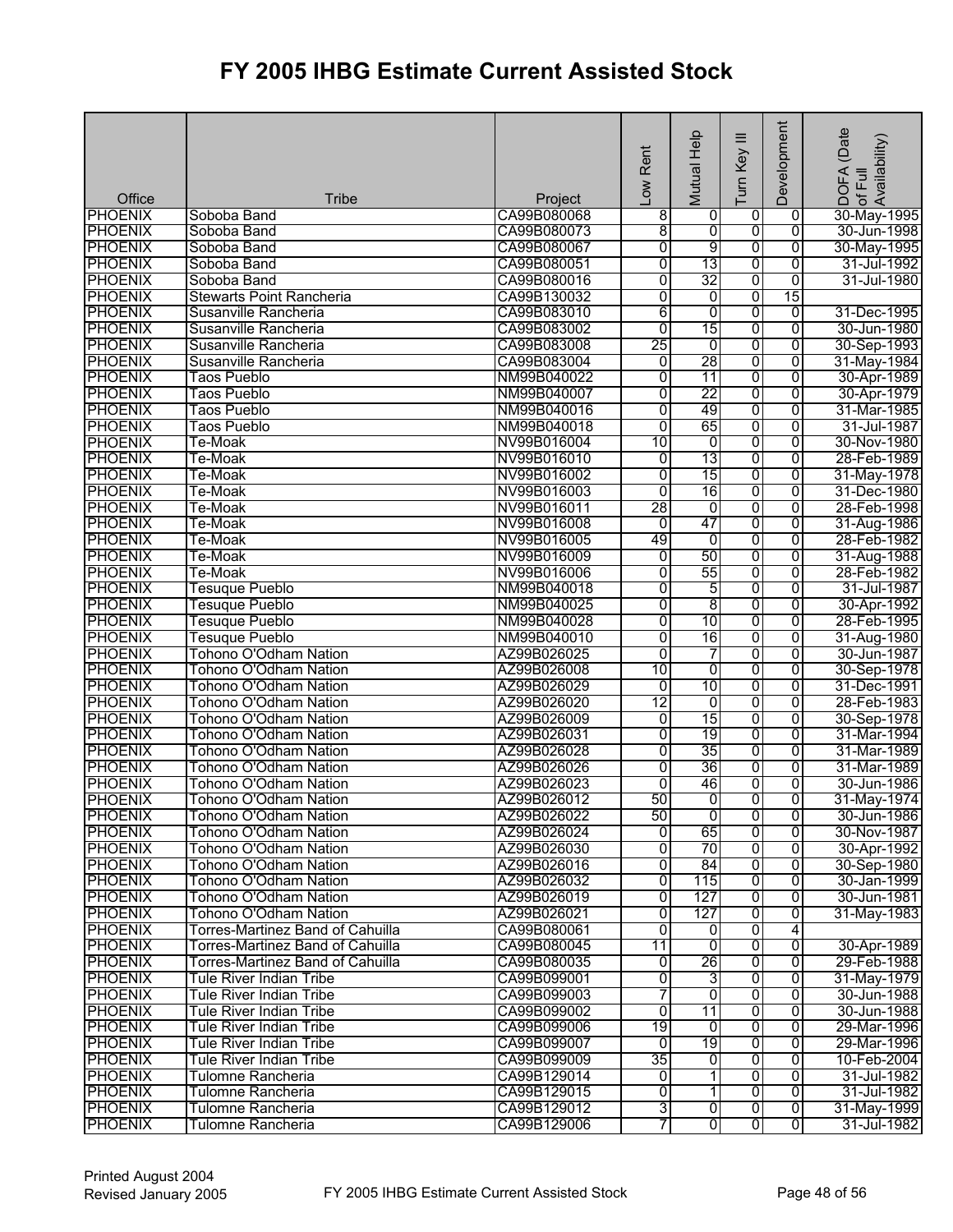| Office         | Tribe                            | Project     | Rent<br>š | Help<br>Mutual  | ≡<br>Key | elopment<br>Dev | (Date<br>ailability<br>of Full<br>Availat<br><b>DOFA</b> |
|----------------|----------------------------------|-------------|-----------|-----------------|----------|-----------------|----------------------------------------------------------|
| <b>PHOENIX</b> | Tulomne Rancheria                | CA99B129013 |           | 10 <sub>l</sub> |          | ΟI              | 31-May-1999                                              |
| <b>PHOENIX</b> | Tulomne Rancheria                | CA99B129005 |           | $1\overline{2}$ | 0        |                 | 31-Jul-1982                                              |
| <b>PHOENIX</b> | Viejas Group of Capitan Grande   | CA99B080060 |           | 8               | 0        | ΟI              | 31-Oct-1995                                              |
| <b>PHOENIX</b> | Viejas Group of Capitan Grande   | CA99B080056 | 12        |                 |          | 01              | 30-Nov-1993                                              |
| <b>PHOENIX</b> | Viejas Group of Capitan Grande   | CA99B080044 |           | 141             | 0        | ΟI              | 30-May-1988                                              |
| <b>PHOENIX</b> | Viejas Group of Capitan Grande   | CA99B080023 |           | 20              | 0        | 01              | 30-Jun-1981                                              |
| <b>PHOENIX</b> | <b>Walker River Paiute Tribe</b> | NV99B008006 | 10        | 0               | 0        | ΟI              | 31-Mar-1982                                              |
| <b>PHOENIX</b> | <b>Walker River Paiute Tribe</b> | NV99B008009 | 10        | 0               |          | 01              | 31-Oct-1986                                              |
| <b>PHOENIX</b> | <b>Walker River Paiute Tribe</b> | NV99B008013 | 13        |                 |          | 01              | 30-Sep-1994                                              |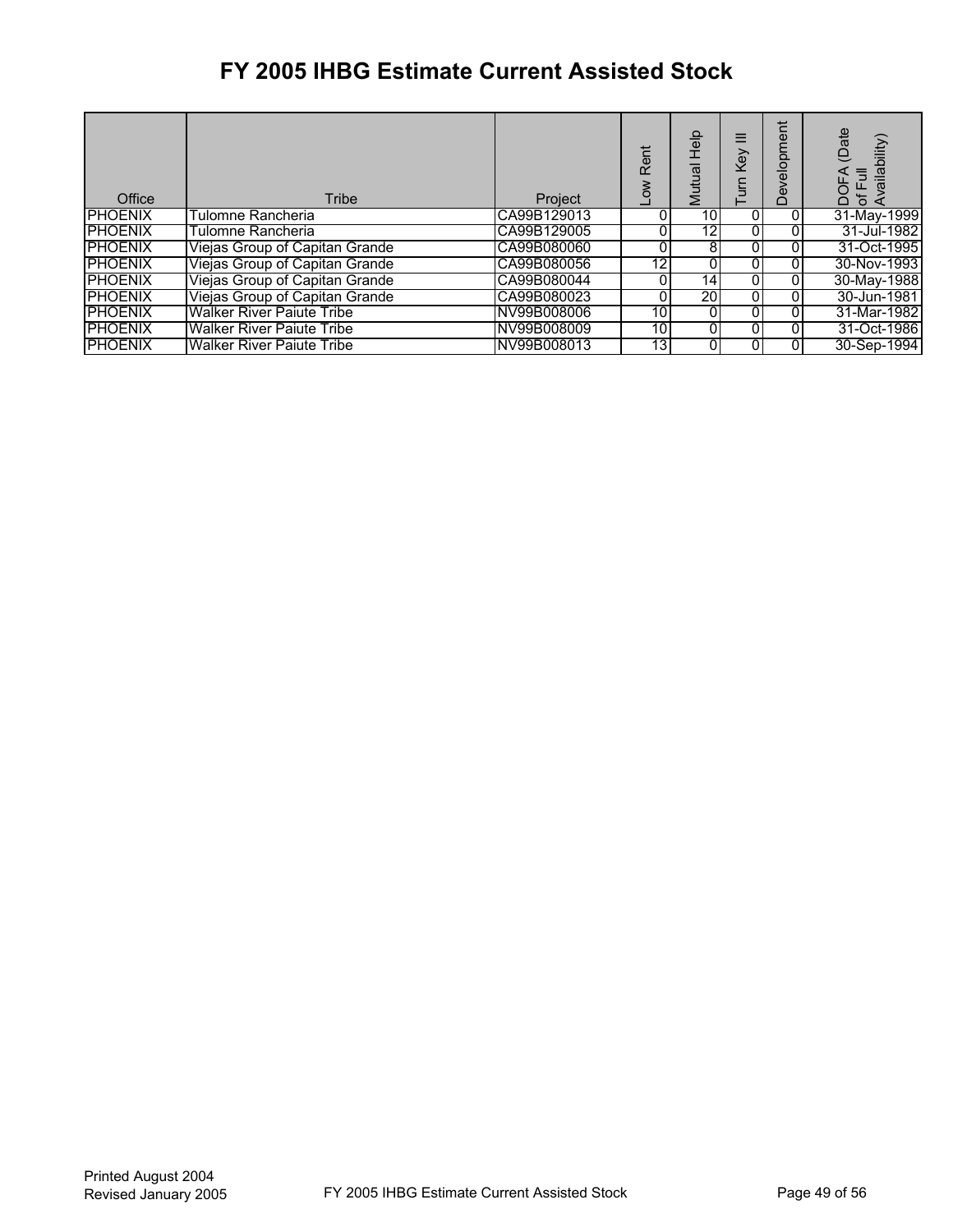|                          |                                           |                        | Rent<br>Low     | Mutual Help     | Ξ<br>Turn Key           | Development    | (Date<br>¦DOFA (Date<br>of Full<br>Availability) |
|--------------------------|-------------------------------------------|------------------------|-----------------|-----------------|-------------------------|----------------|--------------------------------------------------|
| Office<br><b>PHOENIX</b> | Tribe<br><b>Walker River Paiute Tribe</b> | Project<br>NV99B008014 | 13              | 0               | 0                       | 0              | 30-Sep-1994                                      |
| <b>PHOENIX</b>           | <b>Walker River Paiute Tribe</b>          | NV99B008012            | Ō               | 15              | $\overline{0}$          | $\overline{0}$ | 31-Dec-1992                                      |
| <b>PHOENIX</b>           | <b>Walker River Paiute Tribe</b>          | NV99B008010            | $\overline{0}$  | 20              | 0                       | $\overline{0}$ | 31-May-1988                                      |
| <b>PHOENIX</b>           | <b>Walker River Paiute Tribe</b>          | NV99B008011            | Ō               | 20              | 0                       | 0              | 31-Dec-1992                                      |
| <b>PHOENIX</b>           | <b>Walker River Paiute Tribe</b>          | NV99B008015            | 22              | 0               | $\overline{0}$          | $\overline{0}$ | 30-Nov-2001                                      |
| <b>PHOENIX</b>           | <b>Walker River Paiute Tribe</b>          | NV99B008005            | $\overline{0}$  | 24              | $\overline{0}$          | $\overline{0}$ | 31-Oct-1981                                      |
| <b>PHOENIX</b>           | <b>Walker River Paiute Tribe</b>          | NV99B008007            | $\overline{0}$  | $\overline{24}$ | 0                       | 0              | 30-Jul-1982                                      |
| <b>PHOENIX</b>           | <b>Walker River Paiute Tribe</b>          | NV99B008008            | $\overline{0}$  | 25              | 0                       | $\overline{0}$ | 31-Oct-1986                                      |
| <b>PHOENIX</b>           | <b>Washoe Tribe</b>                       | NV99B003007            | $\overline{15}$ | $\overline{0}$  | ō                       | $\overline{0}$ | 31-Jul-1980                                      |
| <b>PHOENIX</b>           | <b>Washoe Tribe</b>                       | NV99B003012            | $\overline{0}$  | 20              | $\overline{0}$          | $\overline{0}$ | 29-Feb-1992                                      |
| <b>PHOENIX</b>           | <b>Washoe Tribe</b>                       | NV99B003013            | $\overline{0}$  | 20              | 0                       | $\overline{0}$ | 30-Sep-1995                                      |
| <b>PHOENIX</b>           | <b>Washoe Tribe</b>                       | NV99B003009            | 25              | $\overline{0}$  | 0                       | 0              | 30-Jun-1984                                      |
| <b>PHOENIX</b>           | <b>Washoe Tribe</b>                       | NV99B003011            | $\overline{0}$  | 25              | 0                       | $\overline{0}$ | 31-May-1989                                      |
| <b>PHOENIX</b>           | <b>Washoe Tribe</b>                       | NV99B003006            | $\overline{0}$  | 40              | $\overline{0}$          | $\overline{0}$ | 31-Jul-1980                                      |
| <b>PHOENIX</b>           | <b>Washoe Tribe</b>                       | NV99B003010            | 40              | $\overline{0}$  | 0                       | $\overline{0}$ | 31-Jul-1989                                      |
| <b>PHOENIX</b>           | <b>Washoe Tribe</b>                       | NV99B003008            | $\overline{0}$  | 45              | 0                       | 0              | 30-Jun-1984                                      |
| <b>PHOENIX</b>           | White Mountain Apache (Fort Apache)       | AZ99B016024            | $\overline{0}$  | 2               | 0                       | 0              | 11-May-1978                                      |
| <b>PHOENIX</b>           | White Mountain Apache (Fort Apache)       | AZ99B016031            | 5               | 0               | 0                       | $\overline{0}$ | 31-May-1986                                      |
| <b>PHOENIX</b>           | White Mountain Apache (Fort Apache)       | AZ99B016052            | $\overline{0}$  | 0               | 0                       | 6              |                                                  |
| <b>PHOENIX</b>           | White Mountain Apache (Fort Apache)       | AZ99B016044            | $\overline{0}$  | 19              | 0                       | 0              | 31-Oct-1991                                      |
| <b>PHOENIX</b>           | White Mountain Apache (Fort Apache)       | AZ99B016040            | $\overline{0}$  | 20              | 0                       | 0              | 31-Oct-1988                                      |
| <b>PHOENIX</b>           | White Mountain Apache (Fort Apache)       | AZ99B016046            | 20              | 0               | 0                       | $\overline{0}$ | 30-Apr-1993                                      |
| <b>PHOENIX</b>           | White Mountain Apache (Fort Apache)       | AZ99B016047            | $\overline{0}$  | 20              | 0                       | 0              | 30-Apr-1993                                      |
| <b>PHOENIX</b>           | White Mountain Apache (Fort Apache)       | AZ99B016026            | 30              | 0               | 0                       | 0              | 31-Dec-1979                                      |
| <b>PHOENIX</b>           | White Mountain Apache (Fort Apache)       | AZ99B016007            | 35              | 0               | 0                       | $\overline{0}$ | 30-Jun-1971                                      |
| <b>PHOENIX</b>           | White Mountain Apache (Fort Apache)       | AZ99B016027            | $\overline{35}$ | 0               | $\overline{0}$          | 0              | 31-Aug-1980                                      |
| <b>PHOENIX</b>           | White Mountain Apache (Fort Apache)       | AZ99B016045            | $\overline{0}$  | 39              | 0                       | 0              | 31-Oct-1991                                      |
| <b>PHOENIX</b>           | White Mountain Apache (Fort Apache)       | AZ99B016034            | 40              | 0               | 0                       | 0              | 31-Oct-1987                                      |
| <b>PHOENIX</b>           | White Mountain Apache (Fort Apache)       | AZ99B016025            | $\overline{0}$  | 41              | 0                       | $\overline{0}$ | 31-Mar-1980                                      |
| <b>PHOENIX</b>           | White Mountain Apache (Fort Apache)       | AZ99B016028            | $\overline{0}$  | 43              | 0                       | $\overline{0}$ | 31-Aug-1980                                      |
| <b>PHOENIX</b>           | White Mountain Apache (Fort Apache)       | AZ99B016037            | $\overline{0}$  | 43              | 0                       | $\overline{0}$ | 31-Oct-1987                                      |
| <b>PHOENIX</b>           | White Mountain Apache (Fort Apache)       | AZ99B016038            | 43              | 0               | 0                       | 0              | 31-Jan-1988                                      |
| <b>PHOENIX</b>           | White Mountain Apache (Fort Apache)       | AZ99B016039            | $\overline{0}$  | 46              | 0                       | $\overline{0}$ | 30-Jun-1988                                      |
| <b>PHOENIX</b>           | White Mountain Apache (Fort Apache)       | AZ99B016042            | $\overline{0}$  | 49              | $\overline{0}$          | $\overline{0}$ | 31-Oct-1988                                      |
| <b>PHOENIX</b>           | White Mountain Apache (Fort Apache)       | AZ99B016029            | 50              | 0               | 0                       | $\overline{0}$ | 28-Feb-1981                                      |
| <b>PHOENIX</b>           | White Mountain Apache (Fort Apache)       | AZ99B016036            | 50              | 0               | ō                       | 0              | 31-Jan-1988                                      |
| <b>PHOENIX</b>           | White Mountain Apache (Fort Apache)       | AZ99B016017            | 65              | $\overline{0}$  | $\overline{0}$          | 0              | 31-Dec-1972                                      |
| <b>PHOENIX</b>           | White Mountain Apache (Fort Apache)       | AZ99B016043            | $\overline{0}$  | 70              | $\mathbf 0$             | 0              | 31-Oct-1991                                      |
| <b>PHOENIX</b>           | White Mountain Apache (Fort Apache)       | AZ99B016048            | $\overline{75}$ | 0               | 0                       | 0              | 31-Jul-1994                                      |
| <b>PHOENIX</b>           | White Mountain Apache (Fort Apache)       | AZ99B016049            | Ō               | 75              | 0                       | $\overline{0}$ | 31-Jul-1994                                      |
| <b>PHOENIX</b>           | White Mountain Apache (Fort Apache)       | AZ99B016050            | 75              | $\overline{0}$  | 0                       | $\overline{0}$ | 31-May-1997                                      |
| <b>PHOENIX</b>           | White Mountain Apache (Fort Apache)       | AZ99B016030            | 0               | 84              | 0                       | 0              | 31-Jul-1986                                      |
| <b>PHOENIX</b>           | White Mountain Apache (Fort Apache)       | AZ99B016051            | 0               | 84              | 0                       | 0              | 30-Apr-1998                                      |
| <b>PHOENIX</b>           | Yavapai-Apache (Camp Verde)               | AZ99B022004            | 1               | $\overline{0}$  | 0                       | $\overline{0}$ | 28-Feb-1983                                      |
| <b>PHOENIX</b>           | Yavapai-Apache (Camp Verde)               | AZ99B022013            | 1               | $\overline{0}$  | $\overline{0}$          | $\overline{0}$ | 31-May-1997                                      |
| <b>PHOENIX</b>           | Yavapai-Apache (Camp Verde)               | AZ99B022011            | 0               | 9               | 0                       | 0              | 31-May-1992                                      |
| <b>PHOENIX</b>           | Yavapai-Apache (Camp Verde)               | AZ99B022008            | $\overline{0}$  | $\overline{10}$ | 0                       | 0              | 31-Mar-1987                                      |
| <b>PHOENIX</b>           | Yavapai-Apache (Camp Verde)               | AZ99B022012            | 14              | $\overline{0}$  | $\overline{0}$          | 0              | 31-May-1997                                      |
| <b>PHOENIX</b>           | Yavapai-Apache (Camp Verde)               | AZ99B022006            | 15              | $\overline{0}$  | $\overline{0}$          | $\overline{0}$ | 31-Jul-1986                                      |
| <b>PHOENIX</b>           | Yavapai-Apache (Camp Verde)               | AZ99B022010            | 15              | O               | 0                       | $\overline{0}$ | 31-May-1991                                      |
| <b>PHOENIX</b>           | Yavapai-Apache (Camp Verde)               | AZ99B022009            | 0               | 18              | $\overline{0}$          | 0              | 30-Jun-1988                                      |
| <b>PHOENIX</b>           | Yavapai-Apache (Camp Verde)               | AZ99B022007            | 20              | $\overline{0}$  | $\overline{0}$          | 0              | 30-Jun-1986                                      |
| <b>PHOENIX</b>           | <b>Yerington Paiute Tribe</b>             | NV99B010011            | 0               | 5               | $\overline{0}$          | $\overline{0}$ | 30-Sep-1992                                      |
| <b>PHOENIX</b>           | <b>Yerington Paiute Tribe</b>             | NV99B010009            | 0               | 8               | $\overline{0}$          | $\overline{0}$ | 31-Mar-1988                                      |
| <b>PHOENIX</b>           | <b>Yerington Paiute Tribe</b>             | NV99B010010            | 0               | 10              | 0                       | $\overline{0}$ | 30-Sep-1989                                      |
| <b>PHOENIX</b>           | <b>Yerington Paiute Tribe</b>             | NV99B010008            | ō               | 13              | $\overline{0}$          | $\overline{0}$ | 30-Nov-1987                                      |
| <b>PHOENIX</b>           | <b>Yerington Paiute Tribe</b>             | NV99B010005            | 14              | $\overline{0}$  | $\overline{\mathbf{0}}$ | $\overline{0}$ | 30-Jun-1980                                      |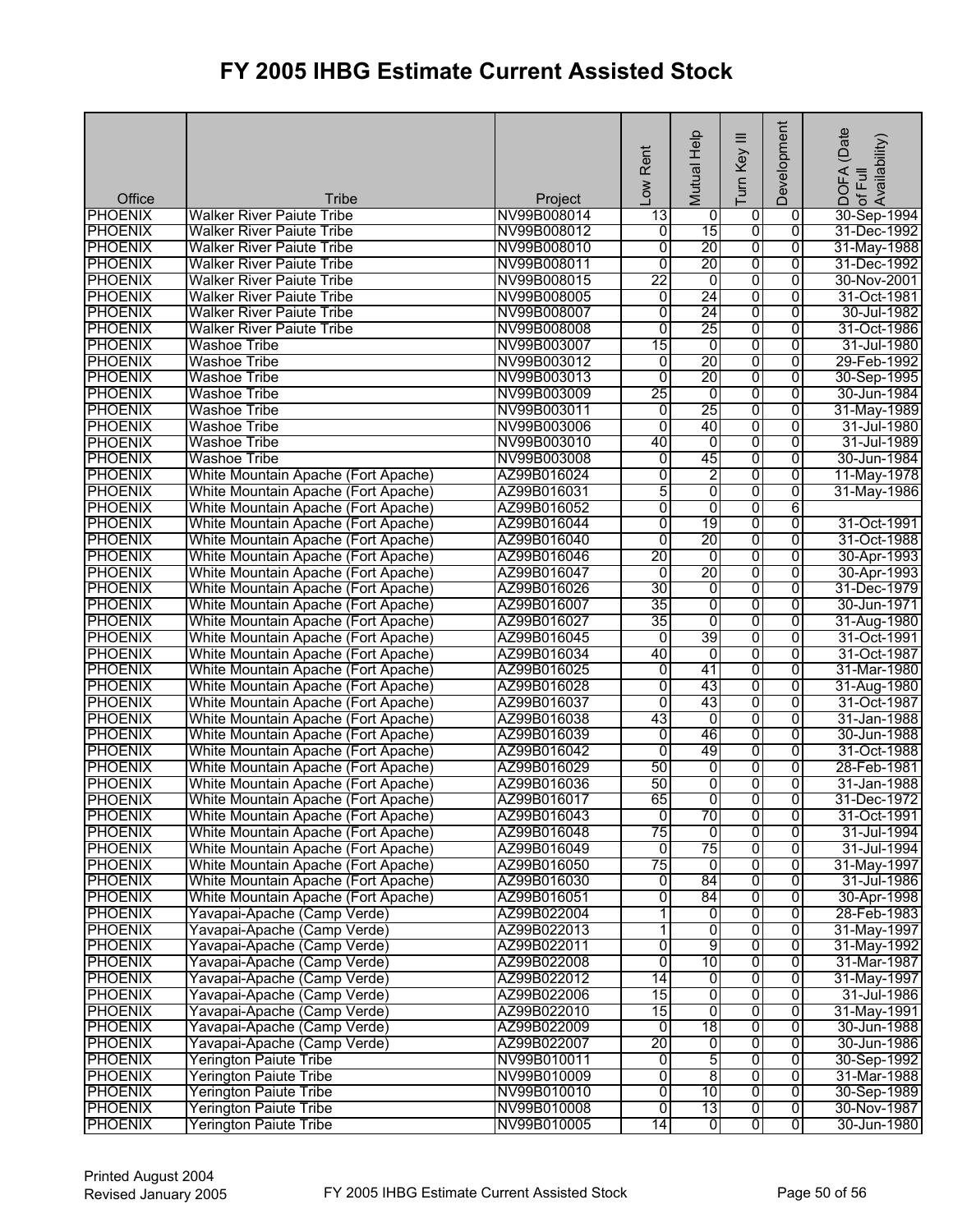| Office         | <b>Tribe</b>                  | Project     | -ow Rent       | Mutual Help    | ≡<br>Key<br>Turn | Development     | (Date<br>Availability)<br><b>DOFA</b><br>of Full |
|----------------|-------------------------------|-------------|----------------|----------------|------------------|-----------------|--------------------------------------------------|
| <b>PHOENIX</b> | <b>Yerington Paiute Tribe</b> | NV99B010007 | 0              | 18             | $\overline{0}$   | $\overline{0}$  | 30-Nov-1987                                      |
| <b>PHOENIX</b> | Yomba Shoshone Tribe          | NV99B020001 | 22             | 0              | $\overline{0}$   | $\overline{0}$  | 30-Jun-1981                                      |
| <b>PHOENIX</b> | Ysleta Del Sur                | TX99B429002 | 0              | 1              | $\overline{0}$   | $\overline{0}$  | 31-Oct-1977                                      |
| <b>PHOENIX</b> | Ysleta Del Sur                | TX99B429001 | $\overline{0}$ | 5              | 0                | $\overline{0}$  | 31-Aug-1976                                      |
| <b>PHOENIX</b> | Ysleta Del Sur                | TX99B429003 | 0              | 24             | 0                | $\overline{0}$  | 04-Jan-1999                                      |
| <b>PHOENIX</b> | <b>Yurok Tribe</b>            | CA99B158003 | 0              | 1              | $\overline{0}$   | $\overline{0}$  | 16-Apr-2001                                      |
| <b>PHOENIX</b> | <b>Yurok Tribe</b>            | CA99B158003 | 0              | 1              | $\overline{0}$   | $\overline{0}$  | 22-Jun-2001                                      |
| <b>PHOENIX</b> | Yurok Tribe                   | CA99B158003 | 0              | 1              | 0                | $\overline{0}$  | 10-Jul-2001                                      |
| <b>PHOENIX</b> | Yurok Tribe                   | CA99B158003 | 0              | 1              | $\overline{0}$   | $\overline{0}$  | 31-Dec-2001                                      |
| <b>PHOENIX</b> | <b>Yurok Tribe</b>            | CA99B158003 | $\overline{0}$ | 1              | $\overline{0}$   | $\overline{0}$  | 31-Aug-2002                                      |
| <b>PHOENIX</b> | <b>Yurok Tribe</b>            | CA99B158003 | 0              | 2              | $\overline{0}$   | $\overline{0}$  | 12-Jun-2001                                      |
| <b>PHOENIX</b> | Yurok Tribe                   | CA99B158003 | 0              | 2              | $\overline{0}$   | $\overline{0}$  | 30-Sep-2002                                      |
| <b>PHOENIX</b> | Yurok Tribe                   | CA99B158001 | 11             | $\overline{0}$ | $\overline{0}$   | 4               | 31-Dec-2001                                      |
| <b>PHOENIX</b> | <b>Yurok Tribe</b>            | CA99B158003 | 0              | 0              | 0                | 23              | 30-Sep-2002                                      |
| <b>PHOENIX</b> | <b>Yurok Tribe</b>            | CA99B158002 | $\overline{0}$ | 0              | $\overline{0}$   | $\overline{32}$ |                                                  |
| <b>PHOENIX</b> | Zia Pueblo                    | NM99B031062 | 0              | $\overline{3}$ | 0                | $\overline{0}$  | 30-Nov-1987                                      |
| <b>PHOENIX</b> | Zia Pueblo                    | NM99B031049 | 0              | 8              | $\overline{0}$   | $\overline{0}$  | 31-Oct-1980                                      |
| <b>PHOENIX</b> | Zia Pueblo                    | NM99B031061 | 0              | 13             | $\overline{0}$   | $\overline{0}$  | 30-Nov-1987                                      |
| <b>PHOENIX</b> | Zia Pueblo                    | NM99B031068 | Ō              | 21             | $\overline{0}$   | $\overline{0}$  | 30-Jun-1996                                      |
| <b>PHOENIX</b> | Zuni Tribe                    | NM99B019001 | 0              | 1              | $\overline{0}$   | $\overline{0}$  | 28-Feb-1970                                      |
| <b>PHOENIX</b> | <b>Zuni Tribe</b>             | NM99B019004 | $\overline{0}$ | 2              | 0                | $\overline{0}$  | 28-Feb-1971                                      |
| <b>PHOENIX</b> | Zuni Tribe                    | NM99B019011 | 3              | o              | $\overline{0}$   | $\overline{0}$  | 30-Sep-1982                                      |
| <b>PHOENIX</b> | Zuni Tribe                    | NM99B019003 | 0              | 0              | $\overline{8}$   | $\overline{0}$  | 31-Aug-1970                                      |
| <b>PHOENIX</b> | Zuni Tribe                    | NM99B019005 | 2              | $\overline{0}$ | 7                | $\overline{0}$  | 31-Oct-1972                                      |
| <b>PHOENIX</b> | <b>Zuni Tribe</b>             | NM99B019015 | 22             | $\overline{0}$ | 0                | $\overline{0}$  | 31-Dec-1997                                      |
| <b>PHOENIX</b> | <b>Zuni Tribe</b>             | NM99B019007 | $\overline{0}$ | 23             | $\overline{0}$   | $\overline{0}$  | 31-Jan-1978                                      |
| <b>PHOENIX</b> | Zuni Tribe                    | NM99B019006 | 0              | 27             | $\overline{0}$   | 0               | 31-May-1972                                      |
| <b>PHOENIX</b> | Zuni Tribe                    | NM99B019013 | 40             | 0              | $\overline{0}$   | $\overline{0}$  | 31-Jul-1986                                      |
| <b>PHOENIX</b> | <b>Zuni Tribe</b>             | NM99B019010 | 0              | 47             | $\overline{0}$   | $\overline{0}$  | 30-Jun-1982                                      |
| <b>PHOENIX</b> | <b>Zuni Tribe</b>             | NM99B019008 | 50             | $\overline{0}$ | $\overline{0}$   | $\overline{0}$  | 31-Mar-1977                                      |
| <b>PHOENIX</b> | Zuni Tribe                    | NM99B019012 | 0              | 53             | $\overline{0}$   | $\overline{0}$  | 31-Jul-1986                                      |
| <b>PHOENIX</b> | Zuni Tribe                    | NM99B019009 | 74             | $\Omega$       | $\Omega$         | $\Omega$        | 28-Feb-1982                                      |
| <b>PHOENIX</b> | <b>Totals</b>                 |             |                | 9242 10761     | 15               | 347             |                                                  |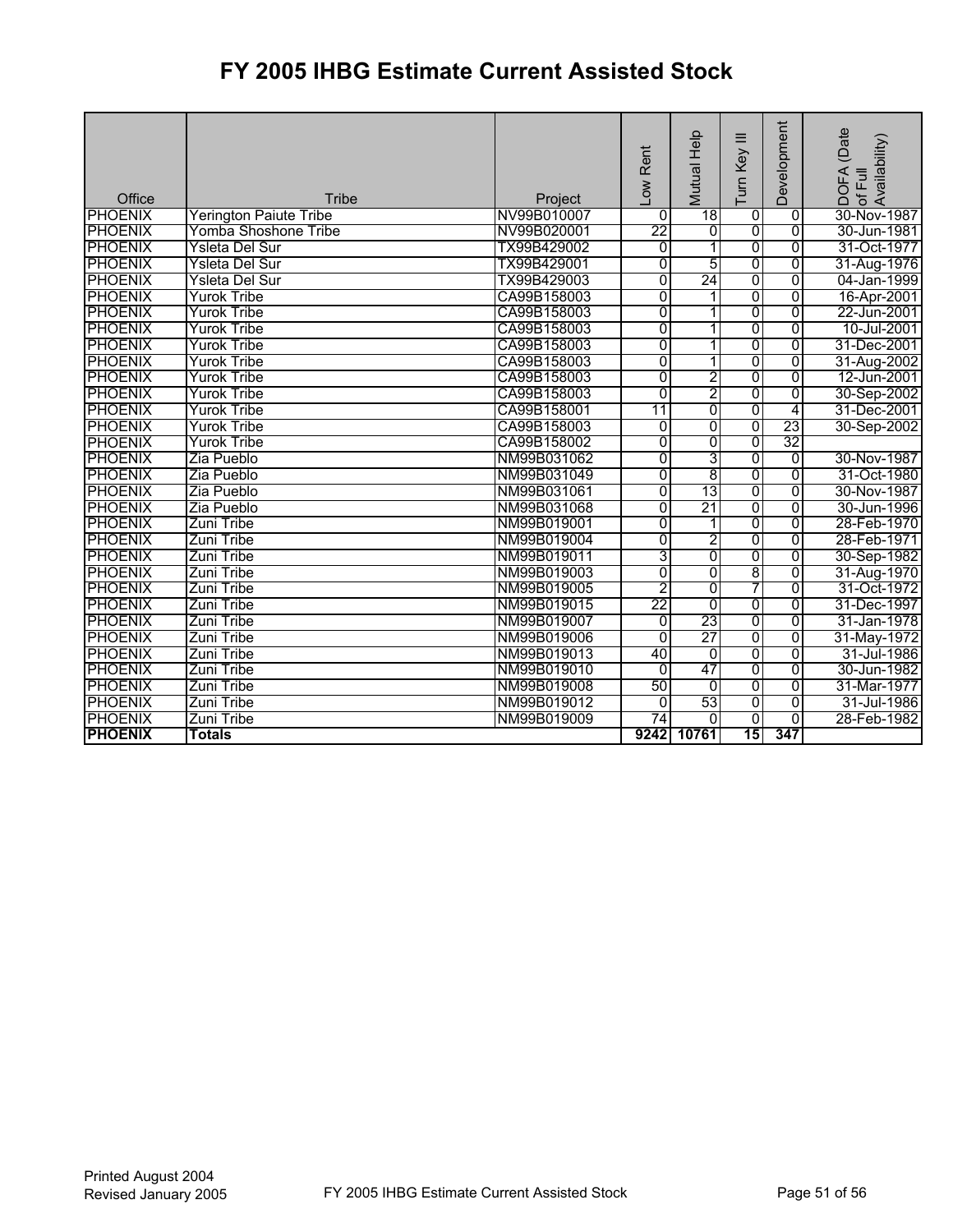|                                  |                                     |                            | Low Rent       | Mutual Help         | $\equiv$<br>Turn Key | Development    | ! DOFA (Date<br>:of Full<br>Availability) |
|----------------------------------|-------------------------------------|----------------------------|----------------|---------------------|----------------------|----------------|-------------------------------------------|
| Office                           | <b>Tribe</b>                        | Project                    |                |                     |                      |                |                                           |
| <b>SEATTLE</b>                   | <b>Burns Paiute Colony</b>          | OR97B039001                | 0              | 18                  | $\overline{0}$       | $\overline{0}$ | 31-Mar-1999                               |
| <b>SEATTLE</b>                   | <b>Chehalis Confederated Tribes</b> | WA97B048001                | 0              | $\overline{2}$      | 0                    | $\overline{0}$ | 28-Feb-1978                               |
| <b>SEATTLE</b>                   | <b>Chehalis Confederated Tribes</b> | WA97B048007                | 0              | $\overline{2}$      | 0                    | 0              | 31-Jan-2000                               |
| <b>SEATTLE</b>                   | <b>Chehalis Confederated Tribes</b> | WA97B048005                | 0              | 4                   | 0                    | 0              | 25-Nov-1997                               |
| <b>SEATTLE</b>                   | <b>Chehalis Confederated Tribes</b> | WA97B048008                | $\overline{0}$ | 0                   | 0                    | 5              |                                           |
| <b>SEATTLE</b>                   | <b>Chehalis Confederated Tribes</b> | WA97B048003                | 21             | $\overline{0}$      | 0                    | $\overline{0}$ | 30-Jun-1987                               |
| <b>SEATTLE</b>                   | <b>Chehalis Confederated Tribes</b> | WA19B048002                | 29             | 0                   | 0                    | 0              | 30-Nov-1983                               |
| <b>SEATTLE</b>                   | <b>Coeur D'Alene Tribe</b>          | ID97B007025                | 5              | $\overline{0}$      | 0                    | $\overline{0}$ | 31-Dec-1998                               |
| <b>SEATTLE</b>                   | Coeur D'Alene Tribe                 | ID97B007016                | 0              | 10                  | 0                    | $\overline{0}$ | 31-May-1990                               |
| <b>SEATTLE</b>                   | Coeur D'Alene Tribe                 | ID97B007021                | 9              | $\overline{0}$      | 0                    | 1              | 31-Dec-1998                               |
| <b>SEATTLE</b>                   | <b>Coeur D'Alene Tribe</b>          | ID97B007015                | 11             | $\overline{0}$      | 0                    | $\overline{0}$ | 31-Mar-1990                               |
| <b>SEATTLE</b>                   | Coeur D'Alene Tribe                 | ID97B007013                | o              | 13                  | 0                    | $\overline{0}$ | 31-Aug-1984                               |
| <b>SEATTLE</b>                   | Coeur D'Alene Tribe                 | ID97B007018                | 0              | 15                  | 0                    | $\overline{0}$ | 31-Aug-1994                               |
| <b>SEATTLE</b>                   | Coeur D'Alene Tribe                 | ID16B007009                | 16             | $\overline{0}$      | $\overline{0}$       | $\overline{0}$ | 30-Apr-1984                               |
| <b>SEATTLE</b>                   | Coeur D'Alene Tribe                 | ID16B007010                | 0              | 19                  | 0                    | $\overline{0}$ | 31-Aug-1984                               |
| <b>SEATTLE</b>                   | <b>Coeur D'Alene Tribe</b>          | ID97B007022                | $\overline{0}$ | 19                  | 0                    | 1              | 31-Dec-1998                               |
| <b>SEATTLE</b>                   | <b>Coeur D'Alene Tribe</b>          | ID16B007008                | $\overline{0}$ | 37                  | 0                    | 0              | 31-Aug-1984                               |
| <b>SEATTLE</b>                   | <b>Coeur D'Alene Tribe</b>          | ID97B007006                | 45             | $\overline{0}$      | 0                    | $\overline{0}$ | 30-Sep-1981                               |
| <b>SEATTLE</b>                   | <b>Colville Confederated Tribes</b> | WA97B043017                | 0              | $\overline{8}$      | $\overline{0}$       | $\overline{0}$ | 31-Mar-1999                               |
| <b>SEATTLE</b>                   | <b>Colville Confederated Tribes</b> | WA19B043008                | 0              | 16                  | 0                    | 0              | 30-Apr-1981                               |
| <b>SEATTLE</b>                   | <b>Colville Confederated Tribes</b> | WA97B043004                | 0              | 16                  | 0                    | 0              | 31-Jan-1979                               |
| <b>SEATTLE</b>                   | <b>Colville Confederated Tribes</b> | WA97B043006                | $\overline{0}$ | 19                  | 0                    | 0              | 31-Jan-1980                               |
| <b>SEATTLE</b>                   | <b>Colville Confederated Tribes</b> | WA97B043014                | $\overline{0}$ | 25                  | 0                    | $\overline{0}$ | 31-May-1986                               |
| <b>SEATTLE</b>                   | <b>Colville Confederated Tribes</b> | WA97B043003                | 30             | 1                   | 0                    | 0              | 31-Aug-1978                               |
|                                  |                                     |                            | 40             |                     |                      | 0              |                                           |
| <b>SEATTLE</b>                   | <b>Colville Confederated Tribes</b> | WA97B043005                | 43             | $\overline{2}$      | 0                    |                | 31-Jan-1980                               |
| <b>SEATTLE</b><br><b>SEATTLE</b> | <b>Colville Confederated Tribes</b> | WA97B043002<br>WA19B043007 | 48             | 4<br>$\overline{2}$ | 0                    | 0<br>0         | 30-Jun-1977                               |
| <b>SEATTLE</b>                   | <b>Colville Confederated Tribes</b> |                            | 56             |                     | 0                    |                | 31-Dec-1980                               |
|                                  | <b>Colville Confederated Tribes</b> | WA19B043009                |                | $\overline{2}$      | 0                    | 0              | 30-Jun-1982                               |
| <b>SEATTLE</b>                   | <b>Colville Confederated Tribes</b> | WA97B043012                | 61             | $\overline{2}$      | 0                    | 0              | 30-Jun-1983                               |
| <b>SEATTLE</b>                   | <b>Coos Bay Confederated Tribes</b> | OR97B036001                | 15             | $\overline{0}$      | $\overline{0}$       | 0              | 28-Feb-2001                               |
| <b>SEATTLE</b>                   | Coquille Indian Tribe               | OR97B038002                | 0              | 20                  | 0                    | 0              | 30-Jun-1997                               |
| <b>SEATTLE</b>                   | <b>Coquille Indian Tribe</b>        | OR97B038001                | 51             | 0                   | 0                    | 0              | 30-Jun-1997                               |
| <b>SEATTLE</b>                   | Fort Hall Shoshone-Bannock          | ID97B009014                | 5              | $\overline{0}$      | 0                    | 0              | 31-Oct-2000                               |
| <b>SEATTLE</b>                   | Fort Hall Shoshone-Bannock          | ID97B009015                | $\overline{0}$ | 5                   | 0                    | $\overline{0}$ | 31-May-2001                               |
| <b>SEATTLE</b>                   | Fort Hall Shoshone-Bannock          | ID97B009016                | 5              | $\overline{0}$      | 0                    | $\overline{0}$ | 31-May-2001                               |
| <b>SEATTLE</b>                   | Fort Hall Shoshone-Bannock          | ID16B009007                | 0              | 9                   | o                    | 0              | 30-Nov-1982                               |
| <b>SEATTLE</b>                   | Fort Hall Shoshone-Bannock          | ID97B009004                | $\overline{0}$ | 13                  | ō                    | $\overline{0}$ | 30-Jun-1980                               |
| <b>SEATTLE</b>                   | Fort Hall Shoshone-Bannock          | ID97B009010                | 15             | ō                   | o                    | 0              | 30-Sep-1991                               |
| <b>SEATTLE</b>                   | Fort Hall Shoshone-Bannock          | ID16B009006                | 19             | $\overline{0}$      | 0                    | 0              | 31-Mar-1983                               |
| <b>SEATTLE</b>                   | Fort Hall Shoshone-Bannock          | ID97B009011                | $\mathbf 0$    | 32                  | 0                    | 0              | 31-May-1994                               |
| <b>SEATTLE</b>                   | Fort Hall Shoshone-Bannock          | ID97B009009                | $\overline{0}$ | 41                  | ō                    | $\overline{0}$ | 31-Aug-1992                               |
| <b>SEATTLE</b>                   | Fort Hall Shoshone-Bannock          | ID16B009005                | 0              | 43                  | 0                    | $\overline{0}$ | 31-Jan-1984                               |
| <b>SEATTLE</b>                   | Fort Hall Shoshone-Bannock          | ID97B009003                | 60             | 0                   | ō                    | 0              | 31-Oct-1975                               |
| <b>SEATTLE</b>                   | <b>Grand Ronde</b>                  | OF97B040002                | 5              | 0                   | 0                    | $\overline{0}$ | 31-Aug-2000                               |
| <b>SEATTLE</b>                   | <b>Grand Ronde</b>                  | OR97B040001                | 15             | $\overline{0}$      | $\overline{0}$       | 0              | 31-Aug-2000                               |
| <b>SEATTLE</b>                   | Hoh Indian Tribe                    | WA97B052032                | 4              | $\overline{0}$      | 0                    | 0              | 01-Feb-1997                               |
| <b>SEATTLE</b>                   | Hoh Indian Tribe                    | WA19B052006                | 0              | $\overline{17}$     | 0                    | 0              | 30-Nov-1983                               |
| <b>SEATTLE</b>                   | Kalispel Indian Community           | WA97B037003                | 0              | 1                   | 0                    | 0              | 30-Jun-1981                               |
| <b>SEATTLE</b>                   | Kalispel Indian Community           | WA97B037009                | 0              | 3                   | 0                    | 0              | 30-Nov-1990                               |
| <b>SEATTLE</b>                   | <b>Kalispel Indian Community</b>    | WA97B600372                | 0              | $\overline{3}$      | 0                    | $\overline{0}$ | 30-Sep-2000                               |
| <b>SEATTLE</b>                   | <b>Kalispel Indian Community</b>    | WA97B600371                | 4              | $\overline{0}$      | $\overline{0}$       | 0              | 30-Sep-2000                               |
| <b>SEATTLE</b>                   | <b>Kalispel Indian Community</b>    | WA97B037012                | $\overline{0}$ | 9                   | 0                    | $\overline{0}$ | 31-Dec-1996                               |
| <b>SEATTLE</b>                   | Klamath Indian Tribe                | OR97B037001                | $\overline{0}$ | 0                   | 0                    | 3              | 31-Mar-1997                               |
| <b>SEATTLE</b>                   | Klamath Indian Tribe                | OR97B037004                | 0              | 5                   | 0                    | $\overline{0}$ | 28-Feb-1999                               |
| <b>SEATTLE</b>                   | Klamath Indian Tribe                | OR97B037005                | 6              | 0                   | o                    | 0              | 28-Feb-1999                               |
| <b>SEATTLE</b>                   | Kootenai Tribe                      | ID97B022001                | $\overline{0}$ | 16                  | $\overline{0}$       | $\overline{0}$ | 28-Feb-1986                               |
| <b>SEATTLE</b>                   | Lower Elwha Tribal Community        | WA97B050011                | 5              | $\overline{0}$      | 0                    | $\overline{0}$ | 31-Jul-1999                               |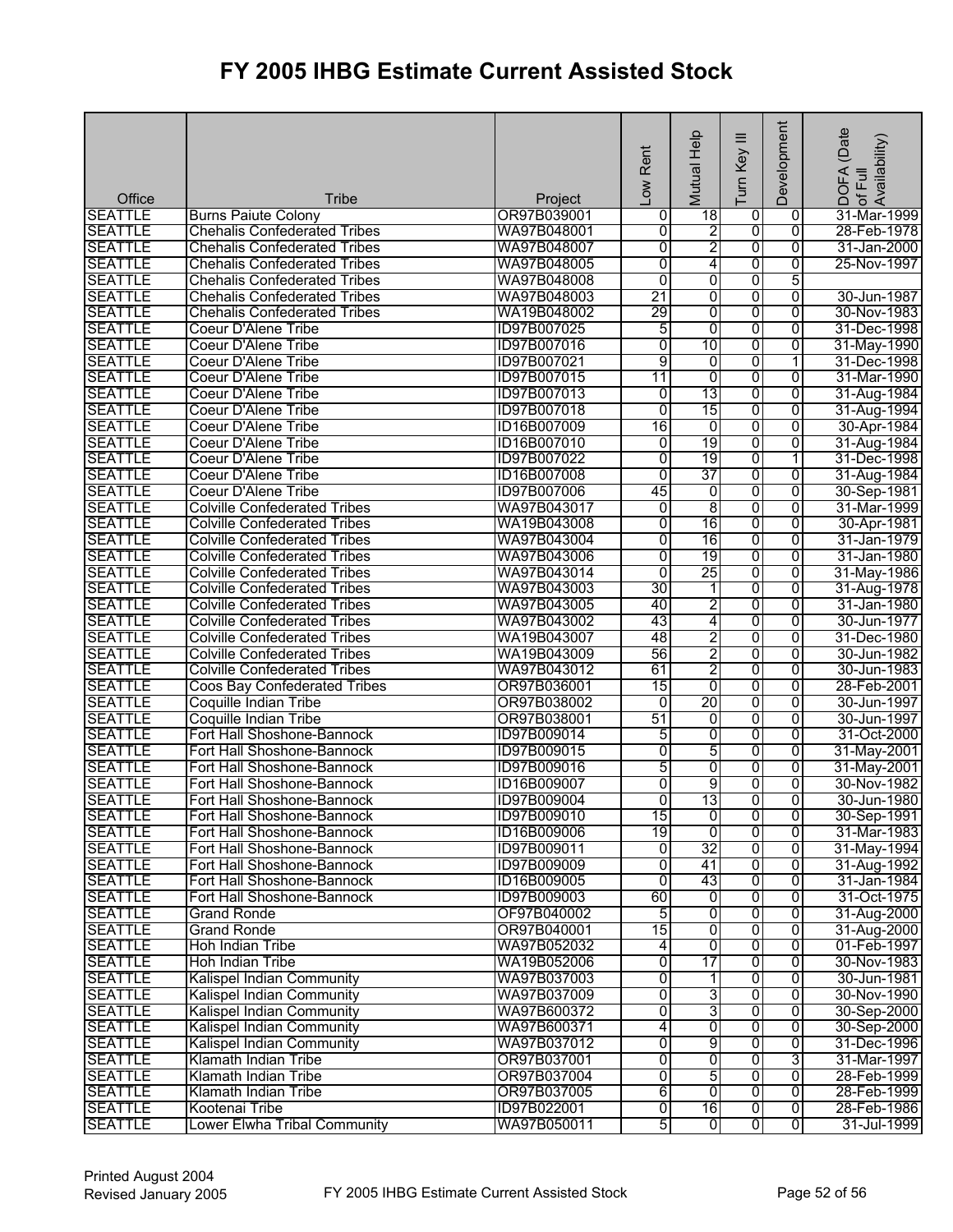| Office<br>Tribe<br>Project<br><b>SEATTLE</b><br>WA97B050012<br>$\overline{5}$<br>$\overline{0}$<br>31-Jul-1999<br>Lower Elwha Tribal Community<br>0<br>$\mathbf 0$<br>10<br>$\overline{\mathbf{0}}$<br>$\overline{0}$<br><b>SEATTLE</b><br>Lower Elwha Tribal Community<br>WA97B050004<br>0<br>16-Apr-1994<br>12<br><b>SEATTLE</b><br>WA97B050005<br>$\overline{0}$<br>0<br>$\overline{0}$<br>Lower Elwha Tribal Community<br>30-Apr-1994<br><b>SEATTLE</b><br>22<br>0<br>Lower Elwha Tribal Community<br>WA97B050007<br>0<br>0<br>30-Apr-1994<br><b>SEATTLE</b><br>$\overline{0}$<br>25<br>0<br>0<br>Lower Elwha Tribal Community<br>WA97B050009<br>31-Aug-1996<br>34<br>0<br><b>SEATTLE</b><br>WA19B050003<br>0<br>0<br>31-Aug-1984<br>Lower Elwha Tribal Community<br>$\overline{0}$<br>5<br>$\overline{0}$<br><b>SEATTLE</b><br>WA97B028023<br>0<br>31-Dec-1998<br>Lummi Tribe<br>0<br>0<br><b>SEATTLE</b><br>Lummi Tribe<br>WA97B028012<br>15<br>$\overline{0}$<br>31-Mar-1996<br>20<br>$\overline{0}$<br>$\overline{0}$<br>$\overline{0}$<br><b>SEATTLE</b><br>Lummi Tribe<br>WA97B028014<br>30-Mar-1997<br>25<br>0<br>$\overline{0}$<br>$\overline{0}$<br><b>SEATTLE</b><br>Lummi Tribe<br>WA97B028004<br>30-Apr-1975<br>35<br>0<br><b>SEATTLE</b><br>$\overline{0}$<br>$\overline{0}$<br>30-Jun-1989<br>Lummi Tribe<br>WA97B028007<br>39<br>0<br><b>SEATTLE</b><br>Lummi Tribe<br>WA97B028011<br>$\overline{0}$<br>$\overline{0}$<br>31-Aug-1995<br>0<br><b>SEATTLE</b><br>$\overline{0}$<br>40<br>$\overline{0}$<br>Lummi Tribe<br>WA97B028013<br>30-Sep-1996<br>42<br>0<br>$\overline{0}$<br>$\overline{0}$<br><b>SEATTLE</b><br>Lummi Tribe<br>WA97B028015<br>30-Sep-1998<br><b>SEATTLE</b><br>$\overline{0}$<br>1<br>0<br>$\overline{0}$<br><b>Makah Indian Tribe</b><br>WA97B029002<br>30-Apr-1978<br>3<br><b>SEATTLE</b><br>WA97B029003<br>$\overline{0}$<br>0<br>$\overline{0}$<br><b>Makah Indian Tribe</b><br>31-Jul-1980<br>5<br>0<br><b>SEATTLE</b><br>$\overline{0}$<br>$\overline{0}$<br>Makah Indian Tribe<br>WA97B029014<br>30-Nov-1999<br>0<br>6<br><b>SEATTLE</b><br>$\overline{0}$<br>$\overline{0}$<br>31-Aug-1981<br>Makah Indian Tribe<br>WA19B029005<br>$\overline{0}$<br>10<br><b>SEATTLE</b><br>WA97B029009<br>0<br>$\overline{0}$<br><b>Makah Indian Tribe</b><br>30-Sep-1989<br><b>SEATTLE</b><br>WA19B029006<br>0<br>13<br>0<br>0<br>31-Jan-1984<br>Makah Indian Tribe<br><b>SEATTLE</b><br>$\overline{18}$<br>0<br>0<br>0<br>Makah Indian Tribe<br>WA97B029013<br>31-Dec-1996<br>22<br>$\overline{0}$<br>0<br><b>SEATTLE</b><br>$\overline{0}$<br><b>Makah Indian Tribe</b><br>WA19B029004<br>31-Mar-1982<br>25<br><b>SEATTLE</b><br>WA97B029010<br>ō<br>0<br>$\overline{0}$<br>Makah Indian Tribe<br>31-Jan-1995<br>38<br><b>SEATTLE</b><br>WA97B029008<br>$\overline{0}$<br>0<br>0<br>Makah Indian Tribe<br>30-Sep-1989<br>24<br><b>SEATTLE</b><br>WA97B040003<br>0<br>0<br>$\overline{0}$<br>Muckleshoot Indian Tribe<br>$\overline{0}$<br>$\overline{0}$<br><b>SEATTLE</b><br>WA97B040001<br>40<br>$\overline{0}$<br>Muckleshoot Indian Tribe<br>31-Dec-1980<br><b>SEATTLE</b><br>0<br>0<br>WA97B040004<br>$\overline{0}$<br>40<br>Muckleshoot Indian Tribe<br><b>SEATTLE</b><br>$\overline{0}$<br>$\overline{\phantom{a}}$<br>0<br>Nez Perce Tribe<br>ID97B008022<br>0<br>30-Sep-1996<br>0<br><b>SEATTLE</b><br>0<br>7<br>$\overline{0}$<br>Nez Perce Tribe<br>ID97B008008<br>7<br>0<br><b>SEATTLE</b><br>$\overline{0}$<br>$\overline{0}$<br>Nez Perce Tribe<br>ID97B008021<br><b>SEATTLE</b><br>19<br>0<br>$\overline{0}$<br>0<br>Nez Perce Tribe<br>ID97B008011<br>30-Apr-1984<br><b>SEATTLE</b><br>24<br>0<br>Nez Perce Tribe<br>ID97B008013<br>0<br>0<br>29<br>$\overline{0}$<br><b>SEATTLE</b><br>0<br>0<br><b>Nez Perce Tribe</b><br>ID97B008015<br>30-Sep-1993<br>31<br>0<br>$\overline{0}$<br><b>SEATTLE</b><br><b>Nez Perce Tribe</b><br>ID97B008017<br>0<br>31-Dec-1994<br><b>SEATTLE</b><br>0<br>ID97B008014<br>$\overline{0}$<br>40<br>$\overline{0}$<br>31-Aug-1991<br>Nez Perce Tribe<br><b>SEATTLE</b><br><b>Nez Perce Tribe</b><br>60<br>0<br>ID97B008007<br>0<br>0<br>11<br>$\overline{0}$<br><b>SEATTLE</b><br>$\overline{0}$<br>Ō<br><b>Nisqually Indian Community</b><br>WA97B052001<br><b>Nisqually Indian Community</b><br>5<br><b>SEATTLE</b><br>WA97B052016<br>$\overline{0}$<br>$\overline{0}$<br>30-Apr-1988<br>0<br>5<br>0<br>0<br><b>SEATTLE</b><br>WA97B052032<br>0<br>Nisqually Indian Community<br><b>SEATTLE</b><br>5<br>0<br>0<br>$\overline{0}$<br><b>Nisqually Indian Community</b><br>WA97B052035<br>5<br><b>SEATTLE</b><br>0<br>$\overline{\mathbf{0}}$<br>$\overline{0}$<br><b>Nisqually Indian Community</b><br>WA97B052040<br>8<br><b>SEATTLE</b><br><b>Nisqually Indian Community</b><br>$\overline{0}$<br>0<br>$\overline{0}$<br>WA97B052002<br>31-Dec-1980<br>8<br><b>SEATTLE</b><br><b>Nisqually Indian Community</b><br>WA97B052008<br>0<br>0<br>$\overline{0}$<br>30-Apr-1986<br>9<br><b>SEATTLE</b><br>0<br>$\overline{0}$<br>$\overline{0}$<br><b>Nisqually Indian Community</b><br>WA19B052006<br>30-Nov-1983<br>0<br>10<br>$\overline{\mathbf{0}}$<br>0<br><b>SEATTLE</b><br><b>Nisqually Indian Community</b><br>WA97B052003<br>28-Feb-1982<br>0<br><b>SEATTLE</b><br>13<br>0<br>0<br><b>Nisqually Indian Community</b><br>WA97B052012<br>30-Apr-1988<br>0<br>19<br>0<br><b>SEATTLE</b><br><b>Nisqually Indian Community</b><br>WA97B052011<br>0<br>28-Feb-1987<br><b>SEATTLE</b><br>WA97B056007<br>0<br>0<br>0<br><b>Nooksack Tribe</b><br>7<br>31-Jul-1994<br>7<br>0<br>$\overline{0}$<br>$\overline{0}$<br><b>SEATTLE</b><br><b>Nooksack Tribe</b><br>WA97B056008<br>30-Sep-1999<br>12<br><b>SEATTLE</b><br>WA97B056005<br>0<br>0<br>0<br><b>Nooksack Tribe</b><br>31-Jan-1992<br><b>SEATTLE</b><br>0<br>13<br>$\overline{0}$<br>0<br>Nooksack Tribe<br>WA19B056002<br>31-Dec-1980<br>$\overline{0}$<br>0<br>14<br>$\overline{0}$<br><b>SEATTLE</b><br>WA97B056001<br>31-Dec-1979<br>Nooksack Tribe<br>0<br>20<br>$\overline{0}$<br>$\overline{0}$<br><b>SEATTLE</b><br><b>Nooksack Tribe</b><br>WA97B056006<br>31-Jul-1994<br>36<br>0<br><b>SEATTLE</b><br>0<br>0<br>31-Aug-1984<br><b>Nooksack Tribe</b><br>WA97B056003<br>5<br><b>SEATTLE</b><br>0<br>Port Gamble Indian Community<br>WA97B044001<br>0<br>0<br>6<br>$\overline{0}$<br><b>SEATTLE</b><br>$\overline{0}$<br>$\overline{0}$<br>Port Gamble Indian Community<br>WA97B044011<br>9<br>$\overline{0}$<br><b>SEATTLE</b><br>Port Gamble Indian Community<br>WA97B044010<br>0<br>$\overline{0}$ |  | Low Rent | Help<br>Mutual | $\equiv$<br>Turn Key | Development | (Date<br>DOFA (Date<br>of Full<br>Availability) |
|-----------------------------------------------------------------------------------------------------------------------------------------------------------------------------------------------------------------------------------------------------------------------------------------------------------------------------------------------------------------------------------------------------------------------------------------------------------------------------------------------------------------------------------------------------------------------------------------------------------------------------------------------------------------------------------------------------------------------------------------------------------------------------------------------------------------------------------------------------------------------------------------------------------------------------------------------------------------------------------------------------------------------------------------------------------------------------------------------------------------------------------------------------------------------------------------------------------------------------------------------------------------------------------------------------------------------------------------------------------------------------------------------------------------------------------------------------------------------------------------------------------------------------------------------------------------------------------------------------------------------------------------------------------------------------------------------------------------------------------------------------------------------------------------------------------------------------------------------------------------------------------------------------------------------------------------------------------------------------------------------------------------------------------------------------------------------------------------------------------------------------------------------------------------------------------------------------------------------------------------------------------------------------------------------------------------------------------------------------------------------------------------------------------------------------------------------------------------------------------------------------------------------------------------------------------------------------------------------------------------------------------------------------------------------------------------------------------------------------------------------------------------------------------------------------------------------------------------------------------------------------------------------------------------------------------------------------------------------------------------------------------------------------------------------------------------------------------------------------------------------------------------------------------------------------------------------------------------------------------------------------------------------------------------------------------------------------------------------------------------------------------------------------------------------------------------------------------------------------------------------------------------------------------------------------------------------------------------------------------------------------------------------------------------------------------------------------------------------------------------------------------------------------------------------------------------------------------------------------------------------------------------------------------------------------------------------------------------------------------------------------------------------------------------------------------------------------------------------------------------------------------------------------------------------------------------------------------------------------------------------------------------------------------------------------------------------------------------------------------------------------------------------------------------------------------------------------------------------------------------------------------------------------------------------------------------------------------------------------------------------------------------------------------------------------------------------------------------------------------------------------------------------------------------------------------------------------------------------------------------------------------------------------------------------------------------------------------------------------------------------------------------------------------------------------------------------------------------------------------------------------------------------------------------------------------------------------------------------------------------------------------------------------------------------------------------------------------------------------------------------------------------------------------------------------------------------------------------------------------------------------------------------------------------------------------------------------------------------------------------------------------------------------------------------------------------------------------------------------------------------------------------------------------------------------------------------------------------------------------------------------------------------------------------------------------------------------------------------------------------------------------------------------------------------------------------------------------------------------------------------------------------------------------------------------------------------------------------------------------------------------------------------------------------------------------------------------------------------------------------------------------------------------------------------------------------------------------------------------------------------------------------------------------------------------------|--|----------|----------------|----------------------|-------------|-------------------------------------------------|
| 30-Sep-1998<br>31-Aug-1980<br>30-Sep-1996<br>31-Aug-1988<br>30-Sep-1977<br>31-Mar-1999<br>31-Jul-1998<br>30-May-1974<br>30-Apr-1998<br>30-Apr-1998                                                                                                                                                                                                                                                                                                                                                                                                                                                                                                                                                                                                                                                                                                                                                                                                                                                                                                                                                                                                                                                                                                                                                                                                                                                                                                                                                                                                                                                                                                                                                                                                                                                                                                                                                                                                                                                                                                                                                                                                                                                                                                                                                                                                                                                                                                                                                                                                                                                                                                                                                                                                                                                                                                                                                                                                                                                                                                                                                                                                                                                                                                                                                                                                                                                                                                                                                                                                                                                                                                                                                                                                                                                                                                                                                                                                                                                                                                                                                                                                                                                                                                                                                                                                                                                                                                                                                                                                                                                                                                                                                                                                                                                                                                                                                                                                                                                                                                                                                                                                                                                                                                                                                                                                                                                                                                                                                                                                                                                                                                                                                                                                                                                                                                                                                                                                                                                                                                                                                                                                                                                                                                                                                                                                                                                                                                                                                                                                        |  |          |                |                      |             |                                                 |
| 31-Dec-1977<br>30-Sep-2000                                                                                                                                                                                                                                                                                                                                                                                                                                                                                                                                                                                                                                                                                                                                                                                                                                                                                                                                                                                                                                                                                                                                                                                                                                                                                                                                                                                                                                                                                                                                                                                                                                                                                                                                                                                                                                                                                                                                                                                                                                                                                                                                                                                                                                                                                                                                                                                                                                                                                                                                                                                                                                                                                                                                                                                                                                                                                                                                                                                                                                                                                                                                                                                                                                                                                                                                                                                                                                                                                                                                                                                                                                                                                                                                                                                                                                                                                                                                                                                                                                                                                                                                                                                                                                                                                                                                                                                                                                                                                                                                                                                                                                                                                                                                                                                                                                                                                                                                                                                                                                                                                                                                                                                                                                                                                                                                                                                                                                                                                                                                                                                                                                                                                                                                                                                                                                                                                                                                                                                                                                                                                                                                                                                                                                                                                                                                                                                                                                                                                                                                |  |          |                |                      |             |                                                 |
|                                                                                                                                                                                                                                                                                                                                                                                                                                                                                                                                                                                                                                                                                                                                                                                                                                                                                                                                                                                                                                                                                                                                                                                                                                                                                                                                                                                                                                                                                                                                                                                                                                                                                                                                                                                                                                                                                                                                                                                                                                                                                                                                                                                                                                                                                                                                                                                                                                                                                                                                                                                                                                                                                                                                                                                                                                                                                                                                                                                                                                                                                                                                                                                                                                                                                                                                                                                                                                                                                                                                                                                                                                                                                                                                                                                                                                                                                                                                                                                                                                                                                                                                                                                                                                                                                                                                                                                                                                                                                                                                                                                                                                                                                                                                                                                                                                                                                                                                                                                                                                                                                                                                                                                                                                                                                                                                                                                                                                                                                                                                                                                                                                                                                                                                                                                                                                                                                                                                                                                                                                                                                                                                                                                                                                                                                                                                                                                                                                                                                                                                                           |  |          |                |                      |             |                                                 |
|                                                                                                                                                                                                                                                                                                                                                                                                                                                                                                                                                                                                                                                                                                                                                                                                                                                                                                                                                                                                                                                                                                                                                                                                                                                                                                                                                                                                                                                                                                                                                                                                                                                                                                                                                                                                                                                                                                                                                                                                                                                                                                                                                                                                                                                                                                                                                                                                                                                                                                                                                                                                                                                                                                                                                                                                                                                                                                                                                                                                                                                                                                                                                                                                                                                                                                                                                                                                                                                                                                                                                                                                                                                                                                                                                                                                                                                                                                                                                                                                                                                                                                                                                                                                                                                                                                                                                                                                                                                                                                                                                                                                                                                                                                                                                                                                                                                                                                                                                                                                                                                                                                                                                                                                                                                                                                                                                                                                                                                                                                                                                                                                                                                                                                                                                                                                                                                                                                                                                                                                                                                                                                                                                                                                                                                                                                                                                                                                                                                                                                                                                           |  |          |                |                      |             |                                                 |
|                                                                                                                                                                                                                                                                                                                                                                                                                                                                                                                                                                                                                                                                                                                                                                                                                                                                                                                                                                                                                                                                                                                                                                                                                                                                                                                                                                                                                                                                                                                                                                                                                                                                                                                                                                                                                                                                                                                                                                                                                                                                                                                                                                                                                                                                                                                                                                                                                                                                                                                                                                                                                                                                                                                                                                                                                                                                                                                                                                                                                                                                                                                                                                                                                                                                                                                                                                                                                                                                                                                                                                                                                                                                                                                                                                                                                                                                                                                                                                                                                                                                                                                                                                                                                                                                                                                                                                                                                                                                                                                                                                                                                                                                                                                                                                                                                                                                                                                                                                                                                                                                                                                                                                                                                                                                                                                                                                                                                                                                                                                                                                                                                                                                                                                                                                                                                                                                                                                                                                                                                                                                                                                                                                                                                                                                                                                                                                                                                                                                                                                                                           |  |          |                |                      |             |                                                 |
|                                                                                                                                                                                                                                                                                                                                                                                                                                                                                                                                                                                                                                                                                                                                                                                                                                                                                                                                                                                                                                                                                                                                                                                                                                                                                                                                                                                                                                                                                                                                                                                                                                                                                                                                                                                                                                                                                                                                                                                                                                                                                                                                                                                                                                                                                                                                                                                                                                                                                                                                                                                                                                                                                                                                                                                                                                                                                                                                                                                                                                                                                                                                                                                                                                                                                                                                                                                                                                                                                                                                                                                                                                                                                                                                                                                                                                                                                                                                                                                                                                                                                                                                                                                                                                                                                                                                                                                                                                                                                                                                                                                                                                                                                                                                                                                                                                                                                                                                                                                                                                                                                                                                                                                                                                                                                                                                                                                                                                                                                                                                                                                                                                                                                                                                                                                                                                                                                                                                                                                                                                                                                                                                                                                                                                                                                                                                                                                                                                                                                                                                                           |  |          |                |                      |             |                                                 |
|                                                                                                                                                                                                                                                                                                                                                                                                                                                                                                                                                                                                                                                                                                                                                                                                                                                                                                                                                                                                                                                                                                                                                                                                                                                                                                                                                                                                                                                                                                                                                                                                                                                                                                                                                                                                                                                                                                                                                                                                                                                                                                                                                                                                                                                                                                                                                                                                                                                                                                                                                                                                                                                                                                                                                                                                                                                                                                                                                                                                                                                                                                                                                                                                                                                                                                                                                                                                                                                                                                                                                                                                                                                                                                                                                                                                                                                                                                                                                                                                                                                                                                                                                                                                                                                                                                                                                                                                                                                                                                                                                                                                                                                                                                                                                                                                                                                                                                                                                                                                                                                                                                                                                                                                                                                                                                                                                                                                                                                                                                                                                                                                                                                                                                                                                                                                                                                                                                                                                                                                                                                                                                                                                                                                                                                                                                                                                                                                                                                                                                                                                           |  |          |                |                      |             |                                                 |
|                                                                                                                                                                                                                                                                                                                                                                                                                                                                                                                                                                                                                                                                                                                                                                                                                                                                                                                                                                                                                                                                                                                                                                                                                                                                                                                                                                                                                                                                                                                                                                                                                                                                                                                                                                                                                                                                                                                                                                                                                                                                                                                                                                                                                                                                                                                                                                                                                                                                                                                                                                                                                                                                                                                                                                                                                                                                                                                                                                                                                                                                                                                                                                                                                                                                                                                                                                                                                                                                                                                                                                                                                                                                                                                                                                                                                                                                                                                                                                                                                                                                                                                                                                                                                                                                                                                                                                                                                                                                                                                                                                                                                                                                                                                                                                                                                                                                                                                                                                                                                                                                                                                                                                                                                                                                                                                                                                                                                                                                                                                                                                                                                                                                                                                                                                                                                                                                                                                                                                                                                                                                                                                                                                                                                                                                                                                                                                                                                                                                                                                                                           |  |          |                |                      |             |                                                 |
|                                                                                                                                                                                                                                                                                                                                                                                                                                                                                                                                                                                                                                                                                                                                                                                                                                                                                                                                                                                                                                                                                                                                                                                                                                                                                                                                                                                                                                                                                                                                                                                                                                                                                                                                                                                                                                                                                                                                                                                                                                                                                                                                                                                                                                                                                                                                                                                                                                                                                                                                                                                                                                                                                                                                                                                                                                                                                                                                                                                                                                                                                                                                                                                                                                                                                                                                                                                                                                                                                                                                                                                                                                                                                                                                                                                                                                                                                                                                                                                                                                                                                                                                                                                                                                                                                                                                                                                                                                                                                                                                                                                                                                                                                                                                                                                                                                                                                                                                                                                                                                                                                                                                                                                                                                                                                                                                                                                                                                                                                                                                                                                                                                                                                                                                                                                                                                                                                                                                                                                                                                                                                                                                                                                                                                                                                                                                                                                                                                                                                                                                                           |  |          |                |                      |             |                                                 |
|                                                                                                                                                                                                                                                                                                                                                                                                                                                                                                                                                                                                                                                                                                                                                                                                                                                                                                                                                                                                                                                                                                                                                                                                                                                                                                                                                                                                                                                                                                                                                                                                                                                                                                                                                                                                                                                                                                                                                                                                                                                                                                                                                                                                                                                                                                                                                                                                                                                                                                                                                                                                                                                                                                                                                                                                                                                                                                                                                                                                                                                                                                                                                                                                                                                                                                                                                                                                                                                                                                                                                                                                                                                                                                                                                                                                                                                                                                                                                                                                                                                                                                                                                                                                                                                                                                                                                                                                                                                                                                                                                                                                                                                                                                                                                                                                                                                                                                                                                                                                                                                                                                                                                                                                                                                                                                                                                                                                                                                                                                                                                                                                                                                                                                                                                                                                                                                                                                                                                                                                                                                                                                                                                                                                                                                                                                                                                                                                                                                                                                                                                           |  |          |                |                      |             |                                                 |
|                                                                                                                                                                                                                                                                                                                                                                                                                                                                                                                                                                                                                                                                                                                                                                                                                                                                                                                                                                                                                                                                                                                                                                                                                                                                                                                                                                                                                                                                                                                                                                                                                                                                                                                                                                                                                                                                                                                                                                                                                                                                                                                                                                                                                                                                                                                                                                                                                                                                                                                                                                                                                                                                                                                                                                                                                                                                                                                                                                                                                                                                                                                                                                                                                                                                                                                                                                                                                                                                                                                                                                                                                                                                                                                                                                                                                                                                                                                                                                                                                                                                                                                                                                                                                                                                                                                                                                                                                                                                                                                                                                                                                                                                                                                                                                                                                                                                                                                                                                                                                                                                                                                                                                                                                                                                                                                                                                                                                                                                                                                                                                                                                                                                                                                                                                                                                                                                                                                                                                                                                                                                                                                                                                                                                                                                                                                                                                                                                                                                                                                                                           |  |          |                |                      |             |                                                 |
|                                                                                                                                                                                                                                                                                                                                                                                                                                                                                                                                                                                                                                                                                                                                                                                                                                                                                                                                                                                                                                                                                                                                                                                                                                                                                                                                                                                                                                                                                                                                                                                                                                                                                                                                                                                                                                                                                                                                                                                                                                                                                                                                                                                                                                                                                                                                                                                                                                                                                                                                                                                                                                                                                                                                                                                                                                                                                                                                                                                                                                                                                                                                                                                                                                                                                                                                                                                                                                                                                                                                                                                                                                                                                                                                                                                                                                                                                                                                                                                                                                                                                                                                                                                                                                                                                                                                                                                                                                                                                                                                                                                                                                                                                                                                                                                                                                                                                                                                                                                                                                                                                                                                                                                                                                                                                                                                                                                                                                                                                                                                                                                                                                                                                                                                                                                                                                                                                                                                                                                                                                                                                                                                                                                                                                                                                                                                                                                                                                                                                                                                                           |  |          |                |                      |             |                                                 |
|                                                                                                                                                                                                                                                                                                                                                                                                                                                                                                                                                                                                                                                                                                                                                                                                                                                                                                                                                                                                                                                                                                                                                                                                                                                                                                                                                                                                                                                                                                                                                                                                                                                                                                                                                                                                                                                                                                                                                                                                                                                                                                                                                                                                                                                                                                                                                                                                                                                                                                                                                                                                                                                                                                                                                                                                                                                                                                                                                                                                                                                                                                                                                                                                                                                                                                                                                                                                                                                                                                                                                                                                                                                                                                                                                                                                                                                                                                                                                                                                                                                                                                                                                                                                                                                                                                                                                                                                                                                                                                                                                                                                                                                                                                                                                                                                                                                                                                                                                                                                                                                                                                                                                                                                                                                                                                                                                                                                                                                                                                                                                                                                                                                                                                                                                                                                                                                                                                                                                                                                                                                                                                                                                                                                                                                                                                                                                                                                                                                                                                                                                           |  |          |                |                      |             |                                                 |
|                                                                                                                                                                                                                                                                                                                                                                                                                                                                                                                                                                                                                                                                                                                                                                                                                                                                                                                                                                                                                                                                                                                                                                                                                                                                                                                                                                                                                                                                                                                                                                                                                                                                                                                                                                                                                                                                                                                                                                                                                                                                                                                                                                                                                                                                                                                                                                                                                                                                                                                                                                                                                                                                                                                                                                                                                                                                                                                                                                                                                                                                                                                                                                                                                                                                                                                                                                                                                                                                                                                                                                                                                                                                                                                                                                                                                                                                                                                                                                                                                                                                                                                                                                                                                                                                                                                                                                                                                                                                                                                                                                                                                                                                                                                                                                                                                                                                                                                                                                                                                                                                                                                                                                                                                                                                                                                                                                                                                                                                                                                                                                                                                                                                                                                                                                                                                                                                                                                                                                                                                                                                                                                                                                                                                                                                                                                                                                                                                                                                                                                                                           |  |          |                |                      |             |                                                 |
|                                                                                                                                                                                                                                                                                                                                                                                                                                                                                                                                                                                                                                                                                                                                                                                                                                                                                                                                                                                                                                                                                                                                                                                                                                                                                                                                                                                                                                                                                                                                                                                                                                                                                                                                                                                                                                                                                                                                                                                                                                                                                                                                                                                                                                                                                                                                                                                                                                                                                                                                                                                                                                                                                                                                                                                                                                                                                                                                                                                                                                                                                                                                                                                                                                                                                                                                                                                                                                                                                                                                                                                                                                                                                                                                                                                                                                                                                                                                                                                                                                                                                                                                                                                                                                                                                                                                                                                                                                                                                                                                                                                                                                                                                                                                                                                                                                                                                                                                                                                                                                                                                                                                                                                                                                                                                                                                                                                                                                                                                                                                                                                                                                                                                                                                                                                                                                                                                                                                                                                                                                                                                                                                                                                                                                                                                                                                                                                                                                                                                                                                                           |  |          |                |                      |             |                                                 |
|                                                                                                                                                                                                                                                                                                                                                                                                                                                                                                                                                                                                                                                                                                                                                                                                                                                                                                                                                                                                                                                                                                                                                                                                                                                                                                                                                                                                                                                                                                                                                                                                                                                                                                                                                                                                                                                                                                                                                                                                                                                                                                                                                                                                                                                                                                                                                                                                                                                                                                                                                                                                                                                                                                                                                                                                                                                                                                                                                                                                                                                                                                                                                                                                                                                                                                                                                                                                                                                                                                                                                                                                                                                                                                                                                                                                                                                                                                                                                                                                                                                                                                                                                                                                                                                                                                                                                                                                                                                                                                                                                                                                                                                                                                                                                                                                                                                                                                                                                                                                                                                                                                                                                                                                                                                                                                                                                                                                                                                                                                                                                                                                                                                                                                                                                                                                                                                                                                                                                                                                                                                                                                                                                                                                                                                                                                                                                                                                                                                                                                                                                           |  |          |                |                      |             |                                                 |
|                                                                                                                                                                                                                                                                                                                                                                                                                                                                                                                                                                                                                                                                                                                                                                                                                                                                                                                                                                                                                                                                                                                                                                                                                                                                                                                                                                                                                                                                                                                                                                                                                                                                                                                                                                                                                                                                                                                                                                                                                                                                                                                                                                                                                                                                                                                                                                                                                                                                                                                                                                                                                                                                                                                                                                                                                                                                                                                                                                                                                                                                                                                                                                                                                                                                                                                                                                                                                                                                                                                                                                                                                                                                                                                                                                                                                                                                                                                                                                                                                                                                                                                                                                                                                                                                                                                                                                                                                                                                                                                                                                                                                                                                                                                                                                                                                                                                                                                                                                                                                                                                                                                                                                                                                                                                                                                                                                                                                                                                                                                                                                                                                                                                                                                                                                                                                                                                                                                                                                                                                                                                                                                                                                                                                                                                                                                                                                                                                                                                                                                                                           |  |          |                |                      |             |                                                 |
|                                                                                                                                                                                                                                                                                                                                                                                                                                                                                                                                                                                                                                                                                                                                                                                                                                                                                                                                                                                                                                                                                                                                                                                                                                                                                                                                                                                                                                                                                                                                                                                                                                                                                                                                                                                                                                                                                                                                                                                                                                                                                                                                                                                                                                                                                                                                                                                                                                                                                                                                                                                                                                                                                                                                                                                                                                                                                                                                                                                                                                                                                                                                                                                                                                                                                                                                                                                                                                                                                                                                                                                                                                                                                                                                                                                                                                                                                                                                                                                                                                                                                                                                                                                                                                                                                                                                                                                                                                                                                                                                                                                                                                                                                                                                                                                                                                                                                                                                                                                                                                                                                                                                                                                                                                                                                                                                                                                                                                                                                                                                                                                                                                                                                                                                                                                                                                                                                                                                                                                                                                                                                                                                                                                                                                                                                                                                                                                                                                                                                                                                                           |  |          |                |                      |             |                                                 |
|                                                                                                                                                                                                                                                                                                                                                                                                                                                                                                                                                                                                                                                                                                                                                                                                                                                                                                                                                                                                                                                                                                                                                                                                                                                                                                                                                                                                                                                                                                                                                                                                                                                                                                                                                                                                                                                                                                                                                                                                                                                                                                                                                                                                                                                                                                                                                                                                                                                                                                                                                                                                                                                                                                                                                                                                                                                                                                                                                                                                                                                                                                                                                                                                                                                                                                                                                                                                                                                                                                                                                                                                                                                                                                                                                                                                                                                                                                                                                                                                                                                                                                                                                                                                                                                                                                                                                                                                                                                                                                                                                                                                                                                                                                                                                                                                                                                                                                                                                                                                                                                                                                                                                                                                                                                                                                                                                                                                                                                                                                                                                                                                                                                                                                                                                                                                                                                                                                                                                                                                                                                                                                                                                                                                                                                                                                                                                                                                                                                                                                                                                           |  |          |                |                      |             |                                                 |
|                                                                                                                                                                                                                                                                                                                                                                                                                                                                                                                                                                                                                                                                                                                                                                                                                                                                                                                                                                                                                                                                                                                                                                                                                                                                                                                                                                                                                                                                                                                                                                                                                                                                                                                                                                                                                                                                                                                                                                                                                                                                                                                                                                                                                                                                                                                                                                                                                                                                                                                                                                                                                                                                                                                                                                                                                                                                                                                                                                                                                                                                                                                                                                                                                                                                                                                                                                                                                                                                                                                                                                                                                                                                                                                                                                                                                                                                                                                                                                                                                                                                                                                                                                                                                                                                                                                                                                                                                                                                                                                                                                                                                                                                                                                                                                                                                                                                                                                                                                                                                                                                                                                                                                                                                                                                                                                                                                                                                                                                                                                                                                                                                                                                                                                                                                                                                                                                                                                                                                                                                                                                                                                                                                                                                                                                                                                                                                                                                                                                                                                                                           |  |          |                |                      |             |                                                 |
|                                                                                                                                                                                                                                                                                                                                                                                                                                                                                                                                                                                                                                                                                                                                                                                                                                                                                                                                                                                                                                                                                                                                                                                                                                                                                                                                                                                                                                                                                                                                                                                                                                                                                                                                                                                                                                                                                                                                                                                                                                                                                                                                                                                                                                                                                                                                                                                                                                                                                                                                                                                                                                                                                                                                                                                                                                                                                                                                                                                                                                                                                                                                                                                                                                                                                                                                                                                                                                                                                                                                                                                                                                                                                                                                                                                                                                                                                                                                                                                                                                                                                                                                                                                                                                                                                                                                                                                                                                                                                                                                                                                                                                                                                                                                                                                                                                                                                                                                                                                                                                                                                                                                                                                                                                                                                                                                                                                                                                                                                                                                                                                                                                                                                                                                                                                                                                                                                                                                                                                                                                                                                                                                                                                                                                                                                                                                                                                                                                                                                                                                                           |  |          |                |                      |             |                                                 |
|                                                                                                                                                                                                                                                                                                                                                                                                                                                                                                                                                                                                                                                                                                                                                                                                                                                                                                                                                                                                                                                                                                                                                                                                                                                                                                                                                                                                                                                                                                                                                                                                                                                                                                                                                                                                                                                                                                                                                                                                                                                                                                                                                                                                                                                                                                                                                                                                                                                                                                                                                                                                                                                                                                                                                                                                                                                                                                                                                                                                                                                                                                                                                                                                                                                                                                                                                                                                                                                                                                                                                                                                                                                                                                                                                                                                                                                                                                                                                                                                                                                                                                                                                                                                                                                                                                                                                                                                                                                                                                                                                                                                                                                                                                                                                                                                                                                                                                                                                                                                                                                                                                                                                                                                                                                                                                                                                                                                                                                                                                                                                                                                                                                                                                                                                                                                                                                                                                                                                                                                                                                                                                                                                                                                                                                                                                                                                                                                                                                                                                                                                           |  |          |                |                      |             |                                                 |
|                                                                                                                                                                                                                                                                                                                                                                                                                                                                                                                                                                                                                                                                                                                                                                                                                                                                                                                                                                                                                                                                                                                                                                                                                                                                                                                                                                                                                                                                                                                                                                                                                                                                                                                                                                                                                                                                                                                                                                                                                                                                                                                                                                                                                                                                                                                                                                                                                                                                                                                                                                                                                                                                                                                                                                                                                                                                                                                                                                                                                                                                                                                                                                                                                                                                                                                                                                                                                                                                                                                                                                                                                                                                                                                                                                                                                                                                                                                                                                                                                                                                                                                                                                                                                                                                                                                                                                                                                                                                                                                                                                                                                                                                                                                                                                                                                                                                                                                                                                                                                                                                                                                                                                                                                                                                                                                                                                                                                                                                                                                                                                                                                                                                                                                                                                                                                                                                                                                                                                                                                                                                                                                                                                                                                                                                                                                                                                                                                                                                                                                                                           |  |          |                |                      |             |                                                 |
|                                                                                                                                                                                                                                                                                                                                                                                                                                                                                                                                                                                                                                                                                                                                                                                                                                                                                                                                                                                                                                                                                                                                                                                                                                                                                                                                                                                                                                                                                                                                                                                                                                                                                                                                                                                                                                                                                                                                                                                                                                                                                                                                                                                                                                                                                                                                                                                                                                                                                                                                                                                                                                                                                                                                                                                                                                                                                                                                                                                                                                                                                                                                                                                                                                                                                                                                                                                                                                                                                                                                                                                                                                                                                                                                                                                                                                                                                                                                                                                                                                                                                                                                                                                                                                                                                                                                                                                                                                                                                                                                                                                                                                                                                                                                                                                                                                                                                                                                                                                                                                                                                                                                                                                                                                                                                                                                                                                                                                                                                                                                                                                                                                                                                                                                                                                                                                                                                                                                                                                                                                                                                                                                                                                                                                                                                                                                                                                                                                                                                                                                                           |  |          |                |                      |             |                                                 |
|                                                                                                                                                                                                                                                                                                                                                                                                                                                                                                                                                                                                                                                                                                                                                                                                                                                                                                                                                                                                                                                                                                                                                                                                                                                                                                                                                                                                                                                                                                                                                                                                                                                                                                                                                                                                                                                                                                                                                                                                                                                                                                                                                                                                                                                                                                                                                                                                                                                                                                                                                                                                                                                                                                                                                                                                                                                                                                                                                                                                                                                                                                                                                                                                                                                                                                                                                                                                                                                                                                                                                                                                                                                                                                                                                                                                                                                                                                                                                                                                                                                                                                                                                                                                                                                                                                                                                                                                                                                                                                                                                                                                                                                                                                                                                                                                                                                                                                                                                                                                                                                                                                                                                                                                                                                                                                                                                                                                                                                                                                                                                                                                                                                                                                                                                                                                                                                                                                                                                                                                                                                                                                                                                                                                                                                                                                                                                                                                                                                                                                                                                           |  |          |                |                      |             |                                                 |
|                                                                                                                                                                                                                                                                                                                                                                                                                                                                                                                                                                                                                                                                                                                                                                                                                                                                                                                                                                                                                                                                                                                                                                                                                                                                                                                                                                                                                                                                                                                                                                                                                                                                                                                                                                                                                                                                                                                                                                                                                                                                                                                                                                                                                                                                                                                                                                                                                                                                                                                                                                                                                                                                                                                                                                                                                                                                                                                                                                                                                                                                                                                                                                                                                                                                                                                                                                                                                                                                                                                                                                                                                                                                                                                                                                                                                                                                                                                                                                                                                                                                                                                                                                                                                                                                                                                                                                                                                                                                                                                                                                                                                                                                                                                                                                                                                                                                                                                                                                                                                                                                                                                                                                                                                                                                                                                                                                                                                                                                                                                                                                                                                                                                                                                                                                                                                                                                                                                                                                                                                                                                                                                                                                                                                                                                                                                                                                                                                                                                                                                                                           |  |          |                |                      |             |                                                 |
|                                                                                                                                                                                                                                                                                                                                                                                                                                                                                                                                                                                                                                                                                                                                                                                                                                                                                                                                                                                                                                                                                                                                                                                                                                                                                                                                                                                                                                                                                                                                                                                                                                                                                                                                                                                                                                                                                                                                                                                                                                                                                                                                                                                                                                                                                                                                                                                                                                                                                                                                                                                                                                                                                                                                                                                                                                                                                                                                                                                                                                                                                                                                                                                                                                                                                                                                                                                                                                                                                                                                                                                                                                                                                                                                                                                                                                                                                                                                                                                                                                                                                                                                                                                                                                                                                                                                                                                                                                                                                                                                                                                                                                                                                                                                                                                                                                                                                                                                                                                                                                                                                                                                                                                                                                                                                                                                                                                                                                                                                                                                                                                                                                                                                                                                                                                                                                                                                                                                                                                                                                                                                                                                                                                                                                                                                                                                                                                                                                                                                                                                                           |  |          |                |                      |             |                                                 |
|                                                                                                                                                                                                                                                                                                                                                                                                                                                                                                                                                                                                                                                                                                                                                                                                                                                                                                                                                                                                                                                                                                                                                                                                                                                                                                                                                                                                                                                                                                                                                                                                                                                                                                                                                                                                                                                                                                                                                                                                                                                                                                                                                                                                                                                                                                                                                                                                                                                                                                                                                                                                                                                                                                                                                                                                                                                                                                                                                                                                                                                                                                                                                                                                                                                                                                                                                                                                                                                                                                                                                                                                                                                                                                                                                                                                                                                                                                                                                                                                                                                                                                                                                                                                                                                                                                                                                                                                                                                                                                                                                                                                                                                                                                                                                                                                                                                                                                                                                                                                                                                                                                                                                                                                                                                                                                                                                                                                                                                                                                                                                                                                                                                                                                                                                                                                                                                                                                                                                                                                                                                                                                                                                                                                                                                                                                                                                                                                                                                                                                                                                           |  |          |                |                      |             |                                                 |
|                                                                                                                                                                                                                                                                                                                                                                                                                                                                                                                                                                                                                                                                                                                                                                                                                                                                                                                                                                                                                                                                                                                                                                                                                                                                                                                                                                                                                                                                                                                                                                                                                                                                                                                                                                                                                                                                                                                                                                                                                                                                                                                                                                                                                                                                                                                                                                                                                                                                                                                                                                                                                                                                                                                                                                                                                                                                                                                                                                                                                                                                                                                                                                                                                                                                                                                                                                                                                                                                                                                                                                                                                                                                                                                                                                                                                                                                                                                                                                                                                                                                                                                                                                                                                                                                                                                                                                                                                                                                                                                                                                                                                                                                                                                                                                                                                                                                                                                                                                                                                                                                                                                                                                                                                                                                                                                                                                                                                                                                                                                                                                                                                                                                                                                                                                                                                                                                                                                                                                                                                                                                                                                                                                                                                                                                                                                                                                                                                                                                                                                                                           |  |          |                |                      |             |                                                 |
|                                                                                                                                                                                                                                                                                                                                                                                                                                                                                                                                                                                                                                                                                                                                                                                                                                                                                                                                                                                                                                                                                                                                                                                                                                                                                                                                                                                                                                                                                                                                                                                                                                                                                                                                                                                                                                                                                                                                                                                                                                                                                                                                                                                                                                                                                                                                                                                                                                                                                                                                                                                                                                                                                                                                                                                                                                                                                                                                                                                                                                                                                                                                                                                                                                                                                                                                                                                                                                                                                                                                                                                                                                                                                                                                                                                                                                                                                                                                                                                                                                                                                                                                                                                                                                                                                                                                                                                                                                                                                                                                                                                                                                                                                                                                                                                                                                                                                                                                                                                                                                                                                                                                                                                                                                                                                                                                                                                                                                                                                                                                                                                                                                                                                                                                                                                                                                                                                                                                                                                                                                                                                                                                                                                                                                                                                                                                                                                                                                                                                                                                                           |  |          |                |                      |             |                                                 |
|                                                                                                                                                                                                                                                                                                                                                                                                                                                                                                                                                                                                                                                                                                                                                                                                                                                                                                                                                                                                                                                                                                                                                                                                                                                                                                                                                                                                                                                                                                                                                                                                                                                                                                                                                                                                                                                                                                                                                                                                                                                                                                                                                                                                                                                                                                                                                                                                                                                                                                                                                                                                                                                                                                                                                                                                                                                                                                                                                                                                                                                                                                                                                                                                                                                                                                                                                                                                                                                                                                                                                                                                                                                                                                                                                                                                                                                                                                                                                                                                                                                                                                                                                                                                                                                                                                                                                                                                                                                                                                                                                                                                                                                                                                                                                                                                                                                                                                                                                                                                                                                                                                                                                                                                                                                                                                                                                                                                                                                                                                                                                                                                                                                                                                                                                                                                                                                                                                                                                                                                                                                                                                                                                                                                                                                                                                                                                                                                                                                                                                                                                           |  |          |                |                      |             |                                                 |
|                                                                                                                                                                                                                                                                                                                                                                                                                                                                                                                                                                                                                                                                                                                                                                                                                                                                                                                                                                                                                                                                                                                                                                                                                                                                                                                                                                                                                                                                                                                                                                                                                                                                                                                                                                                                                                                                                                                                                                                                                                                                                                                                                                                                                                                                                                                                                                                                                                                                                                                                                                                                                                                                                                                                                                                                                                                                                                                                                                                                                                                                                                                                                                                                                                                                                                                                                                                                                                                                                                                                                                                                                                                                                                                                                                                                                                                                                                                                                                                                                                                                                                                                                                                                                                                                                                                                                                                                                                                                                                                                                                                                                                                                                                                                                                                                                                                                                                                                                                                                                                                                                                                                                                                                                                                                                                                                                                                                                                                                                                                                                                                                                                                                                                                                                                                                                                                                                                                                                                                                                                                                                                                                                                                                                                                                                                                                                                                                                                                                                                                                                           |  |          |                |                      |             |                                                 |
|                                                                                                                                                                                                                                                                                                                                                                                                                                                                                                                                                                                                                                                                                                                                                                                                                                                                                                                                                                                                                                                                                                                                                                                                                                                                                                                                                                                                                                                                                                                                                                                                                                                                                                                                                                                                                                                                                                                                                                                                                                                                                                                                                                                                                                                                                                                                                                                                                                                                                                                                                                                                                                                                                                                                                                                                                                                                                                                                                                                                                                                                                                                                                                                                                                                                                                                                                                                                                                                                                                                                                                                                                                                                                                                                                                                                                                                                                                                                                                                                                                                                                                                                                                                                                                                                                                                                                                                                                                                                                                                                                                                                                                                                                                                                                                                                                                                                                                                                                                                                                                                                                                                                                                                                                                                                                                                                                                                                                                                                                                                                                                                                                                                                                                                                                                                                                                                                                                                                                                                                                                                                                                                                                                                                                                                                                                                                                                                                                                                                                                                                                           |  |          |                |                      |             |                                                 |
|                                                                                                                                                                                                                                                                                                                                                                                                                                                                                                                                                                                                                                                                                                                                                                                                                                                                                                                                                                                                                                                                                                                                                                                                                                                                                                                                                                                                                                                                                                                                                                                                                                                                                                                                                                                                                                                                                                                                                                                                                                                                                                                                                                                                                                                                                                                                                                                                                                                                                                                                                                                                                                                                                                                                                                                                                                                                                                                                                                                                                                                                                                                                                                                                                                                                                                                                                                                                                                                                                                                                                                                                                                                                                                                                                                                                                                                                                                                                                                                                                                                                                                                                                                                                                                                                                                                                                                                                                                                                                                                                                                                                                                                                                                                                                                                                                                                                                                                                                                                                                                                                                                                                                                                                                                                                                                                                                                                                                                                                                                                                                                                                                                                                                                                                                                                                                                                                                                                                                                                                                                                                                                                                                                                                                                                                                                                                                                                                                                                                                                                                                           |  |          |                |                      |             |                                                 |
|                                                                                                                                                                                                                                                                                                                                                                                                                                                                                                                                                                                                                                                                                                                                                                                                                                                                                                                                                                                                                                                                                                                                                                                                                                                                                                                                                                                                                                                                                                                                                                                                                                                                                                                                                                                                                                                                                                                                                                                                                                                                                                                                                                                                                                                                                                                                                                                                                                                                                                                                                                                                                                                                                                                                                                                                                                                                                                                                                                                                                                                                                                                                                                                                                                                                                                                                                                                                                                                                                                                                                                                                                                                                                                                                                                                                                                                                                                                                                                                                                                                                                                                                                                                                                                                                                                                                                                                                                                                                                                                                                                                                                                                                                                                                                                                                                                                                                                                                                                                                                                                                                                                                                                                                                                                                                                                                                                                                                                                                                                                                                                                                                                                                                                                                                                                                                                                                                                                                                                                                                                                                                                                                                                                                                                                                                                                                                                                                                                                                                                                                                           |  |          |                |                      |             |                                                 |
|                                                                                                                                                                                                                                                                                                                                                                                                                                                                                                                                                                                                                                                                                                                                                                                                                                                                                                                                                                                                                                                                                                                                                                                                                                                                                                                                                                                                                                                                                                                                                                                                                                                                                                                                                                                                                                                                                                                                                                                                                                                                                                                                                                                                                                                                                                                                                                                                                                                                                                                                                                                                                                                                                                                                                                                                                                                                                                                                                                                                                                                                                                                                                                                                                                                                                                                                                                                                                                                                                                                                                                                                                                                                                                                                                                                                                                                                                                                                                                                                                                                                                                                                                                                                                                                                                                                                                                                                                                                                                                                                                                                                                                                                                                                                                                                                                                                                                                                                                                                                                                                                                                                                                                                                                                                                                                                                                                                                                                                                                                                                                                                                                                                                                                                                                                                                                                                                                                                                                                                                                                                                                                                                                                                                                                                                                                                                                                                                                                                                                                                                                           |  |          |                |                      |             |                                                 |
|                                                                                                                                                                                                                                                                                                                                                                                                                                                                                                                                                                                                                                                                                                                                                                                                                                                                                                                                                                                                                                                                                                                                                                                                                                                                                                                                                                                                                                                                                                                                                                                                                                                                                                                                                                                                                                                                                                                                                                                                                                                                                                                                                                                                                                                                                                                                                                                                                                                                                                                                                                                                                                                                                                                                                                                                                                                                                                                                                                                                                                                                                                                                                                                                                                                                                                                                                                                                                                                                                                                                                                                                                                                                                                                                                                                                                                                                                                                                                                                                                                                                                                                                                                                                                                                                                                                                                                                                                                                                                                                                                                                                                                                                                                                                                                                                                                                                                                                                                                                                                                                                                                                                                                                                                                                                                                                                                                                                                                                                                                                                                                                                                                                                                                                                                                                                                                                                                                                                                                                                                                                                                                                                                                                                                                                                                                                                                                                                                                                                                                                                                           |  |          |                |                      |             |                                                 |
|                                                                                                                                                                                                                                                                                                                                                                                                                                                                                                                                                                                                                                                                                                                                                                                                                                                                                                                                                                                                                                                                                                                                                                                                                                                                                                                                                                                                                                                                                                                                                                                                                                                                                                                                                                                                                                                                                                                                                                                                                                                                                                                                                                                                                                                                                                                                                                                                                                                                                                                                                                                                                                                                                                                                                                                                                                                                                                                                                                                                                                                                                                                                                                                                                                                                                                                                                                                                                                                                                                                                                                                                                                                                                                                                                                                                                                                                                                                                                                                                                                                                                                                                                                                                                                                                                                                                                                                                                                                                                                                                                                                                                                                                                                                                                                                                                                                                                                                                                                                                                                                                                                                                                                                                                                                                                                                                                                                                                                                                                                                                                                                                                                                                                                                                                                                                                                                                                                                                                                                                                                                                                                                                                                                                                                                                                                                                                                                                                                                                                                                                                           |  |          |                |                      |             |                                                 |
|                                                                                                                                                                                                                                                                                                                                                                                                                                                                                                                                                                                                                                                                                                                                                                                                                                                                                                                                                                                                                                                                                                                                                                                                                                                                                                                                                                                                                                                                                                                                                                                                                                                                                                                                                                                                                                                                                                                                                                                                                                                                                                                                                                                                                                                                                                                                                                                                                                                                                                                                                                                                                                                                                                                                                                                                                                                                                                                                                                                                                                                                                                                                                                                                                                                                                                                                                                                                                                                                                                                                                                                                                                                                                                                                                                                                                                                                                                                                                                                                                                                                                                                                                                                                                                                                                                                                                                                                                                                                                                                                                                                                                                                                                                                                                                                                                                                                                                                                                                                                                                                                                                                                                                                                                                                                                                                                                                                                                                                                                                                                                                                                                                                                                                                                                                                                                                                                                                                                                                                                                                                                                                                                                                                                                                                                                                                                                                                                                                                                                                                                                           |  |          |                |                      |             |                                                 |
|                                                                                                                                                                                                                                                                                                                                                                                                                                                                                                                                                                                                                                                                                                                                                                                                                                                                                                                                                                                                                                                                                                                                                                                                                                                                                                                                                                                                                                                                                                                                                                                                                                                                                                                                                                                                                                                                                                                                                                                                                                                                                                                                                                                                                                                                                                                                                                                                                                                                                                                                                                                                                                                                                                                                                                                                                                                                                                                                                                                                                                                                                                                                                                                                                                                                                                                                                                                                                                                                                                                                                                                                                                                                                                                                                                                                                                                                                                                                                                                                                                                                                                                                                                                                                                                                                                                                                                                                                                                                                                                                                                                                                                                                                                                                                                                                                                                                                                                                                                                                                                                                                                                                                                                                                                                                                                                                                                                                                                                                                                                                                                                                                                                                                                                                                                                                                                                                                                                                                                                                                                                                                                                                                                                                                                                                                                                                                                                                                                                                                                                                                           |  |          |                |                      |             |                                                 |
|                                                                                                                                                                                                                                                                                                                                                                                                                                                                                                                                                                                                                                                                                                                                                                                                                                                                                                                                                                                                                                                                                                                                                                                                                                                                                                                                                                                                                                                                                                                                                                                                                                                                                                                                                                                                                                                                                                                                                                                                                                                                                                                                                                                                                                                                                                                                                                                                                                                                                                                                                                                                                                                                                                                                                                                                                                                                                                                                                                                                                                                                                                                                                                                                                                                                                                                                                                                                                                                                                                                                                                                                                                                                                                                                                                                                                                                                                                                                                                                                                                                                                                                                                                                                                                                                                                                                                                                                                                                                                                                                                                                                                                                                                                                                                                                                                                                                                                                                                                                                                                                                                                                                                                                                                                                                                                                                                                                                                                                                                                                                                                                                                                                                                                                                                                                                                                                                                                                                                                                                                                                                                                                                                                                                                                                                                                                                                                                                                                                                                                                                                           |  |          |                |                      |             |                                                 |
|                                                                                                                                                                                                                                                                                                                                                                                                                                                                                                                                                                                                                                                                                                                                                                                                                                                                                                                                                                                                                                                                                                                                                                                                                                                                                                                                                                                                                                                                                                                                                                                                                                                                                                                                                                                                                                                                                                                                                                                                                                                                                                                                                                                                                                                                                                                                                                                                                                                                                                                                                                                                                                                                                                                                                                                                                                                                                                                                                                                                                                                                                                                                                                                                                                                                                                                                                                                                                                                                                                                                                                                                                                                                                                                                                                                                                                                                                                                                                                                                                                                                                                                                                                                                                                                                                                                                                                                                                                                                                                                                                                                                                                                                                                                                                                                                                                                                                                                                                                                                                                                                                                                                                                                                                                                                                                                                                                                                                                                                                                                                                                                                                                                                                                                                                                                                                                                                                                                                                                                                                                                                                                                                                                                                                                                                                                                                                                                                                                                                                                                                                           |  |          |                |                      |             |                                                 |
|                                                                                                                                                                                                                                                                                                                                                                                                                                                                                                                                                                                                                                                                                                                                                                                                                                                                                                                                                                                                                                                                                                                                                                                                                                                                                                                                                                                                                                                                                                                                                                                                                                                                                                                                                                                                                                                                                                                                                                                                                                                                                                                                                                                                                                                                                                                                                                                                                                                                                                                                                                                                                                                                                                                                                                                                                                                                                                                                                                                                                                                                                                                                                                                                                                                                                                                                                                                                                                                                                                                                                                                                                                                                                                                                                                                                                                                                                                                                                                                                                                                                                                                                                                                                                                                                                                                                                                                                                                                                                                                                                                                                                                                                                                                                                                                                                                                                                                                                                                                                                                                                                                                                                                                                                                                                                                                                                                                                                                                                                                                                                                                                                                                                                                                                                                                                                                                                                                                                                                                                                                                                                                                                                                                                                                                                                                                                                                                                                                                                                                                                                           |  |          |                |                      |             |                                                 |
|                                                                                                                                                                                                                                                                                                                                                                                                                                                                                                                                                                                                                                                                                                                                                                                                                                                                                                                                                                                                                                                                                                                                                                                                                                                                                                                                                                                                                                                                                                                                                                                                                                                                                                                                                                                                                                                                                                                                                                                                                                                                                                                                                                                                                                                                                                                                                                                                                                                                                                                                                                                                                                                                                                                                                                                                                                                                                                                                                                                                                                                                                                                                                                                                                                                                                                                                                                                                                                                                                                                                                                                                                                                                                                                                                                                                                                                                                                                                                                                                                                                                                                                                                                                                                                                                                                                                                                                                                                                                                                                                                                                                                                                                                                                                                                                                                                                                                                                                                                                                                                                                                                                                                                                                                                                                                                                                                                                                                                                                                                                                                                                                                                                                                                                                                                                                                                                                                                                                                                                                                                                                                                                                                                                                                                                                                                                                                                                                                                                                                                                                                           |  |          |                |                      |             |                                                 |
|                                                                                                                                                                                                                                                                                                                                                                                                                                                                                                                                                                                                                                                                                                                                                                                                                                                                                                                                                                                                                                                                                                                                                                                                                                                                                                                                                                                                                                                                                                                                                                                                                                                                                                                                                                                                                                                                                                                                                                                                                                                                                                                                                                                                                                                                                                                                                                                                                                                                                                                                                                                                                                                                                                                                                                                                                                                                                                                                                                                                                                                                                                                                                                                                                                                                                                                                                                                                                                                                                                                                                                                                                                                                                                                                                                                                                                                                                                                                                                                                                                                                                                                                                                                                                                                                                                                                                                                                                                                                                                                                                                                                                                                                                                                                                                                                                                                                                                                                                                                                                                                                                                                                                                                                                                                                                                                                                                                                                                                                                                                                                                                                                                                                                                                                                                                                                                                                                                                                                                                                                                                                                                                                                                                                                                                                                                                                                                                                                                                                                                                                                           |  |          |                |                      |             |                                                 |
|                                                                                                                                                                                                                                                                                                                                                                                                                                                                                                                                                                                                                                                                                                                                                                                                                                                                                                                                                                                                                                                                                                                                                                                                                                                                                                                                                                                                                                                                                                                                                                                                                                                                                                                                                                                                                                                                                                                                                                                                                                                                                                                                                                                                                                                                                                                                                                                                                                                                                                                                                                                                                                                                                                                                                                                                                                                                                                                                                                                                                                                                                                                                                                                                                                                                                                                                                                                                                                                                                                                                                                                                                                                                                                                                                                                                                                                                                                                                                                                                                                                                                                                                                                                                                                                                                                                                                                                                                                                                                                                                                                                                                                                                                                                                                                                                                                                                                                                                                                                                                                                                                                                                                                                                                                                                                                                                                                                                                                                                                                                                                                                                                                                                                                                                                                                                                                                                                                                                                                                                                                                                                                                                                                                                                                                                                                                                                                                                                                                                                                                                                           |  |          |                |                      |             |                                                 |
|                                                                                                                                                                                                                                                                                                                                                                                                                                                                                                                                                                                                                                                                                                                                                                                                                                                                                                                                                                                                                                                                                                                                                                                                                                                                                                                                                                                                                                                                                                                                                                                                                                                                                                                                                                                                                                                                                                                                                                                                                                                                                                                                                                                                                                                                                                                                                                                                                                                                                                                                                                                                                                                                                                                                                                                                                                                                                                                                                                                                                                                                                                                                                                                                                                                                                                                                                                                                                                                                                                                                                                                                                                                                                                                                                                                                                                                                                                                                                                                                                                                                                                                                                                                                                                                                                                                                                                                                                                                                                                                                                                                                                                                                                                                                                                                                                                                                                                                                                                                                                                                                                                                                                                                                                                                                                                                                                                                                                                                                                                                                                                                                                                                                                                                                                                                                                                                                                                                                                                                                                                                                                                                                                                                                                                                                                                                                                                                                                                                                                                                                                           |  |          |                |                      |             |                                                 |
|                                                                                                                                                                                                                                                                                                                                                                                                                                                                                                                                                                                                                                                                                                                                                                                                                                                                                                                                                                                                                                                                                                                                                                                                                                                                                                                                                                                                                                                                                                                                                                                                                                                                                                                                                                                                                                                                                                                                                                                                                                                                                                                                                                                                                                                                                                                                                                                                                                                                                                                                                                                                                                                                                                                                                                                                                                                                                                                                                                                                                                                                                                                                                                                                                                                                                                                                                                                                                                                                                                                                                                                                                                                                                                                                                                                                                                                                                                                                                                                                                                                                                                                                                                                                                                                                                                                                                                                                                                                                                                                                                                                                                                                                                                                                                                                                                                                                                                                                                                                                                                                                                                                                                                                                                                                                                                                                                                                                                                                                                                                                                                                                                                                                                                                                                                                                                                                                                                                                                                                                                                                                                                                                                                                                                                                                                                                                                                                                                                                                                                                                                           |  |          |                |                      |             |                                                 |
|                                                                                                                                                                                                                                                                                                                                                                                                                                                                                                                                                                                                                                                                                                                                                                                                                                                                                                                                                                                                                                                                                                                                                                                                                                                                                                                                                                                                                                                                                                                                                                                                                                                                                                                                                                                                                                                                                                                                                                                                                                                                                                                                                                                                                                                                                                                                                                                                                                                                                                                                                                                                                                                                                                                                                                                                                                                                                                                                                                                                                                                                                                                                                                                                                                                                                                                                                                                                                                                                                                                                                                                                                                                                                                                                                                                                                                                                                                                                                                                                                                                                                                                                                                                                                                                                                                                                                                                                                                                                                                                                                                                                                                                                                                                                                                                                                                                                                                                                                                                                                                                                                                                                                                                                                                                                                                                                                                                                                                                                                                                                                                                                                                                                                                                                                                                                                                                                                                                                                                                                                                                                                                                                                                                                                                                                                                                                                                                                                                                                                                                                                           |  |          |                |                      |             |                                                 |
|                                                                                                                                                                                                                                                                                                                                                                                                                                                                                                                                                                                                                                                                                                                                                                                                                                                                                                                                                                                                                                                                                                                                                                                                                                                                                                                                                                                                                                                                                                                                                                                                                                                                                                                                                                                                                                                                                                                                                                                                                                                                                                                                                                                                                                                                                                                                                                                                                                                                                                                                                                                                                                                                                                                                                                                                                                                                                                                                                                                                                                                                                                                                                                                                                                                                                                                                                                                                                                                                                                                                                                                                                                                                                                                                                                                                                                                                                                                                                                                                                                                                                                                                                                                                                                                                                                                                                                                                                                                                                                                                                                                                                                                                                                                                                                                                                                                                                                                                                                                                                                                                                                                                                                                                                                                                                                                                                                                                                                                                                                                                                                                                                                                                                                                                                                                                                                                                                                                                                                                                                                                                                                                                                                                                                                                                                                                                                                                                                                                                                                                                                           |  |          |                |                      |             |                                                 |
|                                                                                                                                                                                                                                                                                                                                                                                                                                                                                                                                                                                                                                                                                                                                                                                                                                                                                                                                                                                                                                                                                                                                                                                                                                                                                                                                                                                                                                                                                                                                                                                                                                                                                                                                                                                                                                                                                                                                                                                                                                                                                                                                                                                                                                                                                                                                                                                                                                                                                                                                                                                                                                                                                                                                                                                                                                                                                                                                                                                                                                                                                                                                                                                                                                                                                                                                                                                                                                                                                                                                                                                                                                                                                                                                                                                                                                                                                                                                                                                                                                                                                                                                                                                                                                                                                                                                                                                                                                                                                                                                                                                                                                                                                                                                                                                                                                                                                                                                                                                                                                                                                                                                                                                                                                                                                                                                                                                                                                                                                                                                                                                                                                                                                                                                                                                                                                                                                                                                                                                                                                                                                                                                                                                                                                                                                                                                                                                                                                                                                                                                                           |  |          |                |                      |             |                                                 |
|                                                                                                                                                                                                                                                                                                                                                                                                                                                                                                                                                                                                                                                                                                                                                                                                                                                                                                                                                                                                                                                                                                                                                                                                                                                                                                                                                                                                                                                                                                                                                                                                                                                                                                                                                                                                                                                                                                                                                                                                                                                                                                                                                                                                                                                                                                                                                                                                                                                                                                                                                                                                                                                                                                                                                                                                                                                                                                                                                                                                                                                                                                                                                                                                                                                                                                                                                                                                                                                                                                                                                                                                                                                                                                                                                                                                                                                                                                                                                                                                                                                                                                                                                                                                                                                                                                                                                                                                                                                                                                                                                                                                                                                                                                                                                                                                                                                                                                                                                                                                                                                                                                                                                                                                                                                                                                                                                                                                                                                                                                                                                                                                                                                                                                                                                                                                                                                                                                                                                                                                                                                                                                                                                                                                                                                                                                                                                                                                                                                                                                                                                           |  |          |                |                      |             |                                                 |
|                                                                                                                                                                                                                                                                                                                                                                                                                                                                                                                                                                                                                                                                                                                                                                                                                                                                                                                                                                                                                                                                                                                                                                                                                                                                                                                                                                                                                                                                                                                                                                                                                                                                                                                                                                                                                                                                                                                                                                                                                                                                                                                                                                                                                                                                                                                                                                                                                                                                                                                                                                                                                                                                                                                                                                                                                                                                                                                                                                                                                                                                                                                                                                                                                                                                                                                                                                                                                                                                                                                                                                                                                                                                                                                                                                                                                                                                                                                                                                                                                                                                                                                                                                                                                                                                                                                                                                                                                                                                                                                                                                                                                                                                                                                                                                                                                                                                                                                                                                                                                                                                                                                                                                                                                                                                                                                                                                                                                                                                                                                                                                                                                                                                                                                                                                                                                                                                                                                                                                                                                                                                                                                                                                                                                                                                                                                                                                                                                                                                                                                                                           |  |          |                |                      |             |                                                 |
|                                                                                                                                                                                                                                                                                                                                                                                                                                                                                                                                                                                                                                                                                                                                                                                                                                                                                                                                                                                                                                                                                                                                                                                                                                                                                                                                                                                                                                                                                                                                                                                                                                                                                                                                                                                                                                                                                                                                                                                                                                                                                                                                                                                                                                                                                                                                                                                                                                                                                                                                                                                                                                                                                                                                                                                                                                                                                                                                                                                                                                                                                                                                                                                                                                                                                                                                                                                                                                                                                                                                                                                                                                                                                                                                                                                                                                                                                                                                                                                                                                                                                                                                                                                                                                                                                                                                                                                                                                                                                                                                                                                                                                                                                                                                                                                                                                                                                                                                                                                                                                                                                                                                                                                                                                                                                                                                                                                                                                                                                                                                                                                                                                                                                                                                                                                                                                                                                                                                                                                                                                                                                                                                                                                                                                                                                                                                                                                                                                                                                                                                                           |  |          |                |                      |             |                                                 |
|                                                                                                                                                                                                                                                                                                                                                                                                                                                                                                                                                                                                                                                                                                                                                                                                                                                                                                                                                                                                                                                                                                                                                                                                                                                                                                                                                                                                                                                                                                                                                                                                                                                                                                                                                                                                                                                                                                                                                                                                                                                                                                                                                                                                                                                                                                                                                                                                                                                                                                                                                                                                                                                                                                                                                                                                                                                                                                                                                                                                                                                                                                                                                                                                                                                                                                                                                                                                                                                                                                                                                                                                                                                                                                                                                                                                                                                                                                                                                                                                                                                                                                                                                                                                                                                                                                                                                                                                                                                                                                                                                                                                                                                                                                                                                                                                                                                                                                                                                                                                                                                                                                                                                                                                                                                                                                                                                                                                                                                                                                                                                                                                                                                                                                                                                                                                                                                                                                                                                                                                                                                                                                                                                                                                                                                                                                                                                                                                                                                                                                                                                           |  |          |                |                      |             |                                                 |
|                                                                                                                                                                                                                                                                                                                                                                                                                                                                                                                                                                                                                                                                                                                                                                                                                                                                                                                                                                                                                                                                                                                                                                                                                                                                                                                                                                                                                                                                                                                                                                                                                                                                                                                                                                                                                                                                                                                                                                                                                                                                                                                                                                                                                                                                                                                                                                                                                                                                                                                                                                                                                                                                                                                                                                                                                                                                                                                                                                                                                                                                                                                                                                                                                                                                                                                                                                                                                                                                                                                                                                                                                                                                                                                                                                                                                                                                                                                                                                                                                                                                                                                                                                                                                                                                                                                                                                                                                                                                                                                                                                                                                                                                                                                                                                                                                                                                                                                                                                                                                                                                                                                                                                                                                                                                                                                                                                                                                                                                                                                                                                                                                                                                                                                                                                                                                                                                                                                                                                                                                                                                                                                                                                                                                                                                                                                                                                                                                                                                                                                                                           |  |          |                |                      |             |                                                 |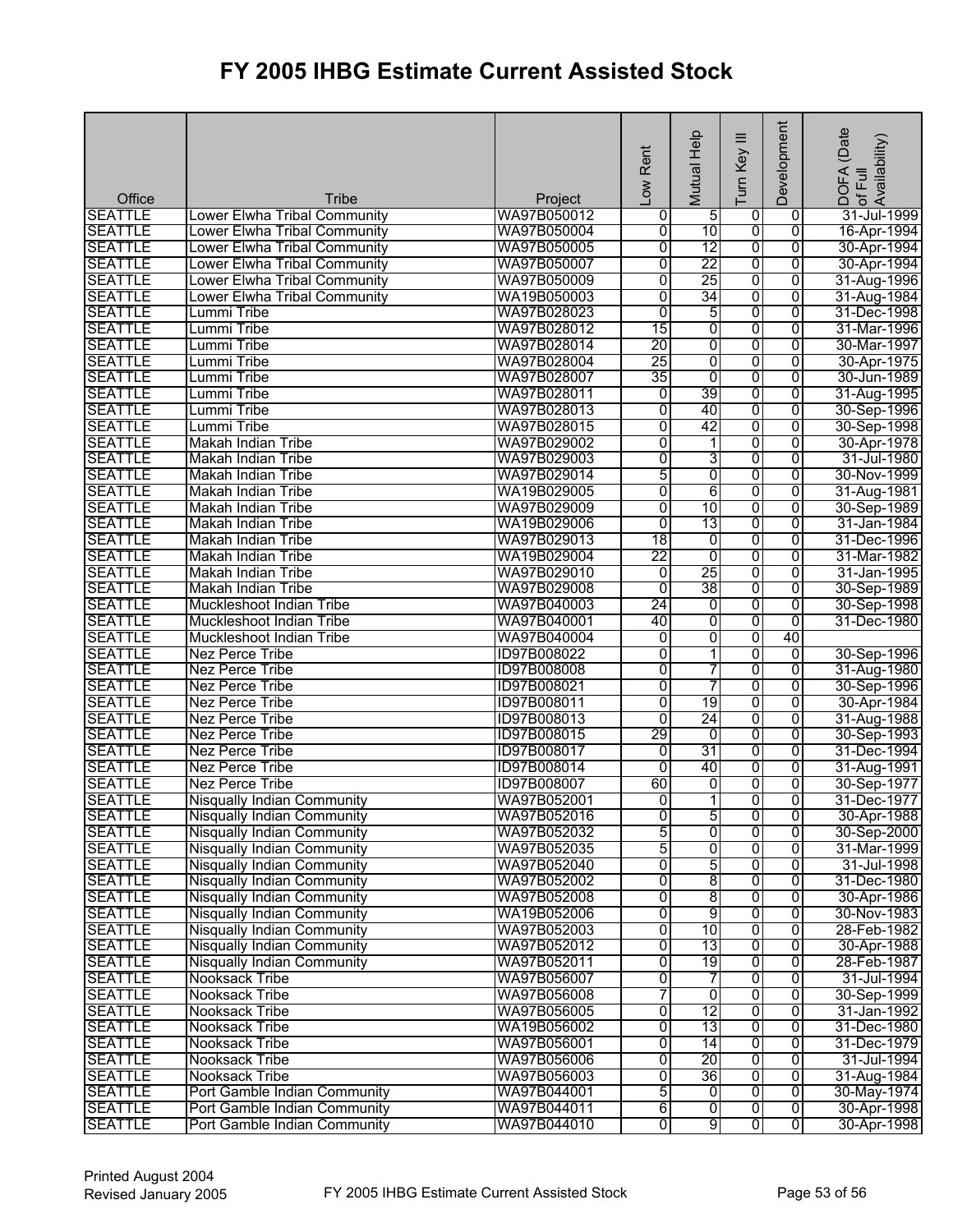| <b>SEATTLE</b><br>WA19B044004<br>10<br>0<br>0<br>31-Mar-1983<br>Port Gamble Indian Community<br>0<br>10<br>$\overline{0}$<br>$\overline{0}$<br>WA97B044006<br>31-May-1993<br><b>SEATTLE</b><br>Port Gamble Indian Community<br>0<br><b>SEATTLE</b><br>10<br>0<br>$\overline{0}$<br>WA97B044008<br>$\overline{0}$<br>Port Gamble Indian Community<br>31-Jan-1996<br><b>SEATTLE</b><br>20<br>0<br>0<br>WA97B044003<br>0<br>31-Oct-1977<br>Port Gamble Indian Community<br>0<br>5<br>WA97B063006<br>0<br><b>SEATTLE</b><br><b>Puyallup Tribe</b><br>0<br>5<br>0<br>$\overline{0}$<br>$\overline{0}$<br><b>SEATTLE</b><br><b>Puyallup Tribe</b><br>WA97B063007<br>23<br><b>SEATTLE</b><br><b>Puyallup Tribe</b><br>$\overline{0}$<br>$\overline{0}$<br>$\overline{0}$<br>WA97B063005<br>31-Jul-1990<br>27<br><b>SEATTLE</b><br>WA97B063002<br>0<br>0<br>0<br>31-Jul-1990<br><b>Puyallup Tribe</b><br>0<br>$\overline{0}$<br><b>SEATTLE</b><br>WA97B047003<br>$\overline{0}$<br>4<br>30-Sep-1997<br>Quileute Tribe<br>0<br>$\overline{0}$<br><b>SEATTLE</b><br>WA97B047004<br>$\overline{0}$<br>4<br><b>Quileute Tribe</b><br>30-Sep-1997<br>3<br>3<br>$\overline{0}$<br>WA97B047005<br>0<br><b>Quileute Tribe</b><br>31-Dec-1998<br>0<br>24<br>0<br><b>SEATTLE</b><br>WA97B047002<br>0<br>31-Mar-1996<br><b>Quileute Tribe</b><br>26<br>0<br>0<br><b>SEATTLE</b><br>WA19B047001<br>$\overline{0}$<br><b>Quileute Tribe</b><br>30-Sep-1982<br>0<br>$\overline{8}$<br>$\overline{0}$<br>$\overline{0}$<br><b>SEATTLE</b><br>31-Jan-1980<br><b>Quinault Tribe</b><br>WA97B027005<br>0<br>0<br><b>SEATTLE</b><br><b>Quinault Tribe</b><br>WA97B027007<br>10<br>$\overline{0}$<br>31-Jul-1981<br><b>SEATTLE</b><br>WA97B027009<br>$\overline{0}$<br>14<br>0<br>0<br><b>Quinault Tribe</b><br>30-Apr-1985<br>0<br>17<br><b>SEATTLE</b><br>WA97B027006<br>0<br>0<br><b>Quinault Tribe</b><br>31-Jul-1981<br>20<br>$\overline{0}$<br>0<br>$\overline{0}$<br><b>SEATTLE</b><br>WA97B027010<br>30-Sep-1995<br><b>Quinault Tribe</b><br>$\overline{0}$<br>0<br><b>SEATTLE</b><br><b>Quinault Tribe</b><br>WA97B027003<br>40<br>0<br>30-Jul-1974<br>18<br>$\overline{0}$<br><b>SEATTLE</b><br>Sauk-Suiattle Indian Tribe<br>WA97B062003<br>0<br>0<br>31-Jul-1984<br>0<br><b>SEATTLE</b><br>0<br>0<br>28-Feb-2000<br><b>Shoalwater Bay Tribe</b><br>WA97B052021<br>1<br>3<br>0<br><b>SEATTLE</b><br>0<br>$\overline{0}$<br>30-Apr-2003<br>Shoalwater Bay Tribe<br>WA97B052046<br><b>SEATTLE</b><br>0<br>4<br>0<br>Shoalwater Bay Tribe<br>WA97B052002<br>0<br>31-Dec-1980<br><b>SEATTLE</b><br>Shoalwater Bay Tribe<br>$\overline{0}$<br>4<br>0<br>WA97B052051<br>1<br>31-Jul-2000<br>8<br>0<br><b>SEATTLE</b><br>Shoalwater Bay Tribe<br>WA97B052008<br>0<br>0<br>30-Apr-1986<br>$\overline{0}$<br>$\overline{0}$<br>$\overline{0}$<br><b>SEATTLE</b><br>OR97B035010<br>1<br>28-Feb-2001<br><b>Siletz Confederated Tribes</b><br>5<br><b>SEATTLE</b><br>0<br>OR97B035008<br>$\overline{0}$<br>0<br>28-Feb-2001<br><b>Siletz Confederated Tribes</b><br>5<br>0<br><b>SEATTLE</b><br>$\overline{0}$<br>$\overline{0}$<br><b>Siletz Confederated Tribes</b><br>OR97B035009<br>28-Feb-2001<br>5<br>0<br>$\overline{0}$<br>$\overline{0}$<br>28-Feb-2001<br><b>SEATTLE</b><br><b>Siletz Confederated Tribes</b><br>OR97B035011<br>5<br>0<br>0<br>$\overline{0}$<br><b>SEATTLE</b><br>OR97B035012<br>28-Feb-2001<br><b>Siletz Confederated Tribes</b><br>15<br>$\overline{0}$<br>0<br><b>SEATTLE</b><br>OR97B035002<br>0<br>31-Aug-1991<br><b>Siletz Confederated Tribes</b><br>25<br>$\overline{0}$<br><b>SEATTLE</b><br>0<br>0<br><b>Siletz Confederated Tribes</b><br>OR97B035007<br>30-Sep-1997<br>26<br>$\overline{0}$<br>$\overline{0}$<br>$\overline{0}$<br><b>SEATTLE</b><br>OR97B035004<br><b>Siletz Confederated Tribes</b><br>30-Apr-1996<br>39<br><b>SEATTLE</b><br>OR97B035001<br>$\overline{0}$<br>$\overline{0}$<br>$\overline{0}$<br><b>Siletz Confederated Tribes</b><br>31-Mar-1989<br>0<br><b>SEATTLE</b><br>WA97B052002<br>3<br>0<br>$\overline{0}$<br>31-Dec-1980<br>Skokomish Indian Tribe<br>5<br><b>SEATTLE</b><br>0<br>ō<br>0<br>31-Mar-2000<br>Skokomish Indian Tribe<br>WA97B052038<br>Ō<br>10<br>$\overline{0}$<br><b>SEATTLE</b><br>WA97B052003<br>$\overline{0}$<br>Skokomish Indian Tribe<br><b>SEATTLE</b><br>WA97B052021<br>$\overline{0}$<br>Ō<br>28-Feb-1999<br>Skokomish Indian Tribe<br>10<br>0<br>WA97B052008<br>18<br>0<br><b>SEATTLE</b><br>$\overline{0}$<br>0<br>Skokomish Indian Tribe<br>0<br>21<br><b>SEATTLE</b><br>WA97B052019<br>0<br>0<br>Skokomish Indian Tribe<br>$\overline{0}$<br>0<br>0<br><b>SEATTLE</b><br><b>Spokane Tribe</b><br>WA97B037001<br>1<br>31-Dec-1973<br>0<br><b>SEATTLE</b><br>WA97B037024<br>4<br>0<br>0<br><b>Spokane Tribe</b><br>5<br>$\overline{0}$<br>0<br>0<br><b>SEATTLE</b><br><b>Spokane Tribe</b><br>WA97B037003<br>30-Jun-1981<br>$\overline{0}$<br><b>SEATTLE</b><br>WA97B037025<br>6<br>$\overline{\mathbf{0}}$<br>$\overline{0}$<br><b>Spokane Tribe</b><br>31-Mar-2000<br>0<br>9<br>WA97B037013<br>$\overline{0}$<br>0<br><b>SEATTLE</b><br>Spokane Tribe<br>31-Jan-1997<br><b>SEATTLE</b><br>0<br>14<br>0<br><b>Spokane Tribe</b><br>WA97B037006<br>0<br>30-Apr-1986<br>$\overline{16}$<br>0<br><b>SEATTLE</b><br><b>Spokane Tribe</b><br>WA97B037014<br>0<br>31-Aug-1997<br>0<br>$\overline{2}$<br>27<br>$\overline{0}$<br><b>SEATTLE</b><br>Spokane Tribe<br>$\overline{0}$<br>WA97B037008<br>30-Nov-1987<br>32<br>$\overline{0}$<br>$\overline{0}$<br><b>SEATTLE</b><br><b>Spokane Tribe</b><br>WA19B037004<br>$\overline{0}$<br>31-Dec-1981<br>34<br><b>SEATTLE</b><br>WA97B037009<br>0<br><b>Spokane Tribe</b><br>0<br>30-Nov-1990<br>1<br>52<br>0<br><b>SEATTLE</b><br>Spokane Tribe<br>WA97B037005<br>0<br>29-Feb-1984<br>0<br>2<br>$\overline{0}$<br>$\overline{0}$<br><b>SEATTLE</b><br><b>Squaxin Island Tribe</b><br>WA19B052006<br>o<br>30-Nov-1983<br>$\overline{2}$<br>$\overline{0}$<br>$\overline{0}$<br>$\overline{0}$<br><b>SEATTLE</b><br><b>Squaxin Island Tribe</b><br>WA97B052036<br>01-Jun-1998<br>$\overline{2}$<br>0<br>$\overline{0}$<br><b>SEATTLE</b><br><b>Squaxin Island Tribe</b><br>WA97B052042<br>$\overline{0}$<br>31-Jan-2002<br>5<br>0<br>$\overline{\mathbf{0}}$<br>$\overline{0}$<br><b>SEATTLE</b><br>Squaxin Island Tribe<br>WA97B052052<br>7<br>$\overline{0}$<br>$\overline{0}$<br>$\overline{0}$<br><b>SEATTLE</b><br>WA97B052032<br>Squaxin Island Tribe<br>$\overline{9}$ | Office         | <b>Tribe</b>         | Project     | Low Rent | Mutual Help | ≡<br>Turn Key           | Development    | (Date<br>! DOFA (Date<br>:of Full<br> Availability) |
|-----------------------------------------------------------------------------------------------------------------------------------------------------------------------------------------------------------------------------------------------------------------------------------------------------------------------------------------------------------------------------------------------------------------------------------------------------------------------------------------------------------------------------------------------------------------------------------------------------------------------------------------------------------------------------------------------------------------------------------------------------------------------------------------------------------------------------------------------------------------------------------------------------------------------------------------------------------------------------------------------------------------------------------------------------------------------------------------------------------------------------------------------------------------------------------------------------------------------------------------------------------------------------------------------------------------------------------------------------------------------------------------------------------------------------------------------------------------------------------------------------------------------------------------------------------------------------------------------------------------------------------------------------------------------------------------------------------------------------------------------------------------------------------------------------------------------------------------------------------------------------------------------------------------------------------------------------------------------------------------------------------------------------------------------------------------------------------------------------------------------------------------------------------------------------------------------------------------------------------------------------------------------------------------------------------------------------------------------------------------------------------------------------------------------------------------------------------------------------------------------------------------------------------------------------------------------------------------------------------------------------------------------------------------------------------------------------------------------------------------------------------------------------------------------------------------------------------------------------------------------------------------------------------------------------------------------------------------------------------------------------------------------------------------------------------------------------------------------------------------------------------------------------------------------------------------------------------------------------------------------------------------------------------------------------------------------------------------------------------------------------------------------------------------------------------------------------------------------------------------------------------------------------------------------------------------------------------------------------------------------------------------------------------------------------------------------------------------------------------------------------------------------------------------------------------------------------------------------------------------------------------------------------------------------------------------------------------------------------------------------------------------------------------------------------------------------------------------------------------------------------------------------------------------------------------------------------------------------------------------------------------------------------------------------------------------------------------------------------------------------------------------------------------------------------------------------------------------------------------------------------------------------------------------------------------------------------------------------------------------------------------------------------------------------------------------------------------------------------------------------------------------------------------------------------------------------------------------------------------------------------------------------------------------------------------------------------------------------------------------------------------------------------------------------------------------------------------------------------------------------------------------------------------------------------------------------------------------------------------------------------------------------------------------------------------------------------------------------------------------------------------------------------------------------------------------------------------------------------------------------------------------------------------------------------------------------------------------------------------------------------------------------------------------------------------------------------------------------------------------------------------------------------------------------------------------------------------------------------------------------------------------------------------------------------------------------------------------------------------------------------------------------------------------------------------------------------------------------------------------------------------------------------------------------------------------------------------------------------------------------------------------------------------------------------------------------------------------------------------------------------------------------------------------------------------------------------------------------------------------|----------------|----------------------|-------------|----------|-------------|-------------------------|----------------|-----------------------------------------------------|
|                                                                                                                                                                                                                                                                                                                                                                                                                                                                                                                                                                                                                                                                                                                                                                                                                                                                                                                                                                                                                                                                                                                                                                                                                                                                                                                                                                                                                                                                                                                                                                                                                                                                                                                                                                                                                                                                                                                                                                                                                                                                                                                                                                                                                                                                                                                                                                                                                                                                                                                                                                                                                                                                                                                                                                                                                                                                                                                                                                                                                                                                                                                                                                                                                                                                                                                                                                                                                                                                                                                                                                                                                                                                                                                                                                                                                                                                                                                                                                                                                                                                                                                                                                                                                                                                                                                                                                                                                                                                                                                                                                                                                                                                                                                                                                                                                                                                                                                                                                                                                                                                                                                                                                                                                                                                                                                                                                                                                                                                                                                                                                                                                                                                                                                                                                                                                                                                                                                                                                                                                                                                                                                                                                                                                                                                                                                                                                                                                                                                                         |                |                      |             |          |             |                         |                |                                                     |
| 28-Feb-1982<br>30-Apr-1986<br>31-Mar-1992<br>31-Aug-2000<br>31-Jan-2002<br>01-Jun-1998                                                                                                                                                                                                                                                                                                                                                                                                                                                                                                                                                                                                                                                                                                                                                                                                                                                                                                                                                                                                                                                                                                                                                                                                                                                                                                                                                                                                                                                                                                                                                                                                                                                                                                                                                                                                                                                                                                                                                                                                                                                                                                                                                                                                                                                                                                                                                                                                                                                                                                                                                                                                                                                                                                                                                                                                                                                                                                                                                                                                                                                                                                                                                                                                                                                                                                                                                                                                                                                                                                                                                                                                                                                                                                                                                                                                                                                                                                                                                                                                                                                                                                                                                                                                                                                                                                                                                                                                                                                                                                                                                                                                                                                                                                                                                                                                                                                                                                                                                                                                                                                                                                                                                                                                                                                                                                                                                                                                                                                                                                                                                                                                                                                                                                                                                                                                                                                                                                                                                                                                                                                                                                                                                                                                                                                                                                                                                                                                  |                |                      |             |          |             |                         |                |                                                     |
|                                                                                                                                                                                                                                                                                                                                                                                                                                                                                                                                                                                                                                                                                                                                                                                                                                                                                                                                                                                                                                                                                                                                                                                                                                                                                                                                                                                                                                                                                                                                                                                                                                                                                                                                                                                                                                                                                                                                                                                                                                                                                                                                                                                                                                                                                                                                                                                                                                                                                                                                                                                                                                                                                                                                                                                                                                                                                                                                                                                                                                                                                                                                                                                                                                                                                                                                                                                                                                                                                                                                                                                                                                                                                                                                                                                                                                                                                                                                                                                                                                                                                                                                                                                                                                                                                                                                                                                                                                                                                                                                                                                                                                                                                                                                                                                                                                                                                                                                                                                                                                                                                                                                                                                                                                                                                                                                                                                                                                                                                                                                                                                                                                                                                                                                                                                                                                                                                                                                                                                                                                                                                                                                                                                                                                                                                                                                                                                                                                                                                         |                |                      |             |          |             |                         |                |                                                     |
|                                                                                                                                                                                                                                                                                                                                                                                                                                                                                                                                                                                                                                                                                                                                                                                                                                                                                                                                                                                                                                                                                                                                                                                                                                                                                                                                                                                                                                                                                                                                                                                                                                                                                                                                                                                                                                                                                                                                                                                                                                                                                                                                                                                                                                                                                                                                                                                                                                                                                                                                                                                                                                                                                                                                                                                                                                                                                                                                                                                                                                                                                                                                                                                                                                                                                                                                                                                                                                                                                                                                                                                                                                                                                                                                                                                                                                                                                                                                                                                                                                                                                                                                                                                                                                                                                                                                                                                                                                                                                                                                                                                                                                                                                                                                                                                                                                                                                                                                                                                                                                                                                                                                                                                                                                                                                                                                                                                                                                                                                                                                                                                                                                                                                                                                                                                                                                                                                                                                                                                                                                                                                                                                                                                                                                                                                                                                                                                                                                                                                         |                |                      |             |          |             |                         |                |                                                     |
|                                                                                                                                                                                                                                                                                                                                                                                                                                                                                                                                                                                                                                                                                                                                                                                                                                                                                                                                                                                                                                                                                                                                                                                                                                                                                                                                                                                                                                                                                                                                                                                                                                                                                                                                                                                                                                                                                                                                                                                                                                                                                                                                                                                                                                                                                                                                                                                                                                                                                                                                                                                                                                                                                                                                                                                                                                                                                                                                                                                                                                                                                                                                                                                                                                                                                                                                                                                                                                                                                                                                                                                                                                                                                                                                                                                                                                                                                                                                                                                                                                                                                                                                                                                                                                                                                                                                                                                                                                                                                                                                                                                                                                                                                                                                                                                                                                                                                                                                                                                                                                                                                                                                                                                                                                                                                                                                                                                                                                                                                                                                                                                                                                                                                                                                                                                                                                                                                                                                                                                                                                                                                                                                                                                                                                                                                                                                                                                                                                                                                         |                |                      |             |          |             |                         |                |                                                     |
|                                                                                                                                                                                                                                                                                                                                                                                                                                                                                                                                                                                                                                                                                                                                                                                                                                                                                                                                                                                                                                                                                                                                                                                                                                                                                                                                                                                                                                                                                                                                                                                                                                                                                                                                                                                                                                                                                                                                                                                                                                                                                                                                                                                                                                                                                                                                                                                                                                                                                                                                                                                                                                                                                                                                                                                                                                                                                                                                                                                                                                                                                                                                                                                                                                                                                                                                                                                                                                                                                                                                                                                                                                                                                                                                                                                                                                                                                                                                                                                                                                                                                                                                                                                                                                                                                                                                                                                                                                                                                                                                                                                                                                                                                                                                                                                                                                                                                                                                                                                                                                                                                                                                                                                                                                                                                                                                                                                                                                                                                                                                                                                                                                                                                                                                                                                                                                                                                                                                                                                                                                                                                                                                                                                                                                                                                                                                                                                                                                                                                         |                |                      |             |          |             |                         |                |                                                     |
|                                                                                                                                                                                                                                                                                                                                                                                                                                                                                                                                                                                                                                                                                                                                                                                                                                                                                                                                                                                                                                                                                                                                                                                                                                                                                                                                                                                                                                                                                                                                                                                                                                                                                                                                                                                                                                                                                                                                                                                                                                                                                                                                                                                                                                                                                                                                                                                                                                                                                                                                                                                                                                                                                                                                                                                                                                                                                                                                                                                                                                                                                                                                                                                                                                                                                                                                                                                                                                                                                                                                                                                                                                                                                                                                                                                                                                                                                                                                                                                                                                                                                                                                                                                                                                                                                                                                                                                                                                                                                                                                                                                                                                                                                                                                                                                                                                                                                                                                                                                                                                                                                                                                                                                                                                                                                                                                                                                                                                                                                                                                                                                                                                                                                                                                                                                                                                                                                                                                                                                                                                                                                                                                                                                                                                                                                                                                                                                                                                                                                         |                |                      |             |          |             |                         |                |                                                     |
|                                                                                                                                                                                                                                                                                                                                                                                                                                                                                                                                                                                                                                                                                                                                                                                                                                                                                                                                                                                                                                                                                                                                                                                                                                                                                                                                                                                                                                                                                                                                                                                                                                                                                                                                                                                                                                                                                                                                                                                                                                                                                                                                                                                                                                                                                                                                                                                                                                                                                                                                                                                                                                                                                                                                                                                                                                                                                                                                                                                                                                                                                                                                                                                                                                                                                                                                                                                                                                                                                                                                                                                                                                                                                                                                                                                                                                                                                                                                                                                                                                                                                                                                                                                                                                                                                                                                                                                                                                                                                                                                                                                                                                                                                                                                                                                                                                                                                                                                                                                                                                                                                                                                                                                                                                                                                                                                                                                                                                                                                                                                                                                                                                                                                                                                                                                                                                                                                                                                                                                                                                                                                                                                                                                                                                                                                                                                                                                                                                                                                         |                |                      |             |          |             |                         |                |                                                     |
|                                                                                                                                                                                                                                                                                                                                                                                                                                                                                                                                                                                                                                                                                                                                                                                                                                                                                                                                                                                                                                                                                                                                                                                                                                                                                                                                                                                                                                                                                                                                                                                                                                                                                                                                                                                                                                                                                                                                                                                                                                                                                                                                                                                                                                                                                                                                                                                                                                                                                                                                                                                                                                                                                                                                                                                                                                                                                                                                                                                                                                                                                                                                                                                                                                                                                                                                                                                                                                                                                                                                                                                                                                                                                                                                                                                                                                                                                                                                                                                                                                                                                                                                                                                                                                                                                                                                                                                                                                                                                                                                                                                                                                                                                                                                                                                                                                                                                                                                                                                                                                                                                                                                                                                                                                                                                                                                                                                                                                                                                                                                                                                                                                                                                                                                                                                                                                                                                                                                                                                                                                                                                                                                                                                                                                                                                                                                                                                                                                                                                         |                |                      |             |          |             |                         |                |                                                     |
|                                                                                                                                                                                                                                                                                                                                                                                                                                                                                                                                                                                                                                                                                                                                                                                                                                                                                                                                                                                                                                                                                                                                                                                                                                                                                                                                                                                                                                                                                                                                                                                                                                                                                                                                                                                                                                                                                                                                                                                                                                                                                                                                                                                                                                                                                                                                                                                                                                                                                                                                                                                                                                                                                                                                                                                                                                                                                                                                                                                                                                                                                                                                                                                                                                                                                                                                                                                                                                                                                                                                                                                                                                                                                                                                                                                                                                                                                                                                                                                                                                                                                                                                                                                                                                                                                                                                                                                                                                                                                                                                                                                                                                                                                                                                                                                                                                                                                                                                                                                                                                                                                                                                                                                                                                                                                                                                                                                                                                                                                                                                                                                                                                                                                                                                                                                                                                                                                                                                                                                                                                                                                                                                                                                                                                                                                                                                                                                                                                                                                         |                |                      |             |          |             |                         |                |                                                     |
|                                                                                                                                                                                                                                                                                                                                                                                                                                                                                                                                                                                                                                                                                                                                                                                                                                                                                                                                                                                                                                                                                                                                                                                                                                                                                                                                                                                                                                                                                                                                                                                                                                                                                                                                                                                                                                                                                                                                                                                                                                                                                                                                                                                                                                                                                                                                                                                                                                                                                                                                                                                                                                                                                                                                                                                                                                                                                                                                                                                                                                                                                                                                                                                                                                                                                                                                                                                                                                                                                                                                                                                                                                                                                                                                                                                                                                                                                                                                                                                                                                                                                                                                                                                                                                                                                                                                                                                                                                                                                                                                                                                                                                                                                                                                                                                                                                                                                                                                                                                                                                                                                                                                                                                                                                                                                                                                                                                                                                                                                                                                                                                                                                                                                                                                                                                                                                                                                                                                                                                                                                                                                                                                                                                                                                                                                                                                                                                                                                                                                         | <b>SEATTLE</b> |                      |             |          |             |                         |                |                                                     |
|                                                                                                                                                                                                                                                                                                                                                                                                                                                                                                                                                                                                                                                                                                                                                                                                                                                                                                                                                                                                                                                                                                                                                                                                                                                                                                                                                                                                                                                                                                                                                                                                                                                                                                                                                                                                                                                                                                                                                                                                                                                                                                                                                                                                                                                                                                                                                                                                                                                                                                                                                                                                                                                                                                                                                                                                                                                                                                                                                                                                                                                                                                                                                                                                                                                                                                                                                                                                                                                                                                                                                                                                                                                                                                                                                                                                                                                                                                                                                                                                                                                                                                                                                                                                                                                                                                                                                                                                                                                                                                                                                                                                                                                                                                                                                                                                                                                                                                                                                                                                                                                                                                                                                                                                                                                                                                                                                                                                                                                                                                                                                                                                                                                                                                                                                                                                                                                                                                                                                                                                                                                                                                                                                                                                                                                                                                                                                                                                                                                                                         |                |                      |             |          |             |                         |                |                                                     |
|                                                                                                                                                                                                                                                                                                                                                                                                                                                                                                                                                                                                                                                                                                                                                                                                                                                                                                                                                                                                                                                                                                                                                                                                                                                                                                                                                                                                                                                                                                                                                                                                                                                                                                                                                                                                                                                                                                                                                                                                                                                                                                                                                                                                                                                                                                                                                                                                                                                                                                                                                                                                                                                                                                                                                                                                                                                                                                                                                                                                                                                                                                                                                                                                                                                                                                                                                                                                                                                                                                                                                                                                                                                                                                                                                                                                                                                                                                                                                                                                                                                                                                                                                                                                                                                                                                                                                                                                                                                                                                                                                                                                                                                                                                                                                                                                                                                                                                                                                                                                                                                                                                                                                                                                                                                                                                                                                                                                                                                                                                                                                                                                                                                                                                                                                                                                                                                                                                                                                                                                                                                                                                                                                                                                                                                                                                                                                                                                                                                                                         |                |                      |             |          |             |                         |                |                                                     |
|                                                                                                                                                                                                                                                                                                                                                                                                                                                                                                                                                                                                                                                                                                                                                                                                                                                                                                                                                                                                                                                                                                                                                                                                                                                                                                                                                                                                                                                                                                                                                                                                                                                                                                                                                                                                                                                                                                                                                                                                                                                                                                                                                                                                                                                                                                                                                                                                                                                                                                                                                                                                                                                                                                                                                                                                                                                                                                                                                                                                                                                                                                                                                                                                                                                                                                                                                                                                                                                                                                                                                                                                                                                                                                                                                                                                                                                                                                                                                                                                                                                                                                                                                                                                                                                                                                                                                                                                                                                                                                                                                                                                                                                                                                                                                                                                                                                                                                                                                                                                                                                                                                                                                                                                                                                                                                                                                                                                                                                                                                                                                                                                                                                                                                                                                                                                                                                                                                                                                                                                                                                                                                                                                                                                                                                                                                                                                                                                                                                                                         |                |                      |             |          |             |                         |                |                                                     |
|                                                                                                                                                                                                                                                                                                                                                                                                                                                                                                                                                                                                                                                                                                                                                                                                                                                                                                                                                                                                                                                                                                                                                                                                                                                                                                                                                                                                                                                                                                                                                                                                                                                                                                                                                                                                                                                                                                                                                                                                                                                                                                                                                                                                                                                                                                                                                                                                                                                                                                                                                                                                                                                                                                                                                                                                                                                                                                                                                                                                                                                                                                                                                                                                                                                                                                                                                                                                                                                                                                                                                                                                                                                                                                                                                                                                                                                                                                                                                                                                                                                                                                                                                                                                                                                                                                                                                                                                                                                                                                                                                                                                                                                                                                                                                                                                                                                                                                                                                                                                                                                                                                                                                                                                                                                                                                                                                                                                                                                                                                                                                                                                                                                                                                                                                                                                                                                                                                                                                                                                                                                                                                                                                                                                                                                                                                                                                                                                                                                                                         |                |                      |             |          |             |                         |                |                                                     |
|                                                                                                                                                                                                                                                                                                                                                                                                                                                                                                                                                                                                                                                                                                                                                                                                                                                                                                                                                                                                                                                                                                                                                                                                                                                                                                                                                                                                                                                                                                                                                                                                                                                                                                                                                                                                                                                                                                                                                                                                                                                                                                                                                                                                                                                                                                                                                                                                                                                                                                                                                                                                                                                                                                                                                                                                                                                                                                                                                                                                                                                                                                                                                                                                                                                                                                                                                                                                                                                                                                                                                                                                                                                                                                                                                                                                                                                                                                                                                                                                                                                                                                                                                                                                                                                                                                                                                                                                                                                                                                                                                                                                                                                                                                                                                                                                                                                                                                                                                                                                                                                                                                                                                                                                                                                                                                                                                                                                                                                                                                                                                                                                                                                                                                                                                                                                                                                                                                                                                                                                                                                                                                                                                                                                                                                                                                                                                                                                                                                                                         |                |                      |             |          |             |                         |                |                                                     |
|                                                                                                                                                                                                                                                                                                                                                                                                                                                                                                                                                                                                                                                                                                                                                                                                                                                                                                                                                                                                                                                                                                                                                                                                                                                                                                                                                                                                                                                                                                                                                                                                                                                                                                                                                                                                                                                                                                                                                                                                                                                                                                                                                                                                                                                                                                                                                                                                                                                                                                                                                                                                                                                                                                                                                                                                                                                                                                                                                                                                                                                                                                                                                                                                                                                                                                                                                                                                                                                                                                                                                                                                                                                                                                                                                                                                                                                                                                                                                                                                                                                                                                                                                                                                                                                                                                                                                                                                                                                                                                                                                                                                                                                                                                                                                                                                                                                                                                                                                                                                                                                                                                                                                                                                                                                                                                                                                                                                                                                                                                                                                                                                                                                                                                                                                                                                                                                                                                                                                                                                                                                                                                                                                                                                                                                                                                                                                                                                                                                                                         |                |                      |             |          |             |                         |                |                                                     |
|                                                                                                                                                                                                                                                                                                                                                                                                                                                                                                                                                                                                                                                                                                                                                                                                                                                                                                                                                                                                                                                                                                                                                                                                                                                                                                                                                                                                                                                                                                                                                                                                                                                                                                                                                                                                                                                                                                                                                                                                                                                                                                                                                                                                                                                                                                                                                                                                                                                                                                                                                                                                                                                                                                                                                                                                                                                                                                                                                                                                                                                                                                                                                                                                                                                                                                                                                                                                                                                                                                                                                                                                                                                                                                                                                                                                                                                                                                                                                                                                                                                                                                                                                                                                                                                                                                                                                                                                                                                                                                                                                                                                                                                                                                                                                                                                                                                                                                                                                                                                                                                                                                                                                                                                                                                                                                                                                                                                                                                                                                                                                                                                                                                                                                                                                                                                                                                                                                                                                                                                                                                                                                                                                                                                                                                                                                                                                                                                                                                                                         |                |                      |             |          |             |                         |                |                                                     |
|                                                                                                                                                                                                                                                                                                                                                                                                                                                                                                                                                                                                                                                                                                                                                                                                                                                                                                                                                                                                                                                                                                                                                                                                                                                                                                                                                                                                                                                                                                                                                                                                                                                                                                                                                                                                                                                                                                                                                                                                                                                                                                                                                                                                                                                                                                                                                                                                                                                                                                                                                                                                                                                                                                                                                                                                                                                                                                                                                                                                                                                                                                                                                                                                                                                                                                                                                                                                                                                                                                                                                                                                                                                                                                                                                                                                                                                                                                                                                                                                                                                                                                                                                                                                                                                                                                                                                                                                                                                                                                                                                                                                                                                                                                                                                                                                                                                                                                                                                                                                                                                                                                                                                                                                                                                                                                                                                                                                                                                                                                                                                                                                                                                                                                                                                                                                                                                                                                                                                                                                                                                                                                                                                                                                                                                                                                                                                                                                                                                                                         |                |                      |             |          |             |                         |                |                                                     |
|                                                                                                                                                                                                                                                                                                                                                                                                                                                                                                                                                                                                                                                                                                                                                                                                                                                                                                                                                                                                                                                                                                                                                                                                                                                                                                                                                                                                                                                                                                                                                                                                                                                                                                                                                                                                                                                                                                                                                                                                                                                                                                                                                                                                                                                                                                                                                                                                                                                                                                                                                                                                                                                                                                                                                                                                                                                                                                                                                                                                                                                                                                                                                                                                                                                                                                                                                                                                                                                                                                                                                                                                                                                                                                                                                                                                                                                                                                                                                                                                                                                                                                                                                                                                                                                                                                                                                                                                                                                                                                                                                                                                                                                                                                                                                                                                                                                                                                                                                                                                                                                                                                                                                                                                                                                                                                                                                                                                                                                                                                                                                                                                                                                                                                                                                                                                                                                                                                                                                                                                                                                                                                                                                                                                                                                                                                                                                                                                                                                                                         |                |                      |             |          |             |                         |                |                                                     |
|                                                                                                                                                                                                                                                                                                                                                                                                                                                                                                                                                                                                                                                                                                                                                                                                                                                                                                                                                                                                                                                                                                                                                                                                                                                                                                                                                                                                                                                                                                                                                                                                                                                                                                                                                                                                                                                                                                                                                                                                                                                                                                                                                                                                                                                                                                                                                                                                                                                                                                                                                                                                                                                                                                                                                                                                                                                                                                                                                                                                                                                                                                                                                                                                                                                                                                                                                                                                                                                                                                                                                                                                                                                                                                                                                                                                                                                                                                                                                                                                                                                                                                                                                                                                                                                                                                                                                                                                                                                                                                                                                                                                                                                                                                                                                                                                                                                                                                                                                                                                                                                                                                                                                                                                                                                                                                                                                                                                                                                                                                                                                                                                                                                                                                                                                                                                                                                                                                                                                                                                                                                                                                                                                                                                                                                                                                                                                                                                                                                                                         |                |                      |             |          |             |                         |                |                                                     |
|                                                                                                                                                                                                                                                                                                                                                                                                                                                                                                                                                                                                                                                                                                                                                                                                                                                                                                                                                                                                                                                                                                                                                                                                                                                                                                                                                                                                                                                                                                                                                                                                                                                                                                                                                                                                                                                                                                                                                                                                                                                                                                                                                                                                                                                                                                                                                                                                                                                                                                                                                                                                                                                                                                                                                                                                                                                                                                                                                                                                                                                                                                                                                                                                                                                                                                                                                                                                                                                                                                                                                                                                                                                                                                                                                                                                                                                                                                                                                                                                                                                                                                                                                                                                                                                                                                                                                                                                                                                                                                                                                                                                                                                                                                                                                                                                                                                                                                                                                                                                                                                                                                                                                                                                                                                                                                                                                                                                                                                                                                                                                                                                                                                                                                                                                                                                                                                                                                                                                                                                                                                                                                                                                                                                                                                                                                                                                                                                                                                                                         |                |                      |             |          |             |                         |                |                                                     |
|                                                                                                                                                                                                                                                                                                                                                                                                                                                                                                                                                                                                                                                                                                                                                                                                                                                                                                                                                                                                                                                                                                                                                                                                                                                                                                                                                                                                                                                                                                                                                                                                                                                                                                                                                                                                                                                                                                                                                                                                                                                                                                                                                                                                                                                                                                                                                                                                                                                                                                                                                                                                                                                                                                                                                                                                                                                                                                                                                                                                                                                                                                                                                                                                                                                                                                                                                                                                                                                                                                                                                                                                                                                                                                                                                                                                                                                                                                                                                                                                                                                                                                                                                                                                                                                                                                                                                                                                                                                                                                                                                                                                                                                                                                                                                                                                                                                                                                                                                                                                                                                                                                                                                                                                                                                                                                                                                                                                                                                                                                                                                                                                                                                                                                                                                                                                                                                                                                                                                                                                                                                                                                                                                                                                                                                                                                                                                                                                                                                                                         |                |                      |             |          |             |                         |                |                                                     |
|                                                                                                                                                                                                                                                                                                                                                                                                                                                                                                                                                                                                                                                                                                                                                                                                                                                                                                                                                                                                                                                                                                                                                                                                                                                                                                                                                                                                                                                                                                                                                                                                                                                                                                                                                                                                                                                                                                                                                                                                                                                                                                                                                                                                                                                                                                                                                                                                                                                                                                                                                                                                                                                                                                                                                                                                                                                                                                                                                                                                                                                                                                                                                                                                                                                                                                                                                                                                                                                                                                                                                                                                                                                                                                                                                                                                                                                                                                                                                                                                                                                                                                                                                                                                                                                                                                                                                                                                                                                                                                                                                                                                                                                                                                                                                                                                                                                                                                                                                                                                                                                                                                                                                                                                                                                                                                                                                                                                                                                                                                                                                                                                                                                                                                                                                                                                                                                                                                                                                                                                                                                                                                                                                                                                                                                                                                                                                                                                                                                                                         |                |                      |             |          |             |                         |                |                                                     |
|                                                                                                                                                                                                                                                                                                                                                                                                                                                                                                                                                                                                                                                                                                                                                                                                                                                                                                                                                                                                                                                                                                                                                                                                                                                                                                                                                                                                                                                                                                                                                                                                                                                                                                                                                                                                                                                                                                                                                                                                                                                                                                                                                                                                                                                                                                                                                                                                                                                                                                                                                                                                                                                                                                                                                                                                                                                                                                                                                                                                                                                                                                                                                                                                                                                                                                                                                                                                                                                                                                                                                                                                                                                                                                                                                                                                                                                                                                                                                                                                                                                                                                                                                                                                                                                                                                                                                                                                                                                                                                                                                                                                                                                                                                                                                                                                                                                                                                                                                                                                                                                                                                                                                                                                                                                                                                                                                                                                                                                                                                                                                                                                                                                                                                                                                                                                                                                                                                                                                                                                                                                                                                                                                                                                                                                                                                                                                                                                                                                                                         |                |                      |             |          |             |                         |                |                                                     |
|                                                                                                                                                                                                                                                                                                                                                                                                                                                                                                                                                                                                                                                                                                                                                                                                                                                                                                                                                                                                                                                                                                                                                                                                                                                                                                                                                                                                                                                                                                                                                                                                                                                                                                                                                                                                                                                                                                                                                                                                                                                                                                                                                                                                                                                                                                                                                                                                                                                                                                                                                                                                                                                                                                                                                                                                                                                                                                                                                                                                                                                                                                                                                                                                                                                                                                                                                                                                                                                                                                                                                                                                                                                                                                                                                                                                                                                                                                                                                                                                                                                                                                                                                                                                                                                                                                                                                                                                                                                                                                                                                                                                                                                                                                                                                                                                                                                                                                                                                                                                                                                                                                                                                                                                                                                                                                                                                                                                                                                                                                                                                                                                                                                                                                                                                                                                                                                                                                                                                                                                                                                                                                                                                                                                                                                                                                                                                                                                                                                                                         |                |                      |             |          |             |                         |                |                                                     |
|                                                                                                                                                                                                                                                                                                                                                                                                                                                                                                                                                                                                                                                                                                                                                                                                                                                                                                                                                                                                                                                                                                                                                                                                                                                                                                                                                                                                                                                                                                                                                                                                                                                                                                                                                                                                                                                                                                                                                                                                                                                                                                                                                                                                                                                                                                                                                                                                                                                                                                                                                                                                                                                                                                                                                                                                                                                                                                                                                                                                                                                                                                                                                                                                                                                                                                                                                                                                                                                                                                                                                                                                                                                                                                                                                                                                                                                                                                                                                                                                                                                                                                                                                                                                                                                                                                                                                                                                                                                                                                                                                                                                                                                                                                                                                                                                                                                                                                                                                                                                                                                                                                                                                                                                                                                                                                                                                                                                                                                                                                                                                                                                                                                                                                                                                                                                                                                                                                                                                                                                                                                                                                                                                                                                                                                                                                                                                                                                                                                                                         |                |                      |             |          |             |                         |                |                                                     |
|                                                                                                                                                                                                                                                                                                                                                                                                                                                                                                                                                                                                                                                                                                                                                                                                                                                                                                                                                                                                                                                                                                                                                                                                                                                                                                                                                                                                                                                                                                                                                                                                                                                                                                                                                                                                                                                                                                                                                                                                                                                                                                                                                                                                                                                                                                                                                                                                                                                                                                                                                                                                                                                                                                                                                                                                                                                                                                                                                                                                                                                                                                                                                                                                                                                                                                                                                                                                                                                                                                                                                                                                                                                                                                                                                                                                                                                                                                                                                                                                                                                                                                                                                                                                                                                                                                                                                                                                                                                                                                                                                                                                                                                                                                                                                                                                                                                                                                                                                                                                                                                                                                                                                                                                                                                                                                                                                                                                                                                                                                                                                                                                                                                                                                                                                                                                                                                                                                                                                                                                                                                                                                                                                                                                                                                                                                                                                                                                                                                                                         |                |                      |             |          |             |                         |                |                                                     |
|                                                                                                                                                                                                                                                                                                                                                                                                                                                                                                                                                                                                                                                                                                                                                                                                                                                                                                                                                                                                                                                                                                                                                                                                                                                                                                                                                                                                                                                                                                                                                                                                                                                                                                                                                                                                                                                                                                                                                                                                                                                                                                                                                                                                                                                                                                                                                                                                                                                                                                                                                                                                                                                                                                                                                                                                                                                                                                                                                                                                                                                                                                                                                                                                                                                                                                                                                                                                                                                                                                                                                                                                                                                                                                                                                                                                                                                                                                                                                                                                                                                                                                                                                                                                                                                                                                                                                                                                                                                                                                                                                                                                                                                                                                                                                                                                                                                                                                                                                                                                                                                                                                                                                                                                                                                                                                                                                                                                                                                                                                                                                                                                                                                                                                                                                                                                                                                                                                                                                                                                                                                                                                                                                                                                                                                                                                                                                                                                                                                                                         |                |                      |             |          |             |                         |                |                                                     |
|                                                                                                                                                                                                                                                                                                                                                                                                                                                                                                                                                                                                                                                                                                                                                                                                                                                                                                                                                                                                                                                                                                                                                                                                                                                                                                                                                                                                                                                                                                                                                                                                                                                                                                                                                                                                                                                                                                                                                                                                                                                                                                                                                                                                                                                                                                                                                                                                                                                                                                                                                                                                                                                                                                                                                                                                                                                                                                                                                                                                                                                                                                                                                                                                                                                                                                                                                                                                                                                                                                                                                                                                                                                                                                                                                                                                                                                                                                                                                                                                                                                                                                                                                                                                                                                                                                                                                                                                                                                                                                                                                                                                                                                                                                                                                                                                                                                                                                                                                                                                                                                                                                                                                                                                                                                                                                                                                                                                                                                                                                                                                                                                                                                                                                                                                                                                                                                                                                                                                                                                                                                                                                                                                                                                                                                                                                                                                                                                                                                                                         |                |                      |             |          |             |                         |                |                                                     |
|                                                                                                                                                                                                                                                                                                                                                                                                                                                                                                                                                                                                                                                                                                                                                                                                                                                                                                                                                                                                                                                                                                                                                                                                                                                                                                                                                                                                                                                                                                                                                                                                                                                                                                                                                                                                                                                                                                                                                                                                                                                                                                                                                                                                                                                                                                                                                                                                                                                                                                                                                                                                                                                                                                                                                                                                                                                                                                                                                                                                                                                                                                                                                                                                                                                                                                                                                                                                                                                                                                                                                                                                                                                                                                                                                                                                                                                                                                                                                                                                                                                                                                                                                                                                                                                                                                                                                                                                                                                                                                                                                                                                                                                                                                                                                                                                                                                                                                                                                                                                                                                                                                                                                                                                                                                                                                                                                                                                                                                                                                                                                                                                                                                                                                                                                                                                                                                                                                                                                                                                                                                                                                                                                                                                                                                                                                                                                                                                                                                                                         |                |                      |             |          |             |                         |                |                                                     |
|                                                                                                                                                                                                                                                                                                                                                                                                                                                                                                                                                                                                                                                                                                                                                                                                                                                                                                                                                                                                                                                                                                                                                                                                                                                                                                                                                                                                                                                                                                                                                                                                                                                                                                                                                                                                                                                                                                                                                                                                                                                                                                                                                                                                                                                                                                                                                                                                                                                                                                                                                                                                                                                                                                                                                                                                                                                                                                                                                                                                                                                                                                                                                                                                                                                                                                                                                                                                                                                                                                                                                                                                                                                                                                                                                                                                                                                                                                                                                                                                                                                                                                                                                                                                                                                                                                                                                                                                                                                                                                                                                                                                                                                                                                                                                                                                                                                                                                                                                                                                                                                                                                                                                                                                                                                                                                                                                                                                                                                                                                                                                                                                                                                                                                                                                                                                                                                                                                                                                                                                                                                                                                                                                                                                                                                                                                                                                                                                                                                                                         |                |                      |             |          |             |                         |                |                                                     |
|                                                                                                                                                                                                                                                                                                                                                                                                                                                                                                                                                                                                                                                                                                                                                                                                                                                                                                                                                                                                                                                                                                                                                                                                                                                                                                                                                                                                                                                                                                                                                                                                                                                                                                                                                                                                                                                                                                                                                                                                                                                                                                                                                                                                                                                                                                                                                                                                                                                                                                                                                                                                                                                                                                                                                                                                                                                                                                                                                                                                                                                                                                                                                                                                                                                                                                                                                                                                                                                                                                                                                                                                                                                                                                                                                                                                                                                                                                                                                                                                                                                                                                                                                                                                                                                                                                                                                                                                                                                                                                                                                                                                                                                                                                                                                                                                                                                                                                                                                                                                                                                                                                                                                                                                                                                                                                                                                                                                                                                                                                                                                                                                                                                                                                                                                                                                                                                                                                                                                                                                                                                                                                                                                                                                                                                                                                                                                                                                                                                                                         |                |                      |             |          |             |                         |                |                                                     |
|                                                                                                                                                                                                                                                                                                                                                                                                                                                                                                                                                                                                                                                                                                                                                                                                                                                                                                                                                                                                                                                                                                                                                                                                                                                                                                                                                                                                                                                                                                                                                                                                                                                                                                                                                                                                                                                                                                                                                                                                                                                                                                                                                                                                                                                                                                                                                                                                                                                                                                                                                                                                                                                                                                                                                                                                                                                                                                                                                                                                                                                                                                                                                                                                                                                                                                                                                                                                                                                                                                                                                                                                                                                                                                                                                                                                                                                                                                                                                                                                                                                                                                                                                                                                                                                                                                                                                                                                                                                                                                                                                                                                                                                                                                                                                                                                                                                                                                                                                                                                                                                                                                                                                                                                                                                                                                                                                                                                                                                                                                                                                                                                                                                                                                                                                                                                                                                                                                                                                                                                                                                                                                                                                                                                                                                                                                                                                                                                                                                                                         |                |                      |             |          |             |                         |                |                                                     |
|                                                                                                                                                                                                                                                                                                                                                                                                                                                                                                                                                                                                                                                                                                                                                                                                                                                                                                                                                                                                                                                                                                                                                                                                                                                                                                                                                                                                                                                                                                                                                                                                                                                                                                                                                                                                                                                                                                                                                                                                                                                                                                                                                                                                                                                                                                                                                                                                                                                                                                                                                                                                                                                                                                                                                                                                                                                                                                                                                                                                                                                                                                                                                                                                                                                                                                                                                                                                                                                                                                                                                                                                                                                                                                                                                                                                                                                                                                                                                                                                                                                                                                                                                                                                                                                                                                                                                                                                                                                                                                                                                                                                                                                                                                                                                                                                                                                                                                                                                                                                                                                                                                                                                                                                                                                                                                                                                                                                                                                                                                                                                                                                                                                                                                                                                                                                                                                                                                                                                                                                                                                                                                                                                                                                                                                                                                                                                                                                                                                                                         |                |                      |             |          |             |                         |                |                                                     |
|                                                                                                                                                                                                                                                                                                                                                                                                                                                                                                                                                                                                                                                                                                                                                                                                                                                                                                                                                                                                                                                                                                                                                                                                                                                                                                                                                                                                                                                                                                                                                                                                                                                                                                                                                                                                                                                                                                                                                                                                                                                                                                                                                                                                                                                                                                                                                                                                                                                                                                                                                                                                                                                                                                                                                                                                                                                                                                                                                                                                                                                                                                                                                                                                                                                                                                                                                                                                                                                                                                                                                                                                                                                                                                                                                                                                                                                                                                                                                                                                                                                                                                                                                                                                                                                                                                                                                                                                                                                                                                                                                                                                                                                                                                                                                                                                                                                                                                                                                                                                                                                                                                                                                                                                                                                                                                                                                                                                                                                                                                                                                                                                                                                                                                                                                                                                                                                                                                                                                                                                                                                                                                                                                                                                                                                                                                                                                                                                                                                                                         |                |                      |             |          |             |                         |                |                                                     |
|                                                                                                                                                                                                                                                                                                                                                                                                                                                                                                                                                                                                                                                                                                                                                                                                                                                                                                                                                                                                                                                                                                                                                                                                                                                                                                                                                                                                                                                                                                                                                                                                                                                                                                                                                                                                                                                                                                                                                                                                                                                                                                                                                                                                                                                                                                                                                                                                                                                                                                                                                                                                                                                                                                                                                                                                                                                                                                                                                                                                                                                                                                                                                                                                                                                                                                                                                                                                                                                                                                                                                                                                                                                                                                                                                                                                                                                                                                                                                                                                                                                                                                                                                                                                                                                                                                                                                                                                                                                                                                                                                                                                                                                                                                                                                                                                                                                                                                                                                                                                                                                                                                                                                                                                                                                                                                                                                                                                                                                                                                                                                                                                                                                                                                                                                                                                                                                                                                                                                                                                                                                                                                                                                                                                                                                                                                                                                                                                                                                                                         |                |                      |             |          |             |                         |                |                                                     |
|                                                                                                                                                                                                                                                                                                                                                                                                                                                                                                                                                                                                                                                                                                                                                                                                                                                                                                                                                                                                                                                                                                                                                                                                                                                                                                                                                                                                                                                                                                                                                                                                                                                                                                                                                                                                                                                                                                                                                                                                                                                                                                                                                                                                                                                                                                                                                                                                                                                                                                                                                                                                                                                                                                                                                                                                                                                                                                                                                                                                                                                                                                                                                                                                                                                                                                                                                                                                                                                                                                                                                                                                                                                                                                                                                                                                                                                                                                                                                                                                                                                                                                                                                                                                                                                                                                                                                                                                                                                                                                                                                                                                                                                                                                                                                                                                                                                                                                                                                                                                                                                                                                                                                                                                                                                                                                                                                                                                                                                                                                                                                                                                                                                                                                                                                                                                                                                                                                                                                                                                                                                                                                                                                                                                                                                                                                                                                                                                                                                                                         |                |                      |             |          |             |                         |                |                                                     |
|                                                                                                                                                                                                                                                                                                                                                                                                                                                                                                                                                                                                                                                                                                                                                                                                                                                                                                                                                                                                                                                                                                                                                                                                                                                                                                                                                                                                                                                                                                                                                                                                                                                                                                                                                                                                                                                                                                                                                                                                                                                                                                                                                                                                                                                                                                                                                                                                                                                                                                                                                                                                                                                                                                                                                                                                                                                                                                                                                                                                                                                                                                                                                                                                                                                                                                                                                                                                                                                                                                                                                                                                                                                                                                                                                                                                                                                                                                                                                                                                                                                                                                                                                                                                                                                                                                                                                                                                                                                                                                                                                                                                                                                                                                                                                                                                                                                                                                                                                                                                                                                                                                                                                                                                                                                                                                                                                                                                                                                                                                                                                                                                                                                                                                                                                                                                                                                                                                                                                                                                                                                                                                                                                                                                                                                                                                                                                                                                                                                                                         |                |                      |             |          |             |                         |                |                                                     |
|                                                                                                                                                                                                                                                                                                                                                                                                                                                                                                                                                                                                                                                                                                                                                                                                                                                                                                                                                                                                                                                                                                                                                                                                                                                                                                                                                                                                                                                                                                                                                                                                                                                                                                                                                                                                                                                                                                                                                                                                                                                                                                                                                                                                                                                                                                                                                                                                                                                                                                                                                                                                                                                                                                                                                                                                                                                                                                                                                                                                                                                                                                                                                                                                                                                                                                                                                                                                                                                                                                                                                                                                                                                                                                                                                                                                                                                                                                                                                                                                                                                                                                                                                                                                                                                                                                                                                                                                                                                                                                                                                                                                                                                                                                                                                                                                                                                                                                                                                                                                                                                                                                                                                                                                                                                                                                                                                                                                                                                                                                                                                                                                                                                                                                                                                                                                                                                                                                                                                                                                                                                                                                                                                                                                                                                                                                                                                                                                                                                                                         |                |                      |             |          |             |                         |                |                                                     |
|                                                                                                                                                                                                                                                                                                                                                                                                                                                                                                                                                                                                                                                                                                                                                                                                                                                                                                                                                                                                                                                                                                                                                                                                                                                                                                                                                                                                                                                                                                                                                                                                                                                                                                                                                                                                                                                                                                                                                                                                                                                                                                                                                                                                                                                                                                                                                                                                                                                                                                                                                                                                                                                                                                                                                                                                                                                                                                                                                                                                                                                                                                                                                                                                                                                                                                                                                                                                                                                                                                                                                                                                                                                                                                                                                                                                                                                                                                                                                                                                                                                                                                                                                                                                                                                                                                                                                                                                                                                                                                                                                                                                                                                                                                                                                                                                                                                                                                                                                                                                                                                                                                                                                                                                                                                                                                                                                                                                                                                                                                                                                                                                                                                                                                                                                                                                                                                                                                                                                                                                                                                                                                                                                                                                                                                                                                                                                                                                                                                                                         |                |                      |             |          |             |                         |                |                                                     |
|                                                                                                                                                                                                                                                                                                                                                                                                                                                                                                                                                                                                                                                                                                                                                                                                                                                                                                                                                                                                                                                                                                                                                                                                                                                                                                                                                                                                                                                                                                                                                                                                                                                                                                                                                                                                                                                                                                                                                                                                                                                                                                                                                                                                                                                                                                                                                                                                                                                                                                                                                                                                                                                                                                                                                                                                                                                                                                                                                                                                                                                                                                                                                                                                                                                                                                                                                                                                                                                                                                                                                                                                                                                                                                                                                                                                                                                                                                                                                                                                                                                                                                                                                                                                                                                                                                                                                                                                                                                                                                                                                                                                                                                                                                                                                                                                                                                                                                                                                                                                                                                                                                                                                                                                                                                                                                                                                                                                                                                                                                                                                                                                                                                                                                                                                                                                                                                                                                                                                                                                                                                                                                                                                                                                                                                                                                                                                                                                                                                                                         |                |                      |             |          |             |                         |                |                                                     |
|                                                                                                                                                                                                                                                                                                                                                                                                                                                                                                                                                                                                                                                                                                                                                                                                                                                                                                                                                                                                                                                                                                                                                                                                                                                                                                                                                                                                                                                                                                                                                                                                                                                                                                                                                                                                                                                                                                                                                                                                                                                                                                                                                                                                                                                                                                                                                                                                                                                                                                                                                                                                                                                                                                                                                                                                                                                                                                                                                                                                                                                                                                                                                                                                                                                                                                                                                                                                                                                                                                                                                                                                                                                                                                                                                                                                                                                                                                                                                                                                                                                                                                                                                                                                                                                                                                                                                                                                                                                                                                                                                                                                                                                                                                                                                                                                                                                                                                                                                                                                                                                                                                                                                                                                                                                                                                                                                                                                                                                                                                                                                                                                                                                                                                                                                                                                                                                                                                                                                                                                                                                                                                                                                                                                                                                                                                                                                                                                                                                                                         |                |                      |             |          |             |                         |                |                                                     |
|                                                                                                                                                                                                                                                                                                                                                                                                                                                                                                                                                                                                                                                                                                                                                                                                                                                                                                                                                                                                                                                                                                                                                                                                                                                                                                                                                                                                                                                                                                                                                                                                                                                                                                                                                                                                                                                                                                                                                                                                                                                                                                                                                                                                                                                                                                                                                                                                                                                                                                                                                                                                                                                                                                                                                                                                                                                                                                                                                                                                                                                                                                                                                                                                                                                                                                                                                                                                                                                                                                                                                                                                                                                                                                                                                                                                                                                                                                                                                                                                                                                                                                                                                                                                                                                                                                                                                                                                                                                                                                                                                                                                                                                                                                                                                                                                                                                                                                                                                                                                                                                                                                                                                                                                                                                                                                                                                                                                                                                                                                                                                                                                                                                                                                                                                                                                                                                                                                                                                                                                                                                                                                                                                                                                                                                                                                                                                                                                                                                                                         |                |                      |             |          |             |                         |                |                                                     |
|                                                                                                                                                                                                                                                                                                                                                                                                                                                                                                                                                                                                                                                                                                                                                                                                                                                                                                                                                                                                                                                                                                                                                                                                                                                                                                                                                                                                                                                                                                                                                                                                                                                                                                                                                                                                                                                                                                                                                                                                                                                                                                                                                                                                                                                                                                                                                                                                                                                                                                                                                                                                                                                                                                                                                                                                                                                                                                                                                                                                                                                                                                                                                                                                                                                                                                                                                                                                                                                                                                                                                                                                                                                                                                                                                                                                                                                                                                                                                                                                                                                                                                                                                                                                                                                                                                                                                                                                                                                                                                                                                                                                                                                                                                                                                                                                                                                                                                                                                                                                                                                                                                                                                                                                                                                                                                                                                                                                                                                                                                                                                                                                                                                                                                                                                                                                                                                                                                                                                                                                                                                                                                                                                                                                                                                                                                                                                                                                                                                                                         |                |                      |             |          |             |                         |                |                                                     |
|                                                                                                                                                                                                                                                                                                                                                                                                                                                                                                                                                                                                                                                                                                                                                                                                                                                                                                                                                                                                                                                                                                                                                                                                                                                                                                                                                                                                                                                                                                                                                                                                                                                                                                                                                                                                                                                                                                                                                                                                                                                                                                                                                                                                                                                                                                                                                                                                                                                                                                                                                                                                                                                                                                                                                                                                                                                                                                                                                                                                                                                                                                                                                                                                                                                                                                                                                                                                                                                                                                                                                                                                                                                                                                                                                                                                                                                                                                                                                                                                                                                                                                                                                                                                                                                                                                                                                                                                                                                                                                                                                                                                                                                                                                                                                                                                                                                                                                                                                                                                                                                                                                                                                                                                                                                                                                                                                                                                                                                                                                                                                                                                                                                                                                                                                                                                                                                                                                                                                                                                                                                                                                                                                                                                                                                                                                                                                                                                                                                                                         |                |                      |             |          |             |                         |                |                                                     |
|                                                                                                                                                                                                                                                                                                                                                                                                                                                                                                                                                                                                                                                                                                                                                                                                                                                                                                                                                                                                                                                                                                                                                                                                                                                                                                                                                                                                                                                                                                                                                                                                                                                                                                                                                                                                                                                                                                                                                                                                                                                                                                                                                                                                                                                                                                                                                                                                                                                                                                                                                                                                                                                                                                                                                                                                                                                                                                                                                                                                                                                                                                                                                                                                                                                                                                                                                                                                                                                                                                                                                                                                                                                                                                                                                                                                                                                                                                                                                                                                                                                                                                                                                                                                                                                                                                                                                                                                                                                                                                                                                                                                                                                                                                                                                                                                                                                                                                                                                                                                                                                                                                                                                                                                                                                                                                                                                                                                                                                                                                                                                                                                                                                                                                                                                                                                                                                                                                                                                                                                                                                                                                                                                                                                                                                                                                                                                                                                                                                                                         |                |                      |             |          |             |                         |                |                                                     |
|                                                                                                                                                                                                                                                                                                                                                                                                                                                                                                                                                                                                                                                                                                                                                                                                                                                                                                                                                                                                                                                                                                                                                                                                                                                                                                                                                                                                                                                                                                                                                                                                                                                                                                                                                                                                                                                                                                                                                                                                                                                                                                                                                                                                                                                                                                                                                                                                                                                                                                                                                                                                                                                                                                                                                                                                                                                                                                                                                                                                                                                                                                                                                                                                                                                                                                                                                                                                                                                                                                                                                                                                                                                                                                                                                                                                                                                                                                                                                                                                                                                                                                                                                                                                                                                                                                                                                                                                                                                                                                                                                                                                                                                                                                                                                                                                                                                                                                                                                                                                                                                                                                                                                                                                                                                                                                                                                                                                                                                                                                                                                                                                                                                                                                                                                                                                                                                                                                                                                                                                                                                                                                                                                                                                                                                                                                                                                                                                                                                                                         |                |                      |             |          |             |                         |                |                                                     |
|                                                                                                                                                                                                                                                                                                                                                                                                                                                                                                                                                                                                                                                                                                                                                                                                                                                                                                                                                                                                                                                                                                                                                                                                                                                                                                                                                                                                                                                                                                                                                                                                                                                                                                                                                                                                                                                                                                                                                                                                                                                                                                                                                                                                                                                                                                                                                                                                                                                                                                                                                                                                                                                                                                                                                                                                                                                                                                                                                                                                                                                                                                                                                                                                                                                                                                                                                                                                                                                                                                                                                                                                                                                                                                                                                                                                                                                                                                                                                                                                                                                                                                                                                                                                                                                                                                                                                                                                                                                                                                                                                                                                                                                                                                                                                                                                                                                                                                                                                                                                                                                                                                                                                                                                                                                                                                                                                                                                                                                                                                                                                                                                                                                                                                                                                                                                                                                                                                                                                                                                                                                                                                                                                                                                                                                                                                                                                                                                                                                                                         |                |                      |             |          |             |                         |                |                                                     |
|                                                                                                                                                                                                                                                                                                                                                                                                                                                                                                                                                                                                                                                                                                                                                                                                                                                                                                                                                                                                                                                                                                                                                                                                                                                                                                                                                                                                                                                                                                                                                                                                                                                                                                                                                                                                                                                                                                                                                                                                                                                                                                                                                                                                                                                                                                                                                                                                                                                                                                                                                                                                                                                                                                                                                                                                                                                                                                                                                                                                                                                                                                                                                                                                                                                                                                                                                                                                                                                                                                                                                                                                                                                                                                                                                                                                                                                                                                                                                                                                                                                                                                                                                                                                                                                                                                                                                                                                                                                                                                                                                                                                                                                                                                                                                                                                                                                                                                                                                                                                                                                                                                                                                                                                                                                                                                                                                                                                                                                                                                                                                                                                                                                                                                                                                                                                                                                                                                                                                                                                                                                                                                                                                                                                                                                                                                                                                                                                                                                                                         |                |                      |             |          |             |                         |                |                                                     |
|                                                                                                                                                                                                                                                                                                                                                                                                                                                                                                                                                                                                                                                                                                                                                                                                                                                                                                                                                                                                                                                                                                                                                                                                                                                                                                                                                                                                                                                                                                                                                                                                                                                                                                                                                                                                                                                                                                                                                                                                                                                                                                                                                                                                                                                                                                                                                                                                                                                                                                                                                                                                                                                                                                                                                                                                                                                                                                                                                                                                                                                                                                                                                                                                                                                                                                                                                                                                                                                                                                                                                                                                                                                                                                                                                                                                                                                                                                                                                                                                                                                                                                                                                                                                                                                                                                                                                                                                                                                                                                                                                                                                                                                                                                                                                                                                                                                                                                                                                                                                                                                                                                                                                                                                                                                                                                                                                                                                                                                                                                                                                                                                                                                                                                                                                                                                                                                                                                                                                                                                                                                                                                                                                                                                                                                                                                                                                                                                                                                                                         |                |                      |             |          |             |                         |                |                                                     |
|                                                                                                                                                                                                                                                                                                                                                                                                                                                                                                                                                                                                                                                                                                                                                                                                                                                                                                                                                                                                                                                                                                                                                                                                                                                                                                                                                                                                                                                                                                                                                                                                                                                                                                                                                                                                                                                                                                                                                                                                                                                                                                                                                                                                                                                                                                                                                                                                                                                                                                                                                                                                                                                                                                                                                                                                                                                                                                                                                                                                                                                                                                                                                                                                                                                                                                                                                                                                                                                                                                                                                                                                                                                                                                                                                                                                                                                                                                                                                                                                                                                                                                                                                                                                                                                                                                                                                                                                                                                                                                                                                                                                                                                                                                                                                                                                                                                                                                                                                                                                                                                                                                                                                                                                                                                                                                                                                                                                                                                                                                                                                                                                                                                                                                                                                                                                                                                                                                                                                                                                                                                                                                                                                                                                                                                                                                                                                                                                                                                                                         |                |                      |             |          |             |                         |                |                                                     |
|                                                                                                                                                                                                                                                                                                                                                                                                                                                                                                                                                                                                                                                                                                                                                                                                                                                                                                                                                                                                                                                                                                                                                                                                                                                                                                                                                                                                                                                                                                                                                                                                                                                                                                                                                                                                                                                                                                                                                                                                                                                                                                                                                                                                                                                                                                                                                                                                                                                                                                                                                                                                                                                                                                                                                                                                                                                                                                                                                                                                                                                                                                                                                                                                                                                                                                                                                                                                                                                                                                                                                                                                                                                                                                                                                                                                                                                                                                                                                                                                                                                                                                                                                                                                                                                                                                                                                                                                                                                                                                                                                                                                                                                                                                                                                                                                                                                                                                                                                                                                                                                                                                                                                                                                                                                                                                                                                                                                                                                                                                                                                                                                                                                                                                                                                                                                                                                                                                                                                                                                                                                                                                                                                                                                                                                                                                                                                                                                                                                                                         |                |                      |             |          |             |                         |                |                                                     |
|                                                                                                                                                                                                                                                                                                                                                                                                                                                                                                                                                                                                                                                                                                                                                                                                                                                                                                                                                                                                                                                                                                                                                                                                                                                                                                                                                                                                                                                                                                                                                                                                                                                                                                                                                                                                                                                                                                                                                                                                                                                                                                                                                                                                                                                                                                                                                                                                                                                                                                                                                                                                                                                                                                                                                                                                                                                                                                                                                                                                                                                                                                                                                                                                                                                                                                                                                                                                                                                                                                                                                                                                                                                                                                                                                                                                                                                                                                                                                                                                                                                                                                                                                                                                                                                                                                                                                                                                                                                                                                                                                                                                                                                                                                                                                                                                                                                                                                                                                                                                                                                                                                                                                                                                                                                                                                                                                                                                                                                                                                                                                                                                                                                                                                                                                                                                                                                                                                                                                                                                                                                                                                                                                                                                                                                                                                                                                                                                                                                                                         |                |                      |             |          |             |                         |                |                                                     |
|                                                                                                                                                                                                                                                                                                                                                                                                                                                                                                                                                                                                                                                                                                                                                                                                                                                                                                                                                                                                                                                                                                                                                                                                                                                                                                                                                                                                                                                                                                                                                                                                                                                                                                                                                                                                                                                                                                                                                                                                                                                                                                                                                                                                                                                                                                                                                                                                                                                                                                                                                                                                                                                                                                                                                                                                                                                                                                                                                                                                                                                                                                                                                                                                                                                                                                                                                                                                                                                                                                                                                                                                                                                                                                                                                                                                                                                                                                                                                                                                                                                                                                                                                                                                                                                                                                                                                                                                                                                                                                                                                                                                                                                                                                                                                                                                                                                                                                                                                                                                                                                                                                                                                                                                                                                                                                                                                                                                                                                                                                                                                                                                                                                                                                                                                                                                                                                                                                                                                                                                                                                                                                                                                                                                                                                                                                                                                                                                                                                                                         |                |                      |             |          |             |                         |                |                                                     |
|                                                                                                                                                                                                                                                                                                                                                                                                                                                                                                                                                                                                                                                                                                                                                                                                                                                                                                                                                                                                                                                                                                                                                                                                                                                                                                                                                                                                                                                                                                                                                                                                                                                                                                                                                                                                                                                                                                                                                                                                                                                                                                                                                                                                                                                                                                                                                                                                                                                                                                                                                                                                                                                                                                                                                                                                                                                                                                                                                                                                                                                                                                                                                                                                                                                                                                                                                                                                                                                                                                                                                                                                                                                                                                                                                                                                                                                                                                                                                                                                                                                                                                                                                                                                                                                                                                                                                                                                                                                                                                                                                                                                                                                                                                                                                                                                                                                                                                                                                                                                                                                                                                                                                                                                                                                                                                                                                                                                                                                                                                                                                                                                                                                                                                                                                                                                                                                                                                                                                                                                                                                                                                                                                                                                                                                                                                                                                                                                                                                                                         | <b>SEATTLE</b> | Squaxin Island Tribe | WA19B052004 | 0        |             | $\overline{\mathbf{0}}$ | $\overline{0}$ | 28-Feb-1982                                         |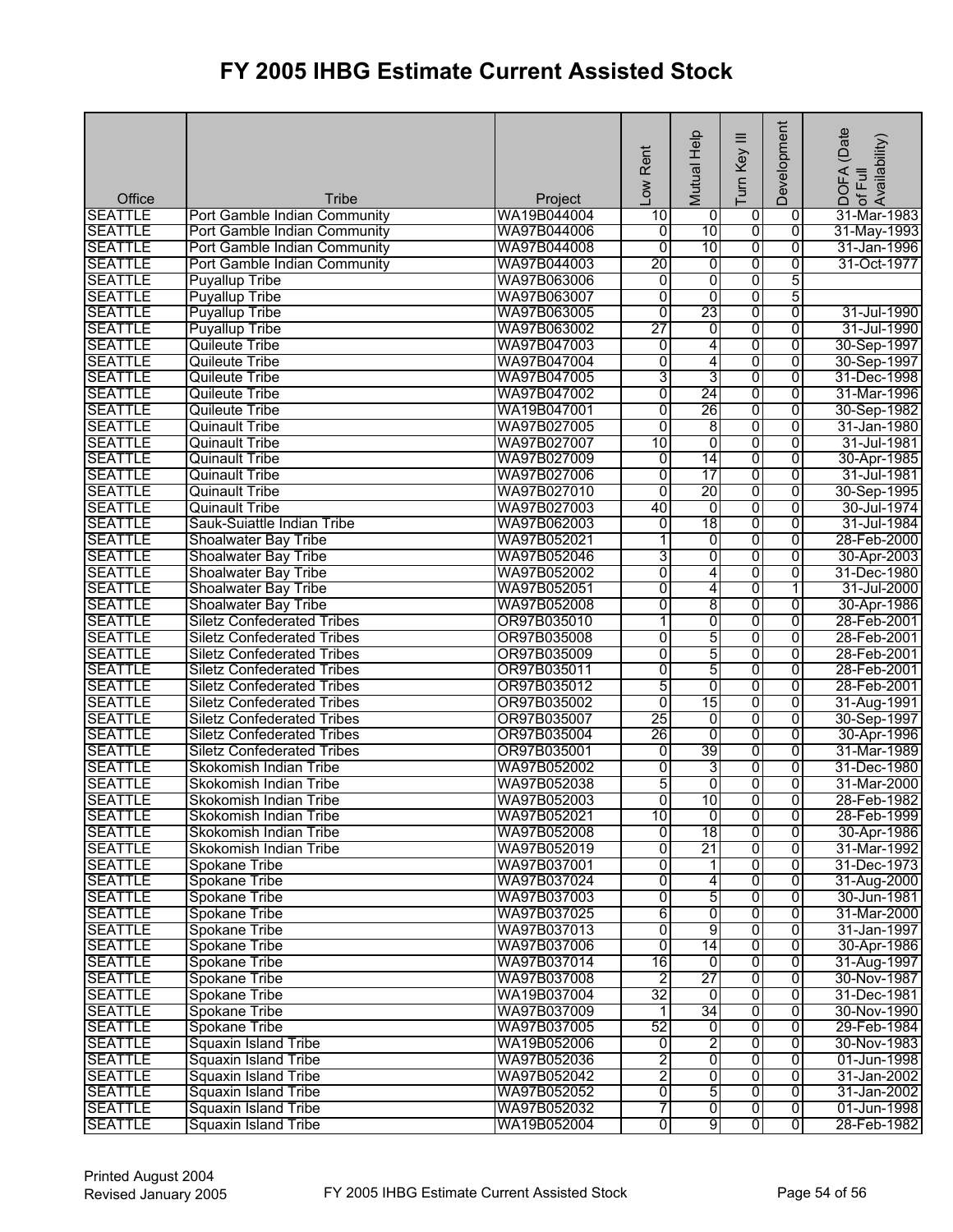|                                  |                                                        |                            | Low Rent        | Mutual Help         | Ξ<br>Turn Key           | Development                      | SDOFA (Date<br>of Full<br>Availability) |
|----------------------------------|--------------------------------------------------------|----------------------------|-----------------|---------------------|-------------------------|----------------------------------|-----------------------------------------|
| Office                           | <b>Tribe</b>                                           | Project                    |                 |                     |                         |                                  |                                         |
| <b>SEATTLE</b>                   | Squaxin Island Tribe                                   | WA97B052021                | 10              | 0                   | $\overline{0}$          | $\overline{0}$                   | 23-Oct-1997                             |
| <b>SEATTLE</b><br><b>SEATTLE</b> | <b>Squaxin Island Tribe</b>                            | WA97B052003                | o               | 15<br>21            | 0<br>0                  | $\overline{0}$                   | 28-Feb-1982                             |
| <b>SEATTLE</b>                   | <b>Squaxin Island Tribe</b>                            | WA97B052017<br>WA97B062002 | $\overline{0}$  |                     | 0                       | $\overline{0}$<br>$\overline{0}$ | 29-Feb-1992<br>31-Jul-1984              |
| <b>SEATTLE</b>                   | Stillaguamish Tribe<br><b>Suquamish Tribal Council</b> | WA97B052020                | 0<br>4          | $\overline{2}$<br>0 | 0                       | $\overline{0}$                   | 30-Sep-1993                             |
| <b>SEATTLE</b>                   | <b>Suquamish Tribal Council</b>                        | WA97B052034                | 5               | 0                   | $\overline{0}$          | $\overline{0}$                   | 28-Feb-1999                             |
| <b>SEATTLE</b>                   | <b>Suquamish Tribal Council</b>                        | WA97B052041                | 0               | 5                   | $\overline{0}$          | $\overline{0}$                   | 31-Aug-1998                             |
| <b>SEATTLE</b>                   | <b>Suquamish Tribal Council</b>                        | WA97B052002                | 0               | 12                  | 0                       | $\overline{0}$                   | 31-Dec-1980                             |
| <b>SEATTLE</b>                   | <b>Suquamish Tribal Council</b>                        | WA97B052008                | 0               | 17                  | 0                       | $\overline{0}$                   | 30-Apr-1986                             |
| <b>SEATTLE</b>                   | <b>Suquamish Tribal Council</b>                        | WA97B052014                | 0               | 25                  | 0                       | $\overline{0}$                   | 31-Mar-1992                             |
| <b>SEATTLE</b>                   | Swinomish Indians                                      | WA97B023005                | 0               | 5                   | 0                       | $\overline{0}$                   | 30-Apr-1980                             |
| <b>SEATTLE</b>                   | Swinomish Indians                                      | WA97B023008                | $\overline{0}$  | 8                   | 0                       | $\overline{0}$                   | 30-Jun-1998                             |
| <b>SEATTLE</b>                   | Swinomish Indians                                      | WA97B023007                | 10              | 0                   | 0                       | $\overline{0}$                   | 31-Dec-1993                             |
| <b>SEATTLE</b>                   | Swinomish Indians                                      | WA97B023004                | 16              | $\overline{0}$      | $\overline{0}$          | $\overline{0}$                   | 30-Apr-1980                             |
| <b>SEATTLE</b>                   | Swinomish Indians                                      | WA97B023003                | $\overline{17}$ | 0                   | 0                       | $\overline{0}$                   | 31-Dec-1972                             |
| <b>SEATTLE</b>                   | Swinomish Indians                                      | WA97B023006                | 36              | 0                   | 0                       | 0                                | 31-Aug-1985                             |
| <b>SEATTLE</b>                   | <b>Tulalip Tribes</b>                                  | WA97B051006                | ō               | 4                   | 0                       | 0                                | 31-May-1986                             |
| <b>SEATTLE</b>                   | <b>Tulalip Tribes</b>                                  | WA97B051009                | 4               | $\overline{0}$      | 0                       | $\overline{0}$                   | 31-Oct-1991                             |
| <b>SEATTLE</b>                   | <b>Tulalip Tribes</b>                                  | WA97B051017                | 0               | 7                   | 0                       | $\overline{0}$                   | 31-Dec-1991                             |
| <b>SEATTLE</b>                   | <b>Tulalip Tribes</b>                                  | WA19B051002                | 0               | 9                   | $\overline{0}$          | 0                                | 31-Mar-1982                             |
| <b>SEATTLE</b>                   | <b>Tulalip Tribes</b>                                  | WA19B051004                | 0               | 10                  | $\overline{0}$          | $\overline{0}$                   | 31-May-1986                             |
| <b>SEATTLE</b>                   | <b>Tulalip Tribes</b>                                  | WA97B051016                | 0               | 13                  | 0                       | $\overline{0}$                   | 31-Dec-1991                             |
| <b>SEATTLE</b>                   | <b>Tulalip Tribes</b>                                  | WA19B051005                | 14              | 0                   | 0                       | $\overline{0}$                   | 31-May-1986                             |
| <b>SEATTLE</b>                   | <b>Tulalip Tribes</b>                                  | WA97B051007                | $\overline{17}$ | 0                   | 0                       | $\overline{0}$                   | 31-Oct-1991                             |
| <b>SEATTLE</b>                   | <b>Tulalip Tribes</b>                                  | WA97B051010                | $\overline{0}$  | 17                  | 0                       | $\overline{0}$                   | 31-Oct-1991                             |
| <b>SEATTLE</b>                   | <b>Tulalip Tribes</b>                                  | WA97B051022                | $\overline{0}$  | 18                  | $\overline{0}$          | 0                                | 31-Dec-1996                             |
| <b>SEATTLE</b>                   | <b>Tulalip Tribes</b>                                  | WA97B051018                | 19              | $\overline{0}$      | 0                       | 0                                | 30-Nov-1994                             |
| <b>SEATTLE</b>                   | <b>Tulalip Tribes</b>                                  | WA97B051011                | 20              | $\overline{0}$      | 0                       | $\overline{0}$                   | 31-Oct-1991                             |
| <b>SEATTLE</b>                   | <b>Tulalip Tribes</b>                                  | WA97B051013                | $\overline{0}$  | 20                  | 0                       | $\overline{0}$                   | 31-Dec-1992                             |
| <b>SEATTLE</b>                   | <b>Tulalip Tribes</b>                                  | WA19B051003                | 21              | $\overline{0}$      | 0                       | $\overline{0}$                   | 31-Jan-1982                             |
| <b>SEATTLE</b>                   | <b>Tulalip Tribes</b>                                  | WA97B051019                | ō               | 34                  | 0                       | $\overline{0}$                   | 30-Nov-1994                             |
| <b>SEATTLE</b>                   | <b>Tulalip Tribes</b>                                  | WA97B051001                | 40              | 0                   | 0                       | 0                                | 31-May-1978                             |
| <b>SEATTLE</b>                   | <b>Umatilla Confederated Tribes</b>                    | OR97B012005                | 10              | $\overline{0}$      | $\overline{0}$          | $\overline{0}$                   | 30-Jun-1978                             |
| <b>SEATTLE</b>                   | <b>Umatilla Confederated Tribes</b>                    | OR97B012007                | 0               | 15                  | $\overline{0}$          | $\overline{0}$                   | 31-Mar-1984                             |
| <b>SEATTLE</b>                   | <b>Umatilla Confederated Tribes</b>                    | OR97B012009                | $\overline{0}$  | 15                  | 0                       | $\overline{0}$                   | 31-May-1991                             |
| <b>SEATTLE</b>                   | <b>Umatilla Confederated Tribes</b>                    | OR97B012010                | ō               | 18                  | 0                       | $\overline{0}$                   | 31-May-1994                             |
| <b>SEATTLE</b>                   | <b>Umatilla Confederated Tribes</b>                    | OR97B012003                | 20              | $\overline{0}$      | $\overline{0}$          | $\overline{0}$                   | 31-Jul-1975                             |
| <b>SEATTLE</b>                   | Umatilla Confederated Tribes                           | OR97B012013                | ō               | 17                  | o                       | 3                                | 31-Oct-2000                             |
| <b>SEATTLE</b>                   | Umatilla Confederated Tribes                           | OR97B012014                | 20              | 0                   | 0                       | 0                                | 31-Dec-1997                             |
| <b>SEATTLE</b>                   | Umatilla Confederated Tribes                           | OR97B012002                | 50              | 0                   | $\overline{0}$          | 0                                | 28-Feb-1974                             |
| <b>SEATTLE</b>                   | <b>Umatilla Confederated Tribes</b>                    | OR97B012006                | 50              | $\overline{0}$      | 0                       | 0                                | 28-Feb-1981                             |
| <b>SEATTLE</b>                   | <b>Upper Skagit Tribe</b>                              | WA97B062006                | 6               | 0                   | 0                       | $\overline{0}$                   | 30-Jun-1999                             |
| <b>SEATTLE</b>                   | <b>Upper Skagit Tribe</b>                              | WA97B062004                | 20              | o                   | $\overline{0}$          | 0                                | 30-Jun-1999                             |
| <b>SEATTLE</b>                   | <b>Upper Skagit Tribe</b>                              | WA97B062001                | ō               | 50                  | $\overline{0}$          | $\overline{0}$                   | 30-Apr-1983                             |
| <b>SEATTLE</b>                   | Warm Springs Confederated Tribes                       | OR97B013011                | 0               | 5                   | $\overline{0}$          | $\overline{0}$                   | 31-Mar-2000                             |
| <b>SEATTLE</b>                   | Warm Springs Confederated Tribes                       | OR97B013008                | O               | 15                  | 0                       | 0                                | 31-Jan-1995                             |
| <b>SEATTLE</b>                   | <b>Warm Springs Confederated Tribes</b>                | OR97B013009                | 0               | 36                  | 0                       | 4                                | 31-Aug-1997                             |
| <b>SEATTLE</b>                   | Warm Springs Confederated Tribes                       | OR97B013003                | $\overline{0}$  | 49                  | $\overline{0}$          | $\overline{0}$                   | 31-Jan-1987                             |
| <b>SEATTLE</b>                   | Warm Springs Confederated Tribes                       | OR97B013001                | 50              | 0                   | $\overline{0}$          | $\overline{0}$                   | 01-May-1973                             |
| <b>SEATTLE</b>                   | Warm Springs Confederated Tribes                       | OR97B013002                | 50              | $\overline{0}$      | 0                       | 0                                | 28-Feb-1979                             |
| <b>SEATTLE</b>                   | Yakama Indian Nation                                   | WA97B022012                | 0               | 8                   | $\overline{0}$          | 0                                | 31-Jul-1980                             |
| <b>SEATTLE</b>                   | Yakama Indian Nation                                   | WA97B022031                | $\overline{8}$  | $\overline{0}$      | $\overline{0}$          | $\overline{2}$                   | 31-Jul-2001                             |
| <b>SEATTLE</b>                   | Yakama Indian Nation                                   | WA19B022013                | $\overline{0}$  | 13                  | 0                       | $\overline{0}$                   | 31-May-1981                             |
| <b>SEATTLE</b>                   | Yakama Indian Nation                                   | WA97B022010                | $\overline{0}$  | 14                  | $\overline{0}$          | $\overline{0}$                   | 30-Oct-1977                             |
| <b>SEATTLE</b>                   | Yakama Indian Nation                                   | WA19B022015                | $\overline{0}$  | 20                  | $\overline{0}$          | $\overline{0}$                   | 31-Aug-1982                             |
| <b>SEATTLE</b>                   | Yakama Indian Nation                                   | WA19B022014                | 24              | $\overline{0}$      | $\overline{0}$          | ō                                | 31-Jul-1981                             |
| <b>SEATTLE</b>                   | Yakama Indian Nation                                   | WA97B022018                | ō               | 27                  | $\overline{\mathbf{0}}$ | $\overline{0}$                   | 30-Jun-1986                             |